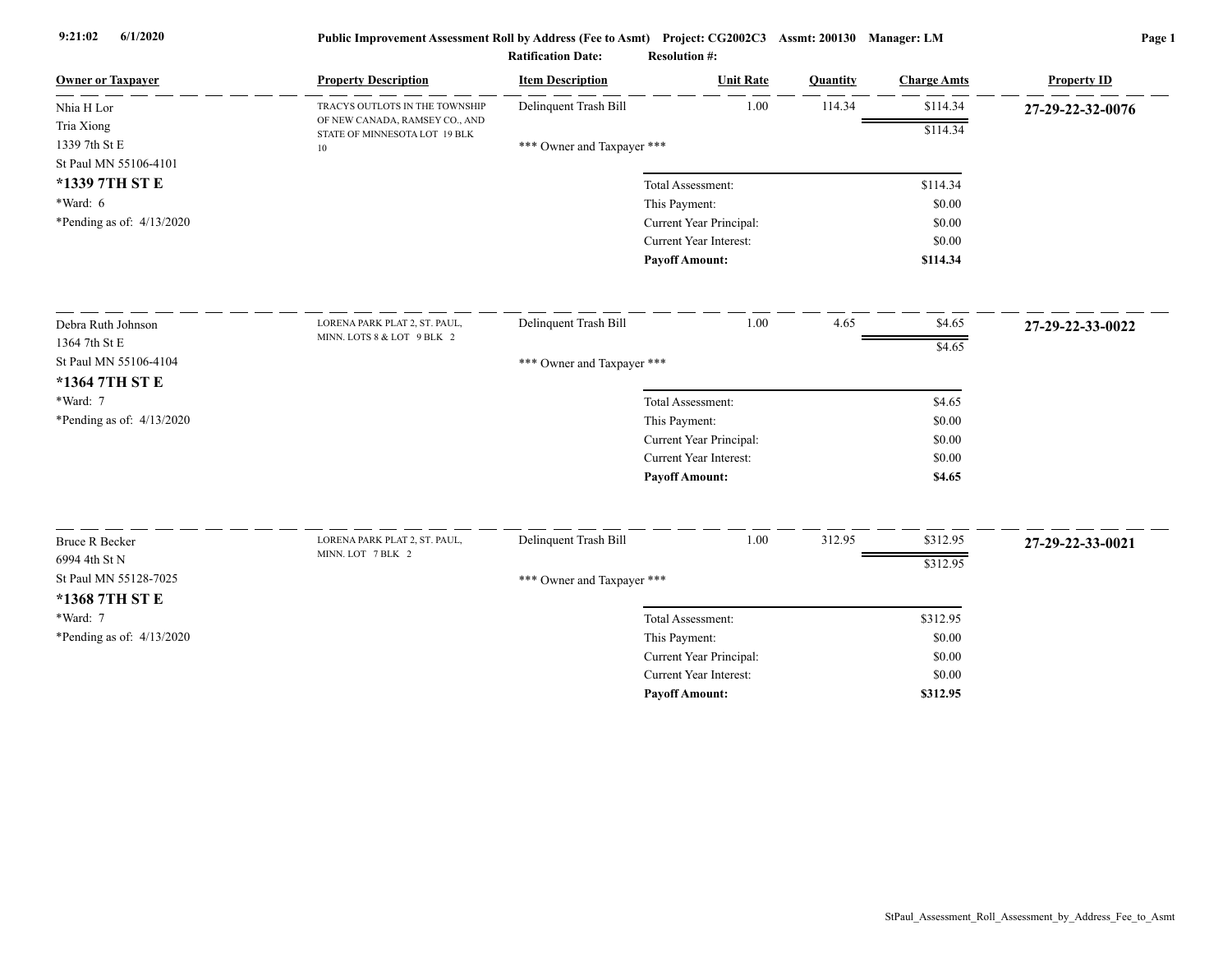| <b>Owner or Taxpayer</b>               | <b>Property Description</b>                                       | <b>Item Description</b>    | <b>Unit Rate</b>        | Quantity | <b>Charge Amts</b> | <b>Property ID</b> |
|----------------------------------------|-------------------------------------------------------------------|----------------------------|-------------------------|----------|--------------------|--------------------|
| Charles E Schneider Jr                 | LORENA PARK PLAT 2, ST. PAUL,                                     | Delinquent Trash Bill      | 1.00                    | 107.02   | \$107.02           | 27-29-22-33-0018   |
| C/O Nancy C Seuberth                   | MINN. LOT 4 BLK 2                                                 |                            |                         |          | \$107.02           |                    |
| 1382 7th St E<br>St Paul MN 55106-4104 |                                                                   | *** Owner and Taxpayer *** |                         |          |                    |                    |
| *1382 7TH ST E                         |                                                                   |                            | Total Assessment:       |          | \$107.02           |                    |
| *Ward: 7                               |                                                                   |                            | This Payment:           |          | \$0.00             |                    |
| *Pending as of: $4/13/2020$            |                                                                   |                            | Current Year Principal: |          | \$0.00             |                    |
|                                        |                                                                   |                            | Current Year Interest:  |          | \$0.00             |                    |
|                                        |                                                                   |                            | <b>Payoff Amount:</b>   |          | \$107.02           |                    |
| Norma J Anderson                       | CRUICKSHANK'S GARDEN LOTS N 90                                    | Delinquent Trash Bill      | 1.00                    | 4.65     | \$4.65             |                    |
| 1425 7th St E                          | FT OF S 180 FT OF E 64 FT & S 90 FT OF                            |                            |                         |          |                    | 27-29-22-31-0084   |
| St Paul MN 55106-4105                  | E 50 FT OF LOT 22 BLK 2                                           | *** Owner and Taxpayer *** |                         |          | \$4.65             |                    |
| *1425 7TH ST E                         |                                                                   |                            |                         |          |                    |                    |
| *Ward: 6                               |                                                                   |                            | Total Assessment:       |          | \$4.65             |                    |
| *Pending as of: 4/13/2020              |                                                                   |                            | This Payment:           |          | \$0.00             |                    |
|                                        |                                                                   |                            | Current Year Principal: |          | \$0.00             |                    |
|                                        |                                                                   |                            | Current Year Interest:  |          | \$0.00             |                    |
|                                        |                                                                   |                            | <b>Payoff Amount:</b>   |          | \$4.65             |                    |
|                                        |                                                                   |                            |                         |          |                    |                    |
| Harry Goldstein<br>Frances Goldstein   | CRUICKSHANK'S GARDEN LOTS EX<br>ST N PART MEASURING 312 49/100 FT | Delinquent Trash Bill      | 1.00                    | 66.20    | \$66.20            | 27-29-22-34-0122   |
| 1440 7th St E                          | ON E L AND 313 83/100 FT ON W L                                   |                            |                         |          | \$66.20            |                    |
| St Paul MN 55106-4112                  | OF LOT 8 BLK 4                                                    | *** Owner and Taxpayer *** |                         |          |                    |                    |
| *1440 7TH ST E                         |                                                                   |                            | Total Assessment:       |          | \$66.20            |                    |
| *Ward: 7                               |                                                                   |                            | This Payment:           |          | \$0.00             |                    |
| *Pending as of: $4/13/2020$            |                                                                   |                            | Current Year Principal: |          | \$0.00             |                    |
|                                        |                                                                   |                            | Current Year Interest:  |          | \$0.00             |                    |
|                                        |                                                                   |                            | <b>Payoff Amount:</b>   |          | \$66.20            |                    |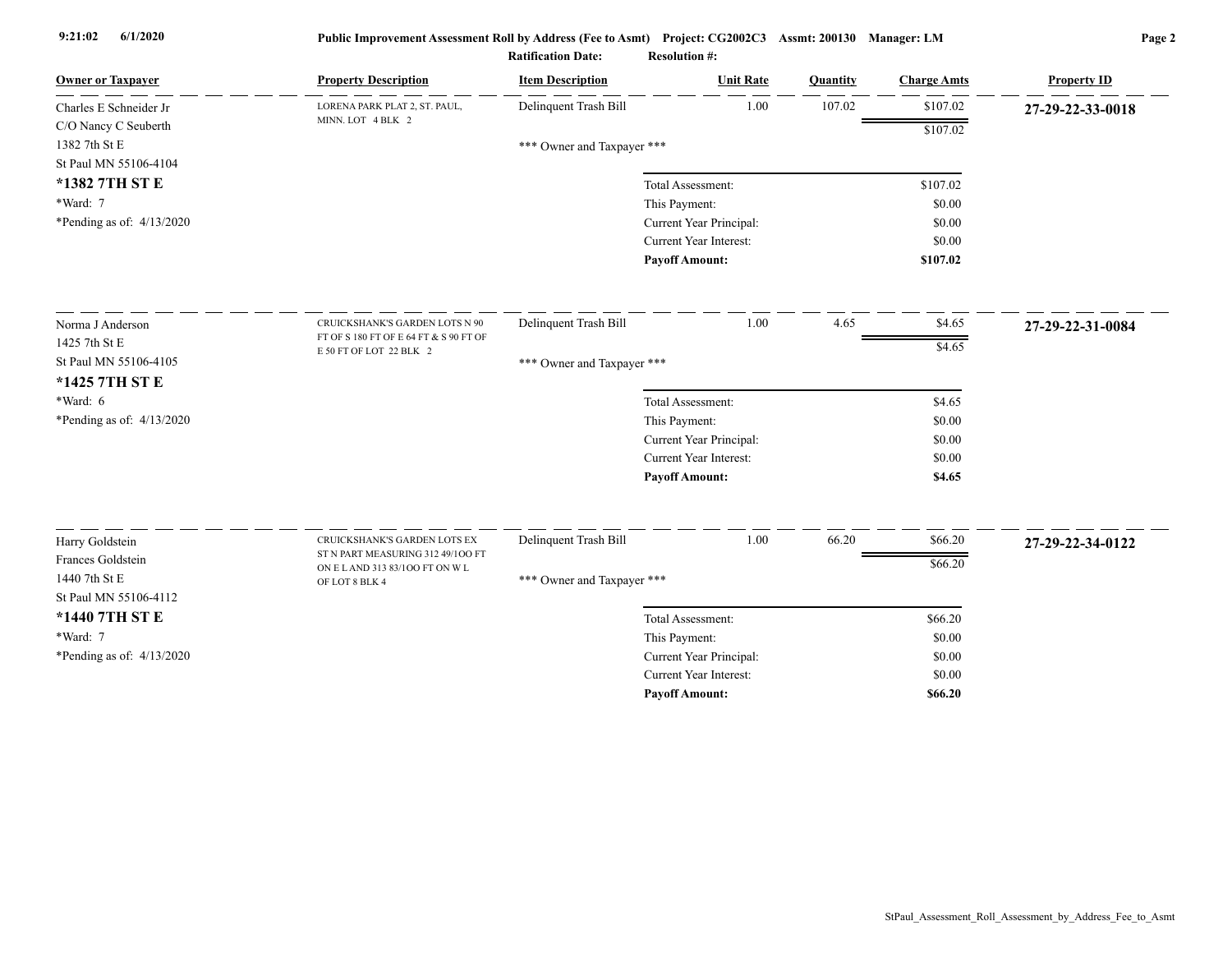| <b>Owner or Taxpayer</b>  | <b>Property Description</b>                 | <b>Item Description</b>    | <b>Unit Rate</b>        | Quantity | <b>Charge Amts</b> | <b>Property ID</b> |
|---------------------------|---------------------------------------------|----------------------------|-------------------------|----------|--------------------|--------------------|
| Deborah Fontaine          | TILSEN'S FIFTH ADDITION LOT 1<br>BLK 6      | Delinquent Trash Bill      | 1.00                    | 4.65     | \$4.65             | 27-29-22-34-0001   |
| Daniel Fontaine           |                                             |                            |                         |          | \$4.65             |                    |
| 1528 7th St E             |                                             | *** Owner and Taxpayer *** |                         |          |                    |                    |
| St Paul MN 55106-4113     |                                             |                            |                         |          |                    |                    |
| *1528 7TH ST E            |                                             |                            | Total Assessment:       |          | \$4.65             |                    |
| *Ward: 7                  |                                             |                            | This Payment:           |          | \$0.00             |                    |
| *Pending as of: 4/13/2020 |                                             |                            | Current Year Principal: |          | \$0.00             |                    |
|                           |                                             |                            | Current Year Interest:  |          | \$0.00             |                    |
|                           |                                             |                            | <b>Payoff Amount:</b>   |          | \$4.65             |                    |
| Jacob A Shonk             | DENSLOWS REARRANGEMENT ETC.                 | Delinquent Trash Bill      | 1.00                    | 114.34   | \$114.34           | 27-29-22-43-0116   |
| 1540 7th St E             | LOT 10 BLK 5                                |                            |                         |          | \$114.34           |                    |
| St Paul MN 55106-4239     |                                             | *** Owner and Taxpayer *** |                         |          |                    |                    |
| *1540 7TH ST E            |                                             |                            |                         |          |                    |                    |
| *Ward: 7                  |                                             |                            | Total Assessment:       |          | \$114.34           |                    |
| *Pending as of: 4/13/2020 |                                             |                            | This Payment:           |          | \$0.00             |                    |
|                           |                                             |                            | Current Year Principal: |          | \$0.00             |                    |
|                           |                                             |                            | Current Year Interest:  |          | \$0.00             |                    |
|                           |                                             |                            | <b>Payoff Amount:</b>   |          | \$114.34           |                    |
|                           |                                             |                            |                         |          |                    |                    |
| David L Meyer             | DENSLOWS REARRANGEMENT ETC.<br>LOT 22 BLK 3 | Delinquent Trash Bill      | 1.00                    | 77.36    | \$77.36            | 27-29-22-42-0133   |
| 359 Michigan St           |                                             |                            |                         |          | \$77.36            |                    |
| St Paul MN 55102-3107     |                                             | *** Owner and Taxpayer *** |                         |          |                    |                    |
| *1565 7TH ST E            |                                             |                            |                         |          |                    |                    |
| *Ward: 6                  |                                             |                            | Total Assessment:       |          | \$77.36            |                    |
| *Pending as of: 4/13/2020 |                                             |                            | This Payment:           |          | \$0.00             |                    |
|                           |                                             |                            | Current Year Principal: |          | \$0.00             |                    |
|                           |                                             |                            | Current Year Interest:  |          | \$0.00             |                    |
|                           |                                             |                            | <b>Payoff Amount:</b>   |          | \$77.36            |                    |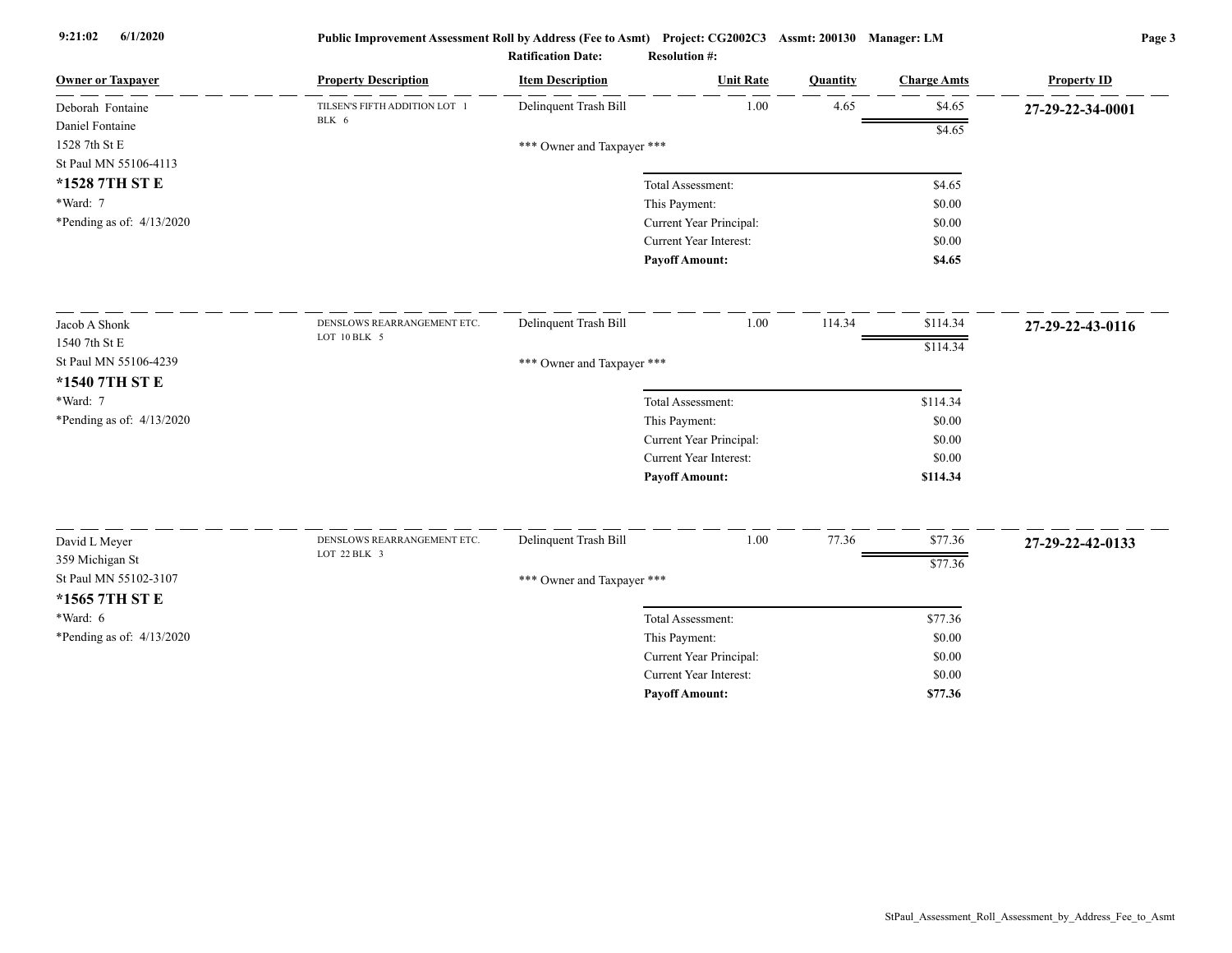| <b>Owner or Taxpayer</b>    | <b>Property Description</b>                 | <b>Item Description</b>    | <b>Unit Rate</b>              | Quantity | <b>Charge Amts</b> | <b>Property ID</b> |
|-----------------------------|---------------------------------------------|----------------------------|-------------------------------|----------|--------------------|--------------------|
| Nulves A Salguero           | DENSLOWS REARRANGEMENT ETC.                 | Delinquent Trash Bill      | 1.00                          | 97.89    | \$97.89            | 27-29-22-43-0111   |
| 1566 7th St E               | LOTS 4 & LOT 5 BLK 5                        |                            |                               |          | \$97.89            |                    |
| St Paul MN 55106-4239       |                                             | *** Owner and Taxpayer *** |                               |          |                    |                    |
| *1566 7TH ST E              |                                             |                            |                               |          |                    |                    |
| *Ward: 7                    |                                             |                            | Total Assessment:             |          | \$97.89            |                    |
| *Pending as of: $4/13/2020$ |                                             |                            | This Payment:                 |          | \$0.00             |                    |
|                             |                                             |                            | Current Year Principal:       |          | \$0.00             |                    |
|                             |                                             |                            | Current Year Interest:        |          | \$0.00             |                    |
|                             |                                             |                            | <b>Payoff Amount:</b>         |          | \$97.89            |                    |
| Mnsf T2 Spe Llc             | DENSLOWS REARRANGEMENT ETC.                 | Delinquent Trash Bill      | 1.00                          | 9.94     | \$9.94             | 27-29-22-43-0109   |
| 6836 Morrison Blvd Ste 320  | LOT 2 BLK 5                                 |                            |                               |          | \$9.94             |                    |
| Charlotte NC 28211-2612     |                                             | *** Owner and Taxpayer *** |                               |          |                    |                    |
| *1572 7TH ST E              |                                             |                            |                               |          |                    |                    |
| *Ward: 7                    |                                             |                            | Total Assessment:             |          | \$9.94             |                    |
| *Pending as of: 4/13/2020   |                                             |                            | This Payment:                 |          | \$0.00             |                    |
|                             |                                             |                            | Current Year Principal:       |          | \$0.00             |                    |
|                             |                                             |                            | Current Year Interest:        |          | \$0.00             |                    |
|                             |                                             |                            | <b>Payoff Amount:</b>         |          | \$9.94             |                    |
|                             |                                             |                            |                               |          |                    |                    |
| Christopher L Johnson       | DENSLOWS REARRANGEMENT ETC.<br>LOT 29 BLK 3 | Delinquent Trash Bill      | 1.00                          | 114.34   | \$114.34           | 27-29-22-42-0140   |
| 1593 7th St E               |                                             |                            |                               |          | \$114.34           |                    |
| St Paul MN 55106-4238       |                                             | *** Owner and Taxpayer *** |                               |          |                    |                    |
| *1593 7TH ST E              |                                             |                            |                               |          |                    |                    |
| $*Ward: 6$                  |                                             |                            | Total Assessment:             |          | \$114.34           |                    |
| *Pending as of: 4/13/2020   |                                             |                            | This Payment:                 |          | \$0.00             |                    |
|                             |                                             |                            | Current Year Principal:       |          | \$0.00             |                    |
|                             |                                             |                            | <b>Current Year Interest:</b> |          | \$0.00             |                    |
|                             |                                             |                            | <b>Pavoff Amount:</b>         |          | \$114.34           |                    |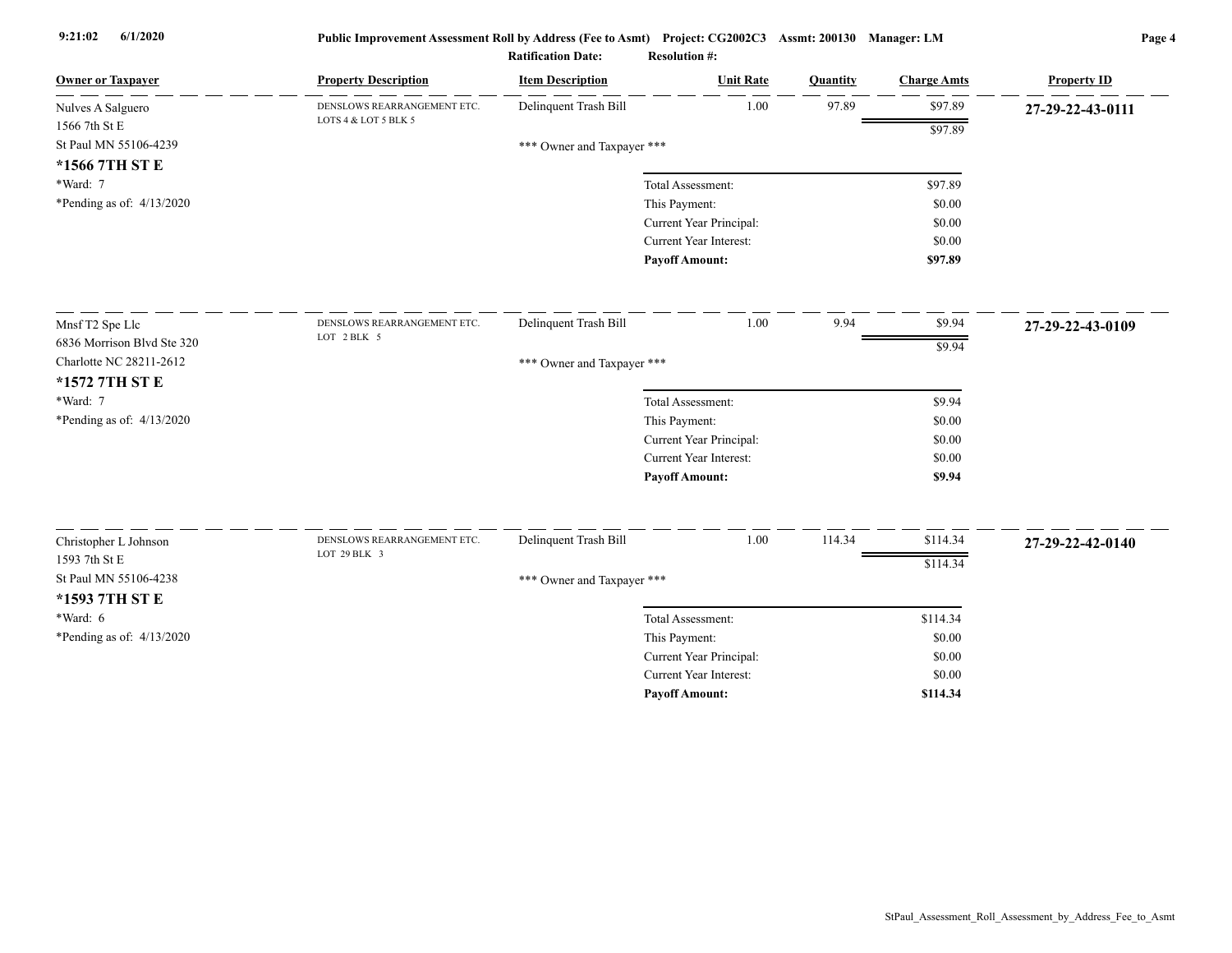| <b>Owner or Taxpayer</b>    | <b>Property Description</b>                         | <b>Item Description</b>    | <b>Unit Rate</b>              | Quantity | <b>Charge Amts</b> | <b>Property ID</b> |
|-----------------------------|-----------------------------------------------------|----------------------------|-------------------------------|----------|--------------------|--------------------|
| Mercy Sendolo               | BEAURLINE ADDITION W 14 FT OF                       | Delinquent Trash Bill      | 1.00                          | 114.34   | \$114.34           | 27-29-22-43-0007   |
| Mary Garkolo                | LOT 4 MEALEYS SUBD AND IN SD<br>BEAURLINE ADD LOT 4 |                            |                               |          | \$114.34           |                    |
| 1624 7th St E               |                                                     | *** Owner and Taxpayer *** |                               |          |                    |                    |
| St Paul MN 55106-4202       |                                                     |                            |                               |          |                    |                    |
| *1624 7TH ST E              |                                                     |                            | Total Assessment:             |          | \$114.34           |                    |
| *Ward: 7                    |                                                     |                            | This Payment:                 |          | \$0.00             |                    |
| *Pending as of: 4/13/2020   |                                                     |                            | Current Year Principal:       |          | \$0.00             |                    |
|                             |                                                     |                            | Current Year Interest:        |          | \$0.00             |                    |
|                             |                                                     |                            | <b>Payoff Amount:</b>         |          | \$114.34           |                    |
| Lowell Francisco            | J. N. ROGERS 4TH ADDITION TO ST.                    | Delinquent Trash Bill      | 1.00                          | 107.02   | \$107.02           | 27-29-22-44-0103   |
| 2638 Geranium Ave E         | PAUL LOT 13 BLK 1                                   |                            |                               |          | \$107.02           |                    |
| St Paul MN 55119-3605       |                                                     | *** Owner and Taxpayer *** |                               |          |                    |                    |
| *1670 7TH ST E              |                                                     |                            |                               |          |                    |                    |
| *Ward: 7                    |                                                     |                            | Total Assessment:             |          | \$107.02           |                    |
| *Pending as of: $4/13/2020$ |                                                     |                            | This Payment:                 |          | \$0.00             |                    |
|                             |                                                     |                            | Current Year Principal:       |          | \$0.00             |                    |
|                             |                                                     |                            | <b>Current Year Interest:</b> |          | \$0.00             |                    |
|                             |                                                     |                            | <b>Payoff Amount:</b>         |          | \$107.02           |                    |
| William J Bernier           | KUHL'S 2ND ADDITION TO ST. PAUL                     | Delinquent Trash Bill      | 1.00                          | 180.54   | \$180.54           |                    |
| 4934 Quail Ave N            | E 1/2 OF LOT 6 AND ALL OF LOT 5                     |                            |                               |          |                    | 27-29-22-44-0004   |
| Crystal MN 55429-3647       | BLK 1                                               |                            |                               |          | \$180.54           |                    |
| *1760 7TH ST E              |                                                     | *** Owner and Taxpayer *** |                               |          |                    |                    |
| *Ward: 7                    |                                                     |                            | Total Assessment:             |          | \$180.54           |                    |
| *Pending as of: 4/13/2020   |                                                     |                            | This Payment:                 |          | \$0.00             |                    |
|                             |                                                     |                            | Current Year Principal:       |          | \$0.00             |                    |
|                             |                                                     |                            | Current Year Interest:        |          | \$0.00             |                    |
|                             |                                                     |                            | <b>Payoff Amount:</b>         |          | \$180.54           |                    |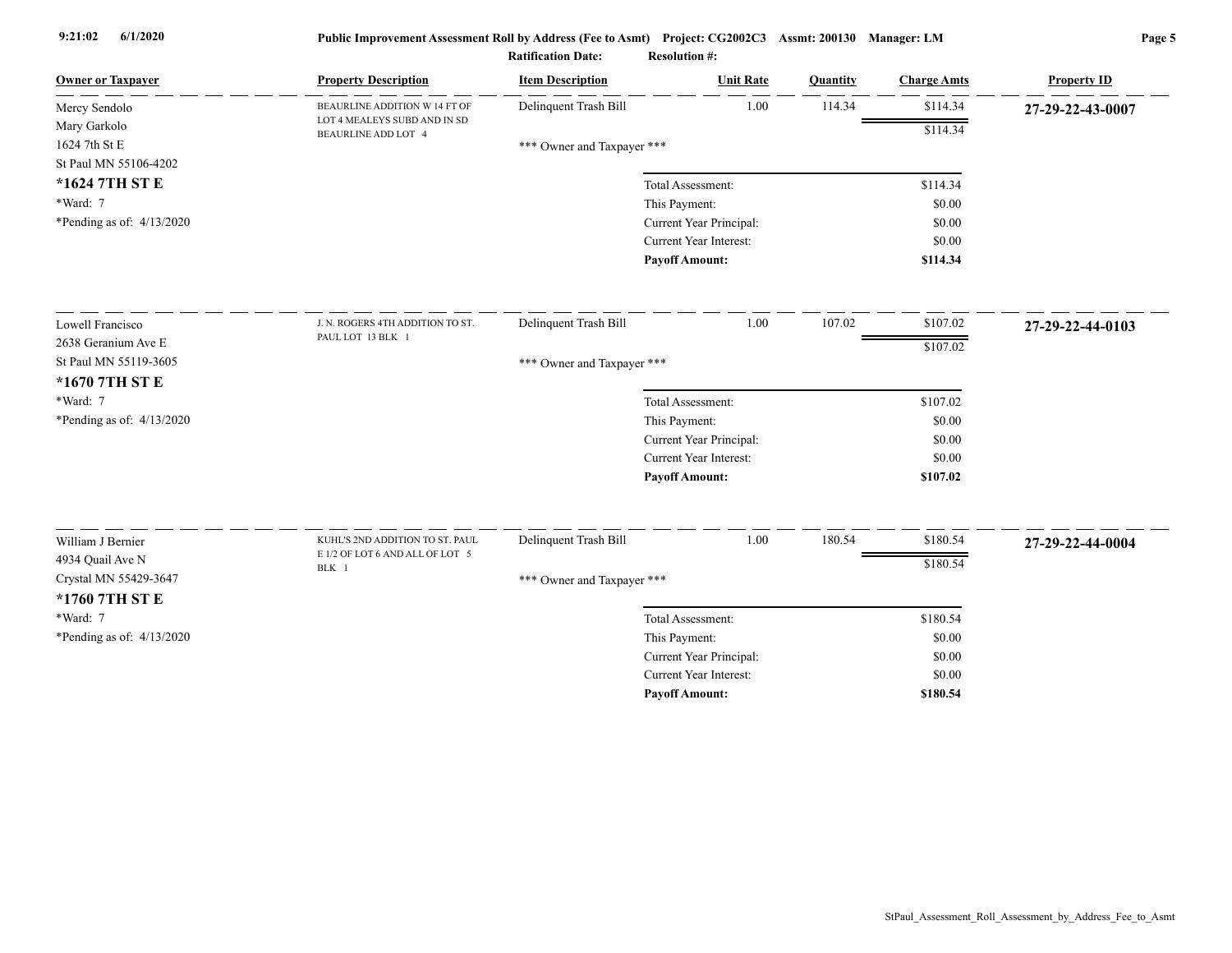| <b>Owner or Taxpayer</b>    | <b>Property Description</b>                                             | <b>Item Description</b>    | <b>Unit Rate</b>        | Quantity | <b>Charge Amts</b> | <b>Property ID</b> |
|-----------------------------|-------------------------------------------------------------------------|----------------------------|-------------------------|----------|--------------------|--------------------|
| Jerome N Bette              | HAZEL PARK DIVISION 4 LOT 23 BLK                                        | Delinquent Trash Bill      | 1.00                    | 66.24    | \$66.24            | 26-29-22-32-0118   |
| 1807 7th St E               |                                                                         |                            |                         |          | \$66.24            |                    |
| St Paul MN 55119-3418       |                                                                         | *** Owner and Taxpayer *** |                         |          |                    |                    |
| *1807 7TH ST E              |                                                                         |                            |                         |          |                    |                    |
| *Ward: 7                    |                                                                         |                            | Total Assessment:       |          | \$66.24            |                    |
| *Pending as of: 4/13/2020   |                                                                         |                            | This Payment:           |          | \$0.00             |                    |
|                             |                                                                         |                            | Current Year Principal: |          | \$0.00             |                    |
|                             |                                                                         |                            | Current Year Interest:  |          | \$0.00             |                    |
|                             |                                                                         |                            | <b>Payoff Amount:</b>   |          | \$66.24            |                    |
| Chou Te Vue                 | AURORA ADDITION TO ST. PAUL,                                            | Delinquent Trash Bill      | 1.00                    | 114.34   | \$114.34           | 26-29-22-33-0097   |
| 1836 7th St E               | MINN. LOT 1 BLK 2                                                       |                            |                         |          | \$114.34           |                    |
| St Paul MN 55119-3419       |                                                                         | *** Owner and Taxpayer *** |                         |          |                    |                    |
| *1836 7TH ST E              |                                                                         |                            |                         |          |                    |                    |
| *Ward: 7                    |                                                                         |                            | Total Assessment:       |          | \$114.34           |                    |
| *Pending as of: 4/13/2020   |                                                                         |                            | This Payment:           |          | \$0.00             |                    |
|                             |                                                                         |                            | Current Year Principal: |          | \$0.00             |                    |
|                             |                                                                         |                            | Current Year Interest:  |          | \$0.00             |                    |
|                             |                                                                         |                            | <b>Payoff Amount:</b>   |          | \$114.34           |                    |
|                             |                                                                         |                            |                         |          |                    |                    |
| Catherine L Hildebrandt     | MERIT ADDITION THAT PART OF LOT<br>4 BLK 1 LYING SELY OF NWLY 22 FT     | Delinquent Trash Bill      | 1.00                    | 107.02   | \$107.02           | 26-29-22-41-0116   |
| 2175 7th St E               | OF SD LOT 4 & THAT PART OF LOT 3,                                       |                            |                         |          | \$107.02           |                    |
| St Paul MN 55119-3523       | LYING WLY OF THE FOL DESC L; BEG                                        | *** Owner and Taxpayer *** |                         |          |                    |                    |
| *2175 7TH ST E              | AT A PT ON THE N L OF SD LOT 3; 5 FT<br>W OF THE NE COR OF SD LOT 3; TH |                            |                         |          |                    |                    |
| *Ward: 7                    |                                                                         |                            | Total Assessment:       |          | \$107.02           |                    |
| *Pending as of: $4/13/2020$ |                                                                         |                            | This Payment:           |          | \$0.00             |                    |
|                             |                                                                         |                            | Current Year Principal: |          | \$0.00             |                    |
|                             |                                                                         |                            | Current Year Interest:  |          | \$0.00             |                    |
|                             |                                                                         |                            | <b>Payoff Amount:</b>   |          | \$107.02           |                    |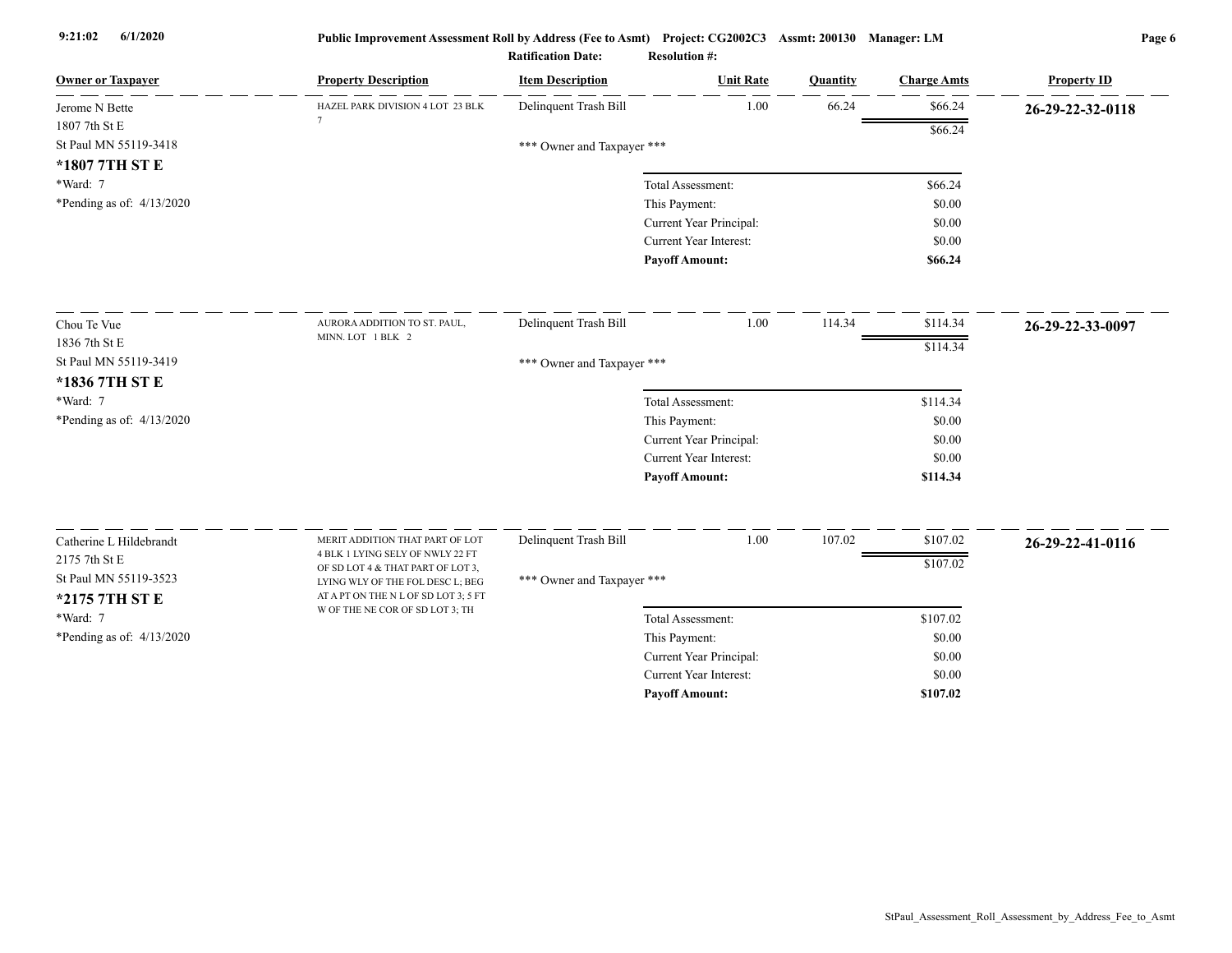| <b>Owner or Taxpayer</b>                   | <b>Property Description</b>                        | <b>Item Description</b>    | <b>Unit Rate</b>        | Quantity | <b>Charge Amts</b> | <b>Property ID</b> |
|--------------------------------------------|----------------------------------------------------|----------------------------|-------------------------|----------|--------------------|--------------------|
| Kenneth D Wagner Jr                        | COLLEGE PLACE, EAST DIVISION W                     | Delinquent Trash Bill      | 1.00                    | 223.54   | \$223.54           | 27-29-23-31-0104   |
| Po Box 270231                              | 161.25 FT OF N 50 FT OF S 60 FT OF<br>LOT 2 BLK 12 |                            |                         |          | \$223.54           |                    |
| St Paul MN 55127-0231                      |                                                    | *** Owner and Taxpayer *** |                         |          |                    |                    |
| *864 ALBERT ST N                           |                                                    |                            |                         |          |                    |                    |
| *Ward: 4                                   |                                                    |                            | Total Assessment:       |          | \$223.54           |                    |
| *Pending as of: $4/13/2020$                |                                                    |                            | This Payment:           |          | \$0.00             |                    |
|                                            |                                                    |                            | Current Year Principal: |          | \$0.00             |                    |
|                                            |                                                    |                            | Current Year Interest:  |          | \$0.00             |                    |
|                                            |                                                    |                            | <b>Payoff Amount:</b>   |          | \$223.54           |                    |
| Terry L Staton                             | BEAVER LAKE HEIGHTS LOT 16 BLK                     | Delinquent Trash Bill      | 1.00                    | 4.65     | \$4.65             | 26-29-22-31-0059   |
| 906 Algonquin Ave                          | $\mathbf Q$                                        |                            |                         |          | \$4.65             |                    |
| St Paul MN 55119-3728                      |                                                    | *** Owner and Taxpayer *** |                         |          |                    |                    |
| *906 ALGONQUIN AVE                         |                                                    |                            |                         |          |                    |                    |
| $*Ward: 6$                                 |                                                    |                            | Total Assessment:       |          | \$4.65             |                    |
| *Pending as of: $4/13/2020$                |                                                    |                            | This Payment:           |          | \$0.00             |                    |
|                                            |                                                    |                            | Current Year Principal: |          | \$0.00             |                    |
|                                            |                                                    |                            | Current Year Interest:  |          | \$0.00             |                    |
|                                            |                                                    |                            | <b>Payoff Amount:</b>   |          | \$4.65             |                    |
|                                            |                                                    |                            | 1.00                    |          |                    |                    |
| John R Weber                               | BEAVER LAKE HEIGHTS LOT 15 BLK<br>$\mathbf Q$      | Delinquent Trash Bill      |                         | 3.36     | \$3.36             | 26-29-22-31-0058   |
| Sheron M Weber                             |                                                    |                            |                         |          | \$3.36             |                    |
| 910 Algonquin Ave<br>St Paul MN 55119-3728 |                                                    | *** Owner and Taxpayer *** |                         |          |                    |                    |
| *910 ALGONQUIN AVE                         |                                                    |                            | Total Assessment:       |          | \$3.36             |                    |
| $*Ward: 6$                                 |                                                    |                            | This Payment:           |          | \$0.00             |                    |
| *Pending as of: 4/13/2020                  |                                                    |                            | Current Year Principal: |          | \$0.00             |                    |
|                                            |                                                    |                            | Current Year Interest:  |          | \$0.00             |                    |
|                                            |                                                    |                            | <b>Payoff Amount:</b>   |          | \$3.36             |                    |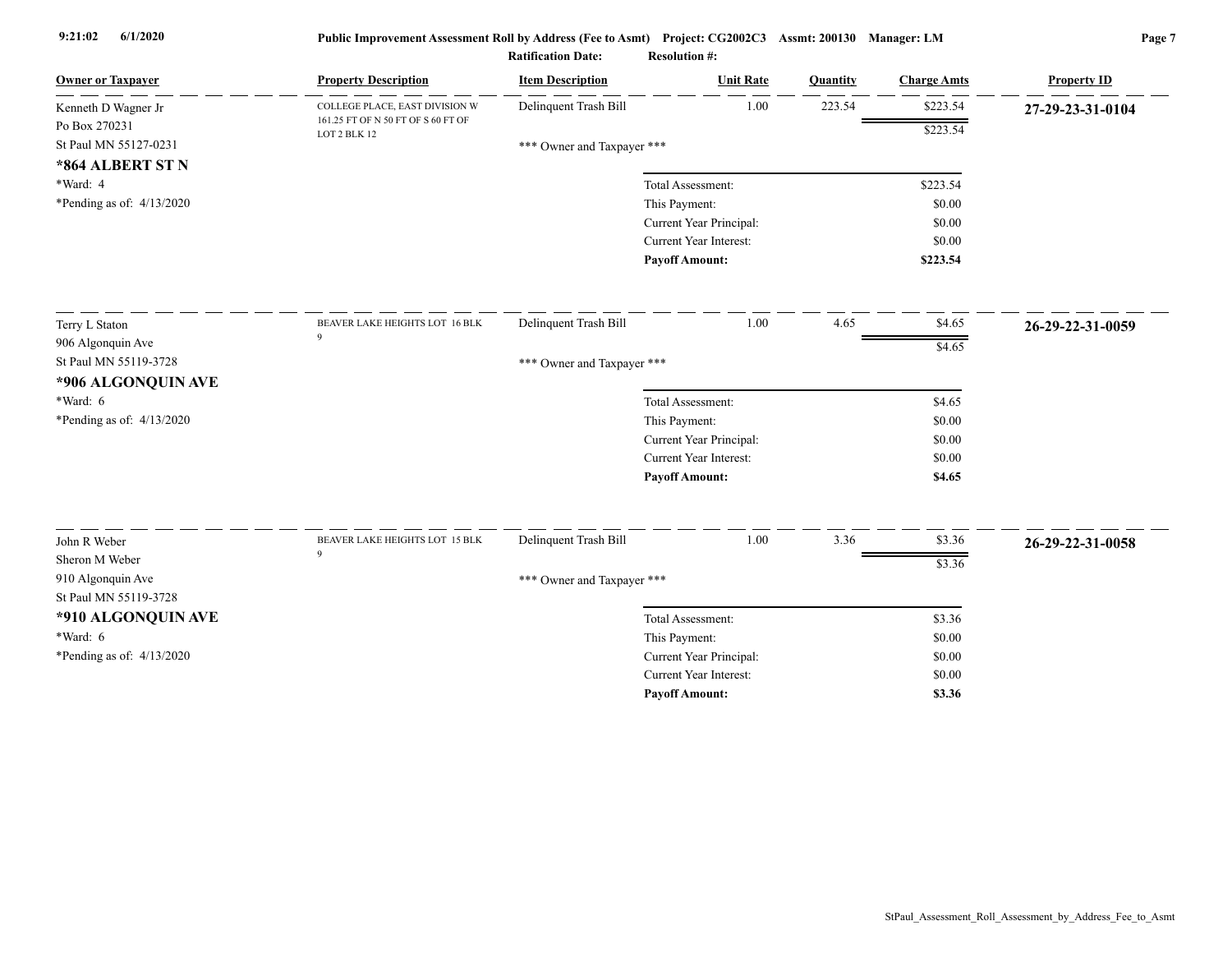| <b>Owner or Taxpayer</b>                                                                           | <b>Property Description</b>                                             | <b>Item Description</b>    | <b>Unit Rate</b>        | Quantity | <b>Charge Amts</b> | <b>Property ID</b> |
|----------------------------------------------------------------------------------------------------|-------------------------------------------------------------------------|----------------------------|-------------------------|----------|--------------------|--------------------|
| Chia N Vang                                                                                        | SECTION 27 TOWN 29 RANGE 22 BEG                                         | Delinquent Trash Bill      | 1.00                    | 4.65     | \$4.65             | 27-29-22-23-0055   |
| Youa Xiong                                                                                         | ON SELY L OF AMES AVE 296.32 FT<br>WLY FROM INTER WITH E L OF SW1/4     |                            |                         |          | \$4.65             |                    |
| 1392 Ames Ave                                                                                      | OF NW1/4 TH S 78 DEG 56 MIN W 40.5                                      | *** Owner and Taxpayer *** |                         |          |                    |                    |
| St Paul MN 55106-7021                                                                              | FT TH S 69 DEG 57 MIN W 27.45 FT TH<br>S 20 DEG 03 MIN E 175 FT TH N 69 |                            |                         |          |                    |                    |
| *1392 AMES AVE                                                                                     |                                                                         |                            | Total Assessment:       |          | \$4.65             |                    |
| *Ward: 6                                                                                           |                                                                         |                            | This Payment:           |          | \$0.00             |                    |
| *Pending as of: $4/13/2020$                                                                        |                                                                         |                            | Current Year Principal: |          | \$0.00             |                    |
|                                                                                                    |                                                                         |                            | Current Year Interest:  |          | \$0.00             |                    |
|                                                                                                    |                                                                         |                            | <b>Payoff Amount:</b>   |          | \$4.65             |                    |
| Mark J Gulstrand                                                                                   | SECTION 27 TOWN 29 RANGE 22 BEG                                         | Delinquent Trash Bill      | 1.00                    | 4.65     | \$4.65             | 27-29-22-23-0050   |
| <b>Britt M Karas-Gulstrand</b>                                                                     | AT INTERSECTION OF SELY L OF<br>AMES AVE AND E L OF SW 1/4 OF NW        |                            |                         |          | \$4.65             |                    |
| 1410 Ames Ave<br>1/4 TH WLY ON SD SELY AVE L 65                                                    |                                                                         | *** Owner and Taxpayer *** |                         |          |                    |                    |
| St Paul MN 55106-3517<br>32/100 FT TH S 11 DEG 04 MIN E 134<br>25/100 FT TH N 69 DEG 57 MIN E TO E |                                                                         |                            |                         |          |                    |                    |
| *1410 AMES AVE                                                                                     |                                                                         |                            | Total Assessment:       |          | \$4.65             |                    |
| *Ward: 6                                                                                           |                                                                         |                            | This Payment:           |          | \$0.00             |                    |
| *Pending as of: $4/13/2020$                                                                        |                                                                         |                            | Current Year Principal: |          | \$0.00             |                    |
|                                                                                                    |                                                                         |                            | Current Year Interest:  |          | \$0.00             |                    |
|                                                                                                    |                                                                         |                            | <b>Payoff Amount:</b>   |          | \$4.65             |                    |
| Perry Fierro                                                                                       | AMES OUT LOTS PART LOT 3 BLK 4                                          | Delinquent Trash Bill      | 1.00                    | 107.02   | \$107.02           | 27-29-22-24-0083   |
| 1422 Ames Ave                                                                                      | WLY OF AL BEG ON NL OF & 72 FT                                          |                            |                         |          | \$107.02           |                    |
| St Paul MN 55106-3517                                                                              | WLY OF NE COR SD LOT 3 TH SELY<br>TO PT ON SL OF & 48.69 FT WLY OF SE   | *** Owner and Taxpayer *** |                         |          |                    |                    |
| *1422 AMES AVE                                                                                     | COR SD LOT 3 BLK 4 & THERE TERM                                         |                            |                         |          |                    |                    |
| *Ward: 6                                                                                           |                                                                         |                            | Total Assessment:       |          | \$107.02           |                    |
| *Pending as of: $4/13/2020$                                                                        |                                                                         |                            | This Payment:           |          | \$0.00             |                    |
|                                                                                                    |                                                                         |                            | Current Year Principal: |          | \$0.00             |                    |
|                                                                                                    |                                                                         |                            | Current Year Interest:  |          | \$0.00             |                    |
|                                                                                                    |                                                                         |                            | <b>Pavoff Amount:</b>   |          | \$107.02           |                    |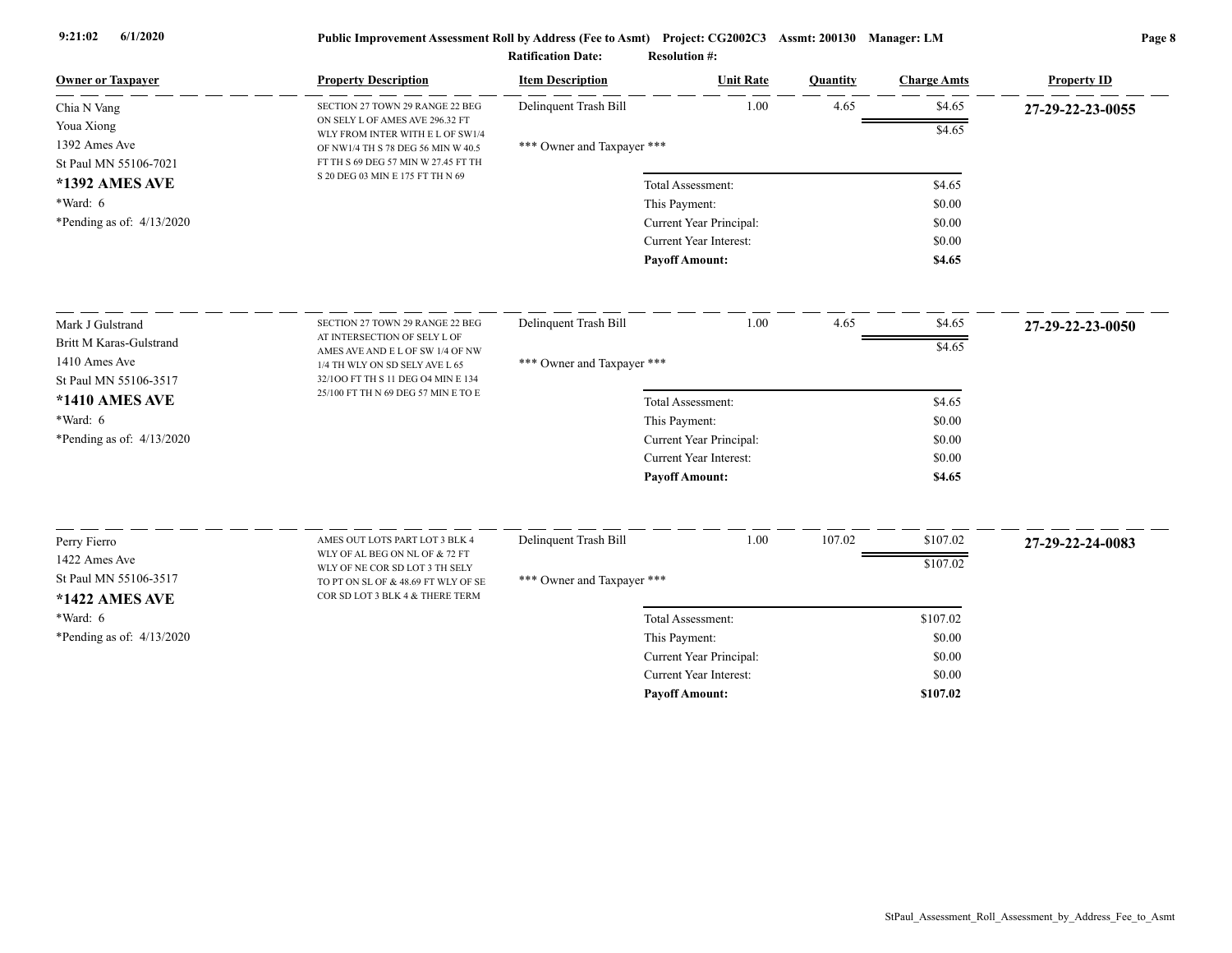| <b>Owner or Taxpayer</b>    | <b>Property Description</b>        | <b>Item Description</b>    | <b>Unit Rate</b>                         | Quantity | <b>Charge Amts</b> | <b>Property ID</b> |
|-----------------------------|------------------------------------|----------------------------|------------------------------------------|----------|--------------------|--------------------|
| Irene Sczublewski           | AMES OUT LOTS EX E 50 FT; E 119.25 | Delinquent Trash Bill      | 1.00                                     | 107.02   | \$107.02           | 27-29-22-24-0078   |
| 1444 Ames Ave E             | FT OF LOT 2 BLK 4                  |                            |                                          |          | \$107.02           |                    |
| St Paul MN 55106-3517       |                                    | *** Owner and Taxpayer *** |                                          |          |                    |                    |
| *1444 AMES AVE              |                                    |                            |                                          |          |                    |                    |
| *Ward: 6                    |                                    |                            | Total Assessment:                        |          | \$107.02           |                    |
| *Pending as of: 4/13/2020   |                                    |                            | This Payment:                            |          | \$0.00             |                    |
|                             |                                    |                            | Current Year Principal:                  |          | \$0.00             |                    |
|                             |                                    |                            | Current Year Interest:                   |          | \$0.00             |                    |
|                             |                                    |                            | <b>Payoff Amount:</b>                    |          | \$107.02           |                    |
| Mao Lee                     | AMES OUT LOTS E 18.51 FT OF LOT 3  | Delinquent Trash Bill      | 1.00                                     | 107.02   | \$107.02           | 27-29-22-24-0076   |
| 1520 Ames Ave               | & ALL OF LOT 2 BLK 5               |                            |                                          |          | \$107.02           |                    |
| St Paul MN 55106-7022       |                                    |                            |                                          |          |                    |                    |
| <b>*1520 AMES AVE</b>       |                                    | *** Owner and Taxpayer *** |                                          |          |                    |                    |
| $*Ward: 6$                  |                                    |                            | Total Assessment:                        |          | \$107.02           |                    |
| *Pending as of: 4/13/2020   |                                    |                            | This Payment:                            |          | \$0.00             |                    |
|                             |                                    |                            | Current Year Principal:                  |          | \$0.00             |                    |
|                             |                                    |                            | <b>Current Year Interest:</b>            |          | \$0.00             |                    |
|                             |                                    |                            | <b>Payoff Amount:</b>                    |          | \$107.02           |                    |
| Roberto C Moreno            | HAZEL PARK VILLAS, ST. PAUL,       | Delinquent Trash Bill      | 1.00                                     | 221.35   | \$221.35           |                    |
| 1692 Ames Ave               | MINN. EX SELY 1/2; LOT 3           |                            |                                          |          |                    | 27-29-22-14-0042   |
| St Paul MN 55106-2904       |                                    |                            |                                          |          | \$221.35           |                    |
| *1692 AMES AVE              |                                    | *** Owner and Taxpayer *** |                                          |          |                    |                    |
| $*Ward: 6$                  |                                    |                            | Total Assessment:                        |          | \$221.35           |                    |
|                             |                                    |                            |                                          |          | \$0.00             |                    |
| *Pending as of: $4/13/2020$ |                                    |                            | This Payment:<br>Current Year Principal: |          | \$0.00             |                    |
|                             |                                    |                            | Current Year Interest:                   |          | \$0.00             |                    |
|                             |                                    |                            | <b>Pavoff Amount:</b>                    |          | \$221.35           |                    |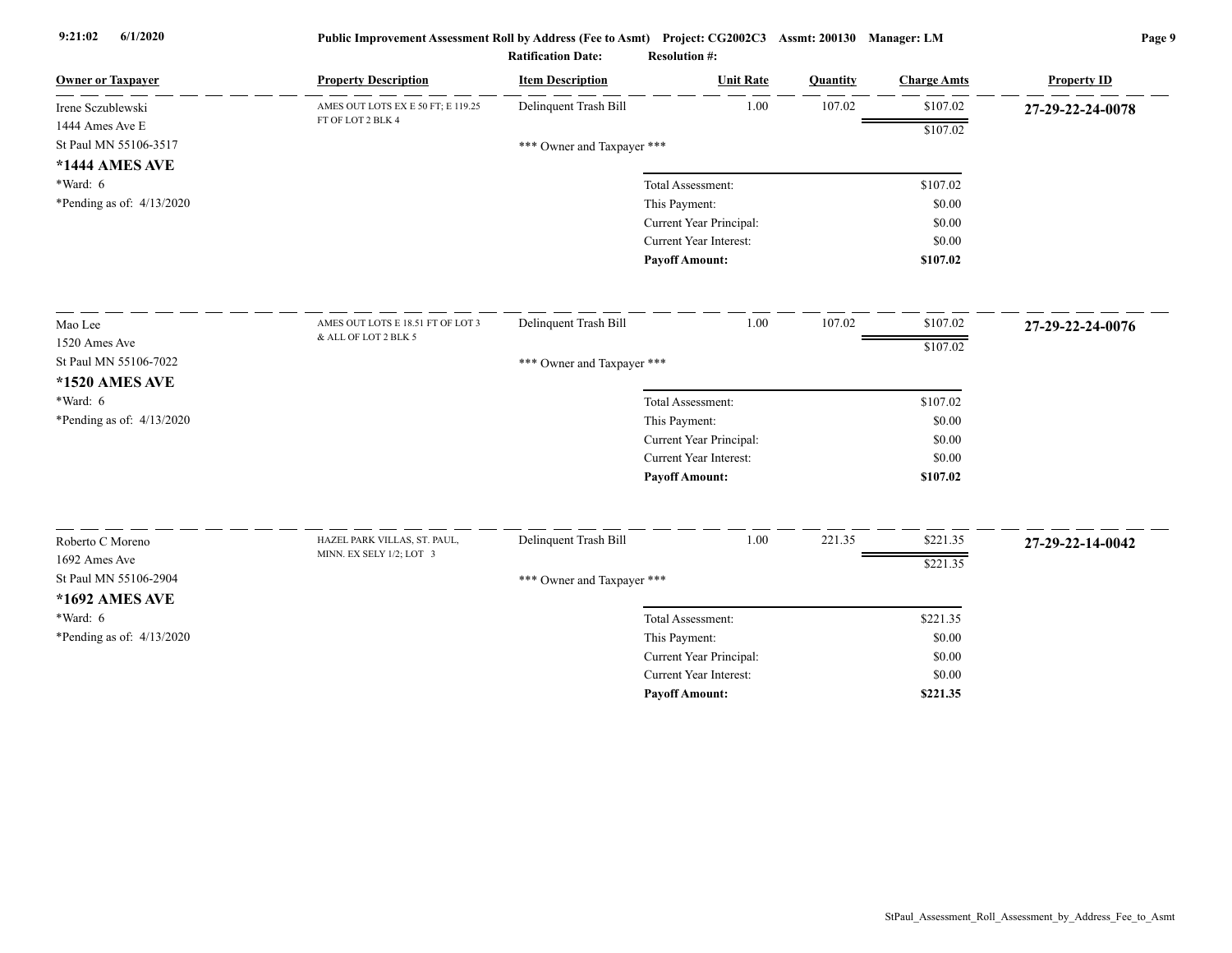| <b>Owner or Taxpayer</b>    | <b>Property Description</b>                       | <b>Item Description</b>    | <b>Unit Rate</b>              | Quantity | <b>Charge Amts</b> | <b>Property ID</b> |
|-----------------------------|---------------------------------------------------|----------------------------|-------------------------------|----------|--------------------|--------------------|
| Thomas Huynh                | HAZEL PARK VILLAS, ST. PAUL,                      | Delinquent Trash Bill      | 1.00                          | 114.34   | \$114.34           | 27-29-22-14-0043   |
| Ai Hoa Tran                 | MINN. SELY 1/2 OF LOT 3                           |                            |                               |          | \$114.34           |                    |
| 3007 Valento Ln             |                                                   | *** Owner and Taxpayer *** |                               |          |                    |                    |
| Little Canada MN 55117-1273 |                                                   |                            |                               |          |                    |                    |
| *1694 AMES AVE              |                                                   |                            | Total Assessment:             |          | \$114.34           |                    |
| $*Ward: 6$                  |                                                   |                            | This Payment:                 |          | \$0.00             |                    |
| *Pending as of: $4/13/2020$ |                                                   |                            | Current Year Principal:       |          | \$0.00             |                    |
|                             |                                                   |                            | Current Year Interest:        |          | \$0.00             |                    |
|                             |                                                   |                            | <b>Payoff Amount:</b>         |          | \$114.34           |                    |
| Annie Flomo                 | SUBJ TO RD; LOT 1 AND LOT 2 BLK 3                 | Delinquent Trash Bill      | 1.00                          | 214.05   | \$214.05           | 27-29-22-14-0133   |
| 1726 Ames Pl Apt 1          |                                                   |                            |                               |          |                    |                    |
| St Paul MN 55106-2954       |                                                   | *** Owner and Taxpayer *** |                               |          | \$214.05           |                    |
| *1726 AMES PL               |                                                   |                            |                               |          |                    |                    |
| $*Ward: 6$                  |                                                   |                            | Total Assessment:             |          | \$214.05           |                    |
| *Pending as of: $4/13/2020$ |                                                   |                            | This Payment:                 |          | \$0.00             |                    |
|                             |                                                   |                            | Current Year Principal:       |          | \$0.00             |                    |
|                             |                                                   |                            | <b>Current Year Interest:</b> |          | \$0.00             |                    |
|                             |                                                   |                            | <b>Payoff Amount:</b>         |          | \$214.05           |                    |
|                             |                                                   |                            |                               |          |                    |                    |
| Dumalo M Dennis             | HAZEL PARK LOTS 5 AND LOT 6 BLK<br>$\overline{3}$ | Delinquent Trash Bill      | 1.00                          | 247.30   | \$247.30           | 27-29-22-14-0075   |
| <b>Edward Laudat</b>        |                                                   |                            |                               |          | \$247.30           |                    |
| Po Box 18506                |                                                   | *** Owner and Taxpayer *** |                               |          |                    |                    |
| Minneapolis MN 55418-0506   |                                                   |                            |                               |          |                    |                    |
| *1736 AMES PL               |                                                   |                            | Total Assessment:             |          | \$247.30           |                    |
| *Ward: $6$                  |                                                   |                            | This Payment:                 |          | \$0.00             |                    |
| *Pending as of: 4/13/2020   |                                                   |                            | Current Year Principal:       |          | \$0.00             |                    |
|                             |                                                   |                            | Current Year Interest:        |          | \$0.00             |                    |
|                             |                                                   |                            | <b>Payoff Amount:</b>         |          | \$247.30           |                    |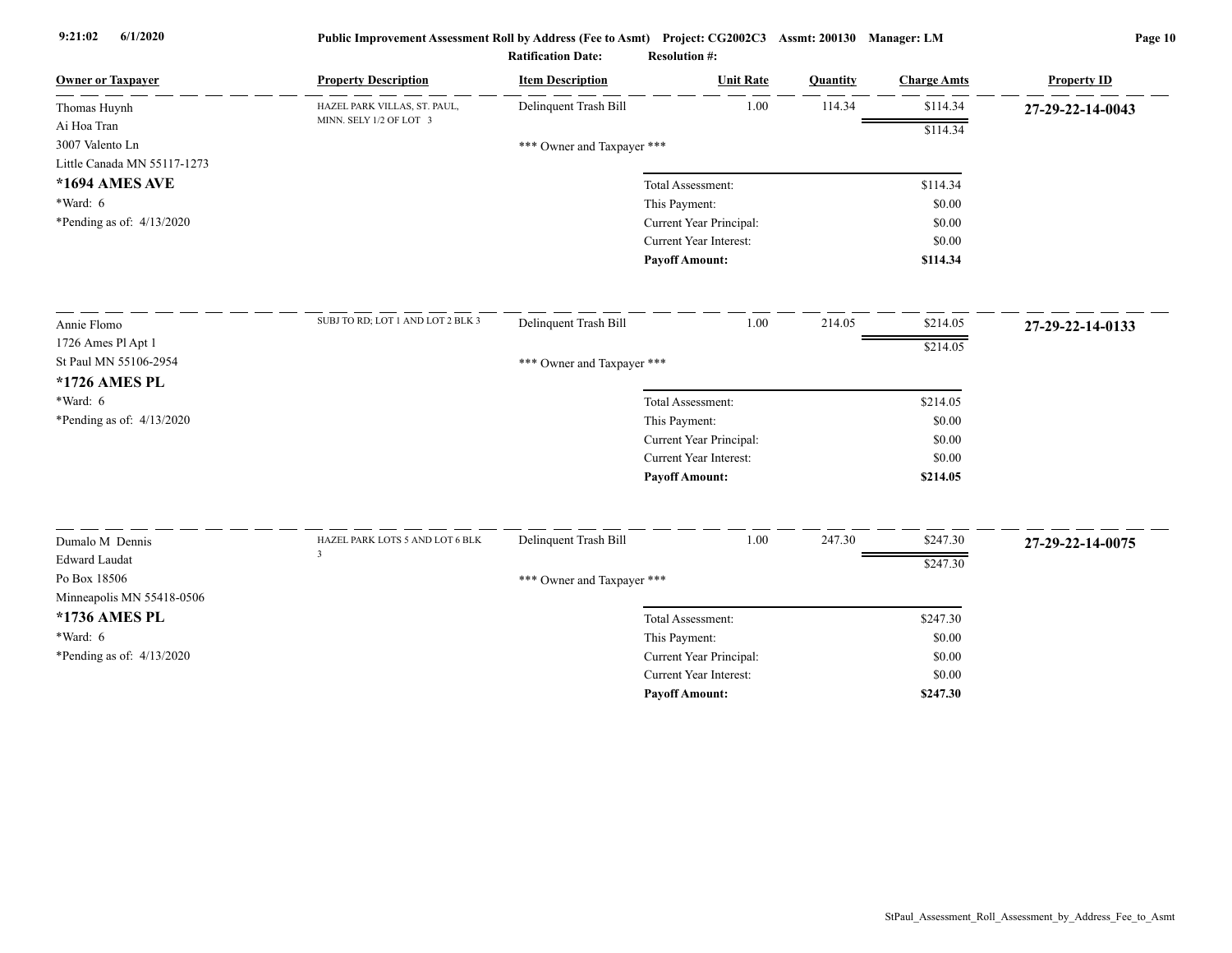| <b>Owner or Taxpayer</b>    | <b>Property Description</b>                                 | <b>Item Description</b>    | <b>Unit Rate</b>        | Quantity | <b>Charge Amts</b> | <b>Property ID</b> |
|-----------------------------|-------------------------------------------------------------|----------------------------|-------------------------|----------|--------------------|--------------------|
| Michael A Joseph            | HAZEL PARK SUBJ TO & WITH ESMT;<br>LOT 16 BLK 2             | Delinquent Trash Bill      | 1.00                    | 9.31     | \$9.31             | 27-29-22-14-0067   |
| Shantell M Joseph           |                                                             |                            |                         |          | \$9.31             |                    |
| 1739 Ames Place             |                                                             | *** Owner and Taxpayer *** |                         |          |                    |                    |
| St Paul MN 55106-2953       |                                                             |                            |                         |          |                    |                    |
| *1739 AMES PL               |                                                             |                            | Total Assessment:       |          | \$9.31             |                    |
| $*Ward: 6$                  |                                                             |                            | This Payment:           |          | \$0.00             |                    |
| *Pending as of: 4/13/2020   |                                                             |                            | Current Year Principal: |          | \$0.00             |                    |
|                             |                                                             |                            | Current Year Interest:  |          | \$0.00             |                    |
|                             |                                                             |                            | <b>Payoff Amount:</b>   |          | \$9.31             |                    |
| Eduardo Domenzain           | HAZEL PARK SUBJ TO & WITH ESMT;                             | Delinquent Trash Bill      | 1.00                    | 114.34   | \$114.34           | 27-29-22-14-0066   |
| Pamela S Domenzain          | LOT 15 BLK 2                                                |                            |                         |          | \$114.34           |                    |
| 1729 Sequoia Ln             |                                                             | *** Owner and Taxpayer *** |                         |          |                    |                    |
| New Richmond WI 54017-6673  |                                                             |                            |                         |          |                    |                    |
| *1741 AMES PL               |                                                             |                            | Total Assessment:       |          | \$114.34           |                    |
| *Ward: 6                    |                                                             |                            | This Payment:           |          | \$0.00             |                    |
| *Pending as of: $4/13/2020$ |                                                             |                            | Current Year Principal: |          | \$0.00             |                    |
|                             |                                                             |                            | Current Year Interest:  |          | \$0.00             |                    |
|                             |                                                             |                            | <b>Payoff Amount:</b>   |          | \$114.34           |                    |
|                             |                                                             |                            |                         |          |                    |                    |
| Anthony Starr               | SARGENT AND CAMPBELL'S<br>ADDITION TO THE CITY OF ST. PAUL, | Delinquent Trash Bill      | 1.00                    | 107.02   | \$107.02           | 26-29-23-23-0110   |
| 1011 Argyle St              | MINN. N 1/2 OF LOT 12 AND ALL OF                            |                            |                         |          | \$107.02           |                    |
| St Paul MN 55103-1203       | LOT 11 BLK 44                                               | *** Owner and Taxpayer *** |                         |          |                    |                    |
| *1011 ARGYLE ST             |                                                             |                            |                         |          |                    |                    |
| *Ward: 5                    |                                                             |                            | Total Assessment:       |          | \$107.02           |                    |
| *Pending as of: 4/13/2020   |                                                             |                            | This Payment:           |          | \$0.00             |                    |
|                             |                                                             |                            | Current Year Principal: |          | \$0.00             |                    |
|                             |                                                             |                            | Current Year Interest:  |          | \$0.00             |                    |
|                             |                                                             |                            | <b>Payoff Amount:</b>   |          | \$107.02           |                    |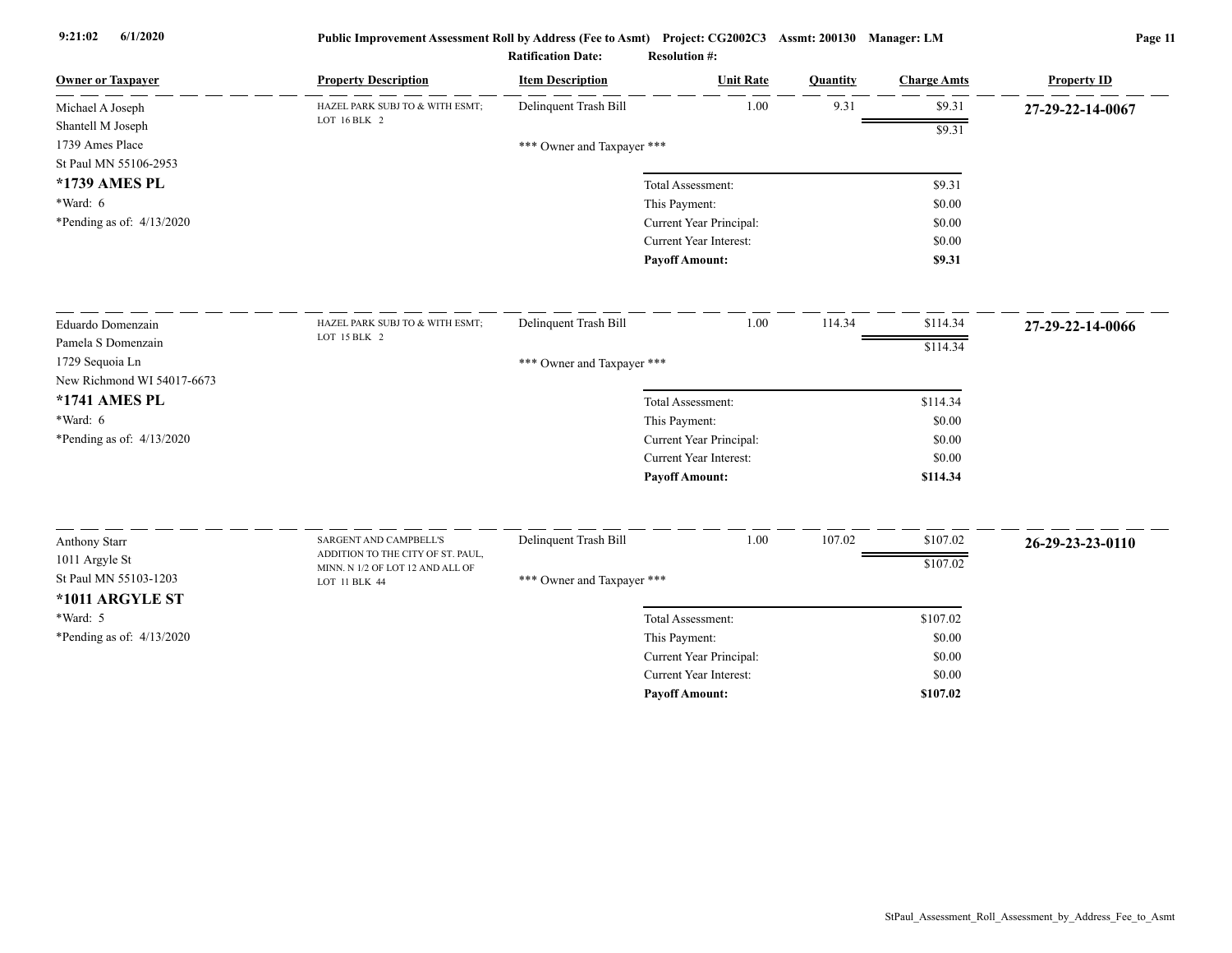| <b>Owner or Taxpayer</b>               | <b>Property Description</b>                             | <b>Item Description</b>    | <b>Unit Rate</b>                         | Quantity | <b>Charge Amts</b> | <b>Property ID</b> |
|----------------------------------------|---------------------------------------------------------|----------------------------|------------------------------------------|----------|--------------------|--------------------|
| Corwin Atkins                          | SARGENT AND CAMPBELL'S                                  | Delinquent Trash Bill      | 1.00                                     | 107.02   | \$107.02           | 26-29-23-23-0103   |
| 1039 Argyle St                         | ADDITION TO THE CITY OF ST. PAUL,<br>MINN. LOT 1 BLK 44 |                            |                                          |          | \$107.02           |                    |
| St Paul MN 55103-1203                  |                                                         | *** Owner and Taxpayer *** |                                          |          |                    |                    |
| *1039 ARGYLE ST                        |                                                         |                            |                                          |          |                    |                    |
| *Ward: 5                               |                                                         |                            | Total Assessment:                        |          | \$107.02           |                    |
| *Pending as of: $4/13/2020$            |                                                         |                            | This Payment:                            |          | \$0.00             |                    |
|                                        |                                                         |                            | Current Year Principal:                  |          | \$0.00             |                    |
|                                        |                                                         |                            | Current Year Interest:                   |          | \$0.00             |                    |
|                                        |                                                         |                            | <b>Payoff Amount:</b>                    |          | \$107.02           |                    |
| Michael W Bridgeford                   | WARRENDALE LOT 4 BLK 7                                  | Delinquent Trash Bill      | 1.00                                     | 66.20    | \$66.20            | 26-29-23-22-0117   |
| Shamiere M Johnson                     |                                                         |                            |                                          |          | \$66.20            |                    |
| 1115 Argyle St                         |                                                         | *** Owner and Taxpayer *** |                                          |          |                    |                    |
| St Paul MN 55103-1003                  |                                                         |                            |                                          |          |                    |                    |
| *1115 ARGYLE ST                        |                                                         |                            | Total Assessment:                        |          | \$66.20            |                    |
| *Ward: 5                               |                                                         |                            | This Payment:                            |          | \$0.00             |                    |
| *Pending as of: $4/13/2020$            |                                                         |                            | Current Year Principal:                  |          | \$0.00             |                    |
|                                        |                                                         |                            | Current Year Interest:                   |          | \$0.00             |                    |
|                                        |                                                         |                            | <b>Payoff Amount:</b>                    |          | \$66.20            |                    |
| Lara Dale                              | COMO PARK SECOND ADDITION S                             | Delinquent Trash Bill      | 1.00                                     | 114.34   | \$114.34           |                    |
|                                        | 1/2 OF LOT 9 AND ALL OF LOT 10                          |                            |                                          |          |                    | 26-29-23-23-0161   |
| 975 Argyle St<br>St Paul MN 55103-1202 | BLK 2                                                   |                            |                                          |          | \$114.34           |                    |
| *975 ARGYLE ST                         |                                                         | *** Owner and Taxpayer *** |                                          |          |                    |                    |
| *Ward: 5                               |                                                         |                            | Total Assessment:                        |          | \$114.34           |                    |
|                                        |                                                         |                            |                                          |          |                    |                    |
| *Pending as of: $4/13/2020$            |                                                         |                            | This Payment:<br>Current Year Principal: |          | \$0.00<br>\$0.00   |                    |
|                                        |                                                         |                            | <b>Current Year Interest:</b>            |          | \$0.00             |                    |
|                                        |                                                         |                            | <b>Payoff Amount:</b>                    |          | \$114.34           |                    |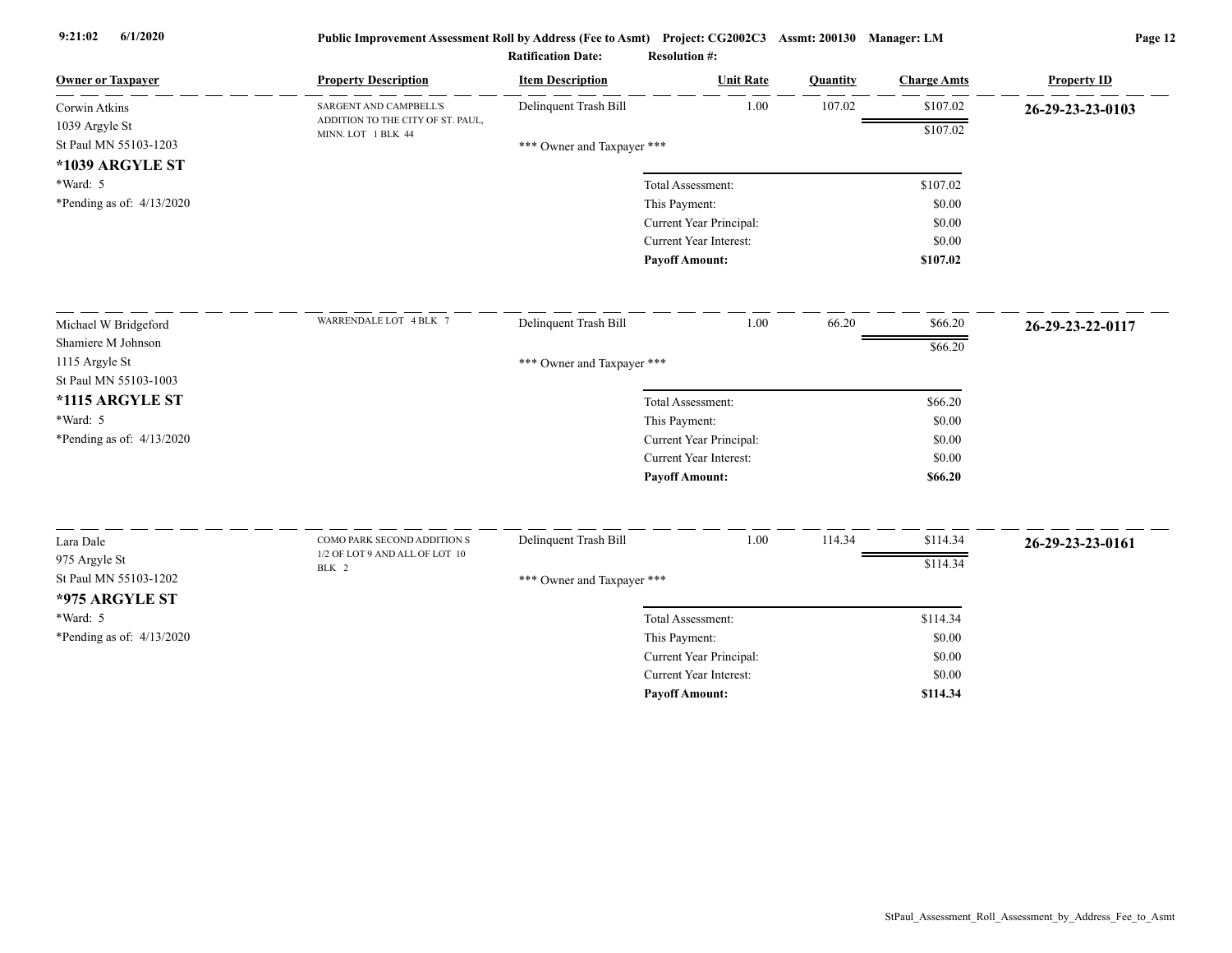| <b>Owner or Taxpayer</b>                | <b>Property Description</b>   | <b>Item Description</b>    | <b>Unit Rate</b>              | <b>Quantity</b> | <b>Charge Amts</b> | <b>Property ID</b> |  |  |  |
|-----------------------------------------|-------------------------------|----------------------------|-------------------------------|-----------------|--------------------|--------------------|--|--|--|
| David C Columbus                        | COMO PARK SECOND ADDITION LOT | Delinquent Trash Bill      | 1.00                          | 107.02          | \$107.02           | 26-29-23-23-0158   |  |  |  |
| 985 Argyle St                           | 6 BLK 2                       |                            |                               |                 | \$107.02           |                    |  |  |  |
| St Paul MN 55103-1202                   |                               | *** Owner and Taxpayer *** |                               |                 |                    |                    |  |  |  |
| *985 ARGYLE ST                          |                               |                            |                               |                 |                    |                    |  |  |  |
| *Ward: 5                                |                               |                            | Total Assessment:             |                 | \$107.02           |                    |  |  |  |
| *Pending as of: $4/13/2020$             |                               |                            | This Payment:                 |                 | \$0.00             |                    |  |  |  |
|                                         |                               |                            | Current Year Principal:       |                 | \$0.00             |                    |  |  |  |
|                                         |                               |                            | <b>Current Year Interest:</b> |                 | \$0.00             |                    |  |  |  |
|                                         |                               |                            | <b>Payoff Amount:</b>         |                 | \$107.02           |                    |  |  |  |
| Ashley Woods                            | ROYAL OAKS LOT 8 BLK 10       | Delinquent Trash Bill      | 1.00                          | 77.36           | \$77.36            | 26-29-23-13-0119   |  |  |  |
| 1003 Avon St N                          |                               |                            |                               |                 | \$77.36            |                    |  |  |  |
| St Paul MN 55103-1304                   |                               |                            | *** Owner and Taxpayer ***    |                 |                    |                    |  |  |  |
| *1003 AVON ST N                         |                               |                            |                               |                 |                    |                    |  |  |  |
| *Ward: 5                                |                               |                            | Total Assessment:             |                 | \$77.36            |                    |  |  |  |
| *Pending as of: 4/13/2020               |                               |                            | This Payment:                 |                 | \$0.00             |                    |  |  |  |
|                                         |                               |                            | Current Year Principal:       |                 | \$0.00             |                    |  |  |  |
|                                         |                               |                            | <b>Current Year Interest:</b> |                 | \$0.00             |                    |  |  |  |
|                                         |                               |                            | <b>Payoff Amount:</b>         |                 | \$77.36            |                    |  |  |  |
|                                         | ROYAL OAKS LOT 15 BLK 11      |                            |                               |                 |                    |                    |  |  |  |
| Gail J Grogan Pedersen                  |                               | Delinquent Trash Bill      | 1.00                          | 9.78            | \$9.78             | 26-29-23-13-0142   |  |  |  |
| Branden J Pedersen                      |                               |                            |                               |                 | \$9.78             |                    |  |  |  |
| 1034 Avon St N<br>St Paul MN 55103-1305 |                               | *** Owner and Taxpayer *** |                               |                 |                    |                    |  |  |  |
| *1034 AVON ST N                         |                               |                            | Total Assessment:             |                 | \$9.78             |                    |  |  |  |
| *Ward: 5                                |                               |                            | This Payment:                 |                 | \$0.00             |                    |  |  |  |
| *Pending as of: 4/13/2020               |                               |                            | Current Year Principal:       |                 | \$0.00             |                    |  |  |  |
|                                         |                               |                            | <b>Current Year Interest:</b> |                 | \$0.00             |                    |  |  |  |
|                                         |                               |                            | <b>Pavoff Amount:</b>         |                 | \$9.78             |                    |  |  |  |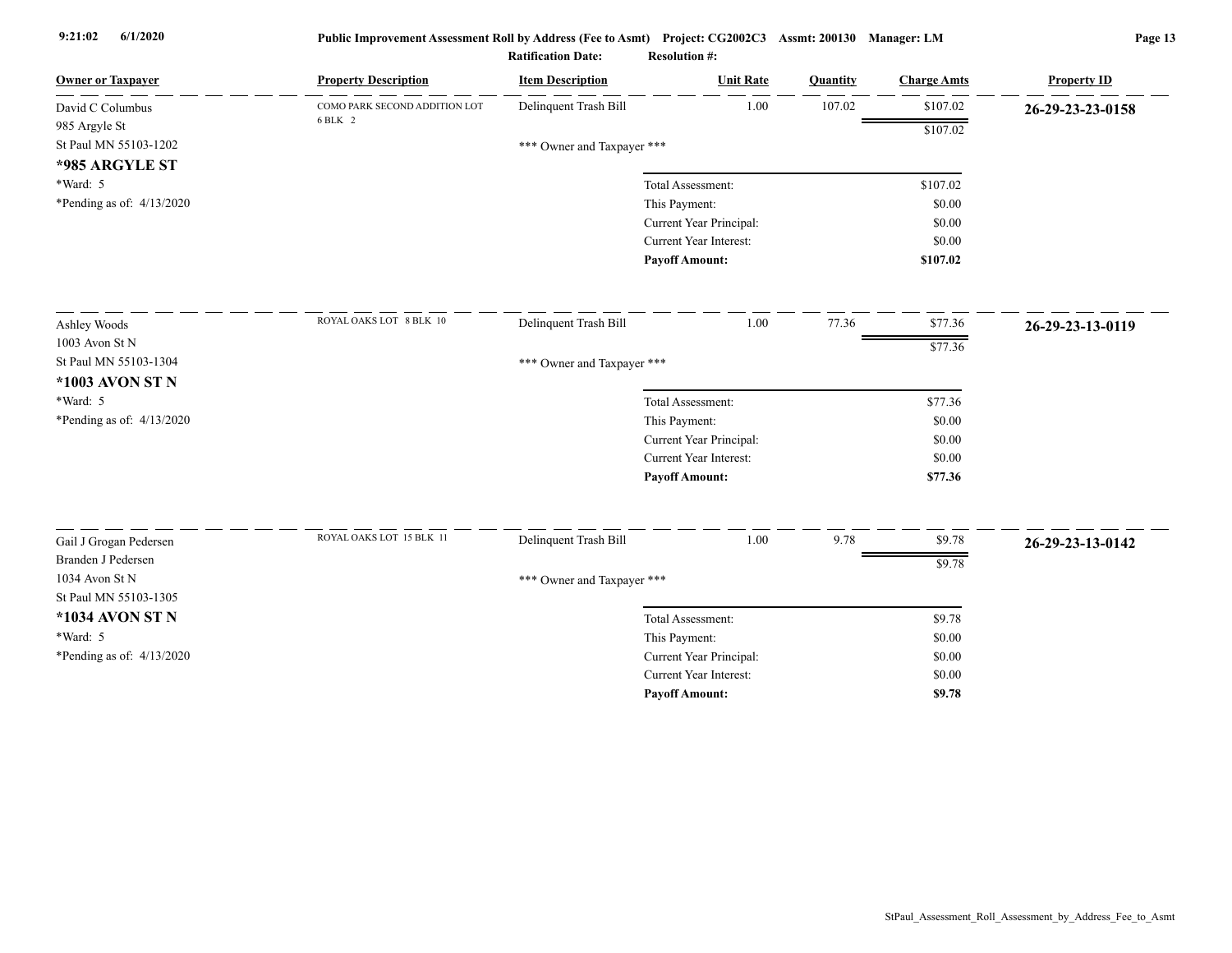| <b>Owner or Taxpayer</b>          | <b>Property Description</b>   | <b>Item Description</b>    | <b>Unit Rate</b>                                  | <b>Quantity</b> | <b>Charge Amts</b> | <b>Property ID</b> |
|-----------------------------------|-------------------------------|----------------------------|---------------------------------------------------|-----------------|--------------------|--------------------|
| Rose M Joubert                    | CIC NO 620 PHALEN CROSSING II | Delinquent Trash Bill      | 1.00                                              | 4.65            | \$4.65             | 27-29-22-21-0093   |
| 1097 Barclay St Unit 1097         | <b>UNIT NO.1097</b>           |                            |                                                   |                 | \$4.65             |                    |
| St Paul MN 55106-2870             |                               | *** Owner and Taxpayer *** |                                                   |                 |                    |                    |
| *1097 BARCLAY ST 1907             |                               |                            |                                                   |                 |                    |                    |
| $*Ward: 6$                        |                               |                            | Total Assessment:                                 |                 | \$4.65             |                    |
| *Pending as of: $4/13/2020$       |                               |                            | This Payment:                                     |                 | \$0.00             |                    |
|                                   |                               |                            | Current Year Principal:<br>Current Year Interest: |                 | \$0.00<br>\$0.00   |                    |
|                                   |                               |                            | <b>Payoff Amount:</b>                             |                 | \$4.65             |                    |
|                                   |                               |                            |                                                   |                 |                    |                    |
| Jeffrey L Crow                    | CIC NO 620 PHALEN CROSSING II | Delinquent Trash Bill      | 1.00                                              | 4.65            | \$4.65             | 27-29-22-21-0096   |
| Derek T Klein                     | <b>UNIT NO.1103</b>           |                            |                                                   |                 | \$4.65             |                    |
| 1103 Barclay St                   |                               | *** Owner and Taxpayer *** |                                                   |                 |                    |                    |
| St Paul MN 55106-2831             |                               |                            |                                                   |                 |                    |                    |
| <b>*1103 BARCLAY ST 1103</b>      |                               |                            | Total Assessment:                                 |                 | \$4.65             |                    |
| $*Ward: 6$                        |                               |                            | This Payment:                                     |                 | \$0.00             |                    |
| *Pending as of: $4/13/2020$       |                               |                            | Current Year Principal:                           |                 | \$0.00             |                    |
|                                   |                               |                            | <b>Current Year Interest:</b>                     |                 | \$0.00             |                    |
|                                   |                               |                            | <b>Payoff Amount:</b>                             |                 | \$4.65             |                    |
|                                   | CIC NO 620 PHALEN CROSSING II | Delinquent Trash Bill      | 1.00                                              | 4.65            | \$4.65             |                    |
| Nancy J Brakka<br>1121 Barclay St | <b>UNIT NO.1121</b>           |                            |                                                   |                 |                    | 27-29-22-21-0082   |
| St Paul MN 55106-2870             |                               |                            |                                                   |                 | \$4.65             |                    |
| *1121 BARCLAY ST                  |                               | *** Owner and Taxpayer *** |                                                   |                 |                    |                    |
| *Ward: 6                          |                               |                            | Total Assessment:                                 |                 | \$4.65             |                    |
| *Pending as of: 4/13/2020         |                               |                            | This Payment:                                     |                 | \$0.00             |                    |
|                                   |                               |                            | Current Year Principal:                           |                 | \$0.00             |                    |
|                                   |                               |                            | <b>Current Year Interest:</b>                     |                 | \$0.00             |                    |
|                                   |                               |                            | <b>Pavoff Amount:</b>                             |                 | \$4.65             |                    |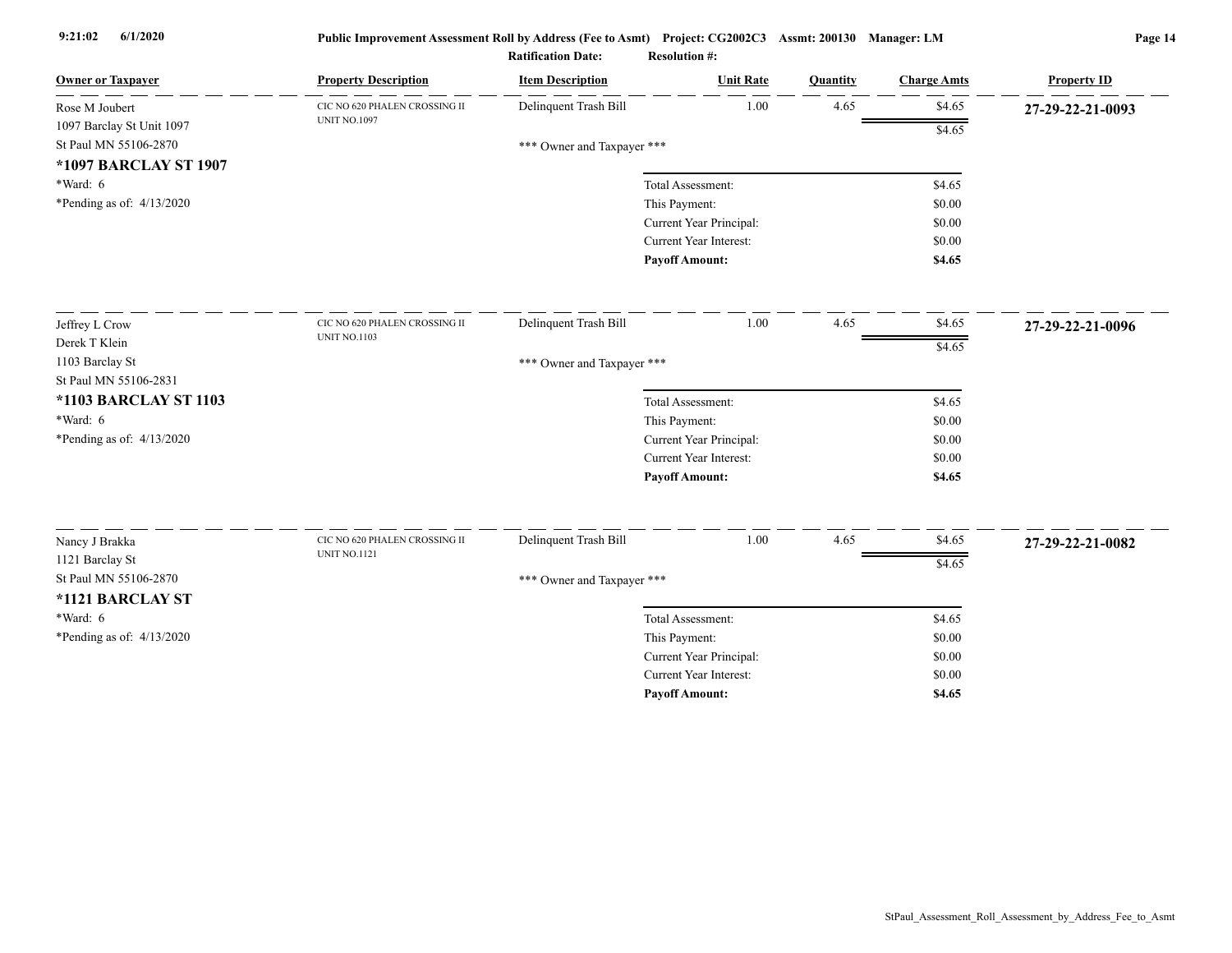| <b>Owner or Taxpayer</b>    | <b>Property Description</b>                                   | <b>Item Description</b>    | <b>Unit Rate</b>              | Quantity | <b>Charge Amts</b> | <b>Property ID</b> |
|-----------------------------|---------------------------------------------------------------|----------------------------|-------------------------------|----------|--------------------|--------------------|
| Geoffrey R Langhoff         | CIC NO 620 PHALEN CROSSING II                                 | Delinquent Trash Bill      | 1.00                          | 4.65     | \$4.65             | 27-29-22-21-0083   |
| 1123 Barclay St             | <b>UNIT NO.1123</b>                                           |                            |                               |          | \$4.65             |                    |
| St Paul MN 55106-2870       |                                                               | *** Owner and Taxpayer *** |                               |          |                    |                    |
| *1123 BARCLAY ST            |                                                               |                            |                               |          |                    |                    |
| *Ward: 6                    |                                                               |                            | Total Assessment:             |          | \$4.65             |                    |
| *Pending as of: $4/13/2020$ |                                                               |                            | This Payment:                 |          | \$0.00             |                    |
|                             |                                                               |                            | Current Year Principal:       |          | \$0.00             |                    |
|                             |                                                               |                            | Current Year Interest:        |          | \$0.00             |                    |
|                             |                                                               |                            | <b>Payoff Amount:</b>         |          | \$4.65             |                    |
| Anne M Gillett              | CIC NO 620 PHALEN CROSSING II                                 | Delinquent Trash Bill      | 1.00                          | 4.65     | \$4.65             | 27-29-22-21-0084   |
| Jane T Gillett              | <b>UNIT NO.1125</b>                                           |                            |                               |          | \$4.65             |                    |
| 1125 Barclay St             |                                                               | *** Owner and Taxpayer *** |                               |          |                    |                    |
| St Paul MN 55106-2870       |                                                               |                            |                               |          |                    |                    |
| *1125 BARCLAY ST            |                                                               |                            | Total Assessment:             |          | \$4.65             |                    |
| *Ward: 6                    |                                                               |                            | This Payment:                 |          | \$0.00             |                    |
| *Pending as of: 4/13/2020   |                                                               |                            | Current Year Principal:       |          | \$0.00             |                    |
|                             |                                                               |                            | Current Year Interest:        |          | \$0.00             |                    |
|                             |                                                               |                            | <b>Payoff Amount:</b>         |          | \$4.65             |                    |
|                             |                                                               |                            |                               |          |                    |                    |
| Duoachong Lo                | FAIRCHILD'S REARRANGEMENT OF<br>LOTS 8 TO 15 INC. OF BLK 1 OF | Delinquent Trash Bill      | 1.00                          | 114.34   | \$114.34           | 27-29-22-31-0038   |
| 933 Barclay St              | CRUICKSHANK'S GARDEN LOTS TO                                  |                            |                               |          | \$114.34           |                    |
| St Paul MN 55106-3501       | ST. PAUL N 50 FT OF LOT 5 BLK 2                               | *** Owner and Taxpayer *** |                               |          |                    |                    |
| *933 BARCLAY ST             |                                                               |                            |                               |          |                    |                    |
| *Ward: 6                    |                                                               |                            | Total Assessment:             |          | \$114.34           |                    |
| *Pending as of: $4/13/2020$ |                                                               |                            | This Payment:                 |          | \$0.00             |                    |
|                             |                                                               |                            | Current Year Principal:       |          | \$0.00             |                    |
|                             |                                                               |                            | <b>Current Year Interest:</b> |          | \$0.00             |                    |
|                             |                                                               |                            | <b>Payoff Amount:</b>         |          | \$114.34           |                    |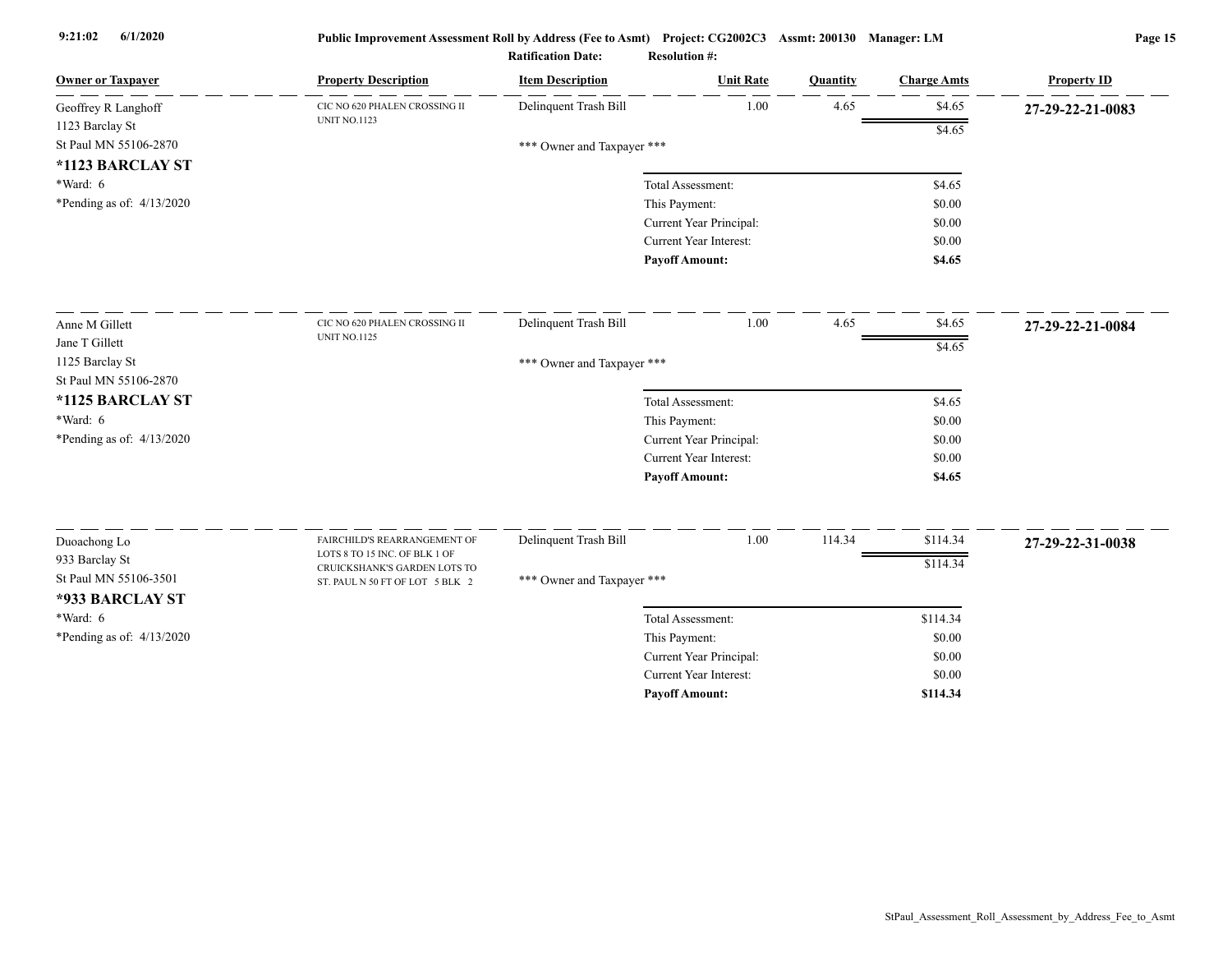| <b>Owner or Taxpayer</b>    | <b>Property Description</b>      | <b>Item Description</b>    | <b>Unit Rate</b>              | Quantity | <b>Charge Amts</b> | <b>Property ID</b> |
|-----------------------------|----------------------------------|----------------------------|-------------------------------|----------|--------------------|--------------------|
| Mario Tuccitto              | ROYAL OAKS LOT 7 BLK 8           | Delinquent Trash Bill      | 1.00                          | 107.02   | \$107.02           | 26-29-23-13-0087   |
| 1007 Barrett St             |                                  |                            |                               |          | \$107.02           |                    |
| St Paul MN 55103-1310       |                                  | *** Owner and Taxpayer *** |                               |          |                    |                    |
| *1007 BARRETT ST            |                                  |                            |                               |          |                    |                    |
| *Ward: 5                    |                                  |                            | Total Assessment:             |          | \$107.02           |                    |
| *Pending as of: $4/13/2020$ |                                  |                            | This Payment:                 |          | \$0.00             |                    |
|                             |                                  |                            | Current Year Principal:       |          | \$0.00             |                    |
|                             |                                  |                            | <b>Current Year Interest:</b> |          | \$0.00             |                    |
|                             |                                  |                            | <b>Payoff Amount:</b>         |          | \$107.02           |                    |
| Mary K Green                | COMO PLACE ST. PAUL, MINN. LOT 7 | Delinquent Trash Bill      | 1.00                          | 221.39   | \$221.39           | 27-29-23-21-0032   |
| David L Green               | BLK 2                            |                            |                               |          | \$221.39           |                    |
| 1366 Breda Ave              |                                  | *** Owner and Taxpayer *** |                               |          |                    |                    |
| St Paul MN 55108-2603       |                                  |                            |                               |          |                    |                    |
| *1366 BREDA AVE             |                                  |                            | Total Assessment:             |          | \$221.39           |                    |
| *Ward: 4                    |                                  |                            | This Payment:                 |          | \$0.00             |                    |
| *Pending as of: 4/13/2020   |                                  |                            | Current Year Principal:       |          | \$0.00             |                    |
|                             |                                  |                            | Current Year Interest:        |          | \$0.00             |                    |
|                             |                                  |                            | <b>Payoff Amount:</b>         |          | \$221.39           |                    |
| Catherine Marie Vranyes     | COMO PLACE ST. PAUL, MINN. LOT   | Delinquent Trash Bill      | 1.00                          | 114.34   | \$114.34           | 27-29-23-21-0019   |
| 1367 Breda Ave              | 18 BLK 1                         |                            |                               |          | \$114.34           |                    |
| St Paul MN 55108            |                                  | *** Owner and Taxpayer *** |                               |          |                    |                    |
| *1367 BREDA AVE             |                                  |                            |                               |          |                    |                    |
| *Ward: 4                    |                                  |                            | Total Assessment:             |          | \$114.34           |                    |
| *Pending as of: 4/13/2020   |                                  |                            | This Payment:                 |          | \$0.00             |                    |
|                             |                                  |                            | Current Year Principal:       |          | \$0.00             |                    |
|                             |                                  |                            | <b>Current Year Interest:</b> |          | \$0.00             |                    |
|                             |                                  |                            | <b>Payoff Amount:</b>         |          | \$114.34           |                    |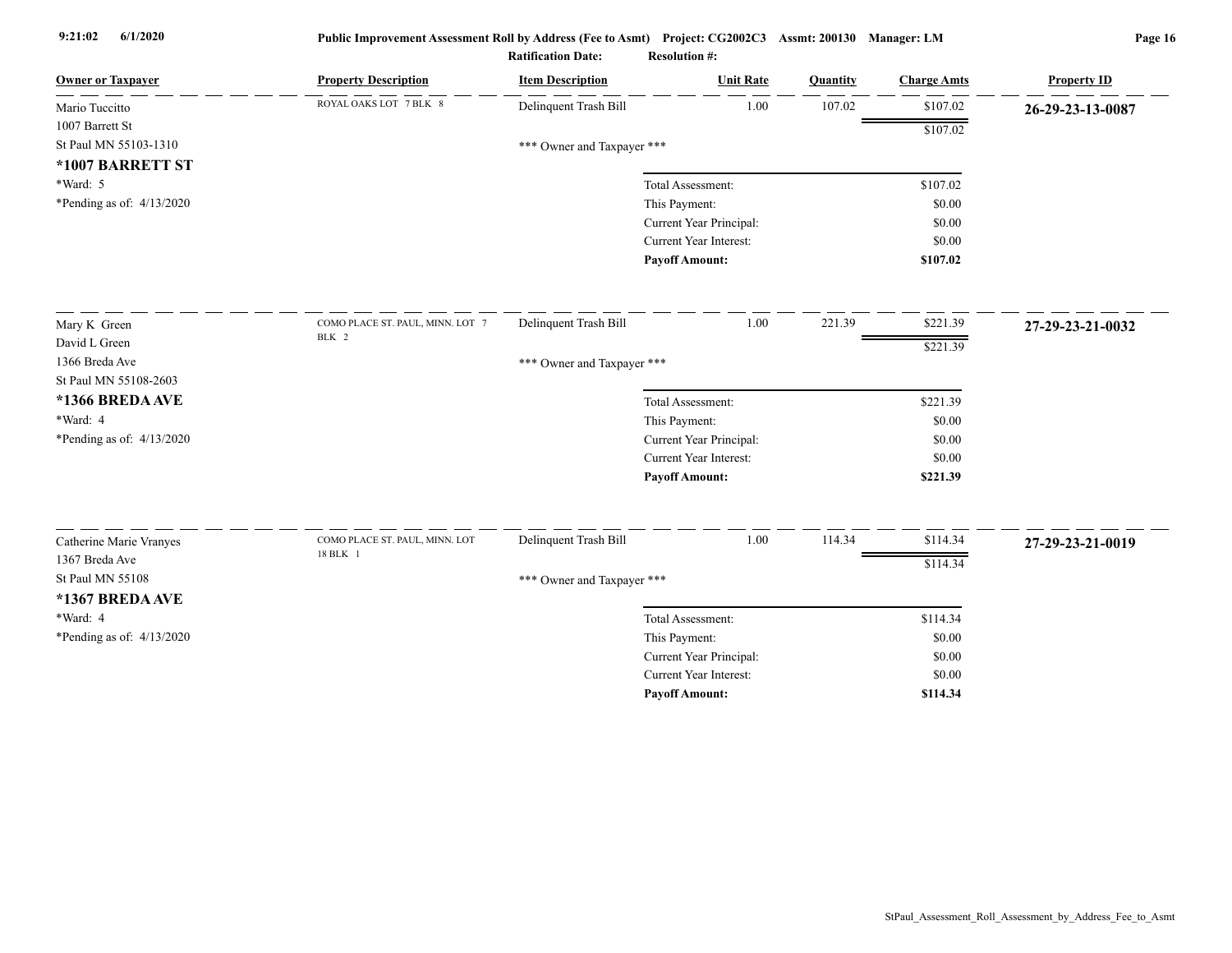| <b>Owner or Taxpayer</b>  | <b>Property Description</b>                                            | <b>Item Description</b>    | <b>Unit Rate</b>        | Quantity | <b>Charge Amts</b> | <b>Property ID</b> |
|---------------------------|------------------------------------------------------------------------|----------------------------|-------------------------|----------|--------------------|--------------------|
| Kathleen M Keating        | LAKE PARK ADDITION TO SAINT                                            | Delinquent Trash Bill      | 1.00                    | 77.36    | \$77.36            | 27-29-23-22-0039   |
| Abby L Bajuniemi          | PAUL, SECOND DIVISION LOT 15<br>BLK 1                                  |                            |                         |          | \$77.36            |                    |
| 1516 Breda Ave            |                                                                        | *** Owner and Taxpayer *** |                         |          |                    |                    |
| St Paul MN 55108-2607     |                                                                        |                            |                         |          |                    |                    |
| *1516 BREDA AVE           |                                                                        |                            | Total Assessment:       |          | \$77.36            |                    |
| *Ward: 4                  |                                                                        |                            | This Payment:           |          | \$0.00             |                    |
| *Pending as of: 4/13/2020 |                                                                        |                            | Current Year Principal: |          | \$0.00             |                    |
|                           |                                                                        |                            | Current Year Interest:  |          | \$0.00             |                    |
|                           |                                                                        |                            | <b>Payoff Amount:</b>   |          | \$77.36            |                    |
| Phong Vang                | KINGSFORD PLACE SUBJ TO ST ESMT                                        | Delinquent Trash Bill      | 1.00                    | 123.83   | \$123.83           | 27-29-22-14-0003   |
| Pang Yang                 | & EX N 50 FT LOT 8 & N 45 FT OF LOT                                    |                            |                         |          | \$123.83           |                    |
| 1068 Breen St             | 9 BLK 6                                                                | *** Owner and Taxpayer *** |                         |          |                    |                    |
| St Paul MN 55106-2907     |                                                                        |                            |                         |          |                    |                    |
| <b>*1068 BREEN ST</b>     |                                                                        |                            | Total Assessment:       |          | \$123.83           |                    |
| $*Ward: 6$                |                                                                        |                            | This Payment:           |          | \$0.00             |                    |
| *Pending as of: 4/13/2020 |                                                                        |                            | Current Year Principal: |          | \$0.00             |                    |
|                           |                                                                        |                            | Current Year Interest:  |          | \$0.00             |                    |
|                           |                                                                        |                            | <b>Payoff Amount:</b>   |          | \$123.83           |                    |
|                           |                                                                        |                            |                         |          |                    |                    |
| Michael G Mostad          | KINGSFORD PLACE SUBJ TO ST,S 5 FT<br>OF LOT 7 & N 50 FT OF LOT 8 BLK 6 | Delinquent Trash Bill      | 1.00                    | 59.19    | \$59.19            | 27-29-22-14-0002   |
| 1074 Breen St             |                                                                        |                            |                         |          | \$59.19            |                    |
| St Paul MN 55106-2907     |                                                                        | *** Owner and Taxpayer *** |                         |          |                    |                    |
| <b>*1074 BREEN ST</b>     |                                                                        |                            |                         |          |                    |                    |
| *Ward: 6                  |                                                                        |                            | Total Assessment:       |          | \$59.19            |                    |
| *Pending as of: 4/13/2020 |                                                                        |                            | This Payment:           |          | \$0.00             |                    |
|                           |                                                                        |                            | Current Year Principal: |          | \$0.00             |                    |
|                           |                                                                        |                            | Current Year Interest:  |          | \$0.00             |                    |
|                           |                                                                        |                            | <b>Pavoff Amount:</b>   |          | \$59.19            |                    |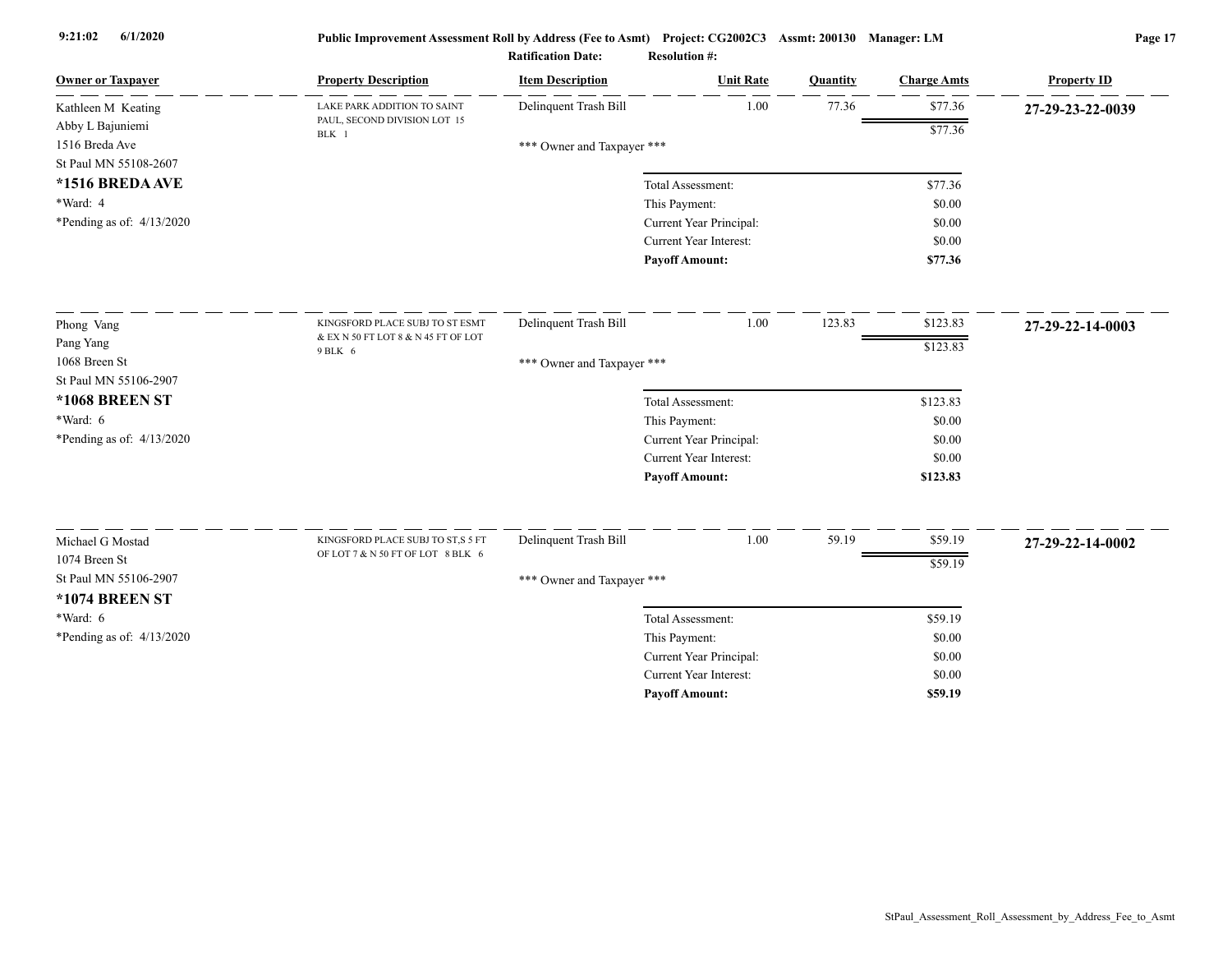| <b>Owner or Taxpayer</b>    | <b>Property Description</b>     | <b>Item Description</b>    | <b>Unit Rate</b>        | Quantity | <b>Charge Amts</b> | <b>Property ID</b> |
|-----------------------------|---------------------------------|----------------------------|-------------------------|----------|--------------------|--------------------|
| Gustavo Plata-Perez         | KINGSFORD PLACE LOT 4 BLK 5     | Delinquent Trash Bill      | 1.00                    | 5.59     | \$5.59             | 27-29-22-11-0076   |
| 1093 Breen St               |                                 |                            |                         |          | \$5.59             |                    |
| St Paul MN 55106-2906       |                                 | *** Owner and Taxpayer *** |                         |          |                    |                    |
| <b>*1093 BREEN ST</b>       |                                 |                            |                         |          |                    |                    |
| *Ward: 6                    |                                 |                            | Total Assessment:       |          | \$5.59             |                    |
| *Pending as of: $4/13/2020$ |                                 |                            | This Payment:           |          | \$0.00             |                    |
|                             |                                 |                            | Current Year Principal: |          | \$0.00             |                    |
|                             |                                 |                            | Current Year Interest:  |          | \$0.00             |                    |
|                             |                                 |                            | <b>Payoff Amount:</b>   |          | \$5.59             |                    |
| William T Wolf              | KINGSFORD PLACE SUBJ TO ST ESMT | Delinquent Trash Bill      | 1.00                    | 107.02   | \$107.02           | 27-29-22-11-0018   |
| 1102 Breen St               | LOT 3 BLK 6                     |                            |                         |          | \$107.02           |                    |
| St Paul MN 55106-2907       |                                 | *** Owner and Taxpayer *** |                         |          |                    |                    |
| <b>*1102 BREEN ST</b>       |                                 |                            |                         |          |                    |                    |
| *Ward: 6                    |                                 |                            | Total Assessment:       |          | \$107.02           |                    |
| *Pending as of: $4/13/2020$ |                                 |                            | This Payment:           |          | \$0.00             |                    |
|                             |                                 |                            | Current Year Principal: |          | \$0.00             |                    |
|                             |                                 |                            | Current Year Interest:  |          | \$0.00             |                    |
|                             |                                 |                            | <b>Payoff Amount:</b>   |          | \$107.02           |                    |
|                             | KINGSFORD PLACE LOT 12 BLK 1    |                            | 1.00                    |          |                    |                    |
| Mark Norell                 |                                 | Delinquent Trash Bill      |                         | 66.20    | \$66.20            | 27-29-22-11-0060   |
| 1111 Breen St               |                                 |                            |                         |          | \$66.20            |                    |
| St Paul MN 55106-2908       |                                 | *** Owner and Taxpayer *** |                         |          |                    |                    |
| *1111 BREEN ST              |                                 |                            |                         |          |                    |                    |
| $*Ward: 6$                  |                                 |                            | Total Assessment:       |          | \$66.20            |                    |
| *Pending as of: $4/13/2020$ |                                 |                            | This Payment:           |          | \$0.00             |                    |
|                             |                                 |                            | Current Year Principal: |          | \$0.00             |                    |
|                             |                                 |                            | Current Year Interest:  |          | \$0.00             |                    |
|                             |                                 |                            | <b>Payoff Amount:</b>   |          | \$66.20            |                    |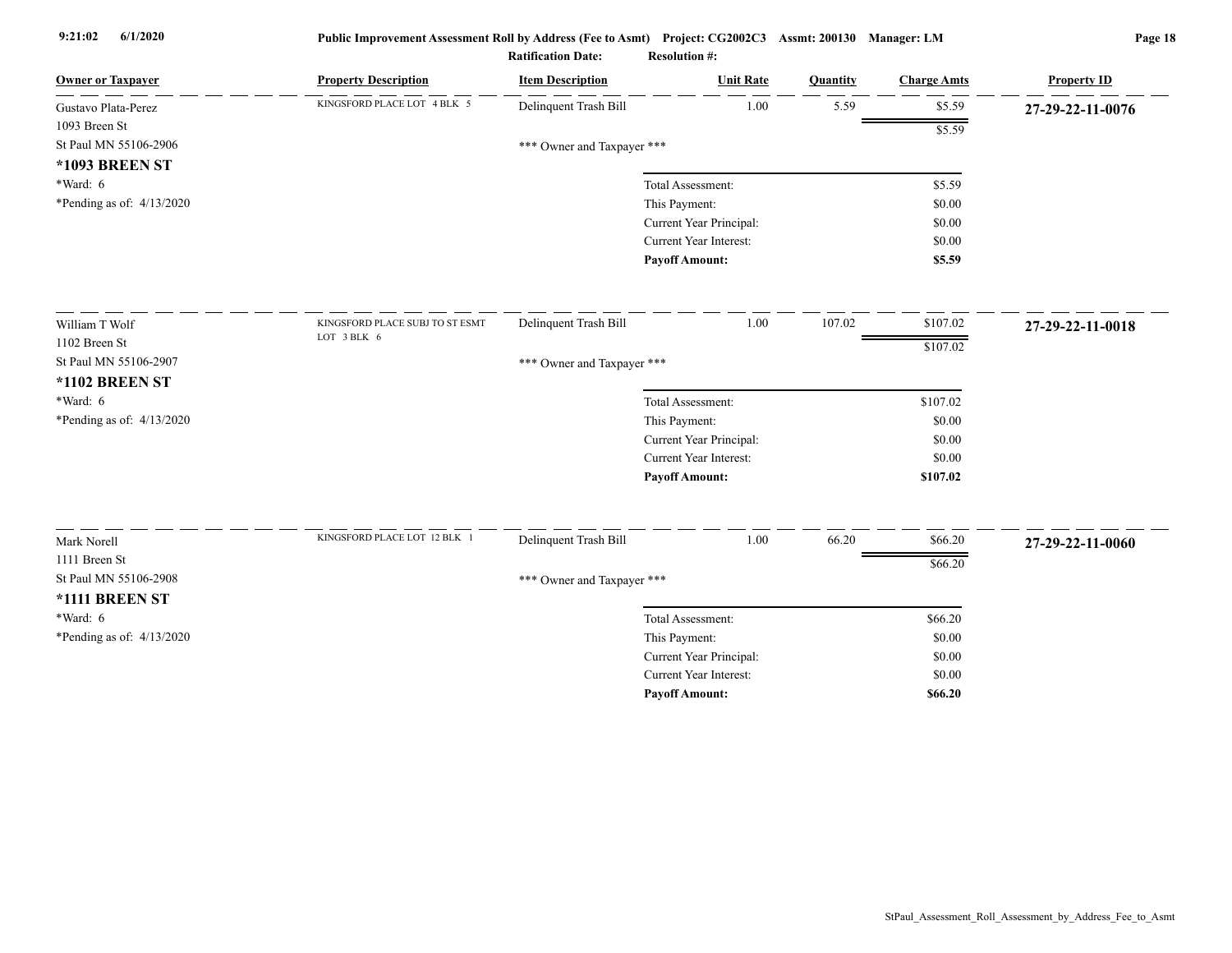| <b>Owner or Taxpayer</b>    | <b>Property Description</b>                         | <b>Item Description</b>    | <b>Unit Rate</b>        | Quantity | <b>Charge Amts</b> | <b>Property ID</b> |
|-----------------------------|-----------------------------------------------------|----------------------------|-------------------------|----------|--------------------|--------------------|
| Evan Glosser                | THAT PT OF LOT 36 LYING W OF THE                    | Delinquent Trash Bill      | 1.00                    | 114.34   | \$114.34           | 26-29-23-32-0153   |
| Aleana Glosser              | E 21.15 FT THEREOF AND ALL OF<br>LOTS 34 & 35 BLK 2 |                            |                         |          | \$114.34           |                    |
| 1011 Burgess St             |                                                     | *** Owner and Taxpayer *** |                         |          |                    |                    |
| St Paul MN 55103-1207       |                                                     |                            |                         |          |                    |                    |
| *1011 BURGESS ST            |                                                     |                            | Total Assessment:       |          | \$114.34           |                    |
| *Ward: 1                    |                                                     |                            | This Payment:           |          | \$0.00             |                    |
| *Pending as of: $4/13/2020$ |                                                     |                            | Current Year Principal: |          | \$0.00             |                    |
|                             |                                                     |                            | Current Year Interest:  |          | \$0.00             |                    |
|                             |                                                     |                            | <b>Pavoff Amount:</b>   |          | \$114.34           |                    |
| George H Albrecht           | RAMSEY COUNTY LOAN AND TRUST                        | Delinquent Trash Bill      | 1.00                    | 4.97     | \$4.97             | 26-29-23-32-0111   |
| Donna W Albrecht            | COMPANY'S SUBDIVISION NO. 3                         |                            |                         |          | \$4.97             |                    |
| 1043 Burgess St             | LOTS 31 32 AND LOT 33                               | *** Owner and Taxpayer *** |                         |          |                    |                    |
| St Paul MN 55103-1210       |                                                     |                            |                         |          |                    |                    |
| *1043 BURGESS ST            |                                                     |                            | Total Assessment:       |          | \$4.97             |                    |
| *Ward: 1                    |                                                     |                            | This Payment:           |          | \$0.00             |                    |
| *Pending as of: 4/13/2020   |                                                     |                            | Current Year Principal: |          | \$0.00             |                    |
|                             |                                                     |                            | Current Year Interest:  |          | \$0.00             |                    |
|                             |                                                     |                            | <b>Payoff Amount:</b>   |          | \$4.97             |                    |
|                             |                                                     |                            |                         |          |                    |                    |
| Mary Ann St Marie           | LORENA PARK PLAT 2, ST. PAUL,                       | Delinquent Trash Bill      | 1.00                    | 77.36    | \$77.36            | 27-29-22-33-0093   |
| 1755 Gulden Pky N           | MINN. LOT 17 BLK 4                                  |                            |                         |          | \$77.36            |                    |
| Maplewood MN 55109-4545     |                                                     | *** Owner and Taxpayer *** |                         |          |                    |                    |
| *1315 BUSH AVE              |                                                     |                            |                         |          |                    |                    |
| *Ward: 7                    |                                                     |                            | Total Assessment:       |          | \$77.36            |                    |
| *Pending as of: 4/13/2020   |                                                     |                            | This Payment:           |          | \$0.00             |                    |
|                             |                                                     |                            | Current Year Principal: |          | \$0.00             |                    |
|                             |                                                     |                            | Current Year Interest:  |          | \$0.00             |                    |
|                             |                                                     |                            | <b>Payoff Amount:</b>   |          | \$77.36            |                    |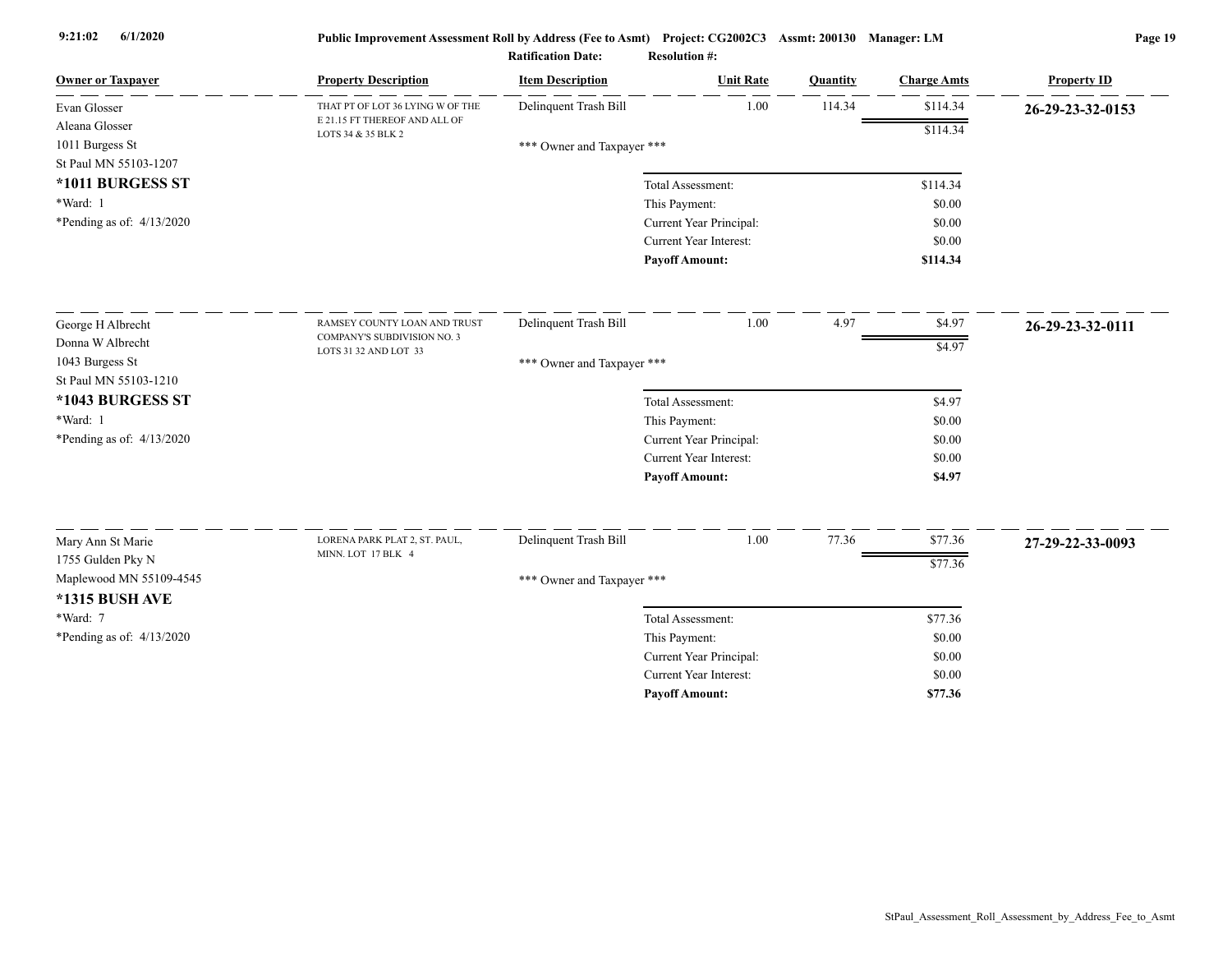| <b>Owner or Taxpayer</b>                  | <b>Property Description</b>                         | <b>Item Description</b>    | <b>Unit Rate</b>              | Quantity | <b>Charge Amts</b> | <b>Property ID</b> |
|-------------------------------------------|-----------------------------------------------------|----------------------------|-------------------------------|----------|--------------------|--------------------|
| Thomas John                               | LORENA PARK PLAT 2, ST. PAUL,                       | Delinquent Trash Bill      | 1.00                          | 107.02   | \$107.02           | 27-29-22-33-0092   |
| 1319 Bush Ave                             | MINN. LOT 18 BLK 4                                  |                            |                               |          | \$107.02           |                    |
| St Paul MN 55106-4005                     |                                                     | *** Owner and Taxpayer *** |                               |          |                    |                    |
| *1319 BUSH AVE                            |                                                     |                            |                               |          |                    |                    |
| *Ward: 7                                  |                                                     |                            | Total Assessment:             |          | \$107.02           |                    |
| *Pending as of: $4/13/2020$               |                                                     |                            | This Payment:                 |          | \$0.00             |                    |
|                                           |                                                     |                            | Current Year Principal:       |          | \$0.00             |                    |
|                                           |                                                     |                            | Current Year Interest:        |          | \$0.00             |                    |
|                                           |                                                     |                            | <b>Payoff Amount:</b>         |          | \$107.02           |                    |
| Juan Carlos Santamaria                    | LORENA PARK, ST. PAUL, MINN. LOT                    | Delinquent Trash Bill      | 1.00                          | 107.02   | \$107.02           | 27-29-22-33-0099   |
| 1322 Bush St                              | 7 BLK 3                                             |                            |                               |          | \$107.02           |                    |
| St Paul MN 55106-4006                     |                                                     | *** Owner and Taxpayer *** |                               |          |                    |                    |
| *1322 BUSH AVE                            |                                                     |                            |                               |          |                    |                    |
| *Ward: 7                                  |                                                     |                            | Total Assessment:             |          | \$107.02           |                    |
| *Pending as of: 4/13/2020                 |                                                     |                            | This Payment:                 |          | \$0.00             |                    |
|                                           |                                                     |                            | Current Year Principal:       |          | \$0.00             |                    |
|                                           |                                                     |                            | <b>Current Year Interest:</b> |          | \$0.00             |                    |
|                                           |                                                     |                            | <b>Payoff Amount:</b>         |          | \$107.02           |                    |
|                                           |                                                     |                            |                               |          |                    |                    |
| Samantha R Bartelmy                       | LORENA PARK PLAT 2, ST. PAUL,<br>MINN. LOT 20 BLK 4 | Delinquent Trash Bill      | 1.00                          | 85.96    | \$85.96            | 27-29-22-33-0090   |
| 2384 Standridge Ave                       |                                                     |                            |                               |          | \$85.96            |                    |
| Maplewood MN 55109-1546<br>*1327 BUSH AVE |                                                     | *** Owner and Taxpayer *** |                               |          |                    |                    |
| *Ward: 7                                  |                                                     |                            | Total Assessment:             |          | \$85.96            |                    |
| *Pending as of: 4/13/2020                 |                                                     |                            | This Payment:                 |          | \$0.00             |                    |
|                                           |                                                     |                            | Current Year Principal:       |          | \$0.00             |                    |
|                                           |                                                     |                            | <b>Current Year Interest:</b> |          | \$0.00             |                    |
|                                           |                                                     |                            | <b>Pavoff Amount:</b>         |          | \$85.96            |                    |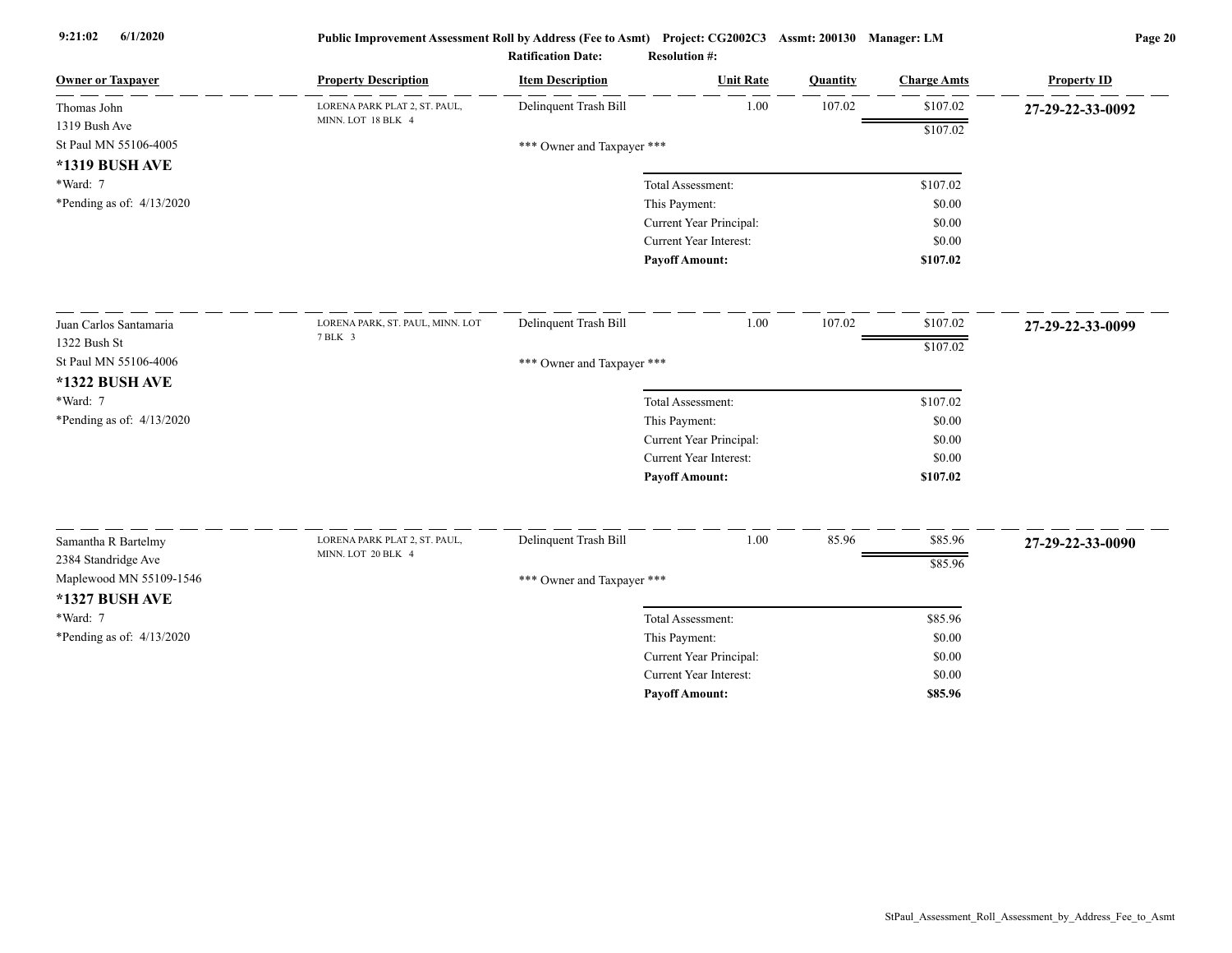| <b>Owner or Taxpayer</b>    | <b>Property Description</b>                                      | <b>Item Description</b>    | <b>Unit Rate</b>                         | Quantity | <b>Charge Amts</b> | <b>Property ID</b> |
|-----------------------------|------------------------------------------------------------------|----------------------------|------------------------------------------|----------|--------------------|--------------------|
| Jennifer C Thao             | LORENA PARK, ST. PAUL, MINN. LOT                                 | Delinquent Trash Bill      | 1.00                                     | 114.34   | \$114.34           | 27-29-22-33-0095   |
| 1338 Bush Ave               | 3 BLK 3                                                          |                            |                                          |          | \$114.34           |                    |
| St Paul MN 55106-4006       |                                                                  | *** Owner and Taxpayer *** |                                          |          |                    |                    |
| *1338 BUSH AVE              |                                                                  |                            |                                          |          |                    |                    |
| *Ward: 7                    |                                                                  |                            | Total Assessment:                        |          | \$114.34           |                    |
| *Pending as of: $4/13/2020$ |                                                                  |                            | This Payment:                            |          | \$0.00             |                    |
|                             |                                                                  |                            | Current Year Principal:                  |          | \$0.00             |                    |
|                             |                                                                  |                            | <b>Current Year Interest:</b>            |          | \$0.00             |                    |
|                             |                                                                  |                            | <b>Payoff Amount:</b>                    |          | \$114.34           |                    |
| Nicholas Becker             | LORENA PARK, ST. PAUL, MINN.                                     | Delinquent Trash Bill      | 1.00                                     | 114.34   | \$114.34           | 27-29-22-33-0033   |
| 1388 Bush Ave               | LOTS 1 AND LOT 2 BLK 2                                           |                            |                                          |          | \$114.34           |                    |
| St Paul MN 55106-4114       |                                                                  | *** Owner and Taxpayer *** |                                          |          |                    |                    |
| *1388 BUSH AVE              |                                                                  |                            |                                          |          |                    |                    |
| *Ward: 7                    |                                                                  |                            | Total Assessment:                        |          | \$114.34           |                    |
| *Pending as of: 4/13/2020   |                                                                  |                            | This Payment:                            |          | \$0.00             |                    |
|                             |                                                                  |                            | Current Year Principal:                  |          | \$0.00             |                    |
|                             |                                                                  |                            | <b>Current Year Interest:</b>            |          | \$0.00             |                    |
|                             |                                                                  |                            | <b>Payoff Amount:</b>                    |          | \$114.34           |                    |
| Gisele Serreyn              | DENSLOWS REARRANGEMENT ETC.                                      | Delinquent Trash Bill      | $1.00\,$                                 | 119.10   | \$119.10           |                    |
| Jeffrey Arthur Collins      | EX N 127 FT; PART S OF ROSS AVE OF                               |                            |                                          |          |                    | 27-29-22-43-0197   |
| 1575 Bush Ave               | LOT 8 BLK 3 & PART LYING N OF                                    |                            |                                          |          | \$119.10           |                    |
| St Paul MN 55106-4207       | BUSH AVE & W OF GUDIMS ADD & E<br>OF DENSLOWS RE OF LOT 13 BLK 3 | *** Owner and Taxpayer *** |                                          |          |                    |                    |
| *1575 BUSH AVE              | CRUICKSHANKS GARDEN LOTS AND                                     |                            | Total Assessment:                        |          |                    |                    |
| *Ward: 7                    |                                                                  |                            |                                          |          | \$119.10<br>\$0.00 |                    |
| *Pending as of: $4/13/2020$ |                                                                  |                            | This Payment:<br>Current Year Principal: |          | \$0.00             |                    |
|                             |                                                                  |                            | Current Year Interest:                   |          | \$0.00             |                    |
|                             |                                                                  |                            | <b>Payoff Amount:</b>                    |          | \$119.10           |                    |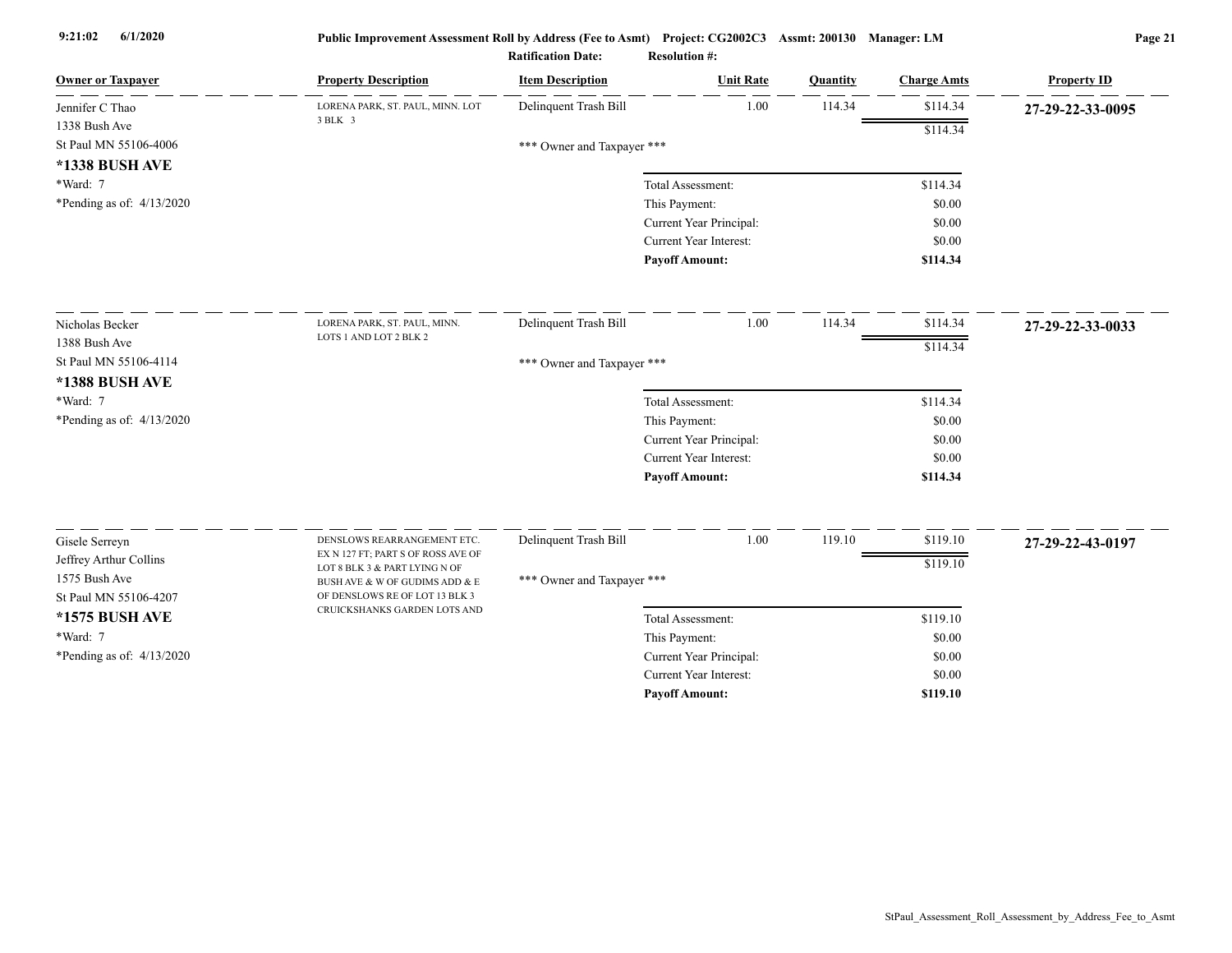| \$195.12<br>Delinquent Trash Bill<br>1.00<br>195.12<br>Yolanda Reyes<br>CRUICKSHANK'S GARDEN LOTS SUB<br>27-29-22-43-0037<br>TO ALLEY THE S 143 FT OF PART N OF<br>1601 Bush Ave<br>\$195.12<br>BUSH AVE AND E OF GERMAIN ST OF<br>St Paul MN 55106-4209<br>*** Owner and Taxpayer ***<br>FOL W 10 FT OF LOT 5 AND ALL OF<br>LOT 6 BLK 3<br>*1601 BUSH AVE<br>*Ward: 7<br>\$195.12<br>Total Assessment:<br>*Pending as of: $4/13/2020$<br>This Payment:<br>\$0.00<br>Current Year Principal:<br>\$0.00<br>Current Year Interest:<br>\$0.00<br><b>Payoff Amount:</b><br>\$195.12<br>1.00<br>Delinquent Trash Bill<br>4.65<br>\$4.65<br>Cindy Yang<br>CRUICKSHANK'S GARDEN LOTS<br>27-29-22-43-0061<br>PART BET EXTENDED N L OF ALLEY<br>1602 Bush Ave E<br>\$4.65<br>IN BLK 3 J N ROGERS 3RD ADD AND<br>St Paul MN 55106-4210<br>*** Owner and Taxpayer ***<br>BUSH AVE OF FOL W 15 FT OF LOT 5<br>AND PART E OF GERMAIN ST OF LOT<br>*1602 BUSH AVE<br>6 BLK 3<br>*Ward: 7<br>Total Assessment:<br>\$4.65<br>*Pending as of: 4/13/2020<br>This Payment:<br>\$0.00<br>Current Year Principal:<br>\$0.00<br>Current Year Interest:<br>\$0.00<br><b>Payoff Amount:</b><br>\$4.65<br>Delinquent Trash Bill<br>1.00<br>114.34<br>\$114.34<br>Kelli Samuelson<br>CRUICKSHANK'S GARDEN LOTS<br>27-29-22-43-0059<br>PART BET EXTENDED N L OF ALLEY<br>1610 Bush Ave<br>\$114.34<br>IN BLK 3 J N ROGERS 3RD ADD AND<br>St Paul MN 55106-4210<br>*** Owner and Taxpayer ***<br>BUSH AVE OF FOL W 5 FT OF LOT 4<br>AND EX W 6O FT LOT 5 BLK 3<br>*1610 BUSH AVE<br>*Ward: 7<br>\$114.34<br>Total Assessment:<br>*Pending as of: $4/13/2020$<br>This Payment:<br>\$0.00<br>Current Year Principal:<br>\$0.00<br>Current Year Interest:<br>\$0.00 | <b>Owner or Taxpayer</b> | <b>Property Description</b> | <b>Item Description</b> | <b>Unit Rate</b>      | Quantity | <b>Charge Amts</b> | <b>Property ID</b> |
|--------------------------------------------------------------------------------------------------------------------------------------------------------------------------------------------------------------------------------------------------------------------------------------------------------------------------------------------------------------------------------------------------------------------------------------------------------------------------------------------------------------------------------------------------------------------------------------------------------------------------------------------------------------------------------------------------------------------------------------------------------------------------------------------------------------------------------------------------------------------------------------------------------------------------------------------------------------------------------------------------------------------------------------------------------------------------------------------------------------------------------------------------------------------------------------------------------------------------------------------------------------------------------------------------------------------------------------------------------------------------------------------------------------------------------------------------------------------------------------------------------------------------------------------------------------------------------------------------------------------------------------------------------------------------------------------------------------------------------------|--------------------------|-----------------------------|-------------------------|-----------------------|----------|--------------------|--------------------|
|                                                                                                                                                                                                                                                                                                                                                                                                                                                                                                                                                                                                                                                                                                                                                                                                                                                                                                                                                                                                                                                                                                                                                                                                                                                                                                                                                                                                                                                                                                                                                                                                                                                                                                                                      |                          |                             |                         |                       |          |                    |                    |
|                                                                                                                                                                                                                                                                                                                                                                                                                                                                                                                                                                                                                                                                                                                                                                                                                                                                                                                                                                                                                                                                                                                                                                                                                                                                                                                                                                                                                                                                                                                                                                                                                                                                                                                                      |                          |                             |                         |                       |          |                    |                    |
|                                                                                                                                                                                                                                                                                                                                                                                                                                                                                                                                                                                                                                                                                                                                                                                                                                                                                                                                                                                                                                                                                                                                                                                                                                                                                                                                                                                                                                                                                                                                                                                                                                                                                                                                      |                          |                             |                         |                       |          |                    |                    |
|                                                                                                                                                                                                                                                                                                                                                                                                                                                                                                                                                                                                                                                                                                                                                                                                                                                                                                                                                                                                                                                                                                                                                                                                                                                                                                                                                                                                                                                                                                                                                                                                                                                                                                                                      |                          |                             |                         |                       |          |                    |                    |
|                                                                                                                                                                                                                                                                                                                                                                                                                                                                                                                                                                                                                                                                                                                                                                                                                                                                                                                                                                                                                                                                                                                                                                                                                                                                                                                                                                                                                                                                                                                                                                                                                                                                                                                                      |                          |                             |                         |                       |          |                    |                    |
|                                                                                                                                                                                                                                                                                                                                                                                                                                                                                                                                                                                                                                                                                                                                                                                                                                                                                                                                                                                                                                                                                                                                                                                                                                                                                                                                                                                                                                                                                                                                                                                                                                                                                                                                      |                          |                             |                         |                       |          |                    |                    |
|                                                                                                                                                                                                                                                                                                                                                                                                                                                                                                                                                                                                                                                                                                                                                                                                                                                                                                                                                                                                                                                                                                                                                                                                                                                                                                                                                                                                                                                                                                                                                                                                                                                                                                                                      |                          |                             |                         |                       |          |                    |                    |
|                                                                                                                                                                                                                                                                                                                                                                                                                                                                                                                                                                                                                                                                                                                                                                                                                                                                                                                                                                                                                                                                                                                                                                                                                                                                                                                                                                                                                                                                                                                                                                                                                                                                                                                                      |                          |                             |                         |                       |          |                    |                    |
|                                                                                                                                                                                                                                                                                                                                                                                                                                                                                                                                                                                                                                                                                                                                                                                                                                                                                                                                                                                                                                                                                                                                                                                                                                                                                                                                                                                                                                                                                                                                                                                                                                                                                                                                      |                          |                             |                         |                       |          |                    |                    |
|                                                                                                                                                                                                                                                                                                                                                                                                                                                                                                                                                                                                                                                                                                                                                                                                                                                                                                                                                                                                                                                                                                                                                                                                                                                                                                                                                                                                                                                                                                                                                                                                                                                                                                                                      |                          |                             |                         |                       |          |                    |                    |
|                                                                                                                                                                                                                                                                                                                                                                                                                                                                                                                                                                                                                                                                                                                                                                                                                                                                                                                                                                                                                                                                                                                                                                                                                                                                                                                                                                                                                                                                                                                                                                                                                                                                                                                                      |                          |                             |                         |                       |          |                    |                    |
|                                                                                                                                                                                                                                                                                                                                                                                                                                                                                                                                                                                                                                                                                                                                                                                                                                                                                                                                                                                                                                                                                                                                                                                                                                                                                                                                                                                                                                                                                                                                                                                                                                                                                                                                      |                          |                             |                         |                       |          |                    |                    |
|                                                                                                                                                                                                                                                                                                                                                                                                                                                                                                                                                                                                                                                                                                                                                                                                                                                                                                                                                                                                                                                                                                                                                                                                                                                                                                                                                                                                                                                                                                                                                                                                                                                                                                                                      |                          |                             |                         |                       |          |                    |                    |
|                                                                                                                                                                                                                                                                                                                                                                                                                                                                                                                                                                                                                                                                                                                                                                                                                                                                                                                                                                                                                                                                                                                                                                                                                                                                                                                                                                                                                                                                                                                                                                                                                                                                                                                                      |                          |                             |                         |                       |          |                    |                    |
|                                                                                                                                                                                                                                                                                                                                                                                                                                                                                                                                                                                                                                                                                                                                                                                                                                                                                                                                                                                                                                                                                                                                                                                                                                                                                                                                                                                                                                                                                                                                                                                                                                                                                                                                      |                          |                             |                         |                       |          |                    |                    |
|                                                                                                                                                                                                                                                                                                                                                                                                                                                                                                                                                                                                                                                                                                                                                                                                                                                                                                                                                                                                                                                                                                                                                                                                                                                                                                                                                                                                                                                                                                                                                                                                                                                                                                                                      |                          |                             |                         |                       |          |                    |                    |
|                                                                                                                                                                                                                                                                                                                                                                                                                                                                                                                                                                                                                                                                                                                                                                                                                                                                                                                                                                                                                                                                                                                                                                                                                                                                                                                                                                                                                                                                                                                                                                                                                                                                                                                                      |                          |                             |                         |                       |          |                    |                    |
|                                                                                                                                                                                                                                                                                                                                                                                                                                                                                                                                                                                                                                                                                                                                                                                                                                                                                                                                                                                                                                                                                                                                                                                                                                                                                                                                                                                                                                                                                                                                                                                                                                                                                                                                      |                          |                             |                         |                       |          |                    |                    |
|                                                                                                                                                                                                                                                                                                                                                                                                                                                                                                                                                                                                                                                                                                                                                                                                                                                                                                                                                                                                                                                                                                                                                                                                                                                                                                                                                                                                                                                                                                                                                                                                                                                                                                                                      |                          |                             |                         |                       |          |                    |                    |
|                                                                                                                                                                                                                                                                                                                                                                                                                                                                                                                                                                                                                                                                                                                                                                                                                                                                                                                                                                                                                                                                                                                                                                                                                                                                                                                                                                                                                                                                                                                                                                                                                                                                                                                                      |                          |                             |                         |                       |          |                    |                    |
|                                                                                                                                                                                                                                                                                                                                                                                                                                                                                                                                                                                                                                                                                                                                                                                                                                                                                                                                                                                                                                                                                                                                                                                                                                                                                                                                                                                                                                                                                                                                                                                                                                                                                                                                      |                          |                             |                         |                       |          |                    |                    |
|                                                                                                                                                                                                                                                                                                                                                                                                                                                                                                                                                                                                                                                                                                                                                                                                                                                                                                                                                                                                                                                                                                                                                                                                                                                                                                                                                                                                                                                                                                                                                                                                                                                                                                                                      |                          |                             |                         |                       |          |                    |                    |
|                                                                                                                                                                                                                                                                                                                                                                                                                                                                                                                                                                                                                                                                                                                                                                                                                                                                                                                                                                                                                                                                                                                                                                                                                                                                                                                                                                                                                                                                                                                                                                                                                                                                                                                                      |                          |                             |                         |                       |          |                    |                    |
|                                                                                                                                                                                                                                                                                                                                                                                                                                                                                                                                                                                                                                                                                                                                                                                                                                                                                                                                                                                                                                                                                                                                                                                                                                                                                                                                                                                                                                                                                                                                                                                                                                                                                                                                      |                          |                             |                         |                       |          |                    |                    |
|                                                                                                                                                                                                                                                                                                                                                                                                                                                                                                                                                                                                                                                                                                                                                                                                                                                                                                                                                                                                                                                                                                                                                                                                                                                                                                                                                                                                                                                                                                                                                                                                                                                                                                                                      |                          |                             |                         |                       |          |                    |                    |
|                                                                                                                                                                                                                                                                                                                                                                                                                                                                                                                                                                                                                                                                                                                                                                                                                                                                                                                                                                                                                                                                                                                                                                                                                                                                                                                                                                                                                                                                                                                                                                                                                                                                                                                                      |                          |                             |                         |                       |          |                    |                    |
|                                                                                                                                                                                                                                                                                                                                                                                                                                                                                                                                                                                                                                                                                                                                                                                                                                                                                                                                                                                                                                                                                                                                                                                                                                                                                                                                                                                                                                                                                                                                                                                                                                                                                                                                      |                          |                             |                         | <b>Pavoff Amount:</b> |          | \$114.34           |                    |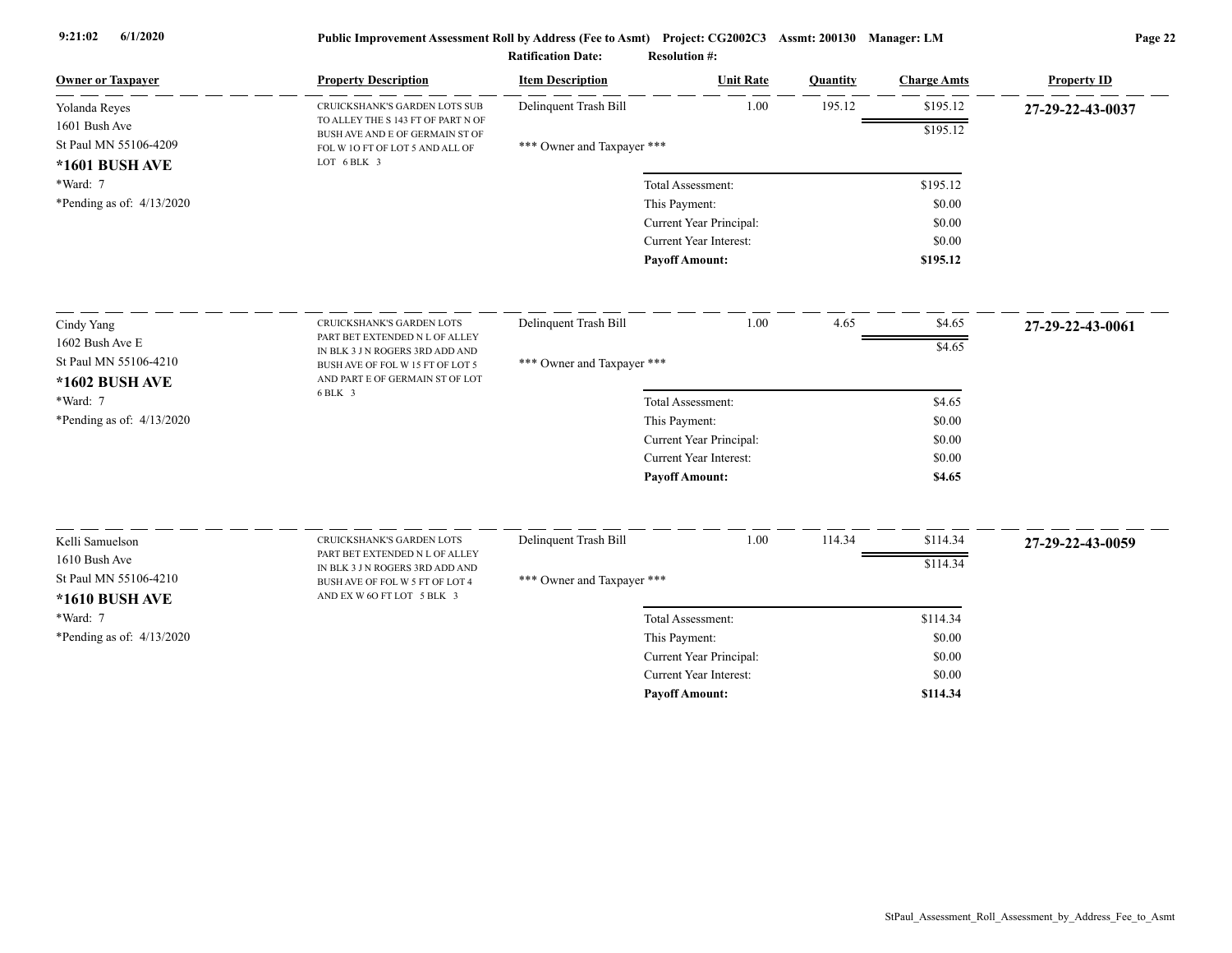| <b>Owner or Taxpayer</b>    | <b>Property Description</b>                              | <b>Item Description</b>    | <b>Unit Rate</b>              | Quantity | <b>Charge Amts</b> | <b>Property ID</b> |
|-----------------------------|----------------------------------------------------------|----------------------------|-------------------------------|----------|--------------------|--------------------|
| Lindsey R Baumel            | MEALEY'S ADDITION LOT 7 BLK 2                            | Delinquent Trash Bill      | 1.00                          | 77.36    | \$77.36            | 27-29-22-43-0044   |
| 3827 Aldrich Ave N          |                                                          |                            |                               |          | \$77.36            |                    |
| Minneapolis MN 55412-2152   |                                                          | *** Owner and Taxpayer *** |                               |          |                    |                    |
| *1633 BUSH AVE              |                                                          |                            |                               |          |                    |                    |
| *Ward: 7                    |                                                          |                            | Total Assessment:             |          | \$77.36            |                    |
| *Pending as of: $4/13/2020$ |                                                          |                            | This Payment:                 |          | \$0.00             |                    |
|                             |                                                          |                            | Current Year Principal:       |          | \$0.00             |                    |
|                             |                                                          |                            | Current Year Interest:        |          | \$0.00             |                    |
|                             |                                                          |                            | <b>Payoff Amount:</b>         |          | \$77.36            |                    |
| Victoria L Mensen           | MEALEY'S ADDITION LOT 4 BLK 3                            | Delinquent Trash Bill      | 1.00                          | 4.65     | \$4.65             | 27-29-22-43-0200   |
| Robert E Mensen             |                                                          |                            |                               |          | \$4.65             |                    |
| 1634 Bush Ave               |                                                          | *** Owner and Taxpayer *** |                               |          |                    |                    |
| St Paul MN 55106-4210       |                                                          |                            |                               |          |                    |                    |
| *1634 BUSH AVE              |                                                          |                            | Total Assessment:             |          | \$4.65             |                    |
| *Ward: 7                    |                                                          |                            | This Payment:                 |          | \$0.00             |                    |
| *Pending as of: $4/13/2020$ |                                                          |                            | Current Year Principal:       |          | \$0.00             |                    |
|                             |                                                          |                            | Current Year Interest:        |          | \$0.00             |                    |
|                             |                                                          |                            | <b>Payoff Amount:</b>         |          | \$4.65             |                    |
|                             |                                                          |                            |                               |          |                    |                    |
| Walter R Mcgowan            | J. N. ROGERS 3RD ADDITION TO ST.<br>PAUL, RAMSEY COUNTY, | Delinquent Trash Bill      | 1.00                          | 107.02   | \$107.02           | 27-29-22-43-0048   |
| 1653 Bush Ave               | MINNESOTA LOT 5 BLK 2                                    |                            |                               |          | \$107.02           |                    |
| St Paul MN 55106-4209       |                                                          | *** Owner and Taxpayer *** |                               |          |                    |                    |
| *1653 BUSH AVE              |                                                          |                            |                               |          |                    |                    |
| *Ward: 7                    |                                                          |                            | Total Assessment:             |          | \$107.02           |                    |
| *Pending as of: 4/13/2020   |                                                          |                            | This Payment:                 |          | \$0.00             |                    |
|                             |                                                          |                            | Current Year Principal:       |          | \$0.00             |                    |
|                             |                                                          |                            | <b>Current Year Interest:</b> |          | \$0.00             |                    |
|                             |                                                          |                            | <b>Payoff Amount:</b>         |          | \$107.02           |                    |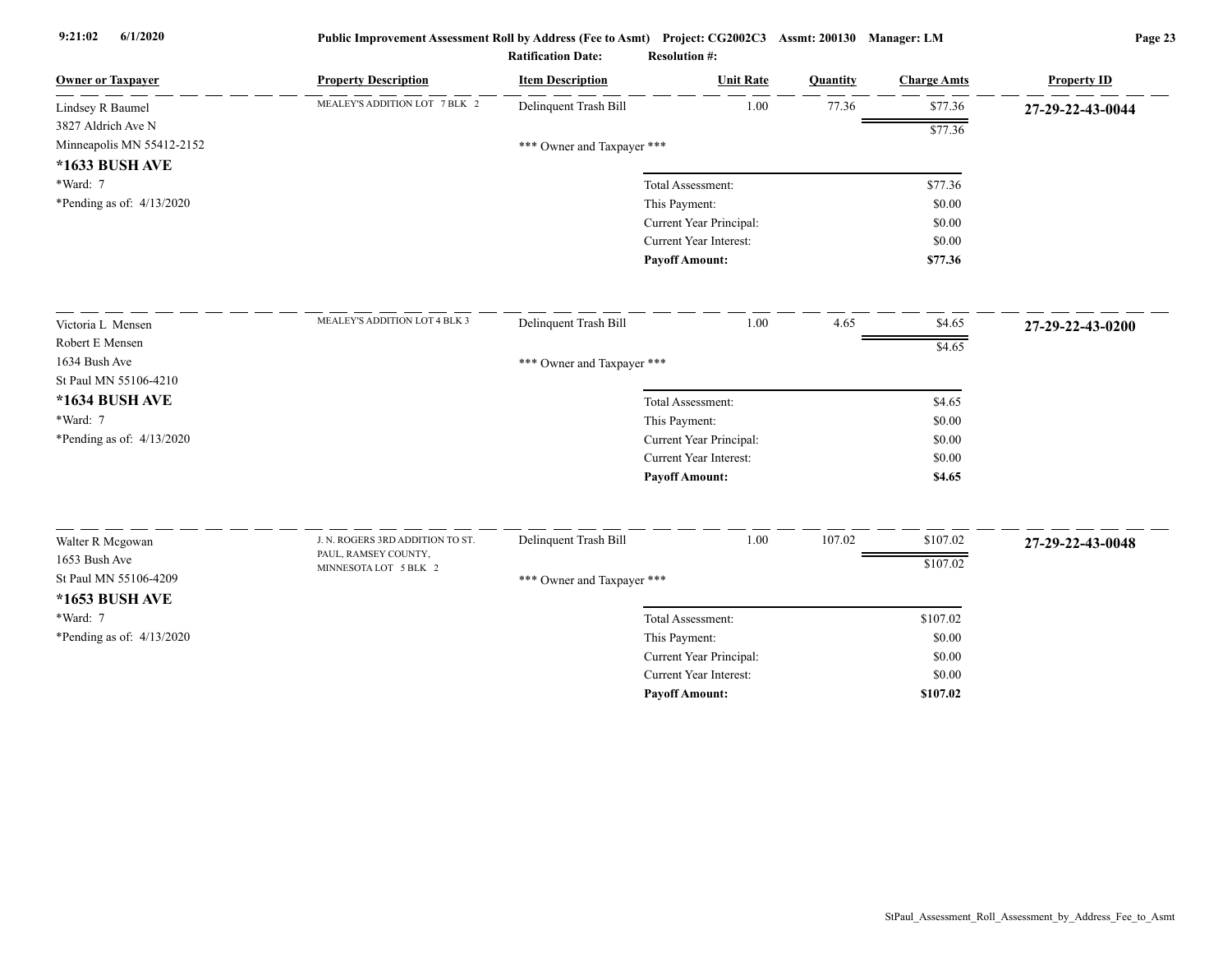| <b>Owner or Taxpayer</b>    | <b>Property Description</b>                           | <b>Item Description</b>    | <b>Unit Rate</b>              | Quantity | <b>Charge Amts</b> | <b>Property ID</b> |
|-----------------------------|-------------------------------------------------------|----------------------------|-------------------------------|----------|--------------------|--------------------|
| Stephen A Jorgensen         | J. N. ROGERS 4TH ADDITION TO ST.                      | Delinquent Trash Bill      | 1.00                          | 2.88     | \$2.88             | 27-29-22-44-0151   |
| 1664 Bush Ave               | PAUL LOT 14 BLK 3                                     |                            |                               |          | \$2.88             |                    |
| St Paul MN 55106-4212       |                                                       | *** Owner and Taxpayer *** |                               |          |                    |                    |
| *1664 BUSH AVE              |                                                       |                            |                               |          |                    |                    |
| *Ward: 7                    |                                                       |                            | Total Assessment:             |          | \$2.88             |                    |
| *Pending as of: $4/13/2020$ |                                                       |                            | This Payment:                 |          | \$0.00             |                    |
|                             |                                                       |                            | Current Year Principal:       |          | \$0.00             |                    |
|                             |                                                       |                            | Current Year Interest:        |          | \$0.00             |                    |
|                             |                                                       |                            | <b>Payoff Amount:</b>         |          | \$2.88             |                    |
| Zachary Hoffenberg          | J. N. ROGERS 4TH ADDITION TO ST.                      | Delinquent Trash Bill      | 1.00                          | 107.02   | \$107.02           | 27-29-22-44-0131   |
| 1671 Bush Ave               | PAUL LOT 19 BLK 2                                     |                            |                               |          | \$107.02           |                    |
| St Paul MN 55106-4211       |                                                       | *** Owner and Taxpayer *** |                               |          |                    |                    |
| *1671 BUSH AVE              |                                                       |                            |                               |          |                    |                    |
| *Ward: 7                    |                                                       |                            | Total Assessment:             |          | \$107.02           |                    |
| *Pending as of: 4/13/2020   |                                                       |                            | This Payment:                 |          | \$0.00             |                    |
|                             |                                                       |                            | Current Year Principal:       |          | \$0.00             |                    |
|                             |                                                       |                            | <b>Current Year Interest:</b> |          | \$0.00             |                    |
|                             |                                                       |                            | <b>Payoff Amount:</b>         |          | \$107.02           |                    |
|                             |                                                       |                            |                               |          |                    |                    |
| Rene M G Arias              | J. N. ROGERS 4TH ADDITION TO ST.<br>PAUL LOT 20 BLK 2 | Delinquent Trash Bill      | $1.00\,$                      | 107.02   | \$107.02           | 27-29-22-44-0132   |
| 1675 Bush Ave               |                                                       |                            |                               |          | \$107.02           |                    |
| St Paul MN 55106-4211       |                                                       | *** Owner and Taxpayer *** |                               |          |                    |                    |
| *1675 BUSH AVE              |                                                       |                            |                               |          |                    |                    |
| *Ward: 7                    |                                                       |                            | Total Assessment:             |          | \$107.02           |                    |
| *Pending as of: 4/13/2020   |                                                       |                            | This Payment:                 |          | \$0.00             |                    |
|                             |                                                       |                            | Current Year Principal:       |          | \$0.00             |                    |
|                             |                                                       |                            | <b>Current Year Interest:</b> |          | \$0.00             |                    |
|                             |                                                       |                            | <b>Pavoff Amount:</b>         |          | \$107.02           |                    |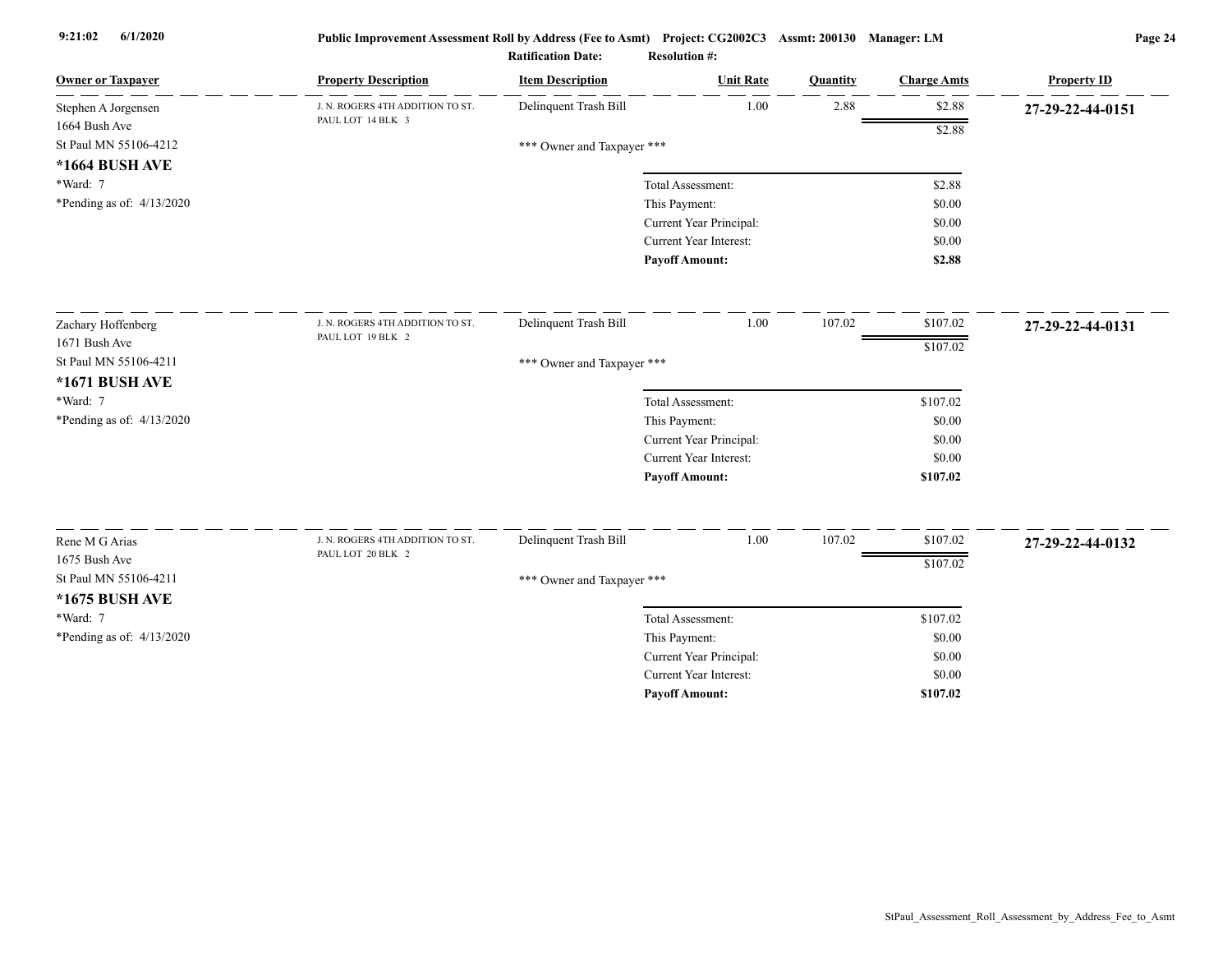| Delinquent Trash Bill<br>\$114.34<br>1.00<br>114.34<br>J. N. ROGERS 4TH ADDITION TO ST.<br>27-29-22-44-0134<br>PAUL LOT 22 BLK 2<br>\$114.34<br>St Paul MN 55106-4211<br>*** Owner and Taxpayer ***<br>*1685 BUSH AVE<br>\$114.34<br>Total Assessment:<br>*Pending as of: $4/13/2020$<br>This Payment:<br>\$0.00<br>Current Year Principal:<br>\$0.00<br>Current Year Interest:<br>\$0.00<br><b>Payoff Amount:</b><br>\$114.34<br>Delinquent Trash Bill<br>1.00<br>107.02<br>\$107.02<br>J. N. ROGERS 4TH ADDITION TO ST.<br>27-29-22-44-0192<br>PAUL LOT 6 & LOT 7 BLK 3<br>\$107.02<br>*** Owner and Taxpayer ***<br>\$107.02<br>Total Assessment:<br>This Payment:<br>\$0.00<br>Current Year Principal:<br>\$0.00<br>Current Year Interest:<br>\$0.00<br><b>Payoff Amount:</b><br>\$107.02<br>Delinquent Trash Bill<br>1.00<br>111.78<br>\$111.78<br>J. N. ROGERS 4TH ADDITION TO ST.<br>Daniel M Potvin<br>27-29-22-44-0138<br>PAUL LOT 26 BLK 2<br>1701 Bush Ave<br>\$111.78<br>St Paul MN 55106-4211<br>*** Owner and Taxpayer ***<br>*1701 BUSH AVE<br>*Ward: 7<br>Total Assessment:<br>\$111.78<br>*Pending as of: 4/13/2020<br>This Payment:<br>\$0.00<br>Current Year Principal:<br>\$0.00<br>Current Year Interest:<br>\$0.00 | <b>Owner or Taxpayer</b>  | <b>Property Description</b> | <b>Item Description</b> | <b>Unit Rate</b>      | Quantity | <b>Charge Amts</b> | <b>Property ID</b> |
|------------------------------------------------------------------------------------------------------------------------------------------------------------------------------------------------------------------------------------------------------------------------------------------------------------------------------------------------------------------------------------------------------------------------------------------------------------------------------------------------------------------------------------------------------------------------------------------------------------------------------------------------------------------------------------------------------------------------------------------------------------------------------------------------------------------------------------------------------------------------------------------------------------------------------------------------------------------------------------------------------------------------------------------------------------------------------------------------------------------------------------------------------------------------------------------------------------------------------------------|---------------------------|-----------------------------|-------------------------|-----------------------|----------|--------------------|--------------------|
|                                                                                                                                                                                                                                                                                                                                                                                                                                                                                                                                                                                                                                                                                                                                                                                                                                                                                                                                                                                                                                                                                                                                                                                                                                          | <b>Brittany Tharp</b>     |                             |                         |                       |          |                    |                    |
|                                                                                                                                                                                                                                                                                                                                                                                                                                                                                                                                                                                                                                                                                                                                                                                                                                                                                                                                                                                                                                                                                                                                                                                                                                          | 1685 Bush Ave             |                             |                         |                       |          |                    |                    |
|                                                                                                                                                                                                                                                                                                                                                                                                                                                                                                                                                                                                                                                                                                                                                                                                                                                                                                                                                                                                                                                                                                                                                                                                                                          |                           |                             |                         |                       |          |                    |                    |
|                                                                                                                                                                                                                                                                                                                                                                                                                                                                                                                                                                                                                                                                                                                                                                                                                                                                                                                                                                                                                                                                                                                                                                                                                                          |                           |                             |                         |                       |          |                    |                    |
|                                                                                                                                                                                                                                                                                                                                                                                                                                                                                                                                                                                                                                                                                                                                                                                                                                                                                                                                                                                                                                                                                                                                                                                                                                          | *Ward: 7                  |                             |                         |                       |          |                    |                    |
|                                                                                                                                                                                                                                                                                                                                                                                                                                                                                                                                                                                                                                                                                                                                                                                                                                                                                                                                                                                                                                                                                                                                                                                                                                          |                           |                             |                         |                       |          |                    |                    |
|                                                                                                                                                                                                                                                                                                                                                                                                                                                                                                                                                                                                                                                                                                                                                                                                                                                                                                                                                                                                                                                                                                                                                                                                                                          |                           |                             |                         |                       |          |                    |                    |
|                                                                                                                                                                                                                                                                                                                                                                                                                                                                                                                                                                                                                                                                                                                                                                                                                                                                                                                                                                                                                                                                                                                                                                                                                                          |                           |                             |                         |                       |          |                    |                    |
|                                                                                                                                                                                                                                                                                                                                                                                                                                                                                                                                                                                                                                                                                                                                                                                                                                                                                                                                                                                                                                                                                                                                                                                                                                          |                           |                             |                         |                       |          |                    |                    |
|                                                                                                                                                                                                                                                                                                                                                                                                                                                                                                                                                                                                                                                                                                                                                                                                                                                                                                                                                                                                                                                                                                                                                                                                                                          | Matthew D Wold            |                             |                         |                       |          |                    |                    |
|                                                                                                                                                                                                                                                                                                                                                                                                                                                                                                                                                                                                                                                                                                                                                                                                                                                                                                                                                                                                                                                                                                                                                                                                                                          | Kari E Wold               |                             |                         |                       |          |                    |                    |
|                                                                                                                                                                                                                                                                                                                                                                                                                                                                                                                                                                                                                                                                                                                                                                                                                                                                                                                                                                                                                                                                                                                                                                                                                                          | 1698 Bush Ave             |                             |                         |                       |          |                    |                    |
|                                                                                                                                                                                                                                                                                                                                                                                                                                                                                                                                                                                                                                                                                                                                                                                                                                                                                                                                                                                                                                                                                                                                                                                                                                          | St Paul MN 55106-4212     |                             |                         |                       |          |                    |                    |
|                                                                                                                                                                                                                                                                                                                                                                                                                                                                                                                                                                                                                                                                                                                                                                                                                                                                                                                                                                                                                                                                                                                                                                                                                                          | *1698 BUSH AVE            |                             |                         |                       |          |                    |                    |
|                                                                                                                                                                                                                                                                                                                                                                                                                                                                                                                                                                                                                                                                                                                                                                                                                                                                                                                                                                                                                                                                                                                                                                                                                                          | *Ward: 7                  |                             |                         |                       |          |                    |                    |
|                                                                                                                                                                                                                                                                                                                                                                                                                                                                                                                                                                                                                                                                                                                                                                                                                                                                                                                                                                                                                                                                                                                                                                                                                                          | *Pending as of: 4/13/2020 |                             |                         |                       |          |                    |                    |
|                                                                                                                                                                                                                                                                                                                                                                                                                                                                                                                                                                                                                                                                                                                                                                                                                                                                                                                                                                                                                                                                                                                                                                                                                                          |                           |                             |                         |                       |          |                    |                    |
|                                                                                                                                                                                                                                                                                                                                                                                                                                                                                                                                                                                                                                                                                                                                                                                                                                                                                                                                                                                                                                                                                                                                                                                                                                          |                           |                             |                         |                       |          |                    |                    |
|                                                                                                                                                                                                                                                                                                                                                                                                                                                                                                                                                                                                                                                                                                                                                                                                                                                                                                                                                                                                                                                                                                                                                                                                                                          |                           |                             |                         |                       |          |                    |                    |
|                                                                                                                                                                                                                                                                                                                                                                                                                                                                                                                                                                                                                                                                                                                                                                                                                                                                                                                                                                                                                                                                                                                                                                                                                                          |                           |                             |                         |                       |          |                    |                    |
|                                                                                                                                                                                                                                                                                                                                                                                                                                                                                                                                                                                                                                                                                                                                                                                                                                                                                                                                                                                                                                                                                                                                                                                                                                          |                           |                             |                         |                       |          |                    |                    |
|                                                                                                                                                                                                                                                                                                                                                                                                                                                                                                                                                                                                                                                                                                                                                                                                                                                                                                                                                                                                                                                                                                                                                                                                                                          |                           |                             |                         |                       |          |                    |                    |
|                                                                                                                                                                                                                                                                                                                                                                                                                                                                                                                                                                                                                                                                                                                                                                                                                                                                                                                                                                                                                                                                                                                                                                                                                                          |                           |                             |                         |                       |          |                    |                    |
|                                                                                                                                                                                                                                                                                                                                                                                                                                                                                                                                                                                                                                                                                                                                                                                                                                                                                                                                                                                                                                                                                                                                                                                                                                          |                           |                             |                         |                       |          |                    |                    |
|                                                                                                                                                                                                                                                                                                                                                                                                                                                                                                                                                                                                                                                                                                                                                                                                                                                                                                                                                                                                                                                                                                                                                                                                                                          |                           |                             |                         |                       |          |                    |                    |
|                                                                                                                                                                                                                                                                                                                                                                                                                                                                                                                                                                                                                                                                                                                                                                                                                                                                                                                                                                                                                                                                                                                                                                                                                                          |                           |                             |                         |                       |          |                    |                    |
|                                                                                                                                                                                                                                                                                                                                                                                                                                                                                                                                                                                                                                                                                                                                                                                                                                                                                                                                                                                                                                                                                                                                                                                                                                          |                           |                             |                         | <b>Payoff Amount:</b> |          | \$111.78           |                    |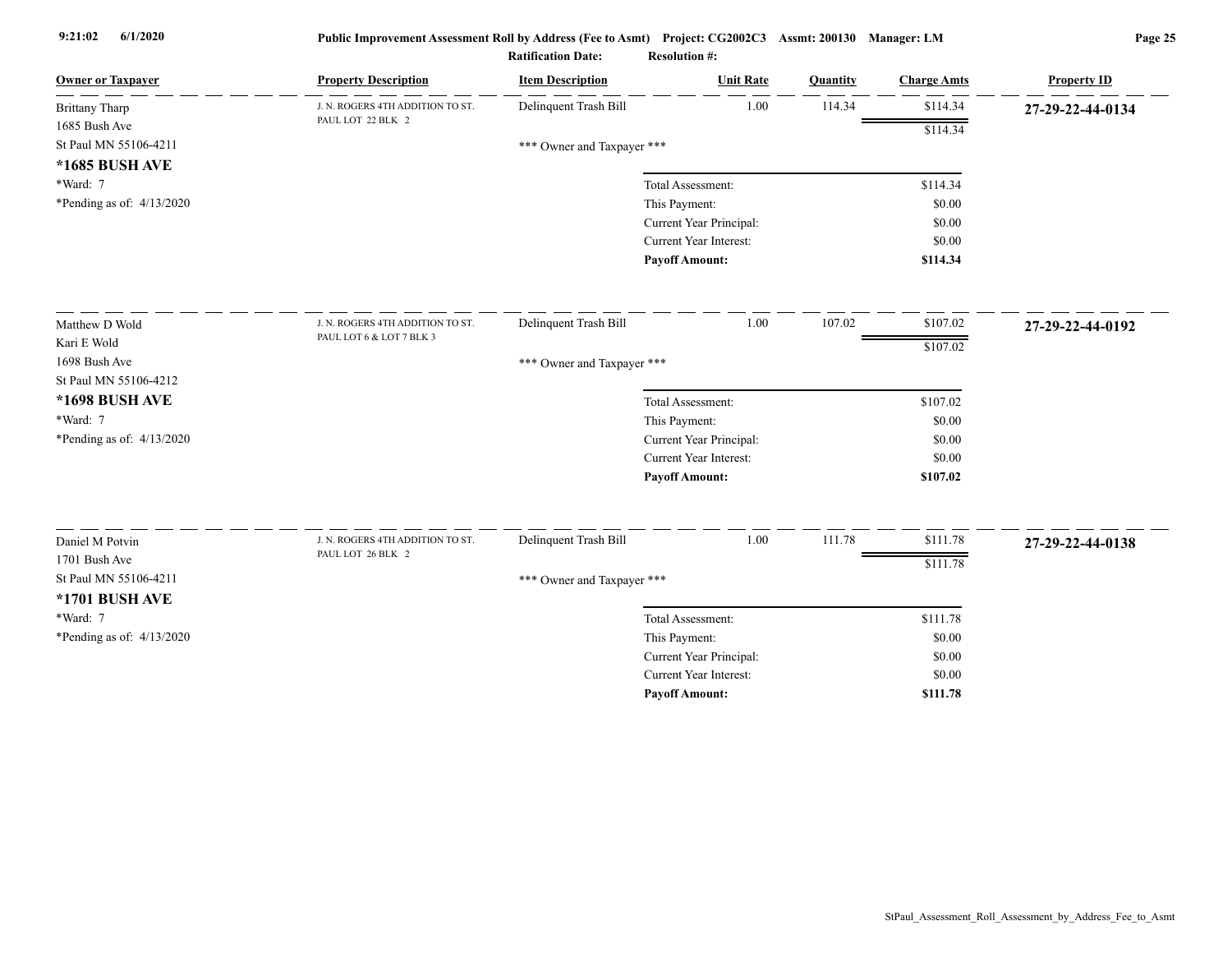| 1.00<br>Delinquent Trash Bill<br>114.34<br>\$114.34<br>KUHL'S 2ND ADDITION TO ST. PAUL<br>Debra Dean<br>27-29-22-44-0058<br>LOT 15 BLK 3<br>1722 Bush Ave<br>\$114.34<br>St Paul MN 55106-4214<br>*** Owner and Taxpayer ***<br>*1722 BUSH AVE<br>*Ward: 7<br>Total Assessment:<br>\$114.34<br>*Pending as of: 4/13/2020<br>This Payment:<br>\$0.00<br>Current Year Principal:<br>\$0.00<br>Current Year Interest:<br>\$0.00<br><b>Payoff Amount:</b><br>\$114.34<br>1.00<br>3.36<br>Delinquent Trash Bill<br>\$3.36<br>KUHL'S 2ND ADDITION TO ST. PAUL<br>Alex Eckwright<br>27-29-22-44-0055<br>LOTS 11 AND LOT 12 BLK 3<br>1734 Bush Ave<br>\$3.36<br>St Paul MN 55106-4214<br>*** Owner and Taxpayer ***<br>*1734 BUSH AVE<br>*Ward: 7<br>Total Assessment:<br>\$3.36<br>*Pending as of: 4/13/2020<br>This Payment:<br>\$0.00<br>Current Year Principal:<br>\$0.00<br><b>Current Year Interest:</b><br>\$0.00<br><b>Payoff Amount:</b><br>\$3.36<br>Delinquent Trash Bill<br>1.00<br>167.67<br>\$167.67<br>Altegra Credit Company<br>KUHL'S 2ND ADDITION TO ST. PAUL<br>27-29-22-44-0039<br>EX E 10 FT LOT 22 AND ALL OF LOT<br>Po Box 856156<br>\$167.67<br>21 BLK 2<br>Louisville KY 40285-6156<br>*** Owner and Taxpayer ***<br>*1741 BUSH AVE<br>*Ward: 7<br>Total Assessment:<br>\$167.67<br>*Pending as of: 4/13/2020<br>This Payment:<br>\$0.00 | <b>Owner or Taxpayer</b> | <b>Property Description</b> | <b>Item Description</b> | <b>Unit Rate</b> | Quantity | <b>Charge Amts</b> | <b>Property ID</b> |
|-----------------------------------------------------------------------------------------------------------------------------------------------------------------------------------------------------------------------------------------------------------------------------------------------------------------------------------------------------------------------------------------------------------------------------------------------------------------------------------------------------------------------------------------------------------------------------------------------------------------------------------------------------------------------------------------------------------------------------------------------------------------------------------------------------------------------------------------------------------------------------------------------------------------------------------------------------------------------------------------------------------------------------------------------------------------------------------------------------------------------------------------------------------------------------------------------------------------------------------------------------------------------------------------------------------------------------------------------------------|--------------------------|-----------------------------|-------------------------|------------------|----------|--------------------|--------------------|
|                                                                                                                                                                                                                                                                                                                                                                                                                                                                                                                                                                                                                                                                                                                                                                                                                                                                                                                                                                                                                                                                                                                                                                                                                                                                                                                                                           |                          |                             |                         |                  |          |                    |                    |
|                                                                                                                                                                                                                                                                                                                                                                                                                                                                                                                                                                                                                                                                                                                                                                                                                                                                                                                                                                                                                                                                                                                                                                                                                                                                                                                                                           |                          |                             |                         |                  |          |                    |                    |
|                                                                                                                                                                                                                                                                                                                                                                                                                                                                                                                                                                                                                                                                                                                                                                                                                                                                                                                                                                                                                                                                                                                                                                                                                                                                                                                                                           |                          |                             |                         |                  |          |                    |                    |
|                                                                                                                                                                                                                                                                                                                                                                                                                                                                                                                                                                                                                                                                                                                                                                                                                                                                                                                                                                                                                                                                                                                                                                                                                                                                                                                                                           |                          |                             |                         |                  |          |                    |                    |
|                                                                                                                                                                                                                                                                                                                                                                                                                                                                                                                                                                                                                                                                                                                                                                                                                                                                                                                                                                                                                                                                                                                                                                                                                                                                                                                                                           |                          |                             |                         |                  |          |                    |                    |
|                                                                                                                                                                                                                                                                                                                                                                                                                                                                                                                                                                                                                                                                                                                                                                                                                                                                                                                                                                                                                                                                                                                                                                                                                                                                                                                                                           |                          |                             |                         |                  |          |                    |                    |
|                                                                                                                                                                                                                                                                                                                                                                                                                                                                                                                                                                                                                                                                                                                                                                                                                                                                                                                                                                                                                                                                                                                                                                                                                                                                                                                                                           |                          |                             |                         |                  |          |                    |                    |
|                                                                                                                                                                                                                                                                                                                                                                                                                                                                                                                                                                                                                                                                                                                                                                                                                                                                                                                                                                                                                                                                                                                                                                                                                                                                                                                                                           |                          |                             |                         |                  |          |                    |                    |
|                                                                                                                                                                                                                                                                                                                                                                                                                                                                                                                                                                                                                                                                                                                                                                                                                                                                                                                                                                                                                                                                                                                                                                                                                                                                                                                                                           |                          |                             |                         |                  |          |                    |                    |
|                                                                                                                                                                                                                                                                                                                                                                                                                                                                                                                                                                                                                                                                                                                                                                                                                                                                                                                                                                                                                                                                                                                                                                                                                                                                                                                                                           |                          |                             |                         |                  |          |                    |                    |
|                                                                                                                                                                                                                                                                                                                                                                                                                                                                                                                                                                                                                                                                                                                                                                                                                                                                                                                                                                                                                                                                                                                                                                                                                                                                                                                                                           |                          |                             |                         |                  |          |                    |                    |
|                                                                                                                                                                                                                                                                                                                                                                                                                                                                                                                                                                                                                                                                                                                                                                                                                                                                                                                                                                                                                                                                                                                                                                                                                                                                                                                                                           |                          |                             |                         |                  |          |                    |                    |
|                                                                                                                                                                                                                                                                                                                                                                                                                                                                                                                                                                                                                                                                                                                                                                                                                                                                                                                                                                                                                                                                                                                                                                                                                                                                                                                                                           |                          |                             |                         |                  |          |                    |                    |
|                                                                                                                                                                                                                                                                                                                                                                                                                                                                                                                                                                                                                                                                                                                                                                                                                                                                                                                                                                                                                                                                                                                                                                                                                                                                                                                                                           |                          |                             |                         |                  |          |                    |                    |
|                                                                                                                                                                                                                                                                                                                                                                                                                                                                                                                                                                                                                                                                                                                                                                                                                                                                                                                                                                                                                                                                                                                                                                                                                                                                                                                                                           |                          |                             |                         |                  |          |                    |                    |
|                                                                                                                                                                                                                                                                                                                                                                                                                                                                                                                                                                                                                                                                                                                                                                                                                                                                                                                                                                                                                                                                                                                                                                                                                                                                                                                                                           |                          |                             |                         |                  |          |                    |                    |
|                                                                                                                                                                                                                                                                                                                                                                                                                                                                                                                                                                                                                                                                                                                                                                                                                                                                                                                                                                                                                                                                                                                                                                                                                                                                                                                                                           |                          |                             |                         |                  |          |                    |                    |
|                                                                                                                                                                                                                                                                                                                                                                                                                                                                                                                                                                                                                                                                                                                                                                                                                                                                                                                                                                                                                                                                                                                                                                                                                                                                                                                                                           |                          |                             |                         |                  |          |                    |                    |
|                                                                                                                                                                                                                                                                                                                                                                                                                                                                                                                                                                                                                                                                                                                                                                                                                                                                                                                                                                                                                                                                                                                                                                                                                                                                                                                                                           |                          |                             |                         |                  |          |                    |                    |
|                                                                                                                                                                                                                                                                                                                                                                                                                                                                                                                                                                                                                                                                                                                                                                                                                                                                                                                                                                                                                                                                                                                                                                                                                                                                                                                                                           |                          |                             |                         |                  |          |                    |                    |
|                                                                                                                                                                                                                                                                                                                                                                                                                                                                                                                                                                                                                                                                                                                                                                                                                                                                                                                                                                                                                                                                                                                                                                                                                                                                                                                                                           |                          |                             |                         |                  |          |                    |                    |
|                                                                                                                                                                                                                                                                                                                                                                                                                                                                                                                                                                                                                                                                                                                                                                                                                                                                                                                                                                                                                                                                                                                                                                                                                                                                                                                                                           |                          |                             |                         |                  |          |                    |                    |
|                                                                                                                                                                                                                                                                                                                                                                                                                                                                                                                                                                                                                                                                                                                                                                                                                                                                                                                                                                                                                                                                                                                                                                                                                                                                                                                                                           |                          |                             |                         |                  |          |                    |                    |
|                                                                                                                                                                                                                                                                                                                                                                                                                                                                                                                                                                                                                                                                                                                                                                                                                                                                                                                                                                                                                                                                                                                                                                                                                                                                                                                                                           |                          |                             |                         |                  |          |                    |                    |
|                                                                                                                                                                                                                                                                                                                                                                                                                                                                                                                                                                                                                                                                                                                                                                                                                                                                                                                                                                                                                                                                                                                                                                                                                                                                                                                                                           |                          |                             |                         |                  |          |                    |                    |
| Current Year Principal:<br>\$0.00<br><b>Current Year Interest:</b><br>\$0.00                                                                                                                                                                                                                                                                                                                                                                                                                                                                                                                                                                                                                                                                                                                                                                                                                                                                                                                                                                                                                                                                                                                                                                                                                                                                              |                          |                             |                         |                  |          |                    |                    |
| \$167.67<br><b>Pavoff Amount:</b>                                                                                                                                                                                                                                                                                                                                                                                                                                                                                                                                                                                                                                                                                                                                                                                                                                                                                                                                                                                                                                                                                                                                                                                                                                                                                                                         |                          |                             |                         |                  |          |                    |                    |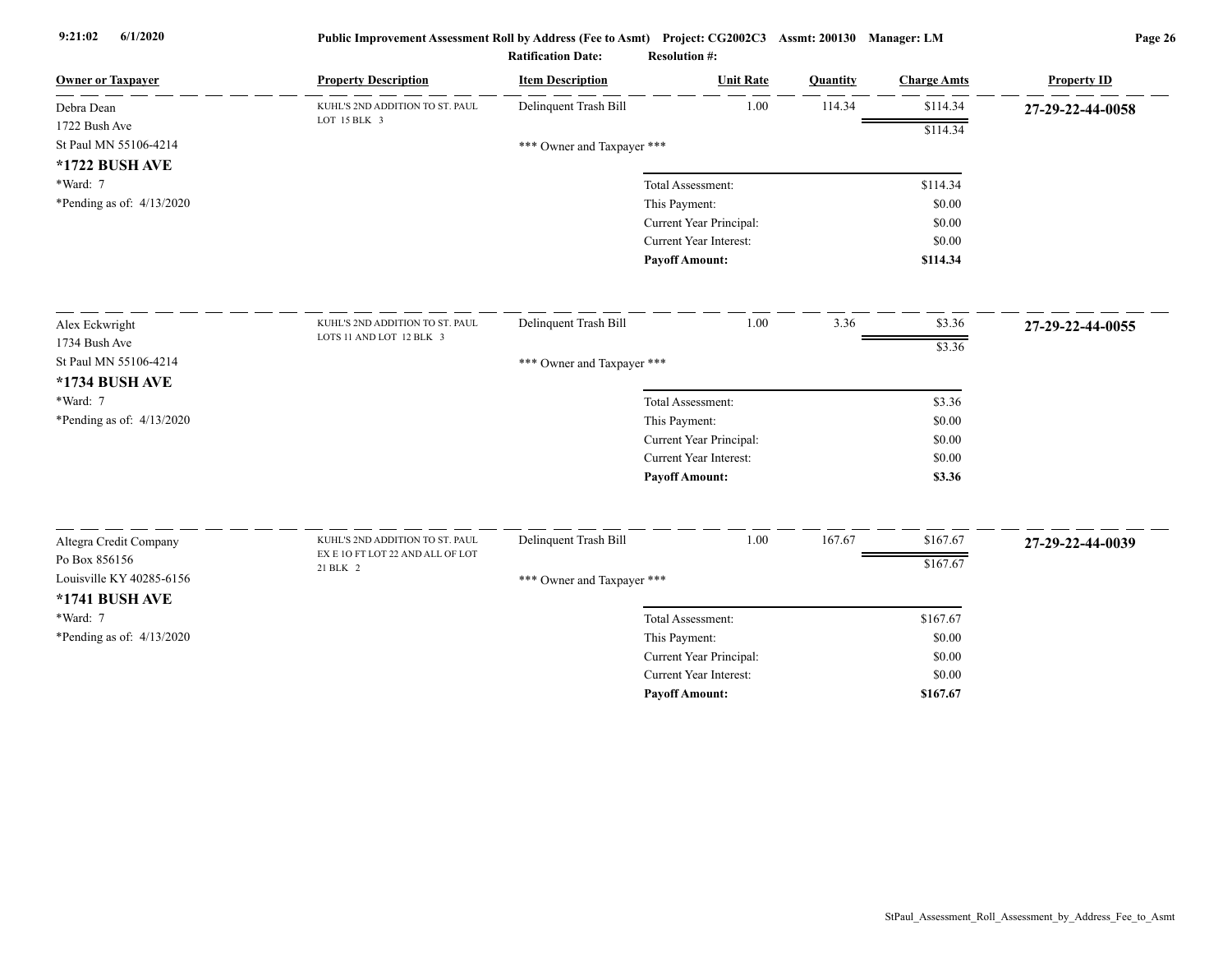| <b>Owner or Taxpayer</b>    | <b>Property Description</b>                        | <b>Item Description</b>    | <b>Unit Rate</b>              | Quantity | <b>Charge Amts</b> | <b>Property ID</b> |
|-----------------------------|----------------------------------------------------|----------------------------|-------------------------------|----------|--------------------|--------------------|
| Dennis J Peabody            | KUHL'S 2ND ADDITION TO ST. PAUL                    | Delinquent Trash Bill      | 1.00                          | 77.36    | \$77.36            | 27-29-22-44-0041   |
| 1751 Bush Ave               | LOT 24 BLK 2                                       |                            |                               |          | \$77.36            |                    |
| St Paul MN 55106-4213       |                                                    | *** Owner and Taxpayer *** |                               |          |                    |                    |
| *1751 BUSH AVE              |                                                    |                            |                               |          |                    |                    |
| *Ward: 7                    |                                                    |                            | Total Assessment:             |          | \$77.36            |                    |
| *Pending as of: $4/13/2020$ |                                                    |                            | This Payment:                 |          | \$0.00             |                    |
|                             |                                                    |                            | Current Year Principal:       |          | \$0.00             |                    |
|                             |                                                    |                            | Current Year Interest:        |          | \$0.00             |                    |
|                             |                                                    |                            | <b>Payoff Amount:</b>         |          | \$77.36            |                    |
| Vicki Koppes                | AURORA ADDITION TO ST. PAUL,                       | Delinquent Trash Bill      | 1.00                          | 114.34   | \$114.34           | 26-29-22-33-0155   |
| 1788 Bush Ave               | MINN. LOT 13 BLK 6                                 |                            |                               |          | \$114.34           |                    |
| St Paul MN 55119-3422       |                                                    | *** Owner and Taxpayer *** |                               |          |                    |                    |
| *1788 BUSH AVE              |                                                    |                            |                               |          |                    |                    |
| *Ward: 7                    |                                                    |                            | Total Assessment:             |          | \$114.34           |                    |
| *Pending as of: 4/13/2020   |                                                    |                            | This Payment:                 |          | \$0.00             |                    |
|                             |                                                    |                            | Current Year Principal:       |          | \$0.00             |                    |
|                             |                                                    |                            | Current Year Interest:        |          | \$0.00             |                    |
|                             |                                                    |                            | <b>Payoff Amount:</b>         |          | \$114.34           |                    |
|                             |                                                    | Delinquent Trash Bill      | $1.00\,$                      | 107.02   |                    |                    |
| Kim Sorn Theng              | AURORA ADDITION TO ST. PAUL,<br>MINN. LOT 12 BLK 6 |                            |                               |          | \$107.02           | 26-29-22-33-0154   |
| 2534 Montana Ave E          |                                                    |                            |                               |          | \$107.02           |                    |
| Maplewood MN 55119-3151     |                                                    | *** Owner and Taxpayer *** |                               |          |                    |                    |
| *1790 BUSH AVE              |                                                    |                            |                               |          |                    |                    |
| *Ward: 7                    |                                                    |                            | Total Assessment:             |          | \$107.02           |                    |
| *Pending as of: 4/13/2020   |                                                    |                            | This Payment:                 |          | \$0.00             |                    |
|                             |                                                    |                            | Current Year Principal:       |          | \$0.00             |                    |
|                             |                                                    |                            | <b>Current Year Interest:</b> |          | \$0.00             |                    |
|                             |                                                    |                            | <b>Pavoff Amount:</b>         |          | \$107.02           |                    |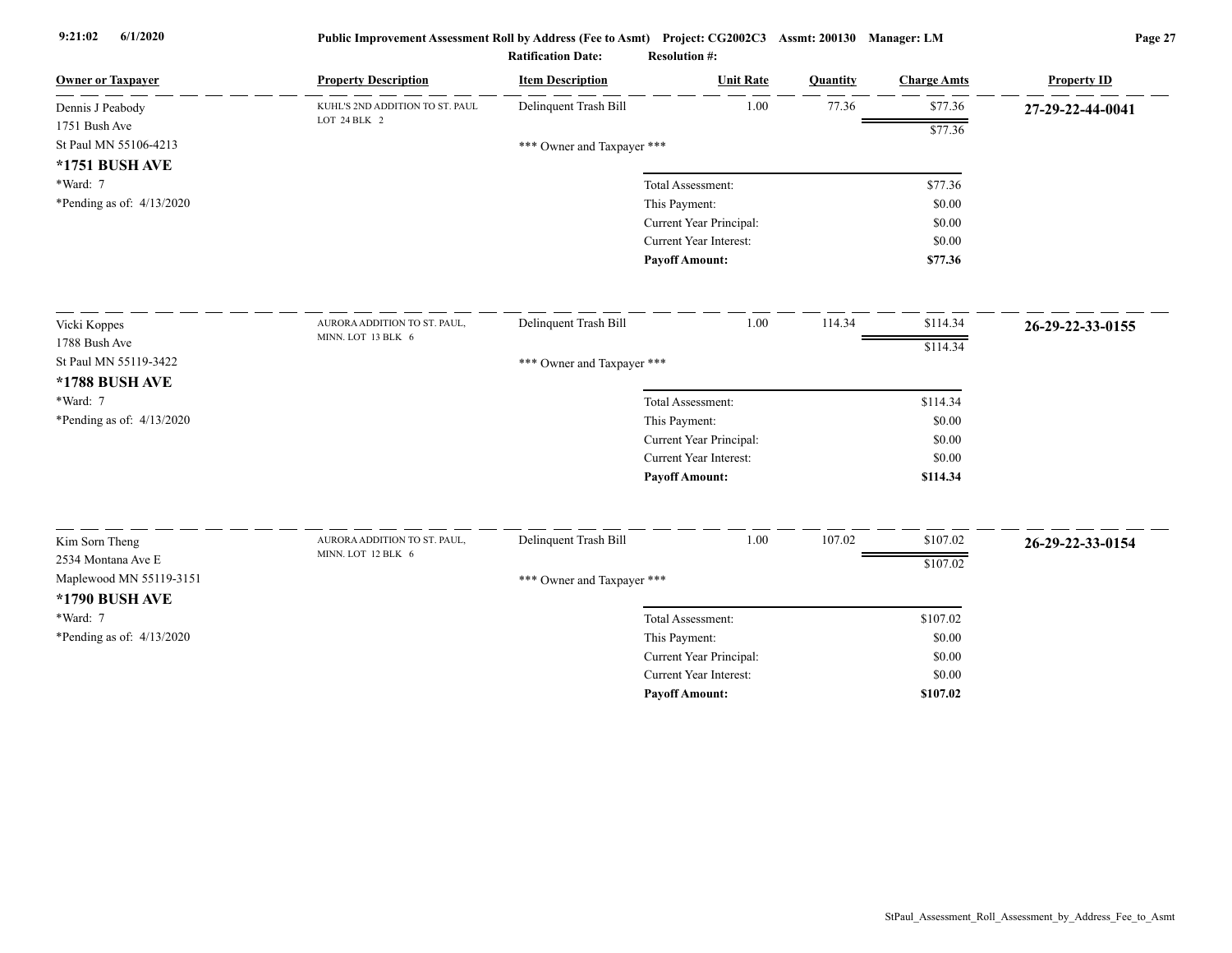| <b>Owner or Taxpayer</b>    | <b>Property Description</b>                     | <b>Item Description</b>    | <b>Unit Rate</b>                                  | Quantity | <b>Charge Amts</b> | <b>Property ID</b> |
|-----------------------------|-------------------------------------------------|----------------------------|---------------------------------------------------|----------|--------------------|--------------------|
| Goanou Xiong                | AURORA ADDITION TO ST. PAUL,                    | Delinquent Trash Bill      | 1.00                                              | 114.34   | \$114.34           | 26-29-22-33-0149   |
| 1818 Bush Ave               | MINN. (SUBJ TO ESMT) LOT 6. ALSO<br>LOT 7 BLK 6 |                            |                                                   |          | \$114.34           |                    |
| St Paul MN 55119-3422       |                                                 | *** Owner and Taxpayer *** |                                                   |          |                    |                    |
| *1818 BUSH AVE              |                                                 |                            |                                                   |          |                    |                    |
| *Ward: 7                    |                                                 |                            | Total Assessment:                                 |          | \$114.34           |                    |
| *Pending as of: 4/13/2020   |                                                 |                            | This Payment:                                     |          | \$0.00             |                    |
|                             |                                                 |                            | Current Year Principal:                           |          | \$0.00             |                    |
|                             |                                                 |                            | Current Year Interest:                            |          | \$0.00             |                    |
|                             |                                                 |                            | <b>Payoff Amount:</b>                             |          | \$114.34           |                    |
| Brian S Oehlke              | AURORA ADDITION TO ST. PAUL,                    | Delinquent Trash Bill      | 1.00                                              | 114.34   | \$114.34           | 26-29-22-33-0056   |
| 1872 Bush Ave               | MINN. LOTS 7 AND LOT 8 BLK 5                    |                            |                                                   |          |                    |                    |
| St Paul MN 55119-3474       |                                                 | *** Owner and Taxpayer *** |                                                   |          | \$114.34           |                    |
| *1872 BUSH AVE              |                                                 |                            |                                                   |          |                    |                    |
| *Ward: 7                    |                                                 |                            | Total Assessment:                                 |          | \$114.34           |                    |
| *Pending as of: $4/13/2020$ |                                                 |                            | This Payment:                                     |          | \$0.00             |                    |
|                             |                                                 |                            | Current Year Principal:                           |          | \$0.00             |                    |
|                             |                                                 |                            | Current Year Interest:                            |          | \$0.00             |                    |
|                             |                                                 |                            | <b>Payoff Amount:</b>                             |          | \$114.34           |                    |
|                             |                                                 |                            |                                                   |          |                    |                    |
| Thomas Radika               | BEAVER LAKE HEIGHTS LOT 7 BLK<br>25             | Delinquent Trash Bill      | 1.00                                              | 107.02   | \$107.02           | 26-29-22-34-0083   |
| 1983 Bush Ave               |                                                 |                            |                                                   |          | \$107.02           |                    |
| St Paul MN 55119-3909       |                                                 | *** Owner and Taxpayer *** |                                                   |          |                    |                    |
| *1983 BUSH AVE              |                                                 |                            |                                                   |          |                    |                    |
| *Ward: 7                    |                                                 |                            | Total Assessment:                                 |          | \$107.02           |                    |
| *Pending as of: 4/13/2020   |                                                 |                            | This Payment:                                     |          | \$0.00             |                    |
|                             |                                                 |                            | Current Year Principal:<br>Current Year Interest: |          | \$0.00             |                    |
|                             |                                                 |                            |                                                   |          | \$0.00             |                    |
|                             |                                                 |                            | <b>Pavoff Amount:</b>                             |          | \$107.02           |                    |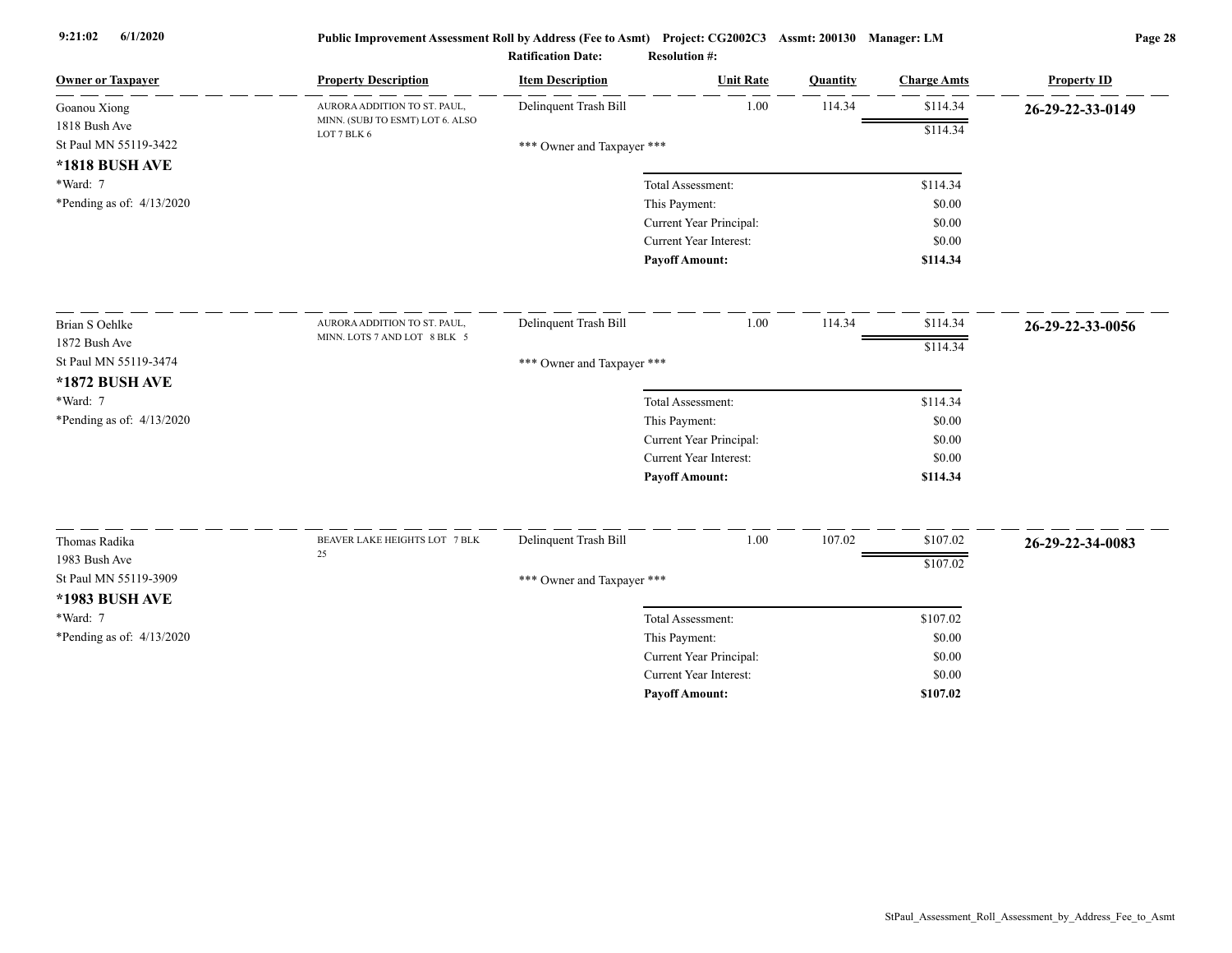| <b>Owner or Taxpayer</b>    | <b>Property Description</b>    | <b>Item Description</b>    | <b>Unit Rate</b>              | <b>Ouantity</b> | <b>Charge Amts</b> | <b>Property ID</b> |
|-----------------------------|--------------------------------|----------------------------|-------------------------------|-----------------|--------------------|--------------------|
| Heather Kuebelbeck Constans | BEAVER LAKE HEIGHTS LOT 8 BLK  | Delinquent Trash Bill      | 1.00                          | 114.34          | \$114.34           | 26-29-22-34-0084   |
| 1993 Bush Ave               | 25                             |                            |                               |                 | \$114.34           |                    |
| St Paul MN 55119-3909       |                                | *** Owner and Taxpayer *** |                               |                 |                    |                    |
| *1993 BUSH AVE              |                                |                            |                               |                 |                    |                    |
| *Ward: 7                    |                                |                            | Total Assessment:             |                 | \$114.34           |                    |
| *Pending as of: 4/13/2020   |                                |                            | This Payment:                 |                 | \$0.00             |                    |
|                             |                                |                            | Current Year Principal:       |                 | \$0.00             |                    |
|                             |                                |                            | <b>Current Year Interest:</b> |                 | \$0.00             |                    |
|                             |                                |                            | <b>Payoff Amount:</b>         |                 | \$114.34           |                    |
| Dennis J Bygness            | BEAVER LAKE HEIGHTS LOT 9 BLK  | Delinquent Trash Bill      | 1.00                          | 107.02          | \$107.02           | 26-29-22-34-0085   |
| 1999 Bush Ave               | 25                             |                            |                               |                 | \$107.02           |                    |
| St Paul MN 55119-3909       |                                | *** Owner and Taxpayer *** |                               |                 |                    |                    |
| *1999 BUSH AVE              |                                |                            |                               |                 |                    |                    |
| *Ward: 7                    |                                |                            | Total Assessment:             |                 | \$107.02           |                    |
| *Pending as of: 4/13/2020   |                                |                            | This Payment:                 |                 | \$0.00             |                    |
|                             |                                |                            | Current Year Principal:       |                 | \$0.00             |                    |
|                             |                                |                            | Current Year Interest:        |                 | \$0.00             |                    |
|                             |                                |                            | <b>Payoff Amount:</b>         |                 | \$107.02           |                    |
| Timothy Owen Olmstead       | BEAVER LAKE HEIGHTS LOT 12 BLK | Delinquent Trash Bill      | 1.00                          | 107.02          | \$107.02           | 26-29-22-34-0088   |
| Amy Lorraine Olmstead       | 25                             |                            |                               |                 |                    |                    |
| 2015 Bush Ave               |                                | *** Owner and Taxpayer *** |                               |                 | \$107.02           |                    |
| St Paul MN 55119-3909       |                                |                            |                               |                 |                    |                    |
| *2015 BUSH AVE              |                                |                            | Total Assessment:             |                 | \$107.02           |                    |
| *Ward: 7                    |                                |                            | This Payment:                 |                 | \$0.00             |                    |
| *Pending as of: $4/13/2020$ |                                |                            | Current Year Principal:       |                 | \$0.00             |                    |
|                             |                                |                            | <b>Current Year Interest:</b> |                 | \$0.00             |                    |
|                             |                                |                            | <b>Payoff Amount:</b>         |                 | \$107.02           |                    |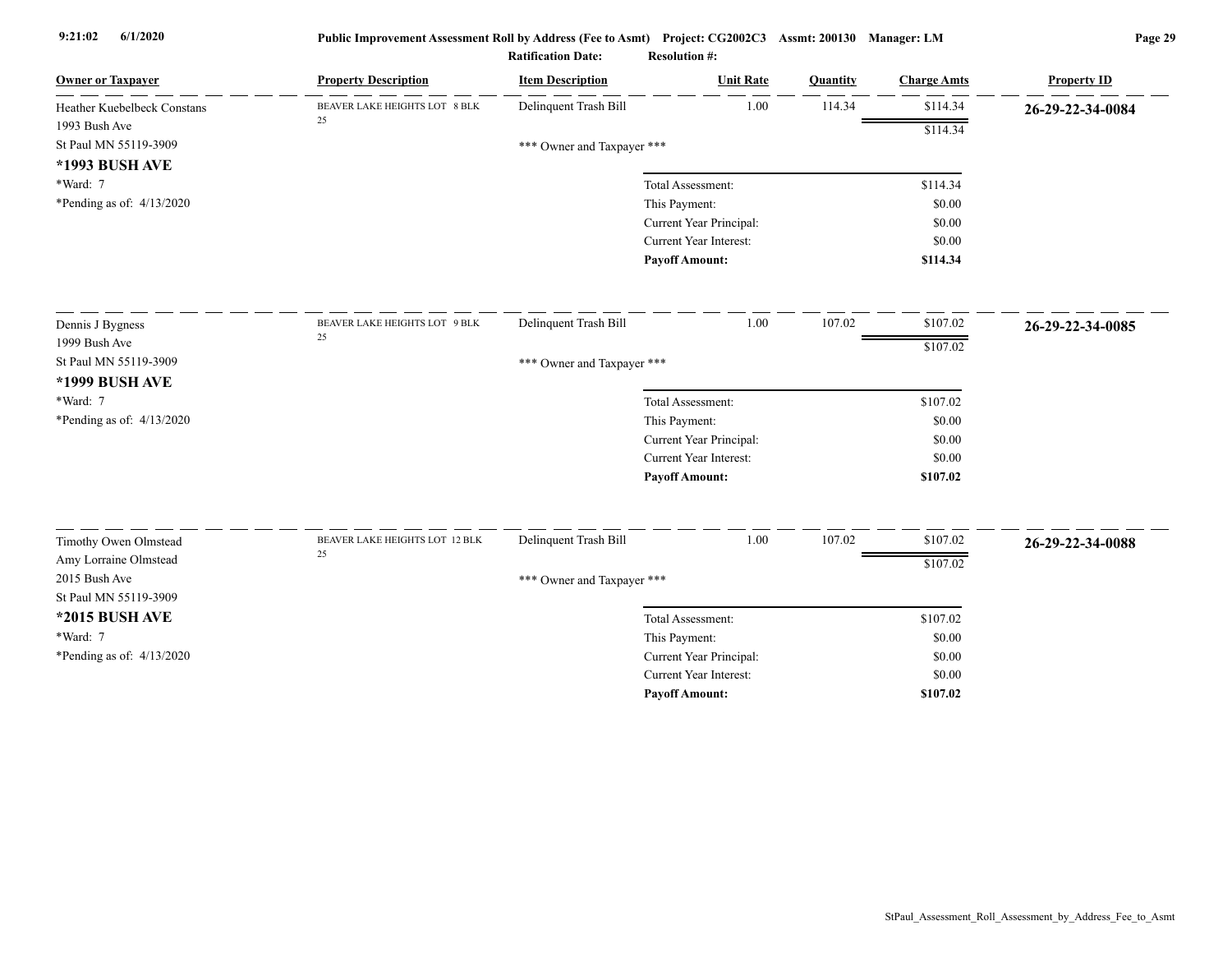| <b>Owner or Taxpayer</b>                       | <b>Property Description</b>        | <b>Item Description</b>    | <b>Unit Rate</b>                         | Quantity | <b>Charge Amts</b> | <b>Property ID</b> |
|------------------------------------------------|------------------------------------|----------------------------|------------------------------------------|----------|--------------------|--------------------|
| William A Eldredge                             | BEAVER LAKE HEIGHTS LOT 1 BLK      | Delinquent Trash Bill      | 1.00                                     | 4.65     | \$4.65             | 26-29-22-34-0089   |
| Fawn L Hawkinson                               | 24                                 |                            |                                          |          | \$4.65             |                    |
| 1285 Minnehaha Ave W                           |                                    | *** Owner and Taxpayer *** |                                          |          |                    |                    |
| St Paul MN 55104-1409                          |                                    |                            |                                          |          |                    |                    |
| *2016 BUSH AVE                                 |                                    |                            | Total Assessment:                        |          | \$4.65             |                    |
| *Ward: 7                                       |                                    |                            | This Payment:                            |          | \$0.00             |                    |
| *Pending as of: $4/13/2020$                    |                                    |                            | Current Year Principal:                  |          | \$0.00             |                    |
|                                                |                                    |                            | <b>Current Year Interest:</b>            |          | \$0.00             |                    |
|                                                |                                    |                            | <b>Payoff Amount:</b>                    |          | \$4.65             |                    |
| Levon Rivers                                   | WATTS PARK, ST. PAUL, MINN. LOT 13 | Delinquent Trash Bill      | 1.00                                     | 107.02   | \$107.02           | 26-29-22-43-0157   |
| 2028 Bush Ave                                  | BLK 4                              |                            |                                          |          | \$107.02           |                    |
| St Paul MN 55119-3912                          |                                    | *** Owner and Taxpayer *** |                                          |          |                    |                    |
| <b>*2028 BUSH AVE</b>                          |                                    |                            |                                          |          |                    |                    |
| *Ward: 7                                       |                                    |                            | Total Assessment:                        |          | \$107.02           |                    |
| *Pending as of: 4/13/2020                      |                                    |                            | This Payment:                            |          | \$0.00             |                    |
|                                                |                                    |                            | Current Year Principal:                  |          | \$0.00             |                    |
|                                                |                                    |                            | <b>Current Year Interest:</b>            |          | \$0.00             |                    |
|                                                |                                    |                            | <b>Payoff Amount:</b>                    |          | \$107.02           |                    |
|                                                | BEAVER LAKE HEIGHTS LOT 15 BLK     | Delinquent Trash Bill      | 1.00                                     | 107.02   | \$107.02           |                    |
| Stephanie M Menendez Martinez<br>2035 Bush Ave | 26                                 |                            |                                          |          |                    | 26-29-22-43-0133   |
| St Paul MN 55119-3911                          |                                    |                            |                                          |          | \$107.02           |                    |
| *2035 BUSH AVE                                 |                                    | *** Owner and Taxpayer *** |                                          |          |                    |                    |
| *Ward: 7                                       |                                    |                            |                                          |          |                    |                    |
|                                                |                                    |                            | Total Assessment:                        |          | \$107.02           |                    |
| *Pending as of: $4/13/2020$                    |                                    |                            | This Payment:<br>Current Year Principal: |          | \$0.00<br>\$0.00   |                    |
|                                                |                                    |                            | Current Year Interest:                   |          | \$0.00             |                    |
|                                                |                                    |                            | <b>Payoff Amount:</b>                    |          | \$107.02           |                    |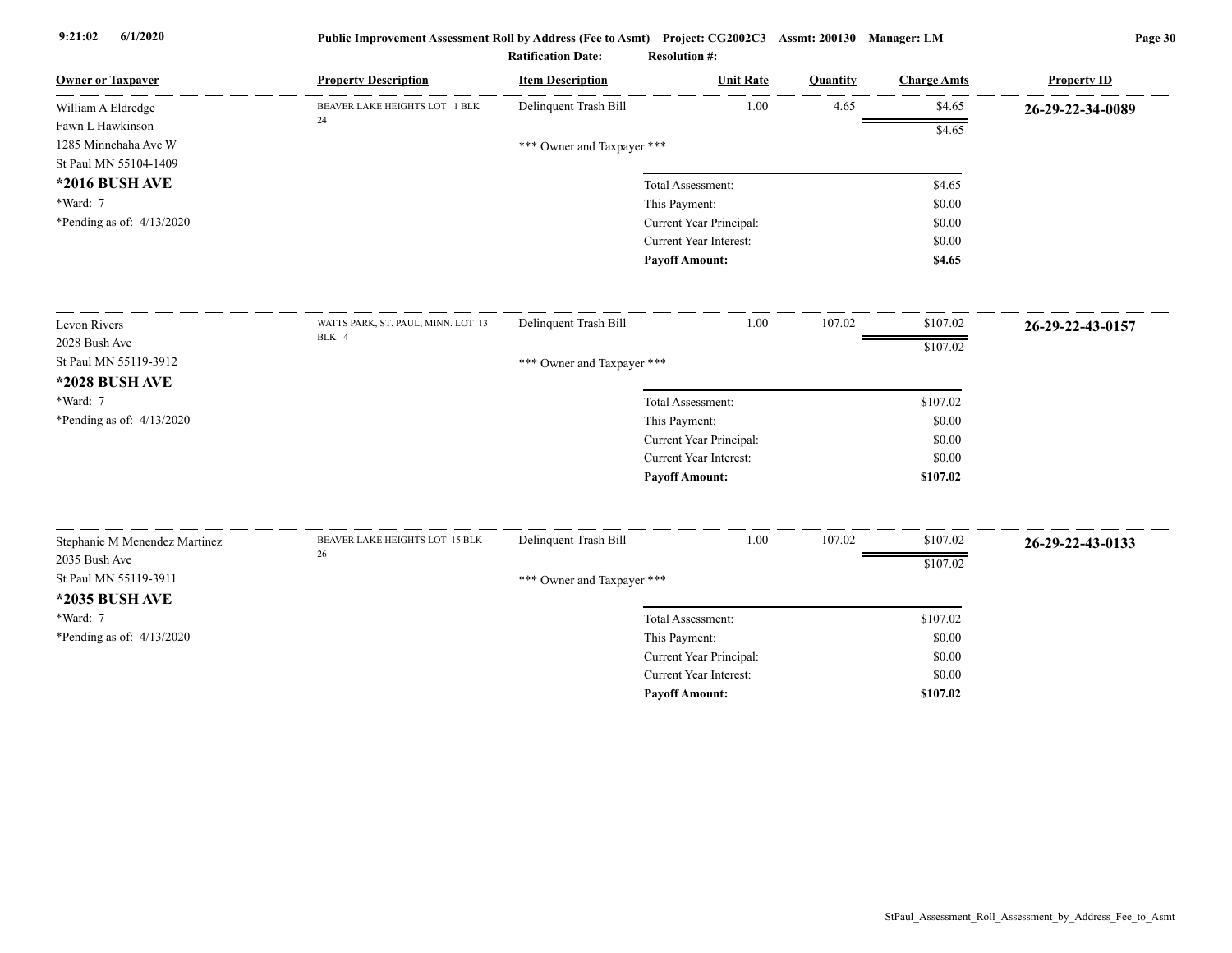| <b>Owner or Taxpayer</b>                | <b>Property Description</b>                 | <b>Item Description</b>    | <b>Unit Rate</b>              | Quantity | <b>Charge Amts</b> | <b>Property ID</b> |
|-----------------------------------------|---------------------------------------------|----------------------------|-------------------------------|----------|--------------------|--------------------|
| Patricia Banks-Lynch                    | BEAVER LAKE HEIGHTS LOT 13 BLK<br>26        | Delinquent Trash Bill      | 1.00                          | 9.37     | \$9.37             | 26-29-22-43-0131   |
| 2041 Bush Ave                           |                                             |                            |                               |          | \$9.37             |                    |
| St Paul MN 55119-3911                   |                                             | *** Owner and Taxpayer *** |                               |          |                    |                    |
| *2041 BUSH AVE                          |                                             |                            |                               |          |                    |                    |
| *Ward: 7                                |                                             |                            | Total Assessment:             |          | \$9.37             |                    |
| *Pending as of: $4/13/2020$             |                                             |                            | This Payment:                 |          | \$0.00             |                    |
|                                         |                                             |                            | Current Year Principal:       |          | \$0.00             |                    |
|                                         |                                             |                            | Current Year Interest:        |          | \$0.00<br>\$9.37   |                    |
|                                         |                                             |                            | <b>Payoff Amount:</b>         |          |                    |                    |
| My Khou Xiong                           | WATTS PARK, ST. PAUL, MINN. EX E            | Delinquent Trash Bill      | 1.00                          | 114.34   | \$114.34           | 26-29-22-43-0061   |
| 2086 Bush Ave                           | 20 FT LOT 13 AND EX W 10 FT LOT 14<br>BLK 3 |                            |                               |          | \$114.34           |                    |
| St Paul MN 55119-3941<br>*2086 BUSH AVE |                                             | *** Owner and Taxpayer *** |                               |          |                    |                    |
| *Ward: 7                                |                                             |                            | Total Assessment:             |          | \$114.34           |                    |
| *Pending as of: 4/13/2020               |                                             |                            | This Payment:                 |          | \$0.00             |                    |
|                                         |                                             |                            | Current Year Principal:       |          | \$0.00             |                    |
|                                         |                                             |                            | Current Year Interest:        |          | \$0.00             |                    |
|                                         |                                             |                            | <b>Payoff Amount:</b>         |          | \$114.34           |                    |
| Mark A Dorshak                          | WATTS PARK, ST. PAUL, MINN. E 20 FT         | Delinquent Trash Bill      | 1.00                          | 107.02   | \$107.02           | 26-29-22-43-0056   |
| 2116 Bush Ave                           | OF LOT 8 AND EX E 10 FT LOT 7 BLK           |                            |                               |          | \$107.02           |                    |
| St Paul MN 55119-3941                   | $\overline{\mathbf{3}}$                     | *** Owner and Taxpayer *** |                               |          |                    |                    |
| <b>*2116 BUSH AVE</b>                   |                                             |                            |                               |          |                    |                    |
| *Ward: 7                                |                                             |                            | Total Assessment:             |          | \$107.02           |                    |
| *Pending as of: 4/13/2020               |                                             |                            | This Payment:                 |          | \$0.00             |                    |
|                                         |                                             |                            | Current Year Principal:       |          | \$0.00             |                    |
|                                         |                                             |                            | <b>Current Year Interest:</b> |          | \$0.00             |                    |
|                                         |                                             |                            | <b>Pavoff Amount:</b>         |          | \$107.02           |                    |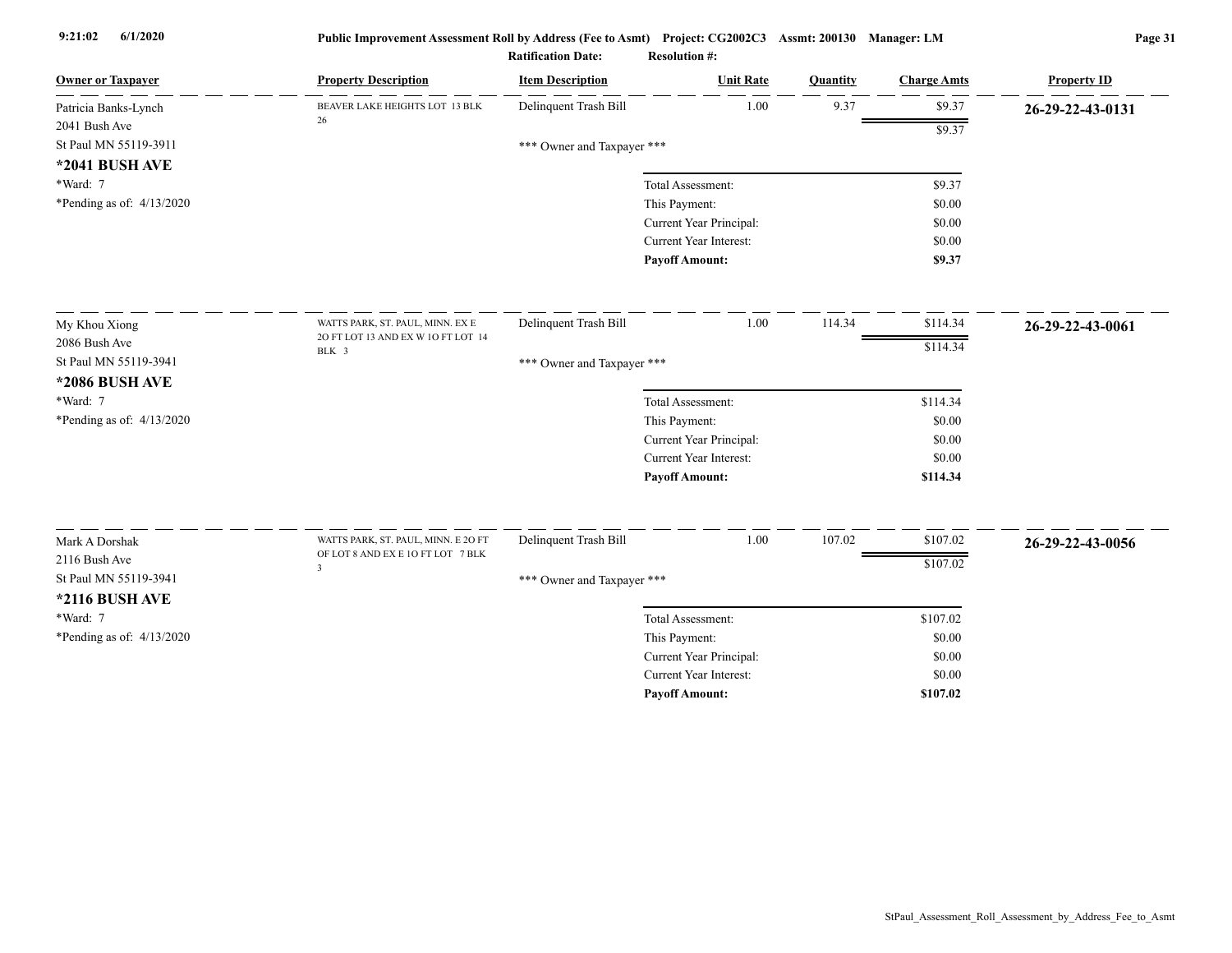| <b>Owner or Taxpayer</b>                  | <b>Property Description</b>        | <b>Item Description</b>    | <b>Unit Rate</b>        | Quantity | <b>Charge Amts</b> | <b>Property ID</b> |
|-------------------------------------------|------------------------------------|----------------------------|-------------------------|----------|--------------------|--------------------|
| Lambert W Motz Jr                         | WATTS PARK, ST. PAUL, MINN. LOTS 3 | Delinquent Trash Bill      | 1.00                    | 66.24    | \$66.24            | 26-29-22-43-0053   |
| 2134 Bush Ave                             | & LOT 4 BLK 3                      |                            |                         |          | \$66.24            |                    |
| St Paul MN 55119-3941                     |                                    | *** Owner and Taxpayer *** |                         |          |                    |                    |
| *2134 BUSH AVE                            |                                    |                            |                         |          |                    |                    |
| *Ward: 7                                  |                                    |                            | Total Assessment:       |          | \$66.24            |                    |
| *Pending as of: $4/13/2020$               |                                    |                            | This Payment:           |          | \$0.00             |                    |
|                                           |                                    |                            | Current Year Principal: |          | \$0.00             |                    |
|                                           |                                    |                            | Current Year Interest:  |          | \$0.00             |                    |
|                                           |                                    |                            | <b>Payoff Amount:</b>   |          | \$66.24            |                    |
| Felix R Ayala                             | WATTS PARK, ST. PAUL, MINN. LOT 1  | Delinquent Trash Bill      | 1.00                    | 107.02   | \$107.02           | 26-29-22-43-0051   |
| 2144 Bush Ave                             | BLK 3                              |                            |                         |          | \$107.02           |                    |
| St Paul MN 55119-3941                     |                                    | *** Owner and Taxpayer *** |                         |          |                    |                    |
| *2144 BUSH AVE                            |                                    |                            |                         |          |                    |                    |
| *Ward: 7                                  |                                    |                            | Total Assessment:       |          | \$107.02           |                    |
| *Pending as of: 4/13/2020                 |                                    |                            | This Payment:           |          | \$0.00             |                    |
|                                           |                                    |                            | Current Year Principal: |          | \$0.00             |                    |
|                                           |                                    |                            | Current Year Interest:  |          | \$0.00             |                    |
|                                           |                                    |                            | <b>Payoff Amount:</b>   |          | \$107.02           |                    |
|                                           | WATTS PARK, ST. PAUL, MINN. LOT 6  | Delinquent Trash Bill      | 1.00                    | 114.34   | \$114.34           |                    |
| Mike Fox                                  | BLK <sub>2</sub>                   |                            |                         |          |                    | 26-29-22-44-0190   |
| 465 Division Ave<br>Roberts WI 54023-5901 |                                    |                            |                         |          | \$114.34           |                    |
|                                           |                                    | *** Owner and Taxpayer *** |                         |          |                    |                    |
| *2184 BUSH AVE                            |                                    |                            |                         |          |                    |                    |
| *Ward: 7                                  |                                    |                            | Total Assessment:       |          | \$114.34           |                    |
| *Pending as of: 4/13/2020                 |                                    |                            | This Payment:           |          | \$0.00             |                    |
|                                           |                                    |                            | Current Year Principal: |          | \$0.00             |                    |
|                                           |                                    |                            | Current Year Interest:  |          | \$0.00             |                    |
|                                           |                                    |                            | <b>Payoff Amount:</b>   |          | \$114.34           |                    |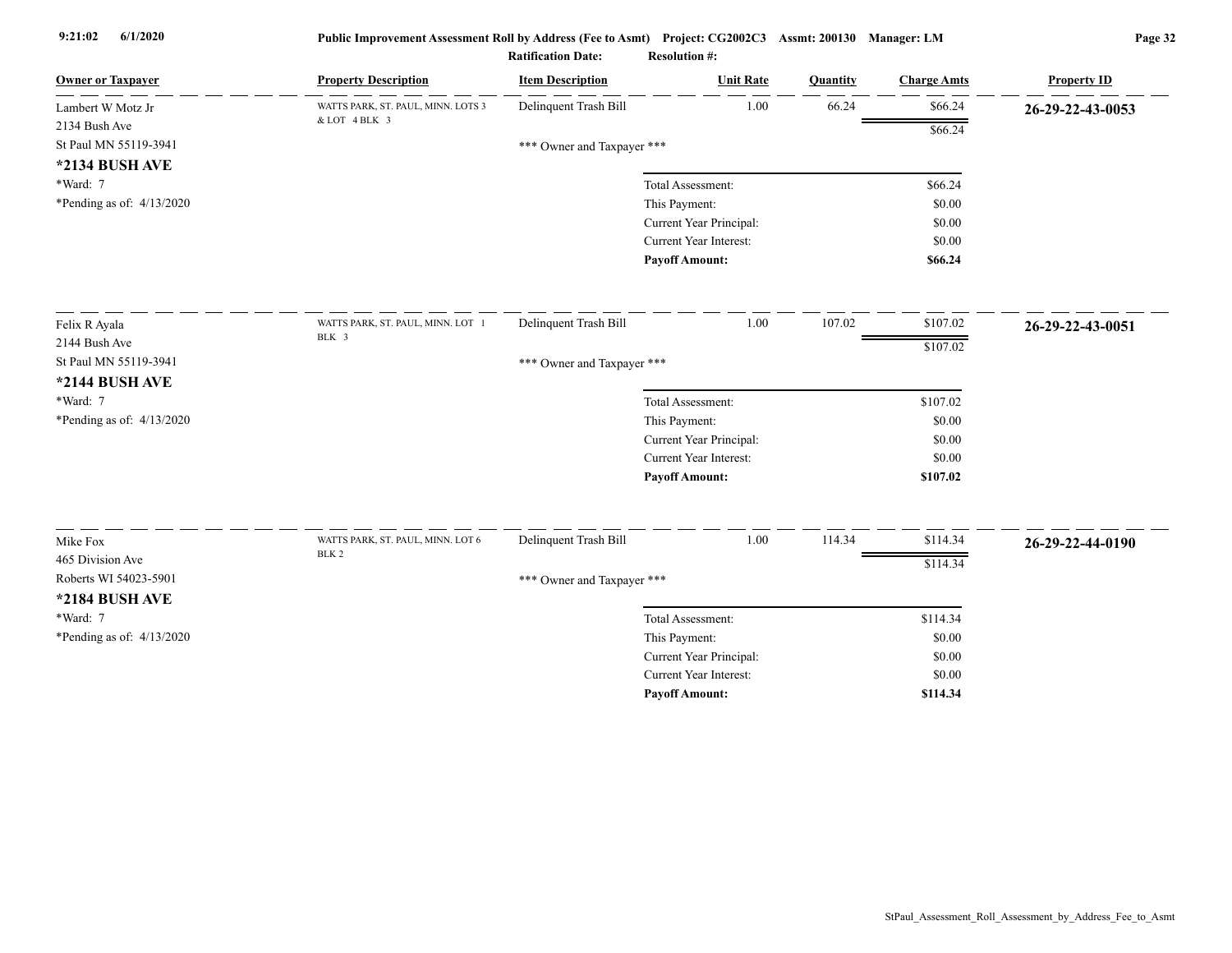| <b>Owner or Taxpayer</b>                                        | <b>Property Description</b>               | <b>Item Description</b>    | <b>Unit Rate</b>              | Quantity | <b>Charge Amts</b> | <b>Property ID</b> |
|-----------------------------------------------------------------|-------------------------------------------|----------------------------|-------------------------------|----------|--------------------|--------------------|
| Fredy Valle Valdovinos                                          | TILSEN'S ESSEX PARK PLAT 2 LOT 6<br>BLK 6 | Delinquent Trash Bill      | 1.00                          | 3.36     | \$3.36             | 26-29-22-44-0116   |
| Marlen Munoz Gatica<br>2193 Bush Ave E<br>St Paul MN 55119-3942 |                                           | *** Owner and Taxpayer *** |                               |          | \$3.36             |                    |
| *2193 BUSH AVE                                                  |                                           |                            | Total Assessment:             |          | \$3.36             |                    |
| *Ward: 7                                                        |                                           |                            | This Payment:                 |          | \$0.00             |                    |
| *Pending as of: 4/13/2020                                       |                                           |                            | Current Year Principal:       |          | \$0.00             |                    |
|                                                                 |                                           |                            | Current Year Interest:        |          | \$0.00             |                    |
|                                                                 |                                           |                            | <b>Payoff Amount:</b>         |          | \$3.36             |                    |
| Reinvention Real Estate Group Llc                               | BROKMEIERS SUBDIVISION LOTS 6 &           | Delinquent Trash Bill      | 1.00                          | 76.83    | \$76.83            | 27-29-22-31-0138   |
| 6354 Willow Ln                                                  | 19 BLK 1                                  |                            |                               |          | \$76.83            |                    |
| Brooklyn Center MN 55430-1905                                   |                                           | *** Owner and Taxpayer *** |                               |          |                    |                    |
| <b>*1520 CASE AVE</b>                                           |                                           |                            |                               |          |                    |                    |
| $*Ward: 6$                                                      |                                           |                            | Total Assessment:             |          | \$76.83            |                    |
| *Pending as of: 4/13/2020                                       |                                           |                            | This Payment:                 |          | \$0.00             |                    |
|                                                                 |                                           |                            | Current Year Principal:       |          | \$0.00             |                    |
|                                                                 |                                           |                            | <b>Current Year Interest:</b> |          | \$0.00             |                    |
|                                                                 |                                           |                            | <b>Payoff Amount:</b>         |          | \$76.83            |                    |
|                                                                 |                                           |                            |                               |          |                    |                    |
| William R Buelow                                                | BROKMEIERS SUBDIVISION LOTS 5 &           | Delinquent Trash Bill      | 1.00                          | 9.30     | \$9.30             | 27-29-22-31-0137   |
| Jessica A Buelow                                                | 20 BLK 1                                  |                            |                               |          | \$9.30             |                    |
| 1522 Case Ave                                                   |                                           | *** Owner and Taxpayer *** |                               |          |                    |                    |
| St Paul MN 55106-3527                                           |                                           |                            |                               |          |                    |                    |
| <b>*1522 CASE AVE</b>                                           |                                           |                            | Total Assessment:             |          | \$9.30             |                    |
| *Ward: 6                                                        |                                           |                            | This Payment:                 |          | \$0.00             |                    |
| *Pending as of: 4/13/2020                                       |                                           |                            | Current Year Principal:       |          | \$0.00             |                    |
|                                                                 |                                           |                            | Current Year Interest:        |          | \$0.00             |                    |
|                                                                 |                                           |                            | <b>Pavoff Amount:</b>         |          | \$9.30             |                    |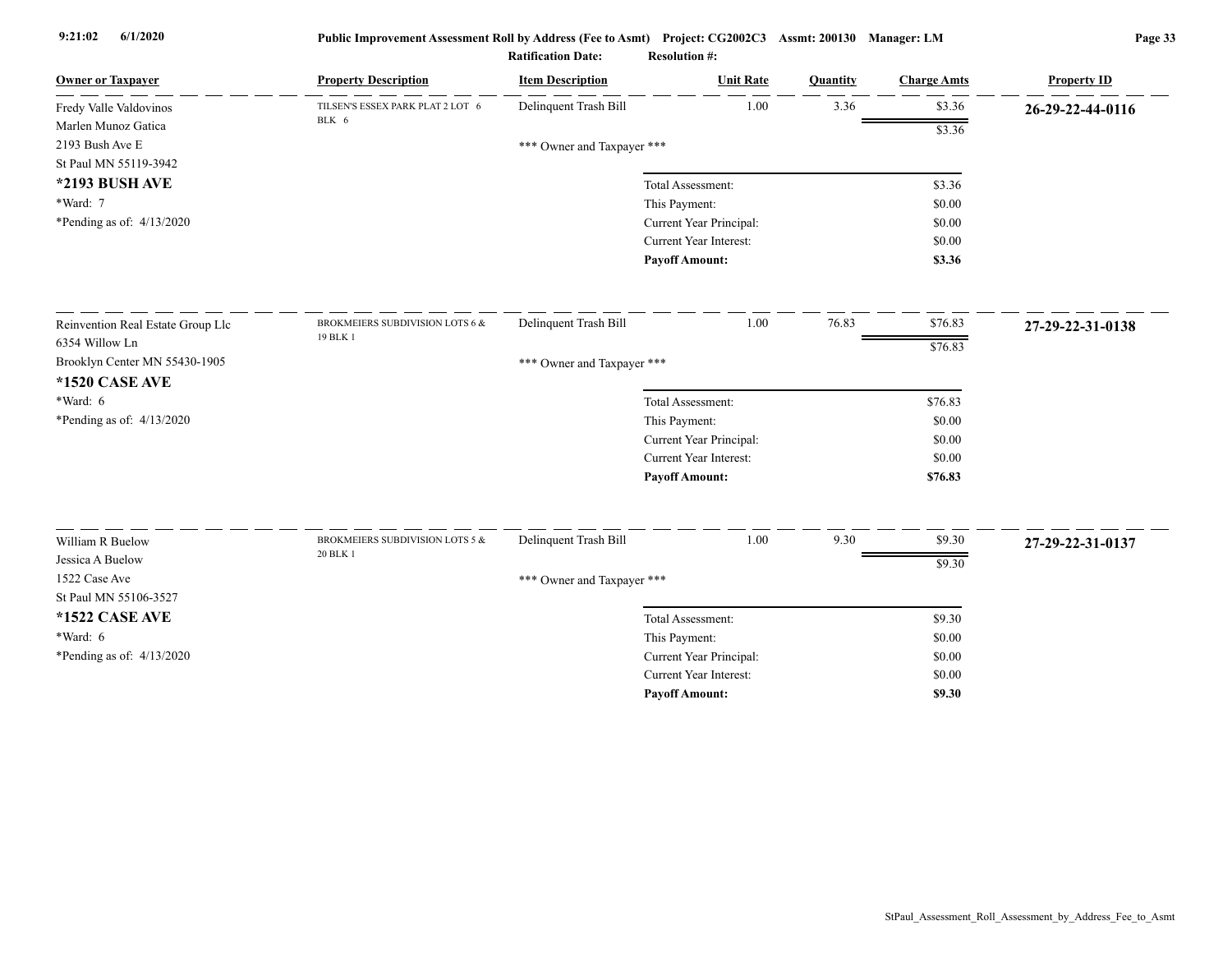| <b>Owner or Taxpayer</b>    | <b>Property Description</b>                                             | <b>Item Description</b>    | <b>Unit Rate</b>              | Quantity | <b>Charge Amts</b> | <b>Property ID</b> |
|-----------------------------|-------------------------------------------------------------------------|----------------------------|-------------------------------|----------|--------------------|--------------------|
| Daniel Tsegai               | OAK PARK THE W 73 FT OF LOT 3                                           | Delinquent Trash Bill      | 1.00                          | 114.34   | \$114.34           | 27-29-22-13-0095   |
| 2371 Linwood Ave            |                                                                         |                            |                               |          | \$114.34           |                    |
| St Paul MN 55119-5824       |                                                                         | *** Owner and Taxpayer *** |                               |          |                    |                    |
| <b>*1541 CASE AVE</b>       |                                                                         |                            |                               |          |                    |                    |
| $*Ward: 6$                  |                                                                         |                            | Total Assessment:             |          | \$114.34           |                    |
| *Pending as of: $4/13/2020$ |                                                                         |                            | This Payment:                 |          | \$0.00             |                    |
|                             |                                                                         |                            | Current Year Principal:       |          | \$0.00             |                    |
|                             |                                                                         |                            | <b>Current Year Interest:</b> |          | \$0.00             |                    |
|                             |                                                                         |                            | <b>Payoff Amount:</b>         |          | \$114.34           |                    |
| Henriette A Wemh Ngo Bissoy | VERPLANCKS SUBDIVISION OF LOT                                           | Delinquent Trash Bill      | 1.00                          | 107.02   | \$107.02           | 27-29-22-42-0151   |
| 1550 Case Ave               | 5, BLOCK 1, CRUICKSHANKS                                                |                            |                               |          | \$107.02           |                    |
| St Paul MN 55106-3604       | GARDEN LOTS, ST. PAUL, MINN. EX S<br>95 FT LOTS 11 & 12 & ALL OF LOTS 1 | *** Owner and Taxpayer *** |                               |          |                    |                    |
| <b>*1550 CASE AVE</b>       | & LOT 2 BLK 1                                                           |                            |                               |          |                    |                    |
| $*Ward: 6$                  |                                                                         |                            | Total Assessment:             |          | \$107.02           |                    |
| *Pending as of: 4/13/2020   |                                                                         |                            | This Payment:                 |          | \$0.00             |                    |
|                             |                                                                         |                            | Current Year Principal:       |          | \$0.00             |                    |
|                             |                                                                         |                            | Current Year Interest:        |          | \$0.00             |                    |
|                             |                                                                         |                            | <b>Payoff Amount:</b>         |          | \$107.02           |                    |
| David Hursh                 | OLIVER & MURPHY'S ADDITION TO                                           | Delinquent Trash Bill      | 1.00                          | 107.02   | \$107.02           |                    |
| Melissa J Manley            | THE CITY OF ST. PAUL, RAMSEY CO.,                                       |                            |                               |          |                    | 27-29-22-42-0009   |
| 6964 165th St N             | MINN. VAC ALLEY ACCRUING & FOL;                                         |                            |                               |          | \$107.02           |                    |
| Hugo MN 55038-8302          | E 10 FT OF LOT 4 & EX E 5 FT; LOT 5<br>BLK 1                            | *** Owner and Taxpayer *** |                               |          |                    |                    |
| *1572 CASE AVE              |                                                                         |                            | Total Assessment:             |          | \$107.02           |                    |
| *Ward: 6                    |                                                                         |                            | This Payment:                 |          | \$0.00             |                    |
| *Pending as of: 4/13/2020   |                                                                         |                            | Current Year Principal:       |          | \$0.00             |                    |
|                             |                                                                         |                            | Current Year Interest:        |          | \$0.00             |                    |
|                             |                                                                         |                            | <b>Payoff Amount:</b>         |          | \$107.02           |                    |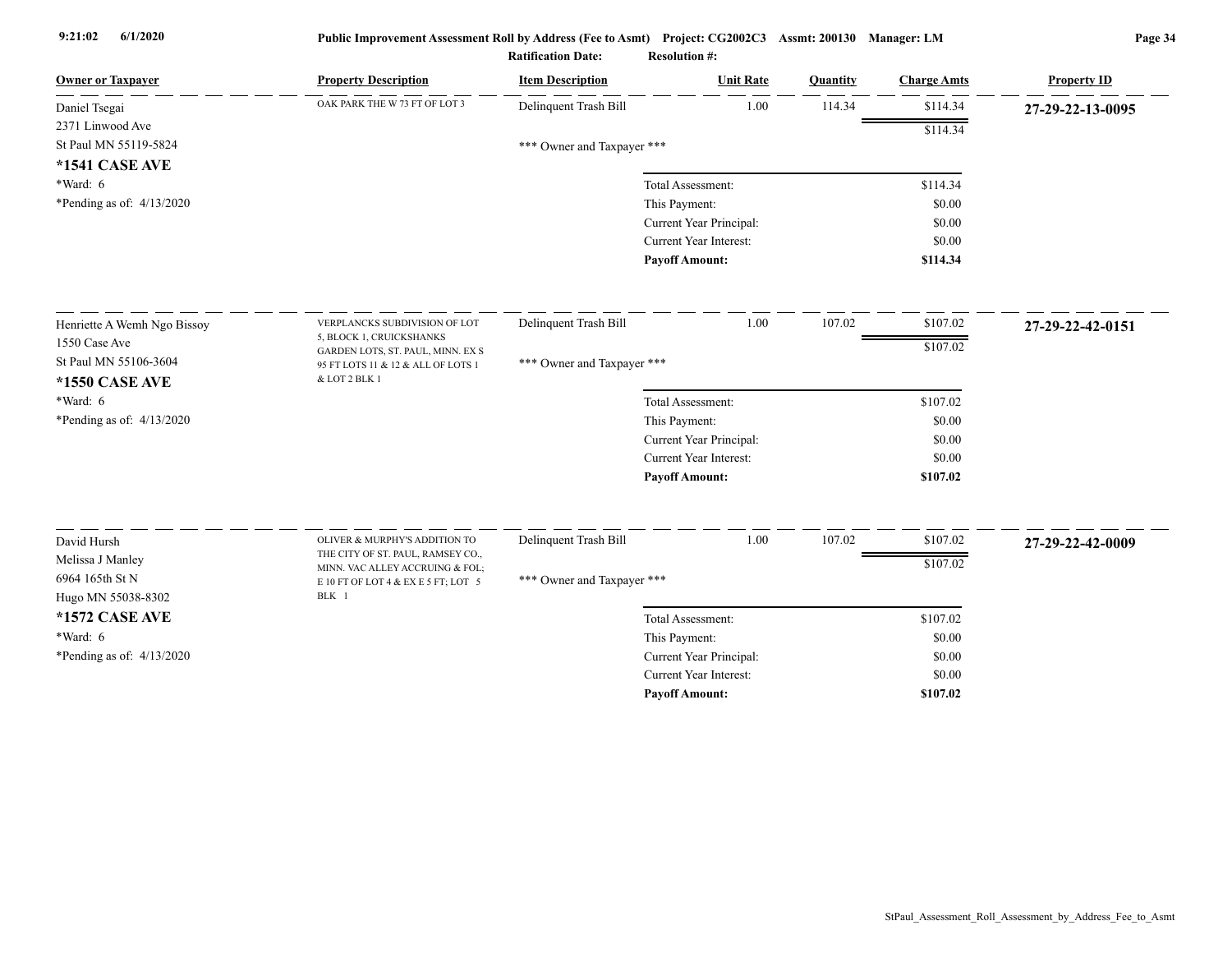| <b>Owner or Taxpayer</b>    | <b>Property Description</b>     | <b>Item Description</b>    | <b>Unit Rate</b>              | Quantity | <b>Charge Amts</b> | <b>Property ID</b> |
|-----------------------------|---------------------------------|----------------------------|-------------------------------|----------|--------------------|--------------------|
| Macdonald Metzger           | BIRMINGHAM'S 2ND ADDITION N 1/2 | Delinquent Trash Bill      | 1.00                          | 114.34   | \$114.34           | 27-29-22-41-0087   |
| Rhoda Metzger               | OF VAC ALLEY ADJ & LOT 11 BLK 1 |                            |                               |          | \$114.34           |                    |
| 1678 Case Ave               |                                 | *** Owner and Taxpayer *** |                               |          |                    |                    |
| St Paul MN 55106-3606       |                                 |                            |                               |          |                    |                    |
| *1678 CASE AVE              |                                 |                            | Total Assessment:             |          | \$114.34           |                    |
| $*Ward: 6$                  |                                 |                            | This Payment:                 |          | \$0.00             |                    |
| *Pending as of: $4/13/2020$ |                                 |                            | Current Year Principal:       |          | \$0.00             |                    |
|                             |                                 |                            | <b>Current Year Interest:</b> |          | \$0.00             |                    |
|                             |                                 |                            | <b>Payoff Amount:</b>         |          | \$114.34           |                    |
| Ioannes R Houmas            | HAZEL PARK LOT 14 BLK 4         | Delinquent Trash Bill      | 1.00                          | 42.86    | \$42.86            | 27-29-22-14-0106   |
| 1679 Case Ave               |                                 |                            |                               |          | \$42.86            |                    |
| St Paul MN 55106-3605       |                                 | *** Owner and Taxpayer *** |                               |          |                    |                    |
| *1679 CASE AVE              |                                 |                            |                               |          |                    |                    |
| $*Ward: 6$                  |                                 |                            | Total Assessment:             |          | \$42.86            |                    |
| *Pending as of: 4/13/2020   |                                 |                            | This Payment:                 |          | \$0.00             |                    |
|                             |                                 |                            | Current Year Principal:       |          | \$0.00             |                    |
|                             |                                 |                            | <b>Current Year Interest:</b> |          | \$0.00             |                    |
|                             |                                 |                            | <b>Payoff Amount:</b>         |          | \$42.86            |                    |
| Opm Holdings Llc            | DEN E. LANE'S NOKOMIS PARK LOT  | Delinquent Trash Bill      | 1.00                          | 107.02   | \$107.02           | 26-29-22-42-0038   |
| 10409 Indiana Ave N         | 5 BLK 1                         |                            |                               |          | \$107.02           |                    |
| Minneapolis MN 55443-1893   |                                 | *** Owner and Taxpayer *** |                               |          |                    |                    |
| <b>*2030 CASE AVE</b>       |                                 |                            |                               |          |                    |                    |
| *Ward: 6                    |                                 |                            | Total Assessment:             |          | \$107.02           |                    |
| *Pending as of: 4/13/2020   |                                 |                            | This Payment:                 |          | \$0.00             |                    |
|                             |                                 |                            | Current Year Principal:       |          | \$0.00             |                    |
|                             |                                 |                            | <b>Current Year Interest:</b> |          | \$0.00             |                    |
|                             |                                 |                            | <b>Pavoff Amount:</b>         |          | \$107.02           |                    |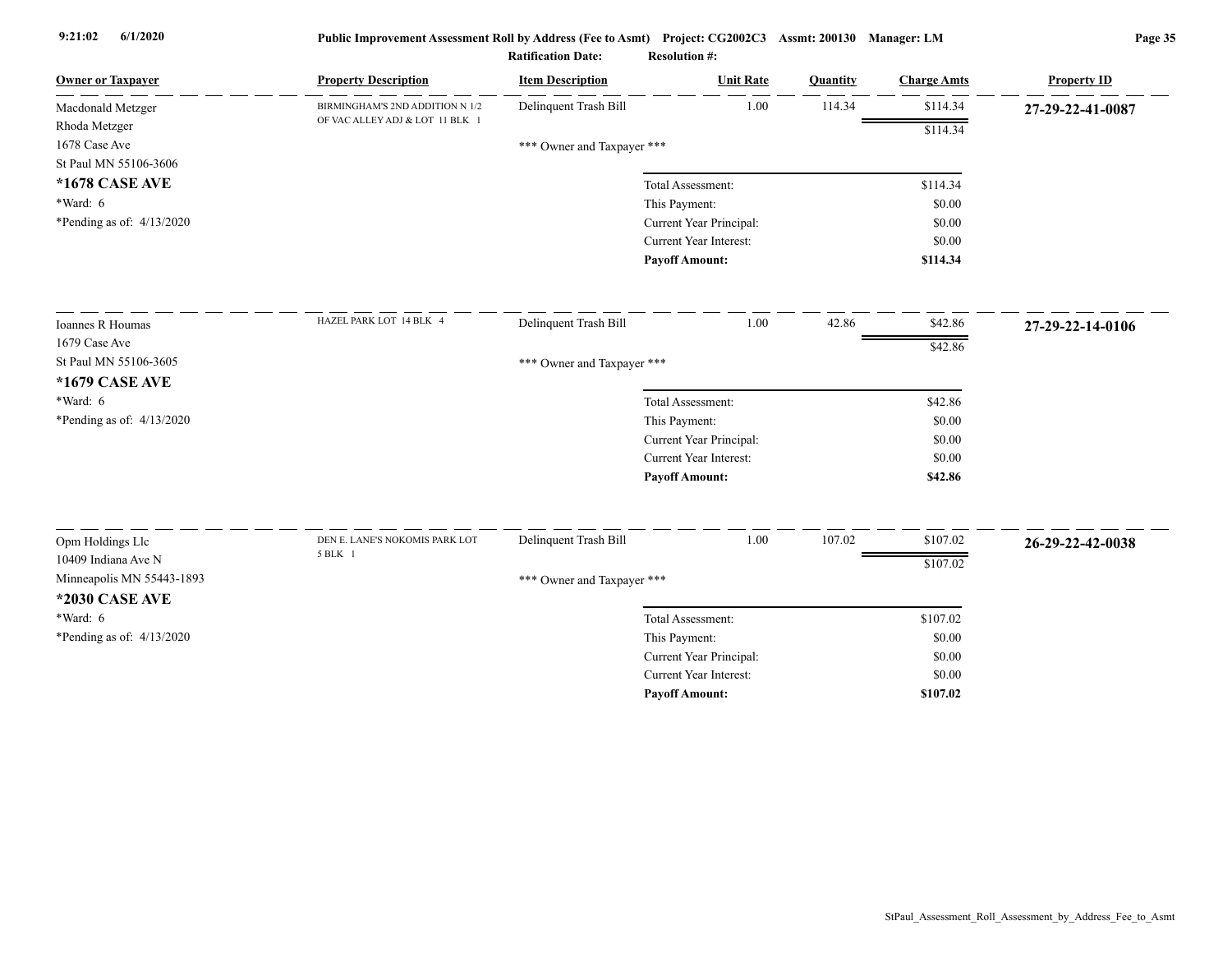| <b>Owner or Taxpaver</b>    | <b>Property Description</b>                                              | <b>Item Description</b>    | <b>Unit Rate</b>              | <b>Quantity</b> | <b>Charge Amts</b> | <b>Property ID</b> |
|-----------------------------|--------------------------------------------------------------------------|----------------------------|-------------------------------|-----------------|--------------------|--------------------|
| Lauri Goetz                 | DEN E. LANE'S NOKOMIS PARK LOT                                           | Delinquent Trash Bill      | 1.00                          | 107.02          | \$107.02           | 26-29-22-42-0010   |
| Frank M Goetz Iv            | 5 BLK 3                                                                  |                            |                               |                 | \$107.02           |                    |
| 2092 Case Ave E             |                                                                          | *** Owner and Taxpayer *** |                               |                 |                    |                    |
| St Paul MN 55119-3309       |                                                                          |                            |                               |                 |                    |                    |
| *2092 CASE AVE              |                                                                          |                            | Total Assessment:             |                 | \$107.02           |                    |
| *Ward: 6                    |                                                                          |                            | This Payment:                 |                 | \$0.00             |                    |
| *Pending as of: 4/13/2020   |                                                                          |                            | Current Year Principal:       |                 | \$0.00             |                    |
|                             |                                                                          |                            | <b>Current Year Interest:</b> |                 | \$0.00<br>\$107.02 |                    |
|                             |                                                                          |                            | <b>Payoff Amount:</b>         |                 |                    |                    |
| Matthew S Otto              | DEN E. LANE'S NOKOMIS PARK EX E                                          | Delinquent Trash Bill      | 1.00                          | 65.24           | \$65.24            | 26-29-22-42-0005   |
| 2120 Case Ave E             | PART OF LOTS 1 2 AND 3 MEASURING<br>2 FT OF N L OF LOT 1 AND 4 17/100 FT |                            |                               |                 | \$65.24            |                    |
| St Paul MN 55119-3304       | ON S L OF LOT 3 THE E 1/2 OF PART                                        | *** Owner and Taxpayer *** |                               |                 |                    |                    |
| <b>*2120 CASE AVE</b>       | OF SD LOTS LYING E OF THE W 5 FT<br>OF SD LOTS 1 2 AND LOT 3 BLK 4       |                            |                               |                 |                    |                    |
| $*Ward: 6$                  |                                                                          |                            | Total Assessment:             |                 | \$65.24            |                    |
| *Pending as of: 4/13/2020   |                                                                          |                            | This Payment:                 |                 | \$0.00             |                    |
|                             |                                                                          |                            | Current Year Principal:       |                 | \$0.00             |                    |
|                             |                                                                          |                            | Current Year Interest:        |                 | \$0.00             |                    |
|                             |                                                                          |                            | <b>Payoff Amount:</b>         |                 | \$65.24            |                    |
| Mary J Evenhouse            | ORCHARD PLACE LOT 5                                                      | Delinquent Trash Bill      | 1.00                          | 100.74          | \$100.74           | 26-29-23-23-0122   |
| Mark A Evenhouse            |                                                                          |                            |                               |                 | \$100.74           |                    |
| 1021 Chatsworth St N        |                                                                          | *** Owner and Taxpayer *** |                               |                 |                    |                    |
| St Paul MN 55103-1214       |                                                                          |                            |                               |                 |                    |                    |
| *1021 CHATSWORTH ST N       |                                                                          |                            | Total Assessment:             |                 | \$100.74           |                    |
| *Ward: 5                    |                                                                          |                            | This Payment:                 |                 | \$0.00             |                    |
| *Pending as of: $4/13/2020$ |                                                                          |                            | Current Year Principal:       |                 | \$0.00             |                    |
|                             |                                                                          |                            | Current Year Interest:        |                 | \$0.00             |                    |
|                             |                                                                          |                            | <b>Payoff Amount:</b>         |                 | \$100.74           |                    |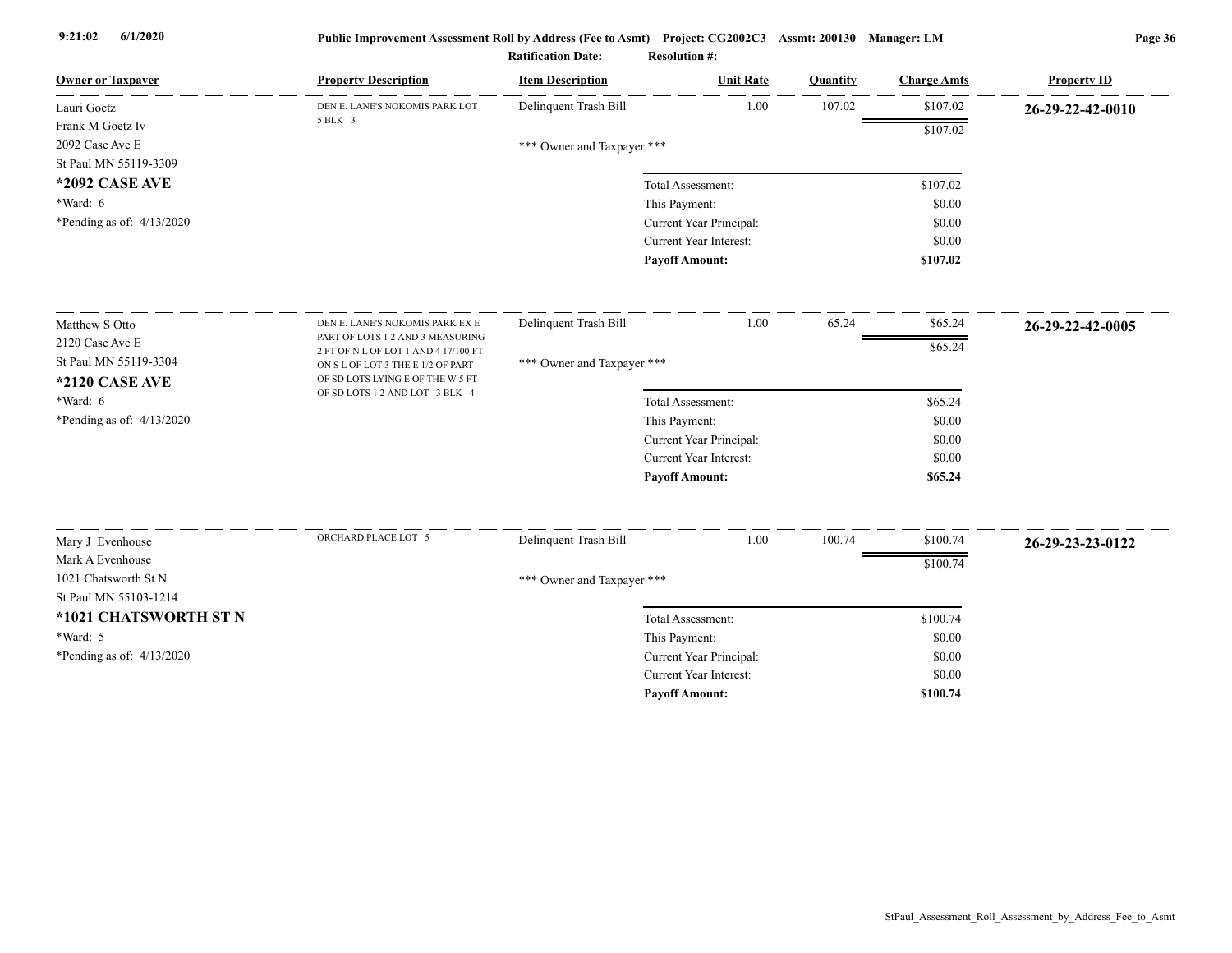| <b>Owner or Taxpayer</b>                       | <b>Property Description</b>                  | <b>Item Description</b>    | <b>Unit Rate</b>                                  | Quantity | <b>Charge Amts</b> | <b>Property ID</b> |
|------------------------------------------------|----------------------------------------------|----------------------------|---------------------------------------------------|----------|--------------------|--------------------|
| Gary John Walsh                                | BISHOPS SUBDIVISION OF LOT 46                | Delinquent Trash Bill      | 1.00                                              | 114.34   | \$114.34           | 26-29-23-24-0052   |
| Kari Parrish<br>1028 Chatsworth Ave N          | LAKE COMO VILLAS LOTS 4, 5 & LOT<br>6 BLK 46 | *** Owner and Taxpayer *** |                                                   |          | \$114.34           |                    |
| St Paul MN 55103-1215                          |                                              |                            |                                                   |          |                    |                    |
| *1028 CHATSWORTH ST N                          |                                              |                            | Total Assessment:                                 |          | \$114.34           |                    |
| *Ward: 5                                       |                                              |                            | This Payment:                                     |          | \$0.00             |                    |
| *Pending as of: 4/13/2020                      |                                              |                            | Current Year Principal:                           |          | \$0.00             |                    |
|                                                |                                              |                            | Current Year Interest:                            |          | \$0.00             |                    |
|                                                |                                              |                            | <b>Payoff Amount:</b>                             |          | \$114.34           |                    |
| Corey L Plath                                  | SUBDIVISION OF LOT 36 OF COMO                | Delinquent Trash Bill      | 1.00                                              | 11.04    | \$11.04            | 26-29-23-23-0002   |
| 1065 Chatsworth St N                           | VILLAS LOTS 1, 2 & LOT 3                     |                            |                                                   |          | \$11.04            |                    |
| St Paul MN 55103-1216<br>*1065 CHATSWORTH ST N |                                              | *** Owner and Taxpayer *** |                                                   |          |                    |                    |
| *Ward: 5                                       |                                              |                            | Total Assessment:                                 |          | \$11.04            |                    |
| *Pending as of: $4/13/2020$                    |                                              |                            | This Payment:                                     |          | \$0.00             |                    |
|                                                |                                              |                            | Current Year Principal:                           |          | \$0.00             |                    |
|                                                |                                              |                            | Current Year Interest:                            |          | \$0.00             |                    |
|                                                |                                              |                            | <b>Payoff Amount:</b>                             |          | \$11.04            |                    |
| Bambi Barclay Huc                              | WARRENDALE LOT 12 BLK 6                      | Delinquent Trash Bill      | 1.00                                              | 90.46    | \$90.46            |                    |
| 1103 Chatsworth St N                           |                                              |                            |                                                   |          |                    | 26-29-23-22-0141   |
| St Paul MN 55103-1005                          |                                              |                            |                                                   |          | \$90.46            |                    |
| *1103 CHATSWORTH ST N                          |                                              | *** Owner and Taxpayer *** |                                                   |          |                    |                    |
| *Ward: 5                                       |                                              |                            |                                                   |          |                    |                    |
|                                                |                                              |                            | Total Assessment:                                 |          | \$90.46            |                    |
| *Pending as of: 4/13/2020                      |                                              |                            | This Payment:                                     |          | \$0.00             |                    |
|                                                |                                              |                            | Current Year Principal:<br>Current Year Interest: |          | \$0.00<br>\$0.00   |                    |
|                                                |                                              |                            | <b>Payoff Amount:</b>                             |          | \$90.46            |                    |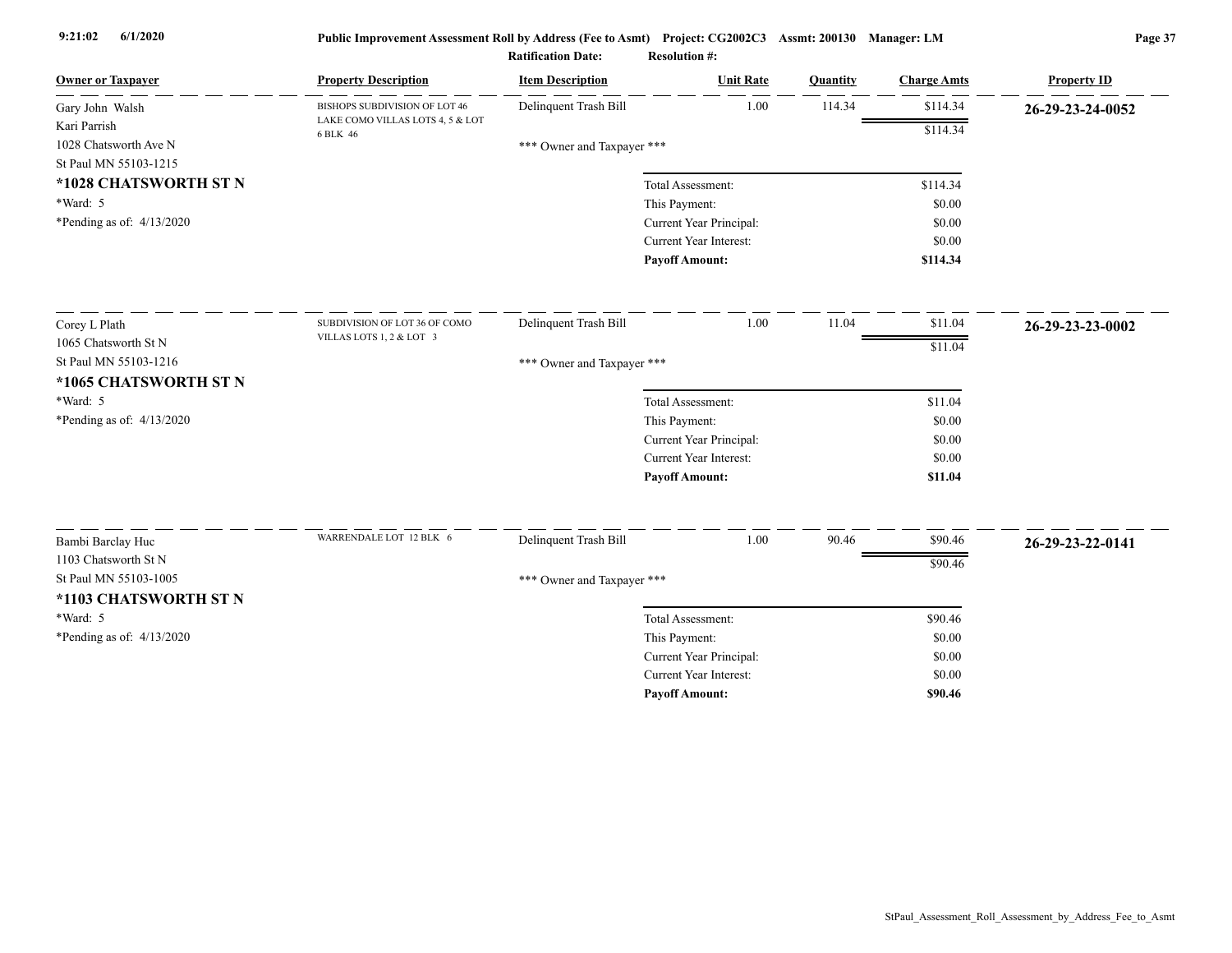| <b>Owner or Taxpayer</b>    | <b>Property Description</b>                                        | <b>Item Description</b>    | <b>Unit Rate</b>        | Quantity | <b>Charge Amts</b> | <b>Property ID</b> |
|-----------------------------|--------------------------------------------------------------------|----------------------------|-------------------------|----------|--------------------|--------------------|
| Samuel G Gelfand            | SAHLGAARD'S SUBDIVISION OF LOT                                     | Delinquent Trash Bill      | 1.00                    | 101.50   | \$101.50           | 26-29-23-24-0176   |
| 994 Chatsworth St N         | 55, LAKE COMO VILLAS LOTS 1 2<br>AND LOT 3 BLK 55                  |                            |                         |          | \$101.50           |                    |
| St Paul MN 55103-1213       |                                                                    | *** Owner and Taxpayer *** |                         |          |                    |                    |
| *994 CHATSWORTH ST N        |                                                                    |                            |                         |          |                    |                    |
| *Ward: 5                    |                                                                    |                            | Total Assessment:       |          | \$4.41             |                    |
| *Pending as of: $4/13/2020$ |                                                                    |                            | This Payment:           |          | \$0.00             |                    |
|                             |                                                                    |                            | Current Year Principal: |          | \$0.00             |                    |
|                             |                                                                    |                            | Current Year Interest:  |          | \$0.00             |                    |
|                             |                                                                    |                            | <b>Payoff Amount:</b>   |          | \$4.41             |                    |
|                             |                                                                    |                            |                         |          |                    | ***ESCROW***       |
| David Michael Kehborn Sr    | BISHOP'S ADDITION LOTS 6, 7 & LOT                                  | Delinquent Trash Bill      | 1.00                    | 119.10   | \$119.10           | 26-29-23-23-0046   |
| 1064 Churchill St           | 8 BLK 1                                                            |                            |                         |          | \$119.10           |                    |
| St Paul MN 55103-1223       |                                                                    | *** Owner and Taxpayer *** |                         |          |                    |                    |
| *1055 CHURCHILL ST          |                                                                    |                            |                         |          |                    |                    |
| *Ward: 5                    |                                                                    |                            | Total Assessment:       |          | \$119.10           |                    |
| *Pending as of: $4/13/2020$ |                                                                    |                            | This Payment:           |          | \$0.00             |                    |
|                             |                                                                    |                            | Current Year Principal: |          | \$0.00             |                    |
|                             |                                                                    |                            | Current Year Interest:  |          | \$0.00             |                    |
|                             |                                                                    |                            | <b>Payoff Amount:</b>   |          | \$119.10           |                    |
|                             |                                                                    |                            |                         |          |                    |                    |
| David M Kehborn             | GREVE'S ADDITION TO ST. PAUL,<br>MINN. LOTS 1 THRU LOT 3 & LOTS 21 | Delinquent Trash Bill      | 1.00                    | 77.36    | \$77.36            | 26-29-23-23-0208   |
| Cynthia A Kehborn           | & 22 BLK 39                                                        |                            |                         |          | \$77.36            |                    |
| 1064 Churchill St           |                                                                    | *** Owner and Taxpayer *** |                         |          |                    |                    |
| St Paul MN 55103-1223       |                                                                    |                            |                         |          |                    |                    |
| *1064 CHURCHILL ST          |                                                                    |                            | Total Assessment:       |          | \$77.36            |                    |
| *Ward: 5                    |                                                                    |                            | This Payment:           |          | \$0.00             |                    |
| *Pending as of: 4/13/2020   |                                                                    |                            | Current Year Principal: |          | \$0.00             |                    |
|                             |                                                                    |                            | Current Year Interest:  |          | \$0.00             |                    |
|                             |                                                                    |                            | <b>Pavoff Amount:</b>   |          | \$77.36            |                    |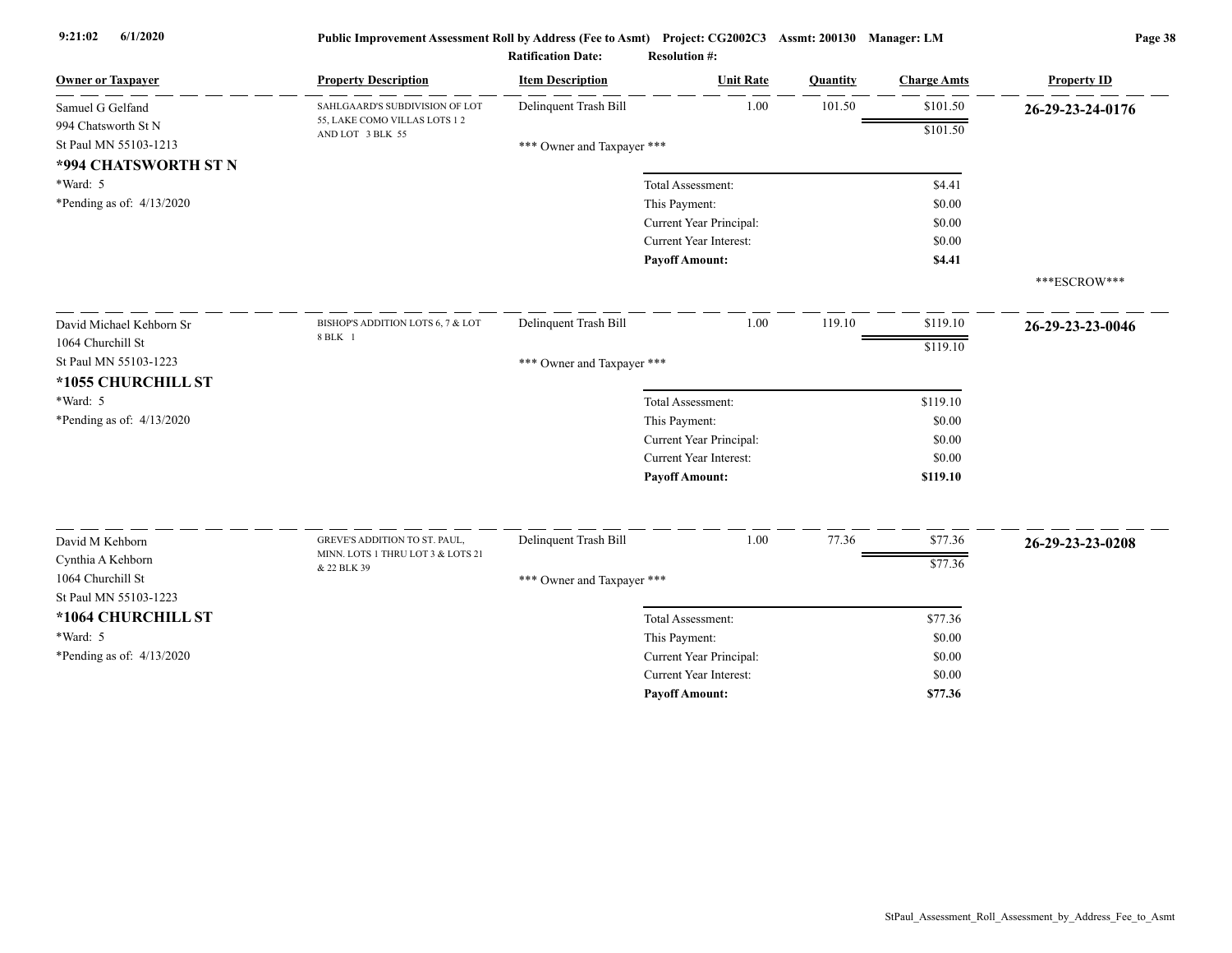| <b>Owner or Taxpayer</b>                 | <b>Property Description</b>                      | <b>Item Description</b>    | <b>Unit Rate</b>              | Quantity | <b>Charge Amts</b> | <b>Property ID</b> |
|------------------------------------------|--------------------------------------------------|----------------------------|-------------------------------|----------|--------------------|--------------------|
| Aaron C Crawford                         | WARRENDALE LOT 14 BLK 8                          | Delinquent Trash Bill      | 1.00                          | 121.28   | \$121.28           | 26-29-23-22-0104   |
| Susan M Mcnamara                         |                                                  |                            |                               |          | \$121.28           |                    |
| 1096 Churchill St                        |                                                  | *** Owner and Taxpayer *** |                               |          |                    |                    |
| St Paul PR 55103-1008                    |                                                  |                            |                               |          |                    |                    |
| *1096 CHURCHILL ST                       |                                                  |                            | Total Assessment:             |          | \$121.28           |                    |
| *Ward: 5                                 |                                                  |                            | This Payment:                 |          | \$0.00             |                    |
| *Pending as of: $4/13/2020$              |                                                  |                            | Current Year Principal:       |          | \$0.00             |                    |
|                                          |                                                  |                            | <b>Current Year Interest:</b> |          | \$0.00             |                    |
|                                          |                                                  |                            | <b>Payoff Amount:</b>         |          | \$121.28           |                    |
| Jacqueline A Sniker                      | HAGERMAN'S SUBDIVISION OF LOT                    | Delinquent Trash Bill      | 1.00                          | 114.34   | \$114.34           | 26-29-23-23-0201   |
| 981 Churchill St                         | 60 OF LAKE COMO VILLAS LOT 2O                    |                            |                               |          | \$114.34           |                    |
| St Paul MN 55103-1218                    | AND EX E 72 5/10 FT LOTS 18 AND<br>LOT 19 BLK 60 | *** Owner and Taxpayer *** |                               |          |                    |                    |
| *981 CHURCHILL ST                        |                                                  |                            |                               |          |                    |                    |
| *Ward: 5                                 |                                                  |                            | Total Assessment:             |          | \$114.34           |                    |
| *Pending as of: $4/13/2020$              |                                                  |                            | This Payment:                 |          | \$0.00             |                    |
|                                          |                                                  |                            | Current Year Principal:       |          | \$0.00             |                    |
|                                          |                                                  |                            | <b>Current Year Interest:</b> |          | \$0.00             |                    |
|                                          |                                                  |                            | <b>Payoff Amount:</b>         |          | \$114.34           |                    |
|                                          | DORE'S REARRANGEMENT OF LOTS                     | Delinquent Trash Bill      | 1.00                          | 114.34   | \$114.34           |                    |
| Youa K Yang                              | 15, 16 & 17, BLOCK 8, TRACY'S                    |                            |                               |          |                    | 27-29-22-32-0105   |
| 887 Clarence St<br>St Paul MN 55106-2057 | <b>OUTLOTS LOT 1</b>                             |                            |                               |          | \$114.34           |                    |
|                                          |                                                  | *** Owner and Taxpayer *** |                               |          |                    |                    |
| *887 CLARENCE ST                         |                                                  |                            |                               |          |                    |                    |
| $*Ward: 6$                               |                                                  |                            | Total Assessment:             |          | \$114.34           |                    |
| *Pending as of: $4/13/2020$              |                                                  |                            | This Payment:                 |          | \$0.00             |                    |
|                                          |                                                  |                            | Current Year Principal:       |          | \$0.00             |                    |
|                                          |                                                  |                            | Current Year Interest:        |          | \$0.00             |                    |
|                                          |                                                  |                            | <b>Payoff Amount:</b>         |          | \$114.34           |                    |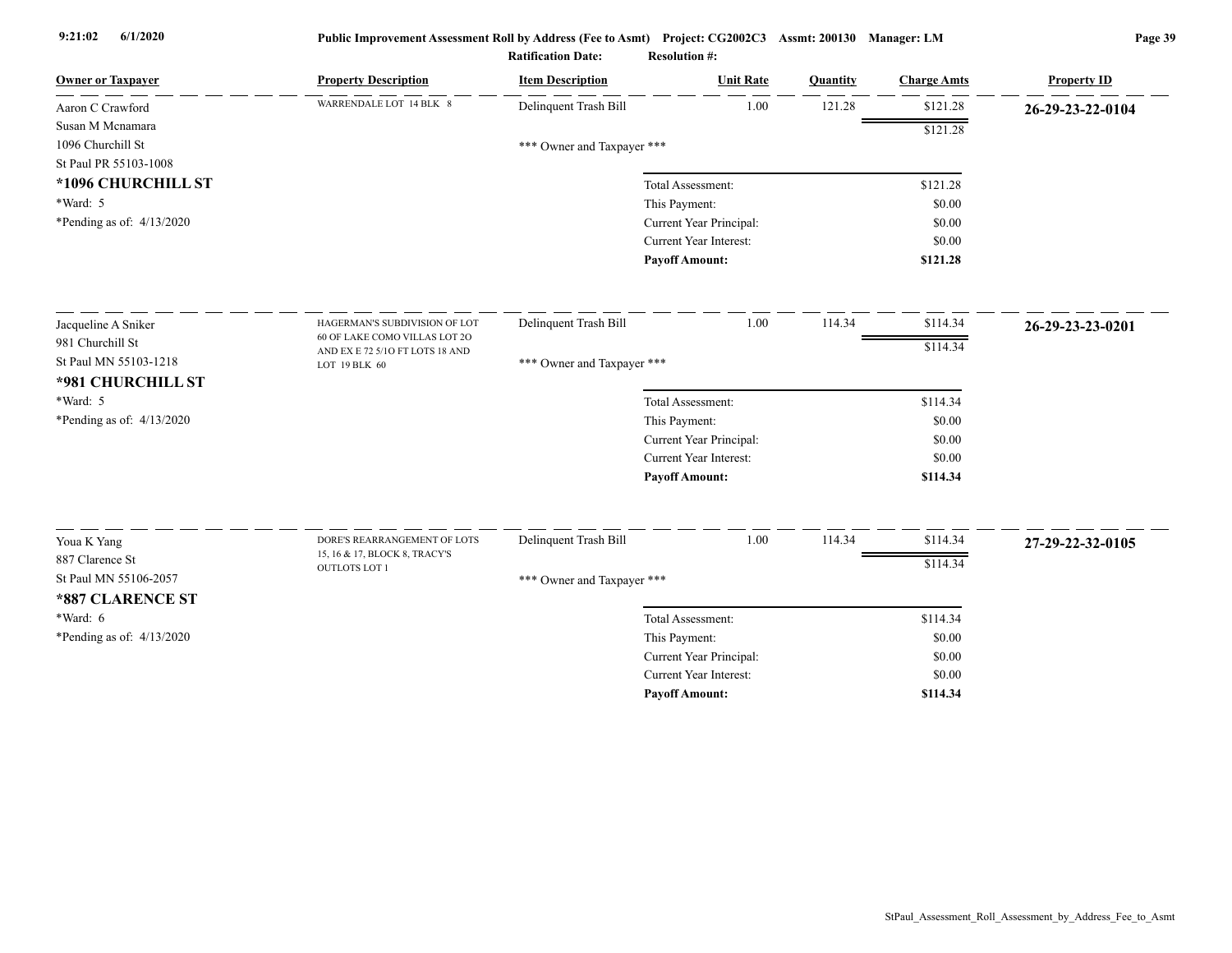| <b>Owner or Taxpayer</b>          | <b>Property Description</b>                                      | <b>Item Description</b>    | <b>Unit Rate</b>              | Quantity | <b>Charge Amts</b> | <b>Property ID</b> |
|-----------------------------------|------------------------------------------------------------------|----------------------------|-------------------------------|----------|--------------------|--------------------|
| Tashawnda Royals                  | TRACYS OUTLOTS IN THE TOWNSHIP                                   | Delinquent Trash Bill      | 1.00                          | 114.34   | \$114.34           | 27-29-22-32-0011   |
| Randolph Royals Iii               | OF NEW CANADA, RAMSEY CO., AND<br>STATE OF MINNESOTA LOT 2 BLK 7 |                            |                               |          | \$114.34           |                    |
| 900 Clarence St                   |                                                                  | *** Owner and Taxpayer *** |                               |          |                    |                    |
| St Paul MN 55106-3404             |                                                                  |                            |                               |          |                    |                    |
| *900 CLARENCE ST                  |                                                                  |                            | Total Assessment:             |          | \$114.34           |                    |
| $*Ward: 6$                        |                                                                  |                            | This Payment:                 |          | \$0.00             |                    |
| *Pending as of: $4/13/2020$       |                                                                  |                            | Current Year Principal:       |          | \$0.00             |                    |
|                                   |                                                                  |                            | Current Year Interest:        |          | \$0.00             |                    |
|                                   |                                                                  |                            | <b>Payoff Amount:</b>         |          | \$114.34           |                    |
| Richard W Kennedy                 | LAKE PARK ADDITION TO SAINT                                      | Delinquent Trash Bill      | 1.00                          | 107.02   | \$107.02           | 27-29-23-22-0011   |
| Laura B Kennedy                   | PAUL, THIRD DIVISION N 12O FT OF                                 |                            |                               |          | \$107.02           |                    |
| 1512 Como Ave                     | LOT 11 BLK 1                                                     | *** Owner and Taxpayer *** |                               |          |                    |                    |
| St Paul MN 55108-2541             |                                                                  |                            |                               |          |                    |                    |
| <b>*1512 COMO AVE</b>             |                                                                  |                            | Total Assessment:             |          | \$107.02           |                    |
| *Ward: 4                          |                                                                  |                            | This Payment:                 |          | \$0.00             |                    |
| *Pending as of: 4/13/2020         |                                                                  |                            | Current Year Principal:       |          | \$0.00             |                    |
|                                   |                                                                  |                            | Current Year Interest:        |          | \$0.00             |                    |
|                                   |                                                                  |                            | <b>Payoff Amount:</b>         |          | \$107.02           |                    |
|                                   | <b>WARE AND HOSPES</b>                                           |                            |                               |          |                    |                    |
| Matthew E Sundberg                | REARRANGEMENT "A", ST. PAUL,                                     | Delinquent Trash Bill      | 1.00                          | 4.65     | \$4.65             | 26-29-23-14-0088   |
| Daniel P Aberg<br>944 Transit Ave | MINN. LOT 6                                                      |                            |                               |          | \$4.65             |                    |
| Roseville MN 55113-3328           |                                                                  | *** Owner and Taxpayer *** |                               |          |                    |                    |
| *643 COMO AVE                     |                                                                  |                            | Total Assessment:             |          | \$4.65             |                    |
| *Ward: 5                          |                                                                  |                            | This Payment:                 |          | \$0.00             |                    |
| *Pending as of: 4/13/2020         |                                                                  |                            | Current Year Principal:       |          | \$0.00             |                    |
|                                   |                                                                  |                            | <b>Current Year Interest:</b> |          | \$0.00             |                    |
|                                   |                                                                  |                            | <b>Pavoff Amount:</b>         |          | \$4.65             |                    |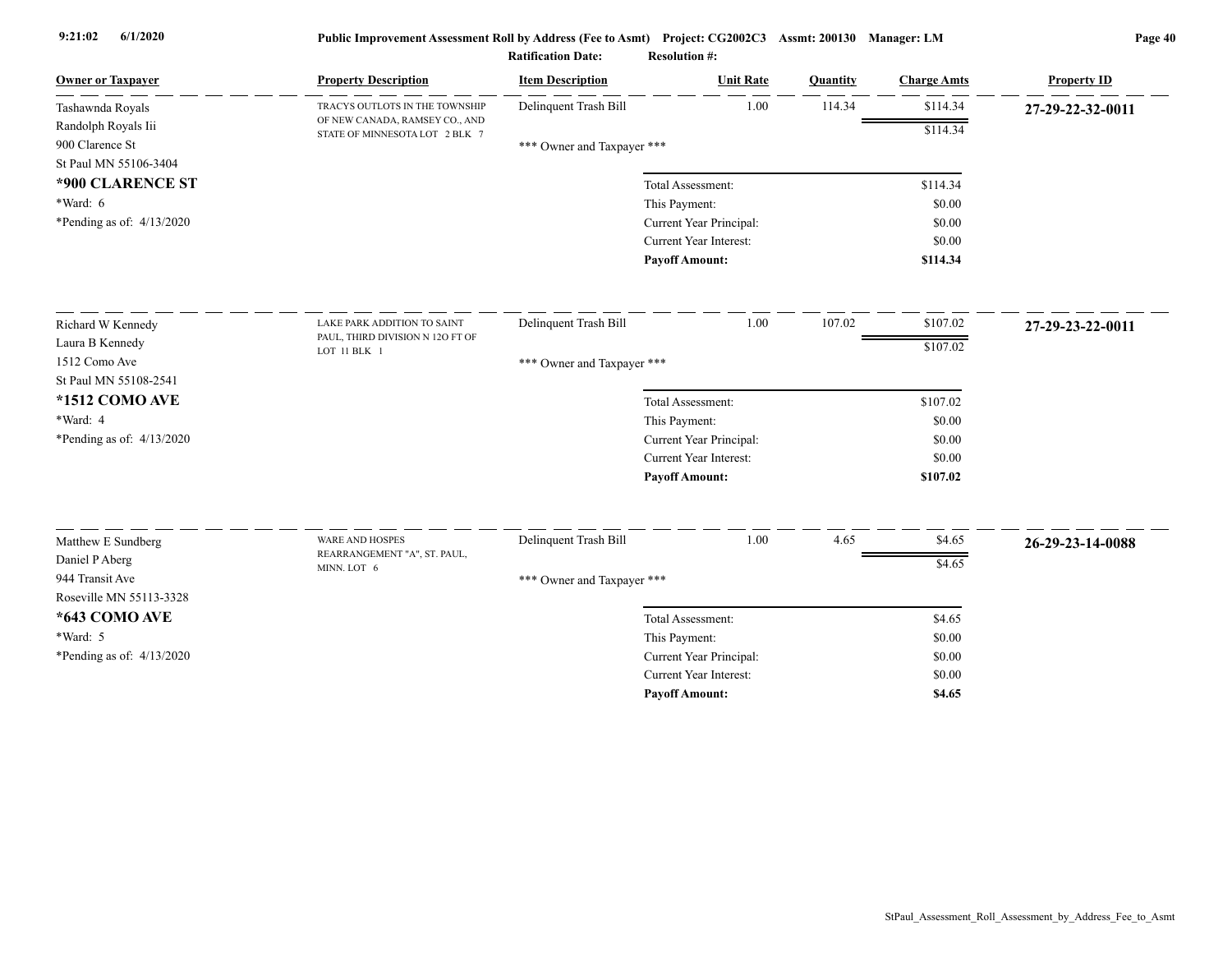| <b>Owner or Taxpayer</b>               | <b>Property Description</b>                                                                   | <b>Item Description</b>    | <b>Unit Rate</b>              | Quantity | <b>Charge Amts</b> | <b>Property ID</b> |
|----------------------------------------|-----------------------------------------------------------------------------------------------|----------------------------|-------------------------------|----------|--------------------|--------------------|
| Elizabeth G Mohr                       | WARE AND HOSPES ADDITION TO ST.                                                               | Delinquent Trash Bill      | 1.00                          | 107.02   | \$107.02           | 26-29-23-14-0151   |
| 656 Como Ave                           | PAUL, MINN. LOT 8 BLK 7                                                                       |                            |                               |          | \$107.02           |                    |
| St Paul MN 55103-1401                  |                                                                                               | *** Owner and Taxpayer *** |                               |          |                    |                    |
| *656 COMO AVE                          |                                                                                               |                            |                               |          |                    |                    |
| *Ward: 5                               |                                                                                               |                            | Total Assessment:             |          | \$107.02           |                    |
| *Pending as of: $4/13/2020$            |                                                                                               |                            | This Payment:                 |          | \$0.00             |                    |
|                                        |                                                                                               |                            | Current Year Principal:       |          | \$0.00             |                    |
|                                        |                                                                                               |                            | <b>Current Year Interest:</b> |          | \$0.00             |                    |
|                                        |                                                                                               |                            | <b>Payoff Amount:</b>         |          | \$107.02           |                    |
| Judith F Cancellier Trustee            | WARE AND HOSPES ADDITION TO ST.                                                               | Delinquent Trash Bill      | 1.00                          | 107.02   | \$107.02           | 26-29-23-14-0103   |
| 705 Como Ave                           | PAUL, MINN. LOT 45 BLK 3                                                                      |                            |                               |          | \$107.02           |                    |
| St Paul MN 55103-1402                  |                                                                                               | *** Owner and Taxpayer *** |                               |          |                    |                    |
| *705 COMO AVE                          |                                                                                               |                            |                               |          |                    |                    |
| $*Ward: 5$                             |                                                                                               |                            | Total Assessment:             |          | \$107.02           |                    |
| *Pending as of: 4/13/2020              |                                                                                               |                            | This Payment:                 |          | \$0.00             |                    |
|                                        |                                                                                               |                            | Current Year Principal:       |          | \$0.00             |                    |
|                                        |                                                                                               |                            | <b>Current Year Interest:</b> |          | \$0.00             |                    |
|                                        |                                                                                               |                            | <b>Payoff Amount:</b>         |          | \$107.02           |                    |
| Lena Marie Christiansen                | WARE AND HOSPES ADDITION TO ST.                                                               | Delinquent Trash Bill      | 1.00                          | 180.54   | \$180.54           | 26-29-23-14-0113   |
| 2453 Como Ave                          | PAUL, MINN. A TRIANGULAR PIECE                                                                |                            |                               |          |                    |                    |
| St Paul MN 55108-1459<br>*745 COMO AVE | BOUNDED ON E BY W L OF LOT 35<br>ON NWLY SIDE BY NWLY L OF SD<br>LOT EXTENDED TO COMO AVE AND | *** Owner and Taxpayer *** |                               |          | \$180.54           |                    |
| *Ward: 5                               | ON SWLY SIDE BY SD AVE ALSO LOT                                                               |                            | Total Assessment:             |          | \$180.54           |                    |
| *Pending as of: 4/13/2020              |                                                                                               |                            | This Payment:                 |          | \$0.00             |                    |
|                                        |                                                                                               |                            | Current Year Principal:       |          | \$0.00             |                    |
|                                        |                                                                                               |                            | <b>Current Year Interest:</b> |          | \$0.00             |                    |
|                                        |                                                                                               |                            | <b>Pavoff Amount:</b>         |          | \$180.54           |                    |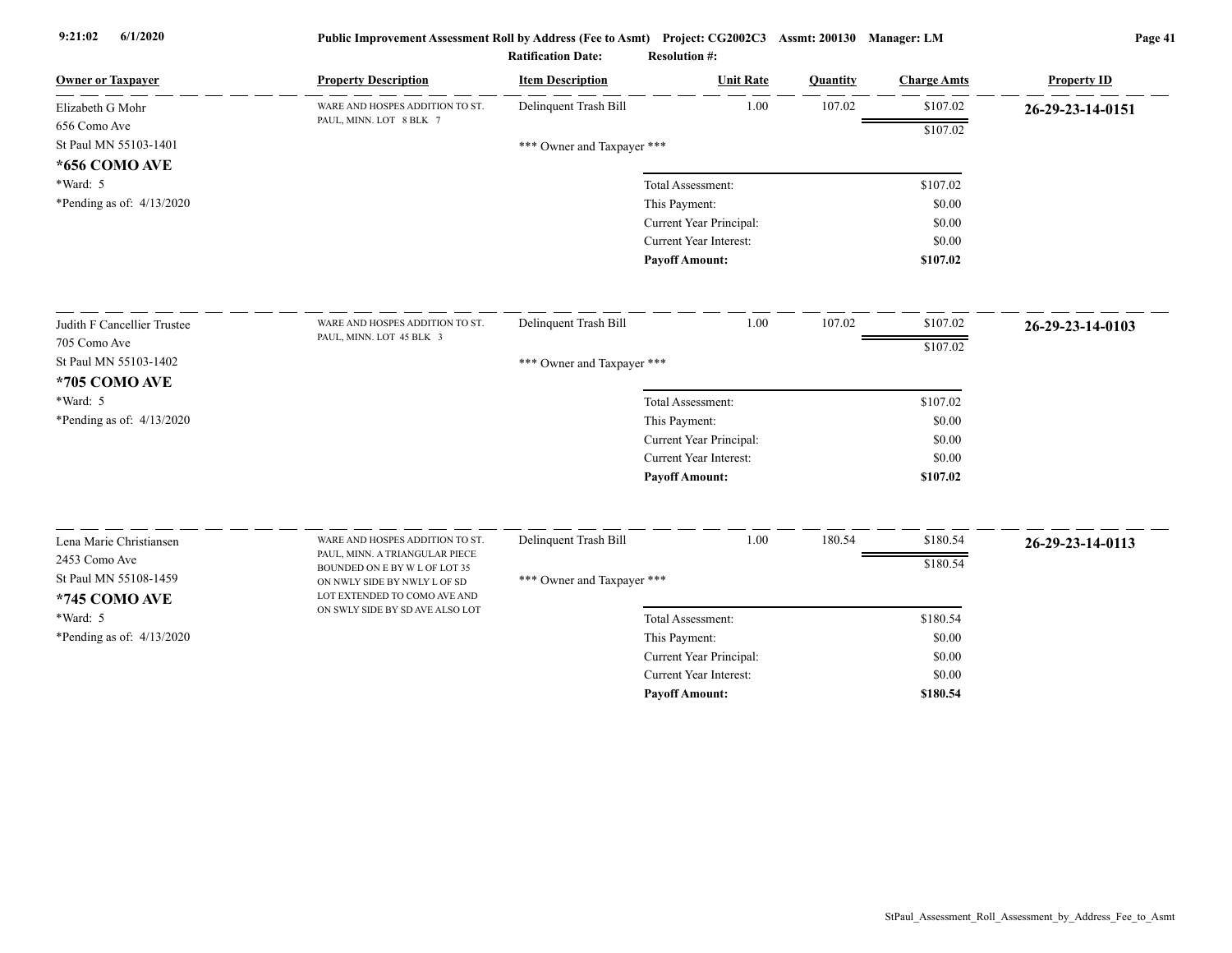| <b>Owner or Taxpayer</b>               | <b>Property Description</b>                                        | <b>Item Description</b>    | <b>Unit Rate</b>              | Quantity | <b>Charge Amts</b> | <b>Property ID</b> |
|----------------------------------------|--------------------------------------------------------------------|----------------------------|-------------------------------|----------|--------------------|--------------------|
| Matthew W Hall                         | ROYAL OAKS LOT 13 BLK 2                                            | Delinquent Trash Bill      | 1.00                          | 114.34   | \$114.34           | 26-29-23-13-0017   |
| 762 Como Av                            |                                                                    |                            |                               |          | \$114.34           |                    |
| St Paul MN 55103-1457                  |                                                                    | *** Owner and Taxpayer *** |                               |          |                    |                    |
| *762 COMO AVE                          |                                                                    |                            |                               |          |                    |                    |
| *Ward: 5                               |                                                                    |                            | Total Assessment:             |          | \$114.34           |                    |
| *Pending as of: 4/13/2020              |                                                                    |                            | This Payment:                 |          | \$0.00             |                    |
|                                        |                                                                    |                            | Current Year Principal:       |          | \$0.00             |                    |
|                                        |                                                                    |                            | <b>Current Year Interest:</b> |          | \$0.00             |                    |
|                                        |                                                                    |                            | <b>Payoff Amount:</b>         |          | \$114.34           |                    |
| Jennifer Braith                        | ROYAL OAKS LOT 9 BLK 2                                             | Delinquent Trash Bill      | 1.00                          | 107.02   | \$107.02           | 26-29-23-13-0013   |
| Patrick Nervig                         |                                                                    |                            |                               |          | \$107.02           |                    |
| 776 Como Ave                           |                                                                    | *** Owner and Taxpayer *** |                               |          |                    |                    |
| St Paul MN 55103-1457                  |                                                                    |                            |                               |          |                    |                    |
| *776 COMO AVE                          |                                                                    |                            | Total Assessment:             |          | \$107.02           |                    |
| *Ward: 5                               |                                                                    |                            | This Payment:                 |          | \$0.00             |                    |
| *Pending as of: 4/13/2020              |                                                                    |                            | Current Year Principal:       |          | \$0.00             |                    |
|                                        |                                                                    |                            | <b>Current Year Interest:</b> |          | \$0.00             |                    |
|                                        |                                                                    |                            | <b>Payoff Amount:</b>         |          | \$107.02           |                    |
|                                        | FRANK CROWELL ADDITION EX BEG                                      | Delinquent Trash Bill      | 1.00                          | 107.02   | \$107.02           |                    |
| Jeffery W Guertin                      | AT PT ON NELY L OF AND 2 76/100                                    |                            |                               |          |                    | 26-29-23-12-0047   |
| 826 Como Ave                           | INCHES FROM MOST ELY COR OF LOT                                    |                            |                               |          | \$107.02           |                    |
| St Paul MN 55103-1461<br>*824 COMO AVE | 2 TH TO SD COR TH SWLY 42 2/10 FT<br>ON SELY L OF SD LOT TH NWLY 1 | *** Owner and Taxpayer *** |                               |          |                    |                    |
| *Ward: 5                               | 92/100 INCHES TH NELY TO BEG SD                                    |                            | Total Assessment:             |          | \$107.02           |                    |
| *Pending as of: $4/13/2020$            |                                                                    |                            | This Payment:                 |          | \$0.00             |                    |
|                                        |                                                                    |                            | Current Year Principal:       |          | \$0.00             |                    |
|                                        |                                                                    |                            | <b>Current Year Interest:</b> |          | \$0.00             |                    |
|                                        |                                                                    |                            | <b>Payoff Amount:</b>         |          | \$107.02           |                    |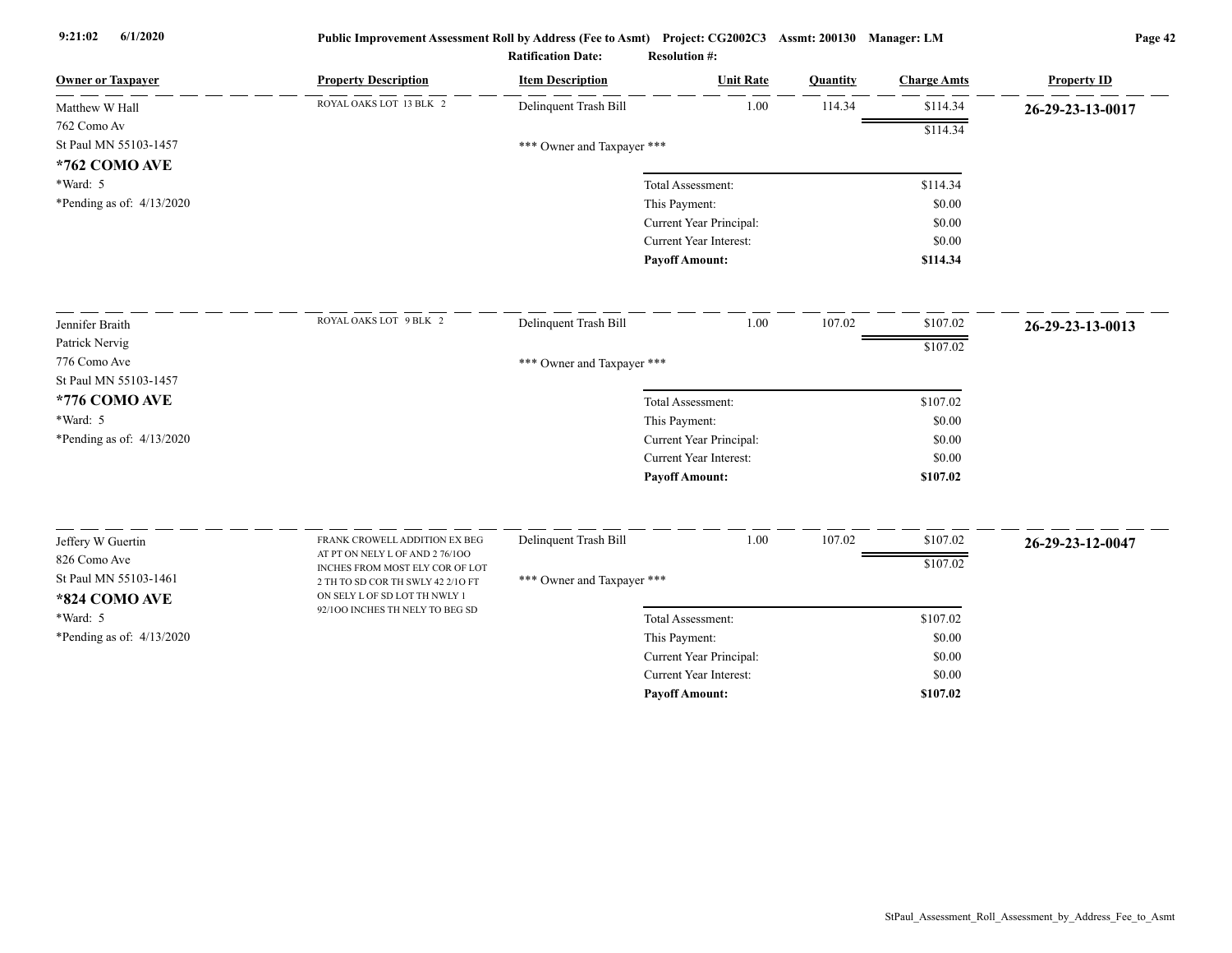| <b>Owner or Taxpayer</b>            | <b>Property Description</b>                                           | <b>Item Description</b>    | <b>Unit Rate</b>              | Quantity | <b>Charge Amts</b> | <b>Property ID</b> |
|-------------------------------------|-----------------------------------------------------------------------|----------------------------|-------------------------------|----------|--------------------|--------------------|
| John William Smaby                  | WALLRAFF'S COMO PLACE, ST.                                            | Delinquent Trash Bill      | 1.00                          | 114.34   | \$114.34           | 26-29-23-12-0068   |
| Claudia Lynn Fercello               | PAUL, MINN. ALL OF THE N 63 FT OF<br>VAC ALLEY ADJ & LOTS 10 THRU LOT |                            |                               |          | \$114.34           |                    |
| 1005 Como Blvd E                    | 13                                                                    | *** Owner and Taxpayer *** |                               |          |                    |                    |
| St Paul MN 55103-1024               |                                                                       |                            |                               |          |                    |                    |
| *1005 COMO BLVD E                   |                                                                       |                            | Total Assessment:             |          | \$114.34           |                    |
| *Ward: 5                            |                                                                       |                            | This Payment:                 |          | \$0.00             |                    |
| *Pending as of: $4/13/2020$         |                                                                       |                            | Current Year Principal:       |          | \$0.00             |                    |
|                                     |                                                                       |                            | <b>Current Year Interest:</b> |          | \$0.00             |                    |
|                                     |                                                                       |                            | <b>Payoff Amount:</b>         |          | \$114.34           |                    |
| Adam Flynn                          | ROYAL OAKS SUBJ TO & WITH DR                                          | Delinquent Trash Bill      | 1.00                          | 114.34   | \$114.34           | 26-29-23-13-0052   |
| 1059 Como Place                     | ESMT; LOT 6 BLK 6                                                     |                            |                               |          | \$114.34           |                    |
| St Paul MN 55103-1320               |                                                                       | *** Owner and Taxpayer *** |                               |          |                    |                    |
| *1059 COMO PL                       |                                                                       |                            |                               |          |                    |                    |
| *Ward: 5                            |                                                                       |                            | Total Assessment:             |          | \$114.34           |                    |
| *Pending as of: $4/13/2020$         |                                                                       |                            | This Payment:                 |          | \$0.00             |                    |
|                                     |                                                                       |                            | Current Year Principal:       |          | \$0.00             |                    |
|                                     |                                                                       |                            | <b>Current Year Interest:</b> |          | \$0.00             |                    |
|                                     |                                                                       |                            | <b>Payoff Amount:</b>         |          | \$114.34           |                    |
|                                     | ROYAL OAKS S 1/2 OF LOT 19 AND                                        | Delinquent Trash Bill      | 1.00                          | 65.24    | \$65.24            |                    |
| Jeffrey R Jones<br>Brenda K Grachek | ALL OF LOT 18 BLK 5                                                   |                            |                               |          |                    | 26-29-23-13-0045   |
| 1072 Como Pl                        |                                                                       |                            |                               |          | \$65.24            |                    |
| St Paul MN 55103-1321               |                                                                       | *** Owner and Taxpayer *** |                               |          |                    |                    |
| *1072 COMO PL                       |                                                                       |                            | Total Assessment:             |          | \$65.24            |                    |
| *Ward: 5                            |                                                                       |                            | This Payment:                 |          | \$0.00             |                    |
| *Pending as of: 4/13/2020           |                                                                       |                            | Current Year Principal:       |          | \$0.00             |                    |
|                                     |                                                                       |                            | Current Year Interest:        |          | \$0.00             |                    |
|                                     |                                                                       |                            | <b>Payoff Amount:</b>         |          | \$65.24            |                    |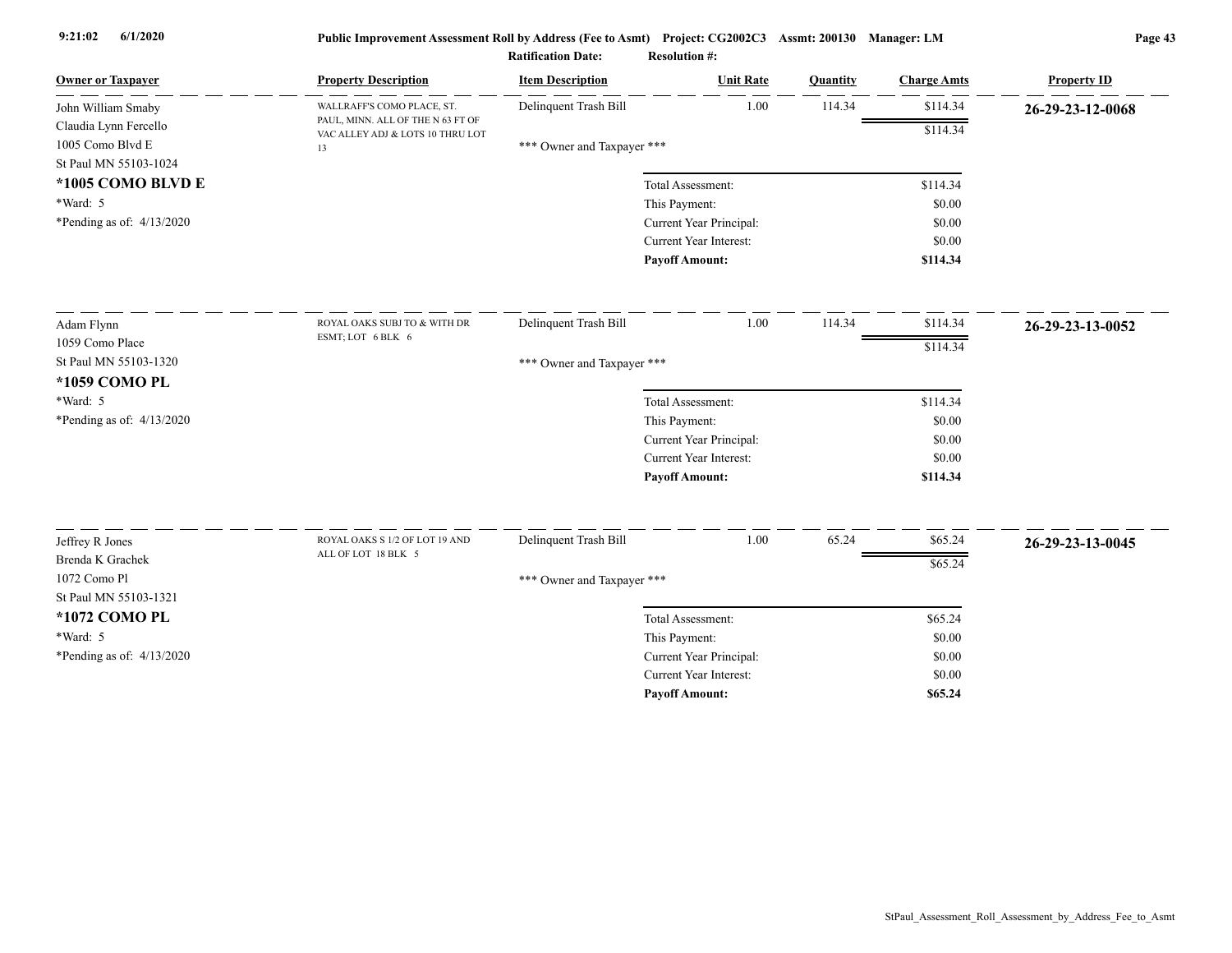| $\mathbf{D}_{\alpha\alpha}$ , $\mathbf{L}_{\alpha}$ , $\mathbf{H}_{\alpha}$ |  |  |
|-----------------------------------------------------------------------------|--|--|

|                                     |                                                              | <b>Ratification Date:</b>  | <b>Resolution #:</b>    |          |                    |                    |
|-------------------------------------|--------------------------------------------------------------|----------------------------|-------------------------|----------|--------------------|--------------------|
| <b>Owner or Taxpayer</b>            | <b>Property Description</b>                                  | <b>Item Description</b>    | <b>Unit Rate</b>        | Quantity | <b>Charge Amts</b> | <b>Property ID</b> |
| Ross Albert Wenk                    | LAKE COMO VILLAS EX PART TO                                  | Delinquent Trash Bill      | $1.00\,$                | 77.36    | \$77.36            | 26-29-23-12-0056   |
| 1085 Como Place                     | CITY PART S OF 15O FT N P RY R/W<br>AND E OF EXTENDED W L OF |                            |                         |          | \$77.36            |                    |
| St Paul MN 55103                    | <b>BARRETT ST OF LOT 17</b>                                  | *** Owner and Taxpayer *** |                         |          |                    |                    |
| *1085 COMO PL                       |                                                              |                            |                         |          |                    |                    |
| *Ward: 5                            |                                                              |                            | Total Assessment:       |          | \$77.36            |                    |
| *Pending as of: $4/13/2020$         |                                                              |                            | This Payment:           |          | \$0.00             |                    |
|                                     |                                                              |                            | Current Year Principal: |          | \$0.00             |                    |
|                                     |                                                              |                            | Current Year Interest:  |          | \$0.00             |                    |
|                                     |                                                              |                            | <b>Payoff Amount:</b>   |          | \$77.36            |                    |
| Paul E Gregorich                    | RUTZ REARRANGEMENT LOT 1                                     | Delinquent Trash Bill      | 1.00                    | 4.65     | \$4.65             | 26-29-23-14-0027   |
| 1037 Dale St N                      |                                                              |                            |                         |          |                    |                    |
| St Paul MN 55117-5604               |                                                              | *** Owner and Taxpayer *** |                         |          | $\overline{$4.65}$ |                    |
| *1037 DALE ST N                     |                                                              |                            |                         |          |                    |                    |
| *Ward: 5                            |                                                              |                            | Total Assessment:       |          | \$4.65             |                    |
| *Pending as of: $4/13/2020$         |                                                              |                            | This Payment:           |          | \$0.00             |                    |
|                                     |                                                              |                            | Current Year Principal: |          | \$0.00             |                    |
|                                     |                                                              |                            | Current Year Interest:  |          | \$0.00             |                    |
|                                     |                                                              |                            | <b>Payoff Amount:</b>   |          | \$4.65             |                    |
|                                     |                                                              |                            | 1.00                    |          |                    |                    |
| Louis A Dominguez<br>1063 Dale St N | WARE AND HOSPES ADDITION TO ST.<br>PAUL, MINN. LOT 5 BLK 1   | Delinquent Trash Bill      |                         | 66.20    | \$66.20            | 26-29-23-14-0005   |
| St Paul MN 55117-5606               |                                                              |                            |                         |          | \$66.20            |                    |
|                                     |                                                              | *** Owner and Taxpayer *** |                         |          |                    |                    |
| *1063 DALE ST N                     |                                                              |                            |                         |          |                    |                    |
| *Ward: 5                            |                                                              |                            | Total Assessment:       |          | \$66.20            |                    |
| *Pending as of: 4/13/2020           |                                                              |                            | This Payment:           |          | \$0.00             |                    |
|                                     |                                                              |                            | Current Year Principal: |          | \$0.00             |                    |
|                                     |                                                              |                            | Current Year Interest:  |          | \$0.00             |                    |
|                                     |                                                              |                            | <b>Payoff Amount:</b>   |          | \$66.20            |                    |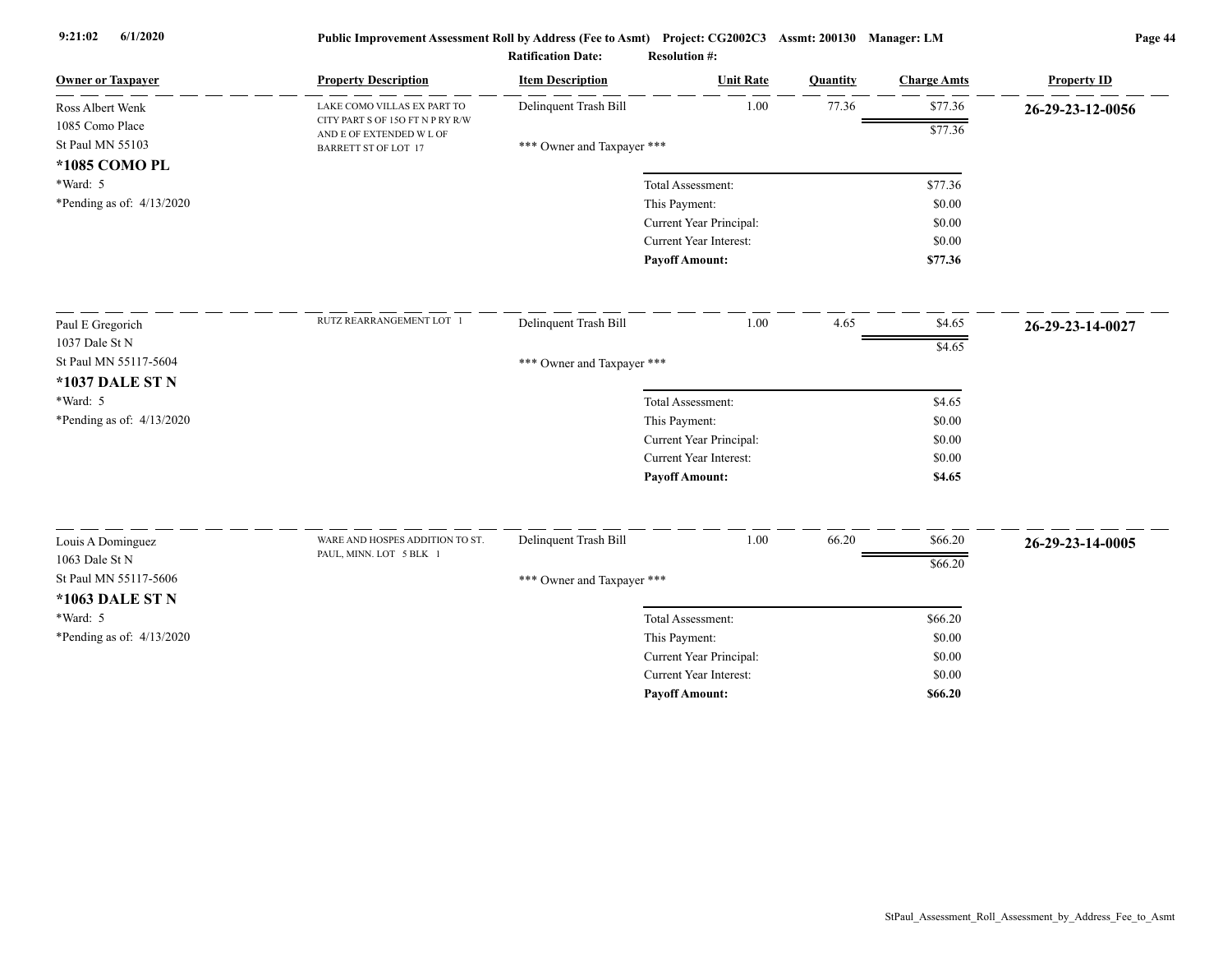| <b>Owner or Taxpayer</b>           | <b>Property Description</b>              | <b>Item Description</b>    | <b>Unit Rate</b>                                         | Quantity | <b>Charge Amts</b> | <b>Property ID</b> |
|------------------------------------|------------------------------------------|----------------------------|----------------------------------------------------------|----------|--------------------|--------------------|
| Patrick M Oday                     | TILSEN'S MAYWOOD HEIGHTS LOT             | Delinquent Trash Bill      | 1.00                                                     | 77.36    | \$77.36            | 26-29-23-11-0061   |
| 1097 Dale St N                     | 34 BLK 1                                 |                            |                                                          |          | \$77.36            |                    |
| St Paul MN 55117-5610              |                                          | *** Owner and Taxpayer *** |                                                          |          |                    |                    |
| *1097 DALE ST N                    |                                          |                            |                                                          |          |                    |                    |
| *Ward: 5                           |                                          |                            | Total Assessment:                                        |          | \$77.36            |                    |
| *Pending as of: $4/13/2020$        |                                          |                            | This Payment:                                            |          | \$0.00             |                    |
|                                    |                                          |                            | Current Year Principal:                                  |          | \$0.00             |                    |
|                                    |                                          |                            | Current Year Interest:                                   |          | \$0.00             |                    |
|                                    |                                          |                            | <b>Payoff Amount:</b>                                    |          | \$77.36            |                    |
| Danielle M Schintgen               | TILSEN'S MAYWOOD HEIGHTS LOT             | Delinquent Trash Bill      | 1.00                                                     | 96.38    | \$96.38            | 26-29-23-11-0066   |
| 1123 Dale St N                     | 39 BLK 1                                 |                            |                                                          |          | \$96.38            |                    |
| St Paul MN 55117-5610              |                                          | *** Owner and Taxpayer *** |                                                          |          |                    |                    |
| <b>*1123 DALE ST N</b>             |                                          |                            |                                                          |          |                    |                    |
| *Ward: 5                           |                                          |                            | Total Assessment:                                        |          | \$96.38            |                    |
| *Pending as of: 4/13/2020          |                                          |                            | This Payment:                                            |          | \$0.00             |                    |
|                                    |                                          |                            | Current Year Principal:                                  |          | \$0.00             |                    |
|                                    |                                          |                            | Current Year Interest:                                   |          | \$0.00             |                    |
|                                    |                                          |                            | <b>Payoff Amount:</b>                                    |          | \$96.38            |                    |
|                                    |                                          |                            |                                                          |          |                    |                    |
| Shan Leroy John Fritz              | TILSEN'S MAYWOOD HEIGHTS LOT<br>42 BLK 1 | Delinquent Trash Bill      | 1.00                                                     | 114.34   | \$114.34           | 26-29-23-11-0069   |
| 1141 Dale St N<br>St Paul MN 55117 |                                          |                            |                                                          |          | \$114.34           |                    |
|                                    |                                          | *** Owner and Taxpayer *** |                                                          |          |                    |                    |
| <b>*1141 DALE ST N</b>             |                                          |                            |                                                          |          |                    |                    |
| $*Ward: 5$                         |                                          |                            | Total Assessment:                                        |          | \$114.34           |                    |
| *Pending as of: $4/13/2020$        |                                          |                            | This Payment:                                            |          | \$0.00             |                    |
|                                    |                                          |                            | Current Year Principal:<br><b>Current Year Interest:</b> |          | \$0.00             |                    |
|                                    |                                          |                            |                                                          |          | \$0.00             |                    |
|                                    |                                          |                            | <b>Payoff Amount:</b>                                    |          | \$114.34           |                    |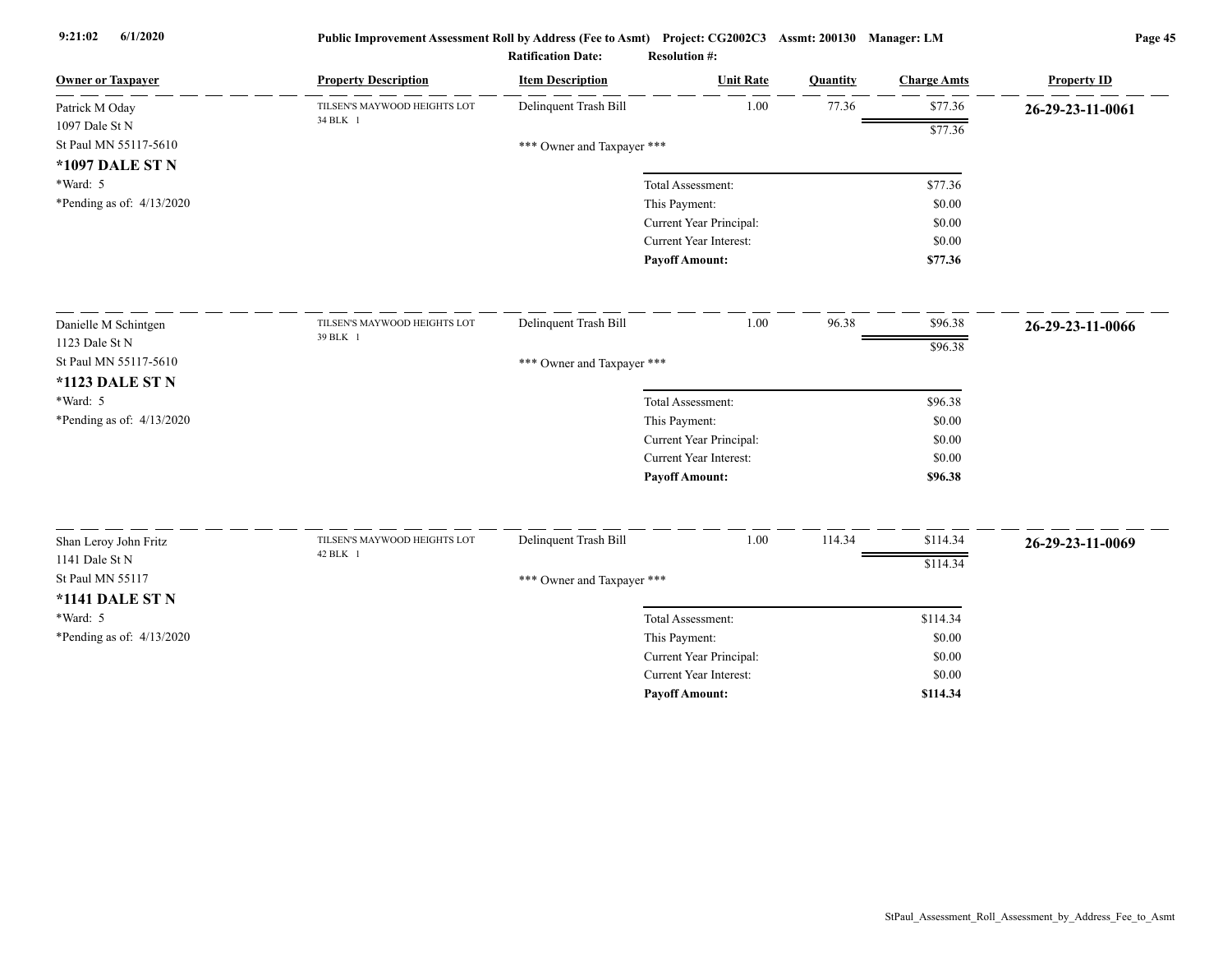| \$107.02<br>Delinquent Trash Bill<br>1.00<br>107.02<br>WARE AND HOSPES ADDITION TO ST.<br>Tanya Mandery<br>PAUL, MINN. LOT 15 BLK 2<br>724 Edgar Ave<br>\$107.02<br>St Paul MN 55117-5611<br>*** Owner and Taxpayer ***<br>*724 EDGAR AVE<br>*Ward: 5<br>Total Assessment:<br>\$107.02<br>*Pending as of: $4/13/2020$<br>This Payment:<br>\$0.00<br>Current Year Principal:<br>\$0.00<br>Current Year Interest:<br>\$0.00<br><b>Payoff Amount:</b><br>\$107.02<br>107.02<br>Delinquent Trash Bill<br>1.00<br>\$107.02<br>WINTERS ADDITION TO ST. PAUL EX<br>Michael Besvold<br>ALLEY LOT 25 BLK 15<br>1000 Englewood St<br>\$107.02<br>St Paul MN 55104-1502<br>*** Owner and Taxpayer ***<br>*1000 ENGLEWOOD AVE<br>*Ward: 1<br>\$107.02<br>Total Assessment:<br>*Pending as of: 4/13/2020<br>This Payment:<br>\$0.00<br>Current Year Principal:<br>\$0.00<br>Current Year Interest:<br>\$0.00<br><b>Payoff Amount:</b><br>\$107.02<br>Delinquent Trash Bill<br>1.00<br>114.34<br>\$114.34<br>Nilesh D Amin<br>WINTERS ADDITION TO ST. PAUL EX<br>26-29-23-33-0078<br>ALLEY LOT 19 BLK 15<br>1024 Englewood Ave<br>\$114.34 | <b>Owner or Taxpayer</b> | <b>Property Description</b> | <b>Item Description</b> | <b>Unit Rate</b> | Quantity | <b>Charge Amts</b> | <b>Property ID</b> |
|------------------------------------------------------------------------------------------------------------------------------------------------------------------------------------------------------------------------------------------------------------------------------------------------------------------------------------------------------------------------------------------------------------------------------------------------------------------------------------------------------------------------------------------------------------------------------------------------------------------------------------------------------------------------------------------------------------------------------------------------------------------------------------------------------------------------------------------------------------------------------------------------------------------------------------------------------------------------------------------------------------------------------------------------------------------------------------------------------------------------------|--------------------------|-----------------------------|-------------------------|------------------|----------|--------------------|--------------------|
|                                                                                                                                                                                                                                                                                                                                                                                                                                                                                                                                                                                                                                                                                                                                                                                                                                                                                                                                                                                                                                                                                                                              |                          |                             |                         |                  |          |                    | 26-29-23-14-0016   |
|                                                                                                                                                                                                                                                                                                                                                                                                                                                                                                                                                                                                                                                                                                                                                                                                                                                                                                                                                                                                                                                                                                                              |                          |                             |                         |                  |          |                    |                    |
|                                                                                                                                                                                                                                                                                                                                                                                                                                                                                                                                                                                                                                                                                                                                                                                                                                                                                                                                                                                                                                                                                                                              |                          |                             |                         |                  |          |                    |                    |
|                                                                                                                                                                                                                                                                                                                                                                                                                                                                                                                                                                                                                                                                                                                                                                                                                                                                                                                                                                                                                                                                                                                              |                          |                             |                         |                  |          |                    |                    |
|                                                                                                                                                                                                                                                                                                                                                                                                                                                                                                                                                                                                                                                                                                                                                                                                                                                                                                                                                                                                                                                                                                                              |                          |                             |                         |                  |          |                    |                    |
|                                                                                                                                                                                                                                                                                                                                                                                                                                                                                                                                                                                                                                                                                                                                                                                                                                                                                                                                                                                                                                                                                                                              |                          |                             |                         |                  |          |                    |                    |
|                                                                                                                                                                                                                                                                                                                                                                                                                                                                                                                                                                                                                                                                                                                                                                                                                                                                                                                                                                                                                                                                                                                              |                          |                             |                         |                  |          |                    |                    |
|                                                                                                                                                                                                                                                                                                                                                                                                                                                                                                                                                                                                                                                                                                                                                                                                                                                                                                                                                                                                                                                                                                                              |                          |                             |                         |                  |          |                    |                    |
|                                                                                                                                                                                                                                                                                                                                                                                                                                                                                                                                                                                                                                                                                                                                                                                                                                                                                                                                                                                                                                                                                                                              |                          |                             |                         |                  |          |                    |                    |
|                                                                                                                                                                                                                                                                                                                                                                                                                                                                                                                                                                                                                                                                                                                                                                                                                                                                                                                                                                                                                                                                                                                              |                          |                             |                         |                  |          |                    | 26-29-23-33-0083   |
|                                                                                                                                                                                                                                                                                                                                                                                                                                                                                                                                                                                                                                                                                                                                                                                                                                                                                                                                                                                                                                                                                                                              |                          |                             |                         |                  |          |                    |                    |
|                                                                                                                                                                                                                                                                                                                                                                                                                                                                                                                                                                                                                                                                                                                                                                                                                                                                                                                                                                                                                                                                                                                              |                          |                             |                         |                  |          |                    |                    |
|                                                                                                                                                                                                                                                                                                                                                                                                                                                                                                                                                                                                                                                                                                                                                                                                                                                                                                                                                                                                                                                                                                                              |                          |                             |                         |                  |          |                    |                    |
|                                                                                                                                                                                                                                                                                                                                                                                                                                                                                                                                                                                                                                                                                                                                                                                                                                                                                                                                                                                                                                                                                                                              |                          |                             |                         |                  |          |                    |                    |
|                                                                                                                                                                                                                                                                                                                                                                                                                                                                                                                                                                                                                                                                                                                                                                                                                                                                                                                                                                                                                                                                                                                              |                          |                             |                         |                  |          |                    |                    |
|                                                                                                                                                                                                                                                                                                                                                                                                                                                                                                                                                                                                                                                                                                                                                                                                                                                                                                                                                                                                                                                                                                                              |                          |                             |                         |                  |          |                    |                    |
|                                                                                                                                                                                                                                                                                                                                                                                                                                                                                                                                                                                                                                                                                                                                                                                                                                                                                                                                                                                                                                                                                                                              |                          |                             |                         |                  |          |                    |                    |
|                                                                                                                                                                                                                                                                                                                                                                                                                                                                                                                                                                                                                                                                                                                                                                                                                                                                                                                                                                                                                                                                                                                              |                          |                             |                         |                  |          |                    |                    |
|                                                                                                                                                                                                                                                                                                                                                                                                                                                                                                                                                                                                                                                                                                                                                                                                                                                                                                                                                                                                                                                                                                                              |                          |                             |                         |                  |          |                    |                    |
|                                                                                                                                                                                                                                                                                                                                                                                                                                                                                                                                                                                                                                                                                                                                                                                                                                                                                                                                                                                                                                                                                                                              |                          |                             |                         |                  |          |                    |                    |
| St Paul MN 55104-1502                                                                                                                                                                                                                                                                                                                                                                                                                                                                                                                                                                                                                                                                                                                                                                                                                                                                                                                                                                                                                                                                                                        |                          |                             |                         |                  |          |                    |                    |
| *** Owner and Taxpayer ***<br>*1024 ENGLEWOOD AVE                                                                                                                                                                                                                                                                                                                                                                                                                                                                                                                                                                                                                                                                                                                                                                                                                                                                                                                                                                                                                                                                            |                          |                             |                         |                  |          |                    |                    |
| *Ward: 1<br>\$114.34<br>Total Assessment:                                                                                                                                                                                                                                                                                                                                                                                                                                                                                                                                                                                                                                                                                                                                                                                                                                                                                                                                                                                                                                                                                    |                          |                             |                         |                  |          |                    |                    |
| *Pending as of: $4/13/2020$<br>\$0.00                                                                                                                                                                                                                                                                                                                                                                                                                                                                                                                                                                                                                                                                                                                                                                                                                                                                                                                                                                                                                                                                                        |                          |                             |                         |                  |          |                    |                    |
| This Payment:<br>Current Year Principal:<br>\$0.00                                                                                                                                                                                                                                                                                                                                                                                                                                                                                                                                                                                                                                                                                                                                                                                                                                                                                                                                                                                                                                                                           |                          |                             |                         |                  |          |                    |                    |
| Current Year Interest:<br>\$0.00                                                                                                                                                                                                                                                                                                                                                                                                                                                                                                                                                                                                                                                                                                                                                                                                                                                                                                                                                                                                                                                                                             |                          |                             |                         |                  |          |                    |                    |
| <b>Payoff Amount:</b><br>\$114.34                                                                                                                                                                                                                                                                                                                                                                                                                                                                                                                                                                                                                                                                                                                                                                                                                                                                                                                                                                                                                                                                                            |                          |                             |                         |                  |          |                    |                    |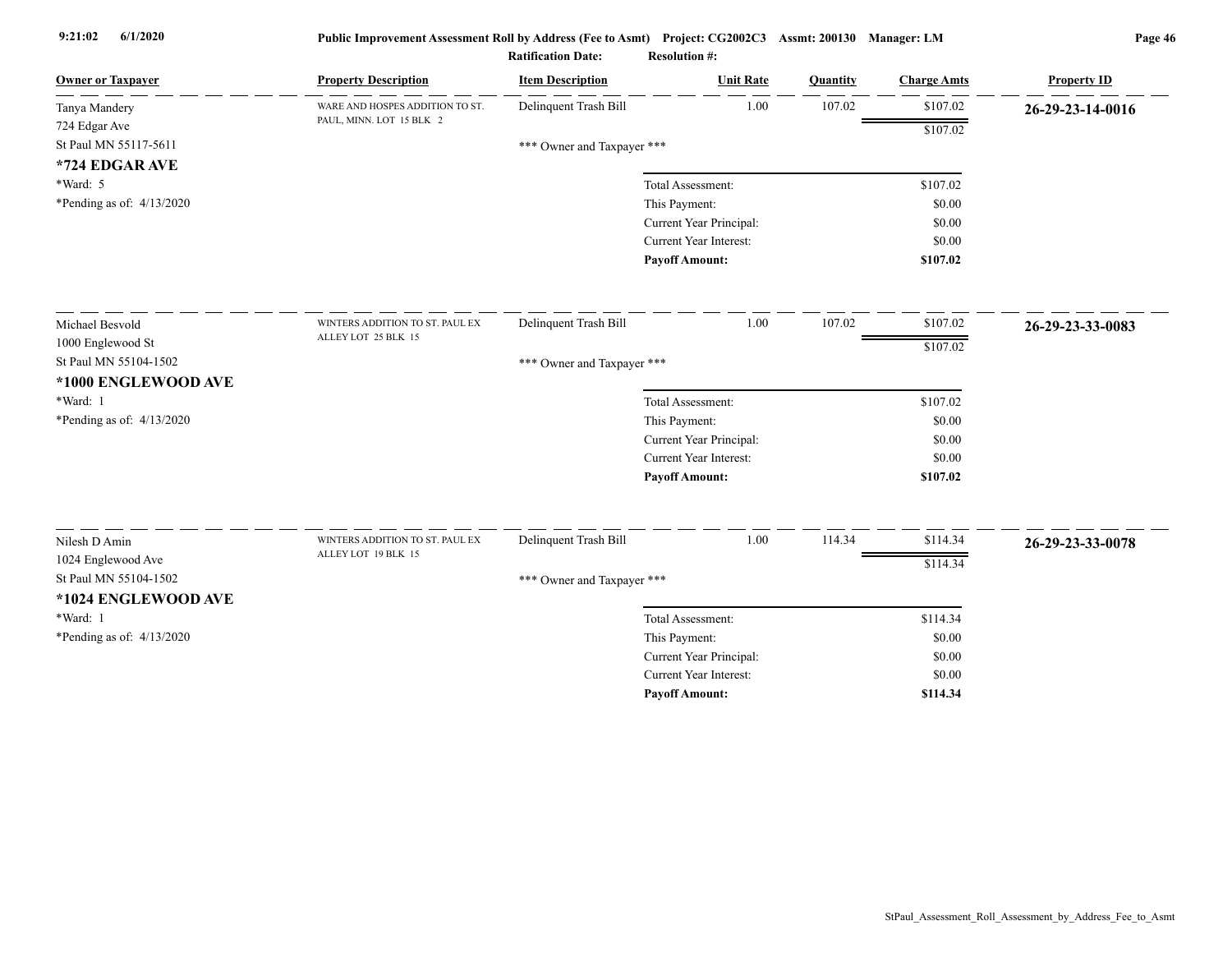| <b>Owner or Taxpayer</b>   | <b>Property Description</b>                 | <b>Item Description</b>    | <b>Unit Rate</b>        | Quantity | <b>Charge Amts</b> | <b>Property ID</b> |
|----------------------------|---------------------------------------------|----------------------------|-------------------------|----------|--------------------|--------------------|
| Tetragrammaton Constantino | HAMLINE PLAT W 1/3 OF LOTS 1 2              | Delinquent Trash Bill      | 1.00                    | 69.28    | \$69.28            | 27-29-23-34-0123   |
| 1440 Englewood Ave         | AND LOT 3 BLK 5                             |                            |                         |          | \$69.28            |                    |
| St Paul MN 55104-1905      |                                             | *** Owner and Taxpayer *** |                         |          |                    |                    |
| *1440 ENGLEWOOD AVE        |                                             |                            |                         |          |                    |                    |
| *Ward: 4                   |                                             |                            | Total Assessment:       |          | \$69.28            |                    |
| *Pending as of: 4/13/2020  |                                             |                            | This Payment:           |          | \$0.00             |                    |
|                            |                                             |                            | Current Year Principal: |          | \$0.00             |                    |
|                            |                                             |                            | Current Year Interest:  |          | \$0.00             |                    |
|                            |                                             |                            | <b>Payoff Amount:</b>   |          | \$69.28            |                    |
| My Home Properties Llc     | WINTERS ADDITION TO ST. PAUL S              | Delinquent Trash Bill      | 1.00                    | 114.34   | \$114.34           | 26-29-23-43-0036   |
| Co Tracy Wong              | 1/2 OF LOT 1 BLK 2                          |                            |                         |          | \$114.34           |                    |
| 6915 4th Ave S             |                                             | *** Owner and Taxpayer *** |                         |          |                    |                    |
| Richfield MN 55423-2446    |                                             |                            |                         |          |                    |                    |
| *743 ENGLEWOOD AVE         |                                             |                            | Total Assessment:       |          | \$114.34           |                    |
| *Ward: 1                   |                                             |                            | This Payment:           |          | \$0.00             |                    |
| *Pending as of: 4/13/2020  |                                             |                            | Current Year Principal: |          | \$0.00             |                    |
|                            |                                             |                            | Current Year Interest:  |          | \$0.00             |                    |
|                            |                                             |                            | <b>Payoff Amount:</b>   |          | \$114.34           |                    |
|                            |                                             |                            |                         |          |                    |                    |
| James P Peterson           | WINTERS ADDITION TO ST. PAUL LOT<br>6 BLK 2 | Delinquent Trash Bill      | 1.00                    | 221.39   | \$221.39           | 26-29-23-43-0041   |
| 761 Englewood Ave          |                                             |                            |                         |          | \$221.39           |                    |
| St Paul MN 55104-1612      |                                             | *** Owner and Taxpayer *** |                         |          |                    |                    |
| *761 ENGLEWOOD AVE         |                                             |                            |                         |          |                    |                    |
| *Ward: 1                   |                                             |                            | Total Assessment:       |          | \$221.39           |                    |
| *Pending as of: 4/13/2020  |                                             |                            | This Payment:           |          | \$0.00             |                    |
|                            |                                             |                            | Current Year Principal: |          | \$0.00             |                    |
|                            |                                             |                            | Current Year Interest:  |          | \$0.00             |                    |
|                            |                                             |                            | <b>Payoff Amount:</b>   |          | \$221.39           |                    |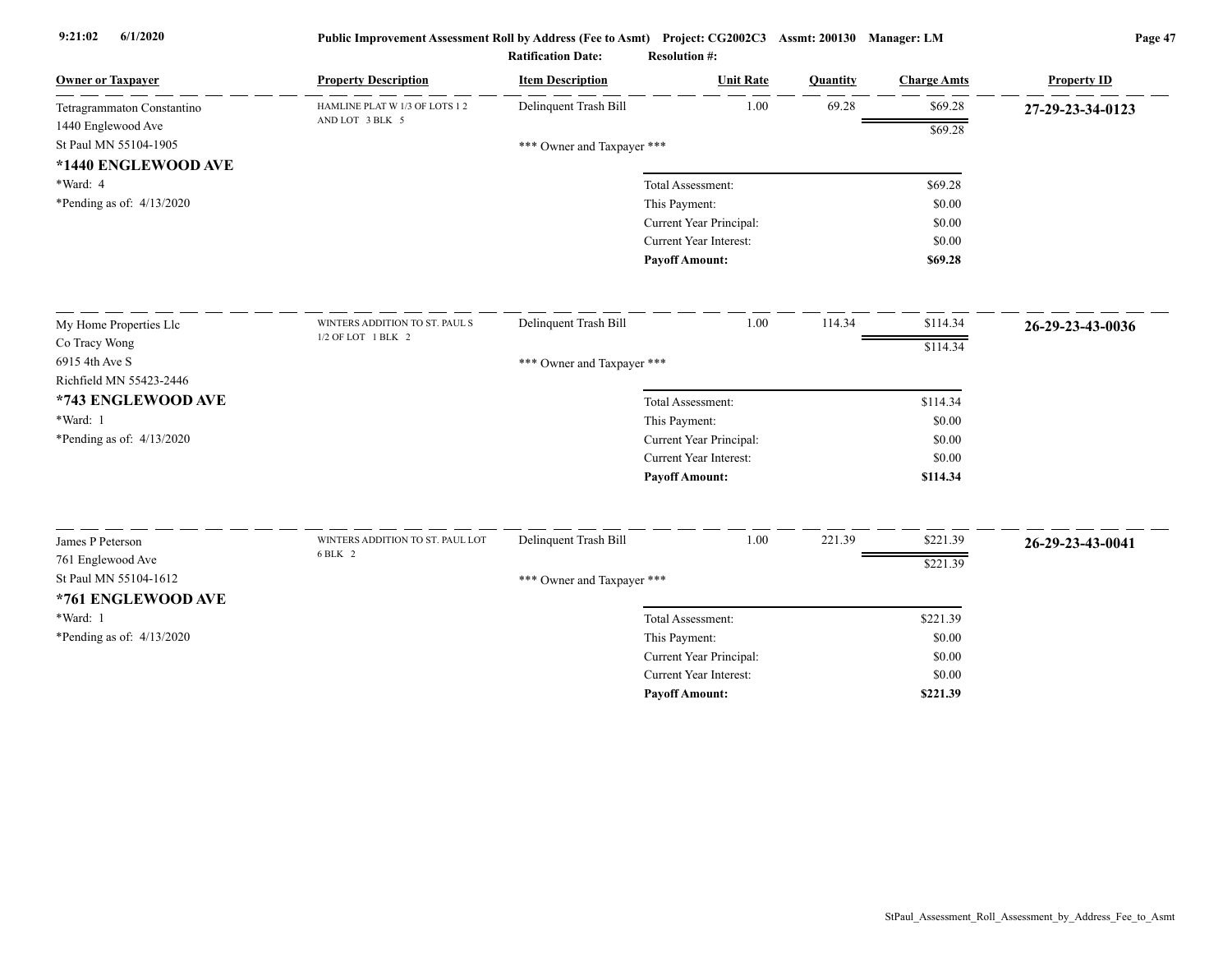| <b>Owner or Taxpayer</b>       | <b>Property Description</b>                             | <b>Item Description</b>    | <b>Unit Rate</b>                   | Quantity | <b>Charge Amts</b> | <b>Property ID</b> |
|--------------------------------|---------------------------------------------------------|----------------------------|------------------------------------|----------|--------------------|--------------------|
| <b>Clement Marriott</b>        | WINTERS ADDITION TO ST. PAUL LOT<br>7 BLK 2             | Delinquent Trash Bill      | 1.00                               | 114.34   | \$114.34           | 26-29-23-43-0042   |
| 765 Englewood Ave              |                                                         |                            |                                    |          | \$114.34           |                    |
| St Paul MN 55104-1612          |                                                         | *** Owner and Taxpayer *** |                                    |          |                    |                    |
| *765 ENGLEWOOD AVE<br>*Ward: 1 |                                                         |                            |                                    |          | \$114.34           |                    |
| *Pending as of: 4/13/2020      |                                                         |                            | Total Assessment:<br>This Payment: |          | \$0.00             |                    |
|                                |                                                         |                            | Current Year Principal:            |          | \$0.00             |                    |
|                                |                                                         |                            | Current Year Interest:             |          | \$0.00             |                    |
|                                |                                                         |                            | <b>Payoff Amount:</b>              |          | \$114.34           |                    |
|                                |                                                         |                            |                                    |          |                    |                    |
| John Pribble                   | WINTERS ADDITION TO ST. PAUL                            | Delinquent Trash Bill      | 1.00                               | 107.02   | \$107.02           | 26-29-23-43-0067   |
| 782 Englewood Ave              | SUBJ TO ALLEY; W 1/2 OF LOT 20 &<br>ALL OF LOT 19 BLK 1 |                            |                                    |          | \$107.02           |                    |
| St Paul MN 55104-1611          |                                                         | *** Owner and Taxpayer *** |                                    |          |                    |                    |
| *782 ENGLEWOOD AVE             |                                                         |                            |                                    |          |                    |                    |
| *Ward: 1                       |                                                         |                            | Total Assessment:                  |          | \$107.02           |                    |
| *Pending as of: 4/13/2020      |                                                         |                            | This Payment:                      |          | \$0.00             |                    |
|                                |                                                         |                            | Current Year Principal:            |          | \$0.00             |                    |
|                                |                                                         |                            | Current Year Interest:             |          | \$0.00             |                    |
|                                |                                                         |                            | <b>Payoff Amount:</b>              |          | \$107.02           |                    |
|                                |                                                         |                            |                                    |          |                    |                    |
| Mai Cher Lee                   | KINGSFORD PLACE N 50 FT OF LOT<br>14 BLK 4              | Delinquent Trash Bill      | 1.00                               | 176.13   | \$176.13           | 27-29-22-14-0027   |
| 1033 Flandrau St               |                                                         |                            |                                    |          | \$176.13           |                    |
| St Paul MN 55106-2911          |                                                         | *** Owner and Taxpayer *** |                                    |          |                    |                    |
| *1033 FLANDRAU ST              |                                                         |                            |                                    |          |                    |                    |
| *Ward: 6                       |                                                         |                            | Total Assessment:                  |          | \$176.13           |                    |
| *Pending as of: $4/13/2020$    |                                                         |                            | This Payment:                      |          | \$0.00             |                    |
|                                |                                                         |                            | Current Year Principal:            |          | \$0.00             |                    |
|                                |                                                         |                            | Current Year Interest:             |          | \$0.00             |                    |
|                                |                                                         |                            | <b>Payoff Amount:</b>              |          | \$176.13           |                    |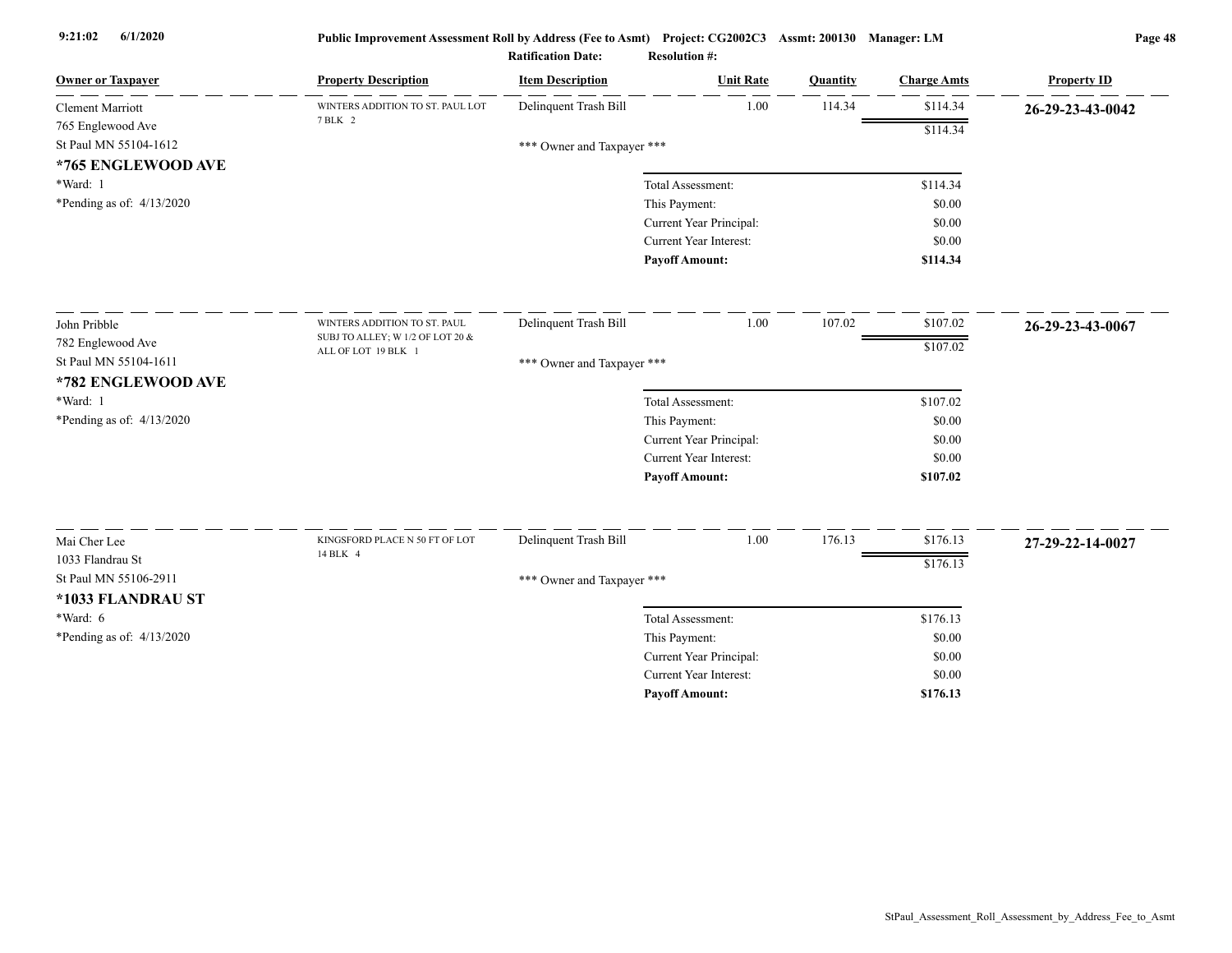| <b>Owner or Taxpayer</b>                  | <b>Property Description</b>      | <b>Item Description</b>    | <b>Unit Rate</b>                                  | Quantity | <b>Charge Amts</b> | <b>Property ID</b> |
|-------------------------------------------|----------------------------------|----------------------------|---------------------------------------------------|----------|--------------------|--------------------|
| Zong Thao                                 | KINGSFORD PLACE N 5 FT OF LOT 14 | Delinquent Trash Bill      | 1.00                                              | 6.51     | \$6.51             | 27-29-22-14-0014   |
| Xeng Vue                                  | AND ALL OF LOT 15 BLK 5          |                            |                                                   |          | \$6.51             |                    |
| 1046 Flandrau St                          |                                  | *** Owner and Taxpayer *** |                                                   |          |                    |                    |
| St Paul MN 55106-2912                     |                                  |                            |                                                   |          |                    |                    |
| *1046 FLANDRAU ST                         |                                  |                            | Total Assessment:                                 |          | \$6.51             |                    |
| *Ward: 6                                  |                                  |                            | This Payment:                                     |          | \$0.00             |                    |
| *Pending as of: 4/13/2020                 |                                  |                            | Current Year Principal:                           |          | \$0.00             |                    |
|                                           |                                  |                            | Current Year Interest:                            |          | \$0.00             |                    |
|                                           |                                  |                            | <b>Payoff Amount:</b>                             |          | \$6.51             |                    |
| Keith Bell                                | KINGSFORD PLACE LOT 17 BLK 5     | Delinquent Trash Bill      | 1.00                                              | 128.60   | \$128.60           | 27-29-22-14-0016   |
| 1054 Flandrau Ave                         |                                  |                            |                                                   |          |                    |                    |
| St Paul MN 55106-2912                     |                                  | *** Owner and Taxpayer *** |                                                   |          | \$128.60           |                    |
| *1054 FLANDRAU ST                         |                                  |                            |                                                   |          |                    |                    |
| $*Ward: 6$                                |                                  |                            | Total Assessment:                                 |          | \$128.60           |                    |
| *Pending as of: 4/13/2020                 |                                  |                            | This Payment:                                     |          | \$0.00             |                    |
|                                           |                                  |                            | Current Year Principal:                           |          | \$0.00             |                    |
|                                           |                                  |                            | Current Year Interest:                            |          | \$0.00             |                    |
|                                           |                                  |                            | <b>Payoff Amount:</b>                             |          | \$128.60           |                    |
|                                           |                                  |                            |                                                   |          |                    |                    |
| Michelle A Anaya                          | KINGSFORD PLACE LOT 2 BLK 4      | Delinquent Trash Bill      | 1.00                                              | 128.60   | \$128.60           | 27-29-22-11-0133   |
| Joseph E Anaya Jr                         |                                  |                            |                                                   |          | \$128.60           |                    |
| 1103 Flandrau St<br>St Paul MN 55106-2911 |                                  | *** Owner and Taxpayer *** |                                                   |          |                    |                    |
|                                           |                                  |                            |                                                   |          |                    |                    |
| *1103 FLANDRAU ST                         |                                  |                            | Total Assessment:                                 |          | \$128.60           |                    |
| *Ward: 6                                  |                                  |                            | This Payment:                                     |          | \$0.00             |                    |
| *Pending as of: 4/13/2020                 |                                  |                            | Current Year Principal:<br>Current Year Interest: |          | \$0.00<br>\$0.00   |                    |
|                                           |                                  |                            | <b>Payoff Amount:</b>                             |          | \$128.60           |                    |
|                                           |                                  |                            |                                                   |          |                    |                    |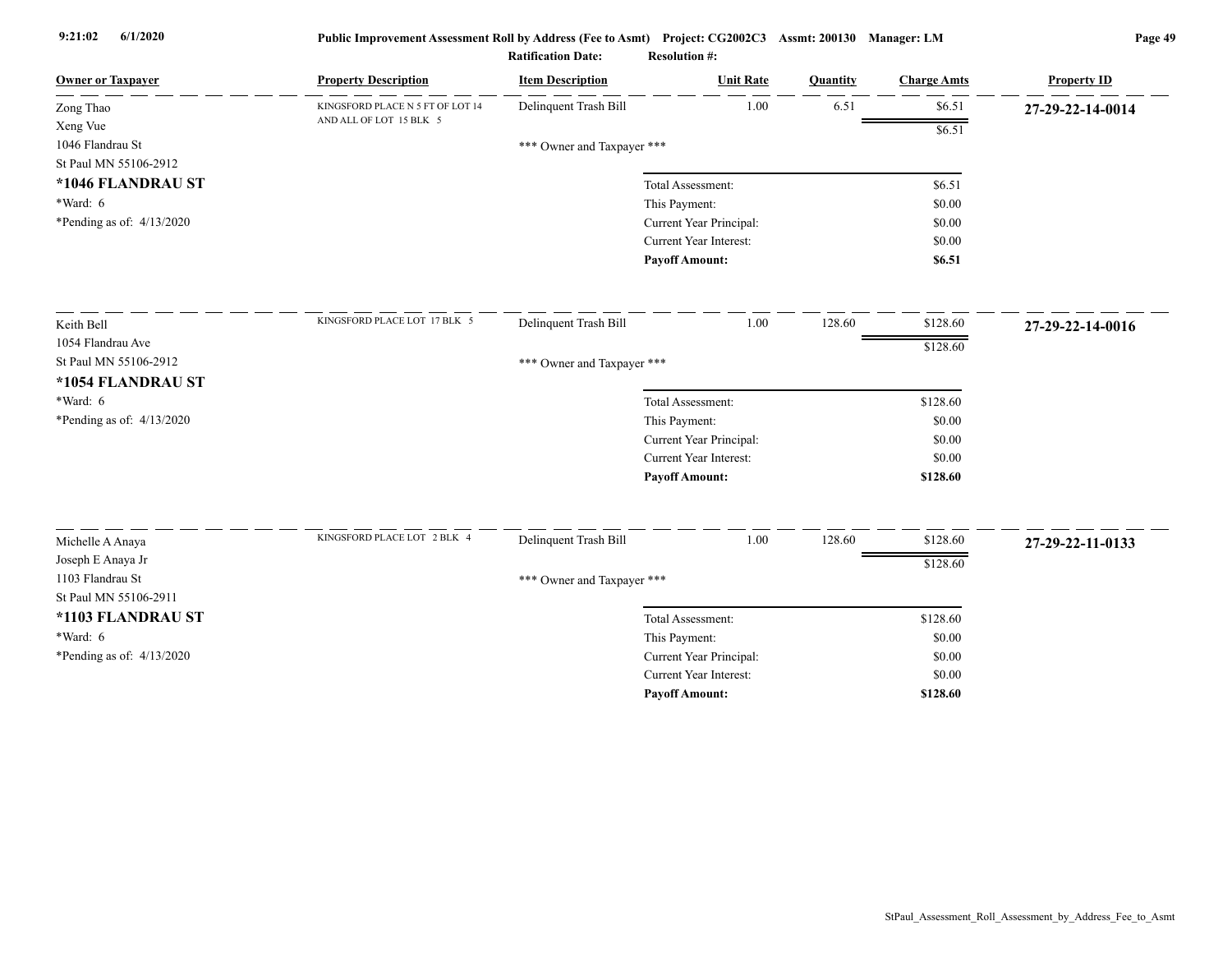| <b>Owner or Taxpayer</b>    | <b>Property Description</b> | <b>Item Description</b>    | <b>Unit Rate</b>        | Quantity | <b>Charge Amts</b> | <b>Property ID</b> |
|-----------------------------|-----------------------------|----------------------------|-------------------------|----------|--------------------|--------------------|
| Nelson Q Newbill            | KINGSFORD PLACE LOT 9 BLK 2 | Delinquent Trash Bill      | 1.00                    | 157.11   | \$157.11           | 27-29-22-11-0116   |
| Ranetta L Newbill           |                             |                            |                         |          | \$157.11           |                    |
| 1127 Flandrau St            |                             | *** Owner and Taxpayer *** |                         |          |                    |                    |
| St Paul MN 55106-2913       |                             |                            |                         |          |                    |                    |
| *1127 FLANDRAU ST           |                             |                            | Total Assessment:       |          | \$157.11           |                    |
| *Ward: 6                    |                             |                            | This Payment:           |          | \$0.00             |                    |
| *Pending as of: $4/13/2020$ |                             |                            | Current Year Principal: |          | \$0.00             |                    |
|                             |                             |                            | Current Year Interest:  |          | \$0.00             |                    |
|                             |                             |                            | <b>Payoff Amount:</b>   |          | \$157.11           |                    |
| Lee Vang                    | KINGSFORD PLACE LOT 8 BLK 2 | Delinquent Trash Bill      | 1.00                    | 119.10   | \$119.10           | 27-29-22-11-0115   |
| Richard Her                 |                             |                            |                         |          | \$119.10           |                    |
| 1133 Flandrau St            |                             | *** Owner and Taxpayer *** |                         |          |                    |                    |
| St Paul MN 55106-2913       |                             |                            |                         |          |                    |                    |
| *1133 FLANDRAU ST           |                             |                            | Total Assessment:       |          | \$119.10           |                    |
| $*Ward: 6$                  |                             |                            | This Payment:           |          | \$0.00             |                    |
| *Pending as of: $4/13/2020$ |                             |                            | Current Year Principal: |          | \$0.00             |                    |
|                             |                             |                            | Current Year Interest:  |          | \$0.00             |                    |
|                             |                             |                            | <b>Payoff Amount:</b>   |          | \$119.10           |                    |
|                             | KINGSFORD PLACE LOT 6 BLK 2 |                            |                         |          |                    |                    |
| Ralph B Fenn                |                             | Delinquent Trash Bill      | 1.00                    | 107.02   | \$107.02           | 27-29-22-11-0113   |
| 1145 Flandrau St            |                             |                            |                         |          | \$107.02           |                    |
| St Paul MN 55106-2913       |                             | *** Owner and Taxpayer *** |                         |          |                    |                    |
| *1145 FLANDRAU ST           |                             |                            |                         |          |                    |                    |
| *Ward: 6                    |                             |                            | Total Assessment:       |          | \$107.02           |                    |
| *Pending as of: $4/13/2020$ |                             |                            | This Payment:           |          | \$0.00             |                    |
|                             |                             |                            | Current Year Principal: |          | \$0.00             |                    |
|                             |                             |                            | Current Year Interest:  |          | \$0.00             |                    |
|                             |                             |                            | <b>Payoff Amount:</b>   |          | \$107.02           |                    |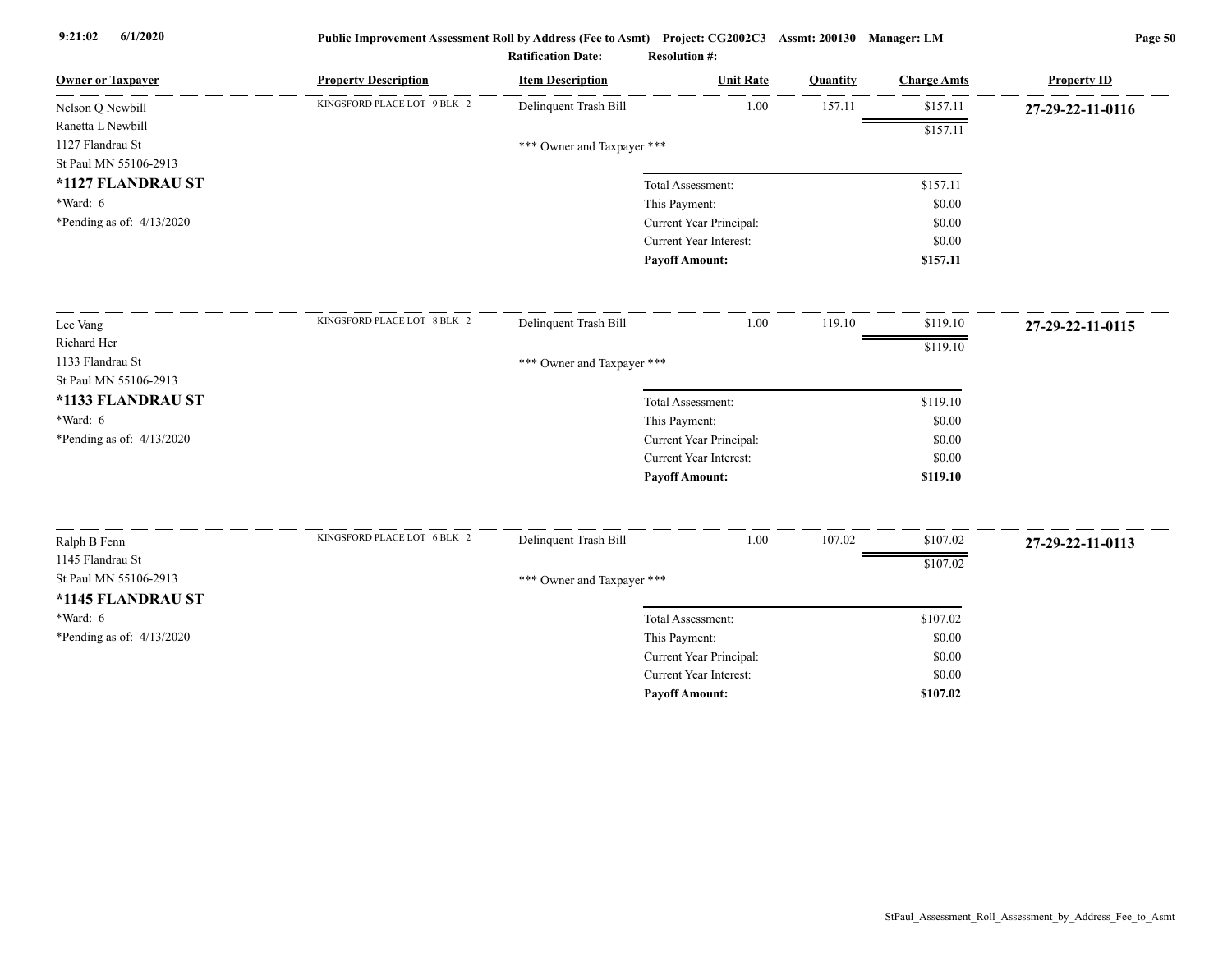| <b>Owner or Taxpayer</b>         | <b>Property Description</b>                                | <b>Item Description</b>    | <b>Unit Rate</b>              | <b>Quantity</b> | <b>Charge Amts</b> | <b>Property ID</b> |
|----------------------------------|------------------------------------------------------------|----------------------------|-------------------------------|-----------------|--------------------|--------------------|
| Chhum Path                       | KINGSFORD PLACE LOT 1 BLK 2                                | Delinquent Trash Bill      | 1.00                          | 4.97            | \$4.97             | 27-29-22-11-0108   |
| 1169 Flandrau St                 |                                                            |                            |                               |                 | \$4.97             |                    |
| St Paul MN 55106-2913            |                                                            | *** Owner and Taxpayer *** |                               |                 |                    |                    |
| *1169 FLANDRAU ST                |                                                            |                            |                               |                 |                    |                    |
| *Ward: 6                         |                                                            |                            | Total Assessment:             |                 | \$4.97             |                    |
| *Pending as of: $4/13/2020$      |                                                            |                            | This Payment:                 |                 | \$0.00             |                    |
|                                  |                                                            |                            | Current Year Principal:       |                 | \$0.00             |                    |
|                                  |                                                            |                            | Current Year Interest:        |                 | \$0.00             |                    |
|                                  |                                                            |                            | <b>Payoff Amount:</b>         |                 | \$4.97             |                    |
| Andrea Durham                    | BIRMINGHAM'S 2ND ADDITION LOTS                             | Delinquent Trash Bill      | 1.00                          | 107.02          | \$107.02           | 27-29-22-41-0148   |
| Po Box 600603                    | 1 AND LOT 2 BLK 4                                          |                            |                               |                 | \$107.02           |                    |
| St Paul MN 55106-0011            |                                                            | *** Owner and Taxpayer *** |                               |                 |                    |                    |
| *869 FLANDRAU ST                 |                                                            |                            |                               |                 |                    |                    |
| $*Ward: 6$                       |                                                            |                            | Total Assessment:             |                 | \$107.02           |                    |
| *Pending as of: $4/13/2020$      |                                                            |                            | This Payment:                 |                 | \$0.00             |                    |
|                                  |                                                            |                            | Current Year Principal:       |                 | \$0.00             |                    |
|                                  |                                                            |                            | Current Year Interest:        |                 | \$0.00             |                    |
|                                  |                                                            |                            | <b>Payoff Amount:</b>         |                 | \$107.02           |                    |
|                                  |                                                            |                            |                               |                 |                    |                    |
| Panda Home Improvement Group Llc | HAZEL PARK THE S 15 FT OF LOT 6 $\&$<br>ALL OF LOT 7 BLK 4 | Delinquent Trash Bill      | 1.00                          | 114.34          | \$114.34           | 27-29-22-14-0119   |
| 3007 Valento Ln                  |                                                            |                            |                               |                 | \$114.34           |                    |
| Little Canada MN 55117-1273      |                                                            | *** Owner and Taxpayer *** |                               |                 |                    |                    |
| *963 FLANDRAU ST                 |                                                            |                            |                               |                 |                    |                    |
| $*Ward: 6$                       |                                                            |                            | Total Assessment:             |                 | \$114.34           |                    |
| *Pending as of: $4/13/2020$      |                                                            |                            | This Payment:                 |                 | \$0.00             |                    |
|                                  |                                                            |                            | Current Year Principal:       |                 | \$0.00             |                    |
|                                  |                                                            |                            | <b>Current Year Interest:</b> |                 | \$0.00             |                    |
|                                  |                                                            |                            | <b>Payoff Amount:</b>         |                 | \$114.34           |                    |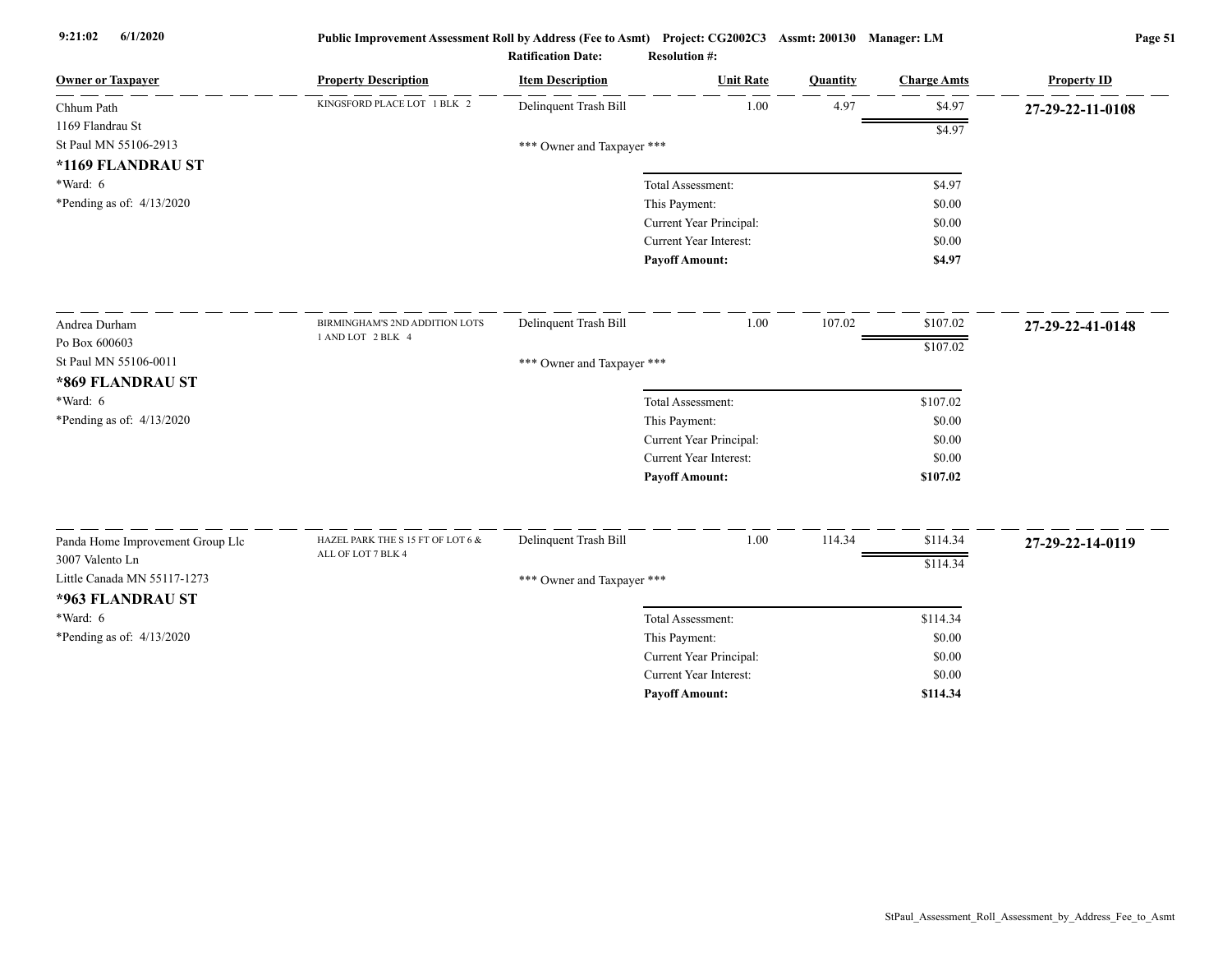| <b>Owner or Taxpayer</b>      | <b>Property Description</b>  | <b>Item Description</b>    | <b>Unit Rate</b>              | Quantity | <b>Charge Amts</b> | <b>Property ID</b> |
|-------------------------------|------------------------------|----------------------------|-------------------------------|----------|--------------------|--------------------|
| Mynor E Cifuentes Monterroso  | HAZEL PARK LOT 3 BLK 4       | Delinquent Trash Bill      | 1.00                          | 4.94     | \$4.94             | 27-29-22-14-0098   |
| Marvin M Cifuentes Monterroso |                              |                            |                               |          | \$4.94             |                    |
| 979 Flandrau St               |                              | *** Owner and Taxpayer *** |                               |          |                    |                    |
| St Paul MN 55106-2946         |                              |                            |                               |          |                    |                    |
| *979 FLANDRAU ST              |                              |                            | Total Assessment:             |          | \$4.94             |                    |
| *Ward: 6                      |                              |                            | This Payment:                 |          | \$0.00             |                    |
| *Pending as of: 4/13/2020     |                              |                            | Current Year Principal:       |          | \$0.00             |                    |
|                               |                              |                            | <b>Current Year Interest:</b> |          | \$0.00             |                    |
|                               |                              |                            | <b>Payoff Amount:</b>         |          | \$4.94             |                    |
| Joseph F Lenertz              | COMO PARK ADDITION LOT 9 BLK | Delinquent Trash Bill      | 1.00                          | 77.36    | \$77.36            | 26-29-23-32-0006   |
| 1002 Front Ave                |                              |                            |                               |          | \$77.36            |                    |
| St Paul MN 55103-1224         |                              | *** Owner and Taxpayer *** |                               |          |                    |                    |
| *1002 FRONT AVE               |                              |                            |                               |          |                    |                    |
| *Ward: 1                      |                              |                            | Total Assessment:             |          | \$77.36            |                    |
| *Pending as of: 4/13/2020     |                              |                            | This Payment:                 |          | \$0.00             |                    |
|                               |                              |                            | Current Year Principal:       |          | \$0.00             |                    |
|                               |                              |                            | Current Year Interest:        |          | \$0.00             |                    |
|                               |                              |                            | <b>Payoff Amount:</b>         |          | \$77.36            |                    |
|                               | COMO PARK SECOND ADDITION    |                            |                               |          |                    |                    |
| Leon E Jones                  | LOTS 18 19 & LOT 20 BLK 3    | Delinquent Trash Bill      | 1.00                          | 114.34   | \$114.34           | 26-29-23-23-0183   |
| 130 Langtree Dr               |                              |                            |                               |          | \$114.34           |                    |
| Wentzville MO 63385-3345      |                              | *** Owner and Taxpayer *** |                               |          |                    |                    |
| *1063 FRONT AVE               |                              |                            |                               |          |                    |                    |
| $*Ward: 5$                    |                              |                            | Total Assessment:             |          | \$114.34           |                    |
| *Pending as of: $4/13/2020$   |                              |                            | This Payment:                 |          | \$0.00             |                    |
|                               |                              |                            | Current Year Principal:       |          | \$0.00             |                    |
|                               |                              |                            | Current Year Interest:        |          | \$0.00             |                    |
|                               |                              |                            | <b>Payoff Amount:</b>         |          | \$114.34           |                    |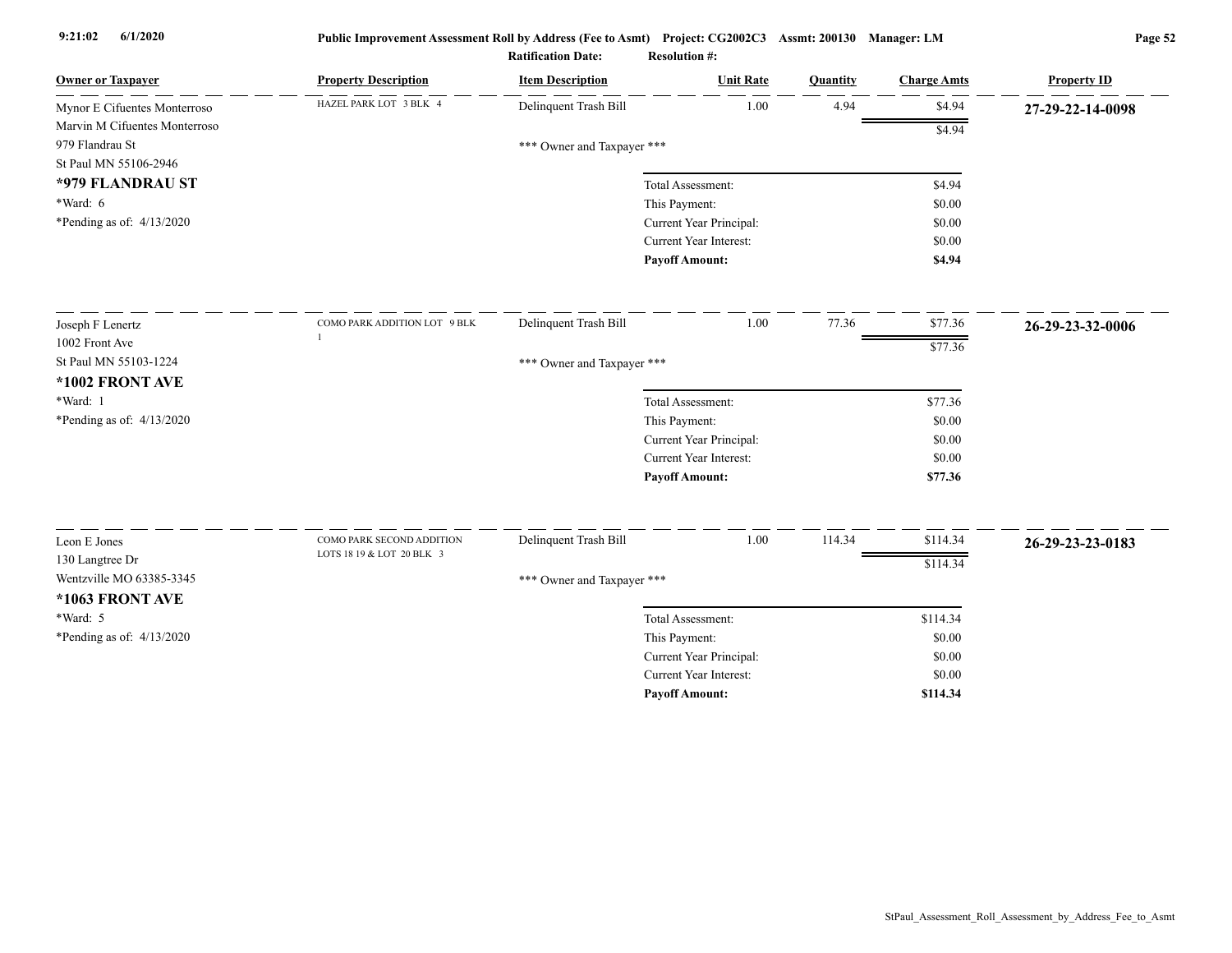| <b>Owner or Taxpayer</b>    | <b>Property Description</b>     | <b>Item Description</b>    | <b>Unit Rate</b>              | Quantity | <b>Charge Amts</b> | <b>Property ID</b> |
|-----------------------------|---------------------------------|----------------------------|-------------------------------|----------|--------------------|--------------------|
| Salvador Reza Jr            | WARE AND HOSPES ADDITION TO ST. | Delinquent Trash Bill      | 1.00                          | 77.36    | \$77.36            | 26-29-23-14-0157   |
| 677 Front Ave               | PAUL, MINN. LOT 14 BLK 7        |                            |                               |          | \$77.36            |                    |
| St Paul MN 55103-1413       |                                 | *** Owner and Taxpayer *** |                               |          |                    |                    |
| *677 FRONT AVE              |                                 |                            |                               |          |                    |                    |
| *Ward: 5                    |                                 |                            | Total Assessment:             |          | \$77.36            |                    |
| *Pending as of: 4/13/2020   |                                 |                            | This Payment:                 |          | \$0.00             |                    |
|                             |                                 |                            | Current Year Principal:       |          | \$0.00             |                    |
|                             |                                 |                            | Current Year Interest:        |          | \$0.00             |                    |
|                             |                                 |                            | <b>Payoff Amount:</b>         |          | \$77.36            |                    |
| Britta Lynn Kelson          | ROYAL OAKS LOT 8 BLK 16         | Delinquent Trash Bill      | 1.00                          | 77.36    | \$77.36            | 26-29-23-13-0201   |
| 819 Front Ave               |                                 |                            |                               |          | \$77.36            |                    |
| St Paul MN 55103-1323       |                                 | *** Owner and Taxpayer *** |                               |          |                    |                    |
| *819 FRONT AVE              |                                 |                            |                               |          |                    |                    |
| *Ward: 5                    |                                 |                            | Total Assessment:             |          | \$77.36            |                    |
| *Pending as of: $4/13/2020$ |                                 |                            | This Payment:                 |          | \$0.00             |                    |
|                             |                                 |                            | Current Year Principal:       |          | \$0.00             |                    |
|                             |                                 |                            | Current Year Interest:        |          | \$0.00             |                    |
|                             |                                 |                            | <b>Payoff Amount:</b>         |          | \$77.36            |                    |
| Ahmed Mohmoud               | CIC NO. 615 GERMAIN LANDING LOT | Delinquent Trash Bill      | 1.00                          | 114.34   | \$114.34           |                    |
| 1587 Germain Lndg           | 14 BLK 1                        |                            |                               |          |                    | 27-29-22-13-0081   |
| St Paul MN 55106-3677       |                                 | *** Owner and Taxpayer *** |                               |          | \$114.34           |                    |
| *1587 GERMAIN LNDG          |                                 |                            |                               |          |                    |                    |
| $*Ward: 6$                  |                                 |                            | Total Assessment:             |          | \$114.34           |                    |
| *Pending as of: 4/13/2020   |                                 |                            | This Payment:                 |          | \$0.00             |                    |
|                             |                                 |                            | Current Year Principal:       |          | \$0.00             |                    |
|                             |                                 |                            | <b>Current Year Interest:</b> |          | \$0.00             |                    |
|                             |                                 |                            | <b>Payoff Amount:</b>         |          | \$114.34           |                    |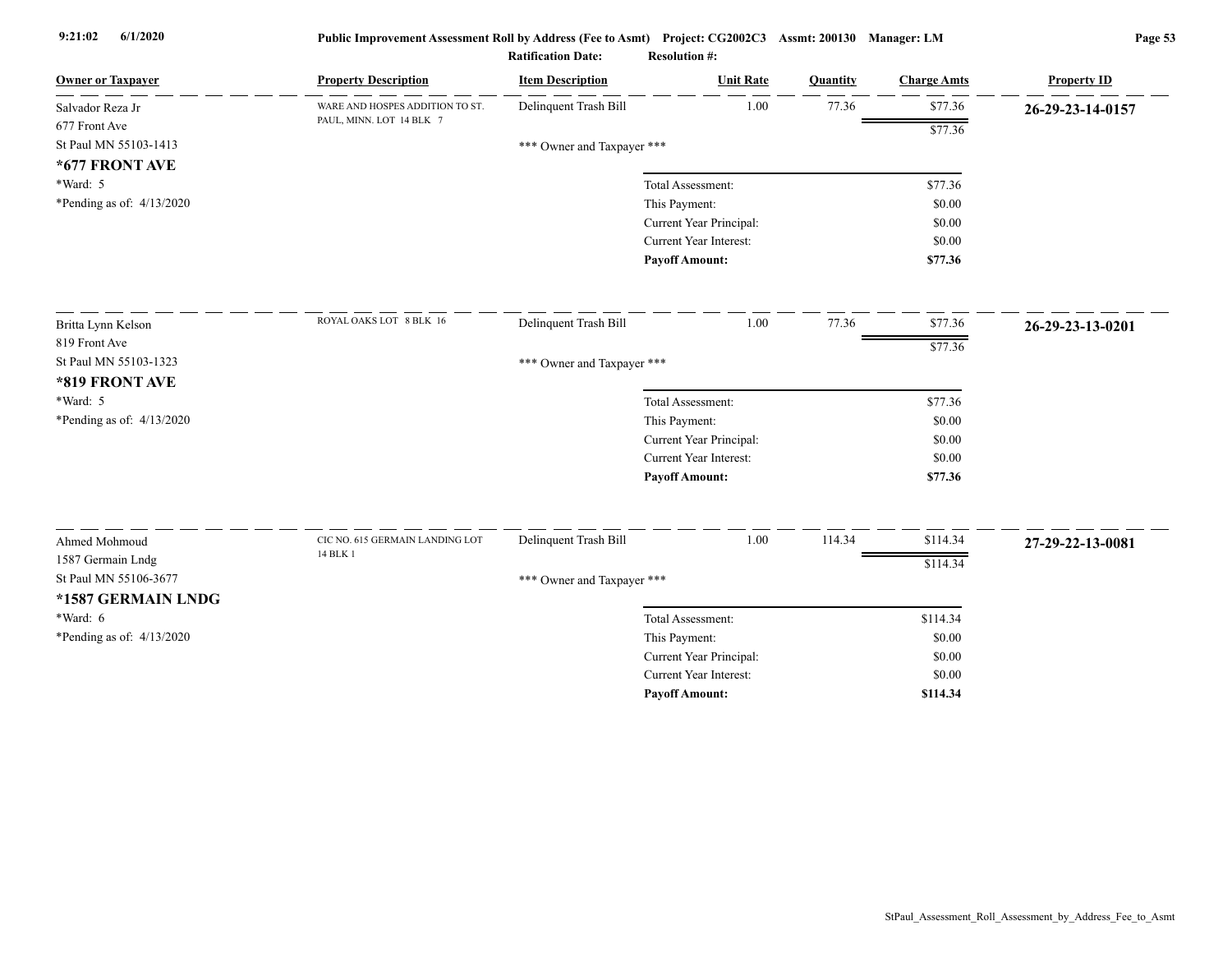| <b>Owner or Taxpayer</b>                  | <b>Property Description</b>                         | <b>Item Description</b>    | <b>Unit Rate</b>              | Quantity | <b>Charge Amts</b> | <b>Property ID</b> |
|-------------------------------------------|-----------------------------------------------------|----------------------------|-------------------------------|----------|--------------------|--------------------|
| James Patrick Osullivan                   | DENSLOWS REARRANGEMENT ETC.                         | Delinquent Trash Bill      | 1.00                          | 110.48   | \$110.48           | 27-29-22-42-0091   |
| 220 21st Place                            | LOTS 1 AND LOT 2 BLK 2                              |                            |                               |          | \$110.48           |                    |
| Clinton IA 52732-6111                     |                                                     | *** Owner and Taxpayer *** |                               |          |                    |                    |
| *899 GERMAIN ST                           |                                                     |                            |                               |          |                    |                    |
| *Ward: 6                                  |                                                     |                            | Total Assessment:             |          | \$110.48           |                    |
| *Pending as of: 4/13/2020                 |                                                     |                            | This Payment:                 |          | \$0.00             |                    |
|                                           |                                                     |                            | Current Year Principal:       |          | \$0.00             |                    |
|                                           |                                                     |                            | <b>Current Year Interest:</b> |          | \$0.00             |                    |
|                                           |                                                     |                            | <b>Pavoff Amount:</b>         |          | \$110.48           |                    |
| Ger Her                                   | TILSEN'S MAYWOOD HEIGHTS THAT                       | Delinquent Trash Bill      | 1.00                          | 114.34   | \$114.34           | 26-29-23-11-0104   |
| Yia Yang                                  | PT OF LOT 1 BLK 1 LYING N OF THE S<br>56 FT THEREOF |                            |                               |          | \$114.34           |                    |
| 1104 Grotto St                            |                                                     | *** Owner and Taxpayer *** |                               |          |                    |                    |
| St Paul MN 55117-4053                     |                                                     |                            |                               |          |                    |                    |
| *1104 GROTTO ST N                         |                                                     |                            | Total Assessment:             |          | \$114.34           |                    |
| *Ward: 5                                  |                                                     |                            | This Payment:                 |          | \$0.00             |                    |
| *Pending as of: $4/13/2020$               |                                                     |                            | Current Year Principal:       |          | \$0.00             |                    |
|                                           |                                                     |                            | Current Year Interest:        |          | \$0.00             |                    |
|                                           |                                                     |                            | <b>Payoff Amount:</b>         |          | \$114.34           |                    |
| Edward Lewis Jr                           | WINTERS ADDITION TO ST. PAUL N                      | Delinquent Trash Bill      | 1.00                          | 114.34   | \$114.34           | 26-29-23-43-0035   |
| 434 Blair Ave                             | 1/2 OF LOT 1 BLK 2                                  |                            |                               |          | \$114.34           |                    |
| St Paul MN 55103-1656<br>*759 GROTTO ST N |                                                     | *** Owner and Taxpayer *** |                               |          |                    |                    |
| *Ward: 1                                  |                                                     |                            | Total Assessment:             |          | \$114.34           |                    |
| *Pending as of: $4/13/2020$               |                                                     |                            | This Payment:                 |          | \$0.00             |                    |
|                                           |                                                     |                            | Current Year Principal:       |          | \$0.00             |                    |
|                                           |                                                     |                            | Current Year Interest:        |          | \$0.00             |                    |
|                                           |                                                     |                            | <b>Pavoff Amount:</b>         |          | \$114.34           |                    |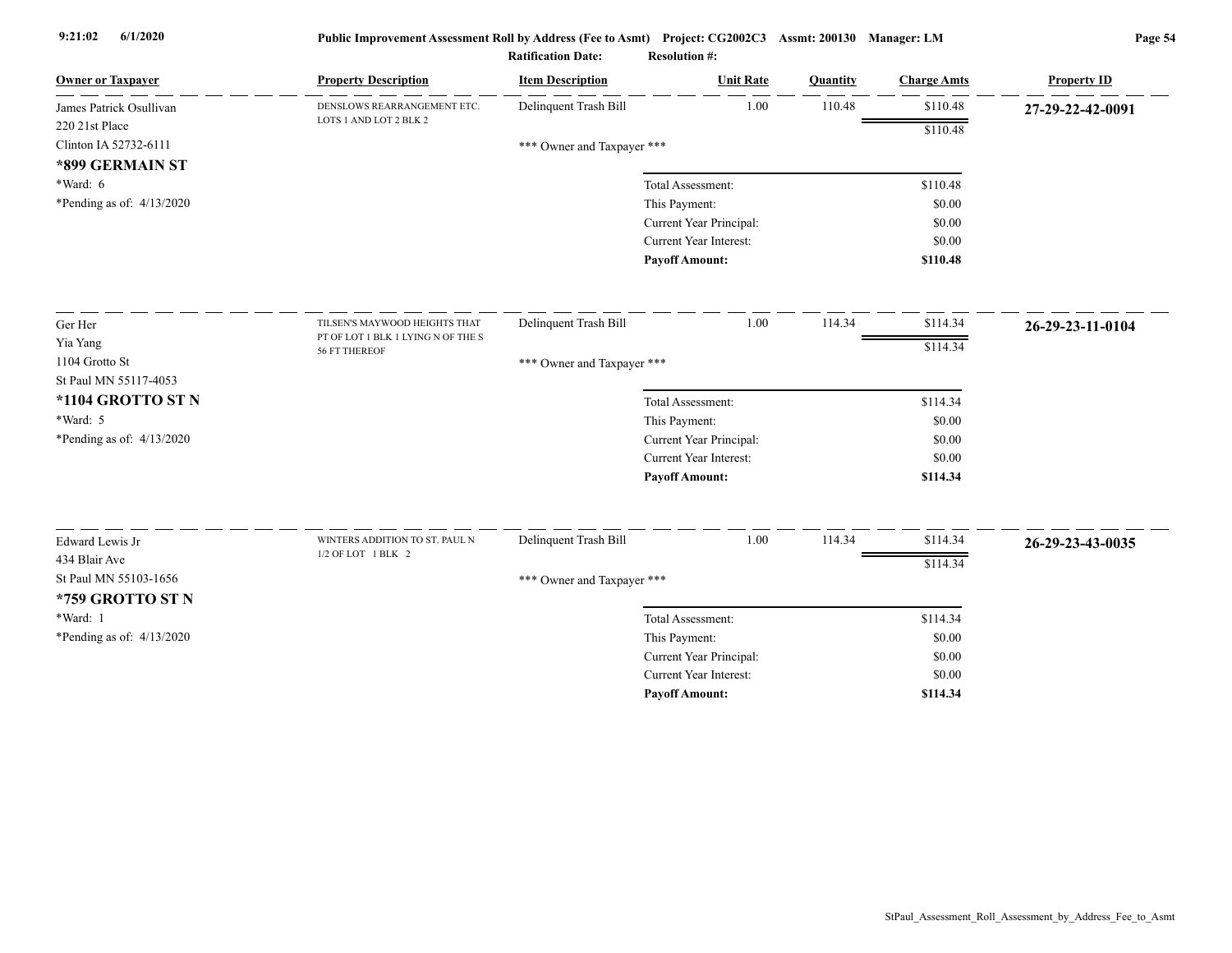| <b>Owner or Taxpayer</b>    | <b>Property Description</b>       | <b>Item Description</b>    | <b>Unit Rate</b>        | Quantity | <b>Charge Amts</b> | <b>Property ID</b> |
|-----------------------------|-----------------------------------|----------------------------|-------------------------|----------|--------------------|--------------------|
| Susan C Young               | COLLEGE PLACE, EAST DIVISION S    | Delinquent Trash Bill      | 1.00                    | 91.62    | \$91.62            | 27-29-23-34-0010   |
| 807 Hamline Ave N           | 37 FT OF N 148 FT OF LOT 4 BLK 13 |                            |                         |          | \$91.62            |                    |
| St Paul MN 55104-1300       |                                   | *** Owner and Taxpayer *** |                         |          |                    |                    |
| *807 HAMLINE AVE N          |                                   |                            |                         |          |                    |                    |
| *Ward: 4                    |                                   |                            | Total Assessment:       |          | \$91.62            |                    |
| *Pending as of: $4/13/2020$ |                                   |                            | This Payment:           |          | \$0.00             |                    |
|                             |                                   |                            | Current Year Principal: |          | \$0.00             |                    |
|                             |                                   |                            | Current Year Interest:  |          | \$0.00             |                    |
|                             |                                   |                            | <b>Payoff Amount:</b>   |          | \$91.62            |                    |
| Jorge Flores                | CITYVILL LOT 8 BLK 1              | Delinquent Trash Bill      | 1.00                    | 107.02   | \$107.02           | 27-29-22-13-0050   |
| 987 Hammer Ave              |                                   |                            |                         |          | \$107.02           |                    |
| St Paul MN 55106-2957       |                                   | *** Owner and Taxpayer *** |                         |          |                    |                    |
| *987 HAMMER AVE             |                                   |                            |                         |          |                    |                    |
| *Ward: 6                    |                                   |                            | Total Assessment:       |          | \$107.02           |                    |
| *Pending as of: $4/13/2020$ |                                   |                            | This Payment:           |          | \$0.00             |                    |
|                             |                                   |                            | Current Year Principal: |          | \$0.00             |                    |
|                             |                                   |                            | Current Year Interest:  |          | \$0.00             |                    |
|                             |                                   |                            | <b>Payoff Amount:</b>   |          | \$107.02           |                    |
|                             | CITYVILL LOT 6 BLK 1              | Delinquent Trash Bill      | 1.00                    | 114.34   | \$114.34           |                    |
| Tou Vang                    |                                   |                            |                         |          |                    | 27-29-22-13-0048   |
| 1012 Seminary Ave           |                                   |                            |                         |          | \$114.34           |                    |
| St Paul MN 55104-1527       |                                   | *** Owner and Taxpayer *** |                         |          |                    |                    |
| *993 HAMMER AVE             |                                   |                            |                         |          |                    |                    |
| $*Ward: 6$                  |                                   |                            | Total Assessment:       |          | \$114.34           |                    |
| *Pending as of: $4/13/2020$ |                                   |                            | This Payment:           |          | \$0.00             |                    |
|                             |                                   |                            | Current Year Principal: |          | \$0.00             |                    |
|                             |                                   |                            | Current Year Interest:  |          | \$0.00             |                    |
|                             |                                   |                            | <b>Payoff Amount:</b>   |          | \$114.34           |                    |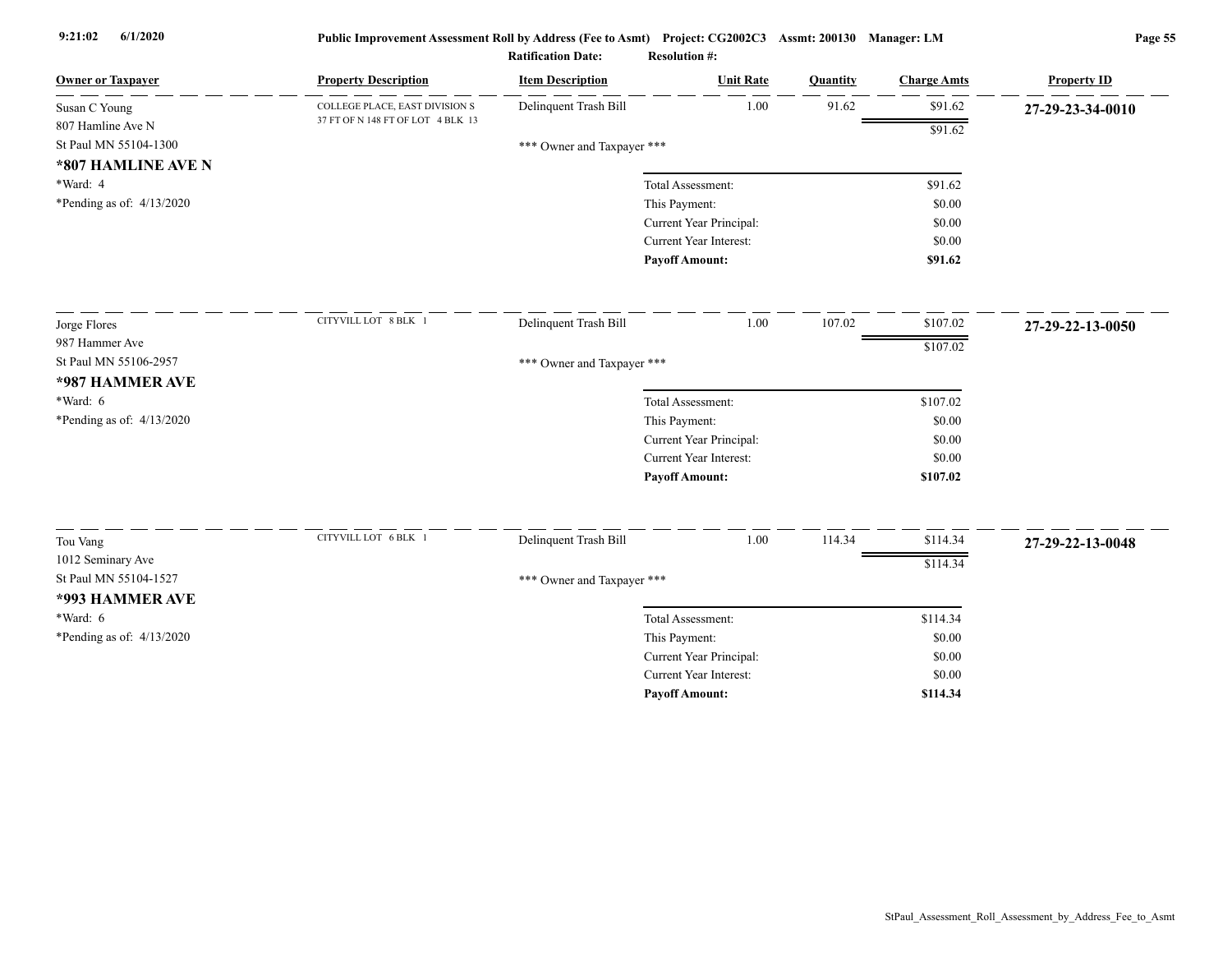| <b>Owner or Taxpayer</b>    | <b>Property Description</b>                                  | <b>Item Description</b>    | <b>Unit Rate</b>              | Quantity | <b>Charge Amts</b> | <b>Property ID</b> |
|-----------------------------|--------------------------------------------------------------|----------------------------|-------------------------------|----------|--------------------|--------------------|
| Del Co Limited Partnership  | HAGERMAN'S SUBDIVISION OF LOT                                | Delinquent Trash Bill      | 1.00                          | 114.34   | \$114.34           | 26-29-23-23-0063   |
| Po Box 17122                | 41, LAKE COMO VILLAS W 1/2 OF<br>LOTS 15, 16 & LOT 17 BLK 41 |                            |                               |          | \$114.34           |                    |
| St Paul MN 55117-0122       |                                                              | *** Owner and Taxpayer *** |                               |          |                    |                    |
| *1085 HATCH AVE             |                                                              |                            |                               |          |                    |                    |
| *Ward: 5                    |                                                              |                            | Total Assessment:             |          | \$114.34           |                    |
| *Pending as of: $4/13/2020$ |                                                              |                            | This Payment:                 |          | \$0.00             |                    |
|                             |                                                              |                            | Current Year Principal:       |          | \$0.00             |                    |
|                             |                                                              |                            | Current Year Interest:        |          | \$0.00             |                    |
|                             |                                                              |                            | <b>Payoff Amount:</b>         |          | \$114.34           |                    |
| John H Hensel               | CLARK'S SUBDIVISION OF LOT 50 OF                             | Delinquent Trash Bill      | 1.00                          | 184.41   | \$184.41           | 26-29-23-24-0109   |
| <b>Betty Marie Dean</b>     | LAKE COMO VILLAS EX W 17.4 FT;                               |                            |                               |          | \$184.41           |                    |
| 3439 10th Ave S             | LOT 11 & ALL OF LOT 12 BLK 50                                | *** Owner and Taxpayer *** |                               |          |                    |                    |
| Minneapolis MN 55407-2113   |                                                              |                            |                               |          |                    |                    |
| *879 HATCH AVE              |                                                              |                            | Total Assessment:             |          | \$184.41           |                    |
| *Ward: 5                    |                                                              |                            | This Payment:                 |          | \$0.00             |                    |
| *Pending as of: $4/13/2020$ |                                                              |                            | Current Year Principal:       |          | \$0.00             |                    |
|                             |                                                              |                            | Current Year Interest:        |          | \$0.00             |                    |
|                             |                                                              |                            | <b>Payoff Amount:</b>         |          | \$184.41           |                    |
|                             |                                                              |                            |                               |          |                    |                    |
| James F Gutzman             | COMO PARK SECOND ADDITION LOT<br>5 BLK 1                     | Delinquent Trash Bill      | 1.00                          | 82.13    | \$82.13            | 26-29-23-23-0138   |
| Andrew J Gutzman            |                                                              |                            |                               |          | \$82.13            |                    |
| 992 Hatch Ave               |                                                              | *** Owner and Taxpayer *** |                               |          |                    |                    |
| St Paul MN 55103-1229       |                                                              |                            |                               |          |                    |                    |
| *992 HATCH AVE              |                                                              |                            | Total Assessment:             |          | \$82.13            |                    |
| *Ward: 5                    |                                                              |                            | This Payment:                 |          | \$0.00             |                    |
| *Pending as of: $4/13/2020$ |                                                              |                            | Current Year Principal:       |          | \$0.00             |                    |
|                             |                                                              |                            | <b>Current Year Interest:</b> |          | \$0.00             |                    |
|                             |                                                              |                            | <b>Pavoff Amount:</b>         |          | \$82.13            |                    |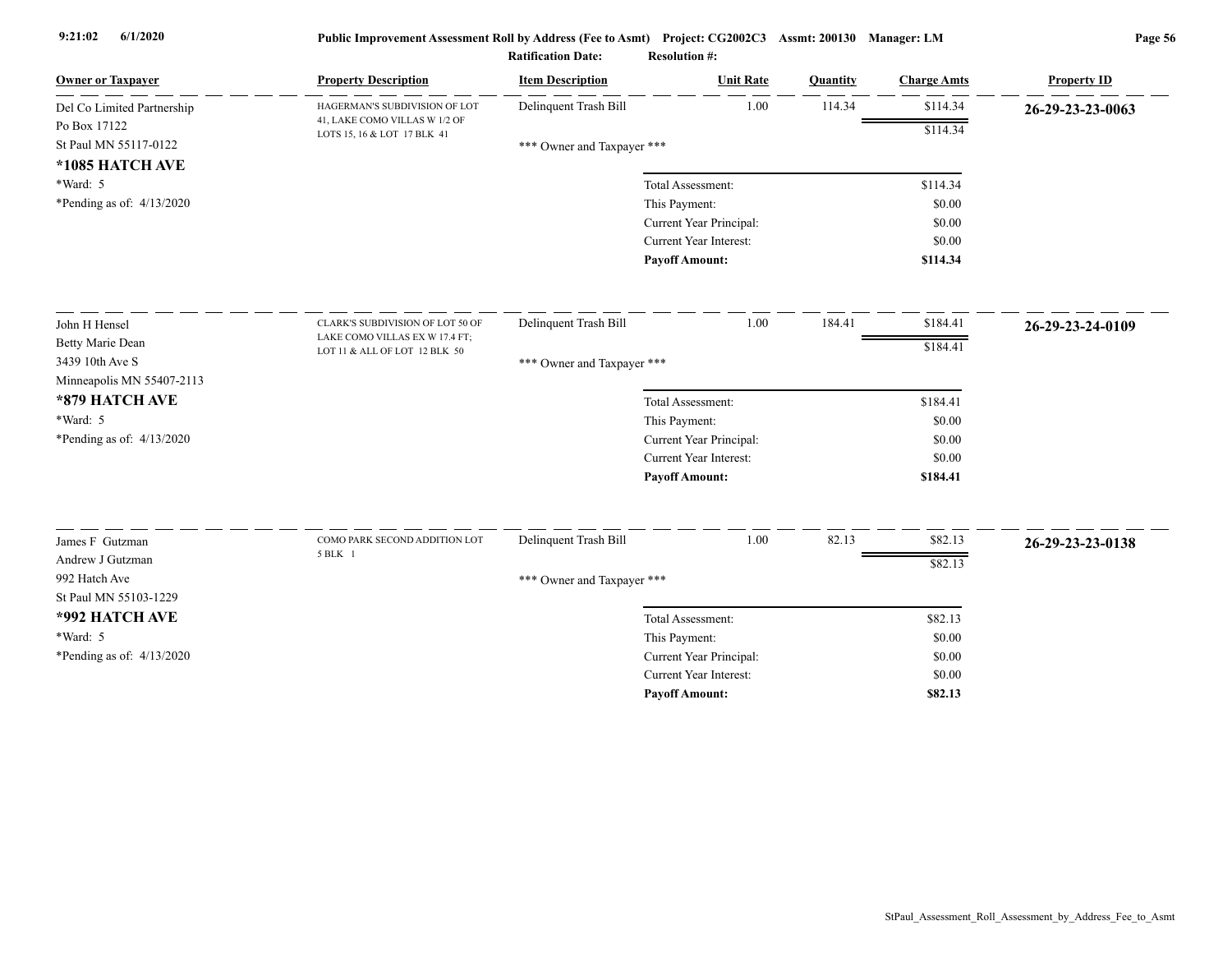| <b>Owner or Taxpayer</b>    | <b>Property Description</b>                                                | <b>Item Description</b>    | <b>Unit Rate</b>              | Quantity | <b>Charge Amts</b> | <b>Property ID</b> |
|-----------------------------|----------------------------------------------------------------------------|----------------------------|-------------------------------|----------|--------------------|--------------------|
| Melaku Teferi               | GERMAIN LANDING 2ND ADDN LOT                                               | Delinquent Trash Bill      | 1.00                          | 2.38     | \$2.38             | 27-29-22-24-0108   |
| Aster Sinka                 | 3 BLK 1                                                                    |                            |                               |          | \$2.38             |                    |
| 1033 Hazelwood St           |                                                                            | *** Owner and Taxpayer *** |                               |          |                    |                    |
| St Paul MN 55106-3678       |                                                                            |                            |                               |          |                    |                    |
| *1033 HAZELWOOD ST          |                                                                            |                            | Total Assessment:             |          | \$2.38             |                    |
| $*Ward: 6$                  |                                                                            |                            | This Payment:                 |          | \$0.00             |                    |
| *Pending as of: $4/13/2020$ |                                                                            |                            | Current Year Principal:       |          | \$0.00             |                    |
|                             |                                                                            |                            | Current Year Interest:        |          | \$0.00             |                    |
|                             |                                                                            |                            | <b>Payoff Amount:</b>         |          | \$2.38             |                    |
| Jack Vang                   | TILSEN'S FIFTH ADDITION LOT 2                                              | Delinquent Trash Bill      | 1.00                          | 114.34   | \$114.34           | 27-29-22-34-0023   |
| Christine K Vang            | BLK 8                                                                      |                            |                               |          | \$114.34           |                    |
| 1429 Mechanic Ave           |                                                                            | *** Owner and Taxpayer *** |                               |          |                    |                    |
| St Paul MN 55106-3520       |                                                                            |                            |                               |          |                    |                    |
| *771 HAZELWOOD ST           |                                                                            |                            | Total Assessment:             |          | \$114.34           |                    |
| *Ward: 7                    |                                                                            |                            | This Payment:                 |          | \$0.00             |                    |
| *Pending as of: $4/13/2020$ |                                                                            |                            | Current Year Principal:       |          | \$0.00             |                    |
|                             |                                                                            |                            | Current Year Interest:        |          | \$0.00             |                    |
|                             |                                                                            |                            | <b>Payoff Amount:</b>         |          | \$114.34           |                    |
|                             |                                                                            |                            |                               |          |                    |                    |
| Saul Vang                   | <b>SCHOCH'S RE-ARRANGEMENT S 47</b><br>FT OF N 94 FT OF LOTS 12 13 AND LOT | Delinquent Trash Bill      | 1.00                          | 4.97     | \$4.97             | 27-29-22-31-0067   |
| 885 Hazelwood St N          | 14 BLK 1                                                                   |                            |                               |          | \$4.97             |                    |
| St Paul MN 55106-3615       |                                                                            | *** Owner and Taxpayer *** |                               |          |                    |                    |
| *885 HAZELWOOD ST           |                                                                            |                            |                               |          |                    |                    |
| $*Ward: 6$                  |                                                                            |                            | Total Assessment:             |          | \$4.97             |                    |
| *Pending as of: 4/13/2020   |                                                                            |                            | This Payment:                 |          | \$0.00             |                    |
|                             |                                                                            |                            | Current Year Principal:       |          | \$0.00             |                    |
|                             |                                                                            |                            | <b>Current Year Interest:</b> |          | \$0.00             |                    |
|                             |                                                                            |                            | <b>Payoff Amount:</b>         |          | \$4.97             |                    |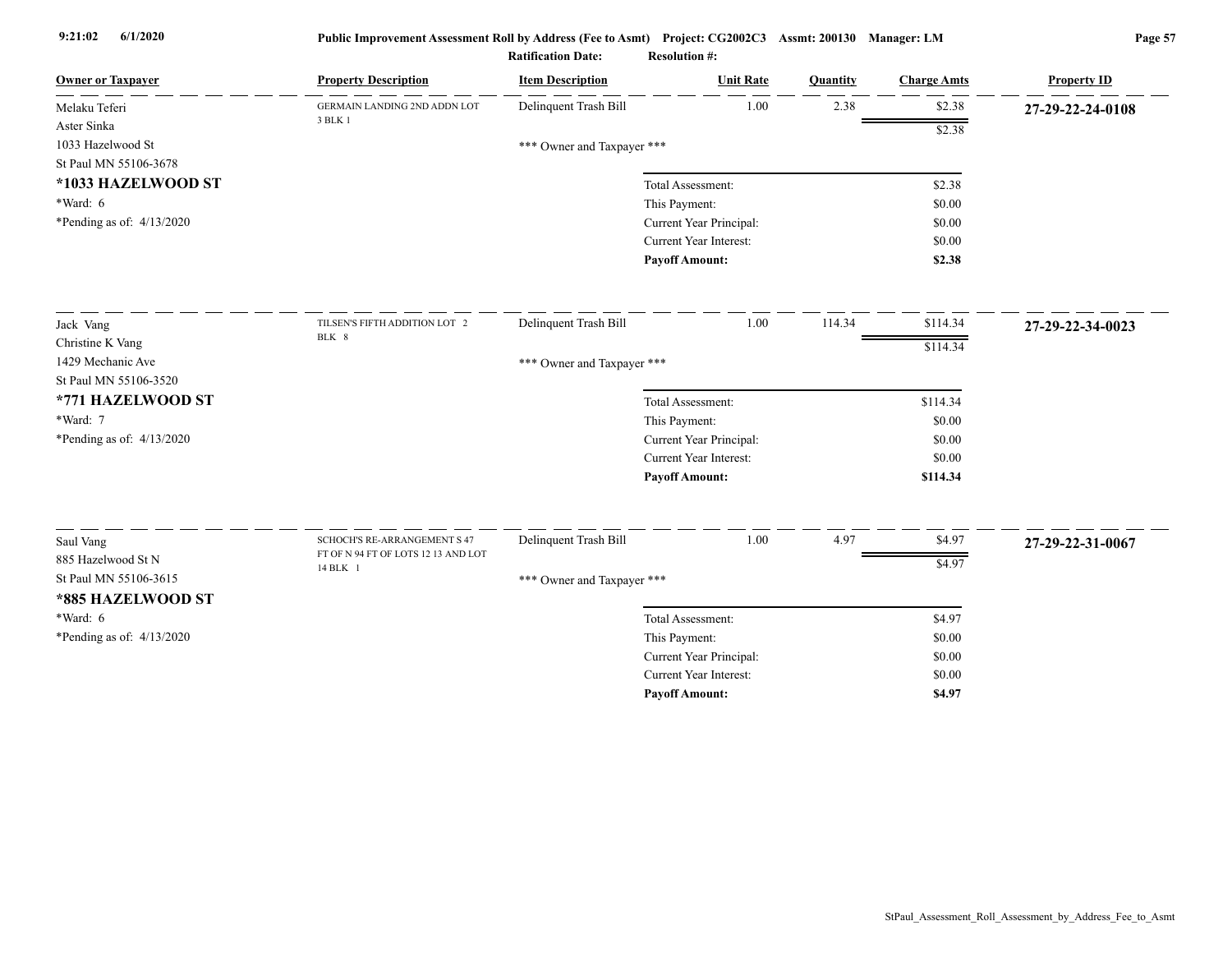| <b>Owner or Taxpayer</b>    | <b>Property Description</b>                        | <b>Item Description</b>    | <b>Unit Rate</b>              | Quantity | <b>Charge Amts</b> | <b>Property ID</b> |
|-----------------------------|----------------------------------------------------|----------------------------|-------------------------------|----------|--------------------|--------------------|
| Sarah Srep                  | OAK TREE PARK SUBJ TO ESMTS &                      | Delinquent Trash Bill      | 1.00                          | 107.02   | \$107.02           | 27-29-22-24-0043   |
| 975 Hazelwood St            | PARTY WALL AGREEMENTS; S 29.8 FT<br>OF LOT 6 BLK 1 |                            |                               |          | \$107.02           |                    |
| St Paul MN 55106-3662       |                                                    | *** Owner and Taxpayer *** |                               |          |                    |                    |
| *975 HAZELWOOD ST           |                                                    |                            |                               |          |                    |                    |
| $*Ward: 6$                  |                                                    |                            | Total Assessment:             |          | \$107.02           |                    |
| *Pending as of: $4/13/2020$ |                                                    |                            | This Payment:                 |          | \$0.00             |                    |
|                             |                                                    |                            | Current Year Principal:       |          | \$0.00             |                    |
|                             |                                                    |                            | Current Year Interest:        |          | \$0.00             |                    |
|                             |                                                    |                            | <b>Payoff Amount:</b>         |          | \$107.02           |                    |
| Rebecca Lynn Athey          | OAK PARK S 54 FT OF LOT 2                          | Delinquent Trash Bill      | 1.00                          | 4.97     | \$4.97             | 27-29-22-13-0064   |
| 976 Hazelwood St            |                                                    |                            |                               |          | \$4.97             |                    |
| St Paul MN 55106-3663       |                                                    | *** Owner and Taxpayer *** |                               |          |                    |                    |
| *976 HAZELWOOD ST           |                                                    |                            |                               |          |                    |                    |
| $*Ward: 6$                  |                                                    |                            | Total Assessment:             |          | \$4.97             |                    |
| *Pending as of: 4/13/2020   |                                                    |                            | This Payment:                 |          | \$0.00             |                    |
|                             |                                                    |                            | Current Year Principal:       |          | \$0.00             |                    |
|                             |                                                    |                            | Current Year Interest:        |          | \$0.00             |                    |
|                             |                                                    |                            | <b>Payoff Amount:</b>         |          | \$4.97             |                    |
| Maria M Calatayud           | OAK TREE PARK SUBJ TO ESMTS &                      | Delinquent Trash Bill      | 1.00                          | 114.34   | \$114.34           |                    |
| 2030 Lydia Ave # 304        | PARTY WALL AGREEMENTS; S 29.8 FT                   |                            |                               |          |                    | 27-29-22-24-0045   |
| Maplewood MN 55109-1483     | OF LOT 7 BLK 1                                     |                            |                               |          | \$114.34           |                    |
| *981 HAZELWOOD ST           |                                                    | *** Owner and Taxpayer *** |                               |          |                    |                    |
| $*Ward: 6$                  |                                                    |                            | Total Assessment:             |          | \$114.34           |                    |
| *Pending as of: 4/13/2020   |                                                    |                            | This Payment:                 |          | \$0.00             |                    |
|                             |                                                    |                            | Current Year Principal:       |          | \$0.00             |                    |
|                             |                                                    |                            | <b>Current Year Interest:</b> |          | \$0.00             |                    |
|                             |                                                    |                            | <b>Payoff Amount:</b>         |          | \$114.34           |                    |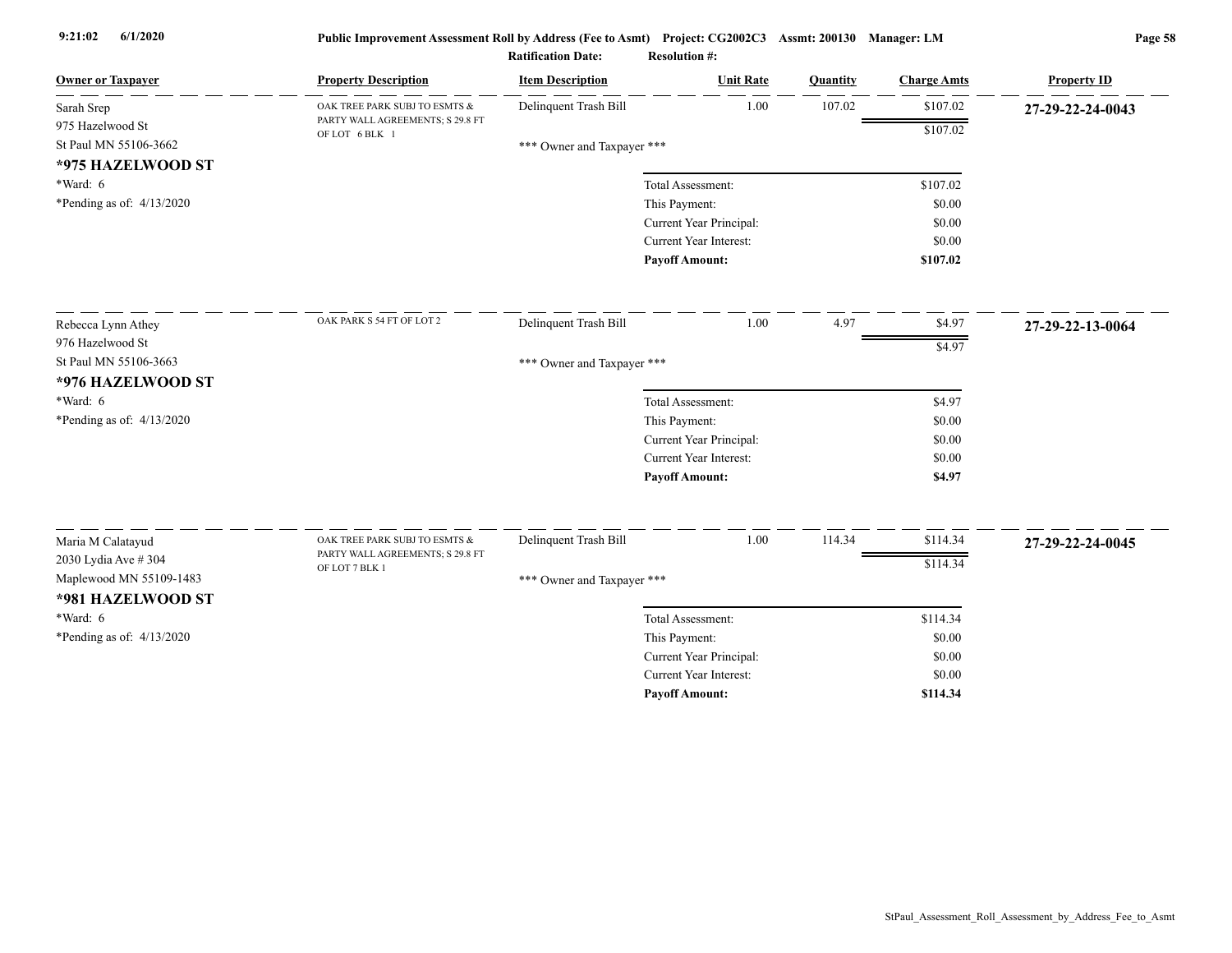| <b>Owner or Taxpayer</b>                    | <b>Property Description</b>                                         | <b>Item Description</b>    | <b>Unit Rate</b>              | Quantity | <b>Charge Amts</b> | <b>Property ID</b> |
|---------------------------------------------|---------------------------------------------------------------------|----------------------------|-------------------------------|----------|--------------------|--------------------|
| Miguel Aburto Valazquez<br>984 Hazelwood St | OAK PARK SUBJ TO ST; THAT PART OF<br>LOT 2 LYING N OF THE S 54 FT & | Delinquent Trash Bill      | 1.00                          | 221.35   | \$221.35           | 27-29-22-13-0065   |
| St Paul MN 55106-3663                       | LYING S OF THE N 15 FT OF SD LOT                                    | *** Owner and Taxpayer *** |                               |          | \$221.35           |                    |
| *984 HAZELWOOD ST                           |                                                                     |                            |                               |          |                    |                    |
| *Ward: 6                                    |                                                                     |                            | Total Assessment:             |          | \$221.35           |                    |
| *Pending as of: 4/13/2020                   |                                                                     |                            | This Payment:                 |          | \$0.00             |                    |
|                                             |                                                                     |                            | Current Year Principal:       |          | \$0.00             |                    |
|                                             |                                                                     |                            | Current Year Interest:        |          | \$0.00             |                    |
|                                             |                                                                     |                            | <b>Pavoff Amount:</b>         |          | \$221.35           |                    |
| Ronaldo R Soliman                           | OAK TREE PARK SUBJ TO ESMTS &                                       | Delinquent Trash Bill      | 1.00                          | 107.02   | \$107.02           | 27-29-22-24-0047   |
| 10161 Upper 178th St                        | PARTY WALL AGREEMENTS; S 29.8 FT                                    |                            |                               |          | \$107.02           |                    |
| Lakeville MN 55044-8788                     | OF LOT 8 BLK 1                                                      | *** Owner and Taxpayer *** |                               |          |                    |                    |
| *987 HAZELWOOD ST                           |                                                                     |                            |                               |          |                    |                    |
| *Ward: 6                                    |                                                                     |                            | Total Assessment:             |          | \$107.02           |                    |
| *Pending as of: 4/13/2020                   |                                                                     |                            | This Payment:                 |          | \$0.00             |                    |
|                                             |                                                                     |                            | Current Year Principal:       |          | \$0.00             |                    |
|                                             |                                                                     |                            | <b>Current Year Interest:</b> |          | \$0.00             |                    |
|                                             |                                                                     |                            | <b>Payoff Amount:</b>         |          | \$107.02           |                    |
| Lew Seto                                    | OAK TREE PARK SUBJ TO ESMTS &                                       | Delinquent Trash Bill      | 1.00                          | 114.34   | \$114.34           | 27-29-22-24-0048   |
| 757 Geneva Ave N                            | PARTY WALL AGREEMENTS; EX S                                         |                            |                               |          | \$114.34           |                    |
| Oakdale MN 55128-7408                       | 29.8 FT; LOT 8 BLK 1                                                | *** Owner and Taxpayer *** |                               |          |                    |                    |
| *989 HAZELWOOD ST                           |                                                                     |                            |                               |          |                    |                    |
| *Ward: 6                                    |                                                                     |                            | Total Assessment:             |          | \$114.34           |                    |
| *Pending as of: 4/13/2020                   |                                                                     |                            | This Payment:                 |          | \$0.00             |                    |
|                                             |                                                                     |                            | Current Year Principal:       |          | \$0.00             |                    |
|                                             |                                                                     |                            | <b>Current Year Interest:</b> |          | \$0.00             |                    |
|                                             |                                                                     |                            | <b>Pavoff Amount:</b>         |          | \$114.34           |                    |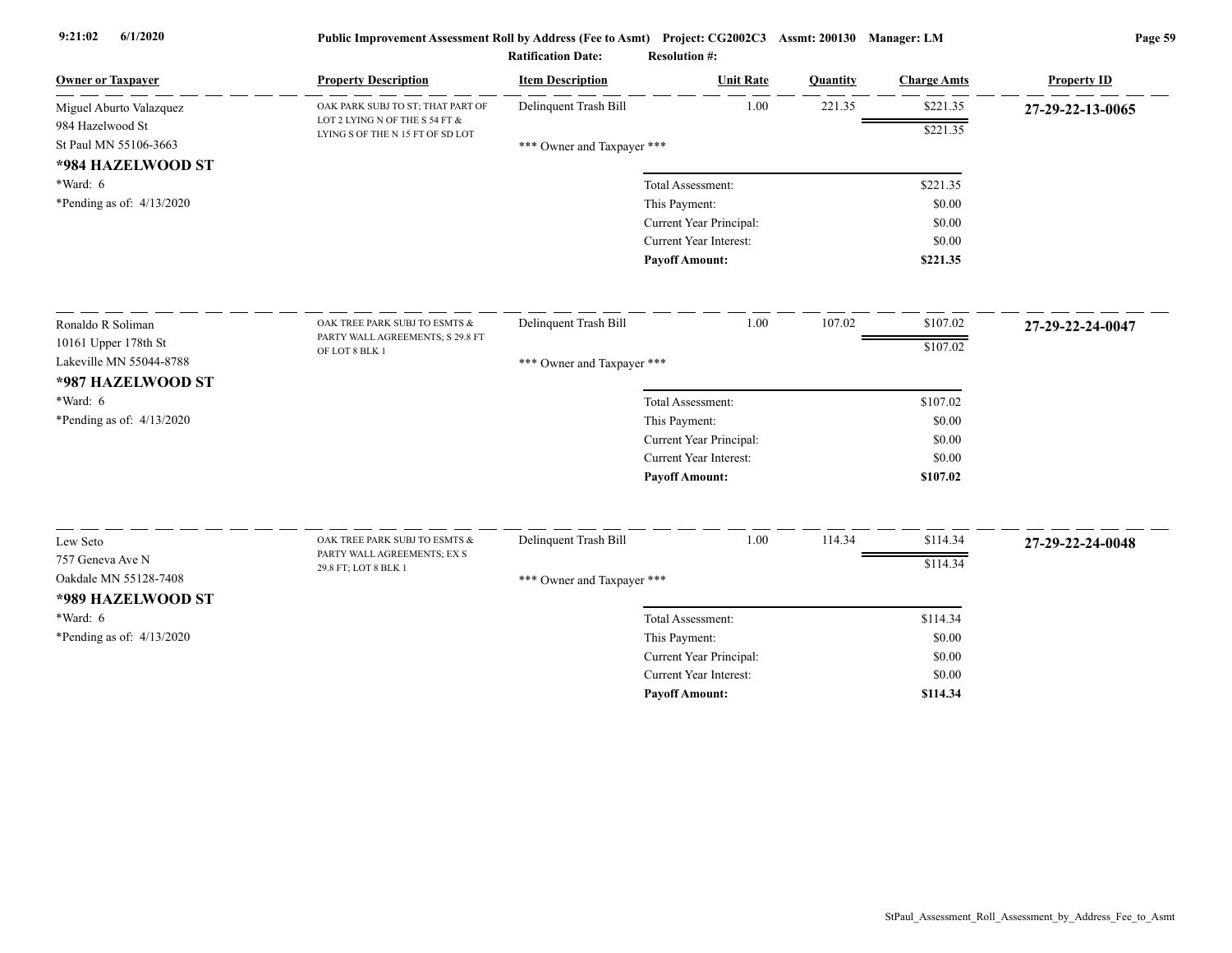| <b>Owner or Taxpayer</b>    | <b>Property Description</b>    | <b>Item Description</b>    | <b>Unit Rate</b>              | Quantity | <b>Charge Amts</b> | <b>Property ID</b> |
|-----------------------------|--------------------------------|----------------------------|-------------------------------|----------|--------------------|--------------------|
| Rubel A Cordon Galdamez     | KATHY-LYNN ADDITION LOT 14 BLK | Delinquent Trash Bill      | 1.00                          | 128.60   | \$128.60           | 27-29-22-12-0050   |
| 1157 Herbert St             |                                |                            |                               |          | \$128.60           |                    |
| St Paul MN 55106-2919       |                                | *** Owner and Taxpayer *** |                               |          |                    |                    |
| *1157 HERBERT ST            |                                |                            |                               |          |                    |                    |
| $*Ward: 6$                  |                                |                            | Total Assessment:             |          | \$128.60           |                    |
| *Pending as of: $4/13/2020$ |                                |                            | This Payment:                 |          | \$0.00             |                    |
|                             |                                |                            | Current Year Principal:       |          | \$0.00             |                    |
|                             |                                |                            | <b>Current Year Interest:</b> |          | \$0.00             |                    |
|                             |                                |                            | <b>Payoff Amount:</b>         |          | \$128.60           |                    |
| Keith L Walker              | HERSEY WOOLSEY ADDITION EX S 8 | Delinquent Trash Bill      | 1.00                          | 114.34   | \$114.34           | 27-29-23-43-0010   |
| 1254 Hewitt Ave             | FT FOR ALLEY LOT 10 BLK 6      |                            |                               |          | \$114.34           |                    |
| St Paul MN 55104-1421       |                                | *** Owner and Taxpayer *** |                               |          |                    |                    |
| *1254 HEWITT AVE            |                                |                            |                               |          |                    |                    |
| *Ward: 4                    |                                |                            | Total Assessment:             |          | \$114.34           |                    |
| *Pending as of: 4/13/2020   |                                |                            | This Payment:                 |          | \$0.00             |                    |
|                             |                                |                            | Current Year Principal:       |          | \$0.00             |                    |
|                             |                                |                            | Current Year Interest:        |          | \$0.00             |                    |
|                             |                                |                            | <b>Payoff Amount:</b>         |          | \$114.34           |                    |
| Tiffany M Kyle              | HERSEY WOOLSEY ADDITION EX N 8 | Delinquent Trash Bill      | 1.00                          | 214.05   | \$214.05           | 27-29-23-42-0053   |
| 1279 Hewitt Ave             | FT FOR ALLEY LOT 16 BLK 5      |                            |                               |          |                    |                    |
| St Paul MN 55104-1422       |                                | *** Owner and Taxpayer *** |                               |          | \$214.05           |                    |
| *1279 HEWITT AVE            |                                |                            |                               |          |                    |                    |
| *Ward: 4                    |                                |                            | Total Assessment:             |          | \$214.05           |                    |
| *Pending as of: $4/13/2020$ |                                |                            | This Payment:                 |          | \$0.00             |                    |
|                             |                                |                            | Current Year Principal:       |          | \$0.00             |                    |
|                             |                                |                            | <b>Current Year Interest:</b> |          | \$0.00             |                    |
|                             |                                |                            | <b>Pavoff Amount:</b>         |          | \$214.05           |                    |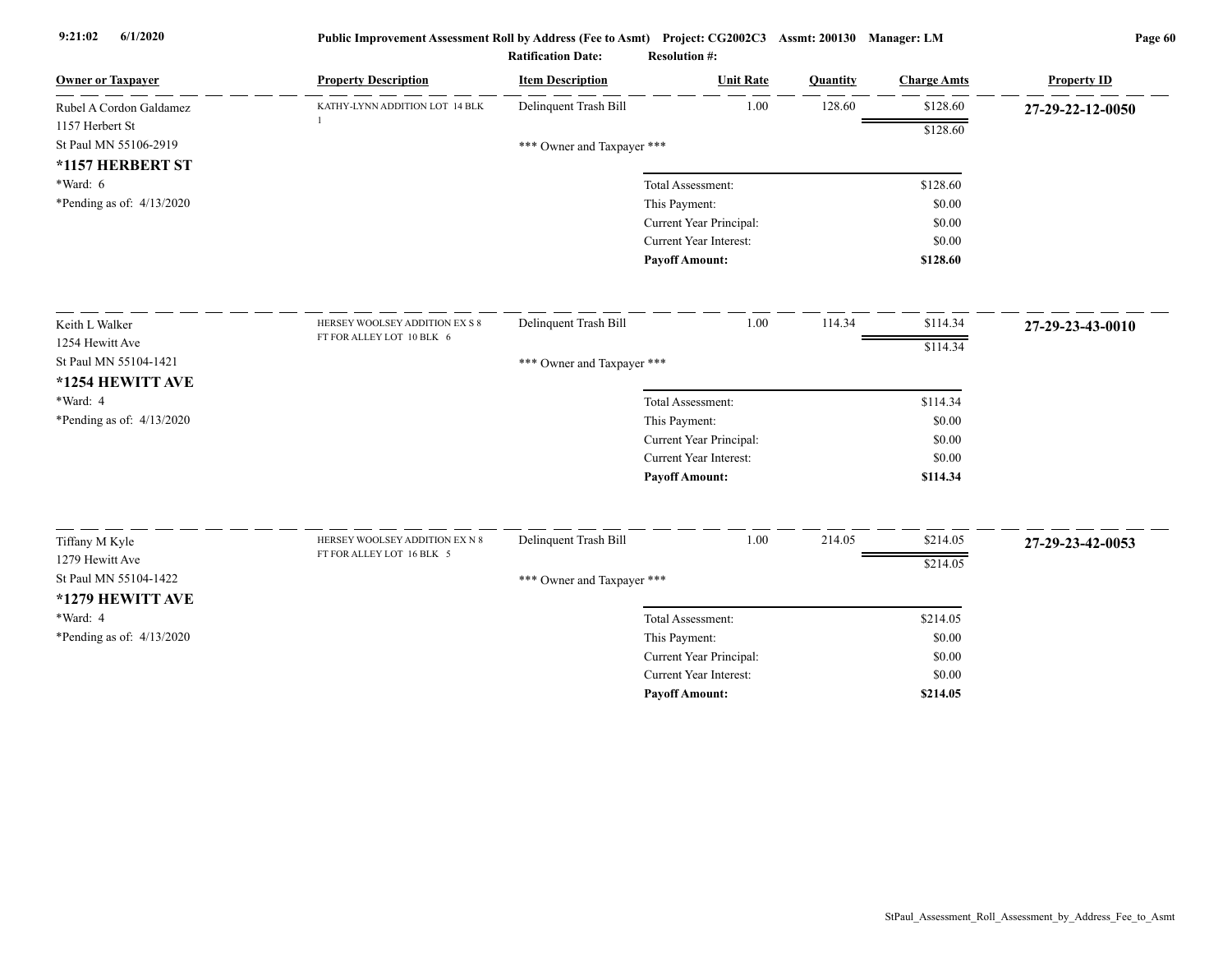| <b>Owner or Taxpayer</b>   | <b>Property Description</b> | <b>Item Description</b>    | <b>Unit Rate</b>              | Quantity | <b>Charge Amts</b> | <b>Property ID</b> |
|----------------------------|-----------------------------|----------------------------|-------------------------------|----------|--------------------|--------------------|
| Steven T Bikkie            | HERSEY WOOLSEY ADDITION LOT | Delinquent Trash Bill      | 1.00                          | 114.34   | \$114.34           | 27-29-23-42-0042   |
| Patricia S Bikkie          | 30 BLK 4                    |                            |                               |          | \$114.34           |                    |
| 1283 Hewitt Ave            |                             | *** Owner and Taxpayer *** |                               |          |                    |                    |
| St Paul MN 55104-1424      |                             |                            |                               |          |                    |                    |
| *1283 HEWITT AVE           |                             |                            | Total Assessment:             |          | \$114.34           |                    |
| *Ward: 4                   |                             |                            | This Payment:                 |          | \$0.00             |                    |
| *Pending as of: 4/13/2020  |                             |                            | Current Year Principal:       |          | \$0.00             |                    |
|                            |                             |                            | Current Year Interest:        |          | \$0.00             |                    |
|                            |                             |                            | <b>Payoff Amount:</b>         |          | \$114.34           |                    |
| Del Co Limited Partnership | HERSEY WOOLSEY ADDITION LOT | Delinquent Trash Bill      | 1.00                          | 133.36   | \$133.36           | 27-29-23-42-0038   |
| Po Box 17122               | 25 BLK 4                    |                            |                               |          | \$133.36           |                    |
| St Paul MN 55117-0122      |                             | *** Owner and Taxpayer *** |                               |          |                    |                    |
| *1301 HEWITT AVE           |                             |                            |                               |          |                    |                    |
| *Ward: 4                   |                             |                            | Total Assessment:             |          | \$133.36           |                    |
| *Pending as of: 4/13/2020  |                             |                            | This Payment:                 |          | \$0.00             |                    |
|                            |                             |                            | Current Year Principal:       |          | \$0.00             |                    |
|                            |                             |                            | <b>Current Year Interest:</b> |          | \$0.00             |                    |
|                            |                             |                            | <b>Payoff Amount:</b>         |          | \$133.36           |                    |
| James Caples               | HERSEY WOOLSEY ADDITION LOT | Delinquent Trash Bill      | 1.00                          | 214.05   | \$214.05           |                    |
| 1305 Hewitt Ave            | 24 BLK 4                    |                            |                               |          |                    | 27-29-23-42-0037   |
| St Paul MN 55104-1424      |                             | *** Owner and Taxpayer *** |                               |          | \$214.05           |                    |
| *1305 HEWITT AVE           |                             |                            |                               |          |                    |                    |
| *Ward: 4                   |                             |                            | Total Assessment:             |          | \$214.05           |                    |
| *Pending as of: 4/13/2020  |                             |                            | This Payment:                 |          | \$0.00             |                    |
|                            |                             |                            | Current Year Principal:       |          | \$0.00             |                    |
|                            |                             |                            | <b>Current Year Interest:</b> |          | \$0.00             |                    |
|                            |                             |                            | <b>Pavoff Amount:</b>         |          | \$214.05           |                    |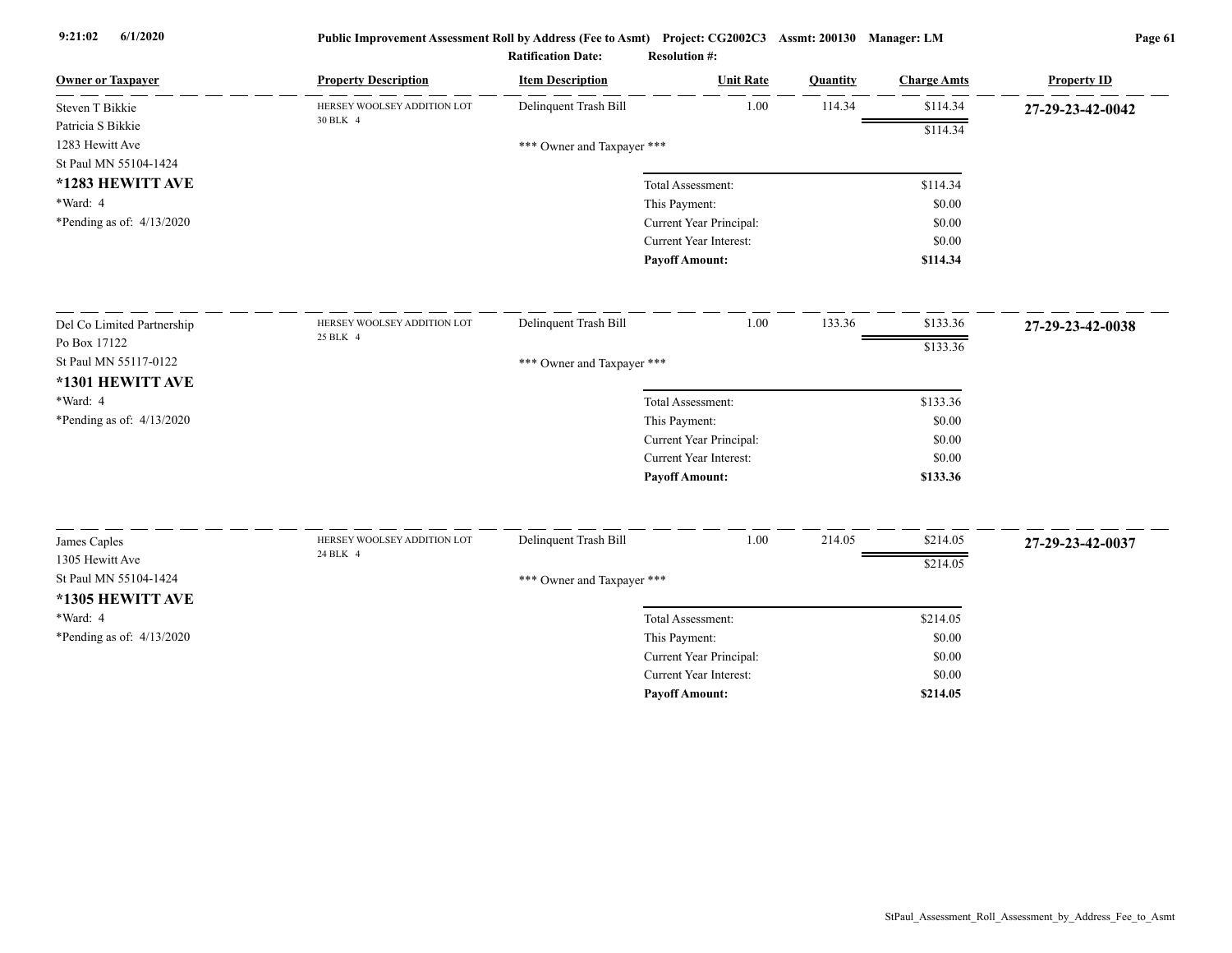| ST. JAMES ADDITION LOT 2<br>1.00<br>Delinquent Trash Bill<br>114.34<br>\$114.34<br>Benjamin D Grove      | 27-29-23-34-0002 |
|----------------------------------------------------------------------------------------------------------|------------------|
|                                                                                                          |                  |
| 1348 Hewitt Ave<br>\$114.34                                                                              |                  |
| St Paul MN 55104-1305<br>*** Owner and Taxpayer ***                                                      |                  |
| *1348 HEWITT AVE                                                                                         |                  |
| *Ward: 4<br>Total Assessment:<br>\$114.34                                                                |                  |
| *Pending as of: 4/13/2020<br>This Payment:<br>\$0.00                                                     |                  |
| Current Year Principal:<br>\$0.00                                                                        |                  |
| Current Year Interest:<br>\$0.00                                                                         |                  |
| <b>Payoff Amount:</b><br>\$114.34                                                                        |                  |
| ST. JAMES ADDITION LOT 5<br>Delinquent Trash Bill<br>1.00<br>137.47<br>\$137.47<br>Samuel Riesgraf       | 27-29-23-34-0005 |
| 1360 Hewitt Ave<br>\$137.47                                                                              |                  |
| St Paul MN 55104-1305<br>*** Owner and Taxpayer ***                                                      |                  |
| *1360 HEWITT AVE                                                                                         |                  |
| *Ward: 4<br>\$137.47<br>Total Assessment:                                                                |                  |
| *Pending as of: 4/13/2020<br>This Payment:<br>\$0.00                                                     |                  |
| Current Year Principal:<br>\$0.00                                                                        |                  |
| Current Year Interest:<br>\$0.00                                                                         |                  |
| <b>Payoff Amount:</b><br>\$137.47                                                                        |                  |
| Delinquent Trash Bill<br>1.00<br>77.36<br>\$77.36<br>Elizabeth J Sloan<br>COLLEGE PLACE, EAST DIVISION E |                  |
| 45 FT OF W 13O FT OF LOT 1 BLK 14                                                                        | 27-29-23-34-0027 |
| Gerald Dagel<br>\$77.36<br>1394 Hewitt Ave                                                               |                  |
| *** Owner and Taxpayer ***<br>St Paul MN 55104-1309                                                      |                  |
| *1394 HEWITT AVE                                                                                         |                  |
| Total Assessment:<br>\$77.36                                                                             |                  |
| *Ward: 4<br>This Payment:<br>\$0.00                                                                      |                  |
| *Pending as of: 4/13/2020<br>Current Year Principal:<br>\$0.00<br>Current Year Interest:<br>\$0.00       |                  |
| <b>Payoff Amount:</b><br>\$77.36                                                                         |                  |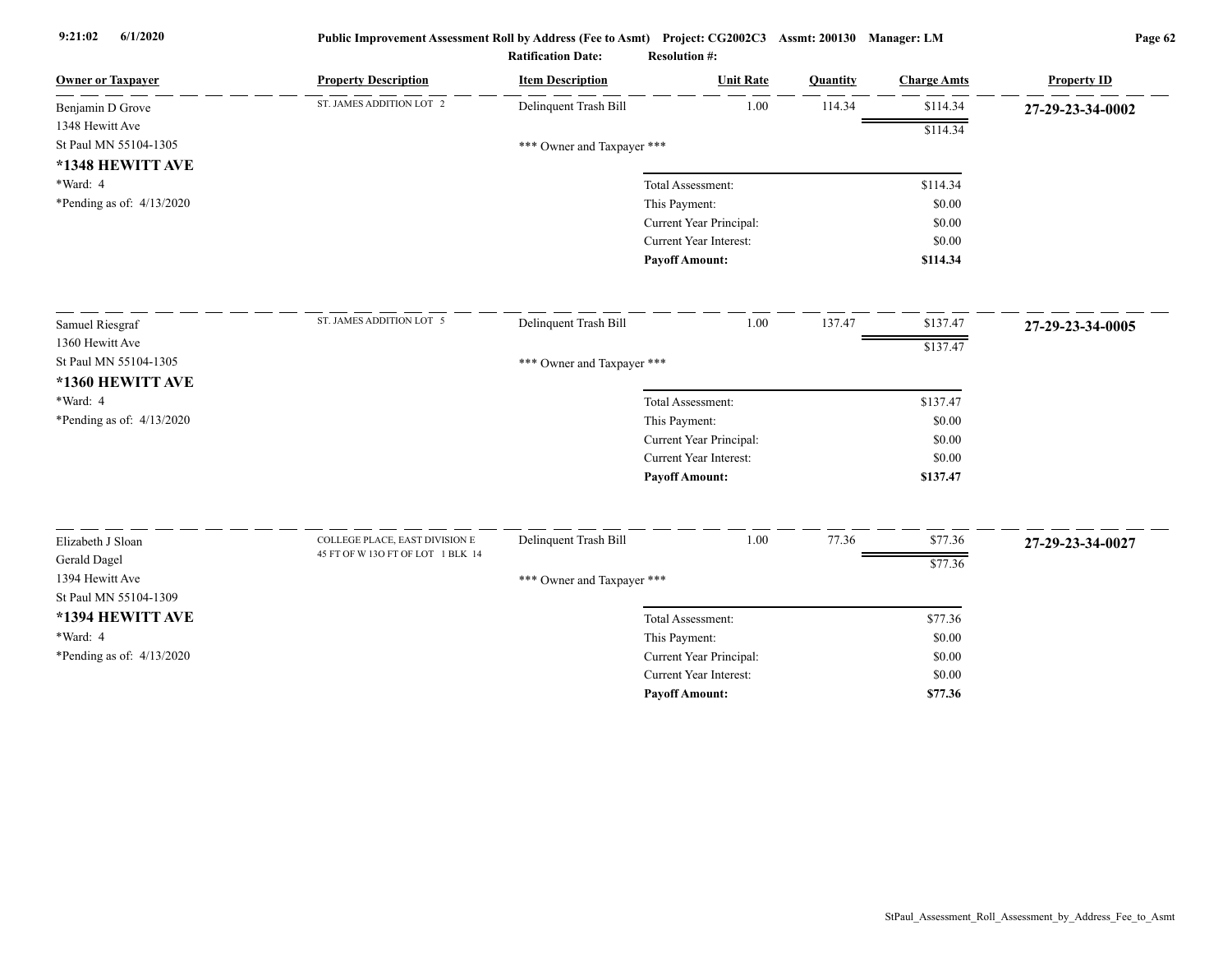| 1.00<br>77.36<br>\$77.36<br>Delinquent Trash Bill<br><b>CUSHING'S SECOND ADDITION S 41</b><br>27-29-23-34-0035<br>FT OF LOTS 7 8 AND LOT 9<br>820 Holton St<br>\$77.36<br>St Paul MN 55104-1317<br>*** Owner and Taxpayer ***<br>*820 HOLTON ST<br>*Ward: 4<br>\$77.36<br>Total Assessment:<br>*Pending as of: $4/13/2020$<br>This Payment:<br>\$0.00<br>Current Year Principal:<br>\$0.00<br><b>Current Year Interest:</b><br>\$0.00<br><b>Payoff Amount:</b><br>\$77.36<br>ESSEX PARK LOT 15 BLK 2<br>Delinquent Trash Bill<br>1.00<br>107.02<br>\$107.02<br>26-29-22-41-0048<br>\$107.02<br>*** Owner and Taxpayer ***<br>\$107.02<br>Total Assessment:<br>*Ward: 7<br>This Payment:<br>\$0.00<br>*Pending as of: 4/13/2020<br>Current Year Principal:<br>\$0.00<br><b>Current Year Interest:</b><br>\$0.00<br><b>Payoff Amount:</b><br>\$107.02<br>Delinquent Trash Bill<br>1.00<br>107.02<br>\$107.02<br>WINTERS ADDITION TO ST. PAUL LOT<br>Federal National Mortgage<br>26-29-23-33-0008<br>10 BLK 18<br>14221 Dallas Pky Ste 1000<br>\$107.02<br>Dallas TX 75254-2946<br>*** Owner and Taxpayer ***<br>*1019 HUBBARD AVE<br>*Ward: 1<br>\$107.02<br>Total Assessment:<br>*Pending as of: 4/13/2020<br>This Payment:<br>\$0.00<br>Current Year Principal:<br>\$0.00<br><b>Current Year Interest:</b><br>\$0.00<br><b>Pavoff Amount:</b><br>\$107.02 | <b>Owner or Taxpayer</b> | <b>Property Description</b> | <b>Item Description</b> | <b>Unit Rate</b> | Quantity | <b>Charge Amts</b> | <b>Property ID</b> |
|------------------------------------------------------------------------------------------------------------------------------------------------------------------------------------------------------------------------------------------------------------------------------------------------------------------------------------------------------------------------------------------------------------------------------------------------------------------------------------------------------------------------------------------------------------------------------------------------------------------------------------------------------------------------------------------------------------------------------------------------------------------------------------------------------------------------------------------------------------------------------------------------------------------------------------------------------------------------------------------------------------------------------------------------------------------------------------------------------------------------------------------------------------------------------------------------------------------------------------------------------------------------------------------------------------------------------------------------------------|--------------------------|-----------------------------|-------------------------|------------------|----------|--------------------|--------------------|
|                                                                                                                                                                                                                                                                                                                                                                                                                                                                                                                                                                                                                                                                                                                                                                                                                                                                                                                                                                                                                                                                                                                                                                                                                                                                                                                                                            | Kari Lynn Hamlin         |                             |                         |                  |          |                    |                    |
|                                                                                                                                                                                                                                                                                                                                                                                                                                                                                                                                                                                                                                                                                                                                                                                                                                                                                                                                                                                                                                                                                                                                                                                                                                                                                                                                                            |                          |                             |                         |                  |          |                    |                    |
|                                                                                                                                                                                                                                                                                                                                                                                                                                                                                                                                                                                                                                                                                                                                                                                                                                                                                                                                                                                                                                                                                                                                                                                                                                                                                                                                                            |                          |                             |                         |                  |          |                    |                    |
|                                                                                                                                                                                                                                                                                                                                                                                                                                                                                                                                                                                                                                                                                                                                                                                                                                                                                                                                                                                                                                                                                                                                                                                                                                                                                                                                                            |                          |                             |                         |                  |          |                    |                    |
|                                                                                                                                                                                                                                                                                                                                                                                                                                                                                                                                                                                                                                                                                                                                                                                                                                                                                                                                                                                                                                                                                                                                                                                                                                                                                                                                                            |                          |                             |                         |                  |          |                    |                    |
|                                                                                                                                                                                                                                                                                                                                                                                                                                                                                                                                                                                                                                                                                                                                                                                                                                                                                                                                                                                                                                                                                                                                                                                                                                                                                                                                                            |                          |                             |                         |                  |          |                    |                    |
|                                                                                                                                                                                                                                                                                                                                                                                                                                                                                                                                                                                                                                                                                                                                                                                                                                                                                                                                                                                                                                                                                                                                                                                                                                                                                                                                                            |                          |                             |                         |                  |          |                    |                    |
|                                                                                                                                                                                                                                                                                                                                                                                                                                                                                                                                                                                                                                                                                                                                                                                                                                                                                                                                                                                                                                                                                                                                                                                                                                                                                                                                                            |                          |                             |                         |                  |          |                    |                    |
|                                                                                                                                                                                                                                                                                                                                                                                                                                                                                                                                                                                                                                                                                                                                                                                                                                                                                                                                                                                                                                                                                                                                                                                                                                                                                                                                                            |                          |                             |                         |                  |          |                    |                    |
|                                                                                                                                                                                                                                                                                                                                                                                                                                                                                                                                                                                                                                                                                                                                                                                                                                                                                                                                                                                                                                                                                                                                                                                                                                                                                                                                                            | Christopher D Livingston |                             |                         |                  |          |                    |                    |
|                                                                                                                                                                                                                                                                                                                                                                                                                                                                                                                                                                                                                                                                                                                                                                                                                                                                                                                                                                                                                                                                                                                                                                                                                                                                                                                                                            | Stacy M Livingston       |                             |                         |                  |          |                    |                    |
|                                                                                                                                                                                                                                                                                                                                                                                                                                                                                                                                                                                                                                                                                                                                                                                                                                                                                                                                                                                                                                                                                                                                                                                                                                                                                                                                                            | 848 Howard St N          |                             |                         |                  |          |                    |                    |
|                                                                                                                                                                                                                                                                                                                                                                                                                                                                                                                                                                                                                                                                                                                                                                                                                                                                                                                                                                                                                                                                                                                                                                                                                                                                                                                                                            | St Paul MN 55119-3515    |                             |                         |                  |          |                    |                    |
|                                                                                                                                                                                                                                                                                                                                                                                                                                                                                                                                                                                                                                                                                                                                                                                                                                                                                                                                                                                                                                                                                                                                                                                                                                                                                                                                                            | *848 HOWARD ST N         |                             |                         |                  |          |                    |                    |
|                                                                                                                                                                                                                                                                                                                                                                                                                                                                                                                                                                                                                                                                                                                                                                                                                                                                                                                                                                                                                                                                                                                                                                                                                                                                                                                                                            |                          |                             |                         |                  |          |                    |                    |
|                                                                                                                                                                                                                                                                                                                                                                                                                                                                                                                                                                                                                                                                                                                                                                                                                                                                                                                                                                                                                                                                                                                                                                                                                                                                                                                                                            |                          |                             |                         |                  |          |                    |                    |
|                                                                                                                                                                                                                                                                                                                                                                                                                                                                                                                                                                                                                                                                                                                                                                                                                                                                                                                                                                                                                                                                                                                                                                                                                                                                                                                                                            |                          |                             |                         |                  |          |                    |                    |
|                                                                                                                                                                                                                                                                                                                                                                                                                                                                                                                                                                                                                                                                                                                                                                                                                                                                                                                                                                                                                                                                                                                                                                                                                                                                                                                                                            |                          |                             |                         |                  |          |                    |                    |
|                                                                                                                                                                                                                                                                                                                                                                                                                                                                                                                                                                                                                                                                                                                                                                                                                                                                                                                                                                                                                                                                                                                                                                                                                                                                                                                                                            |                          |                             |                         |                  |          |                    |                    |
|                                                                                                                                                                                                                                                                                                                                                                                                                                                                                                                                                                                                                                                                                                                                                                                                                                                                                                                                                                                                                                                                                                                                                                                                                                                                                                                                                            |                          |                             |                         |                  |          |                    |                    |
|                                                                                                                                                                                                                                                                                                                                                                                                                                                                                                                                                                                                                                                                                                                                                                                                                                                                                                                                                                                                                                                                                                                                                                                                                                                                                                                                                            |                          |                             |                         |                  |          |                    |                    |
|                                                                                                                                                                                                                                                                                                                                                                                                                                                                                                                                                                                                                                                                                                                                                                                                                                                                                                                                                                                                                                                                                                                                                                                                                                                                                                                                                            |                          |                             |                         |                  |          |                    |                    |
|                                                                                                                                                                                                                                                                                                                                                                                                                                                                                                                                                                                                                                                                                                                                                                                                                                                                                                                                                                                                                                                                                                                                                                                                                                                                                                                                                            |                          |                             |                         |                  |          |                    |                    |
|                                                                                                                                                                                                                                                                                                                                                                                                                                                                                                                                                                                                                                                                                                                                                                                                                                                                                                                                                                                                                                                                                                                                                                                                                                                                                                                                                            |                          |                             |                         |                  |          |                    |                    |
|                                                                                                                                                                                                                                                                                                                                                                                                                                                                                                                                                                                                                                                                                                                                                                                                                                                                                                                                                                                                                                                                                                                                                                                                                                                                                                                                                            |                          |                             |                         |                  |          |                    |                    |
|                                                                                                                                                                                                                                                                                                                                                                                                                                                                                                                                                                                                                                                                                                                                                                                                                                                                                                                                                                                                                                                                                                                                                                                                                                                                                                                                                            |                          |                             |                         |                  |          |                    |                    |
|                                                                                                                                                                                                                                                                                                                                                                                                                                                                                                                                                                                                                                                                                                                                                                                                                                                                                                                                                                                                                                                                                                                                                                                                                                                                                                                                                            |                          |                             |                         |                  |          |                    |                    |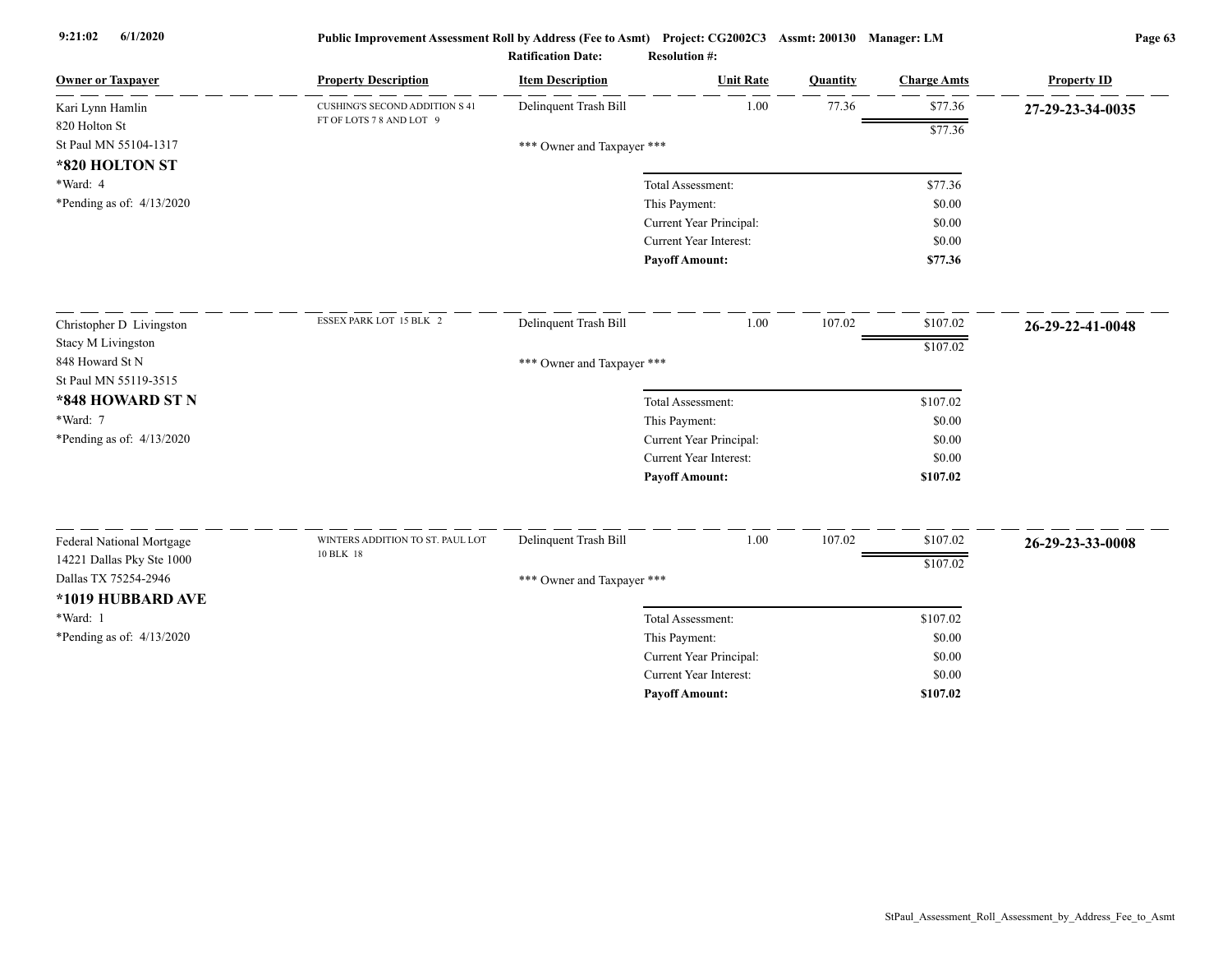| <b>Owner or Taxpayer</b>                  | <b>Property Description</b>    | <b>Item Description</b>    | <b>Unit Rate</b>                                         | Quantity | <b>Charge Amts</b> | <b>Property ID</b> |
|-------------------------------------------|--------------------------------|----------------------------|----------------------------------------------------------|----------|--------------------|--------------------|
| Susan D Mccall                            | COLLEGE PLACE, EAST DIVISION E | Delinquent Trash Bill      | 1.00                                                     | 159.47   | \$159.47           | 27-29-23-34-0042   |
| 1328 Dale St N Apt 2                      | 40 FT OF LOT 3 BLK 14          |                            |                                                          |          | \$159.47           |                    |
| St Paul MN 55117-4108                     |                                | *** Owner and Taxpayer *** |                                                          |          |                    |                    |
| *1407 HUBBARD AVE                         |                                |                            |                                                          |          |                    |                    |
| *Ward: 4                                  |                                |                            | Total Assessment:                                        |          | \$159.47           |                    |
| *Pending as of: $4/13/2020$               |                                |                            | This Payment:                                            |          | \$0.00             |                    |
|                                           |                                |                            | Current Year Principal:                                  |          | \$0.00             |                    |
|                                           |                                |                            | Current Year Interest:                                   |          | \$0.00             |                    |
|                                           |                                |                            | <b>Pavoff Amount:</b>                                    |          | \$159.47           |                    |
| Sonia C Moralez                           | BEAVER LAKE HEIGHTS LOT 7 BLK  | Delinquent Trash Bill      | 1.00                                                     | 107.02   | \$107.02           | 26-29-22-34-0008   |
| 826 Iroquois Ave                          | 19                             |                            |                                                          |          | \$107.02           |                    |
| St Paul MN 55119-3720                     |                                | *** Owner and Taxpayer *** |                                                          |          |                    |                    |
| *826 IROQUOIS AVE                         |                                |                            |                                                          |          |                    |                    |
| *Ward: 7                                  |                                |                            | Total Assessment:                                        |          | \$107.02           |                    |
| *Pending as of: 4/13/2020                 |                                |                            | This Payment:                                            |          | \$0.00             |                    |
|                                           |                                |                            | Current Year Principal:                                  |          | \$0.00             |                    |
|                                           |                                |                            | Current Year Interest:                                   |          | \$0.00             |                    |
|                                           |                                |                            | <b>Payoff Amount:</b>                                    |          | \$107.02           |                    |
| Alexander G Juarez                        | BEAVER LAKE HEIGHTS LOT 5 BLK  | Delinquent Trash Bill      | 1.00                                                     | 107.34   | \$107.34           |                    |
|                                           | 19                             |                            |                                                          |          |                    | 26-29-22-34-0006   |
| 834 Iroquois Ave<br>St Paul MN 55119-3720 |                                |                            |                                                          |          | \$107.34           |                    |
|                                           |                                | *** Owner and Taxpayer *** |                                                          |          |                    |                    |
| *834 IROQUOIS AVE                         |                                |                            |                                                          |          |                    |                    |
| *Ward: 7                                  |                                |                            | Total Assessment:                                        |          | \$107.34           |                    |
| *Pending as of: 4/13/2020                 |                                |                            | This Payment:                                            |          | \$0.00             |                    |
|                                           |                                |                            | Current Year Principal:<br><b>Current Year Interest:</b> |          | \$0.00<br>\$0.00   |                    |
|                                           |                                |                            | <b>Pavoff Amount:</b>                                    |          | \$107.34           |                    |
|                                           |                                |                            |                                                          |          |                    |                    |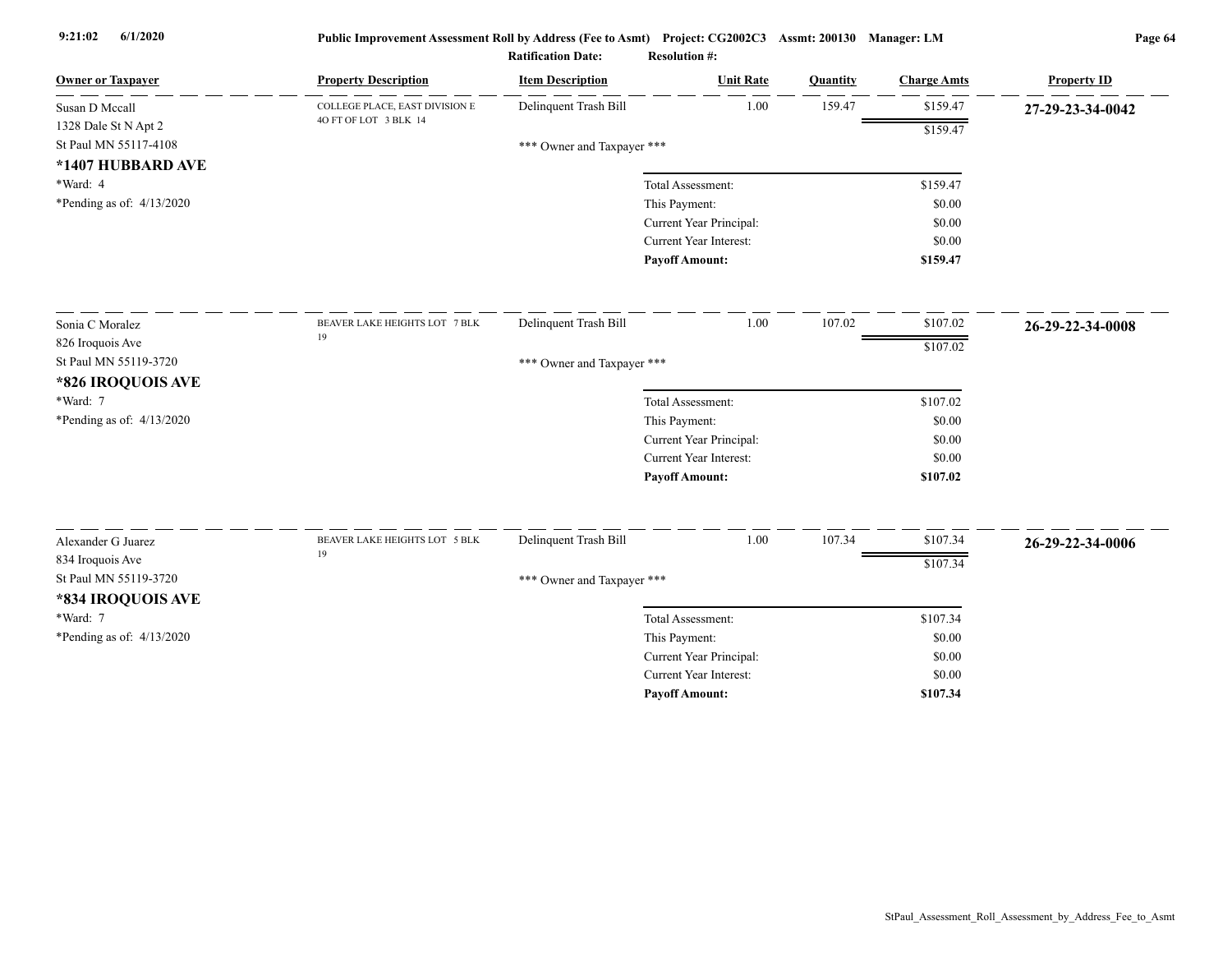| <b>Owner or Taxpayer</b>                 | <b>Property Description</b>    | <b>Item Description</b>    | <b>Unit Rate</b>              | Quantity | <b>Charge Amts</b> | <b>Property ID</b> |
|------------------------------------------|--------------------------------|----------------------------|-------------------------------|----------|--------------------|--------------------|
| Jose M Trevino                           | BEAVER LAKE HEIGHTS NLY 1/2 OF | Delinquent Trash Bill      | 1.00                          | 107.02   | \$107.02           | 26-29-22-31-0131   |
| 865 Iroquois Ave                         | LOTS 13 14 AND LOT 15 BLK 14   |                            |                               |          | \$107.02           |                    |
| St Paul MN 55119-3705                    |                                | *** Owner and Taxpayer *** |                               |          |                    |                    |
| *865 IROQUOIS AVE                        |                                |                            |                               |          |                    |                    |
| *Ward: 7                                 |                                |                            | Total Assessment:             |          | \$107.02           |                    |
| *Pending as of: 4/13/2020                |                                |                            | This Payment:                 |          | \$0.00             |                    |
|                                          |                                |                            | Current Year Principal:       |          | \$0.00             |                    |
|                                          |                                |                            | Current Year Interest:        |          | \$0.00             |                    |
|                                          |                                |                            | <b>Payoff Amount:</b>         |          | \$107.02           |                    |
| Reginald Rauschnot                       | BEAVER LAKE HEIGHTS LOT 7 BLK  | Delinquent Trash Bill      | 1.00                          | 114.34   | \$114.34           | 26-29-22-31-0139   |
| Carrie Rauschnot                         | 15                             |                            |                               |          | \$114.34           |                    |
| 902 Iroquois Ave                         |                                | *** Owner and Taxpayer *** |                               |          |                    |                    |
| St Paul MN 55119-3735                    |                                |                            |                               |          |                    |                    |
| *902 IROQUOIS AVE                        |                                |                            | Total Assessment:             |          | \$114.34           |                    |
| *Ward: 7                                 |                                |                            | This Payment:                 |          | \$0.00             |                    |
| *Pending as of: $4/13/2020$              |                                |                            | Current Year Principal:       |          | \$0.00             |                    |
|                                          |                                |                            | <b>Current Year Interest:</b> |          | \$0.00             |                    |
|                                          |                                |                            | <b>Payoff Amount:</b>         |          | \$114.34           |                    |
|                                          | ROYAL OAKS LOT 15 BLK 12       |                            |                               |          |                    |                    |
| Amy L Fox                                |                                | Delinquent Trash Bill      | 1.00                          | 113.25   | \$113.25           | 26-29-23-13-0156   |
| 1032 Jameson St<br>St Paul MN 55103-1448 |                                |                            |                               |          | \$113.25           |                    |
|                                          |                                | *** Owner and Taxpayer *** |                               |          |                    |                    |
| *1032 JAMESON ST                         |                                |                            |                               |          |                    |                    |
| *Ward: 5                                 |                                |                            | Total Assessment:             |          | \$113.25           |                    |
| *Pending as of: $4/13/2020$              |                                |                            | This Payment:                 |          | \$0.00             |                    |
|                                          |                                |                            | Current Year Principal:       |          | \$0.00             |                    |
|                                          |                                |                            | Current Year Interest:        |          | \$0.00             |                    |
|                                          |                                |                            | <b>Payoff Amount:</b>         |          | \$113.25           |                    |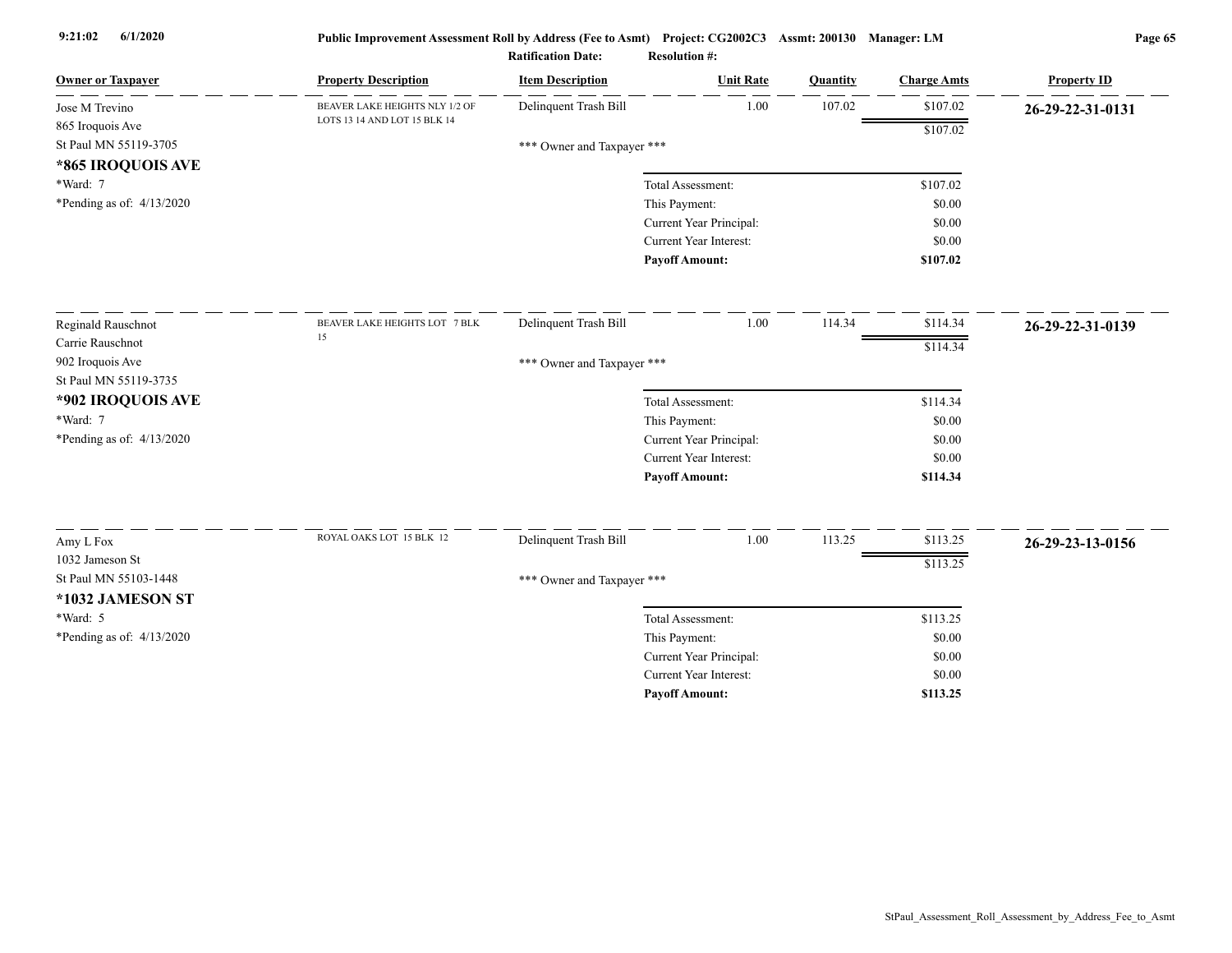| <b>Owner or Taxpayer</b>    | <b>Property Description</b>                                      | <b>Item Description</b>    | <b>Unit Rate</b>              | Quantity | <b>Charge Amts</b> | <b>Property ID</b> |
|-----------------------------|------------------------------------------------------------------|----------------------------|-------------------------------|----------|--------------------|--------------------|
| Daniel Claessens            | SECTION 27 TOWN 29 RANGE 22 BEG                                  | Delinquent Trash Bill      | 1.00                          | 4.97     | \$4.97             | 27-29-22-12-0026   |
| 1656 Jessamine Ave E        | AT INTERSECTION OF CL OF<br>KENNARD ST AND S L OF JESSAMINE      |                            |                               |          | \$4.97             |                    |
| St Paul MN 55106-2921       | AVE TH W 40 FT TH SWLY AT ANGLE                                  | *** Owner and Taxpayer *** |                               |          |                    |                    |
| *1656 JESSAMINE AVE E       | TO LEFT 75 DEG 42 MIN FOR 95 FT TH<br>SELY 64 28/100 FT TO PT IN |                            |                               |          |                    |                    |
| *Ward: 6                    |                                                                  |                            | Total Assessment:             |          | \$4.97             |                    |
| *Pending as of: $4/13/2020$ |                                                                  |                            | This Payment:                 |          | \$0.00             |                    |
|                             |                                                                  |                            | Current Year Principal:       |          | \$0.00             |                    |
|                             |                                                                  |                            | Current Year Interest:        |          | \$0.00             |                    |
|                             |                                                                  |                            | <b>Payoff Amount:</b>         |          | \$4.97             |                    |
| Peter J Freeborn            | TILSEN'S MAYWOOD HEIGHTS LOT                                     | Delinquent Trash Bill      | 1.00                          | 4.65     | \$4.65             | 26-29-23-11-0091   |
| Breanna D Larson            | 20 BLK 2                                                         |                            |                               |          | \$4.65             |                    |
| 681 Jessamine Ave W         |                                                                  | *** Owner and Taxpayer *** |                               |          |                    |                    |
| St Paul MN 55117-5615       |                                                                  |                            |                               |          |                    |                    |
| *681 JESSAMINE AVE W        |                                                                  |                            | Total Assessment:             |          | \$4.65             |                    |
| *Ward: 5                    |                                                                  |                            | This Payment:                 |          | \$0.00             |                    |
| *Pending as of: $4/13/2020$ |                                                                  |                            | Current Year Principal:       |          | \$0.00             |                    |
|                             |                                                                  |                            | <b>Current Year Interest:</b> |          | \$0.00             |                    |
|                             |                                                                  |                            | <b>Payoff Amount:</b>         |          | \$4.65             |                    |
| Barbara Elfstrand           | TRACYS OUTLOTS IN THE TOWNSHIP                                   | Delinquent Trash Bill      | 1.00                          | 132.41   | \$132.41           | 27-29-22-32-0100   |
| 865 Johnson Pky             | OF NEW CANADA, RAMSEY CO., AND                                   |                            |                               |          |                    |                    |
| St Paul MN 55106-3419       | STATE OF MINNESOTA LOT 10 BLK 9                                  | *** Owner and Taxpayer *** |                               |          | \$132.41           |                    |
| *865 JOHNSON PKWY           |                                                                  |                            |                               |          |                    |                    |
| *Ward: 6                    |                                                                  |                            | Total Assessment:             |          | \$132.41           |                    |
| *Pending as of: $4/13/2020$ |                                                                  |                            | This Payment:                 |          | \$0.00             |                    |
|                             |                                                                  |                            | Current Year Principal:       |          | \$0.00             |                    |
|                             |                                                                  |                            | Current Year Interest:        |          | \$0.00             |                    |
|                             |                                                                  |                            | <b>Payoff Amount:</b>         |          | \$132.41           |                    |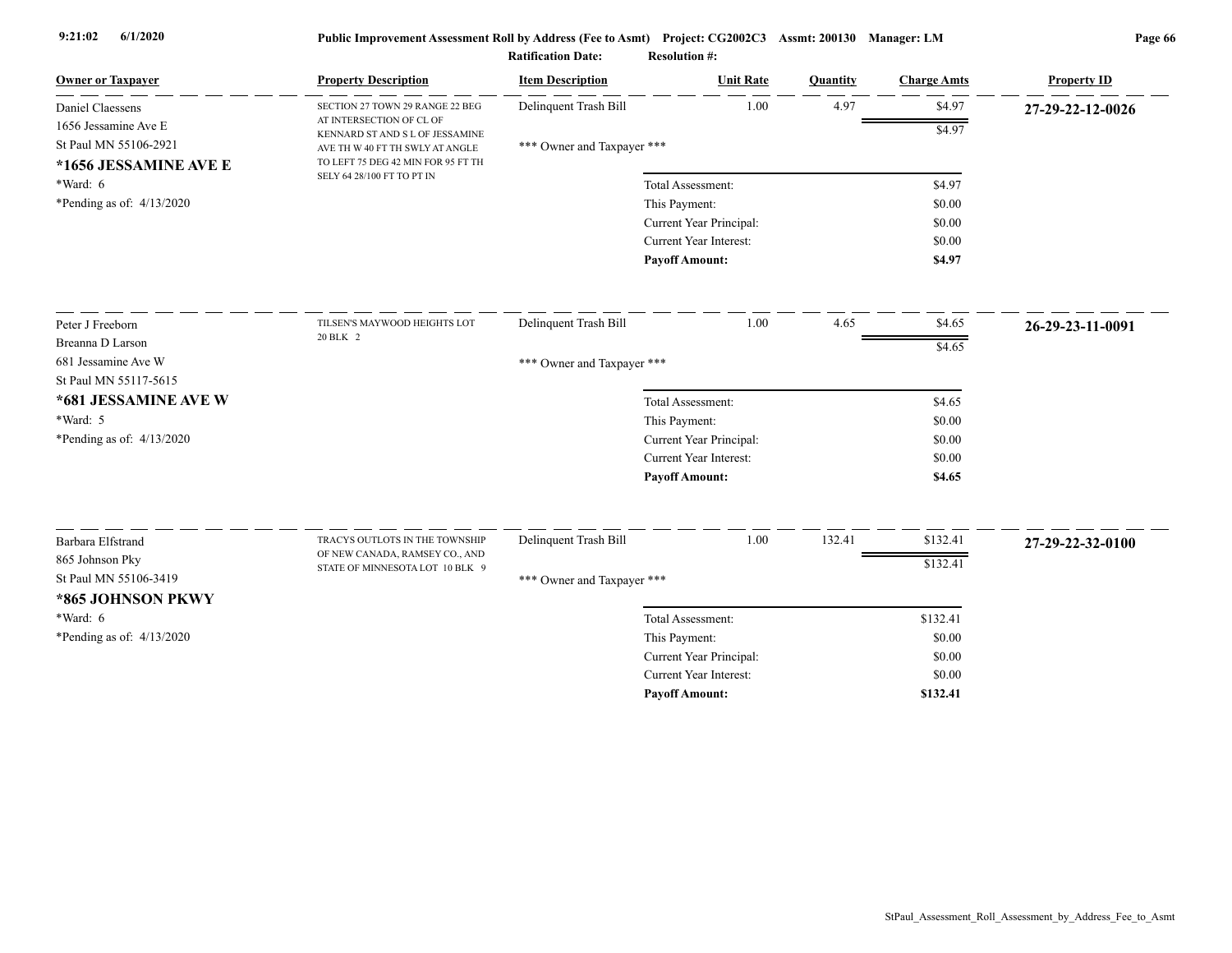| Delinquent Trash Bill<br>1.00<br>114.34<br>\$114.34<br>Nicole L Capaul<br>TRACYS OUTLOTS IN THE TOWNSHIP<br>27-29-22-32-0068<br>OF NEW CANADA, RAMSEY CO., AND<br>874 Johnson Pkwy<br>\$114.34<br>STATE OF MINNESOTA W 105 2/10 FT<br>St Paul MN 55106-3420<br>*** Owner and Taxpayer ***<br>OF N 51 FT OF LOT 1 BLK 10<br>*874 JOHNSON PKWY<br>$*Ward: 6$<br>\$114.34<br>Total Assessment:<br>*Pending as of: $4/13/2020$<br>This Payment:<br>\$0.00<br>Current Year Principal:<br>\$0.00<br>Current Year Interest:<br>\$0.00<br><b>Payoff Amount:</b><br>\$114.34<br>1.00<br>66.20<br>Delinquent Trash Bill<br>\$66.20<br>TRACYS OUTLOTS IN THE TOWNSHIP<br>Gary R Schnaith<br>27-29-22-32-0053<br>OF NEW CANADA, RAMSEY CO., AND<br>878 Johnson Pky<br>\$66.20<br>STATE OF MINNESOTA LOT 6 BLK 8<br>St Paul MN 55106-3422<br>*** Owner and Taxpayer ***<br>*878 JOHNSON PKWY<br>*Ward: 6<br>Total Assessment:<br>\$66.20<br>*Pending as of: 4/13/2020<br>This Payment:<br>\$0.00<br>Current Year Principal:<br>\$0.00<br><b>Current Year Interest:</b><br>\$0.00<br><b>Payoff Amount:</b><br>\$66.20<br>107.02<br>Delinquent Trash Bill<br>1.00<br>\$107.02<br>Jackie J O'Connor<br>TRACYS OUTLOTS IN THE TOWNSHIP<br>27-29-22-32-0097<br>OF NEW CANADA, RAMSEY CO., AND<br>881 Johnson Pkwy<br>\$107.02<br>STATE OF MINNESOTA LOT 7 BLK 9<br>St Paul MN 55106-3419<br>*** Owner and Taxpayer ***<br>*881 JOHNSON PKWY<br>$*Ward: 6$<br>\$107.02<br>Total Assessment:<br>*Pending as of: $4/13/2020$<br>This Payment:<br>\$0.00<br>Current Year Principal:<br>\$0.00 | <b>Owner or Taxpayer</b> | <b>Property Description</b> | <b>Item Description</b> | <b>Unit Rate</b> | Quantity | <b>Charge Amts</b> | <b>Property ID</b> |
|-------------------------------------------------------------------------------------------------------------------------------------------------------------------------------------------------------------------------------------------------------------------------------------------------------------------------------------------------------------------------------------------------------------------------------------------------------------------------------------------------------------------------------------------------------------------------------------------------------------------------------------------------------------------------------------------------------------------------------------------------------------------------------------------------------------------------------------------------------------------------------------------------------------------------------------------------------------------------------------------------------------------------------------------------------------------------------------------------------------------------------------------------------------------------------------------------------------------------------------------------------------------------------------------------------------------------------------------------------------------------------------------------------------------------------------------------------------------------------------------------------------------------------------------------------------------------|--------------------------|-----------------------------|-------------------------|------------------|----------|--------------------|--------------------|
|                                                                                                                                                                                                                                                                                                                                                                                                                                                                                                                                                                                                                                                                                                                                                                                                                                                                                                                                                                                                                                                                                                                                                                                                                                                                                                                                                                                                                                                                                                                                                                         |                          |                             |                         |                  |          |                    |                    |
|                                                                                                                                                                                                                                                                                                                                                                                                                                                                                                                                                                                                                                                                                                                                                                                                                                                                                                                                                                                                                                                                                                                                                                                                                                                                                                                                                                                                                                                                                                                                                                         |                          |                             |                         |                  |          |                    |                    |
|                                                                                                                                                                                                                                                                                                                                                                                                                                                                                                                                                                                                                                                                                                                                                                                                                                                                                                                                                                                                                                                                                                                                                                                                                                                                                                                                                                                                                                                                                                                                                                         |                          |                             |                         |                  |          |                    |                    |
|                                                                                                                                                                                                                                                                                                                                                                                                                                                                                                                                                                                                                                                                                                                                                                                                                                                                                                                                                                                                                                                                                                                                                                                                                                                                                                                                                                                                                                                                                                                                                                         |                          |                             |                         |                  |          |                    |                    |
|                                                                                                                                                                                                                                                                                                                                                                                                                                                                                                                                                                                                                                                                                                                                                                                                                                                                                                                                                                                                                                                                                                                                                                                                                                                                                                                                                                                                                                                                                                                                                                         |                          |                             |                         |                  |          |                    |                    |
|                                                                                                                                                                                                                                                                                                                                                                                                                                                                                                                                                                                                                                                                                                                                                                                                                                                                                                                                                                                                                                                                                                                                                                                                                                                                                                                                                                                                                                                                                                                                                                         |                          |                             |                         |                  |          |                    |                    |
|                                                                                                                                                                                                                                                                                                                                                                                                                                                                                                                                                                                                                                                                                                                                                                                                                                                                                                                                                                                                                                                                                                                                                                                                                                                                                                                                                                                                                                                                                                                                                                         |                          |                             |                         |                  |          |                    |                    |
|                                                                                                                                                                                                                                                                                                                                                                                                                                                                                                                                                                                                                                                                                                                                                                                                                                                                                                                                                                                                                                                                                                                                                                                                                                                                                                                                                                                                                                                                                                                                                                         |                          |                             |                         |                  |          |                    |                    |
|                                                                                                                                                                                                                                                                                                                                                                                                                                                                                                                                                                                                                                                                                                                                                                                                                                                                                                                                                                                                                                                                                                                                                                                                                                                                                                                                                                                                                                                                                                                                                                         |                          |                             |                         |                  |          |                    |                    |
|                                                                                                                                                                                                                                                                                                                                                                                                                                                                                                                                                                                                                                                                                                                                                                                                                                                                                                                                                                                                                                                                                                                                                                                                                                                                                                                                                                                                                                                                                                                                                                         |                          |                             |                         |                  |          |                    |                    |
|                                                                                                                                                                                                                                                                                                                                                                                                                                                                                                                                                                                                                                                                                                                                                                                                                                                                                                                                                                                                                                                                                                                                                                                                                                                                                                                                                                                                                                                                                                                                                                         |                          |                             |                         |                  |          |                    |                    |
|                                                                                                                                                                                                                                                                                                                                                                                                                                                                                                                                                                                                                                                                                                                                                                                                                                                                                                                                                                                                                                                                                                                                                                                                                                                                                                                                                                                                                                                                                                                                                                         |                          |                             |                         |                  |          |                    |                    |
|                                                                                                                                                                                                                                                                                                                                                                                                                                                                                                                                                                                                                                                                                                                                                                                                                                                                                                                                                                                                                                                                                                                                                                                                                                                                                                                                                                                                                                                                                                                                                                         |                          |                             |                         |                  |          |                    |                    |
|                                                                                                                                                                                                                                                                                                                                                                                                                                                                                                                                                                                                                                                                                                                                                                                                                                                                                                                                                                                                                                                                                                                                                                                                                                                                                                                                                                                                                                                                                                                                                                         |                          |                             |                         |                  |          |                    |                    |
|                                                                                                                                                                                                                                                                                                                                                                                                                                                                                                                                                                                                                                                                                                                                                                                                                                                                                                                                                                                                                                                                                                                                                                                                                                                                                                                                                                                                                                                                                                                                                                         |                          |                             |                         |                  |          |                    |                    |
|                                                                                                                                                                                                                                                                                                                                                                                                                                                                                                                                                                                                                                                                                                                                                                                                                                                                                                                                                                                                                                                                                                                                                                                                                                                                                                                                                                                                                                                                                                                                                                         |                          |                             |                         |                  |          |                    |                    |
|                                                                                                                                                                                                                                                                                                                                                                                                                                                                                                                                                                                                                                                                                                                                                                                                                                                                                                                                                                                                                                                                                                                                                                                                                                                                                                                                                                                                                                                                                                                                                                         |                          |                             |                         |                  |          |                    |                    |
|                                                                                                                                                                                                                                                                                                                                                                                                                                                                                                                                                                                                                                                                                                                                                                                                                                                                                                                                                                                                                                                                                                                                                                                                                                                                                                                                                                                                                                                                                                                                                                         |                          |                             |                         |                  |          |                    |                    |
|                                                                                                                                                                                                                                                                                                                                                                                                                                                                                                                                                                                                                                                                                                                                                                                                                                                                                                                                                                                                                                                                                                                                                                                                                                                                                                                                                                                                                                                                                                                                                                         |                          |                             |                         |                  |          |                    |                    |
|                                                                                                                                                                                                                                                                                                                                                                                                                                                                                                                                                                                                                                                                                                                                                                                                                                                                                                                                                                                                                                                                                                                                                                                                                                                                                                                                                                                                                                                                                                                                                                         |                          |                             |                         |                  |          |                    |                    |
|                                                                                                                                                                                                                                                                                                                                                                                                                                                                                                                                                                                                                                                                                                                                                                                                                                                                                                                                                                                                                                                                                                                                                                                                                                                                                                                                                                                                                                                                                                                                                                         |                          |                             |                         |                  |          |                    |                    |
|                                                                                                                                                                                                                                                                                                                                                                                                                                                                                                                                                                                                                                                                                                                                                                                                                                                                                                                                                                                                                                                                                                                                                                                                                                                                                                                                                                                                                                                                                                                                                                         |                          |                             |                         |                  |          |                    |                    |
|                                                                                                                                                                                                                                                                                                                                                                                                                                                                                                                                                                                                                                                                                                                                                                                                                                                                                                                                                                                                                                                                                                                                                                                                                                                                                                                                                                                                                                                                                                                                                                         |                          |                             |                         |                  |          |                    |                    |
|                                                                                                                                                                                                                                                                                                                                                                                                                                                                                                                                                                                                                                                                                                                                                                                                                                                                                                                                                                                                                                                                                                                                                                                                                                                                                                                                                                                                                                                                                                                                                                         |                          |                             |                         |                  |          |                    |                    |
|                                                                                                                                                                                                                                                                                                                                                                                                                                                                                                                                                                                                                                                                                                                                                                                                                                                                                                                                                                                                                                                                                                                                                                                                                                                                                                                                                                                                                                                                                                                                                                         |                          |                             |                         |                  |          |                    |                    |
| <b>Current Year Interest:</b><br>\$0.00                                                                                                                                                                                                                                                                                                                                                                                                                                                                                                                                                                                                                                                                                                                                                                                                                                                                                                                                                                                                                                                                                                                                                                                                                                                                                                                                                                                                                                                                                                                                 |                          |                             |                         |                  |          |                    |                    |
| <b>Pavoff Amount:</b><br>\$107.02                                                                                                                                                                                                                                                                                                                                                                                                                                                                                                                                                                                                                                                                                                                                                                                                                                                                                                                                                                                                                                                                                                                                                                                                                                                                                                                                                                                                                                                                                                                                       |                          |                             |                         |                  |          |                    |                    |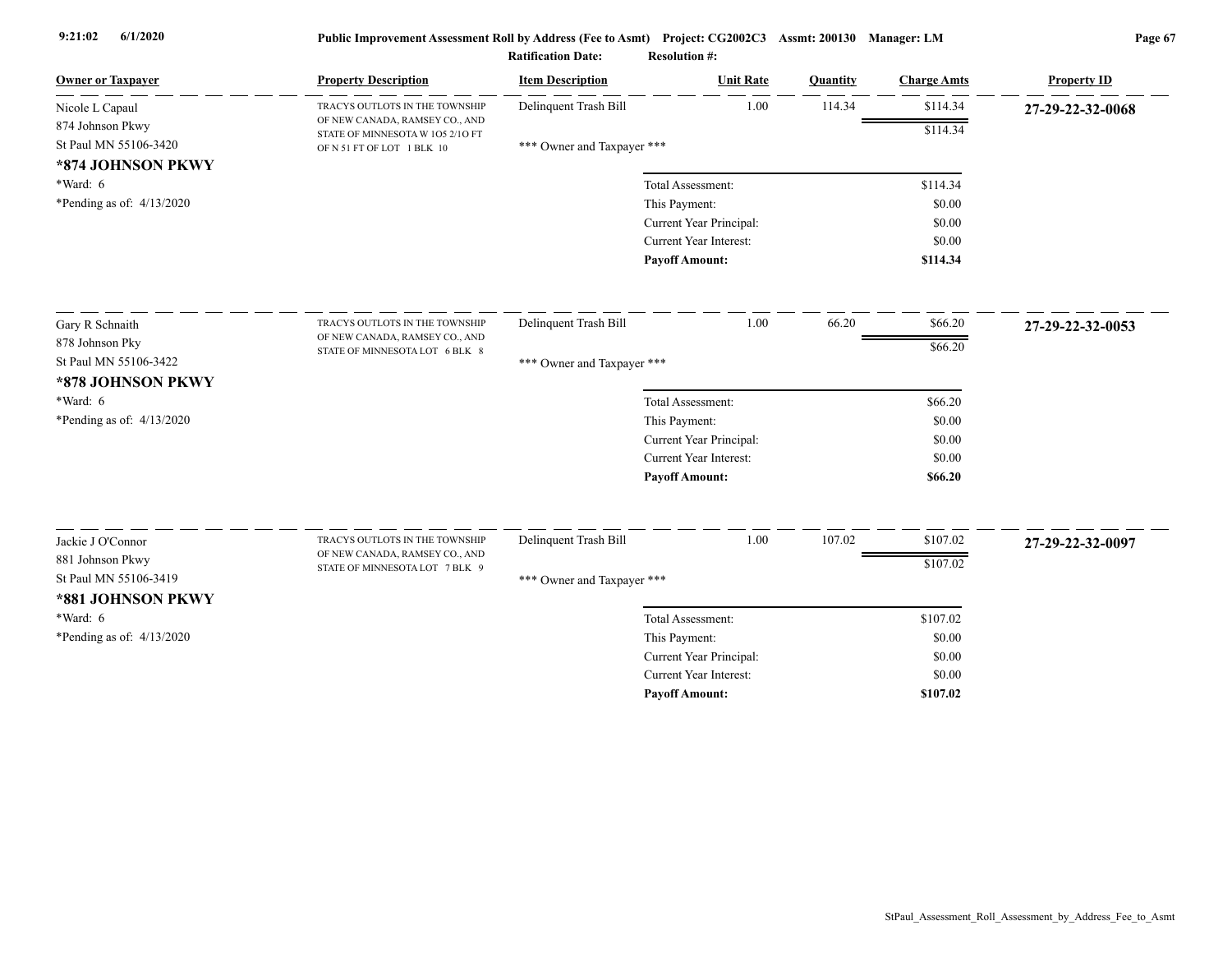| <b>Owner or Taxpayer</b>    | <b>Property Description</b>    | <b>Item Description</b>    | <b>Unit Rate</b>              | <b>Quantity</b> | <b>Charge Amts</b> | <b>Property ID</b> |
|-----------------------------|--------------------------------|----------------------------|-------------------------------|-----------------|--------------------|--------------------|
| Ismael Hernandez            | BEAVER LAKE HEIGHTS LOT 1 BLK  | Delinquent Trash Bill      | 1.00                          | 4.65            | \$4.65             | 26-29-22-31-0119   |
| 867 Jordan Ave              | 17                             |                            |                               |                 | \$4.65             |                    |
| St Paul MN 55119-3734       |                                | *** Owner and Taxpayer *** |                               |                 |                    |                    |
| *867 JORDAN AVE             |                                |                            |                               |                 |                    |                    |
| *Ward: 7                    |                                |                            | Total Assessment:             |                 | \$4.65             |                    |
| *Pending as of: $4/13/2020$ |                                |                            | This Payment:                 |                 | \$0.00             |                    |
|                             |                                |                            | Current Year Principal:       |                 | \$0.00             |                    |
|                             |                                |                            | Current Year Interest:        |                 | \$0.00             |                    |
|                             |                                |                            | <b>Payoff Amount:</b>         |                 | \$4.65             |                    |
| Lysa K Barth                | BEAVER LAKE HEIGHTS LOT 21 BLK | Delinquent Trash Bill      | 1.00                          | 66.24           | \$66.24            | 26-29-22-31-0064   |
| 907 Jordan Ave              | $\mathbf{Q}$                   |                            |                               |                 | \$66.24            |                    |
| St Paul MN 55119-3707       |                                | *** Owner and Taxpayer *** |                               |                 |                    |                    |
| *907 JORDAN AVE             |                                |                            |                               |                 |                    |                    |
| *Ward: $6$                  |                                |                            | Total Assessment:             |                 | \$66.24            |                    |
| *Pending as of: 4/13/2020   |                                |                            | This Payment:                 |                 | \$0.00             |                    |
|                             |                                |                            | Current Year Principal:       |                 | \$0.00             |                    |
|                             |                                |                            | <b>Current Year Interest:</b> |                 | \$0.00             |                    |
|                             |                                |                            | <b>Payoff Amount:</b>         |                 | \$66.24            |                    |
| Benjamin Dralle             | BEAVER LAKE HEIGHTS LOT 22 BLK | Delinquent Trash Bill      | 1.00                          | 114.34          | \$114.34           | 26-29-22-31-0065   |
| 913 Jordan Ave              | $\mathbf Q$                    |                            |                               |                 |                    |                    |
| St Paul MN 55119-3707       |                                | *** Owner and Taxpayer *** |                               |                 | \$114.34           |                    |
| *913 JORDAN AVE             |                                |                            |                               |                 |                    |                    |
| $*Ward: 6$                  |                                |                            | Total Assessment:             |                 | \$114.34           |                    |
| *Pending as of: $4/13/2020$ |                                |                            | This Payment:                 |                 | \$0.00             |                    |
|                             |                                |                            | Current Year Principal:       |                 | \$0.00             |                    |
|                             |                                |                            | Current Year Interest:        |                 | \$0.00             |                    |
|                             |                                |                            | <b>Payoff Amount:</b>         |                 | \$114.34           |                    |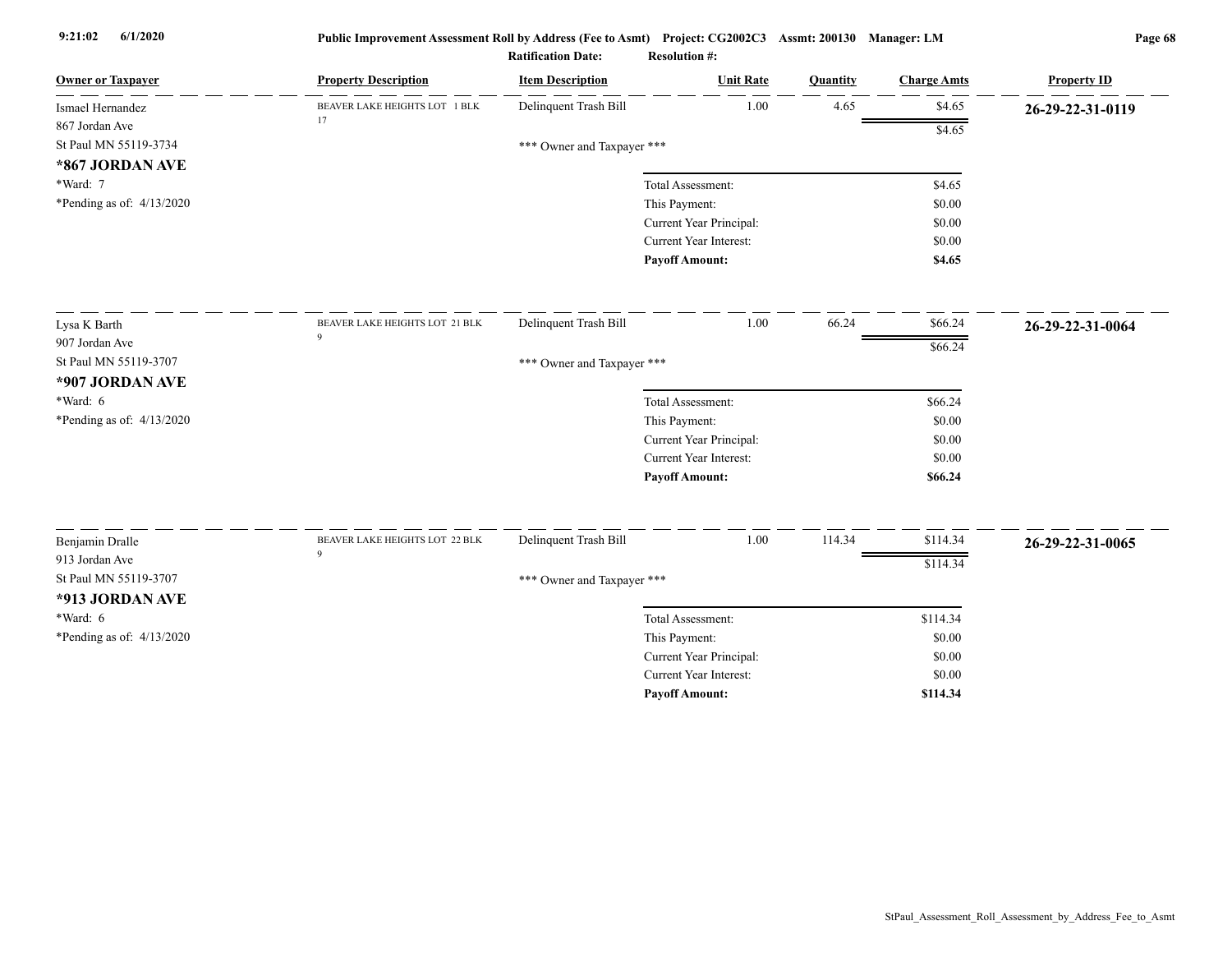| <b>Owner or Taxpayer</b>  | <b>Property Description</b>    | <b>Item Description</b>    | <b>Unit Rate</b>                         | Quantity | <b>Charge Amts</b> | <b>Property ID</b> |
|---------------------------|--------------------------------|----------------------------|------------------------------------------|----------|--------------------|--------------------|
| Jacob J Pinska            | BEAVER LAKE HEIGHTS LOT 23 BLK | Delinquent Trash Bill      | 1.00                                     | 9.30     | \$9.30             | 26-29-22-31-0066   |
| Elizabeth Pinska          | $\mathbf Q$                    |                            |                                          |          | \$9.30             |                    |
| 917 Jordan Ave            |                                | *** Owner and Taxpayer *** |                                          |          |                    |                    |
| St Paul MN 55119-3707     |                                |                            |                                          |          |                    |                    |
| *917 JORDAN AVE           |                                |                            | Total Assessment:                        |          | \$9.30             |                    |
| *Ward: 6                  |                                |                            | This Payment:                            |          | \$0.00             |                    |
| *Pending as of: 4/13/2020 |                                |                            | Current Year Principal:                  |          | \$0.00             |                    |
|                           |                                |                            | <b>Current Year Interest:</b>            |          | \$0.00             |                    |
|                           |                                |                            | <b>Payoff Amount:</b>                    |          | \$9.30             |                    |
| Pha Her                   | BEAVER LAKE HEIGHTS LOT 26 BLK | Delinquent Trash Bill      | 1.00                                     | 4.46     | \$4.46             | 26-29-22-31-0068   |
| Tang Thao                 | 9                              |                            |                                          |          | \$4.46             |                    |
| 933 Jordan Ave            |                                | *** Owner and Taxpayer *** |                                          |          |                    |                    |
| St Paul MN 55119-3707     |                                |                            |                                          |          |                    |                    |
| *933 JORDAN AVE           |                                |                            | Total Assessment:                        |          | \$4.46             |                    |
| *Ward: 6                  |                                |                            | This Payment:                            |          | \$0.00             |                    |
| *Pending as of: 4/13/2020 |                                |                            | Current Year Principal:                  |          | \$0.00             |                    |
|                           |                                |                            | Current Year Interest:                   |          | \$0.00             |                    |
|                           |                                |                            | <b>Payoff Amount:</b>                    |          | \$4.46             |                    |
| Ronald Martino Meuret     | KINGSFORD PLACE LOT 19 BLK 3   | Delinquent Trash Bill      | 1.00                                     | 77.36    | \$77.36            | 27-29-22-11-0161   |
| Patrick J Meuret          |                                |                            |                                          |          |                    |                    |
| 603 4th St                |                                | *** Owner and Taxpayer *** |                                          |          | \$77.36            |                    |
| Mosinee WI 54455-1638     |                                |                            |                                          |          |                    |                    |
| *1148 KENNARD ST          |                                |                            | Total Assessment:                        |          | \$77.36            |                    |
| $*Ward: 6$                |                                |                            |                                          |          | \$0.00             |                    |
| *Pending as of: 4/13/2020 |                                |                            | This Payment:<br>Current Year Principal: |          | \$0.00             |                    |
|                           |                                |                            | <b>Current Year Interest:</b>            |          | \$0.00             |                    |
|                           |                                |                            | <b>Payoff Amount:</b>                    |          | \$77.36            |                    |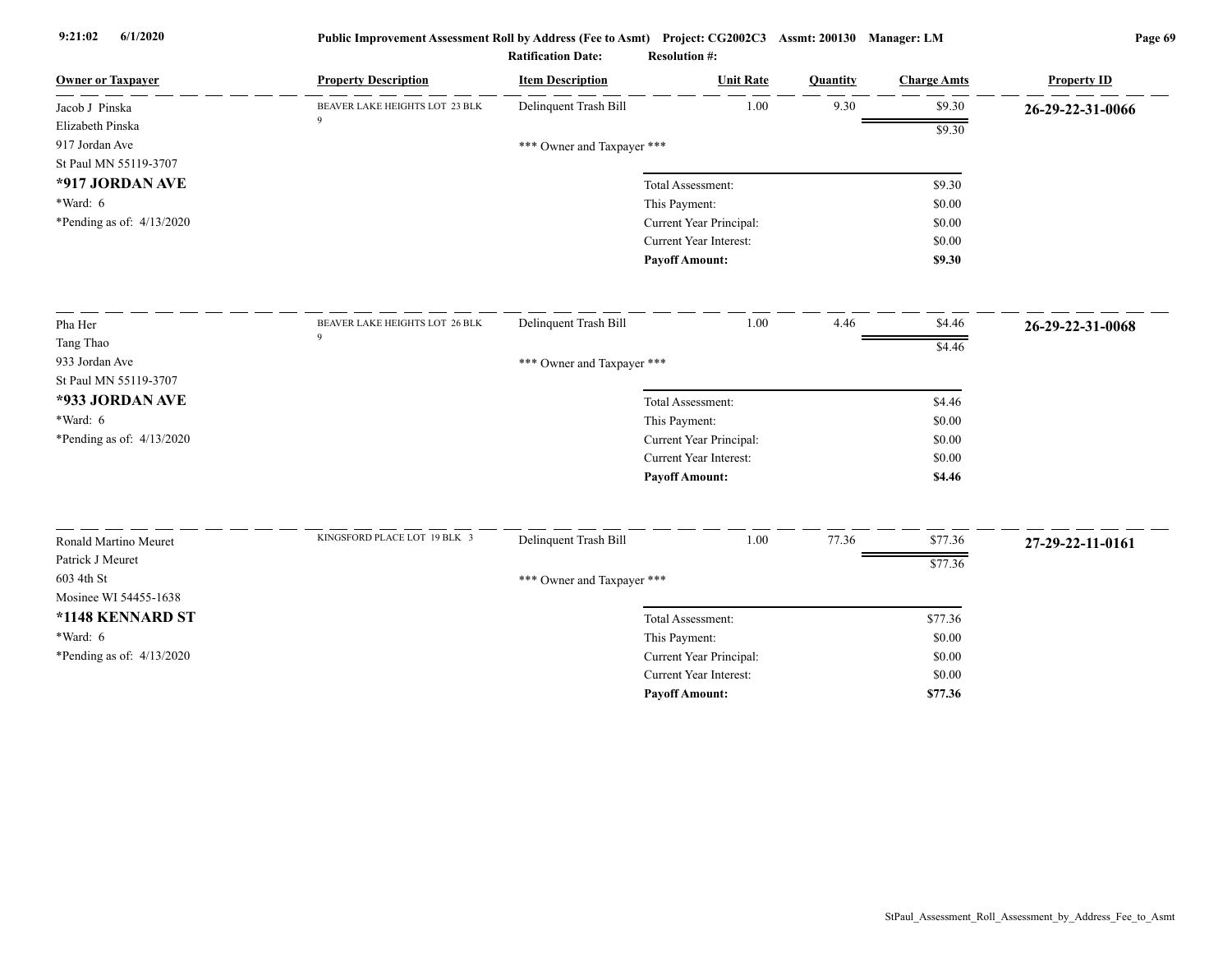| Delinquent Trash Bill<br>1.00<br>114.34<br>\$114.34<br>Beatriz Pacheco<br>BIRMINGHAM'S 2ND ADDITION S 1/2<br>27-29-22-41-0091<br>OF VAC ALLEY ADJ & FOL LOTS 16<br>\$114.34<br>THRU 18 & W 1/2 LOT 19 BLK 1<br>*** Owner and Taxpayer ***<br>Total Assessment:<br>\$114.34<br>This Payment:<br>\$0.00<br>Current Year Principal:<br>\$0.00<br>Current Year Interest:<br>\$0.00<br><b>Payoff Amount:</b><br>\$114.34<br>1.00<br>5.27<br>\$5.27<br>Delinquent Trash Bill<br>Gary Wade Schlienz<br>HAZEL PARK THE N 40 FT OF THE S 92<br>27-29-22-14-0127<br>FT OF LOTS 20,21,22 & LOT 23 BLK 4<br>Reyna Schlienz<br>\$5.27<br>984 Kennard St<br>*** Owner and Taxpayer ***<br>*984 KENNARD ST<br>Total Assessment:<br>\$5.27<br>$*Ward: 6$<br>This Payment:<br>\$0.00<br>*Pending as of: $4/13/2020$<br>Current Year Principal:<br>\$0.00<br><b>Current Year Interest:</b><br>\$0.00<br><b>Payoff Amount:</b><br>\$5.27<br>$1.00\,$<br>107.02<br>Delinquent Trash Bill<br>\$107.02<br>BISHOPS SUBDIVISION OF LOT 46<br>Ben Gray<br>26-29-23-24-0061<br>LAKE COMO VILLAS S 1/2 OF LOT 24<br>1023 Kilburn St<br>\$107.02<br>AND N 2O FT OF LOT 23 BLK 46<br>St Paul MN 55103-1359<br>*** Owner and Taxpayer ***<br>*1023 KILBURN ST<br>*Ward: 5<br>\$107.02<br>Total Assessment:<br>*Pending as of: 4/13/2020<br>This Payment:<br>\$0.00<br>Current Year Principal:<br>\$0.00<br><b>Current Year Interest:</b><br>\$0.00<br><b>Payoff Amount:</b><br>\$107.02 | <b>Owner or Taxpayer</b>  | <b>Property Description</b> | <b>Item Description</b> | <b>Unit Rate</b> | Quantity | <b>Charge Amts</b> | <b>Property ID</b> |
|-----------------------------------------------------------------------------------------------------------------------------------------------------------------------------------------------------------------------------------------------------------------------------------------------------------------------------------------------------------------------------------------------------------------------------------------------------------------------------------------------------------------------------------------------------------------------------------------------------------------------------------------------------------------------------------------------------------------------------------------------------------------------------------------------------------------------------------------------------------------------------------------------------------------------------------------------------------------------------------------------------------------------------------------------------------------------------------------------------------------------------------------------------------------------------------------------------------------------------------------------------------------------------------------------------------------------------------------------------------------------------------------------------------------------------------------------------------|---------------------------|-----------------------------|-------------------------|------------------|----------|--------------------|--------------------|
|                                                                                                                                                                                                                                                                                                                                                                                                                                                                                                                                                                                                                                                                                                                                                                                                                                                                                                                                                                                                                                                                                                                                                                                                                                                                                                                                                                                                                                                           |                           |                             |                         |                  |          |                    |                    |
|                                                                                                                                                                                                                                                                                                                                                                                                                                                                                                                                                                                                                                                                                                                                                                                                                                                                                                                                                                                                                                                                                                                                                                                                                                                                                                                                                                                                                                                           | 940 Kennard St            |                             |                         |                  |          |                    |                    |
|                                                                                                                                                                                                                                                                                                                                                                                                                                                                                                                                                                                                                                                                                                                                                                                                                                                                                                                                                                                                                                                                                                                                                                                                                                                                                                                                                                                                                                                           | St Paul MN 55106-3620     |                             |                         |                  |          |                    |                    |
|                                                                                                                                                                                                                                                                                                                                                                                                                                                                                                                                                                                                                                                                                                                                                                                                                                                                                                                                                                                                                                                                                                                                                                                                                                                                                                                                                                                                                                                           | *940 KENNARD ST           |                             |                         |                  |          |                    |                    |
|                                                                                                                                                                                                                                                                                                                                                                                                                                                                                                                                                                                                                                                                                                                                                                                                                                                                                                                                                                                                                                                                                                                                                                                                                                                                                                                                                                                                                                                           | $*Ward: 6$                |                             |                         |                  |          |                    |                    |
|                                                                                                                                                                                                                                                                                                                                                                                                                                                                                                                                                                                                                                                                                                                                                                                                                                                                                                                                                                                                                                                                                                                                                                                                                                                                                                                                                                                                                                                           | *Pending as of: 4/13/2020 |                             |                         |                  |          |                    |                    |
|                                                                                                                                                                                                                                                                                                                                                                                                                                                                                                                                                                                                                                                                                                                                                                                                                                                                                                                                                                                                                                                                                                                                                                                                                                                                                                                                                                                                                                                           |                           |                             |                         |                  |          |                    |                    |
|                                                                                                                                                                                                                                                                                                                                                                                                                                                                                                                                                                                                                                                                                                                                                                                                                                                                                                                                                                                                                                                                                                                                                                                                                                                                                                                                                                                                                                                           |                           |                             |                         |                  |          |                    |                    |
|                                                                                                                                                                                                                                                                                                                                                                                                                                                                                                                                                                                                                                                                                                                                                                                                                                                                                                                                                                                                                                                                                                                                                                                                                                                                                                                                                                                                                                                           |                           |                             |                         |                  |          |                    |                    |
|                                                                                                                                                                                                                                                                                                                                                                                                                                                                                                                                                                                                                                                                                                                                                                                                                                                                                                                                                                                                                                                                                                                                                                                                                                                                                                                                                                                                                                                           |                           |                             |                         |                  |          |                    |                    |
|                                                                                                                                                                                                                                                                                                                                                                                                                                                                                                                                                                                                                                                                                                                                                                                                                                                                                                                                                                                                                                                                                                                                                                                                                                                                                                                                                                                                                                                           |                           |                             |                         |                  |          |                    |                    |
|                                                                                                                                                                                                                                                                                                                                                                                                                                                                                                                                                                                                                                                                                                                                                                                                                                                                                                                                                                                                                                                                                                                                                                                                                                                                                                                                                                                                                                                           |                           |                             |                         |                  |          |                    |                    |
|                                                                                                                                                                                                                                                                                                                                                                                                                                                                                                                                                                                                                                                                                                                                                                                                                                                                                                                                                                                                                                                                                                                                                                                                                                                                                                                                                                                                                                                           | St Paul MN 55106-2973     |                             |                         |                  |          |                    |                    |
|                                                                                                                                                                                                                                                                                                                                                                                                                                                                                                                                                                                                                                                                                                                                                                                                                                                                                                                                                                                                                                                                                                                                                                                                                                                                                                                                                                                                                                                           |                           |                             |                         |                  |          |                    |                    |
|                                                                                                                                                                                                                                                                                                                                                                                                                                                                                                                                                                                                                                                                                                                                                                                                                                                                                                                                                                                                                                                                                                                                                                                                                                                                                                                                                                                                                                                           |                           |                             |                         |                  |          |                    |                    |
|                                                                                                                                                                                                                                                                                                                                                                                                                                                                                                                                                                                                                                                                                                                                                                                                                                                                                                                                                                                                                                                                                                                                                                                                                                                                                                                                                                                                                                                           |                           |                             |                         |                  |          |                    |                    |
|                                                                                                                                                                                                                                                                                                                                                                                                                                                                                                                                                                                                                                                                                                                                                                                                                                                                                                                                                                                                                                                                                                                                                                                                                                                                                                                                                                                                                                                           |                           |                             |                         |                  |          |                    |                    |
|                                                                                                                                                                                                                                                                                                                                                                                                                                                                                                                                                                                                                                                                                                                                                                                                                                                                                                                                                                                                                                                                                                                                                                                                                                                                                                                                                                                                                                                           |                           |                             |                         |                  |          |                    |                    |
|                                                                                                                                                                                                                                                                                                                                                                                                                                                                                                                                                                                                                                                                                                                                                                                                                                                                                                                                                                                                                                                                                                                                                                                                                                                                                                                                                                                                                                                           |                           |                             |                         |                  |          |                    |                    |
|                                                                                                                                                                                                                                                                                                                                                                                                                                                                                                                                                                                                                                                                                                                                                                                                                                                                                                                                                                                                                                                                                                                                                                                                                                                                                                                                                                                                                                                           |                           |                             |                         |                  |          |                    |                    |
|                                                                                                                                                                                                                                                                                                                                                                                                                                                                                                                                                                                                                                                                                                                                                                                                                                                                                                                                                                                                                                                                                                                                                                                                                                                                                                                                                                                                                                                           |                           |                             |                         |                  |          |                    |                    |
|                                                                                                                                                                                                                                                                                                                                                                                                                                                                                                                                                                                                                                                                                                                                                                                                                                                                                                                                                                                                                                                                                                                                                                                                                                                                                                                                                                                                                                                           |                           |                             |                         |                  |          |                    |                    |
|                                                                                                                                                                                                                                                                                                                                                                                                                                                                                                                                                                                                                                                                                                                                                                                                                                                                                                                                                                                                                                                                                                                                                                                                                                                                                                                                                                                                                                                           |                           |                             |                         |                  |          |                    |                    |
|                                                                                                                                                                                                                                                                                                                                                                                                                                                                                                                                                                                                                                                                                                                                                                                                                                                                                                                                                                                                                                                                                                                                                                                                                                                                                                                                                                                                                                                           |                           |                             |                         |                  |          |                    |                    |
|                                                                                                                                                                                                                                                                                                                                                                                                                                                                                                                                                                                                                                                                                                                                                                                                                                                                                                                                                                                                                                                                                                                                                                                                                                                                                                                                                                                                                                                           |                           |                             |                         |                  |          |                    |                    |
|                                                                                                                                                                                                                                                                                                                                                                                                                                                                                                                                                                                                                                                                                                                                                                                                                                                                                                                                                                                                                                                                                                                                                                                                                                                                                                                                                                                                                                                           |                           |                             |                         |                  |          |                    |                    |
|                                                                                                                                                                                                                                                                                                                                                                                                                                                                                                                                                                                                                                                                                                                                                                                                                                                                                                                                                                                                                                                                                                                                                                                                                                                                                                                                                                                                                                                           |                           |                             |                         |                  |          |                    |                    |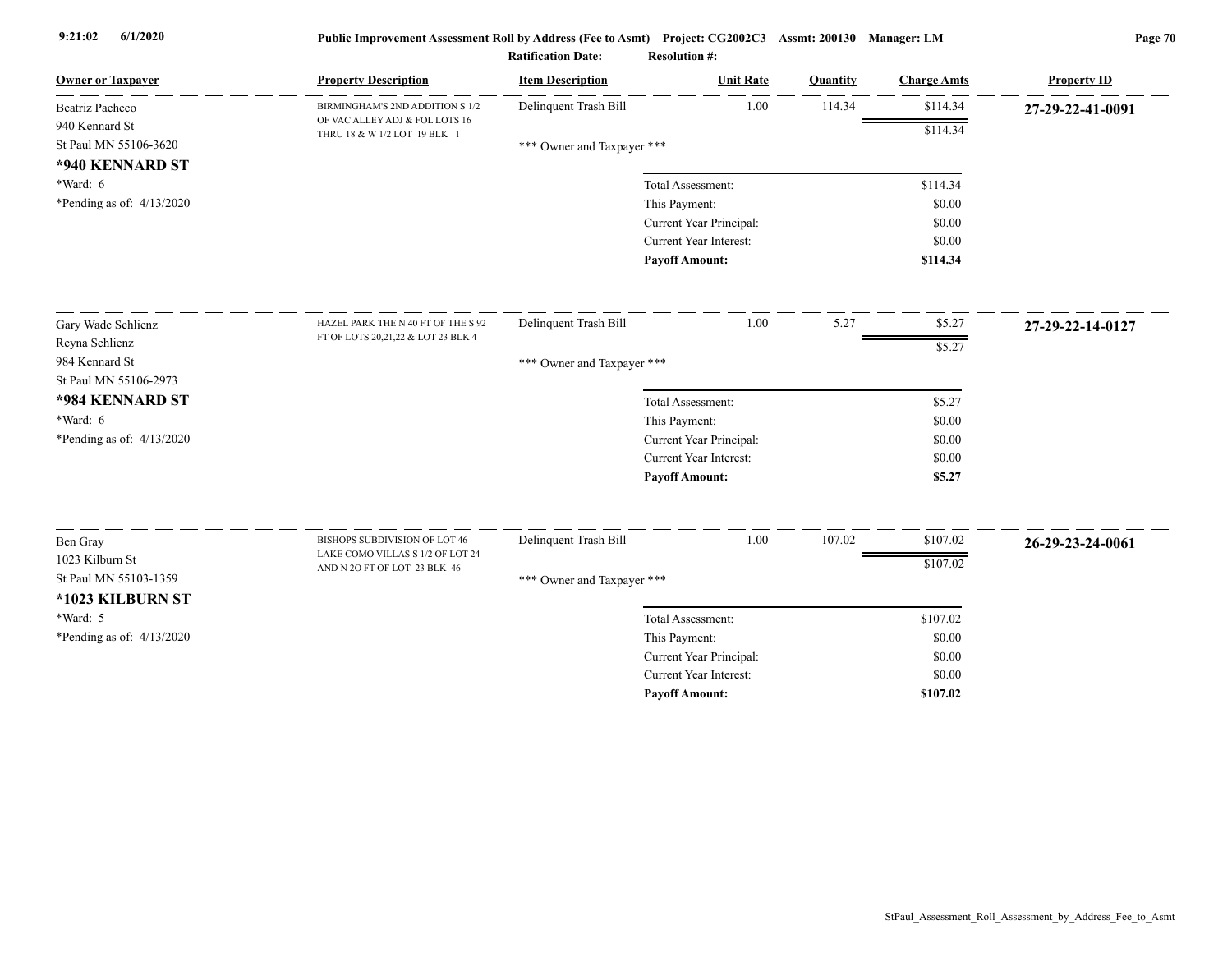| <b>Owner or Taxpayer</b>                                                                  | <b>Property Description</b>                                                         | <b>Item Description</b>    | <b>Unit Rate</b>        | Quantity | <b>Charge Amts</b> | <b>Property ID</b> |
|-------------------------------------------------------------------------------------------|-------------------------------------------------------------------------------------|----------------------------|-------------------------|----------|--------------------|--------------------|
| Fernando Nuno Toscano<br>1055 Kingsford St<br>St Paul MN 55106-2927<br>*1055 KINGSFORD ST | Excl The N 400 Ft; Lot B Kingsford                                                  | Delinquent Trash Bill      | 1.00                    | 107.02   | \$107.02           | 27-29-22-14-0131   |
|                                                                                           | Addition And In Sd Sec 27 Tn 29 Rn 22<br>Ex The N 400 Ft; The E 115 Ft Of Part Of E |                            |                         |          | \$107.02           |                    |
|                                                                                           | 1/2 Of Ne 1/4 Nely Of Ames Ave S Of                                                 | *** Owner and Taxpayer *** |                         |          |                    |                    |
|                                                                                           | Jessamine Ave And W Of Kingsford Place<br>The Street In Sec 27 Tn 29 Rn 22          |                            |                         |          |                    |                    |
| $*Ward: 6$                                                                                |                                                                                     |                            | Total Assessment:       |          | \$107.02           |                    |
| *Pending as of: $4/13/2020$                                                               |                                                                                     |                            | This Payment:           |          | \$0.00             |                    |
|                                                                                           |                                                                                     |                            | Current Year Principal: |          | \$0.00             |                    |
|                                                                                           |                                                                                     |                            | Current Year Interest:  |          | \$0.00             |                    |
|                                                                                           |                                                                                     |                            | <b>Payoff Amount:</b>   |          | \$107.02           |                    |
| Krista Miller                                                                             | KINGSFORD PLACE LOT 20 BLK 4                                                        | Delinquent Trash Bill      | 1.00                    | 107.02   | \$107.02           | 27-29-22-14-0035   |
| 1078 Kingsford St                                                                         |                                                                                     |                            |                         |          | \$107.02           |                    |
| St Paul MN 55106-2928                                                                     |                                                                                     | *** Owner and Taxpayer *** |                         |          |                    |                    |
| *1078 KINGSFORD ST                                                                        |                                                                                     |                            |                         |          |                    |                    |
| $*Ward: 6$                                                                                |                                                                                     |                            | Total Assessment:       |          | \$107.02           |                    |
| *Pending as of: $4/13/2020$                                                               |                                                                                     |                            | This Payment:           |          | \$0.00             |                    |
|                                                                                           |                                                                                     |                            | Current Year Principal: |          | \$0.00             |                    |
|                                                                                           |                                                                                     |                            | Current Year Interest:  |          | \$0.00             |                    |
|                                                                                           |                                                                                     |                            | <b>Payoff Amount:</b>   |          | \$107.02           |                    |
|                                                                                           |                                                                                     |                            |                         |          |                    |                    |
| Jennifer M Minke                                                                          | SECTION 27 TOWN 29 RANGE 22 S 56<br>FT OF N 200 FT OF LOT B KINGSFORD               | Delinquent Trash Bill      | 1.00                    | 55.38    | \$55.38            | 27-29-22-11-0169   |
| 1093 Kingsford St                                                                         | PLACE AND S 56 FT OF N 200 FT OF E                                                  |                            |                         |          | \$55.38            |                    |
| St Paul MN 55106-2927                                                                     | 72 91/100 FT OF PART OF E 1/2 OF NE                                                 | *** Owner and Taxpayer *** |                         |          |                    |                    |
| *1093 KINGSFORD ST                                                                        | 1/4 W OF SD LOT B AND S OF<br>JESSAMINE AVE ALL IN SEC 27 TN 29                     |                            |                         |          |                    |                    |
| $*Ward: 6$                                                                                |                                                                                     |                            | Total Assessment:       |          | \$55.38            |                    |
| *Pending as of: $4/13/2020$                                                               |                                                                                     |                            | This Payment:           |          | \$0.00             |                    |
|                                                                                           |                                                                                     |                            | Current Year Principal: |          | \$0.00             |                    |
|                                                                                           |                                                                                     |                            | Current Year Interest:  |          | \$0.00             |                    |
|                                                                                           |                                                                                     |                            | <b>Payoff Amount:</b>   |          | \$55.38            |                    |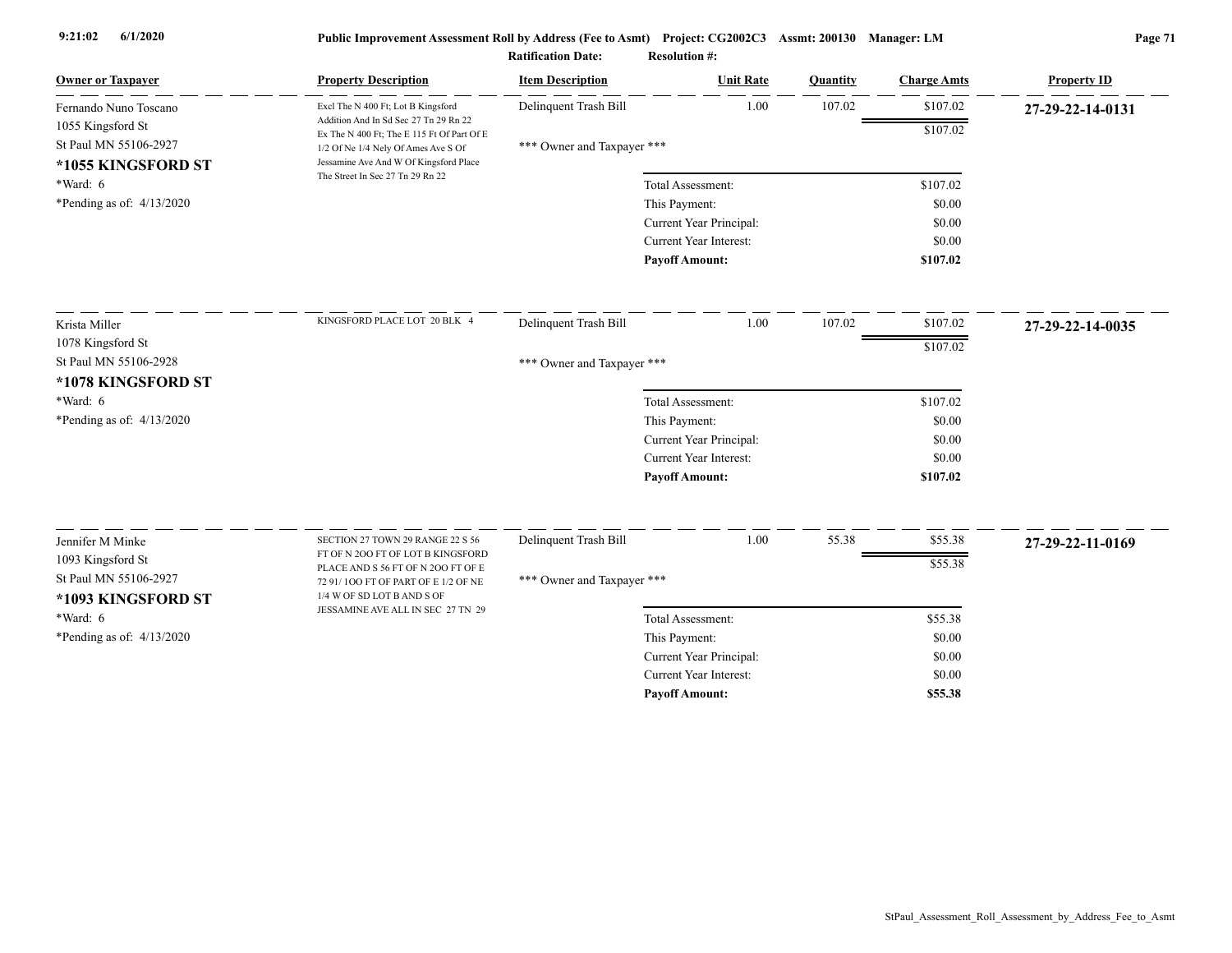| <b>Owner or Taxpayer</b>                 | <b>Property Description</b>    | <b>Item Description</b> | <b>Unit Rate</b>                         | Quantity | <b>Charge Amts</b> | <b>Property ID</b> |
|------------------------------------------|--------------------------------|-------------------------|------------------------------------------|----------|--------------------|--------------------|
| Alan Anthony Beatrez                     | KINGSFORD PLACE LOT 26 BLK 4   | Delinquent Trash Bill   | 1.00                                     | 114.34   | \$114.34           | 27-29-22-11-0143   |
| 1110 Kingsford St                        |                                |                         |                                          |          | \$114.34           |                    |
| St Paul MN 55106-2928                    | *** Owner and Taxpayer ***     |                         |                                          |          |                    |                    |
| *1110 KINGSFORD ST                       |                                |                         |                                          |          |                    |                    |
| *Ward: 6                                 |                                |                         | Total Assessment:                        |          | \$114.34           |                    |
| *Pending as of: 4/13/2020                |                                |                         | This Payment:                            |          | \$0.00             |                    |
|                                          |                                |                         | Current Year Principal:                  |          | \$0.00             |                    |
|                                          |                                |                         | <b>Current Year Interest:</b>            |          | \$0.00             |                    |
|                                          |                                |                         | <b>Payoff Amount:</b>                    |          | \$114.34           |                    |
| Joseph Andrighetti                       | KINGSFORD PLACE LOT 12 BLK 3   | Delinquent Trash Bill   | 1.00                                     | 107.02   | \$107.02           | 27-29-22-11-0154   |
| Brianna Andrighetti                      |                                |                         |                                          |          | \$107.02           |                    |
| 1111 Kingsford St                        | *** Owner and Taxpayer ***     |                         |                                          |          |                    |                    |
| St Paul MN 55106-2929                    |                                |                         |                                          |          |                    |                    |
| *1111 KINGSFORD ST                       |                                |                         | Total Assessment:                        |          | \$107.02           |                    |
| *Ward: 6                                 |                                |                         | This Payment:                            |          | \$0.00             |                    |
| *Pending as of: 4/13/2020                |                                |                         | Current Year Principal:                  |          | \$0.00             |                    |
|                                          |                                |                         | <b>Current Year Interest:</b>            |          | \$0.00             |                    |
|                                          |                                |                         | <b>Payoff Amount:</b>                    |          | \$107.02           |                    |
|                                          | KINGSFORD PLACE N 1/2 OF LOT 5 | Delinquent Trash Bill   | 1.00                                     | 1.25     | \$1.25             |                    |
| Daniel R Hullopeter                      | AND ALL OF LOT 4 BLK 3         |                         |                                          |          |                    | 27-29-22-11-0147   |
| Brenda C Hullopeter<br>1153 Kingsford St | \$1.25                         |                         |                                          |          |                    |                    |
| St Paul MN 55106-2929                    | *** Owner and Taxpayer ***     |                         |                                          |          |                    |                    |
| *1153 KINGSFORD ST                       |                                |                         | Total Assessment:                        |          | \$1.25             |                    |
| *Ward: 6                                 |                                |                         |                                          |          | \$0.00             |                    |
| *Pending as of: 4/13/2020                |                                |                         | This Payment:<br>Current Year Principal: |          | \$0.00             |                    |
|                                          |                                |                         | Current Year Interest:                   |          | \$0.00             |                    |
|                                          |                                |                         | <b>Payoff Amount:</b>                    |          | \$1.25             |                    |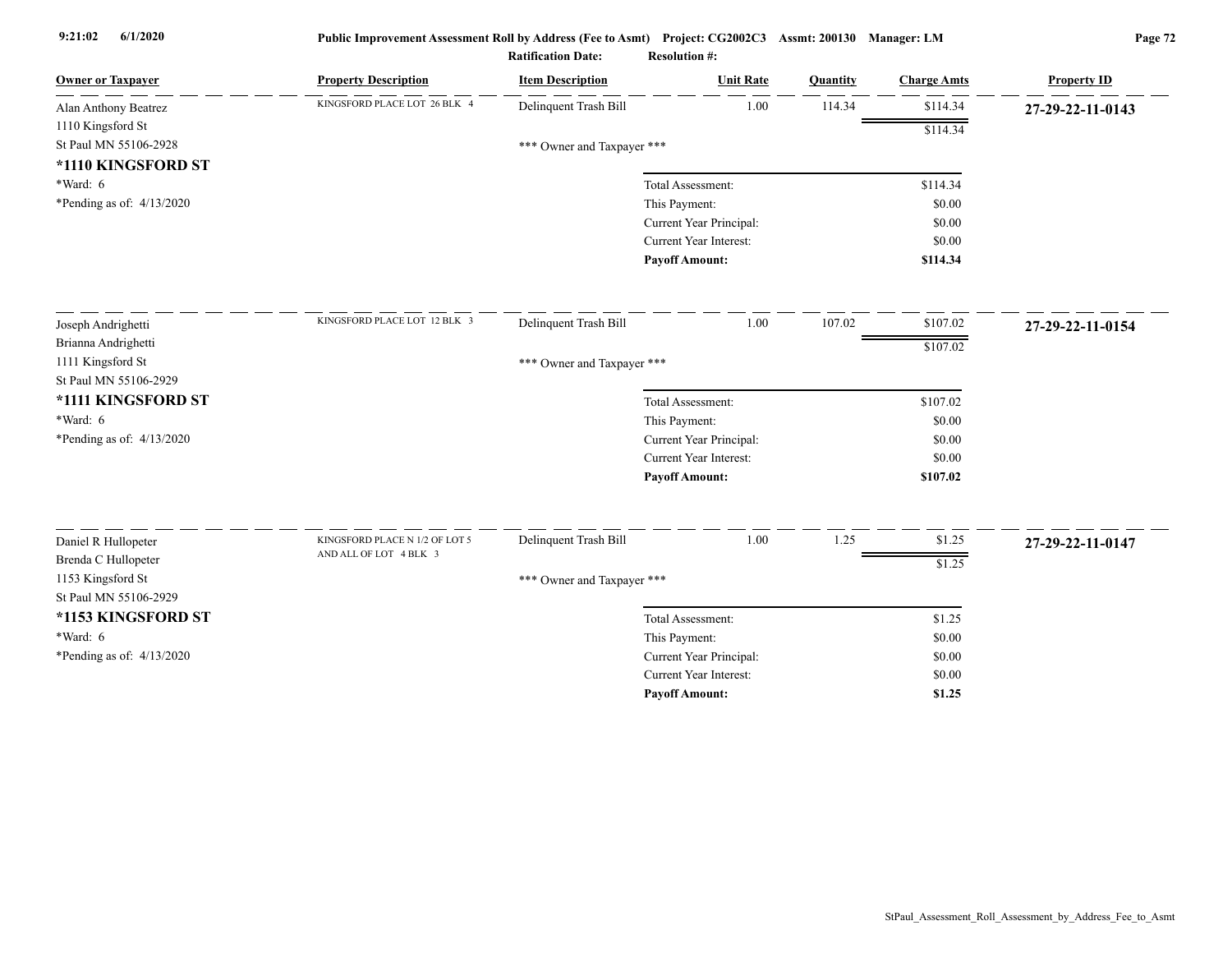| <b>Owner or Taxpayer</b>    | <b>Property Description</b> | <b>Item Description</b>    | <b>Unit Rate</b>              | Quantity | <b>Charge Amts</b> | <b>Property ID</b> |
|-----------------------------|-----------------------------|----------------------------|-------------------------------|----------|--------------------|--------------------|
| Matthew Gartner             | ESSEX PARK LOT 16 BLK 4     | Delinquent Trash Bill      | 1.00                          | 4.65     | \$4.65             | 26-29-22-44-0015   |
| 798 Lake St                 |                             |                            |                               |          | \$4.65             |                    |
| St Paul MN 55119-3502       |                             | *** Owner and Taxpayer *** |                               |          |                    |                    |
| <b>*798 LAKE ST</b>         |                             |                            |                               |          |                    |                    |
| *Ward: 7                    |                             |                            | Total Assessment:             |          | \$4.65             |                    |
| *Pending as of: $4/13/2020$ |                             |                            | This Payment:                 |          | \$0.00             |                    |
|                             |                             |                            | Current Year Principal:       |          | \$0.00             |                    |
|                             |                             |                            | Current Year Interest:        |          | \$0.00             |                    |
|                             |                             |                            | <b>Payoff Amount:</b>         |          | \$4.65             |                    |
| Antonio Marshall            | ESSEX PARK LOT 20 BLK 4     | Delinquent Trash Bill      | 1.00                          | 4.65     | \$4.65             | 26-29-22-44-0019   |
| Laquida Barnes              |                             |                            |                               |          | \$4.65             |                    |
| 820 Lake St                 |                             | *** Owner and Taxpayer *** |                               |          |                    |                    |
| St Paul MN 55119-3502       |                             |                            |                               |          |                    |                    |
| <b>*820 LAKE ST</b>         |                             |                            | Total Assessment:             |          | \$4.65             |                    |
| *Ward: 7                    |                             |                            | This Payment:                 |          | \$0.00             |                    |
| *Pending as of: $4/13/2020$ |                             |                            | Current Year Principal:       |          | \$0.00             |                    |
|                             |                             |                            | <b>Current Year Interest:</b> |          | \$0.00             |                    |
|                             |                             |                            | <b>Payoff Amount:</b>         |          | \$4.65             |                    |
|                             | ESSEX PARK LOT 22 BLK 4     |                            |                               |          |                    |                    |
| Russell J Diem              |                             | Delinquent Trash Bill      | 1.00                          | 107.02   | \$107.02           | 26-29-22-44-0021   |
| Laura A Marlowe-Diem        |                             |                            |                               |          | \$107.02           |                    |
| 830 Lake St                 |                             | *** Owner and Taxpayer *** |                               |          |                    |                    |
| St Paul MN 55119-3502       |                             |                            |                               |          |                    |                    |
| <b>*830 LAKE ST</b>         |                             |                            | Total Assessment:             |          | \$107.02           |                    |
| *Ward: 7                    |                             |                            | This Payment:                 |          | \$0.00             |                    |
| *Pending as of: $4/13/2020$ |                             |                            | Current Year Principal:       |          | \$0.00             |                    |
|                             |                             |                            | Current Year Interest:        |          | \$0.00             |                    |
|                             |                             |                            | <b>Payoff Amount:</b>         |          | \$107.02           |                    |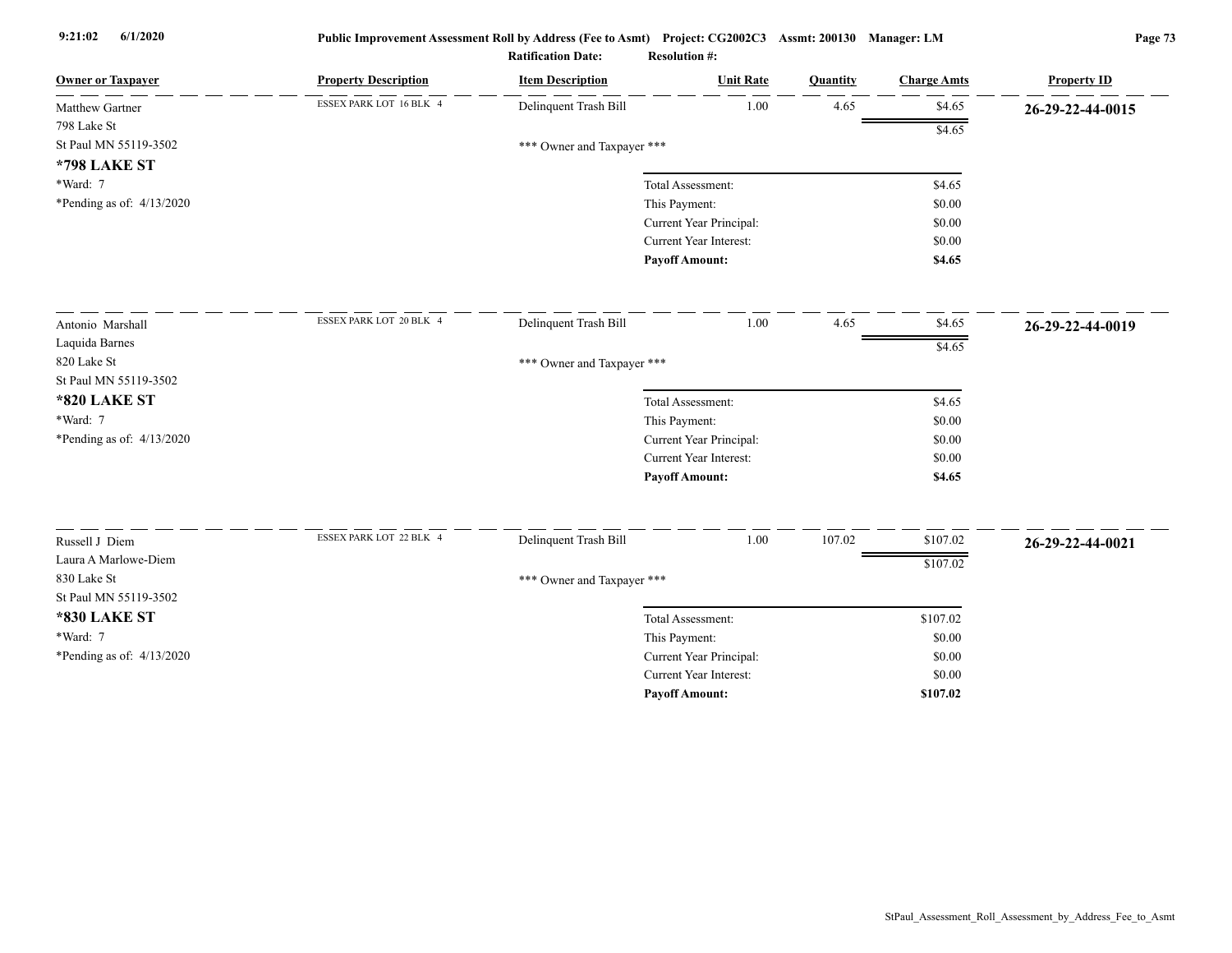| <b>Owner or Taxpayer</b>    | <b>Property Description</b> | <b>Item Description</b>    | <b>Unit Rate</b>              | Quantity | <b>Charge Amts</b> | <b>Property ID</b> |
|-----------------------------|-----------------------------|----------------------------|-------------------------------|----------|--------------------|--------------------|
| Teisha C Long               | ESSEX PARK LOT 13 BLK 2     | Delinquent Trash Bill      | 1.00                          | 77.36    | \$77.36            | 26-29-22-41-0046   |
| 841 Lake St                 |                             |                            |                               |          | \$77.36            |                    |
| St Paul MN 55119-3517       |                             | *** Owner and Taxpayer *** |                               |          |                    |                    |
| <b>*841 LAKE ST</b>         |                             |                            |                               |          |                    |                    |
| *Ward: 7                    |                             |                            | Total Assessment:             |          | \$77.36            |                    |
| *Pending as of: $4/13/2020$ |                             |                            | This Payment:                 |          | \$0.00             |                    |
|                             |                             |                            | Current Year Principal:       |          | \$0.00             |                    |
|                             |                             |                            | <b>Current Year Interest:</b> |          | \$0.00             |                    |
|                             |                             |                            | <b>Payoff Amount:</b>         |          | \$77.36            |                    |
| Mollie E Newhouse           | ESSEX PARK LOT 3 BLK 2      | Delinquent Trash Bill      | 1.00                          | 107.02   | \$107.02           | 26-29-22-41-0036   |
| 889 Lake St                 |                             |                            |                               |          | \$107.02           |                    |
| St Paul MN 55119-3517       |                             | *** Owner and Taxpayer *** |                               |          |                    |                    |
| <b>*889 LAKE ST</b>         |                             |                            |                               |          |                    |                    |
| *Ward: 7                    |                             |                            | Total Assessment:             |          | \$107.02           |                    |
| *Pending as of: 4/13/2020   |                             |                            | This Payment:                 |          | \$0.00             |                    |
|                             |                             |                            | Current Year Principal:       |          | \$0.00             |                    |
|                             |                             |                            | Current Year Interest:        |          | \$0.00             |                    |
|                             |                             |                            | <b>Payoff Amount:</b>         |          | \$107.02           |                    |
| Lisa A Nereson              | ESSEX PARK LOT 24 BLK 1     | Delinquent Trash Bill      | 1.00                          | 107.02   | \$107.02           | 26-29-22-41-0030   |
| 894 Lake St                 |                             |                            |                               |          |                    |                    |
| St Paul MN 55119-3544       |                             | *** Owner and Taxpayer *** |                               |          | \$107.02           |                    |
| <b>*894 LAKE ST</b>         |                             |                            |                               |          |                    |                    |
| *Ward: 7                    |                             |                            | Total Assessment:             |          | \$107.02           |                    |
| *Pending as of: 4/13/2020   |                             |                            | This Payment:                 |          | \$0.00             |                    |
|                             |                             |                            | Current Year Principal:       |          | \$0.00             |                    |
|                             |                             |                            | <b>Current Year Interest:</b> |          | \$0.00             |                    |
|                             |                             |                            | <b>Payoff Amount:</b>         |          | \$107.02           |                    |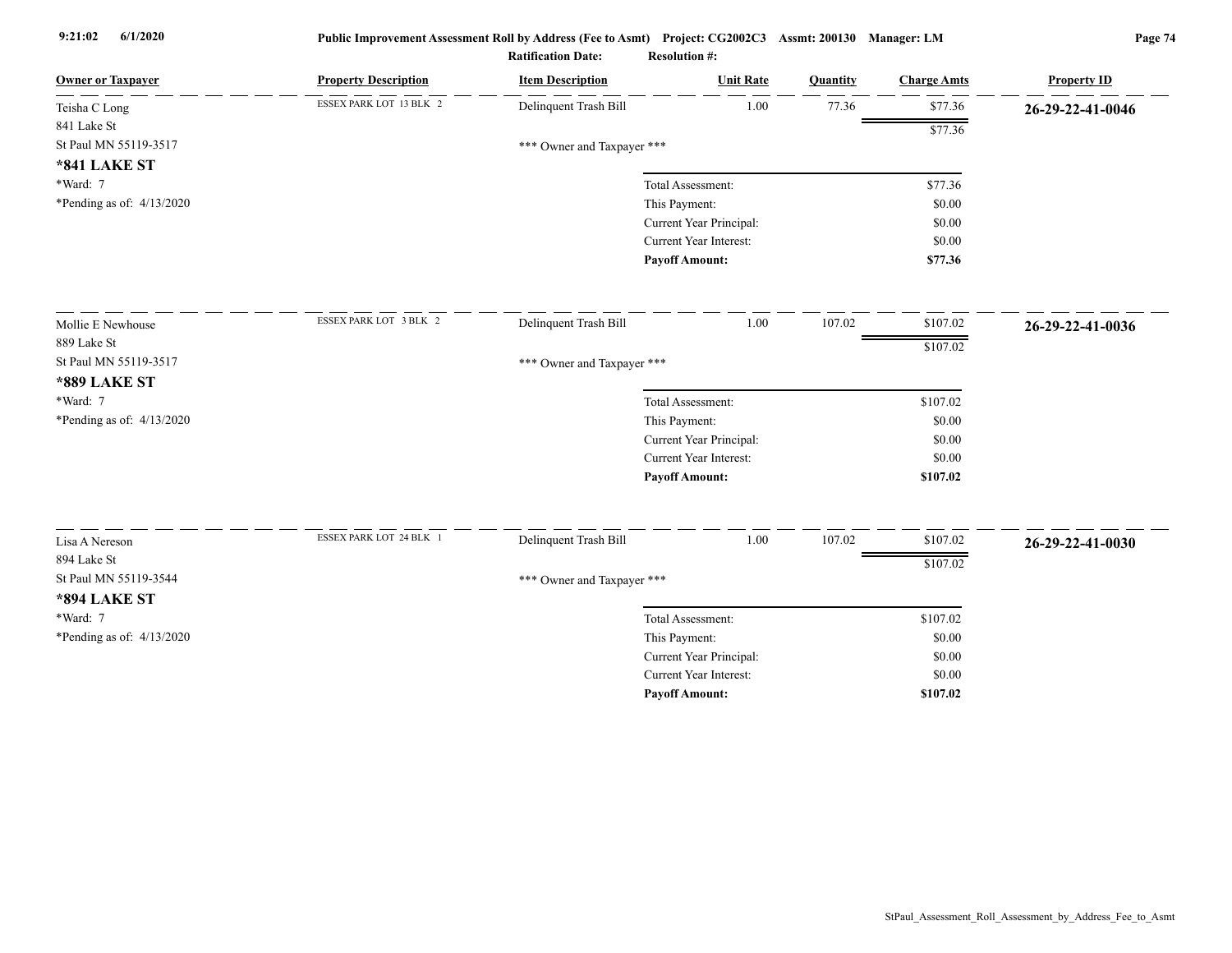| <b>Owner or Taxpayer</b>    | <b>Property Description</b>                                         | <b>Item Description</b>    | <b>Unit Rate</b>              | Quantity | <b>Charge Amts</b> | <b>Property ID</b> |
|-----------------------------|---------------------------------------------------------------------|----------------------------|-------------------------------|----------|--------------------|--------------------|
| Nicholas J Keller           | HAGERMAN'S SUBDIVISION OF LOT                                       | Delinquent Trash Bill      | 1.00                          | 122.55   | \$122.55           | 26-29-23-23-0059   |
| 1020 Lexington Pky N        | 41, LAKE COMO VILLAS E 54 4/10 FT<br>OF LOT 8 AND OF N 1/2 OF LOT 9 |                            |                               |          | \$122.55           |                    |
| St Paul MN 55103-1110       | <b>BLK 41</b>                                                       | *** Owner and Taxpayer *** |                               |          |                    |                    |
| *1020 LEXINGTON PKWY N      |                                                                     |                            |                               |          |                    |                    |
| *Ward: 5                    |                                                                     |                            | Total Assessment:             |          | \$122.55           |                    |
| *Pending as of: $4/13/2020$ |                                                                     |                            | This Payment:                 |          | \$0.00             |                    |
|                             |                                                                     |                            | Current Year Principal:       |          | \$0.00             |                    |
|                             |                                                                     |                            | Current Year Interest:        |          | \$0.00             |                    |
|                             |                                                                     |                            | <b>Payoff Amount:</b>         |          | \$122.55           |                    |
| Dennis J Roach Jr           | CIC NO 620 PHALEN CROSSING II                                       | Delinquent Trash Bill      | 1.00                          | 4.65     | \$4.65             | 27-29-22-21-0067   |
| 1459 Magnolia Ave           | <b>UNIT NO.1459</b>                                                 |                            |                               |          | \$4.65             |                    |
| St Paul MN 55106-3513       |                                                                     | *** Owner and Taxpayer *** |                               |          |                    |                    |
| *1459 MAGNOLIA AVE E        |                                                                     |                            |                               |          |                    |                    |
| *Ward: 6                    |                                                                     |                            | Total Assessment:             |          | \$4.65             |                    |
| *Pending as of: $4/13/2020$ |                                                                     |                            | This Payment:                 |          | \$0.00             |                    |
|                             |                                                                     |                            | Current Year Principal:       |          | \$0.00             |                    |
|                             |                                                                     |                            | Current Year Interest:        |          | \$0.00             |                    |
|                             |                                                                     |                            | <b>Payoff Amount:</b>         |          | \$4.65             |                    |
|                             | CIC NO 620 PHALEN CROSSING II                                       | Delinquent Trash Bill      | 1.00                          | 4.40     |                    |                    |
| Chantal M Skon              | <b>UNIT NO.1461</b>                                                 |                            |                               |          | \$4.40             | 27-29-22-21-0068   |
| 1461 Magnolia Ave E         |                                                                     |                            |                               |          | \$4.40             |                    |
| St Paul MN 55106-3513       |                                                                     | *** Owner and Taxpayer *** |                               |          |                    |                    |
| *1461 MAGNOLIA AVE E        |                                                                     |                            |                               |          |                    |                    |
| *Ward: 6                    |                                                                     |                            | Total Assessment:             |          | \$4.40             |                    |
| *Pending as of: $4/13/2020$ |                                                                     |                            | This Payment:                 |          | \$0.00             |                    |
|                             |                                                                     |                            | Current Year Principal:       |          | \$0.00             |                    |
|                             |                                                                     |                            | <b>Current Year Interest:</b> |          | \$0.00             |                    |
|                             |                                                                     |                            | <b>Pavoff Amount:</b>         |          | \$4.40             |                    |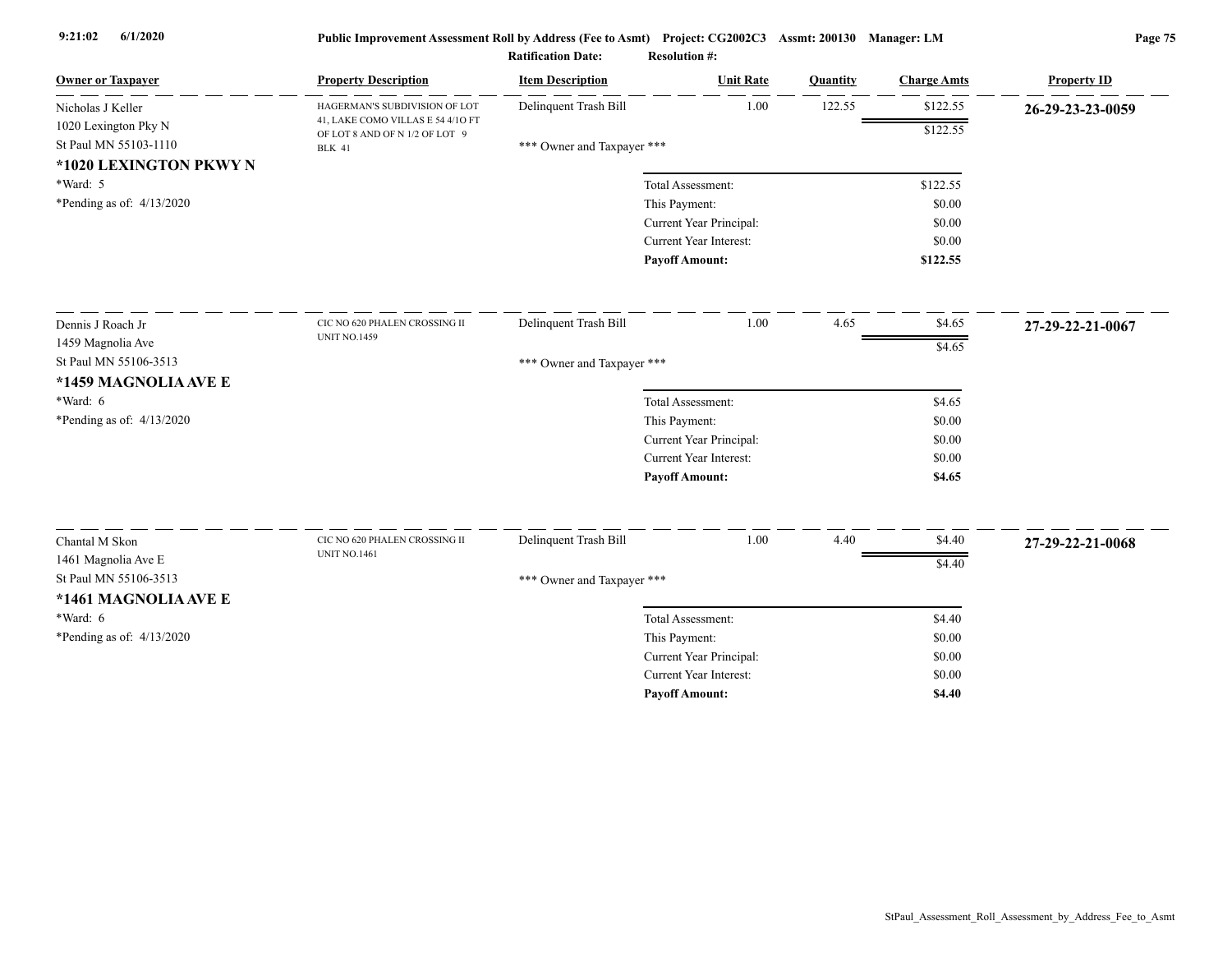| <b>Owner or Taxpayer</b>                     | <b>Property Description</b>                                                          | <b>Item Description</b>    | <b>Unit Rate</b>                         | Quantity | <b>Charge Amts</b> | <b>Property ID</b> |
|----------------------------------------------|--------------------------------------------------------------------------------------|----------------------------|------------------------------------------|----------|--------------------|--------------------|
| Pankaj Sharma                                | CIC NO 620 PHALEN CROSSING II<br><b>UNIT NO.1463</b>                                 | Delinquent Trash Bill      | 1.00                                     | 4.40     | \$4.40             | 27-29-22-21-0069   |
| 1463 Magnolia Ave E                          |                                                                                      |                            |                                          |          | \$4.40             |                    |
| St Paul MN 55106-3513                        |                                                                                      | *** Owner and Taxpayer *** |                                          |          |                    |                    |
| *1463 MAGNOLIA AVE E                         |                                                                                      |                            |                                          |          |                    |                    |
| $*Ward: 6$                                   |                                                                                      |                            | Total Assessment:                        |          | \$4.40             |                    |
| *Pending as of: $4/13/2020$                  |                                                                                      |                            | This Payment:<br>Current Year Principal: |          | \$0.00<br>\$0.00   |                    |
|                                              |                                                                                      |                            | Current Year Interest:                   |          | \$0.00             |                    |
|                                              |                                                                                      |                            | <b>Payoff Amount:</b>                    |          | \$4.40             |                    |
| Nue Lor                                      | HAZEL PARK PLAT B NO PART OF                                                         | Delinquent Trash Bill      | 1.00                                     | 107.02   | \$107.02           | 26-29-22-23-0150   |
| 1890 Magnolia Ave                            | VAC ALLEY ADJ, THE FOL; LOT 2 & E                                                    |                            |                                          |          |                    |                    |
| St Paul MN 55119-4812                        | 1/2 OF LOT 3 BLK 5                                                                   | *** Owner and Taxpayer *** |                                          |          | \$107.02           |                    |
| *1890 MAGNOLIA AVE E                         |                                                                                      |                            |                                          |          |                    |                    |
| *Ward: 6                                     |                                                                                      |                            | Total Assessment:                        |          | \$107.02           |                    |
| *Pending as of: 4/13/2020                    |                                                                                      |                            | This Payment:                            |          | \$0.00             |                    |
|                                              |                                                                                      |                            | Current Year Principal:                  |          | \$0.00             |                    |
|                                              |                                                                                      |                            | <b>Current Year Interest:</b>            |          | \$0.00             |                    |
|                                              |                                                                                      |                            | <b>Payoff Amount:</b>                    |          | \$107.02           |                    |
|                                              |                                                                                      |                            |                                          |          |                    |                    |
| Jacob Wiechmann                              | (subj To Ave) The N 173 Ft Of W 59 Ft Of<br>E 529.5 Ft Of Part W Of Maryland Heights | Delinquent Trash Bill      | 1.00                                     | 107.02   | \$107.02           | 27-29-22-22-0166   |
| 1402 Maryland Ave E<br>St Paul MN 55106-2824 | Of N 1/2 In Sec 27 Tn 29 Rn 22                                                       |                            |                                          |          | \$107.02           |                    |
| *1402 MARYLAND AVE E                         |                                                                                      | *** Owner and Taxpayer *** |                                          |          |                    |                    |
| *Ward: 6                                     |                                                                                      |                            | Total Assessment:                        |          | \$107.02           |                    |
| *Pending as of: $4/13/2020$                  |                                                                                      |                            | This Payment:                            |          | \$0.00             |                    |
|                                              |                                                                                      |                            | Current Year Principal:                  |          | \$0.00             |                    |
|                                              |                                                                                      |                            | <b>Current Year Interest:</b>            |          | \$0.00             |                    |
|                                              |                                                                                      |                            | <b>Pavoff Amount:</b>                    |          | \$107.02           |                    |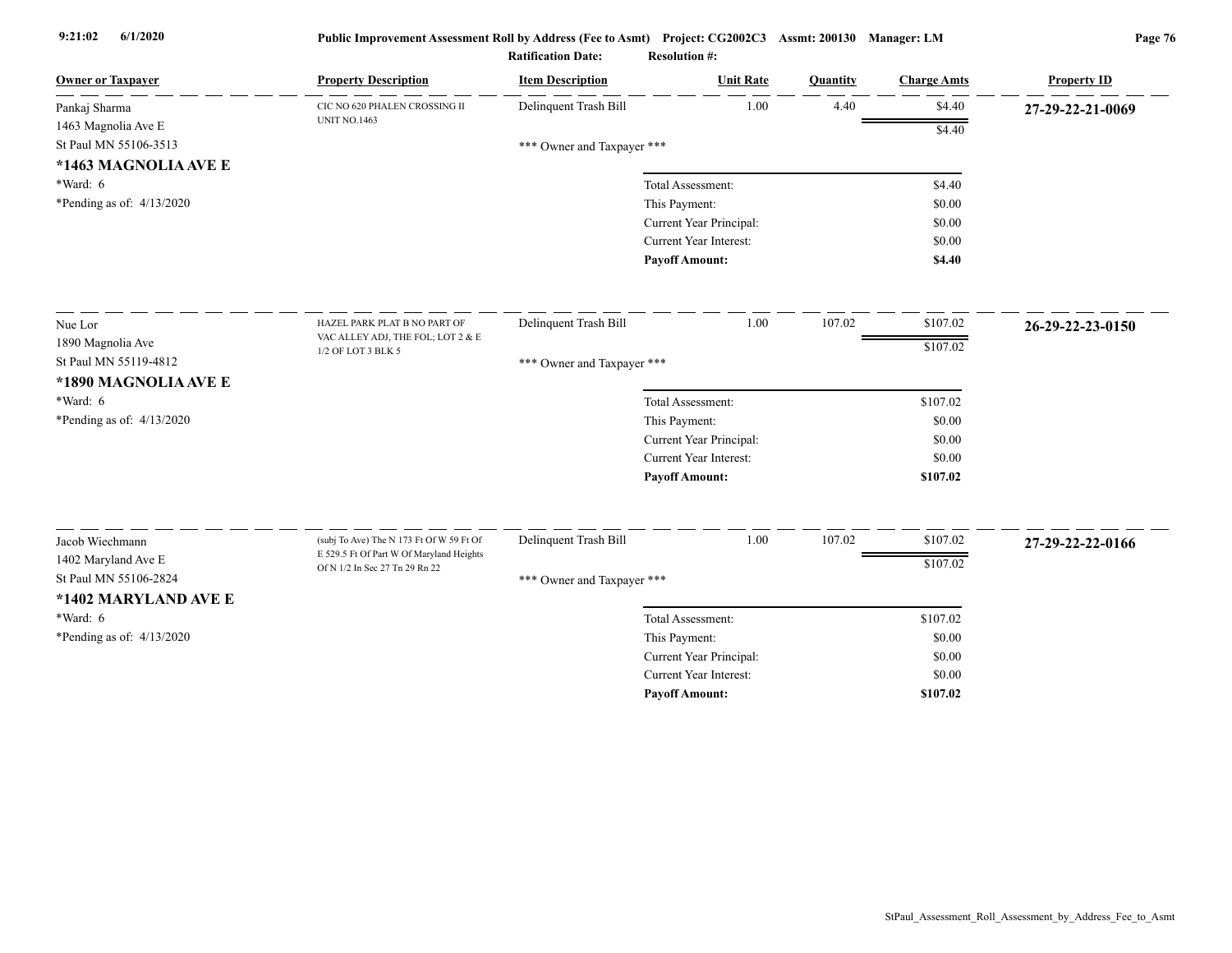| <b><i>LOUISO</i></b> Manager: LIM |  |
|-----------------------------------|--|
|                                   |  |

|                                        |                                                                       | <b>Ratification Date:</b>  | <b>Resolution #:</b>          |          |                    |                    |
|----------------------------------------|-----------------------------------------------------------------------|----------------------------|-------------------------------|----------|--------------------|--------------------|
| <b>Owner or Taxpayer</b>               | <b>Property Description</b>                                           | <b>Item Description</b>    | <b>Unit Rate</b>              | Quantity | <b>Charge Amts</b> | <b>Property ID</b> |
| Matthew D Brandt                       | SECTION 27 TOWN 29 RANGE 22 SUBJ                                      | Delinquent Trash Bill      | 1.00                          | 107.02   | \$107.02           | 27-29-22-12-0039   |
| 1604 Maryland Ave E                    | TO MARYLAND AVE THE E 72 FT OF<br>W 128 FT OF N 233 FT OF W 1/2 OF NE |                            |                               |          | \$107.02           |                    |
| St Paul MN 55106-2933                  | 1/4 OF NW 1/4 OF NE 1/4 OF SEC 27                                     | *** Owner and Taxpayer *** |                               |          |                    |                    |
| *1604 MARYLAND AVE E                   | TN 29 RN 22                                                           |                            |                               |          |                    |                    |
| $*Ward: 6$                             |                                                                       |                            | Total Assessment:             |          | \$107.02           |                    |
| *Pending as of: 4/13/2020              |                                                                       |                            | This Payment:                 |          | \$0.00             |                    |
|                                        |                                                                       |                            | Current Year Principal:       |          | \$0.00             |                    |
|                                        |                                                                       |                            | <b>Current Year Interest:</b> |          | \$0.00             |                    |
|                                        |                                                                       |                            | <b>Payoff Amount:</b>         |          | \$107.02           |                    |
| Andrea E Peraza                        | AMES PARK PLAT 2 LOT 6 BLK 2                                          | Delinquent Trash Bill      | 1.00                          | 126.04   | \$126.04           | 27-29-22-11-0090   |
| Brynn Halverson                        |                                                                       |                            |                               |          | \$126.04           |                    |
| 1696 Maryland Ave E                    |                                                                       | *** Owner and Taxpayer *** |                               |          |                    |                    |
| St Paul MN 55106-2941                  |                                                                       |                            |                               |          |                    |                    |
| *1696 MARYLAND AVE E                   |                                                                       |                            | Total Assessment:             |          | \$126.04           |                    |
| *Ward: 6                               |                                                                       |                            | This Payment:                 |          | \$0.00             |                    |
| *Pending as of: 4/13/2020              |                                                                       |                            | Current Year Principal:       |          | \$0.00             |                    |
|                                        |                                                                       |                            | <b>Current Year Interest:</b> |          | \$0.00             |                    |
|                                        |                                                                       |                            | <b>Payoff Amount:</b>         |          | \$126.04           |                    |
| Robert M Mitchell                      | RITCHIE'S ADDITION LOTS 3 AND                                         |                            | 1.00                          | 3.36     | \$3.36             |                    |
|                                        | LOT 4                                                                 | Delinquent Trash Bill      |                               |          |                    | 26-29-23-11-0002   |
| Nancy L Mitchell<br>634 Maryland Ave W |                                                                       |                            |                               |          | \$3.36             |                    |
| St Paul MN 55117-4127                  |                                                                       | *** Owner and Taxpayer *** |                               |          |                    |                    |
| *634 MARYLAND AVE W                    |                                                                       |                            | Total Assessment:             |          | \$3.36             |                    |
| $*Ward: 5$                             |                                                                       |                            | This Payment:                 |          | \$0.00             |                    |
| *Pending as of: $4/13/2020$            |                                                                       |                            | Current Year Principal:       |          | \$0.00             |                    |
|                                        |                                                                       |                            | <b>Current Year Interest:</b> |          | \$0.00             |                    |
|                                        |                                                                       |                            | <b>Payoff Amount:</b>         |          | \$3.36             |                    |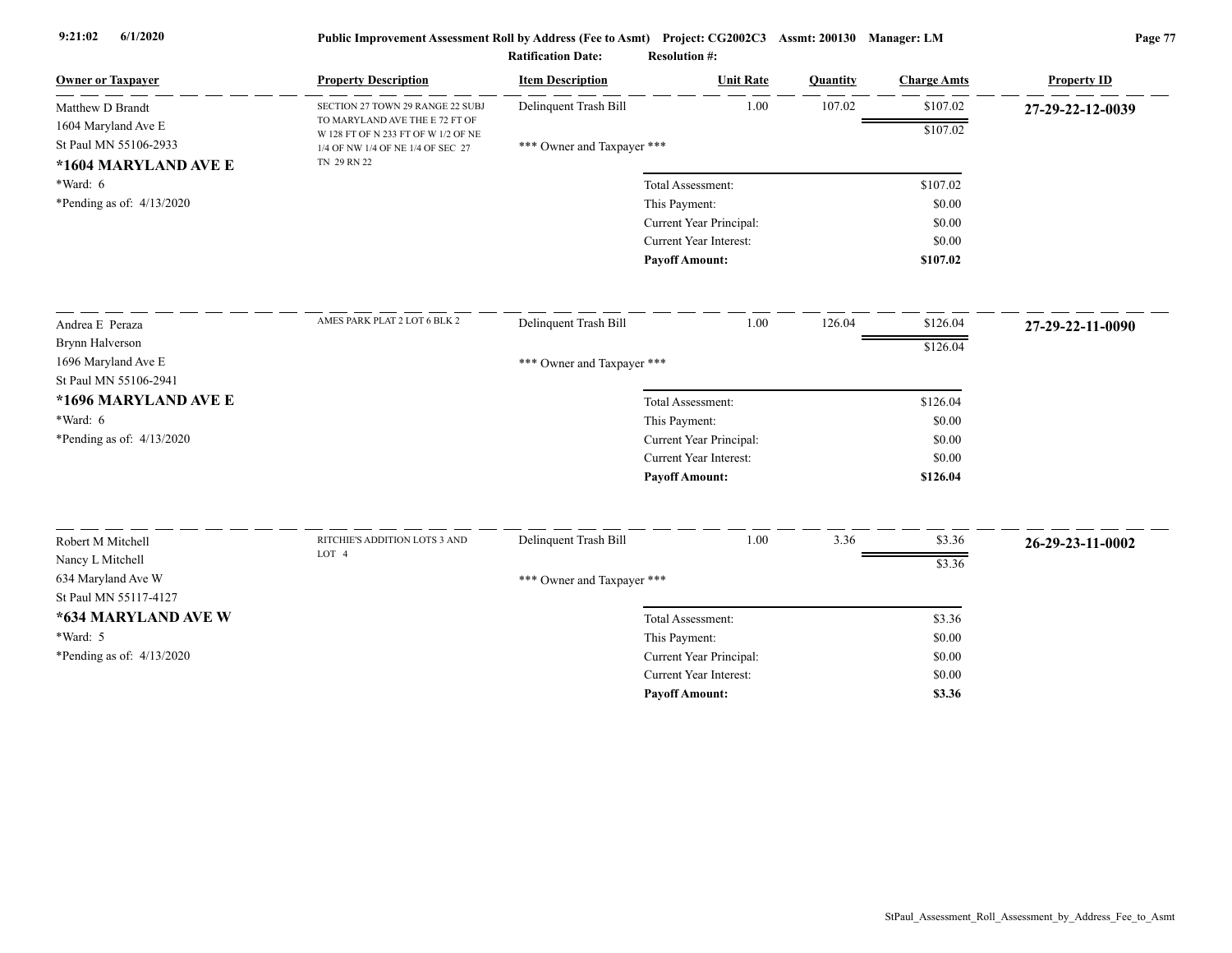| <b>Owner or Taxpayer</b>                                        | <b>Property Description</b>                         | <b>Item Description</b>    | <b>Unit Rate</b>              | Quantity | <b>Charge Amts</b> | <b>Property ID</b> |
|-----------------------------------------------------------------|-----------------------------------------------------|----------------------------|-------------------------------|----------|--------------------|--------------------|
| Joel J Carlson                                                  | DALE STREET GARDEN LOTS N 18O                       | Delinquent Trash Bill      | 1.00                          | 4.65     | \$4.65             | 26-29-23-11-0016   |
| Diedra W Carlson<br>698 Maryland Ave W<br>St Paul MN 55117-4128 | FT OF FOL E 6 FT OF LOT 3 AND ALL<br>OF LOT 2 BLK 2 | *** Owner and Taxpayer *** |                               |          | \$4.65             |                    |
| *698 MARYLAND AVE W                                             |                                                     |                            | Total Assessment:             |          | \$4.65             |                    |
| $*Ward: 5$                                                      |                                                     |                            | This Payment:                 |          | \$0.00             |                    |
| *Pending as of: $4/13/2020$                                     |                                                     |                            | Current Year Principal:       |          | \$0.00             |                    |
|                                                                 |                                                     |                            | <b>Current Year Interest:</b> |          | \$0.00             |                    |
|                                                                 |                                                     |                            | <b>Payoff Amount:</b>         |          | \$4.65             |                    |
| Sarah Stanton                                                   | COMO PARK THIRD ADDITION SUBJ                       | Delinquent Trash Bill      | 1.00                          | 114.34   | \$114.34           | 26-29-23-12-0001   |
| 740 Marland Ave W                                               | TO AVE THE E 1/2 OF LOTS 5 THRU                     |                            |                               |          | \$114.34           |                    |
| St Paul MN 55117-4026                                           | LOT 9 BLK 4                                         | *** Owner and Taxpayer *** |                               |          |                    |                    |
| *740 MARYLAND AVE W                                             |                                                     |                            |                               |          |                    |                    |
| *Ward: 5                                                        |                                                     |                            | Total Assessment:             |          | \$114.34           |                    |
| *Pending as of: 4/13/2020                                       |                                                     |                            | This Payment:                 |          | \$0.00             |                    |
|                                                                 |                                                     |                            | Current Year Principal:       |          | \$0.00             |                    |
|                                                                 |                                                     |                            | <b>Current Year Interest:</b> |          | \$0.00             |                    |
|                                                                 |                                                     |                            | <b>Payoff Amount:</b>         |          | \$114.34           |                    |
|                                                                 | COMO PARK THIRD ADDITION SUBJ                       | Delinquent Trash Bill      | 1.00                          | 4.97     |                    |                    |
| Duane D Smith<br>Lisa A Smith                                   | TO AVE LOTS 12 AND LOT 13 BLK 4                     |                            |                               |          | \$4.97             | 26-29-23-12-0058   |
| 758 Maryland Ave W                                              |                                                     |                            |                               |          | \$4.97             |                    |
| St Paul MN 55117-4026                                           |                                                     | *** Owner and Taxpayer *** |                               |          |                    |                    |
| *758 MARYLAND AVE W                                             |                                                     |                            | Total Assessment:             |          | \$4.97             |                    |
| *Ward: 5                                                        |                                                     |                            | This Payment:                 |          | \$0.00             |                    |
| *Pending as of: 4/13/2020                                       |                                                     |                            | Current Year Principal:       |          | \$0.00             |                    |
|                                                                 |                                                     |                            | <b>Current Year Interest:</b> |          | \$0.00             |                    |
|                                                                 |                                                     |                            | <b>Pavoff Amount:</b>         |          | \$4.97             |                    |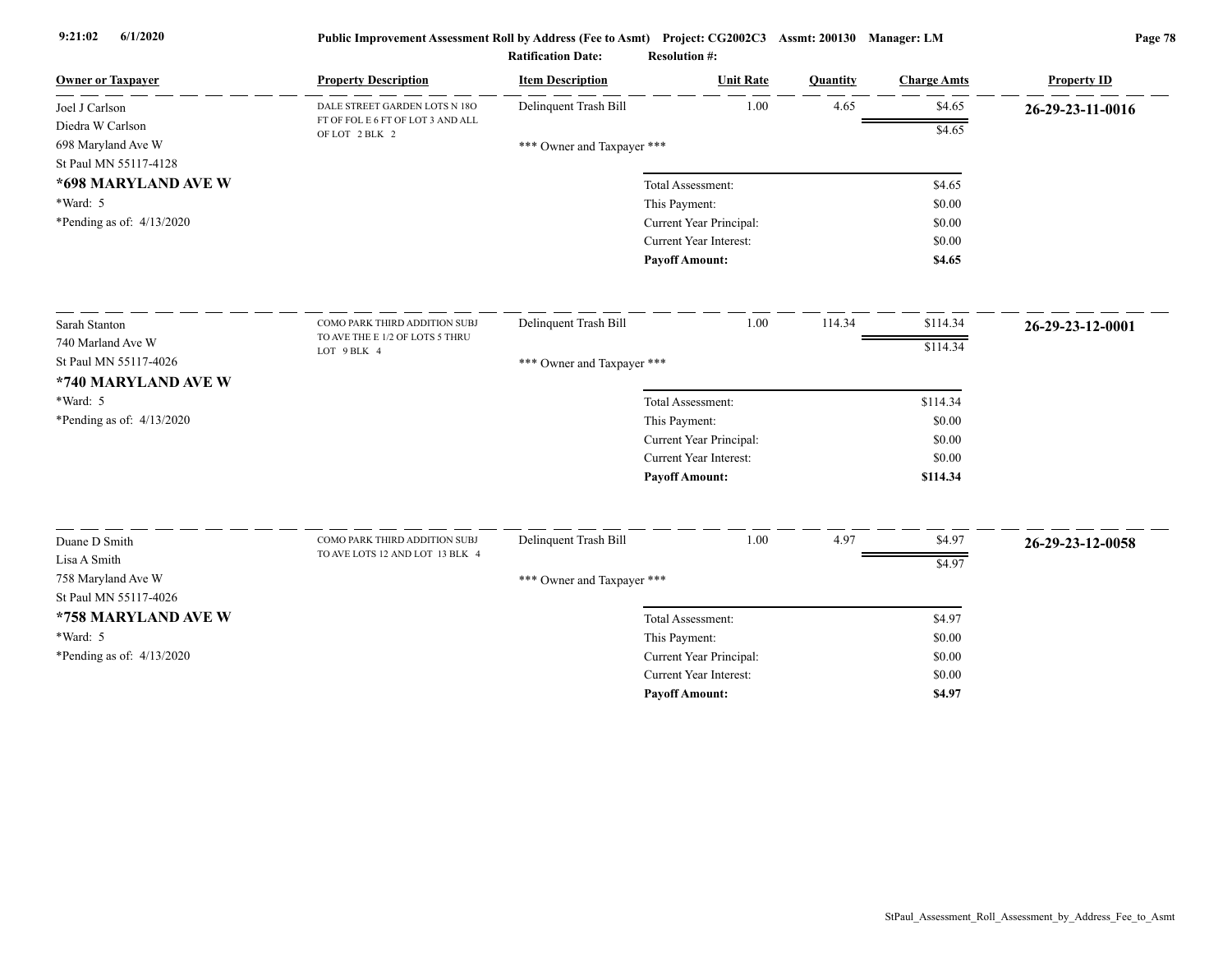| <b>Owner or Taxpayer</b>    | <b>Property Description</b>                                            | <b>Item Description</b>    | <b>Unit Rate</b>                         | Quantity | <b>Charge Amts</b> | <b>Property ID</b> |
|-----------------------------|------------------------------------------------------------------------|----------------------------|------------------------------------------|----------|--------------------|--------------------|
| Kyle Edsten                 | WALLRAFF'S COMO PLACE, ST.                                             | Delinquent Trash Bill      | 1.00                                     | 107.02   | \$107.02           | 26-29-23-12-0072   |
| Annelise Edsten             | PAUL, MINN. VAC AVON ST ADJ AND<br>E 50 FT OF N 21.58 FT OF LOT 12 AND |                            |                                          |          | \$107.02           |                    |
| 774 Maryland Ave W          | E 50 FT OF LOT 13 ALL IN BLK 1 OF                                      | *** Owner and Taxpayer *** |                                          |          |                    |                    |
| St Paul MN 55117-4026       | COMO ADD & IN SD WALLRAFF'S                                            |                            |                                          |          |                    |                    |
| *774 MARYLAND AVE W         | COMO PLACE SUBJ TO ESMT; W 1/2                                         |                            | Total Assessment:                        |          | \$107.02           |                    |
| *Ward: 5                    |                                                                        |                            | This Payment:                            |          | \$0.00             |                    |
| *Pending as of: 4/13/2020   |                                                                        |                            | Current Year Principal:                  |          | \$0.00             |                    |
|                             |                                                                        |                            | Current Year Interest:                   |          | \$0.00             |                    |
|                             |                                                                        |                            | <b>Payoff Amount:</b>                    |          | \$107.02           |                    |
| Dale A Kjelshus             | WALLRAFF'S COMO PLACE, ST.                                             | Delinquent Trash Bill      | 1.00                                     | 107.02   | \$107.02           | 26-29-23-12-0013   |
| 645 Heron Ct N              | PAUL, MINN. LOT 8                                                      |                            |                                          |          | \$107.02           |                    |
| Oakdale MN 55128-5381       |                                                                        | *** Owner and Taxpayer *** |                                          |          |                    |                    |
| *830 MARYLAND AVE W         |                                                                        |                            |                                          |          |                    |                    |
| *Ward: 5                    |                                                                        |                            | Total Assessment:                        |          | \$107.02           |                    |
| *Pending as of: 4/13/2020   |                                                                        |                            | This Payment:                            |          | \$0.00             |                    |
|                             |                                                                        |                            | Current Year Principal:                  |          | \$0.00             |                    |
|                             |                                                                        |                            | <b>Current Year Interest:</b>            |          | \$0.00             |                    |
|                             |                                                                        |                            | <b>Payoff Amount:</b>                    |          | \$107.02           |                    |
| Segundo Romero              | TILSEN'S MAYWOOD HEIGHTS LOT                                           | Delinquent Trash Bill      | 1.00                                     | 114.34   | \$114.34           |                    |
| 24680 114th St Nw           | 27 BLK 1                                                               |                            |                                          |          |                    | 26-29-23-11-0054   |
| Zimmerman MN 55398-8749     |                                                                        |                            |                                          |          | \$114.34           |                    |
| *20 MAYWOOD PL              |                                                                        | *** Owner and Taxpayer *** |                                          |          |                    |                    |
| *Ward: 5                    |                                                                        |                            | Total Assessment:                        |          | \$114.34           |                    |
|                             |                                                                        |                            |                                          |          | \$0.00             |                    |
| *Pending as of: $4/13/2020$ |                                                                        |                            | This Payment:<br>Current Year Principal: |          | \$0.00             |                    |
|                             |                                                                        |                            | <b>Current Year Interest:</b>            |          | \$0.00             |                    |
|                             |                                                                        |                            | <b>Pavoff Amount:</b>                    |          | \$114.34           |                    |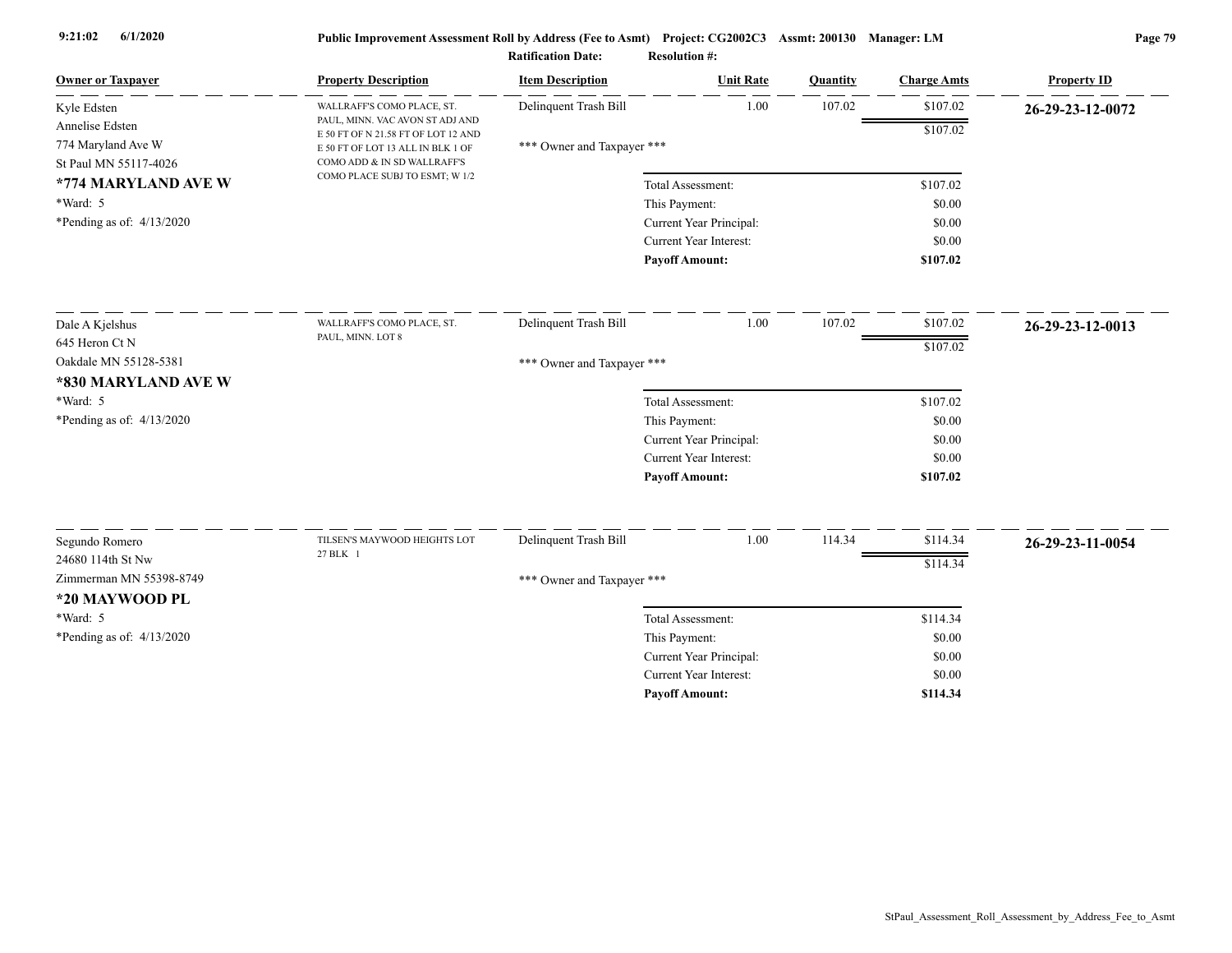| <b>Owner or Taxpayer</b>    | <b>Property Description</b>                                         | <b>Item Description</b>    | <b>Unit Rate</b>              | <b>Quantity</b> | <b>Charge Amts</b> | <b>Property ID</b> |
|-----------------------------|---------------------------------------------------------------------|----------------------------|-------------------------------|-----------------|--------------------|--------------------|
| Ryan E Johnson              | TILSEN'S MAYWOOD HEIGHTS LOT                                        | Delinquent Trash Bill      | 1.00                          | 107.02          | \$107.02           | 26-29-23-11-0082   |
| 45 Maywood Place            | 11 BLK 2                                                            |                            |                               |                 | \$107.02           |                    |
| St Paul MN 55117-5621       |                                                                     | *** Owner and Taxpayer *** |                               |                 |                    |                    |
| *45 MAYWOOD PL              |                                                                     |                            |                               |                 |                    |                    |
| *Ward: 5                    |                                                                     |                            | Total Assessment:             |                 | \$107.02           |                    |
| *Pending as of: $4/13/2020$ |                                                                     |                            | This Payment:                 |                 | \$0.00             |                    |
|                             |                                                                     |                            | Current Year Principal:       |                 | \$0.00             |                    |
|                             |                                                                     |                            | <b>Current Year Interest:</b> |                 | \$0.00             |                    |
|                             |                                                                     |                            | <b>Payoff Amount:</b>         |                 | \$107.02           |                    |
| Angela R Sechler            | TILSEN'S MAYWOOD HEIGHTS LOT                                        | Delinquent Trash Bill      | 1.00                          | 2.88            | \$2.88             | 26-29-23-11-0081   |
| 49 Maywood Pl               | 10 BLK 2                                                            |                            |                               |                 | \$2.88             |                    |
| St Paul MN 55117-5621       |                                                                     | *** Owner and Taxpayer *** |                               |                 |                    |                    |
| *49 MAYWOOD PL              |                                                                     |                            |                               |                 |                    |                    |
| *Ward: 5                    |                                                                     |                            | Total Assessment:             |                 | \$2.88             |                    |
| *Pending as of: $4/13/2020$ |                                                                     |                            | This Payment:                 |                 | \$0.00             |                    |
|                             |                                                                     |                            | Current Year Principal:       |                 | \$0.00             |                    |
|                             |                                                                     |                            | Current Year Interest:        |                 | \$0.00             |                    |
|                             |                                                                     |                            | <b>Payoff Amount:</b>         |                 | \$2.88             |                    |
|                             |                                                                     |                            | 1.00                          | 119.10          |                    |                    |
| Selina Grant                | TILSEN'S MAYWOOD HEIGHTS SWLY<br>1 4/10 FT OF LOT 15 AND ALL OF LOT | Delinquent Trash Bill      |                               |                 | \$119.10           | 26-29-23-11-0041   |
| 72 Maywood Place            | 14 BLK 1                                                            |                            |                               |                 | \$119.10           |                    |
| St Paul MN 55117-5620       |                                                                     | *** Owner and Taxpayer *** |                               |                 |                    |                    |
| *72 MAYWOOD PL              |                                                                     |                            |                               |                 |                    |                    |
| *Ward: 5                    |                                                                     |                            | Total Assessment:             |                 | \$119.10           |                    |
| *Pending as of: $4/13/2020$ |                                                                     |                            | This Payment:                 |                 | \$0.00             |                    |
|                             |                                                                     |                            | Current Year Principal:       |                 | \$0.00             |                    |
|                             |                                                                     |                            | <b>Current Year Interest:</b> |                 | \$0.00             |                    |
|                             |                                                                     |                            | <b>Pavoff Amount:</b>         |                 | \$119.10           |                    |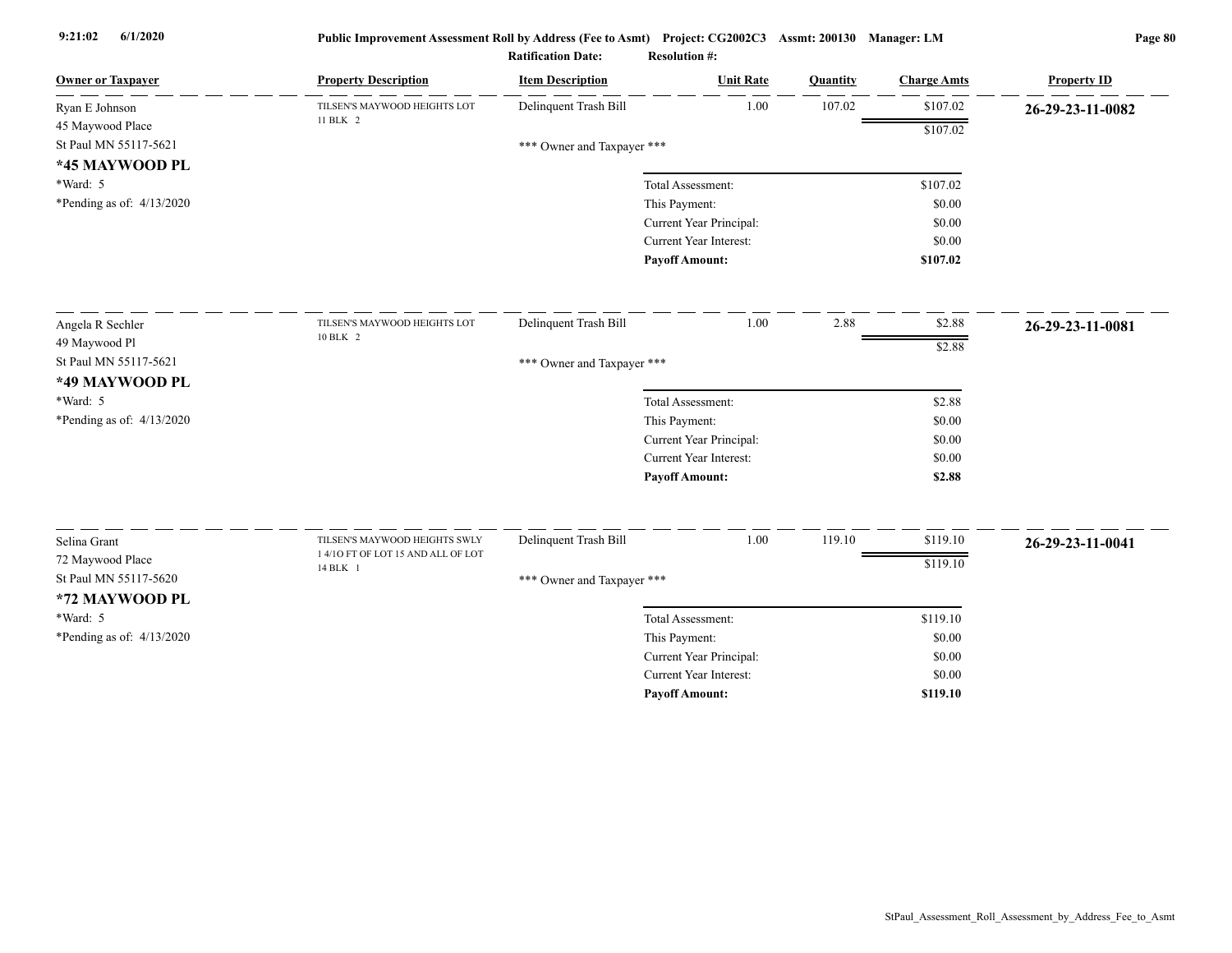| <b>Owner or Taxpayer</b>                   | <b>Property Description</b>    | <b>Item Description</b>    | <b>Unit Rate</b>        | Quantity | <b>Charge Amts</b> | <b>Property ID</b> |
|--------------------------------------------|--------------------------------|----------------------------|-------------------------|----------|--------------------|--------------------|
| Corey Gerdes                               | ESSEX PARK S 1/2 OF LOT 11 AND | Delinquent Trash Bill      | 1.00                    | 114.34   | \$114.34           | 26-29-22-44-0011   |
| <b>Brittany Gerdes</b>                     | ALL OF LOT 12 BLK 4            |                            |                         |          | \$114.34           |                    |
| 785 Mcknight Rd N                          |                                | *** Owner and Taxpayer *** |                         |          |                    |                    |
| St Paul MN 55119-3814                      |                                |                            |                         |          |                    |                    |
| *785 MCKNIGHT RD N                         |                                |                            | Total Assessment:       |          | \$114.34           |                    |
| *Ward: 7                                   |                                |                            | This Payment:           |          | \$0.00             |                    |
| *Pending as of: $4/13/2020$                |                                |                            | Current Year Principal: |          | \$0.00             |                    |
|                                            |                                |                            | Current Year Interest:  |          | \$0.00             |                    |
|                                            |                                |                            | <b>Payoff Amount:</b>   |          | \$114.34           |                    |
| James C Daugherty                          | ESSEX PARK LOT 9 BLK 4         | Delinquent Trash Bill      | 1.00                    | 66.24    | \$66.24            | 26-29-22-44-0009   |
| 799 Mcknight Rd N                          |                                |                            |                         |          | \$66.24            |                    |
| St Paul MN 55119-3814                      |                                | *** Owner and Taxpayer *** |                         |          |                    |                    |
| *799 MCKNIGHT RD N                         |                                |                            |                         |          |                    |                    |
| *Ward: 7                                   |                                |                            | Total Assessment:       |          | \$66.24            |                    |
| *Pending as of: $4/13/2020$                |                                |                            | This Payment:           |          | \$0.00             |                    |
|                                            |                                |                            | Current Year Principal: |          | \$0.00             |                    |
|                                            |                                |                            | Current Year Interest:  |          | \$0.00             |                    |
|                                            |                                |                            | <b>Payoff Amount:</b>   |          | \$66.24            |                    |
|                                            | ESSEX PARK LOT 12 BLK 1        |                            |                         |          |                    |                    |
| Robert R Rhein                             |                                | Delinquent Trash Bill      | $1.00\,$                | 44.71    | \$44.71            | 26-29-22-41-0018   |
| Marcella M Rhein                           |                                |                            |                         |          | \$44.71            |                    |
| 841 Mcknight Rd N<br>St Paul MN 55119-3884 |                                | *** Owner and Taxpayer *** |                         |          |                    |                    |
|                                            |                                |                            |                         |          |                    |                    |
| *841 MCKNIGHT RD N                         |                                |                            | Total Assessment:       |          | \$44.71            |                    |
| *Ward: 7                                   |                                |                            | This Payment:           |          | \$0.00             |                    |
| *Pending as of: $4/13/2020$                |                                |                            | Current Year Principal: |          | \$0.00             |                    |
|                                            |                                |                            | Current Year Interest:  |          | \$0.00             |                    |
|                                            |                                |                            | <b>Payoff Amount:</b>   |          | \$44.71            |                    |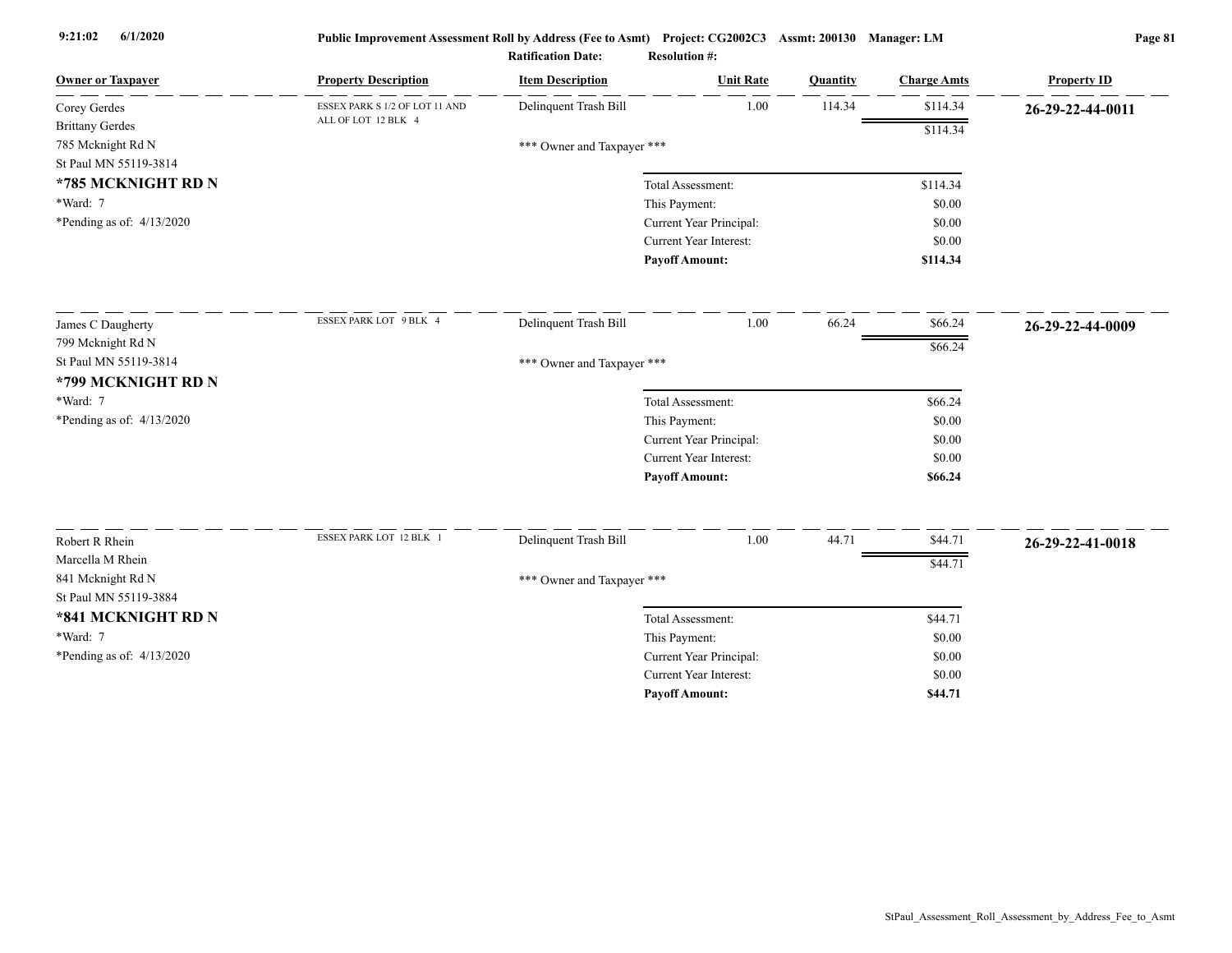| <b>Owner or Taxpayer</b>    | <b>Property Description</b>                   | <b>Item Description</b>    | <b>Unit Rate</b>              | Quantity | <b>Charge Amts</b> | <b>Property ID</b> |
|-----------------------------|-----------------------------------------------|----------------------------|-------------------------------|----------|--------------------|--------------------|
| Eufemia P Sanchez           | TILSEN'S PROSPERITY PARK LOT 5<br>BLK 3       | Delinquent Trash Bill      | 1.00                          | 77.36    | \$77.36            | 27-29-22-23-0017   |
| Silvestre Sanchez           |                                               |                            |                               |          | \$77.36            |                    |
| 1353 Beech St               |                                               | *** Owner and Taxpayer *** |                               |          |                    |                    |
| St Paul MN 55106-4807       |                                               |                            |                               |          |                    |                    |
| *1394 MECHANIC AVE          |                                               |                            | Total Assessment:             |          | \$77.36            |                    |
| *Ward: 6                    |                                               |                            | This Payment:                 |          | \$0.00             |                    |
| *Pending as of: 4/13/2020   |                                               |                            | Current Year Principal:       |          | \$0.00             |                    |
|                             |                                               |                            | <b>Current Year Interest:</b> |          | \$0.00             |                    |
|                             |                                               |                            | <b>Payoff Amount:</b>         |          | \$77.36            |                    |
| Chad Bergmann               | TILSEN'S PROSPERITY PARK LOT 6                | Delinquent Trash Bill      | 1.00                          | 107.02   | \$107.02           | 27-29-22-23-0018   |
| 1398 Mechanic Ave           | BLK 3                                         |                            |                               |          | \$107.02           |                    |
| St Paul MN 55106-3521       |                                               | *** Owner and Taxpayer *** |                               |          |                    |                    |
| *1398 MECHANIC AVE          |                                               |                            |                               |          |                    |                    |
| *Ward: 6                    |                                               |                            | Total Assessment:             |          | \$107.02           |                    |
| *Pending as of: $4/13/2020$ |                                               |                            | This Payment:                 |          | \$0.00             |                    |
|                             |                                               |                            | Current Year Principal:       |          | \$0.00             |                    |
|                             |                                               |                            | <b>Current Year Interest:</b> |          | \$0.00             |                    |
|                             |                                               |                            | <b>Payoff Amount:</b>         |          | \$107.02           |                    |
|                             |                                               |                            |                               |          |                    |                    |
| Daniel Granlund             | TILSEN'S PROSPERITY PARK NO. 2<br>LOT 7 BLK 4 | Delinquent Trash Bill      | $1.00\,$                      | 4.97     | \$4.97             | 27-29-22-23-0008   |
| 1409 Mechanic Ave           |                                               |                            |                               |          | \$4.97             |                    |
| St Paul MN 55106-3520       |                                               | *** Owner and Taxpayer *** |                               |          |                    |                    |
| *1409 MECHANIC AVE          |                                               |                            |                               |          |                    |                    |
| *Ward: 6                    |                                               |                            | Total Assessment:             |          | \$4.97             |                    |
| *Pending as of: $4/13/2020$ |                                               |                            | This Payment:                 |          | \$0.00             |                    |
|                             |                                               |                            | Current Year Principal:       |          | \$0.00             |                    |
|                             |                                               |                            | <b>Current Year Interest:</b> |          | \$0.00             |                    |
|                             |                                               |                            | <b>Payoff Amount:</b>         |          | \$4.97             |                    |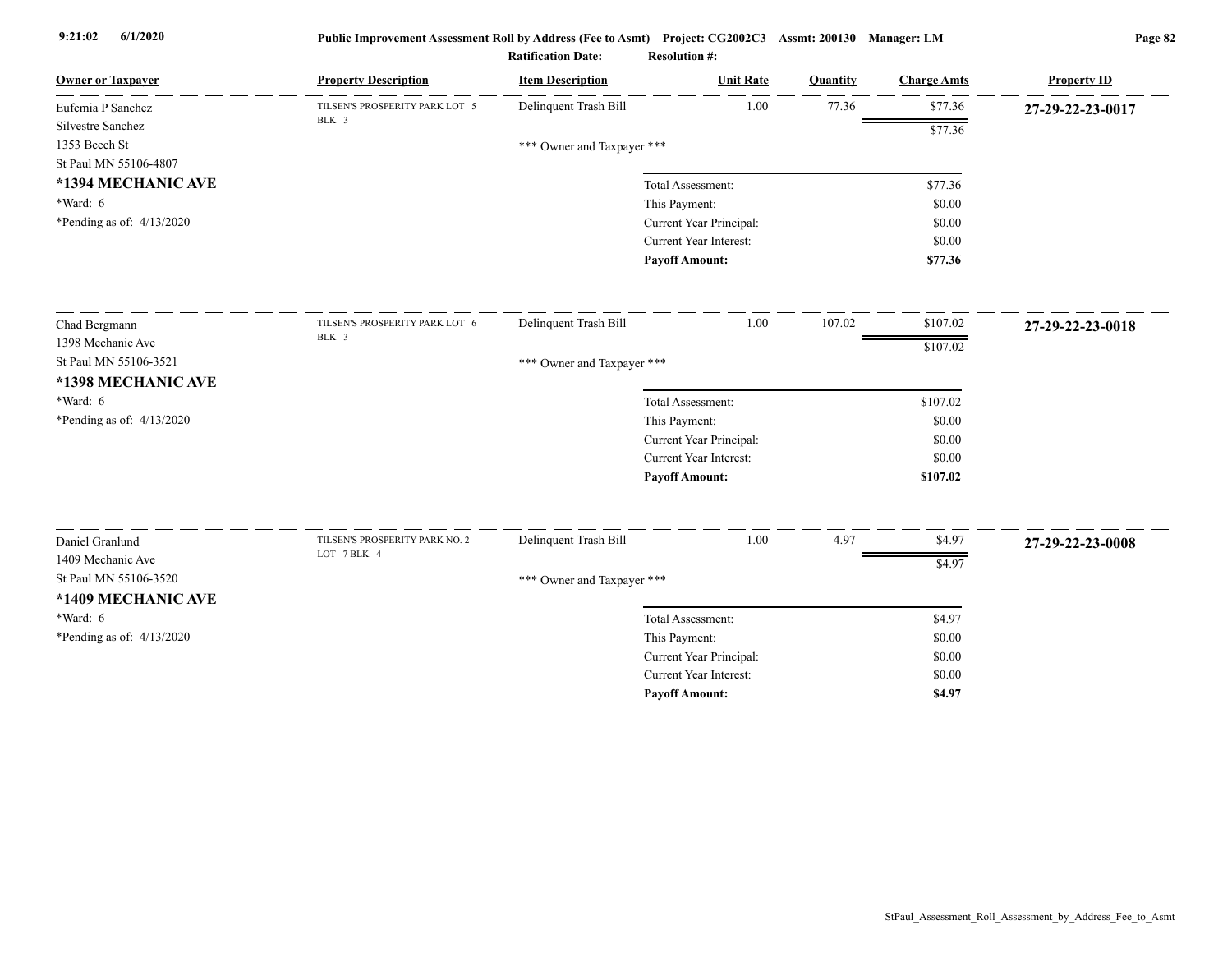| <b>Owner or Taxpayer</b>                  | <b>Property Description</b>         | <b>Item Description</b>    | <b>Unit Rate</b>              | Quantity | <b>Charge Amts</b> | <b>Property ID</b> |
|-------------------------------------------|-------------------------------------|----------------------------|-------------------------------|----------|--------------------|--------------------|
| Ruth Ann Shaugobay                        | TILSEN'S PROSPERITY PARK LOT 10     | Delinquent Trash Bill      | 1.00                          | 107.02   | \$107.02           | 27-29-22-23-0022   |
| 1414 Mechanic Ave                         | BLK 3                               |                            |                               |          | \$107.02           |                    |
| St Paul MN 55106-3521                     |                                     | *** Owner and Taxpayer *** |                               |          |                    |                    |
| *1414 MECHANIC AVE                        |                                     |                            |                               |          |                    |                    |
| *Ward: 6                                  |                                     |                            | Total Assessment:             |          | \$107.02           |                    |
| *Pending as of: $4/13/2020$               |                                     |                            | This Payment:                 |          | \$0.00             |                    |
|                                           |                                     |                            | Current Year Principal:       |          | \$0.00             |                    |
|                                           |                                     |                            | <b>Current Year Interest:</b> |          | \$0.00             |                    |
|                                           |                                     |                            | <b>Payoff Amount:</b>         |          | \$107.02           |                    |
|                                           | AMES OUT LOTS EX W 50 FT; THE N     | Delinquent Trash Bill      | 1.00                          | 4.65     | \$4.65             |                    |
| Sonny Lawkong Hang<br>Kayla Mai Cher Yang | 150 FT OF LOT 5 AND THE N 150 FT OF |                            |                               |          |                    | 27-29-22-24-0060   |
| 1446 Mechanic Ave E                       | W 25 FT OF LOT 4 BLK 3              | *** Owner and Taxpayer *** |                               |          | \$4.65             |                    |
| St Paul MN 55106-3522                     |                                     |                            |                               |          |                    |                    |
| *1446 MECHANIC AVE                        |                                     |                            | Total Assessment:             |          | \$4.65             |                    |
| *Ward: 6                                  |                                     |                            | This Payment:                 |          | \$0.00             |                    |
| *Pending as of: 4/13/2020                 |                                     |                            | Current Year Principal:       |          | \$0.00             |                    |
|                                           |                                     |                            | <b>Current Year Interest:</b> |          | \$0.00             |                    |
|                                           |                                     |                            | <b>Payoff Amount:</b>         |          | \$4.65             |                    |
|                                           |                                     |                            |                               |          |                    |                    |
| Michael Moore                             | THOMPSONS ADDITION TO ST PAUL       | Delinquent Trash Bill      | 1.00                          | 3.36     | \$3.36             | 26-29-23-24-0099   |
| 1019 Milton St N                          | LOTS 18 & LOT 19 BLK 49             |                            |                               |          | \$3.36             |                    |
| St Paul MN 55103-1335                     |                                     | *** Owner and Taxpayer *** |                               |          |                    |                    |
| *1019 MILTON ST N                         |                                     |                            |                               |          |                    |                    |
| *Ward: 5                                  |                                     |                            | Total Assessment:             |          | \$3.36             |                    |
| *Pending as of: 4/13/2020                 |                                     |                            | This Payment:                 |          | \$0.00             |                    |
|                                           |                                     |                            | Current Year Principal:       |          | \$0.00             |                    |
|                                           |                                     |                            | Current Year Interest:        |          | \$0.00             |                    |
|                                           |                                     |                            | <b>Pavoff Amount:</b>         |          | \$3.36             |                    |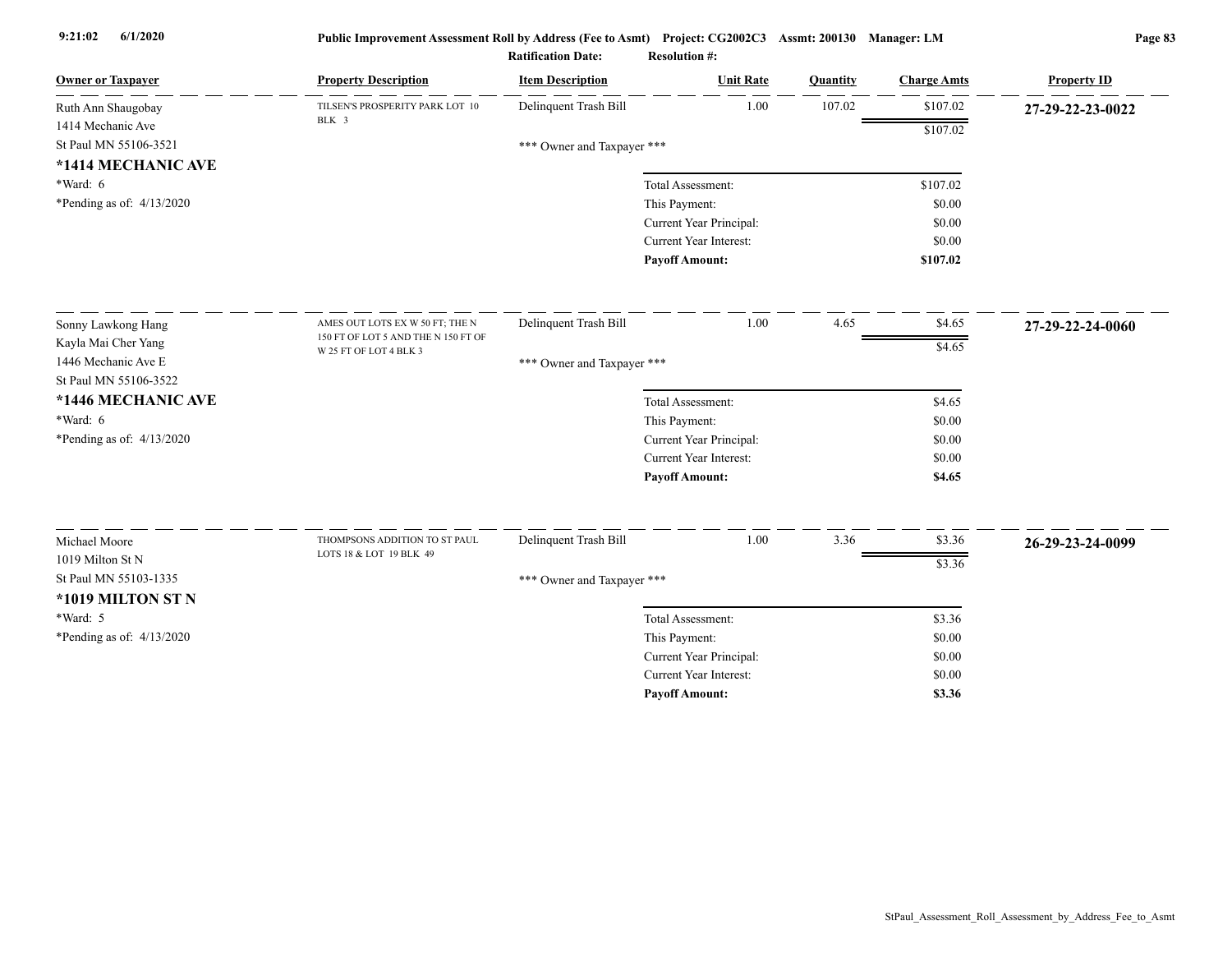| <b>Owner or Taxpayer</b>                                       | <b>Property Description</b>                      | <b>Item Description</b>    | <b>Unit Rate</b>              | Quantity | <b>Charge Amts</b> | <b>Property ID</b> |
|----------------------------------------------------------------|--------------------------------------------------|----------------------------|-------------------------------|----------|--------------------|--------------------|
| Michelle M Kalstabakken                                        | THOMPSONS ADDITION TO ST PAUL                    | Delinquent Trash Bill      | 1.00                          | 8.37     | \$8.37             | 26-29-23-24-0101   |
| 1033 Milton St N<br>St Paul MN 55103-1335<br>*1033 MILTON ST N | SUBJ TO ESMTS; LOTS 22 & LOT 23<br><b>BLK 49</b> | *** Owner and Taxpayer *** |                               |          | \$8.37             |                    |
| $*Ward: 5$                                                     |                                                  |                            | Total Assessment:             |          | \$8.37             |                    |
| *Pending as of: $4/13/2020$                                    |                                                  |                            | This Payment:                 |          | \$0.00             |                    |
|                                                                |                                                  |                            | Current Year Principal:       |          | \$0.00             |                    |
|                                                                |                                                  |                            | Current Year Interest:        |          | \$0.00             |                    |
|                                                                |                                                  |                            | <b>Payoff Amount:</b>         |          | \$8.37             |                    |
| <b>Rhett D Mohwinkel</b>                                       | CLARK'S SUBDIVISION OF LOT 50 OF                 | Delinquent Trash Bill      | 1.00                          | 111.78   | \$111.78           | 26-29-23-24-0103   |
| 1036 Milton St N                                               | LAKE COMO VILLAS LOTS 1 AND                      |                            |                               |          | \$111.78           |                    |
| St Paul MN 55103-1336<br>*1036 MILTON ST N                     | LOT 2 BLK 50                                     | *** Owner and Taxpayer *** |                               |          |                    |                    |
| *Ward: 5                                                       |                                                  |                            | Total Assessment:             |          | \$111.78           |                    |
| *Pending as of: $4/13/2020$                                    |                                                  |                            | This Payment:                 |          | \$0.00             |                    |
|                                                                |                                                  |                            | Current Year Principal:       |          | \$0.00             |                    |
|                                                                |                                                  |                            | <b>Current Year Interest:</b> |          | \$0.00             |                    |
|                                                                |                                                  |                            | <b>Payoff Amount:</b>         |          | \$111.78           |                    |
| Raymond E Bland                                                | LORENA PARK, ST. PAUL, MINN. LOT                 | Delinquent Trash Bill      | 1.00                          | 107.02   | \$107.02           | 27-29-22-33-0130   |
| 1331 Minnehaha Ave E                                           | 21 BLK 4                                         |                            |                               |          | \$107.02           |                    |
| St Paul MN 55106-4724                                          |                                                  | *** Owner and Taxpayer *** |                               |          |                    |                    |
| *1331 MINNEHAHA AVE E                                          |                                                  |                            |                               |          |                    |                    |
| *Ward: 7                                                       |                                                  |                            | Total Assessment:             |          | \$107.02           |                    |
| *Pending as of: 4/13/2020                                      |                                                  |                            | This Payment:                 |          | \$0.00             |                    |
|                                                                |                                                  |                            | Current Year Principal:       |          | \$0.00             |                    |
|                                                                |                                                  |                            | <b>Current Year Interest:</b> |          | \$0.00             |                    |
|                                                                |                                                  |                            | <b>Pavoff Amount:</b>         |          | \$107.02           |                    |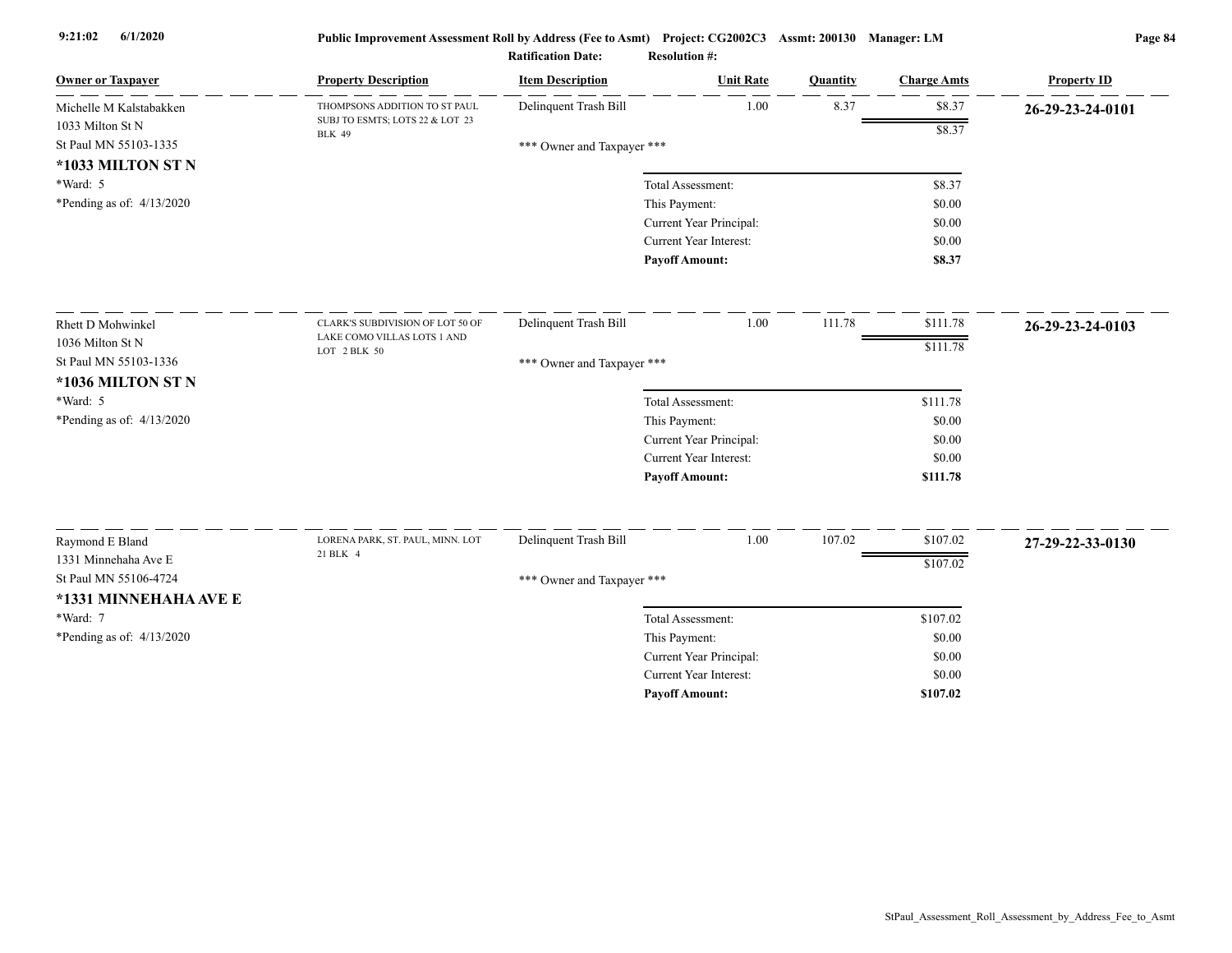| Delinquent Trash Bill<br>1.00<br>114.34<br>\$114.34<br>LORENA PARK, ST. PAUL, MINN. LOT<br>Rre Ventures Llc<br>27-29-22-33-0074<br>23 BLK 5<br>11670 Fountains Dr Unit 200<br>\$114.34<br>Osseo MN 55369-7195<br>*** Owner and Taxpayer ***<br>*1391 MINNEHAHA AVE E<br>*Ward: 7<br>Total Assessment:<br>\$114.34<br>*Pending as of: $4/13/2020$<br>This Payment:<br>\$0.00<br>Current Year Principal:<br>\$0.00<br>Current Year Interest:<br>\$0.00<br><b>Payoff Amount:</b><br>\$114.34<br>1.00<br>111.78<br>Delinquent Trash Bill<br>\$111.78<br>DENSLOWS REARRANGEMENT ETC.<br>27-29-22-43-0183<br>LOT 20 BLK 10<br>14033 Commerce Ave Ne Ste 300-322<br>\$111.78<br>Prior Lake MN 55372-1438<br>*** Owner and Taxpayer ***<br>*1555 MINNEHAHA AVE E<br>*Ward: 7<br>\$111.78<br>Total Assessment:<br>*Pending as of: 4/13/2020<br>This Payment:<br>\$0.00<br>Current Year Principal:<br>\$0.00<br>Current Year Interest:<br>\$0.00<br><b>Payoff Amount:</b><br>\$111.78<br>Delinquent Trash Bill<br>123.83<br>1.00<br>\$123.83<br>Robert J Samuelson<br>DENSLOWS REARRANGEMENT ETC.<br>27-29-22-43-0090<br>LOT 16 AND LOT 17 BLK 9<br>Janet R Samuelson<br>\$123.83<br>5910 Cahill Ave<br>*** Owner and Taxpayer ***<br>Inver Grove Heights MN 55076-1516<br>*1603 MINNEHAHA AVE E<br>Total Assessment:<br>\$123.83<br>*Ward: 7<br>This Payment:<br>\$0.00<br>*Pending as of: $4/13/2020$<br>Current Year Principal:<br>\$0.00<br><b>Current Year Interest:</b><br>\$0.00 | <b>Owner or Taxpayer</b> | <b>Property Description</b> | <b>Item Description</b> | <b>Unit Rate</b>      | Quantity | <b>Charge Amts</b> | <b>Property ID</b> |
|-------------------------------------------------------------------------------------------------------------------------------------------------------------------------------------------------------------------------------------------------------------------------------------------------------------------------------------------------------------------------------------------------------------------------------------------------------------------------------------------------------------------------------------------------------------------------------------------------------------------------------------------------------------------------------------------------------------------------------------------------------------------------------------------------------------------------------------------------------------------------------------------------------------------------------------------------------------------------------------------------------------------------------------------------------------------------------------------------------------------------------------------------------------------------------------------------------------------------------------------------------------------------------------------------------------------------------------------------------------------------------------------------------------------------------------------------------------------------------|--------------------------|-----------------------------|-------------------------|-----------------------|----------|--------------------|--------------------|
|                                                                                                                                                                                                                                                                                                                                                                                                                                                                                                                                                                                                                                                                                                                                                                                                                                                                                                                                                                                                                                                                                                                                                                                                                                                                                                                                                                                                                                                                               |                          |                             |                         |                       |          |                    |                    |
|                                                                                                                                                                                                                                                                                                                                                                                                                                                                                                                                                                                                                                                                                                                                                                                                                                                                                                                                                                                                                                                                                                                                                                                                                                                                                                                                                                                                                                                                               |                          |                             |                         |                       |          |                    |                    |
|                                                                                                                                                                                                                                                                                                                                                                                                                                                                                                                                                                                                                                                                                                                                                                                                                                                                                                                                                                                                                                                                                                                                                                                                                                                                                                                                                                                                                                                                               |                          |                             |                         |                       |          |                    |                    |
|                                                                                                                                                                                                                                                                                                                                                                                                                                                                                                                                                                                                                                                                                                                                                                                                                                                                                                                                                                                                                                                                                                                                                                                                                                                                                                                                                                                                                                                                               |                          |                             |                         |                       |          |                    |                    |
|                                                                                                                                                                                                                                                                                                                                                                                                                                                                                                                                                                                                                                                                                                                                                                                                                                                                                                                                                                                                                                                                                                                                                                                                                                                                                                                                                                                                                                                                               |                          |                             |                         |                       |          |                    |                    |
|                                                                                                                                                                                                                                                                                                                                                                                                                                                                                                                                                                                                                                                                                                                                                                                                                                                                                                                                                                                                                                                                                                                                                                                                                                                                                                                                                                                                                                                                               |                          |                             |                         |                       |          |                    |                    |
|                                                                                                                                                                                                                                                                                                                                                                                                                                                                                                                                                                                                                                                                                                                                                                                                                                                                                                                                                                                                                                                                                                                                                                                                                                                                                                                                                                                                                                                                               |                          |                             |                         |                       |          |                    |                    |
|                                                                                                                                                                                                                                                                                                                                                                                                                                                                                                                                                                                                                                                                                                                                                                                                                                                                                                                                                                                                                                                                                                                                                                                                                                                                                                                                                                                                                                                                               |                          |                             |                         |                       |          |                    |                    |
|                                                                                                                                                                                                                                                                                                                                                                                                                                                                                                                                                                                                                                                                                                                                                                                                                                                                                                                                                                                                                                                                                                                                                                                                                                                                                                                                                                                                                                                                               |                          |                             |                         |                       |          |                    |                    |
|                                                                                                                                                                                                                                                                                                                                                                                                                                                                                                                                                                                                                                                                                                                                                                                                                                                                                                                                                                                                                                                                                                                                                                                                                                                                                                                                                                                                                                                                               | Srff Llc                 |                             |                         |                       |          |                    |                    |
|                                                                                                                                                                                                                                                                                                                                                                                                                                                                                                                                                                                                                                                                                                                                                                                                                                                                                                                                                                                                                                                                                                                                                                                                                                                                                                                                                                                                                                                                               |                          |                             |                         |                       |          |                    |                    |
|                                                                                                                                                                                                                                                                                                                                                                                                                                                                                                                                                                                                                                                                                                                                                                                                                                                                                                                                                                                                                                                                                                                                                                                                                                                                                                                                                                                                                                                                               |                          |                             |                         |                       |          |                    |                    |
|                                                                                                                                                                                                                                                                                                                                                                                                                                                                                                                                                                                                                                                                                                                                                                                                                                                                                                                                                                                                                                                                                                                                                                                                                                                                                                                                                                                                                                                                               |                          |                             |                         |                       |          |                    |                    |
|                                                                                                                                                                                                                                                                                                                                                                                                                                                                                                                                                                                                                                                                                                                                                                                                                                                                                                                                                                                                                                                                                                                                                                                                                                                                                                                                                                                                                                                                               |                          |                             |                         |                       |          |                    |                    |
|                                                                                                                                                                                                                                                                                                                                                                                                                                                                                                                                                                                                                                                                                                                                                                                                                                                                                                                                                                                                                                                                                                                                                                                                                                                                                                                                                                                                                                                                               |                          |                             |                         |                       |          |                    |                    |
|                                                                                                                                                                                                                                                                                                                                                                                                                                                                                                                                                                                                                                                                                                                                                                                                                                                                                                                                                                                                                                                                                                                                                                                                                                                                                                                                                                                                                                                                               |                          |                             |                         |                       |          |                    |                    |
|                                                                                                                                                                                                                                                                                                                                                                                                                                                                                                                                                                                                                                                                                                                                                                                                                                                                                                                                                                                                                                                                                                                                                                                                                                                                                                                                                                                                                                                                               |                          |                             |                         |                       |          |                    |                    |
|                                                                                                                                                                                                                                                                                                                                                                                                                                                                                                                                                                                                                                                                                                                                                                                                                                                                                                                                                                                                                                                                                                                                                                                                                                                                                                                                                                                                                                                                               |                          |                             |                         |                       |          |                    |                    |
|                                                                                                                                                                                                                                                                                                                                                                                                                                                                                                                                                                                                                                                                                                                                                                                                                                                                                                                                                                                                                                                                                                                                                                                                                                                                                                                                                                                                                                                                               |                          |                             |                         |                       |          |                    |                    |
|                                                                                                                                                                                                                                                                                                                                                                                                                                                                                                                                                                                                                                                                                                                                                                                                                                                                                                                                                                                                                                                                                                                                                                                                                                                                                                                                                                                                                                                                               |                          |                             |                         |                       |          |                    |                    |
|                                                                                                                                                                                                                                                                                                                                                                                                                                                                                                                                                                                                                                                                                                                                                                                                                                                                                                                                                                                                                                                                                                                                                                                                                                                                                                                                                                                                                                                                               |                          |                             |                         |                       |          |                    |                    |
|                                                                                                                                                                                                                                                                                                                                                                                                                                                                                                                                                                                                                                                                                                                                                                                                                                                                                                                                                                                                                                                                                                                                                                                                                                                                                                                                                                                                                                                                               |                          |                             |                         |                       |          |                    |                    |
|                                                                                                                                                                                                                                                                                                                                                                                                                                                                                                                                                                                                                                                                                                                                                                                                                                                                                                                                                                                                                                                                                                                                                                                                                                                                                                                                                                                                                                                                               |                          |                             |                         |                       |          |                    |                    |
|                                                                                                                                                                                                                                                                                                                                                                                                                                                                                                                                                                                                                                                                                                                                                                                                                                                                                                                                                                                                                                                                                                                                                                                                                                                                                                                                                                                                                                                                               |                          |                             |                         |                       |          |                    |                    |
|                                                                                                                                                                                                                                                                                                                                                                                                                                                                                                                                                                                                                                                                                                                                                                                                                                                                                                                                                                                                                                                                                                                                                                                                                                                                                                                                                                                                                                                                               |                          |                             |                         |                       |          |                    |                    |
|                                                                                                                                                                                                                                                                                                                                                                                                                                                                                                                                                                                                                                                                                                                                                                                                                                                                                                                                                                                                                                                                                                                                                                                                                                                                                                                                                                                                                                                                               |                          |                             |                         |                       |          |                    |                    |
|                                                                                                                                                                                                                                                                                                                                                                                                                                                                                                                                                                                                                                                                                                                                                                                                                                                                                                                                                                                                                                                                                                                                                                                                                                                                                                                                                                                                                                                                               |                          |                             |                         | <b>Payoff Amount:</b> |          | \$123.83           |                    |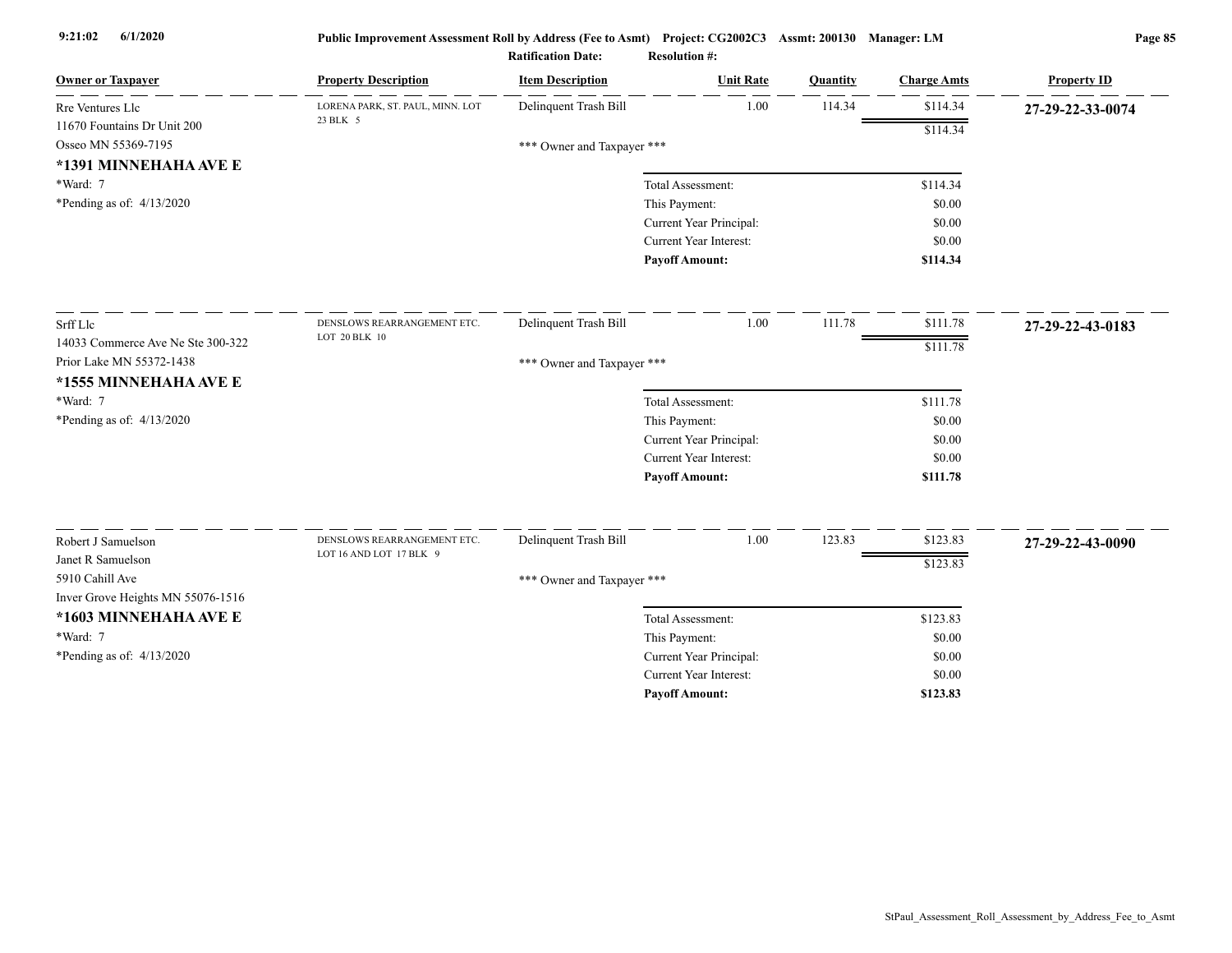| <b>Owner or Taxpayer</b>    | <b>Property Description</b> | <b>Item Description</b>    | <b>Unit Rate</b>              | Quantity | <b>Charge Amts</b> | <b>Property ID</b> |
|-----------------------------|-----------------------------|----------------------------|-------------------------------|----------|--------------------|--------------------|
| Aric G Mattson              | DENSLOWS REARRANGEMENT ETC. | Delinquent Trash Bill      | 1.00                          | 119.10   | \$119.10           | 27-29-22-43-0091   |
| Shannon L Mattson           | LOT 18 BLK 9                |                            |                               |          | \$119.10           |                    |
| 1609 Minnehaha Ave E        |                             | *** Owner and Taxpayer *** |                               |          |                    |                    |
| St Paul MN 55106-4917       |                             |                            |                               |          |                    |                    |
| *1609 MINNEHAHA AVE E       |                             |                            | Total Assessment:             |          | \$119.10           |                    |
| *Ward: 7                    |                             |                            | This Payment:                 |          | \$0.00             |                    |
| *Pending as of: $4/13/2020$ |                             |                            | Current Year Principal:       |          | \$0.00             |                    |
|                             |                             |                            | Current Year Interest:        |          | \$0.00             |                    |
|                             |                             |                            | <b>Payoff Amount:</b>         |          | \$119.10           |                    |
| Larry Ophaug                | DENSLOWS REARRANGEMENT ETC. | Delinquent Trash Bill      | 1.00                          | 119.10   | \$119.10           | 27-29-22-43-0097   |
| 1631 Minnehaha Ave E        | LOT 24 BLK 9                |                            |                               |          | \$119.10           |                    |
| St Paul MN 55106-4917       |                             | *** Owner and Taxpayer *** |                               |          |                    |                    |
| *1631 MINNEHAHA AVE E       |                             |                            |                               |          |                    |                    |
| *Ward: 7                    |                             |                            | Total Assessment:             |          | \$119.10           |                    |
| *Pending as of: 4/13/2020   |                             |                            | This Payment:                 |          | \$0.00             |                    |
|                             |                             |                            | Current Year Principal:       |          | \$0.00             |                    |
|                             |                             |                            | <b>Current Year Interest:</b> |          | \$0.00             |                    |
|                             |                             |                            | <b>Payoff Amount:</b>         |          | \$119.10           |                    |
| Patrick John Cluraghty      | DENSLOWS REARRANGEMENT ETC. | Delinquent Trash Bill      | 1.00                          | 114.34   | \$114.34           | 27-29-22-43-0101   |
| 1647 Minnehaha Ave E        | LOT 28 BLK 9                |                            |                               |          | \$114.34           |                    |
| St Paul MN 55106-4917       |                             | *** Owner and Taxpayer *** |                               |          |                    |                    |
| *1647 MINNEHAHA AVE E       |                             |                            |                               |          |                    |                    |
| *Ward: 7                    |                             |                            | Total Assessment:             |          | \$114.34           |                    |
| *Pending as of: $4/13/2020$ |                             |                            | This Payment:                 |          | \$0.00             |                    |
|                             |                             |                            | Current Year Principal:       |          | \$0.00             |                    |
|                             |                             |                            | Current Year Interest:        |          | \$0.00             |                    |
|                             |                             |                            | <b>Payoff Amount:</b>         |          | \$114.34           |                    |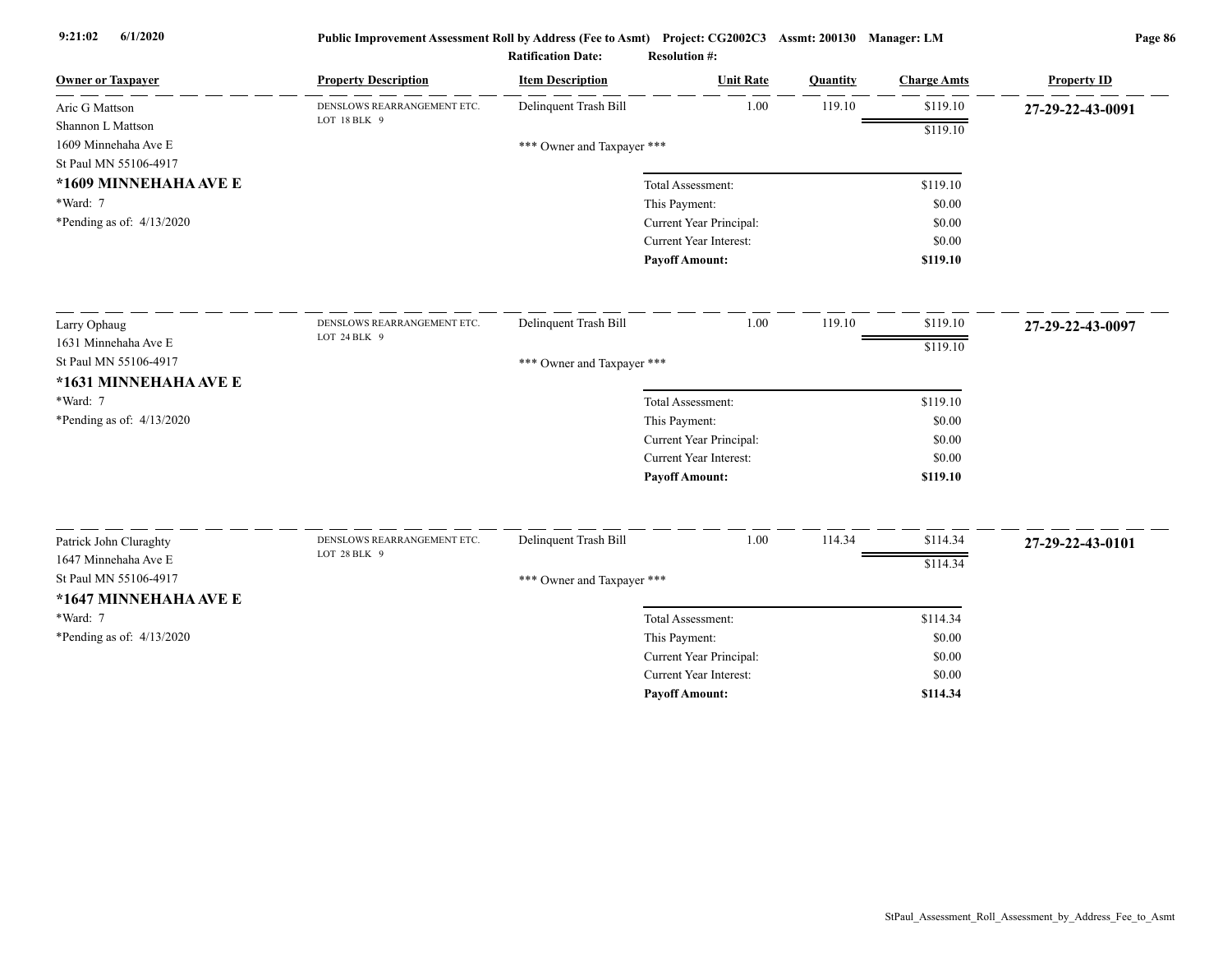| <b>Owner or Taxpayer</b>                           | <b>Property Description</b>                 | <b>Item Description</b>    | <b>Unit Rate</b>        | Quantity | <b>Charge Amts</b> | <b>Property ID</b> |
|----------------------------------------------------|---------------------------------------------|----------------------------|-------------------------|----------|--------------------|--------------------|
| Distinguished Properties Llc                       | DENSLOWS REARRANGEMENT ETC.<br>LOT 30 BLK 9 | Delinquent Trash Bill      | 1.00                    | 435.41   | \$435.41           | 27-29-22-43-0103   |
| 11670 Fountains Dr Unit 200                        |                                             |                            |                         |          | \$435.41           |                    |
| Maple Grove MN 55369-3071<br>*1657 MINNEHAHA AVE E |                                             | *** Owner and Taxpayer *** |                         |          |                    |                    |
| *Ward: 7                                           |                                             |                            | Total Assessment:       |          | \$435.41           |                    |
| *Pending as of: 4/13/2020                          |                                             |                            | This Payment:           |          | \$0.00             |                    |
|                                                    |                                             |                            | Current Year Principal: |          | \$0.00             |                    |
|                                                    |                                             |                            | Current Year Interest:  |          | \$0.00             |                    |
|                                                    |                                             |                            | <b>Payoff Amount:</b>   |          | \$435.41           |                    |
| Aretha L Brown                                     | J. N. ROGERS 4TH ADDITION TO ST.            | Delinquent Trash Bill      | 1.00                    | 5.33     | \$5.33             | 27-29-22-44-0177   |
| 1661 Minnehaha Ave E                               | PAUL LOT 16 BLK 4                           |                            |                         |          | \$5.33             |                    |
| St Paul MN 55106-4919                              |                                             | *** Owner and Taxpayer *** |                         |          |                    |                    |
| *1661 MINNEHAHA AVE E                              |                                             |                            |                         |          |                    |                    |
| *Ward: 7                                           |                                             |                            | Total Assessment:       |          | \$5.33             |                    |
| *Pending as of: $4/13/2020$                        |                                             |                            | This Payment:           |          | \$0.00             |                    |
|                                                    |                                             |                            | Current Year Principal: |          | \$0.00             |                    |
|                                                    |                                             |                            | Current Year Interest:  |          | \$0.00             |                    |
|                                                    |                                             |                            | <b>Payoff Amount:</b>   |          | \$5.33             |                    |
| Katrina L Gadwa                                    | J. N. ROGERS 4TH ADDITION TO ST.            | Delinquent Trash Bill      | 1.00                    | 82.12    | \$82.12            | 27-29-22-44-0183   |
| 1689 Minnehaha Ave E                               | PAUL EX E 2O FT LOT 24 AND ALL OF           |                            |                         |          | \$82.12            |                    |
| St Paul MN 55106-4919                              | LOT 23 BLK 4                                | *** Owner and Taxpayer *** |                         |          |                    |                    |
| *1689 MINNEHAHA AVE E                              |                                             |                            |                         |          |                    |                    |
| *Ward: 7                                           |                                             |                            | Total Assessment:       |          | \$82.12            |                    |
| *Pending as of: 4/13/2020                          |                                             |                            | This Payment:           |          | \$0.00             |                    |
|                                                    |                                             |                            | Current Year Principal: |          | \$0.00             |                    |
|                                                    |                                             |                            | Current Year Interest:  |          | \$0.00             |                    |
|                                                    |                                             |                            | <b>Payoff Amount:</b>   |          | \$82.12            |                    |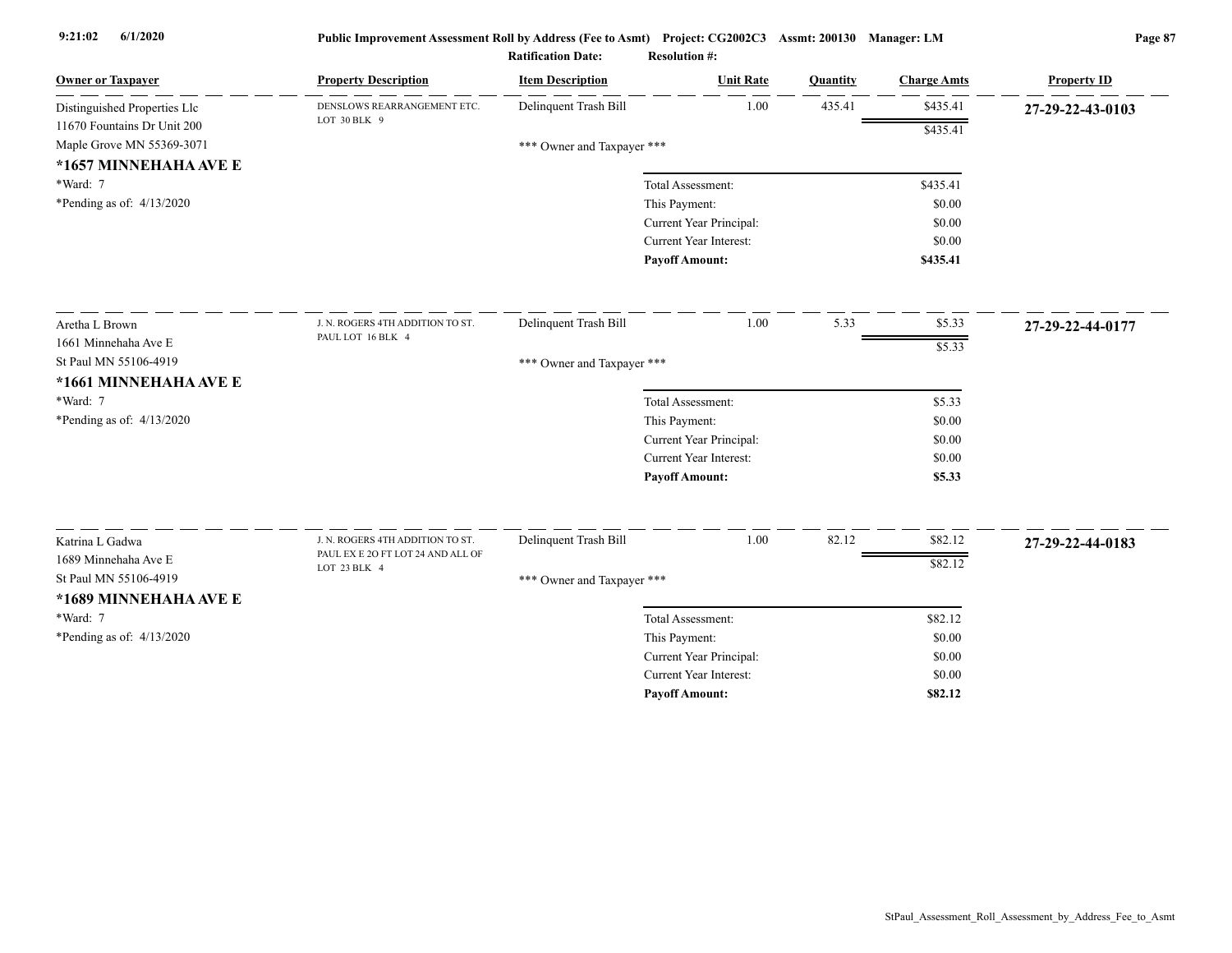| <b>Owner or Taxpayer</b>                       | <b>Property Description</b>                                                                             | <b>Item Description</b>    | <b>Unit Rate</b>                                         | Quantity | <b>Charge Amts</b> | <b>Property ID</b> |
|------------------------------------------------|---------------------------------------------------------------------------------------------------------|----------------------------|----------------------------------------------------------|----------|--------------------|--------------------|
| Christopher Ziegelmann                         | J. N. ROGERS 4TH ADDITION TO ST.<br>PAUL LOTS 27 & LOT 28 BLK 4                                         | Delinquent Trash Bill      | 1.00                                                     | 114.34   | \$114.34           | 27-29-22-44-0186   |
| 1703 Minnehaha Ave E                           |                                                                                                         |                            |                                                          |          | \$114.34           |                    |
| St Paul MN 55106-4919                          |                                                                                                         | *** Owner and Taxpayer *** |                                                          |          |                    |                    |
| *1703 MINNEHAHA AVE E                          |                                                                                                         |                            |                                                          |          |                    |                    |
| *Ward: 7                                       |                                                                                                         |                            | Total Assessment:                                        |          | \$114.34           |                    |
| *Pending as of: $4/13/2020$                    |                                                                                                         |                            | This Payment:                                            |          | \$0.00             |                    |
|                                                |                                                                                                         |                            | Current Year Principal:<br><b>Current Year Interest:</b> |          | \$0.00             |                    |
|                                                |                                                                                                         |                            |                                                          |          | \$0.00<br>\$114.34 |                    |
|                                                |                                                                                                         |                            | <b>Payoff Amount:</b>                                    |          |                    |                    |
| Robert K Campbell                              | J. N. ROGERS 4TH ADDITION TO ST.                                                                        | Delinquent Trash Bill      | 1.00                                                     | 114.34   | \$114.34           | 27-29-22-44-0187   |
| Leona M Campbell                               | PAUL LOTS 29 AND LOT 30 BLK 4                                                                           |                            |                                                          |          | \$114.34           |                    |
| 1711 Minnehaha Ave E                           |                                                                                                         | *** Owner and Taxpayer *** |                                                          |          |                    |                    |
| St Paul MN 55106-4919                          |                                                                                                         |                            |                                                          |          |                    |                    |
| *1711 MINNEHAHA AVE E                          |                                                                                                         |                            | Total Assessment:                                        |          | \$114.34           |                    |
| *Ward: 7                                       |                                                                                                         |                            | This Payment:                                            |          | \$0.00             |                    |
| *Pending as of: $4/13/2020$                    |                                                                                                         |                            | Current Year Principal:                                  |          | \$0.00             |                    |
|                                                |                                                                                                         |                            | <b>Current Year Interest:</b>                            |          | \$0.00             |                    |
|                                                |                                                                                                         |                            | <b>Payoff Amount:</b>                                    |          | \$114.34           |                    |
| James E Stuckey                                | AURORA ADDITION TO ST. PAUL,                                                                            | Delinquent Trash Bill      | 1.00                                                     | 114.34   | \$114.34           | 26-29-22-33-0213   |
| 1825 Minnehaha Ave E                           | MINN. PART LYING WLY OF A LINE                                                                          |                            |                                                          |          | \$114.34           |                    |
| St Paul MN 55119-3424<br>*1823 MINNEHAHA AVE E | DESC AS BEG AT A PT ON THE S LINE<br>OF LOT 28 DIST 45 FT FROM THE SW<br>COR OF LOT 27 THENCE N 0 DEG 0 | *** Owner and Taxpayer *** |                                                          |          |                    |                    |
| *Ward: 7                                       | MIN 39 SEC W 76.50 FT THENCE N 89                                                                       |                            | Total Assessment:                                        |          | \$114.34           |                    |
| *Pending as of: $4/13/2020$                    |                                                                                                         |                            | This Payment:                                            |          | \$0.00             |                    |
|                                                |                                                                                                         |                            | Current Year Principal:                                  |          | \$0.00             |                    |
|                                                |                                                                                                         |                            | <b>Current Year Interest:</b>                            |          | \$0.00             |                    |
|                                                |                                                                                                         |                            | <b>Pavoff Amount:</b>                                    |          | \$114.34           |                    |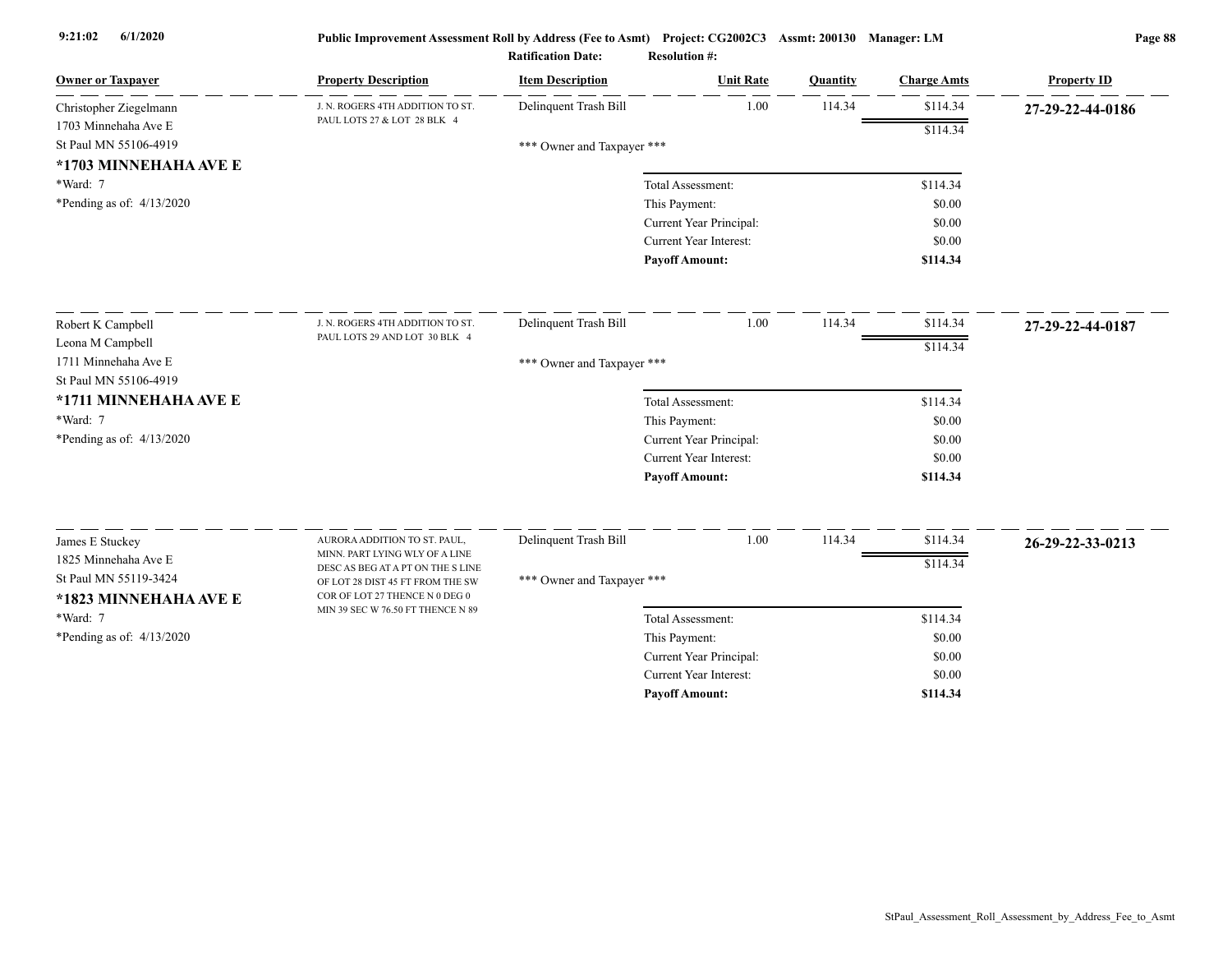| <b>Owner or Taxpayer</b>                                         | <b>Property Description</b>                        | <b>Item Description</b>    | <b>Unit Rate</b>              | Quantity | <b>Charge Amts</b> | <b>Property ID</b> |
|------------------------------------------------------------------|----------------------------------------------------|----------------------------|-------------------------------|----------|--------------------|--------------------|
| Josefina E Chavez Pineda                                         | AURORA ADDITION TO ST. PAUL,                       | Delinquent Trash Bill      | 1.00                          | 107.02   | \$107.02           | 26-29-22-33-0090   |
| Orlando M Solis<br>1861 Minnehaha Ave E<br>St Paul MN 55119-3426 | MINN. EX E 2O FT LOT 22 AND ALL<br>OF LOT 21 BLK 8 | *** Owner and Taxpayer *** |                               |          | \$107.02           |                    |
| *1861 MINNEHAHA AVE E                                            |                                                    |                            | Total Assessment:             |          | \$107.02           |                    |
| *Ward: 7                                                         |                                                    |                            | This Payment:                 |          | \$0.00             |                    |
| *Pending as of: $4/13/2020$                                      |                                                    |                            | Current Year Principal:       |          | \$0.00             |                    |
|                                                                  |                                                    |                            | Current Year Interest:        |          | \$0.00             |                    |
|                                                                  |                                                    |                            | <b>Payoff Amount:</b>         |          | \$107.02           |                    |
| Jennifer A Halbert                                               | BEAVER LAKE HEIGHTS LOT 6 BLK                      | Delinquent Trash Bill      | 1.00                          | 2.37     | \$2.37             | 26-29-22-34-0072   |
| 1905 Minnehaha Ave E                                             | 30                                                 |                            |                               |          | $\sqrt{$2.37}$     |                    |
| St Paul MN 55119-3953                                            |                                                    | *** Owner and Taxpayer *** |                               |          |                    |                    |
| *1905 MINNEHAHA AVE E                                            |                                                    |                            |                               |          |                    |                    |
| *Ward: 7                                                         |                                                    |                            | Total Assessment:             |          | \$2.37             |                    |
| *Pending as of: 4/13/2020                                        |                                                    |                            | This Payment:                 |          | \$0.00             |                    |
|                                                                  |                                                    |                            | Current Year Principal:       |          | \$0.00             |                    |
|                                                                  |                                                    |                            | Current Year Interest:        |          | \$0.00             |                    |
|                                                                  |                                                    |                            | <b>Payoff Amount:</b>         |          | \$2.37             |                    |
| Addison Heidenreich                                              | BEAVER LAKE HEIGHTS NLY 12 FT                      | Delinquent Trash Bill      | 1.00                          | 107.02   | \$107.02           |                    |
| Evelyn Heidenreich                                               | OF LOT 24 AND ALL OF LOT 23 BLK                    |                            |                               |          |                    | 26-29-22-34-0138   |
| 2797 Division St N                                               | 22                                                 | *** Owner and Taxpayer *** |                               |          | \$107.02           |                    |
| North St Paul MN 55109-1676                                      |                                                    |                            |                               |          |                    |                    |
| *1929 MINNEHAHA AVE E                                            |                                                    |                            | Total Assessment:             |          | \$107.02           |                    |
| *Ward: 7                                                         |                                                    |                            | This Payment:                 |          | \$0.00             |                    |
| *Pending as of: 4/13/2020                                        |                                                    |                            | Current Year Principal:       |          | \$0.00             |                    |
|                                                                  |                                                    |                            | <b>Current Year Interest:</b> |          | \$0.00             |                    |
|                                                                  |                                                    |                            | <b>Pavoff Amount:</b>         |          | \$107.02           |                    |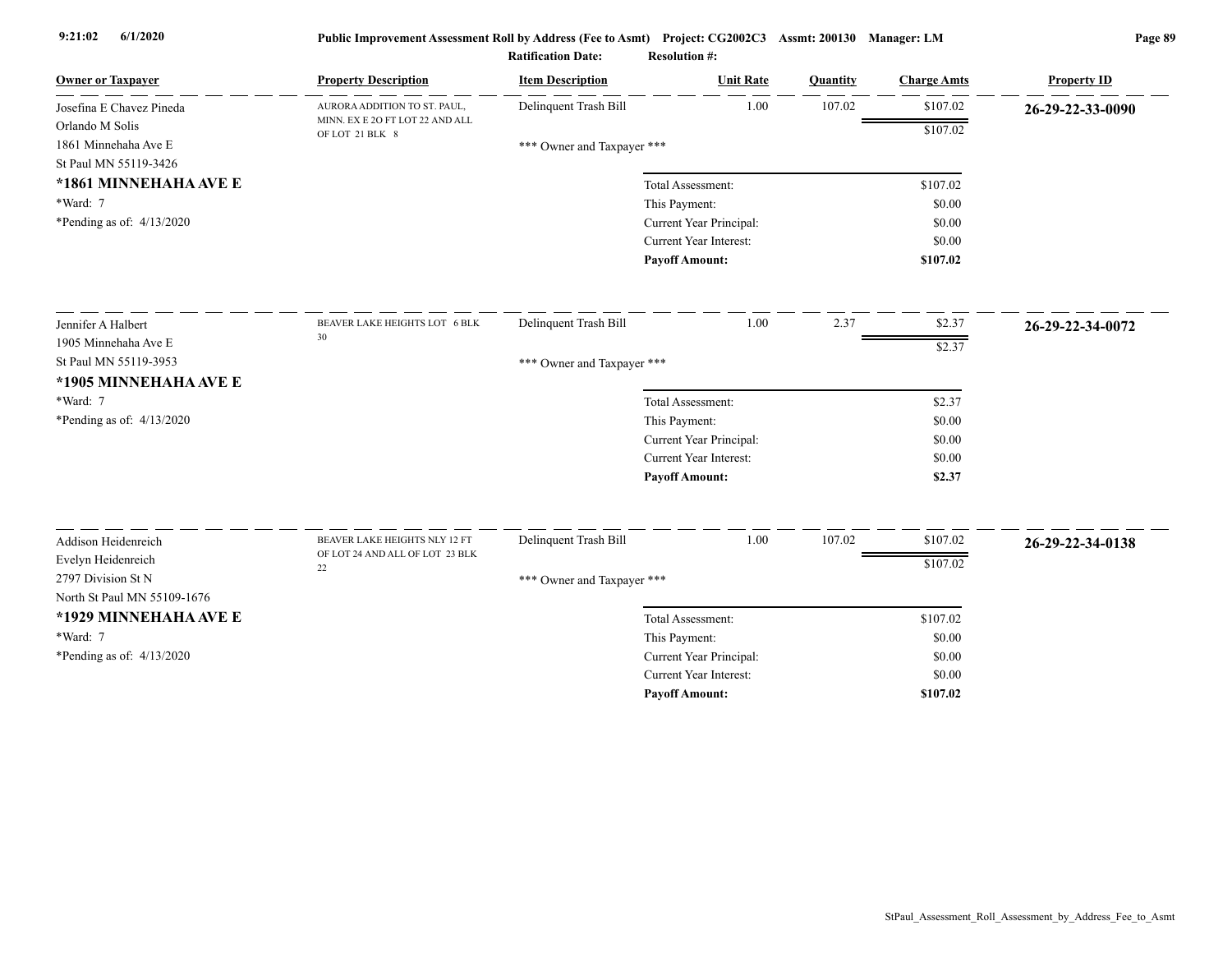| <b>Owner or Taxpayer</b>          | <b>Property Description</b>                 | <b>Item Description</b>    | <b>Unit Rate</b>                   | Quantity | <b>Charge Amts</b> | <b>Property ID</b> |
|-----------------------------------|---------------------------------------------|----------------------------|------------------------------------|----------|--------------------|--------------------|
| Cari Lynn Johnson                 | BEAVER LAKE HEIGHTS LOT 8 BLK<br>22         | Delinquent Trash Bill      | 1.00                               | 2.34     | \$2.34             | 26-29-22-34-0151   |
| 1989 Minnehaha Ave E              |                                             |                            |                                    |          | \$2.34             |                    |
| St Paul MN 55119-3927             |                                             | *** Owner and Taxpayer *** |                                    |          |                    |                    |
| *1989 MINNEHAHA AVE E<br>*Ward: 7 |                                             |                            | Total Assessment:                  |          | \$2.34             |                    |
| *Pending as of: 4/13/2020         |                                             |                            | This Payment:                      |          | \$0.00             |                    |
|                                   |                                             |                            | Current Year Principal:            |          | \$0.00             |                    |
|                                   |                                             |                            | Current Year Interest:             |          | \$0.00             |                    |
|                                   |                                             |                            | <b>Payoff Amount:</b>              |          | \$2.34             |                    |
| Sindy S Lopez Figueroa            | WATTS PARK, ST. PAUL, MINN. LOT 22          | Delinquent Trash Bill      | 1.00                               | 107.02   | \$107.02           | 26-29-22-43-0185   |
| 2045 Minnehaha Ave E              | BLK 5                                       |                            |                                    |          |                    |                    |
| St Paul MN 55119-3929             |                                             | *** Owner and Taxpayer *** |                                    |          | \$107.02           |                    |
| *2045 MINNEHAHA AVE E             |                                             |                            |                                    |          |                    |                    |
| *Ward: 7                          |                                             |                            | Total Assessment:                  |          | \$107.02           |                    |
| *Pending as of: 4/13/2020         |                                             |                            | This Payment:                      |          | \$0.00             |                    |
|                                   |                                             |                            | Current Year Principal:            |          | \$0.00             |                    |
|                                   |                                             |                            | <b>Current Year Interest:</b>      |          | \$0.00             |                    |
|                                   |                                             |                            | <b>Payoff Amount:</b>              |          | \$107.02           |                    |
|                                   |                                             |                            |                                    |          |                    |                    |
| C Janice Mudek                    | WATTS PARK, ST. PAUL, MINN. LOT 26<br>BLK 5 | Delinquent Trash Bill      | 1.00                               | 77.36    | \$77.36            | 26-29-22-43-0189   |
| 1870 E Shore Dr Apt 225           |                                             |                            |                                    |          | \$77.36            |                    |
| St Paul MN 55109-4252             |                                             | *** Owner and Taxpayer *** |                                    |          |                    |                    |
| *2061 MINNEHAHA AVE E<br>*Ward: 7 |                                             |                            |                                    |          |                    |                    |
| *Pending as of: $4/13/2020$       |                                             |                            | Total Assessment:<br>This Payment: |          | \$77.36<br>\$0.00  |                    |
|                                   |                                             |                            | Current Year Principal:            |          | \$0.00             |                    |
|                                   |                                             |                            | Current Year Interest:             |          | \$0.00             |                    |
|                                   |                                             |                            | <b>Payoff Amount:</b>              |          | \$77.36            |                    |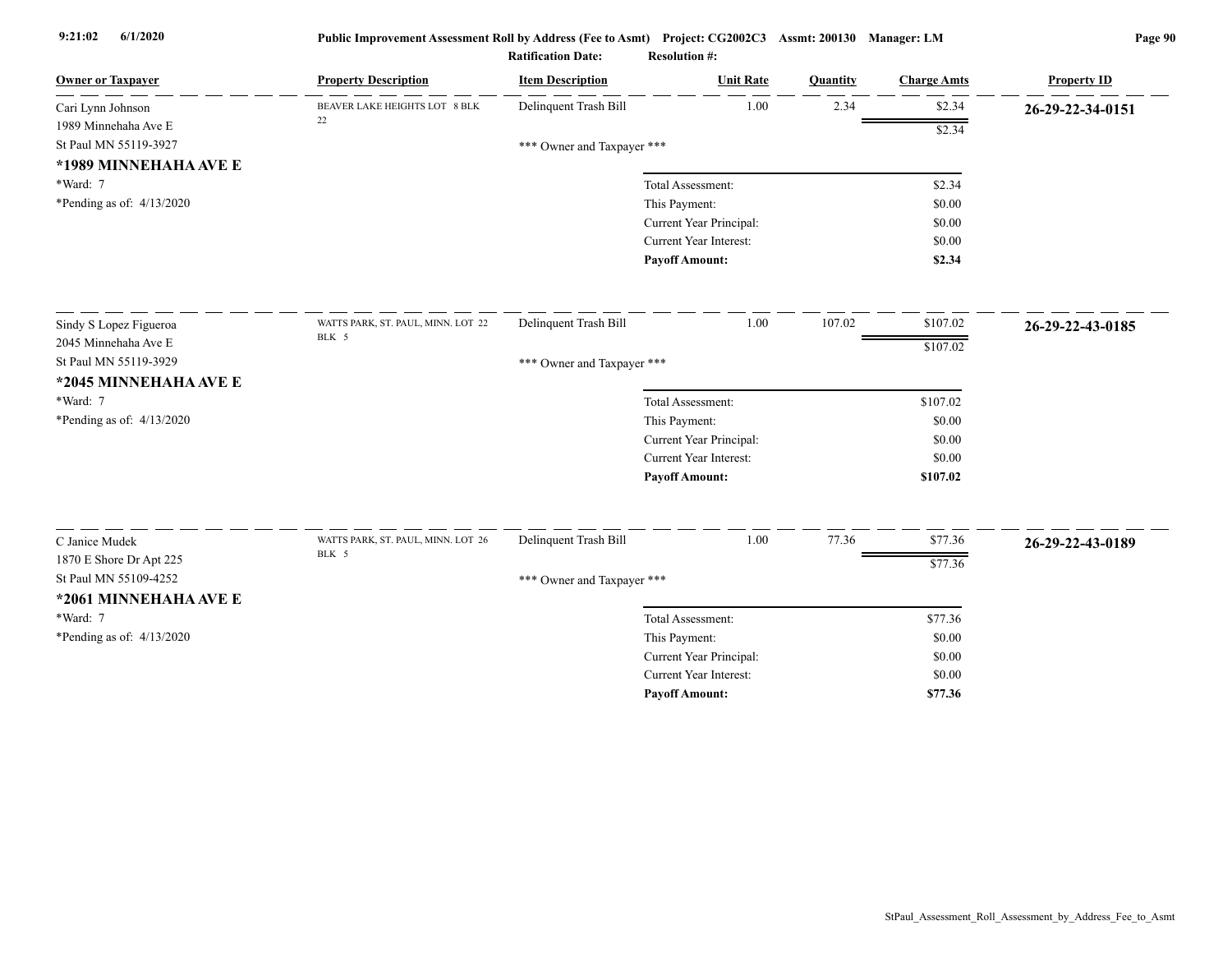| <b>Owner or Taxpayer</b>                  | <b>Property Description</b>              | <b>Item Description</b>    | <b>Unit Rate</b>        | Quantity | <b>Charge Amts</b> | <b>Property ID</b> |
|-------------------------------------------|------------------------------------------|----------------------------|-------------------------|----------|--------------------|--------------------|
| Joshua K Whaley                           | WATTS PARK, ST. PAUL, MINN. E 21 FT      | Delinquent Trash Bill      | 1.00                    | 114.34   | \$114.34           | 26-29-22-43-0098   |
| 2135 Minnehaha Ave E                      | OF LOT 28 AND EX E 13 FT LOT 29<br>BLK 6 |                            |                         |          | \$114.34           |                    |
| St Paul MN 55119-3931                     |                                          | *** Owner and Taxpayer *** |                         |          |                    |                    |
| *2135 MINNEHAHA AVE E                     |                                          |                            |                         |          |                    |                    |
| *Ward: 7                                  |                                          |                            | Total Assessment:       |          | \$114.34           |                    |
| *Pending as of: $4/13/2020$               |                                          |                            | This Payment:           |          | \$0.00             |                    |
|                                           |                                          |                            | Current Year Principal: |          | \$0.00             |                    |
|                                           |                                          |                            | Current Year Interest:  |          | \$0.00             |                    |
|                                           |                                          |                            | <b>Payoff Amount:</b>   |          | \$114.34           |                    |
| Esther Folayan                            | WATTS PARK, ST. PAUL, MINN. LOT 17       | Delinquent Trash Bill      | 1.00                    | 95.63    | \$95.63            | 26-29-22-44-0168   |
| 2151 Minnehaha Ave E                      | BLK 7                                    |                            |                         |          | \$95.63            |                    |
| St Paul MN 55119-3933                     |                                          | *** Owner and Taxpayer *** |                         |          |                    |                    |
| *2151 MINNEHAHA AVE E                     |                                          |                            |                         |          |                    |                    |
| *Ward: 7                                  |                                          |                            | Total Assessment:       |          | \$95.63            |                    |
| *Pending as of: $4/13/2020$               |                                          |                            | This Payment:           |          | \$0.00             |                    |
|                                           |                                          |                            | Current Year Principal: |          | \$0.00             |                    |
|                                           |                                          |                            | Current Year Interest:  |          | \$0.00             |                    |
|                                           |                                          |                            | <b>Payoff Amount:</b>   |          | \$95.63            |                    |
|                                           | WATTS PARK, ST. PAUL, MINN. LOT 30       | Delinquent Trash Bill      | 1.00                    | 107.02   | \$107.02           |                    |
| Martin P Connolly<br>2257 E Minnehaha Ave | BLK 8                                    |                            |                         |          |                    | 26-29-22-44-0090   |
| St Paul MN 55119-3934                     |                                          |                            |                         |          | \$107.02           |                    |
|                                           |                                          | *** Owner and Taxpayer *** |                         |          |                    |                    |
| *2257 MINNEHAHA AVE E                     |                                          |                            |                         |          |                    |                    |
| *Ward: 7                                  |                                          |                            | Total Assessment:       |          | \$107.02           |                    |
| *Pending as of: $4/13/2020$               |                                          |                            | This Payment:           |          | \$0.00             |                    |
|                                           |                                          |                            | Current Year Principal: |          | \$0.00             |                    |
|                                           |                                          |                            | Current Year Interest:  |          | \$0.00             |                    |
|                                           |                                          |                            | <b>Pavoff Amount:</b>   |          | \$107.02           |                    |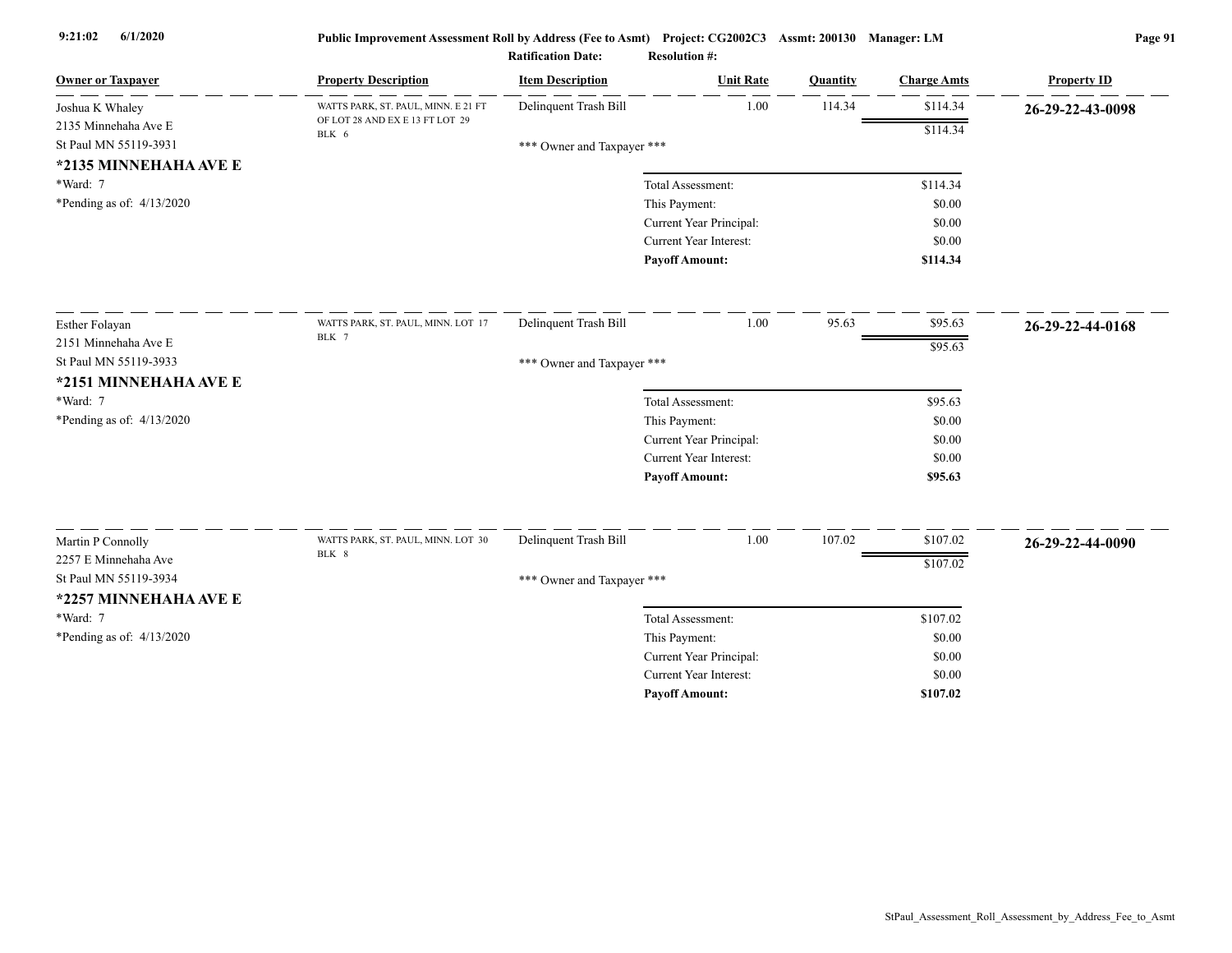| <b>Owner or Taxpayer</b>    | <b>Property Description</b>                | <b>Item Description</b>    | <b>Unit Rate</b>                         | Quantity | <b>Charge Amts</b> | <b>Property ID</b> |
|-----------------------------|--------------------------------------------|----------------------------|------------------------------------------|----------|--------------------|--------------------|
| Daniel Johannsen            | WINTERS ADDITION TO ST. PAUL               | Delinquent Trash Bill      | 1.00                                     | 107.02   | \$107.02           | 26-29-23-33-0155   |
| Holly Johannsen             | SUBJ TO PRIVATE ALLEY ESMT LOT<br>6 BLK 22 |                            |                                          |          | \$107.02           |                    |
| 1063 Minnehaha Ave W        |                                            | *** Owner and Taxpayer *** |                                          |          |                    |                    |
| St Paul MN 55104-1548       |                                            |                            |                                          |          |                    |                    |
| *1063 MINNEHAHA AVE W       |                                            |                            | Total Assessment:                        |          | \$107.02           |                    |
| *Ward: 1                    |                                            |                            | This Payment:                            |          | \$0.00             |                    |
| *Pending as of: $4/13/2020$ |                                            |                            | Current Year Principal:                  |          | \$0.00             |                    |
|                             |                                            |                            | Current Year Interest:                   |          | \$0.00             |                    |
|                             |                                            |                            | <b>Payoff Amount:</b>                    |          | \$107.02           |                    |
| Delta S Irby                | COLLEGE PLACE, EAST DIVISION E             | Delinquent Trash Bill      | 1.00                                     | 77.36    | \$77.36            | 27-29-23-34-0087   |
| Po Box 40097                | 65 FT OF W 105 FT OF LOT 4 BLK 18          |                            |                                          |          | \$77.36            |                    |
| St Paul MN 55104-8097       |                                            | *** Owner and Taxpayer *** |                                          |          |                    |                    |
| *1399 MINNEHAHA AVE W       |                                            |                            |                                          |          |                    |                    |
| *Ward: 4                    |                                            |                            | Total Assessment:                        |          | \$77.36            |                    |
| *Pending as of: $4/13/2020$ |                                            |                            | This Payment:                            |          | \$0.00             |                    |
|                             |                                            |                            | Current Year Principal:                  |          | \$0.00             |                    |
|                             |                                            |                            | Current Year Interest:                   |          | \$0.00             |                    |
|                             |                                            |                            | <b>Payoff Amount:</b>                    |          | \$77.36            |                    |
| Nancy A Werner              | SWEITZER'S ADDITION LOT 4                  | Delinquent Trash Bill      | 1.00                                     | 9.98     | \$9.98             |                    |
| 1439 Minnehaha Ave W        |                                            |                            |                                          |          |                    | 27-29-23-34-0131   |
| St Paul MN 55104-1910       |                                            | *** Owner and Taxpayer *** |                                          |          | \$9.98             |                    |
| *1439 MINNEHAHA AVE W       |                                            |                            |                                          |          |                    |                    |
| *Ward: 4                    |                                            |                            | Total Assessment:                        |          |                    |                    |
| *Pending as of: 4/13/2020   |                                            |                            |                                          |          | \$9.98<br>\$0.00   |                    |
|                             |                                            |                            | This Payment:<br>Current Year Principal: |          | \$0.00             |                    |
|                             |                                            |                            | Current Year Interest:                   |          | \$0.00             |                    |
|                             |                                            |                            | <b>Payoff Amount:</b>                    |          | \$9.98             |                    |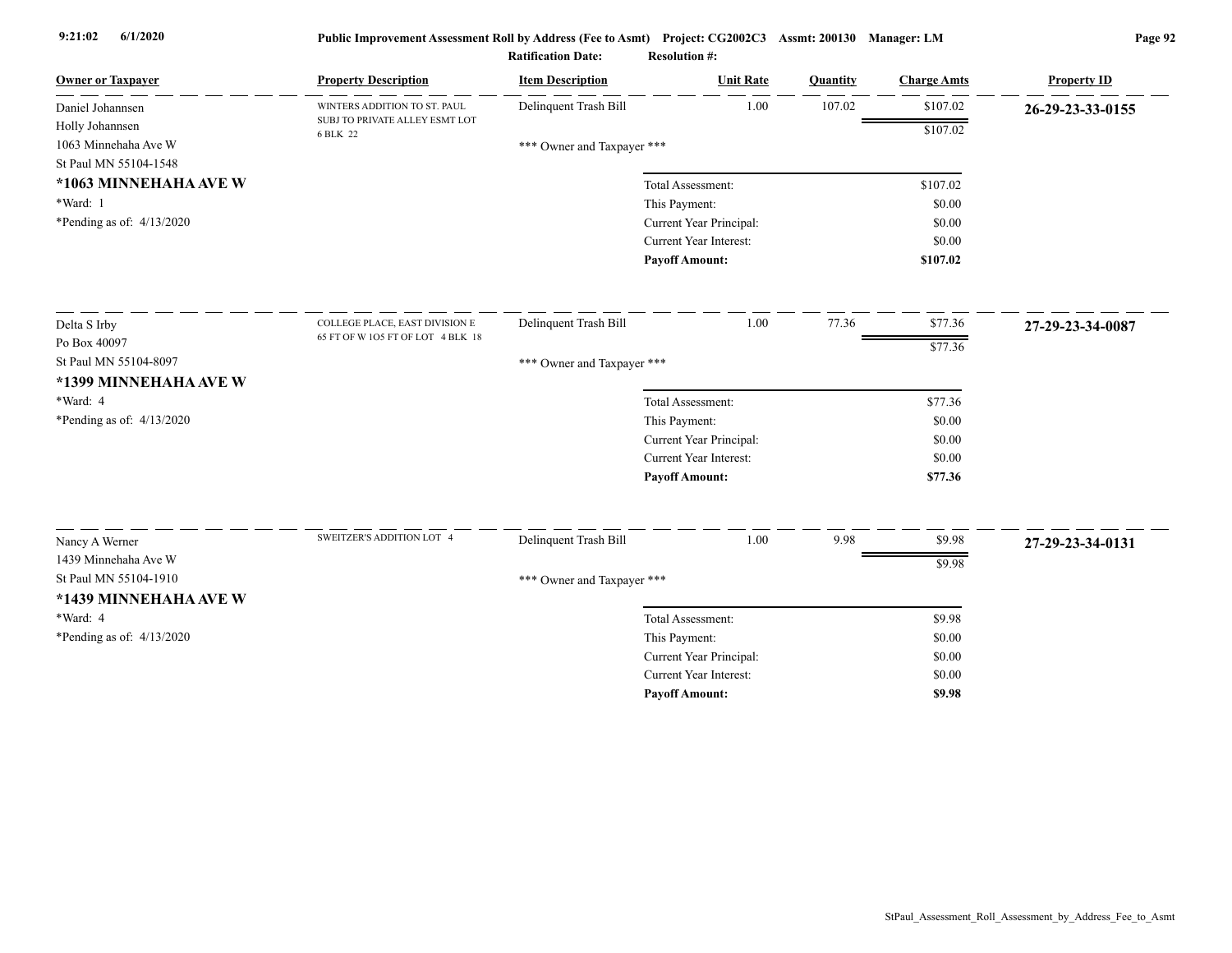| <b>Owner or Taxpayer</b>                     | <b>Property Description</b>      | <b>Item Description</b>    | <b>Unit Rate</b>                                         | Quantity | <b>Charge Amts</b> | <b>Property ID</b> |
|----------------------------------------------|----------------------------------|----------------------------|----------------------------------------------------------|----------|--------------------|--------------------|
| Joselito C Espino Iii                        | WINTERS ADDITION TO ST. PAUL EX  | Delinquent Trash Bill      | 1.00                                                     | 214.07   | \$214.07           | 26-29-23-43-0053   |
| Agnes C Espino                               | N 6 FT FOR ALLEY LOT 3 BLK 1     |                            |                                                          |          | \$214.07           |                    |
| 1419 Alaska Ave                              |                                  | *** Owner and Taxpayer *** |                                                          |          |                    |                    |
| St Paul MN 55116-2341                        |                                  |                            |                                                          |          |                    |                    |
| *751 MINNEHAHA AVE W                         |                                  |                            | Total Assessment:                                        |          | \$214.07           |                    |
| *Ward: 1                                     |                                  |                            | This Payment:                                            |          | \$0.00             |                    |
| *Pending as of: 4/13/2020                    |                                  |                            | Current Year Principal:                                  |          | \$0.00             |                    |
|                                              |                                  |                            | Current Year Interest:                                   |          | \$0.00             |                    |
|                                              |                                  |                            | <b>Payoff Amount:</b>                                    |          | \$214.07           |                    |
| Elsie M Mayard                               | WINTERS ADDITION TO ST. PAUL EX  | Delinquent Trash Bill      | 1.00                                                     | 131.78   | \$131.78           | 26-29-23-43-0054   |
| 755 Minnehaha Ave W                          | N 6 FT FOR ALLEY LOT 4 BLK 1     |                            |                                                          |          |                    |                    |
| St Paul MN 55104-1626                        |                                  | *** Owner and Taxpayer *** |                                                          |          | \$131.78           |                    |
| *755 MINNEHAHA AVE W                         |                                  |                            |                                                          |          |                    |                    |
| *Ward: 1                                     |                                  |                            | Total Assessment:                                        |          | \$131.78           |                    |
| *Pending as of: 4/13/2020                    |                                  |                            | This Payment:                                            |          | \$0.00             |                    |
|                                              |                                  |                            | Current Year Principal:                                  |          | \$0.00             |                    |
|                                              |                                  |                            | <b>Current Year Interest:</b>                            |          | \$0.00             |                    |
|                                              |                                  |                            | <b>Payoff Amount:</b>                                    |          | \$131.78           |                    |
| Jesse A Poolaw Sr                            | WINTERS ADDITION TO ST. PAUL     | Delinquent Trash Bill      | 1.00                                                     | 114.34   | \$114.34           |                    |
|                                              | SUBJ TO ALLEY LOTS 12 AND LOT 13 |                            |                                                          |          |                    | 26-29-23-43-0062   |
| 791 Minnehaha Ave W<br>St Paul MN 55104-1626 | BLK 1                            |                            |                                                          |          | \$114.34           |                    |
|                                              |                                  | *** Owner and Taxpayer *** |                                                          |          |                    |                    |
| *791 MINNEHAHA AVE W                         |                                  |                            |                                                          |          |                    |                    |
| *Ward: 1                                     |                                  |                            | Total Assessment:                                        |          | \$114.34           |                    |
| *Pending as of: 4/13/2020                    |                                  |                            | This Payment:                                            |          | \$0.00             |                    |
|                                              |                                  |                            | Current Year Principal:<br><b>Current Year Interest:</b> |          | \$0.00             |                    |
|                                              |                                  |                            | <b>Pavoff Amount:</b>                                    |          | \$0.00<br>\$114.34 |                    |
|                                              |                                  |                            |                                                          |          |                    |                    |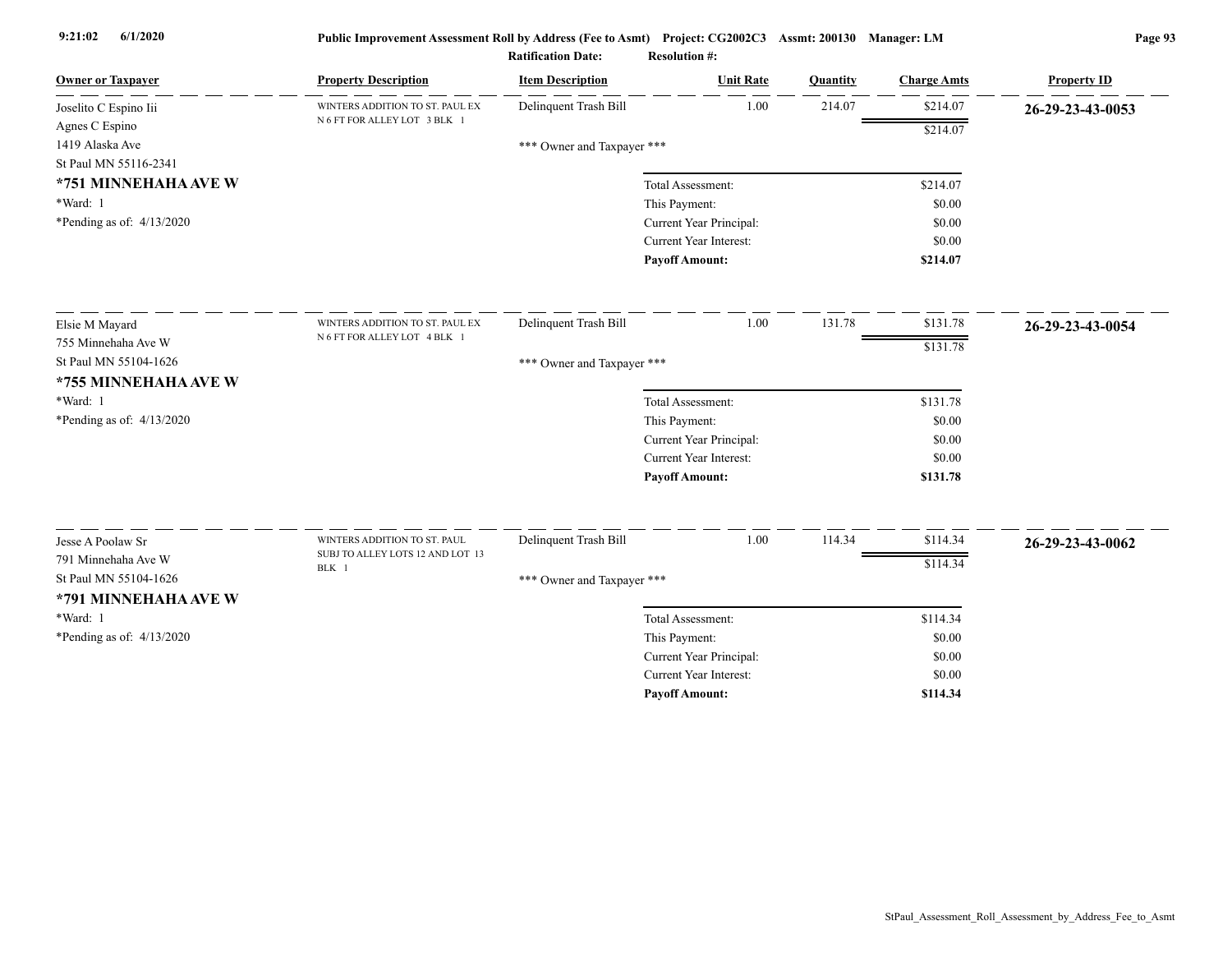| <b>Owner or Taxpayer</b>    | <b>Property Description</b>     | <b>Item Description</b>    | <b>Unit Rate</b>              | Quantity | <b>Charge Amts</b> | <b>Property ID</b> |
|-----------------------------|---------------------------------|----------------------------|-------------------------------|----------|--------------------|--------------------|
| Carol L Bouchard            | WINTERS ADDITION TO ST. PAUL EX | Delinquent Trash Bill      | 1.00                          | 114.34   | \$114.34           | 26-29-23-33-0063   |
| 2389 Beverly Rd             | ALLEY LOT 4 BLK 15              |                            |                               |          | \$114.34           |                    |
| St Paul MN 55104-5038       |                                 | *** Owner and Taxpayer *** |                               |          |                    |                    |
| *995 MINNEHAHA AVE W        |                                 |                            |                               |          |                    |                    |
| *Ward: 1                    |                                 |                            | Total Assessment:             |          | \$114.34           |                    |
| *Pending as of: $4/13/2020$ |                                 |                            | This Payment:                 |          | \$0.00             |                    |
|                             |                                 |                            | Current Year Principal:       |          | \$0.00             |                    |
|                             |                                 |                            | <b>Current Year Interest:</b> |          | \$0.00             |                    |
|                             |                                 |                            | <b>Payoff Amount:</b>         |          | \$114.34           |                    |
| Ling Nie                    | SUBDIVISION OF BLOCKS A & 31,   | Delinquent Trash Bill      | 1.00                          | 214.07   | \$214.07           | 26-29-22-42-0140   |
| 2072 Mohawk Ave             | BEAVER LAKE HEIGHTS LOTS 5 AND  |                            |                               |          | \$214.07           |                    |
| St Paul MN 55119-3512       | LOT 6 BLK 2                     | *** Owner and Taxpayer *** |                               |          |                    |                    |
| *2072 MOHAWK AVE            |                                 |                            |                               |          |                    |                    |
| *Ward: 7                    |                                 |                            | Total Assessment:             |          | \$214.07           |                    |
| *Pending as of: $4/13/2020$ |                                 |                            | This Payment:                 |          | \$0.00             |                    |
|                             |                                 |                            | Current Year Principal:       |          | \$0.00             |                    |
|                             |                                 |                            | Current Year Interest:        |          | \$0.00             |                    |
|                             |                                 |                            | <b>Payoff Amount:</b>         |          | \$214.07           |                    |
| Neal J Luchsinger           | BEAVER LAKE HEIGHTS LOT 17 BLK  | Delinquent Trash Bill      | 1.00                          | 107.02   | \$107.02           | 26-29-22-42-0124   |
| 2096 Mohawk Av              | $\overline{\mathbf{3}}$         |                            |                               |          | \$107.02           |                    |
| St Paul MN 55119-3514       |                                 | *** Owner and Taxpayer *** |                               |          |                    |                    |
| *2096 MOHAWK AVE            |                                 |                            |                               |          |                    |                    |
| *Ward: 7                    |                                 |                            | Total Assessment:             |          | \$107.02           |                    |
| *Pending as of: 4/13/2020   |                                 |                            | This Payment:                 |          | \$0.00             |                    |
|                             |                                 |                            | Current Year Principal:       |          | \$0.00             |                    |
|                             |                                 |                            | <b>Current Year Interest:</b> |          | \$0.00             |                    |
|                             |                                 |                            | <b>Pavoff Amount:</b>         |          | \$107.02           |                    |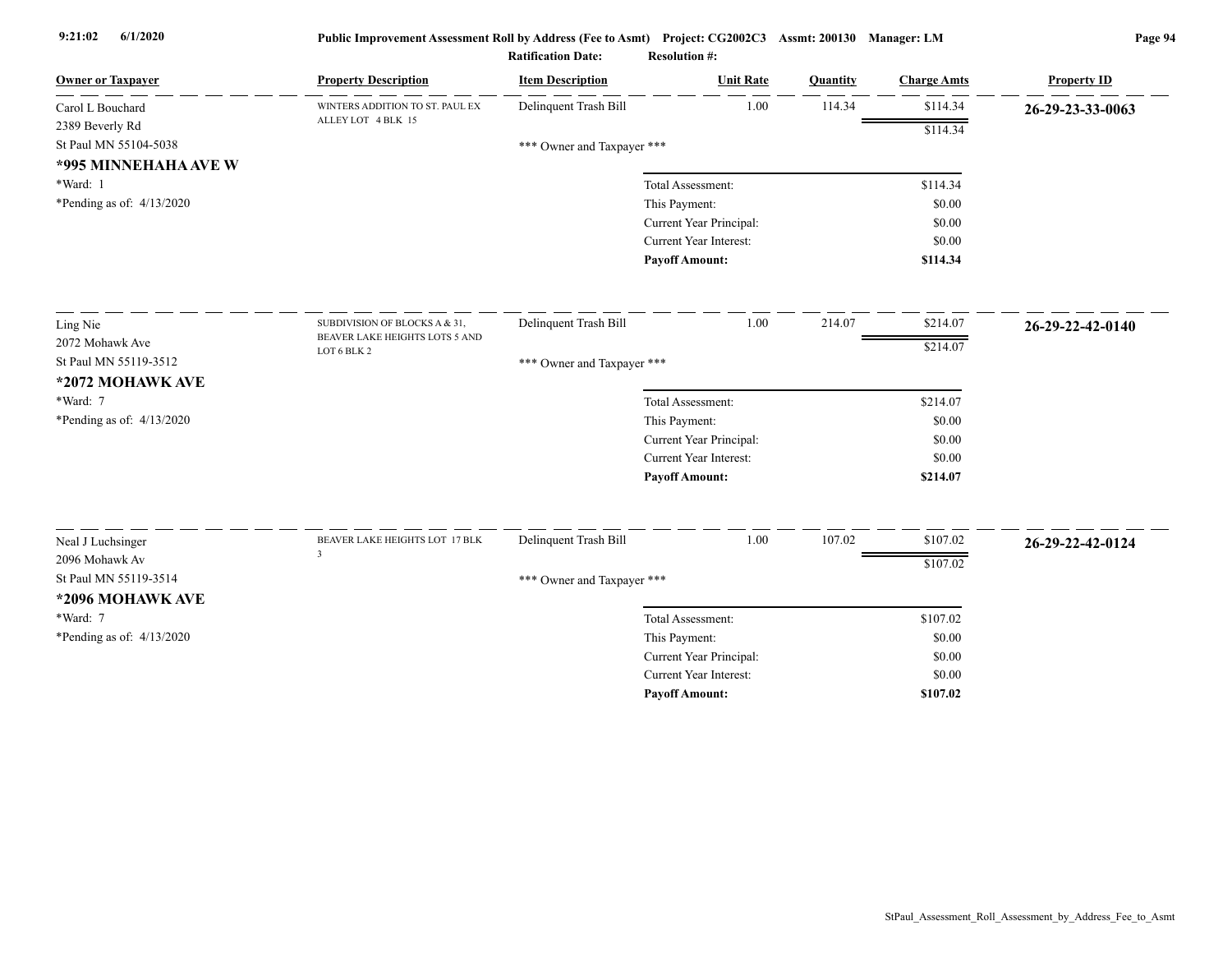| <b>Owner or Taxpayer</b>                  | <b>Property Description</b>                                 | <b>Item Description</b>    | <b>Unit Rate</b>                         | Quantity | <b>Charge Amts</b> | <b>Property ID</b> |
|-------------------------------------------|-------------------------------------------------------------|----------------------------|------------------------------------------|----------|--------------------|--------------------|
| Cassandra A Stadther                      | <b>BEAVER LAKE HEIGHTS LOTS 19</b><br>AND LOT 20 BLK 4      | Delinquent Trash Bill      | 1.00                                     | 107.02   | \$107.02           | 26-29-22-42-0166   |
| Jean A Krambeer                           |                                                             |                            |                                          |          | \$107.02           |                    |
| 2121 Mohawk Ave                           |                                                             | *** Owner and Taxpayer *** |                                          |          |                    |                    |
| St Paul MN 55119-3513                     |                                                             |                            |                                          |          |                    |                    |
| *2121 MOHAWK AVE<br>*Ward: 7              |                                                             |                            | Total Assessment:                        |          | \$107.02<br>\$0.00 |                    |
| *Pending as of: $4/13/2020$               |                                                             |                            | This Payment:<br>Current Year Principal: |          | \$0.00             |                    |
|                                           |                                                             |                            | Current Year Interest:                   |          | \$0.00             |                    |
|                                           |                                                             |                            | <b>Payoff Amount:</b>                    |          | \$107.02           |                    |
|                                           |                                                             |                            |                                          |          |                    |                    |
| Henry Thao                                | <b>BEAVER LAKE HEIGHTS WLY</b>                              | Delinquent Trash Bill      | 1.00                                     | 4.65     | \$4.65             | 26-29-22-42-0114   |
| 2152 Mohawk Ave                           | TRIANGULAR PART OF LOT 5<br>MEASURING 111 8/10 FT ON W LAND |                            |                                          |          | \$4.65             |                    |
| St Paul MN 55119-3514<br>*2152 MOHAWK AVE | 4 8/10 FT ON S L AND ALL OF LOT 6<br>BLK 3                  | *** Owner and Taxpayer *** |                                          |          |                    |                    |
| *Ward: 7                                  |                                                             |                            | Total Assessment:                        |          | \$4.65             |                    |
| *Pending as of: $4/13/2020$               |                                                             |                            | This Payment:                            |          | \$0.00             |                    |
|                                           |                                                             |                            | Current Year Principal:                  |          | \$0.00             |                    |
|                                           |                                                             |                            | <b>Current Year Interest:</b>            |          | \$0.00             |                    |
|                                           |                                                             |                            | <b>Payoff Amount:</b>                    |          | \$4.65             |                    |
| Mark Schoneberger                         | DEN E. LANE'S NOKOMIS PARK LOT                              | Delinquent Trash Bill      | 1.00                                     | 77.36    | \$77.36            | 26-29-22-42-0033   |
| Jill Schoneberger                         | 15 BLK 2                                                    |                            |                                          |          |                    |                    |
| 2171 Mohawk Ave                           |                                                             | *** Owner and Taxpayer *** |                                          |          | \$77.36            |                    |
| St Paul MN 55119-3564                     |                                                             |                            |                                          |          |                    |                    |
| *2171 MOHAWK AVE                          |                                                             |                            | Total Assessment:                        |          | \$77.36            |                    |
| *Ward: 6                                  |                                                             |                            | This Payment:                            |          | \$0.00             |                    |
| *Pending as of: 4/13/2020                 |                                                             |                            | Current Year Principal:                  |          | \$0.00             |                    |
|                                           |                                                             |                            | Current Year Interest:                   |          | \$0.00             |                    |
|                                           |                                                             |                            | <b>Payoff Amount:</b>                    |          | \$77.36            |                    |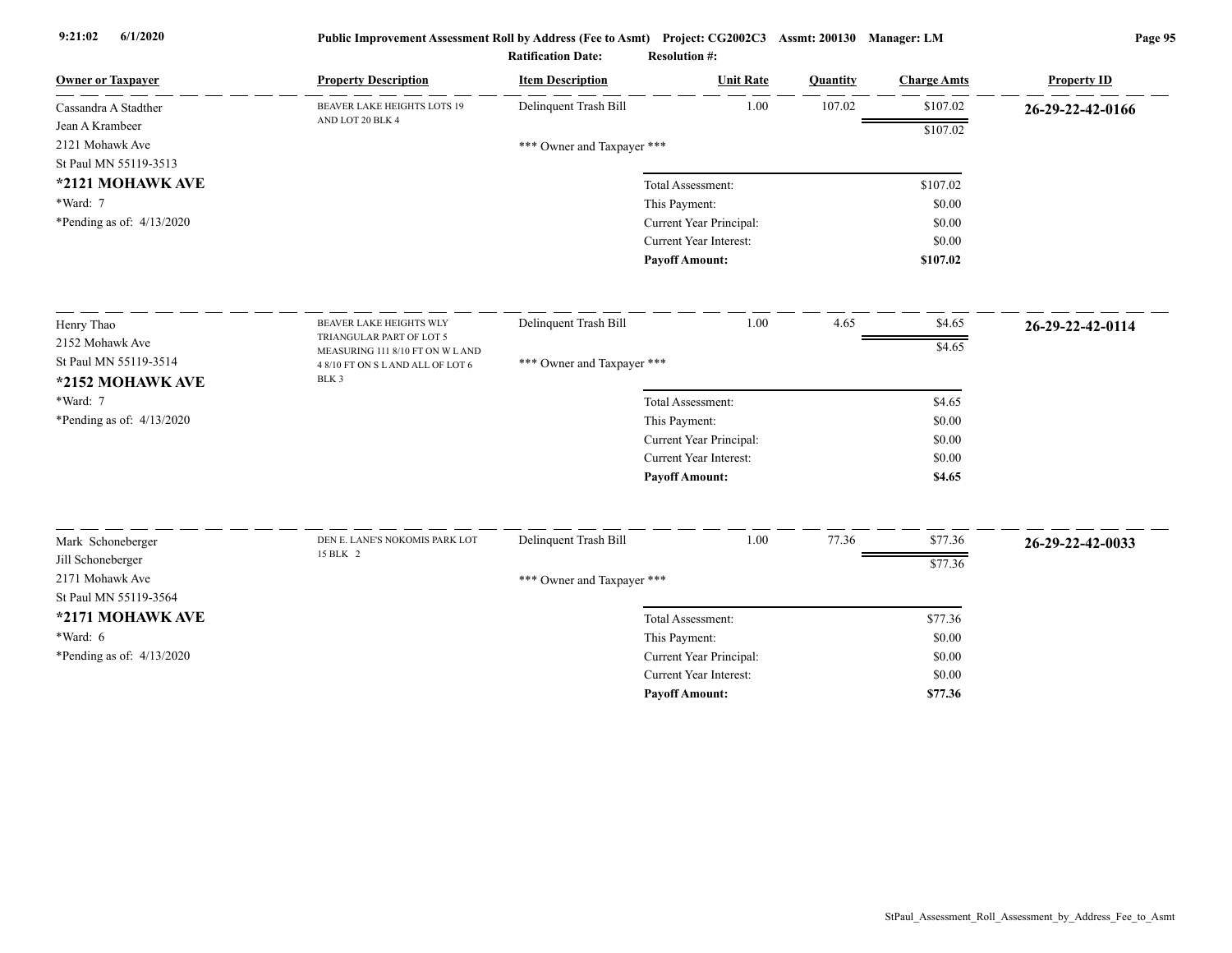| <b>Owner or Taxpayer</b>    | <b>Property Description</b>          | <b>Item Description</b>    | <b>Unit Rate</b>              | Quantity | <b>Charge Amts</b> | <b>Property ID</b> |
|-----------------------------|--------------------------------------|----------------------------|-------------------------------|----------|--------------------|--------------------|
| Yvonne L Kraft              | BEAVER LAKE HEIGHTS LOT 6 BLK        | Delinquent Trash Bill      | 1.00                          | 107.02   | \$107.02           | 26-29-22-34-0030   |
| 1984 Nokomis Ave            | 20                                   |                            |                               |          | \$107.02           |                    |
| St Paul MN 55119-3731       |                                      | *** Owner and Taxpayer *** |                               |          |                    |                    |
| *1984 NOKOMIS AVE           |                                      |                            |                               |          |                    |                    |
| *Ward: 7                    |                                      |                            | Total Assessment:             |          | \$107.02           |                    |
| *Pending as of: $4/13/2020$ |                                      |                            | This Payment:                 |          | \$0.00             |                    |
|                             |                                      |                            | Current Year Principal:       |          | \$0.00             |                    |
|                             |                                      |                            | Current Year Interest:        |          | \$0.00             |                    |
|                             |                                      |                            | <b>Payoff Amount:</b>         |          | \$107.02           |                    |
| Jennifer S Roba             | BEAVER LAKE HEIGHTS LOT 4 BLK        | Delinquent Trash Bill      | 1.00                          | 77.36    | \$77.36            | 26-29-22-34-0028   |
| 1990 Nokomis Ave            | $20\,$                               |                            |                               |          | \$77.36            |                    |
| St Paul MN 55119-3731       |                                      | *** Owner and Taxpayer *** |                               |          |                    |                    |
| *1990 NOKOMIS AVE           |                                      |                            |                               |          |                    |                    |
| *Ward: 7                    |                                      |                            | Total Assessment:             |          | \$77.36            |                    |
| *Pending as of: 4/13/2020   |                                      |                            | This Payment:                 |          | \$0.00             |                    |
|                             |                                      |                            | Current Year Principal:       |          | \$0.00             |                    |
|                             |                                      |                            | <b>Current Year Interest:</b> |          | \$0.00             |                    |
|                             |                                      |                            | <b>Payoff Amount:</b>         |          | \$77.36            |                    |
|                             |                                      |                            |                               |          |                    |                    |
| Mnsf T3 Spe Llc             | BEAVER LAKE HEIGHTS LOT 10 BLK<br>19 | Delinquent Trash Bill      | 1.00                          | 4.65     | \$4.65             | 26-29-22-34-0011   |
| 6836 Morrison Blvd Ste 320  |                                      |                            |                               |          | \$4.65             |                    |
| Charlotte NC 28211-2612     |                                      | *** Owner and Taxpayer *** |                               |          |                    |                    |
| *1999 NOKOMIS AVE           |                                      |                            |                               |          |                    |                    |
| *Ward: 7                    |                                      |                            | Total Assessment:             |          | \$4.65             |                    |
| *Pending as of: $4/13/2020$ |                                      |                            | This Payment:                 |          | \$0.00             |                    |
|                             |                                      |                            | Current Year Principal:       |          | \$0.00             |                    |
|                             |                                      |                            | Current Year Interest:        |          | \$0.00             |                    |
|                             |                                      |                            | <b>Payoff Amount:</b>         |          | \$4.65             |                    |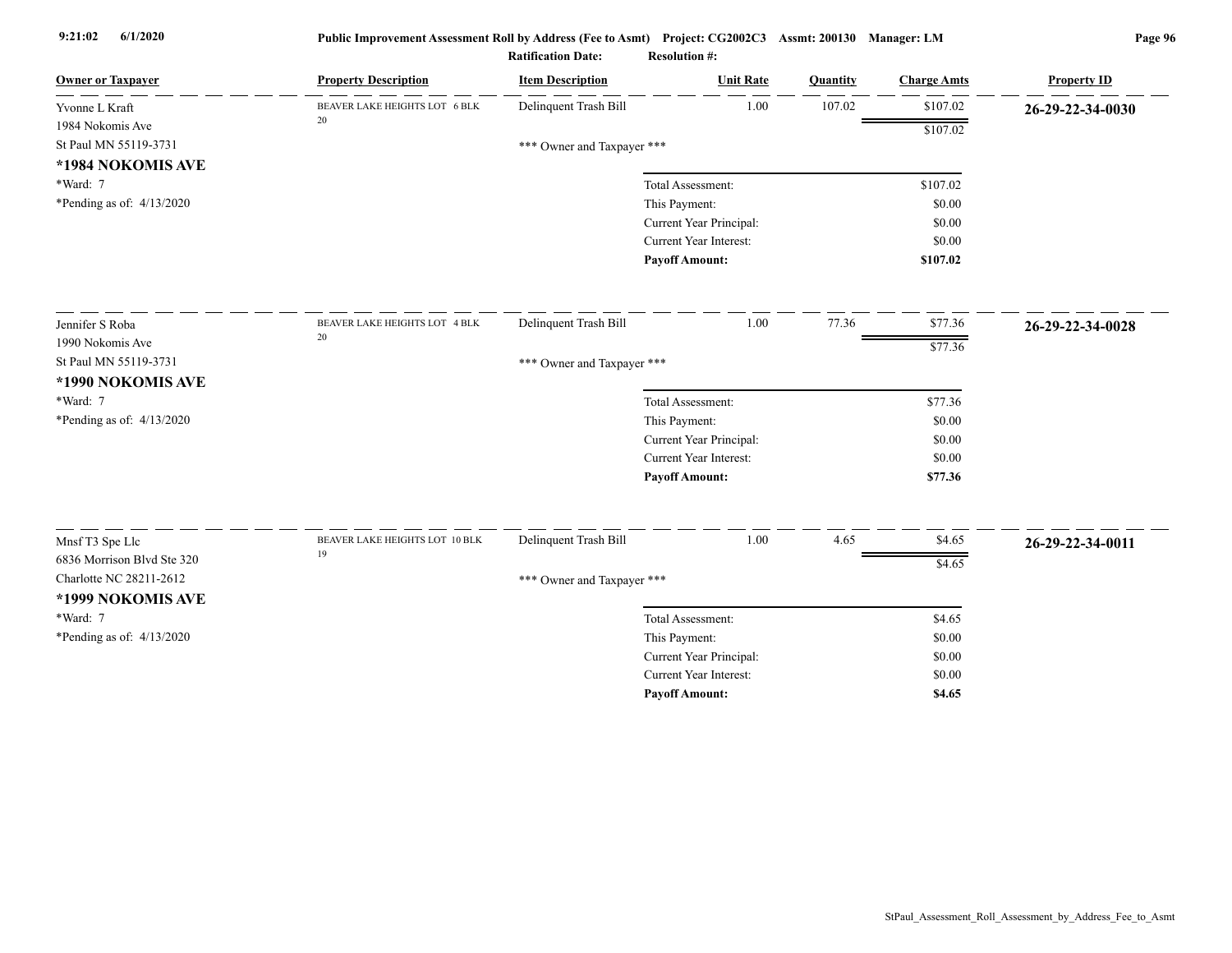| <b>Owner or Taxpayer</b>    | <b>Property Description</b>    | <b>Item Description</b>    | <b>Unit Rate</b>                         | Quantity | <b>Charge Amts</b> | <b>Property ID</b> |  |  |  |  |
|-----------------------------|--------------------------------|----------------------------|------------------------------------------|----------|--------------------|--------------------|--|--|--|--|
| Matthew Alan Branch         | BEAVER LAKE HEIGHTS LOT 3 BLK  | Delinquent Trash Bill      | 1.00                                     | 77.36    | \$77.36            | 26-29-22-34-0027   |  |  |  |  |
| Mina N Branch               | 20                             |                            |                                          |          | \$77.36            |                    |  |  |  |  |
| 2004 Nokomis Ave            |                                | *** Owner and Taxpayer *** |                                          |          |                    |                    |  |  |  |  |
| St Paul MN 55119-3731       |                                |                            |                                          |          |                    |                    |  |  |  |  |
| *2004 NOKOMIS AVE           |                                |                            | Total Assessment:                        |          | \$77.36            |                    |  |  |  |  |
| *Ward: 7                    |                                |                            | This Payment:                            |          | \$0.00             |                    |  |  |  |  |
| *Pending as of: 4/13/2020   |                                |                            | Current Year Principal:                  |          | \$0.00             |                    |  |  |  |  |
|                             |                                |                            | Current Year Interest:                   |          | \$0.00             |                    |  |  |  |  |
|                             |                                |                            | <b>Payoff Amount:</b>                    |          | \$77.36            |                    |  |  |  |  |
| Gabriel Diaz Navarro        | BEAVER LAKE HEIGHTS LOT 12 BLK | Delinquent Trash Bill      | 1.00                                     | 114.34   | \$114.34           | 26-29-22-43-0108   |  |  |  |  |
| 2030 Nokomis Ave            | 27                             |                            |                                          |          | \$114.34           |                    |  |  |  |  |
| St Paul MN 55119-3567       |                                |                            | *** Owner and Taxpayer ***               |          |                    |                    |  |  |  |  |
| *2030 NOKOMIS AVE           |                                |                            |                                          |          |                    |                    |  |  |  |  |
| *Ward: 7                    |                                |                            | Total Assessment:                        |          | \$114.34           |                    |  |  |  |  |
| *Pending as of: $4/13/2020$ |                                |                            | This Payment:                            |          | \$0.00             |                    |  |  |  |  |
|                             |                                |                            | Current Year Principal:                  |          | \$0.00             |                    |  |  |  |  |
|                             |                                |                            | <b>Current Year Interest:</b>            |          | \$0.00             |                    |  |  |  |  |
|                             |                                |                            | <b>Payoff Amount:</b>                    |          | \$114.34           |                    |  |  |  |  |
| Ker Vang                    | BEAVER LAKE HEIGHTS LOT 10 BLK | Delinquent Trash Bill      | 1.00                                     | 107.02   | \$107.02           |                    |  |  |  |  |
| 2040 Nokomis Ave            | 27                             |                            |                                          |          |                    | 26-29-22-43-0106   |  |  |  |  |
| St Paul MN 55119-3567       |                                |                            |                                          |          | \$107.02           |                    |  |  |  |  |
| *2040 NOKOMIS AVE           |                                | *** Owner and Taxpayer *** |                                          |          |                    |                    |  |  |  |  |
| *Ward: 7                    |                                |                            | Total Assessment:                        |          | \$107.02           |                    |  |  |  |  |
| *Pending as of: $4/13/2020$ |                                |                            |                                          |          | \$0.00             |                    |  |  |  |  |
|                             |                                |                            | This Payment:<br>Current Year Principal: |          | \$0.00             |                    |  |  |  |  |
|                             |                                |                            | Current Year Interest:                   |          | \$0.00             |                    |  |  |  |  |
|                             |                                |                            | <b>Payoff Amount:</b>                    |          | \$107.02           |                    |  |  |  |  |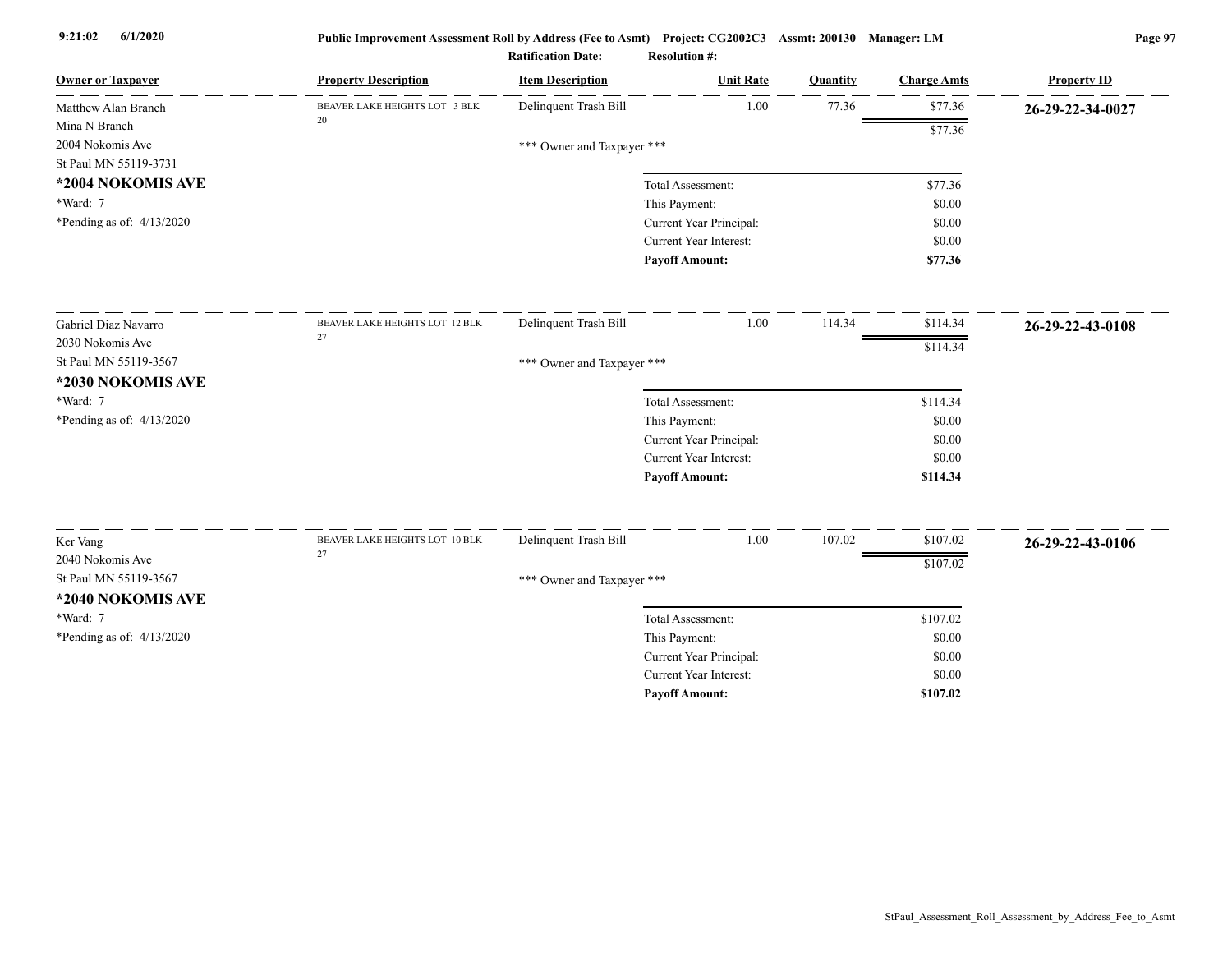| <b>Owner or Taxpayer</b>                                       | <b>Property Description</b>                   | <b>Item Description</b>    | <b>Unit Rate</b>              | Quantity | <b>Charge Amts</b> | <b>Property ID</b> |
|----------------------------------------------------------------|-----------------------------------------------|----------------------------|-------------------------------|----------|--------------------|--------------------|
| Xochitl E Arguelles Dominguez                                  | SUBDIVISION OF BLOCKS A & 31,                 | Delinquent Trash Bill      | 1.00                          | 107.02   | \$107.02           | 26-29-22-42-0144   |
| 2051 Nokomis Ave<br>St Paul MN 55119-3528<br>*2051 NOKOMIS AVE | BEAVER LAKE HEIGHTS LOTS 26 &<br>LOT 27 BLK 2 | *** Owner and Taxpayer *** |                               |          | \$107.02           |                    |
| *Ward: 7                                                       |                                               |                            | Total Assessment:             |          | \$107.02           |                    |
| *Pending as of: $4/13/2020$                                    |                                               |                            | This Payment:                 |          | \$0.00             |                    |
|                                                                |                                               |                            | Current Year Principal:       |          | \$0.00             |                    |
|                                                                |                                               |                            | Current Year Interest:        |          | \$0.00             |                    |
|                                                                |                                               |                            | <b>Payoff Amount:</b>         |          | \$107.02           |                    |
| Mary E Johnson                                                 | SUBDIVISION OF BLOCKS A & 31,                 | Delinquent Trash Bill      | 1.00                          | 114.34   | \$114.34           | 26-29-22-42-0146   |
| Jeffrey J Johnson                                              | BEAVER LAKE HEIGHTS LOT 29 BLK                |                            |                               |          | \$114.34           |                    |
| 2067 Nokomis Ave                                               | 2                                             | *** Owner and Taxpayer *** |                               |          |                    |                    |
| St Paul MN 55119-3528                                          |                                               |                            |                               |          |                    |                    |
| *2067 NOKOMIS AVE                                              |                                               |                            | Total Assessment:             |          | \$114.34           |                    |
| *Ward: 7                                                       |                                               |                            | This Payment:                 |          | \$0.00             |                    |
| *Pending as of: $4/13/2020$                                    |                                               |                            | Current Year Principal:       |          | \$0.00             |                    |
|                                                                |                                               |                            | <b>Current Year Interest:</b> |          | \$0.00             |                    |
|                                                                |                                               |                            | <b>Payoff Amount:</b>         |          | \$114.34           |                    |
| <b>Bill Bernier</b>                                            | SUBDIVISION OF BLOCKS A & 31,                 | Delinquent Trash Bill      | 1.00                          | 77.36    | \$77.36            | 26-29-22-42-0149   |
| 4934 Quail Ave N                                               | BEAVER LAKE HEIGHTS LOT 33 BLK                |                            |                               |          | \$77.36            |                    |
| Crystal MN 55429-3647                                          | 2                                             | *** Owner and Taxpayer *** |                               |          |                    |                    |
| *2085 NOKOMIS AVE                                              |                                               |                            |                               |          |                    |                    |
| *Ward: 7                                                       |                                               |                            | Total Assessment:             |          | \$77.36            |                    |
| *Pending as of: 4/13/2020                                      |                                               |                            | This Payment:                 |          | \$0.00             |                    |
|                                                                |                                               |                            | Current Year Principal:       |          | \$0.00             |                    |
|                                                                |                                               |                            | <b>Current Year Interest:</b> |          | \$0.00             |                    |
|                                                                |                                               |                            | <b>Pavoff Amount:</b>         |          | \$77.36            |                    |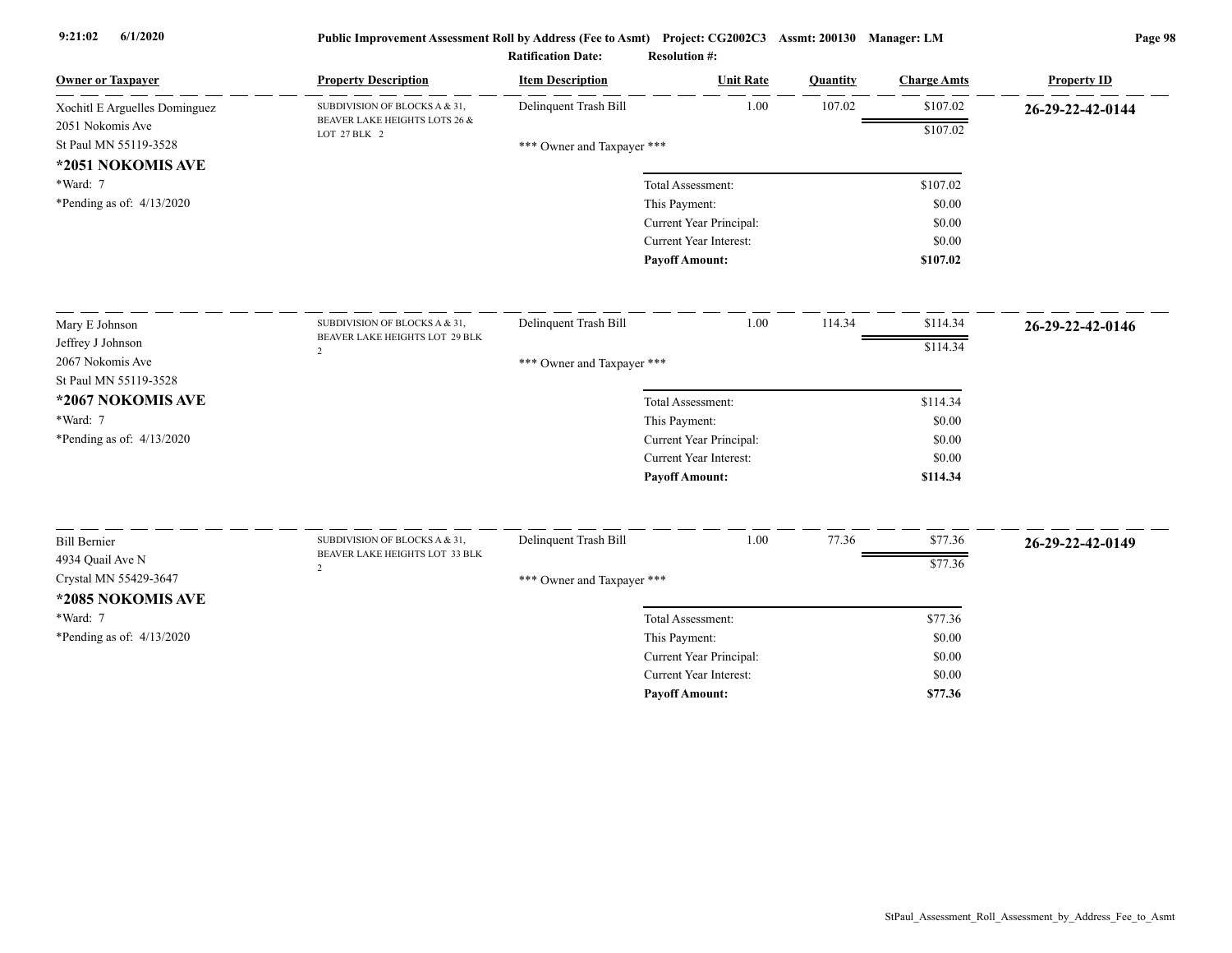| <b>Owner or Taxpayer</b>     | <b>Property Description</b>                               | <b>Item Description</b>    | <b>Unit Rate</b>              | Quantity | <b>Charge Amts</b> | <b>Property ID</b> |
|------------------------------|-----------------------------------------------------------|----------------------------|-------------------------------|----------|--------------------|--------------------|
| Michael P Law                | BEAVER LAKE HEIGHTS LOT 7 BLK                             | Delinquent Trash Bill      | 1.00                          | 77.36    | \$77.36            | 26-29-22-42-0096   |
| 2104 Nokomis Ave             | 28                                                        |                            |                               |          | \$77.36            |                    |
| St Paul MN 55119-3531        |                                                           | *** Owner and Taxpayer *** |                               |          |                    |                    |
| *2104 NOKOMIS AVE            |                                                           |                            |                               |          |                    |                    |
| *Ward: 7                     |                                                           |                            | Total Assessment:             |          | \$77.36            |                    |
| *Pending as of: $4/13/2020$  |                                                           |                            | This Payment:                 |          | \$0.00             |                    |
|                              |                                                           |                            | Current Year Principal:       |          | \$0.00             |                    |
|                              |                                                           |                            | Current Year Interest:        |          | \$0.00             |                    |
|                              |                                                           |                            | <b>Payoff Amount:</b>         |          | \$77.36            |                    |
| Sunrise Home Improvement Llc | BEAVER LAKE HEIGHTS LOT 21 BLK                            | Delinquent Trash Bill      | 1.00                          | 114.34   | \$114.34           | 26-29-22-42-0128   |
| 3007 Valento Ln              | $\overline{3}$                                            |                            |                               |          | \$114.34           |                    |
| Little Canada MN 55117-1273  |                                                           | *** Owner and Taxpayer *** |                               |          |                    |                    |
| *2111 NOKOMIS AVE            |                                                           |                            |                               |          |                    |                    |
| *Ward: 7                     |                                                           |                            | Total Assessment:             |          | \$114.34           |                    |
| *Pending as of: $4/13/2020$  |                                                           |                            | This Payment:                 |          | \$0.00             |                    |
|                              |                                                           |                            | Current Year Principal:       |          | \$0.00             |                    |
|                              |                                                           |                            | <b>Current Year Interest:</b> |          | \$0.00             |                    |
|                              |                                                           |                            | <b>Payoff Amount:</b>         |          | \$114.34           |                    |
|                              |                                                           |                            |                               |          |                    |                    |
| Ronald Emery                 | BEAVER LAKE HEIGHTS LOT 24 BLK<br>$\overline{\mathbf{3}}$ | Delinquent Trash Bill      | 1.00                          | 114.34   | \$114.34           | 26-29-22-42-0201   |
| 2127 Nokomis Ave             |                                                           |                            |                               |          | \$114.34           |                    |
| St Paul MN 55119-3530        |                                                           | *** Owner and Taxpayer *** |                               |          |                    |                    |
| *2127 NOKOMIS AVE            |                                                           |                            |                               |          |                    |                    |
| *Ward: 7                     |                                                           |                            | Total Assessment:             |          | \$114.34           |                    |
| *Pending as of: 4/13/2020    |                                                           |                            | This Payment:                 |          | \$0.00             |                    |
|                              |                                                           |                            | Current Year Principal:       |          | \$0.00             |                    |
|                              |                                                           |                            | <b>Current Year Interest:</b> |          | \$0.00             |                    |
|                              |                                                           |                            | <b>Payoff Amount:</b>         |          | \$114.34           |                    |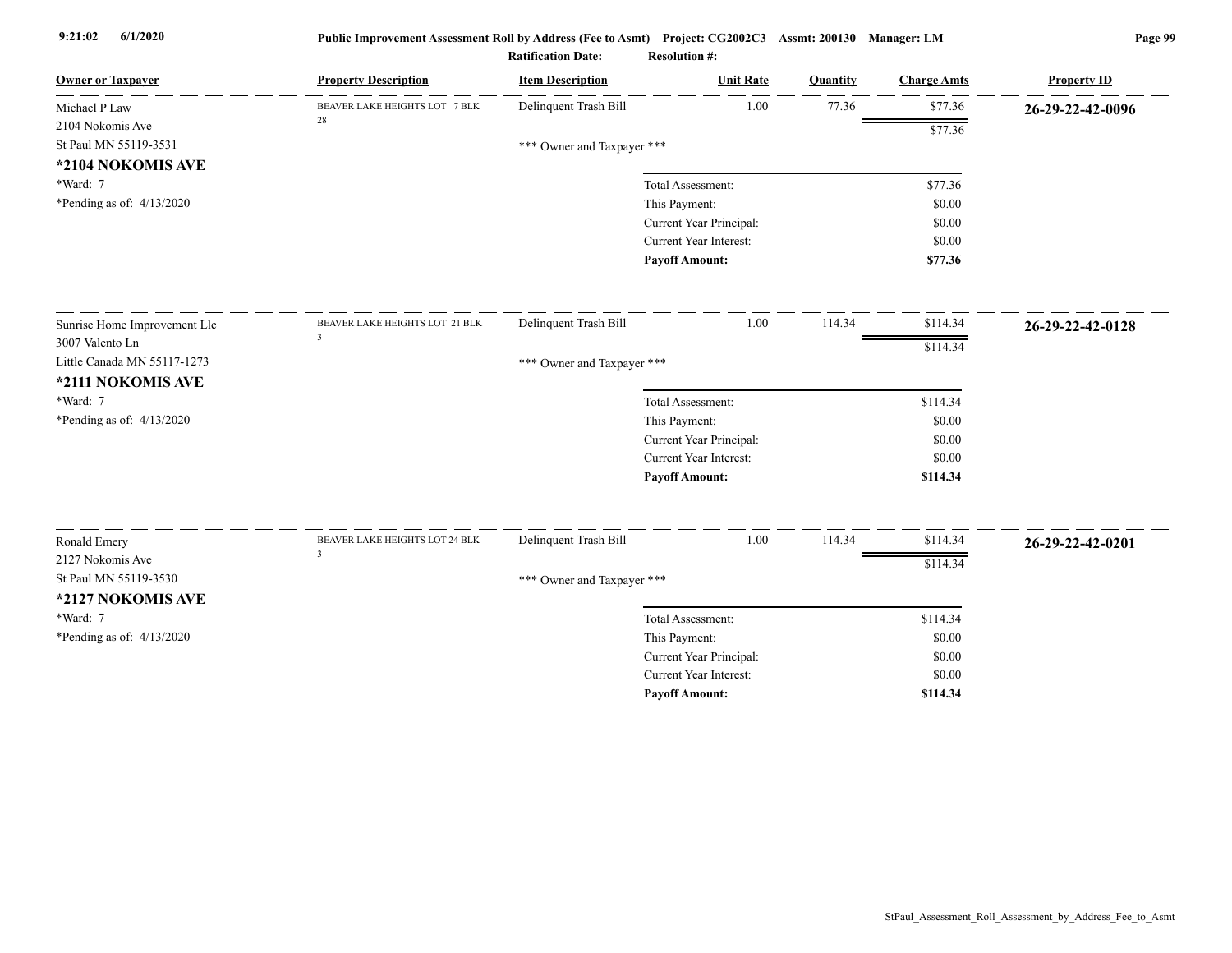| <b>Owner or Taxpayer</b>     | <b>Property Description</b>    | <b>Item Description</b>    | <b>Unit Rate</b>              | <b>Ouantity</b> | <b>Charge Amts</b> | <b>Property ID</b> |
|------------------------------|--------------------------------|----------------------------|-------------------------------|-----------------|--------------------|--------------------|
| Nery A Gutierrez Lopez       | BEAVER LAKE HEIGHTS LOT 12 BLK | Delinquent Trash Bill      | 1.00                          | 114.34          | \$114.34           | 26-29-22-42-0081   |
| 2136 Nokomis Ave             | $\overline{2}$                 |                            |                               |                 | \$114.34           |                    |
| St Paul MN 55119-3533        |                                | *** Owner and Taxpayer *** |                               |                 |                    |                    |
| *2136 NOKOMIS AVE            |                                |                            |                               |                 |                    |                    |
| *Ward: 7                     |                                |                            | Total Assessment:             |                 | \$114.34           |                    |
| *Pending as of: 4/13/2020    |                                |                            | This Payment:                 |                 | \$0.00             |                    |
|                              |                                |                            | Current Year Principal:       |                 | \$0.00             |                    |
|                              |                                |                            | <b>Current Year Interest:</b> |                 | \$0.00             |                    |
|                              |                                |                            | <b>Payoff Amount:</b>         |                 | \$114.34           |                    |
| Keith R T Kennedy            | BEAVER LAKE HEIGHTS LOT 2 BLK  | Delinquent Trash Bill      | 1.00                          | 4.65            | \$4.65             | 26-29-22-34-0069   |
| Michele M Kennedy            | 30                             |                            |                               |                 | \$4.65             |                    |
| 1915 Nortonia Ave            |                                | *** Owner and Taxpayer *** |                               |                 |                    |                    |
| St Paul MN 55119-3714        |                                |                            |                               |                 |                    |                    |
| *1915 NORTONIA AVE           |                                |                            | Total Assessment:             |                 | \$4.65             |                    |
| *Ward: 7                     |                                |                            | This Payment:                 |                 | \$0.00             |                    |
| *Pending as of: 4/13/2020    |                                |                            | Current Year Principal:       |                 | \$0.00             |                    |
|                              |                                |                            | Current Year Interest:        |                 | \$0.00             |                    |
|                              |                                |                            | <b>Payoff Amount:</b>         |                 | \$4.65             |                    |
| Margerrie A Jirik Trustee    | BEAVER LAKE HEIGHTS NELY 44 FT | Delinquent Trash Bill      | 1.00                          | 107.02          | \$107.02           |                    |
| C/O Sutherland Fiduciary Inc | OF SELY 1/2 OF LOT X BLK 21    |                            |                               |                 |                    | 26-29-22-34-0060   |
| Po Box 518                   |                                | *** Owner and Taxpayer *** |                               |                 | \$107.02           |                    |
| Willernie MN 55090-0518      |                                |                            |                               |                 |                    |                    |
| *1941 NORTONIA AVE           |                                |                            | Total Assessment:             |                 | \$107.02           |                    |
| *Ward: 7                     |                                |                            | This Payment:                 |                 | \$0.00             |                    |
| *Pending as of: 4/13/2020    |                                |                            | Current Year Principal:       |                 | \$0.00             |                    |
|                              |                                |                            | Current Year Interest:        |                 | \$0.00             |                    |
|                              |                                |                            | <b>Payoff Amount:</b>         |                 | \$107.02           |                    |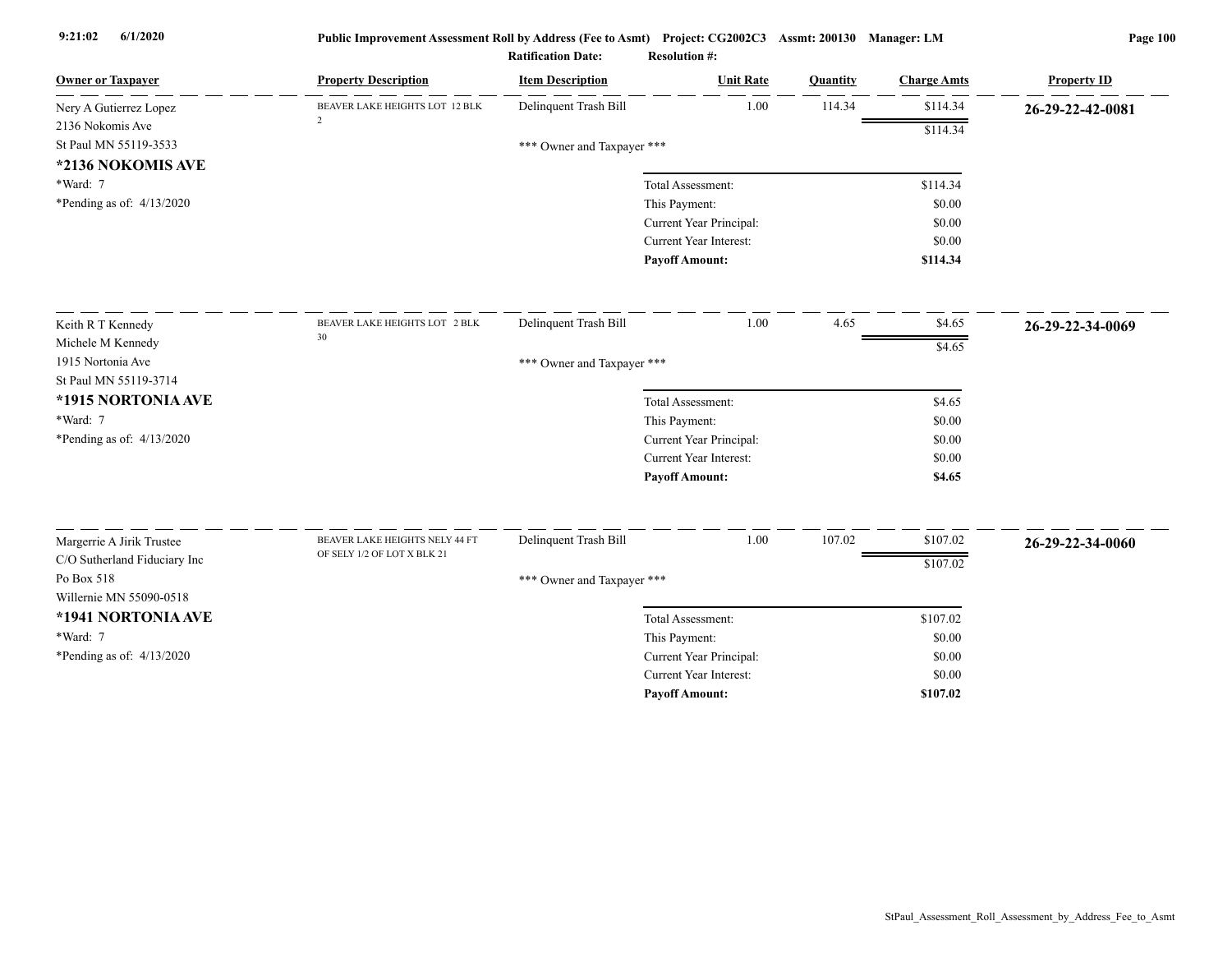| <b>Owner or Taxpayer</b>    | <b>Property Description</b>    | <b>Item Description</b>    | <b>Unit Rate</b>              | <b>Ouantity</b> | <b>Charge Amts</b> | <b>Property ID</b> |
|-----------------------------|--------------------------------|----------------------------|-------------------------------|-----------------|--------------------|--------------------|
| Prelude Equities Llc        | BEAVER LAKE HEIGHTS LOT 11 BLK | Delinquent Trash Bill      | 1.00                          | 107.02          | \$107.02           | 26-29-22-34-0035   |
| 355 Commerce Ct             | 20                             |                            |                               |                 | \$107.02           |                    |
| St Paul MN 55127-8506       |                                | *** Owner and Taxpayer *** |                               |                 |                    |                    |
| *1985 NORTONIA AVE          |                                |                            |                               |                 |                    |                    |
| *Ward: 7                    |                                |                            | Total Assessment:             |                 | \$107.02           |                    |
| *Pending as of: 4/13/2020   |                                |                            | This Payment:                 |                 | \$0.00             |                    |
|                             |                                |                            | Current Year Principal:       |                 | \$0.00             |                    |
|                             |                                |                            | Current Year Interest:        |                 | \$0.00             |                    |
|                             |                                |                            | <b>Payoff Amount:</b>         |                 | \$107.02           |                    |
| Benjamin R Tatro            | BEAVER LAKE HEIGHTS LOT 18 BLK | Delinquent Trash Bill      | 1.00                          | 114.34          | \$114.34           | 26-29-22-34-0040   |
| Stephanie M Tatro           | $20\,$                         |                            |                               |                 | \$114.34           |                    |
| 2011 Nortonia Ave           |                                | *** Owner and Taxpayer *** |                               |                 |                    |                    |
| St Paul MN 55119-3716       |                                |                            |                               |                 |                    |                    |
| *2011 NORTONIA AVE          |                                |                            | Total Assessment:             |                 | \$114.34           |                    |
| *Ward: 7                    |                                |                            | This Payment:                 |                 | \$0.00             |                    |
| *Pending as of: 4/13/2020   |                                |                            | Current Year Principal:       |                 | \$0.00             |                    |
|                             |                                |                            | Current Year Interest:        |                 | \$0.00             |                    |
|                             |                                |                            | <b>Payoff Amount:</b>         |                 | \$114.34           |                    |
| Dean T Ebert                | BEAVER LAKE HEIGHTS LOT 17 BLK | Delinquent Trash Bill      | 1.00                          | 9.30            | \$9.30             | 26-29-22-43-0048   |
| Lori A Ebert                | 28                             |                            |                               |                 |                    |                    |
| 2095 Nortonia Ave           |                                | *** Owner and Taxpayer *** |                               |                 | \$9.30             |                    |
| St Paul MN 55119-3547       |                                |                            |                               |                 |                    |                    |
| *2095 NORTONIA AVE          |                                |                            | Total Assessment:             |                 | \$9.30             |                    |
| *Ward: 7                    |                                |                            | This Payment:                 |                 | \$0.00             |                    |
| *Pending as of: $4/13/2020$ |                                |                            | Current Year Principal:       |                 | \$0.00             |                    |
|                             |                                |                            | <b>Current Year Interest:</b> |                 | \$0.00             |                    |
|                             |                                |                            | <b>Pavoff Amount:</b>         |                 | \$9.30             |                    |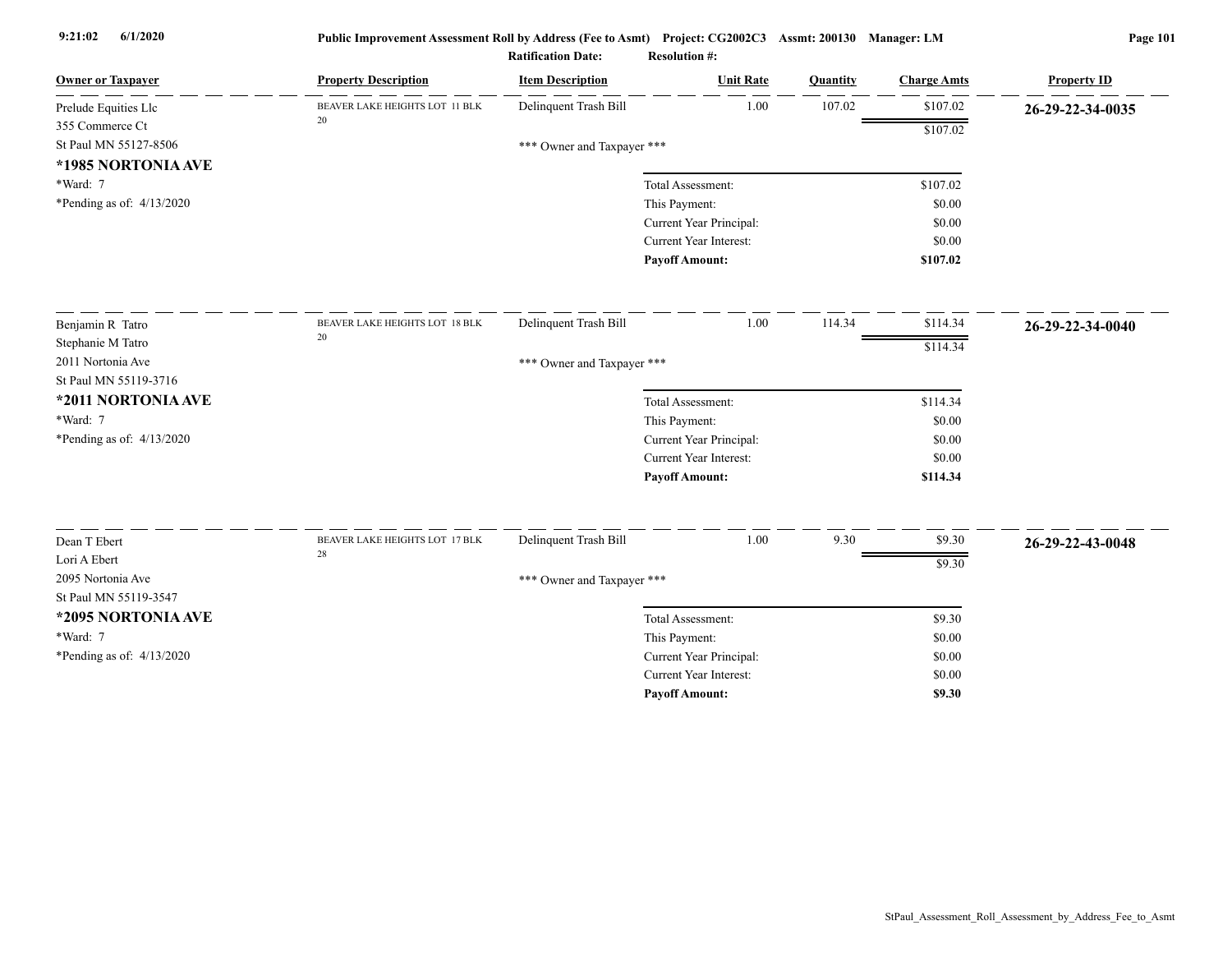|                                             |                                                                  | <b>Ratification Date:</b>  | <b>Resolution #:</b>          |          |                    |                    |
|---------------------------------------------|------------------------------------------------------------------|----------------------------|-------------------------------|----------|--------------------|--------------------|
| <b>Owner or Taxpayer</b>                    | <b>Property Description</b>                                      | <b>Item Description</b>    | <b>Unit Rate</b>              | Quantity | <b>Charge Amts</b> | <b>Property ID</b> |
| Thumper Solutions Inc                       | BEAVER LAKE HEIGHTS PART OF LOT                                  | Delinquent Trash Bill      | 1.00                          | 114.34   | \$114.34           | 26-29-22-43-0027   |
| 300 Bates Ave                               | 13 SWLY OF L RUN SELY FROM PT<br>105 FT MEASURED SWLY ON NWLY    |                            |                               |          | \$114.34           |                    |
| St Paul MN 55106-5285<br>*2100 NORTONIA AVE | L OF BLK 29 FROM MOST NLY COR OF<br>LOT 11 TO PT 125 FT MEASURED | *** Owner and Taxpayer *** |                               |          |                    |                    |
| *Ward: 7                                    | SWLY ON SELY LINES OF LOTS 11 12                                 |                            | Total Assessment:             |          | \$114.34           |                    |
| *Pending as of: $4/13/2020$                 |                                                                  |                            | This Payment:                 |          | \$0.00             |                    |
|                                             |                                                                  |                            | Current Year Principal:       |          | \$0.00             |                    |
|                                             |                                                                  |                            | <b>Current Year Interest:</b> |          | \$0.00             |                    |
|                                             |                                                                  |                            | <b>Payoff Amount:</b>         |          | \$114.34           |                    |
| Alexander Bassey-Black                      | BEAVER LAKE HEIGHTS NWLY 12 FT                                   | Delinquent Trash Bill      | 1.00                          | 107.02   | \$107.02           |                    |
| Po Box 1681                                 | OF LOT 29 AND ALL OF LOT 28 BLK                                  |                            |                               |          |                    | 26-29-22-42-0107   |
| Maple Grove MN 55311-6681                   | 28                                                               | *** Owner and Taxpayer *** |                               |          | \$107.02           |                    |
| *2137 NORTONIA AVE                          |                                                                  |                            |                               |          |                    |                    |
| *Ward: 7                                    |                                                                  |                            | Total Assessment:             |          | \$107.02           |                    |
| *Pending as of: $4/13/2020$                 |                                                                  |                            | This Payment:                 |          | \$0.00             |                    |
|                                             |                                                                  |                            | Current Year Principal:       |          | \$0.00             |                    |
|                                             |                                                                  |                            | <b>Current Year Interest:</b> |          | \$0.00             |                    |
|                                             |                                                                  |                            | <b>Payoff Amount:</b>         |          | \$107.02           |                    |
|                                             |                                                                  |                            | 1.00                          |          |                    |                    |
| Eric A Schmitt                              | BEAVER LAKE HEIGHTS S 12 FT OF<br>LOT 15 AND ALL OF LOT 14 BLK 2 | Delinquent Trash Bill      |                               | 114.34   | \$114.34           | 26-29-22-42-0083   |
| Cynthia M Schmitt<br>2147 Nortonia Ave      |                                                                  |                            |                               |          | \$114.34           |                    |
| St Paul MN 55119-3549                       |                                                                  | *** Owner and Taxpayer *** |                               |          |                    |                    |
| *2147 NORTONIA AVE                          |                                                                  |                            | Total Assessment:             |          | \$114.34           |                    |
| *Ward: 7                                    |                                                                  |                            | This Payment:                 |          | \$0.00             |                    |
| *Pending as of: $4/13/2020$                 |                                                                  |                            | Current Year Principal:       |          | \$0.00             |                    |
|                                             |                                                                  |                            | <b>Current Year Interest:</b> |          | \$0.00             |                    |
|                                             |                                                                  |                            |                               |          |                    |                    |

**Payoff Amount:**

**\$114.34**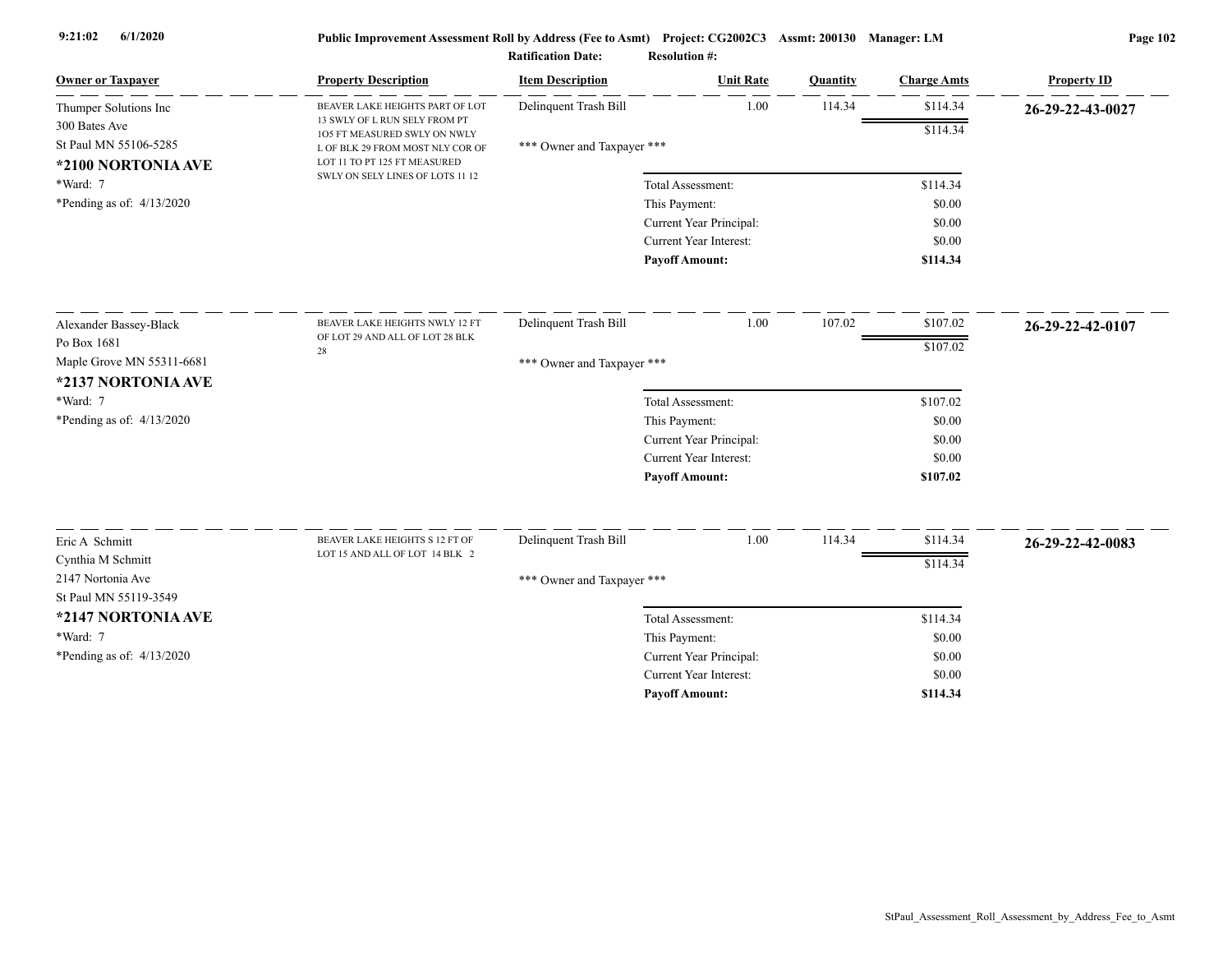| <b>Owner or Taxpayer</b>                      | <b>Property Description</b>                                                                                   | <b>Item Description</b>    | <b>Unit Rate</b>              | Quantity | <b>Charge Amts</b> | <b>Property ID</b> |
|-----------------------------------------------|---------------------------------------------------------------------------------------------------------------|----------------------------|-------------------------------|----------|--------------------|--------------------|
| <b>Brady Kaphing</b>                          | BEAVER LAKE HEIGHTS LOTS 20 &                                                                                 | Delinquent Trash Bill      | 1.00                          | 114.34   | \$114.34           | 26-29-22-42-0088   |
| 2173 Nortonia Ave                             | LOT 21 BLK 2                                                                                                  |                            |                               |          | \$114.34           |                    |
| St Paul MN 55119-3549                         |                                                                                                               | *** Owner and Taxpayer *** |                               |          |                    |                    |
| *2173 NORTONIA AVE                            |                                                                                                               |                            |                               |          |                    |                    |
| *Ward: 7                                      |                                                                                                               |                            | Total Assessment:             |          | \$114.34           |                    |
| *Pending as of: $4/13/2020$                   |                                                                                                               |                            | This Payment:                 |          | \$0.00             |                    |
|                                               |                                                                                                               |                            | Current Year Principal:       |          | \$0.00             |                    |
|                                               |                                                                                                               |                            | <b>Current Year Interest:</b> |          | \$0.00             |                    |
|                                               |                                                                                                               |                            | <b>Payoff Amount:</b>         |          | \$114.34           |                    |
| <b>Brandon D Frazier</b>                      | OAK TREE PARK EX S 40 FT; LOT 2                                                                               | Delinquent Trash Bill      | 1.00                          | 114.34   | \$114.34           | 27-29-22-24-0029   |
| Dawn E Frazier                                | BLK 1                                                                                                         |                            |                               |          | \$114.34           |                    |
| 985 Omaban St                                 |                                                                                                               | *** Owner and Taxpayer *** |                               |          |                    |                    |
| St Paul MN 55106-3556                         |                                                                                                               |                            |                               |          |                    |                    |
| *985 OMABAN ST                                |                                                                                                               |                            | Total Assessment:             |          | \$114.34           |                    |
| *Ward: 6                                      |                                                                                                               |                            | This Payment:                 |          | \$0.00             |                    |
| *Pending as of: $4/13/2020$                   |                                                                                                               |                            | Current Year Principal:       |          | \$0.00             |                    |
|                                               |                                                                                                               |                            | <b>Current Year Interest:</b> |          | \$0.00             |                    |
|                                               |                                                                                                               |                            | <b>Payoff Amount:</b>         |          | \$114.34           |                    |
| Jiaying Ma                                    | OAK TREE PARK PART LOT 3 BLK 1                                                                                | Delinquent Trash Bill      | 1.00                          | 107.02   | \$107.02           | 27-29-22-24-0081   |
| 6689 Timber Ridge Lane Ct                     | LYING N OF AL DESC AS BEG ON EL                                                                               |                            |                               |          |                    |                    |
| Cottage Grove MN 55016-6100<br>*992 OMABAN ST | OF & 40.84 FT SELY FROM NE COR SD<br>LOT 3 TH S 89 DEG 54 MIN 46 SEC W<br>FOR 130.01 FT TH S 31 DEG 59 MIN 23 | *** Owner and Taxpayer *** |                               |          | \$107.02           |                    |
| *Ward: 6                                      | SEC W FOR 17.22 FT TO ST R/W &                                                                                |                            | Total Assessment:             |          | \$107.02           |                    |
| *Pending as of: $4/13/2020$                   |                                                                                                               |                            | This Payment:                 |          | \$0.00             |                    |
|                                               |                                                                                                               |                            | Current Year Principal:       |          | \$0.00             |                    |
|                                               |                                                                                                               |                            | <b>Current Year Interest:</b> |          | \$0.00             |                    |
|                                               |                                                                                                               |                            | <b>Pavoff Amount:</b>         |          | \$107.02           |                    |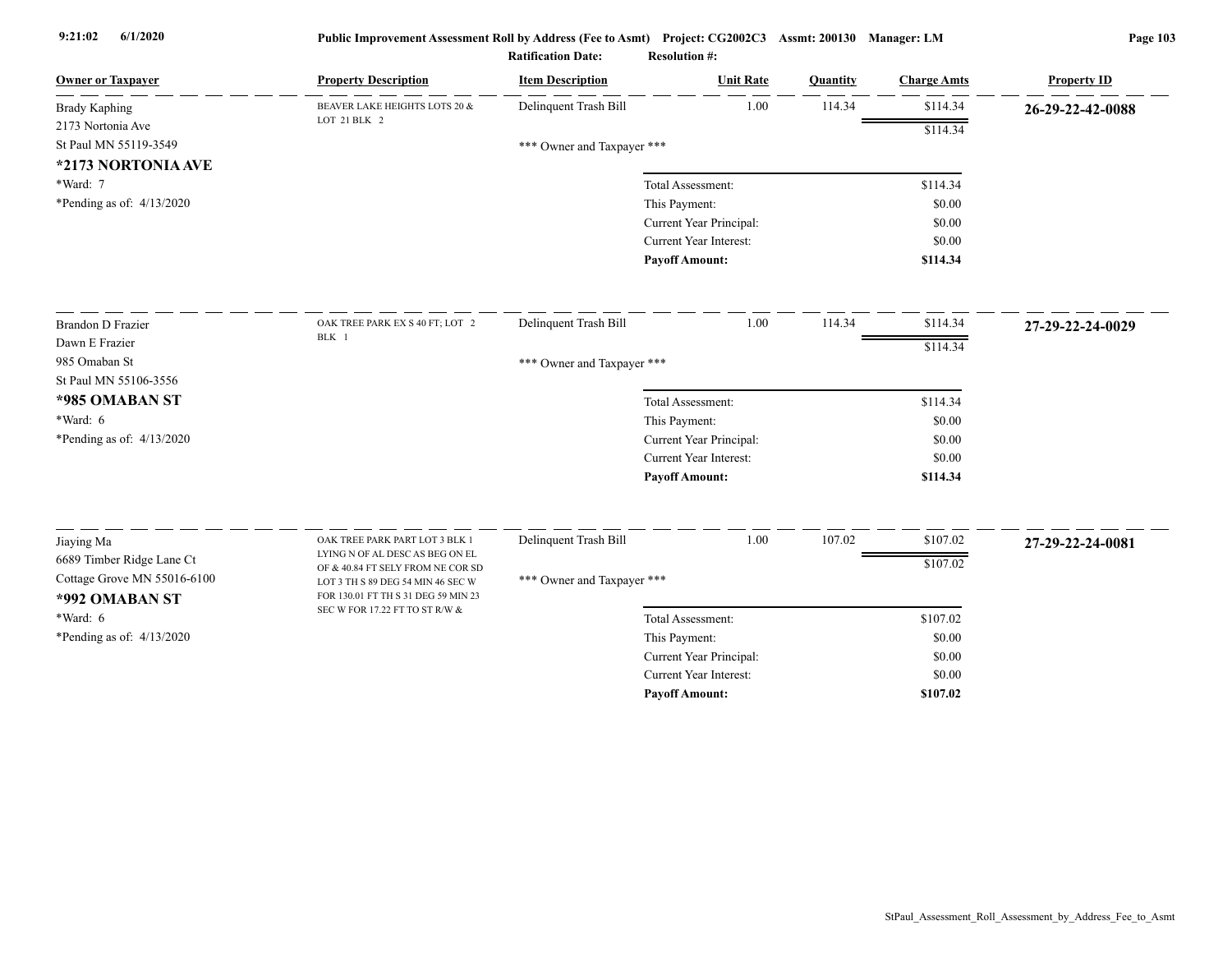| <b>Owner or Taxpayer</b>                                      | <b>Property Description</b>                          | <b>Item Description</b>    | <b>Unit Rate</b>              | Quantity | <b>Charge Amts</b> | <b>Property ID</b> |
|---------------------------------------------------------------|------------------------------------------------------|----------------------------|-------------------------------|----------|--------------------|--------------------|
| Noela Naah Suhfor                                             | HILLIARD'S SUBDIVISION OF LOT 43,                    | Delinquent Trash Bill      | 1.00                          | 66.20    | \$66.20            | 26-29-23-23-0082   |
| Po Box 1681<br>Maple Grove MN 55311-6681<br>*1007 OXFORD ST N | LAKE COMO VILLAS LOTS 11 12 AND<br>LOT <sub>13</sub> | *** Owner and Taxpayer *** |                               |          | \$66.20            |                    |
| *Ward: 5                                                      |                                                      |                            | Total Assessment:             |          | \$66.20            |                    |
| *Pending as of: $4/13/2020$                                   |                                                      |                            | This Payment:                 |          | \$0.00             |                    |
|                                                               |                                                      |                            | Current Year Principal:       |          | \$0.00             |                    |
|                                                               |                                                      |                            | <b>Current Year Interest:</b> |          | \$0.00             |                    |
|                                                               |                                                      |                            | <b>Payoff Amount:</b>         |          | \$66.20            |                    |
| Daniel L Schmidt                                              | WARRENDALE LOT 12 BLK 7                              | Delinquent Trash Bill      | 1.00                          | 114.34   | \$114.34           | 26-29-23-22-0125   |
| 1090 Oxford St N                                              |                                                      |                            |                               |          | \$114.34           |                    |
| St Paul MN 55103-1036                                         |                                                      | *** Owner and Taxpayer *** |                               |          |                    |                    |
| *1090 OXFORD ST N                                             |                                                      |                            |                               |          |                    |                    |
| *Ward: 5                                                      |                                                      |                            | Total Assessment:             |          | \$114.34           |                    |
| *Pending as of: $4/13/2020$                                   |                                                      |                            | This Payment:                 |          | \$0.00             |                    |
|                                                               |                                                      |                            | Current Year Principal:       |          | \$0.00             |                    |
|                                                               |                                                      |                            | Current Year Interest:        |          | \$0.00             |                    |
|                                                               |                                                      |                            | <b>Payoff Amount:</b>         |          | \$114.34           |                    |
| Lynette A Hoffman                                             | WINTERS ADDITION TO ST. PAUL                         | Delinquent Trash Bill      | 1.00                          | 107.02   | \$107.02           | 26-29-23-33-0175   |
| Nancy J Hernandez                                             | LOTS 29 AND LOT 30 BLK 22                            |                            |                               |          |                    |                    |
| 737 Oxford St N                                               |                                                      | *** Owner and Taxpayer *** |                               |          | \$107.02           |                    |
| St Paul MN 55104-1549                                         |                                                      |                            |                               |          |                    |                    |
| *737 OXFORD ST N                                              |                                                      |                            | Total Assessment:             |          | \$107.02           |                    |
| *Ward: 1                                                      |                                                      |                            | This Payment:                 |          | \$0.00             |                    |
| *Pending as of: 4/13/2020                                     |                                                      |                            | Current Year Principal:       |          | \$0.00             |                    |
|                                                               |                                                      |                            | <b>Current Year Interest:</b> |          | \$0.00             |                    |
|                                                               |                                                      |                            | <b>Pavoff Amount:</b>         |          | \$107.02           |                    |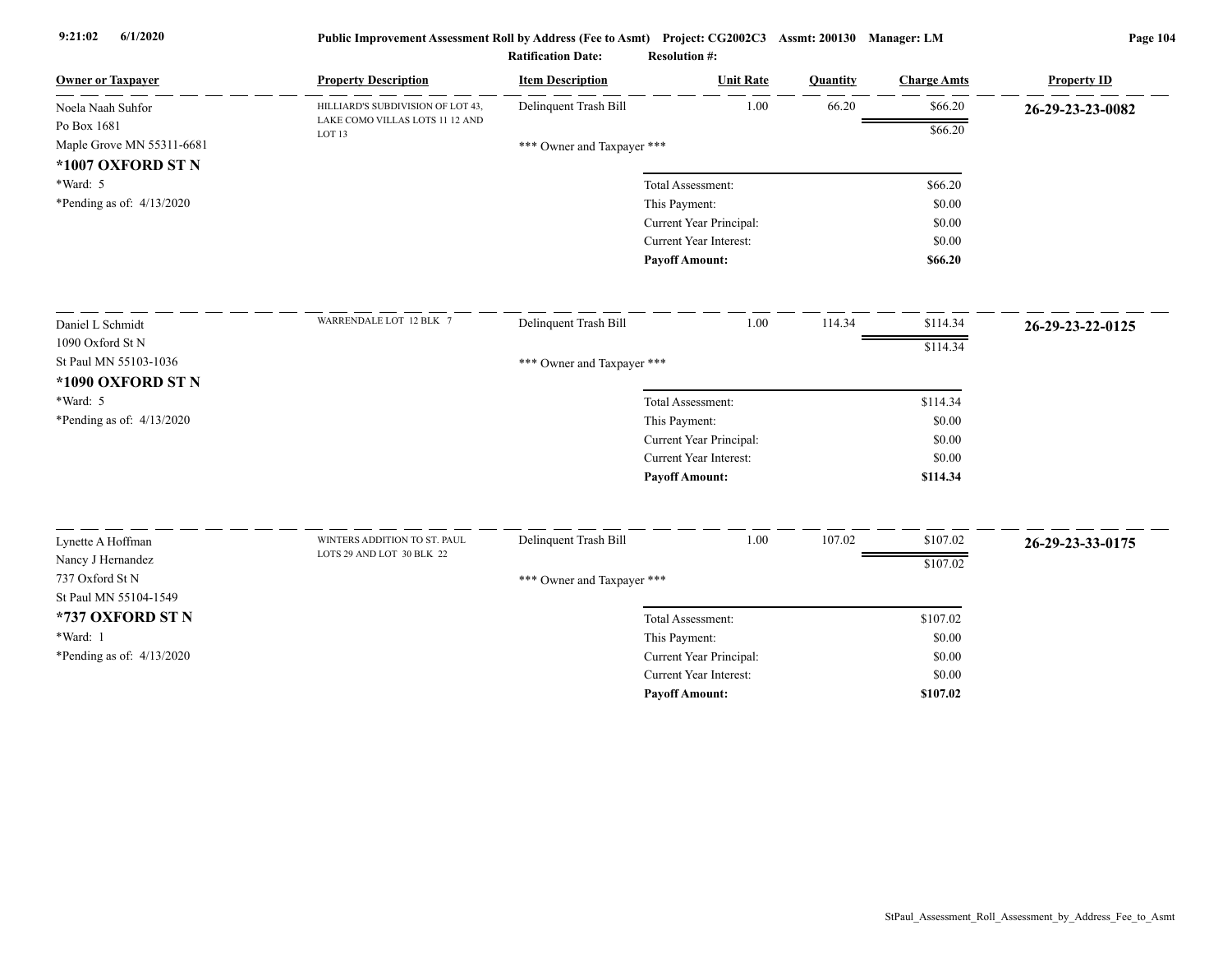|                             |                                                                          | <b>Ratification Date:</b>  | <b>Resolution #:</b>    |          |                    |                    |
|-----------------------------|--------------------------------------------------------------------------|----------------------------|-------------------------|----------|--------------------|--------------------|
| <b>Owner or Taxpayer</b>    | <b>Property Description</b>                                              | <b>Item Description</b>    | <b>Unit Rate</b>        | Quantity | <b>Charge Amts</b> | <b>Property ID</b> |
| George D Green              | KALMAN'S DIVISION NO. 3                                                  | Delinquent Trash Bill      | 1.00                    | 214.05   | \$214.05           | 26-29-23-32-0129   |
| Anne R Green                | ADDITION TO THE CITY OF ST. PAUL,<br>MINN. S 55 FT OF N 75 FT OF LOTS 28 |                            |                         |          | \$214.05           |                    |
| 877 Oxford St N             | 29 AND LOT 30                                                            | *** Owner and Taxpayer *** |                         |          |                    |                    |
| St Paul MN 55103-1239       |                                                                          |                            |                         |          |                    |                    |
| *877 OXFORD ST N            |                                                                          |                            | Total Assessment:       |          | \$214.05           |                    |
| *Ward: 1                    |                                                                          |                            | This Payment:           |          | \$0.00             |                    |
| *Pending as of: 4/13/2020   |                                                                          |                            | Current Year Principal: |          | \$0.00             |                    |
|                             |                                                                          |                            | Current Year Interest:  |          | \$0.00             |                    |
|                             |                                                                          |                            | <b>Payoff Amount:</b>   |          | \$214.05           |                    |
| Matthew Ohara               | COMO PARK ADDITION LOTS 24 AND                                           | Delinquent Trash Bill      | 1.00                    | 107.02   | \$107.02           | 26-29-23-32-0034   |
| 906 Oxford St N             | LOT 25 BLK 2                                                             |                            |                         |          | \$107.02           |                    |
| St Paul MN 55103-1241       |                                                                          | *** Owner and Taxpayer *** |                         |          |                    |                    |
| *906 OXFORD ST N            |                                                                          |                            |                         |          |                    |                    |
| *Ward: 1                    |                                                                          |                            | Total Assessment:       |          | \$107.02           |                    |
| *Pending as of: $4/13/2020$ |                                                                          |                            | This Payment:           |          | \$0.00             |                    |
|                             |                                                                          |                            | Current Year Principal: |          | \$0.00             |                    |
|                             |                                                                          |                            | Current Year Interest:  |          | \$0.00             |                    |
|                             |                                                                          |                            | <b>Payoff Amount:</b>   |          | \$107.02           |                    |
| William D Tills             | COMO PARK SECOND ADDITION                                                | Delinquent Trash Bill      | 1.00                    | 132.40   | \$132.40           | 26-29-23-23-0174   |
| 991 Oxford St N             | LOTS 3 AND LOT 4 BLK 3                                                   |                            |                         |          | \$132.40           |                    |
| St Paul MN 55103-1243       |                                                                          | *** Owner and Taxpayer *** |                         |          |                    |                    |
| *991 OXFORD ST N            |                                                                          |                            |                         |          |                    |                    |
| $*Ward: 5$                  |                                                                          |                            | Total Assessment:       |          | \$132.40           |                    |
| *Pending as of: $4/13/2020$ |                                                                          |                            | This Payment:           |          | \$0.00             |                    |
|                             |                                                                          |                            | Current Year Principal: |          | \$0.00             |                    |
|                             |                                                                          |                            | Current Year Interest:  |          | \$0.00             |                    |

**Payoff Amount:**

**\$132.40**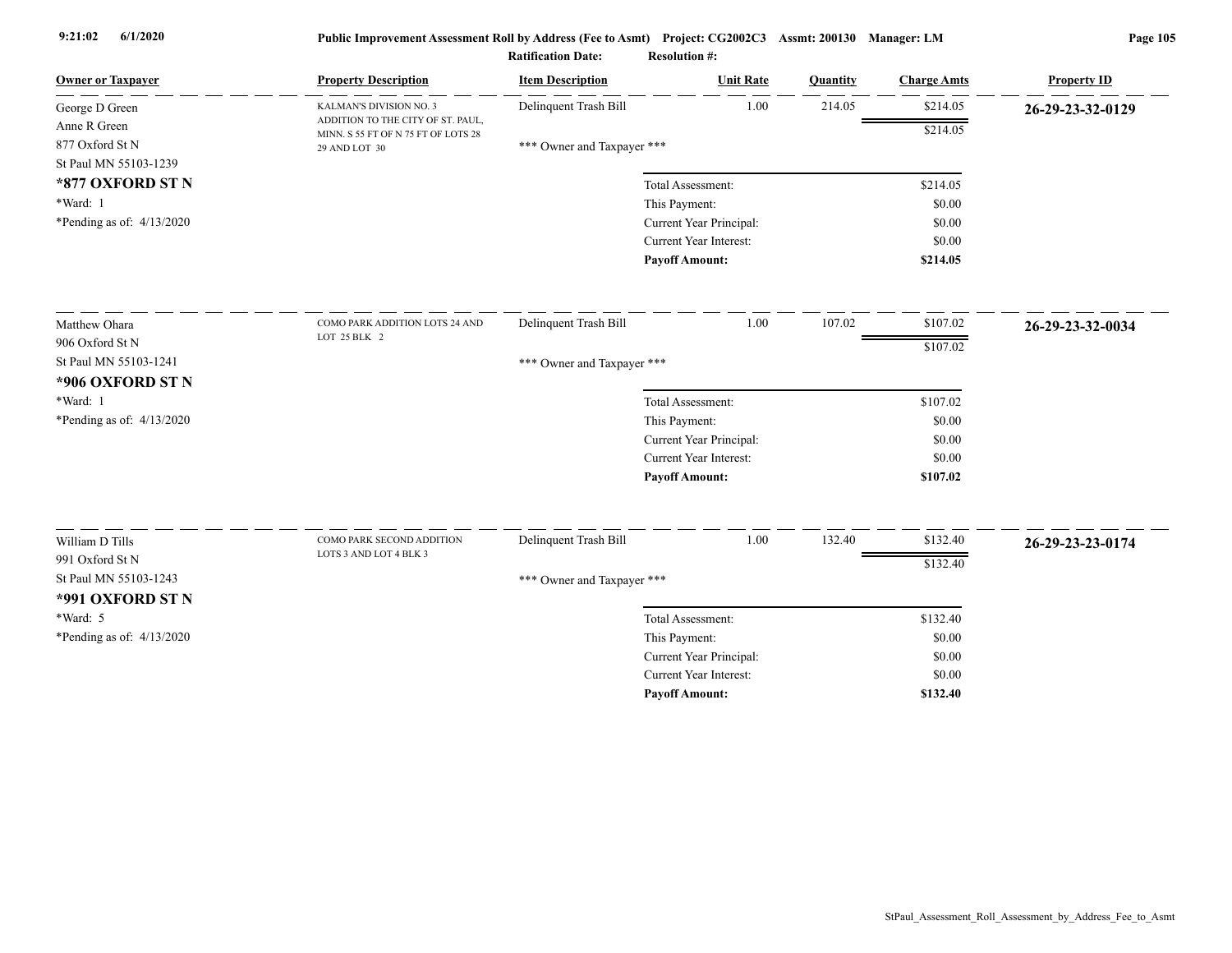| <b>Owner or Taxpayer</b>    | <b>Property Description</b>  | <b>Item Description</b>    | <b>Unit Rate</b>              | Quantity | <b>Charge Amts</b> | <b>Property ID</b> |
|-----------------------------|------------------------------|----------------------------|-------------------------------|----------|--------------------|--------------------|
| Diane M Novotny Young       | SWEITZER'S ADDITION LOT 9    | Delinquent Trash Bill      | 1.00                          | 77.36    | \$77.36            | 27-29-23-34-0127   |
| 738 Pascal St N             |                              |                            |                               |          | \$77.36            |                    |
| St Paul MN 55104-1918       |                              | *** Owner and Taxpayer *** |                               |          |                    |                    |
| *738 PASCAL ST N            |                              |                            |                               |          |                    |                    |
| *Ward: 4                    |                              |                            | Total Assessment:             |          | \$77.36            |                    |
| *Pending as of: $4/13/2020$ |                              |                            | This Payment:                 |          | \$0.00             |                    |
|                             |                              |                            | Current Year Principal:       |          | \$0.00             |                    |
|                             |                              |                            | Current Year Interest:        |          | \$0.00             |                    |
|                             |                              |                            | <b>Payoff Amount:</b>         |          | \$77.36            |                    |
| Anita Bellant               | CIC NO 619 PHALEN CROSSING I | Delinquent Trash Bill      | 1.00                          | 3.36     | \$3.36             | 27-29-22-22-0145   |
| Mary Megan                  | <b>UNIT NO.1342</b>          |                            |                               |          | \$3.36             |                    |
| 1342 Phalen Blvd            |                              | *** Owner and Taxpayer *** |                               |          |                    |                    |
| St Paul MN 55106            |                              |                            |                               |          |                    |                    |
| *1342 PHALEN BLVD           |                              |                            | Total Assessment:             |          | \$3.36             |                    |
| *Ward: 6                    |                              |                            | This Payment:                 |          | \$0.00             |                    |
| *Pending as of: $4/13/2020$ |                              |                            | Current Year Principal:       |          | \$0.00             |                    |
|                             |                              |                            | Current Year Interest:        |          | \$0.00             |                    |
|                             |                              |                            | <b>Payoff Amount:</b>         |          | \$3.36             |                    |
| Carlos Rivera Morales       | CIC NO 619 PHALEN CROSSING I | Delinquent Trash Bill      | 1.00                          | 4.65     | \$4.65             |                    |
| Irma V Llorens              | <b>UNIT NO.1344</b>          |                            |                               |          |                    | 27-29-22-22-0146   |
| 1344 Phalen Blvd            |                              |                            |                               |          | \$4.65             |                    |
| St Paul MN 55106-6745       |                              | *** Owner and Taxpayer *** |                               |          |                    |                    |
| *1344 PHALEN BLVD           |                              |                            | Total Assessment:             |          | \$4.65             |                    |
| $*Ward: 6$                  |                              |                            | This Payment:                 |          | \$0.00             |                    |
| *Pending as of: $4/13/2020$ |                              |                            | Current Year Principal:       |          | \$0.00             |                    |
|                             |                              |                            | <b>Current Year Interest:</b> |          | \$0.00             |                    |
|                             |                              |                            | <b>Payoff Amount:</b>         |          | \$4.65             |                    |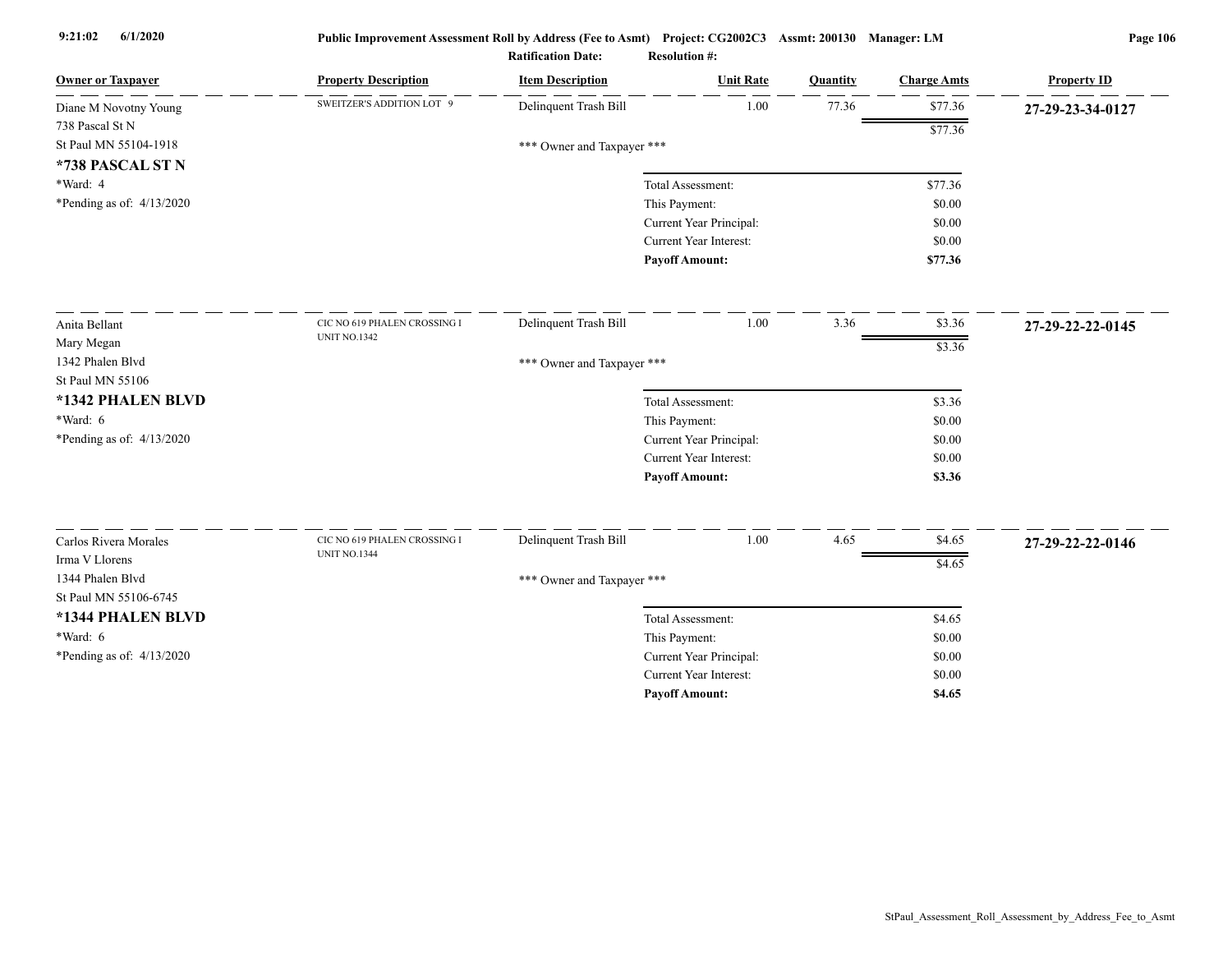| Delinquent Trash Bill<br>1.00<br>4.65<br>\$4.65<br>Lanna Trinh<br>CIC NO 619 PHALEN CROSSING I<br>27-29-22-22-0147<br><b>UNIT NO.1346</b><br>Charlie Le<br>\$4.65<br>13615 Atrium Ave<br>*** Owner and Taxpayer ***<br>Rosemount MN 55068-3847<br>*1346 PHALEN BLVD<br>Total Assessment:<br>\$4.65<br>*Ward: 6<br>This Payment:<br>\$0.00<br>*Pending as of: $4/13/2020$<br>Current Year Principal:<br>\$0.00<br>Current Year Interest:<br>\$0.00<br><b>Payoff Amount:</b><br>\$4.65<br>Delinquent Trash Bill<br>1.00<br>274.38<br>\$274.38<br>Hannah House Llc<br>JOSEPH R WEIDES RE OF BLK 3 AND<br>26-29-23-43-0034<br>NORTH ONE HALF OF BLK 2<br>C/O Daniel C States<br>\$274.38<br>WINTER'S ADDITION TO ST. PAUL,<br>781 N Fair Oaks Ave Unit 6<br>*** Owner and Taxpayer ***<br>MINNESOTA LOT 40 BLK 3<br>Sunnyvale CA 94085-3140<br>*741 PIERCE BUTLER RTE<br>\$274.38<br>Total Assessment:<br>*Ward: 1<br>This Payment:<br>\$0.00<br>*Pending as of: $4/13/2020$<br>Current Year Principal:<br>\$0.00<br>Current Year Interest:<br>\$0.00<br><b>Payoff Amount:</b><br>\$274.38<br>Delinquent Trash Bill<br>1.00<br>114.34<br>\$114.34<br>Housing Innovation Finance Fund Llc<br>JOSEPH R WEIDES RE OF BLK 3 AND<br>26-29-23-43-0032<br>NORTH ONE HALF OF BLK 2<br>747 Pierce Butler Rte<br>\$114.34<br>WINTER'S ADDITION TO ST. PAUL,<br>St Paul MN 55104-1632<br>*** Owner and Taxpayer ***<br>MINNESOTA LOT 38 BLK 3<br>*747 PIERCE BUTLER RTE<br>*Ward: 1<br>\$114.34<br>Total Assessment:<br>*Pending as of: $4/13/2020$<br>This Payment:<br>\$0.00<br>Current Year Principal:<br>\$0.00<br>Current Year Interest:<br>\$0.00<br>\$114.34<br><b>Pavoff Amount:</b> | <b>Owner or Taxpayer</b> | <b>Property Description</b> | <b>Item Description</b> | <b>Unit Rate</b> | Quantity | <b>Charge Amts</b> | <b>Property ID</b> |
|-------------------------------------------------------------------------------------------------------------------------------------------------------------------------------------------------------------------------------------------------------------------------------------------------------------------------------------------------------------------------------------------------------------------------------------------------------------------------------------------------------------------------------------------------------------------------------------------------------------------------------------------------------------------------------------------------------------------------------------------------------------------------------------------------------------------------------------------------------------------------------------------------------------------------------------------------------------------------------------------------------------------------------------------------------------------------------------------------------------------------------------------------------------------------------------------------------------------------------------------------------------------------------------------------------------------------------------------------------------------------------------------------------------------------------------------------------------------------------------------------------------------------------------------------------------------------------------------------------------------------------------------------------------------------------|--------------------------|-----------------------------|-------------------------|------------------|----------|--------------------|--------------------|
|                                                                                                                                                                                                                                                                                                                                                                                                                                                                                                                                                                                                                                                                                                                                                                                                                                                                                                                                                                                                                                                                                                                                                                                                                                                                                                                                                                                                                                                                                                                                                                                                                                                                               |                          |                             |                         |                  |          |                    |                    |
|                                                                                                                                                                                                                                                                                                                                                                                                                                                                                                                                                                                                                                                                                                                                                                                                                                                                                                                                                                                                                                                                                                                                                                                                                                                                                                                                                                                                                                                                                                                                                                                                                                                                               |                          |                             |                         |                  |          |                    |                    |
|                                                                                                                                                                                                                                                                                                                                                                                                                                                                                                                                                                                                                                                                                                                                                                                                                                                                                                                                                                                                                                                                                                                                                                                                                                                                                                                                                                                                                                                                                                                                                                                                                                                                               |                          |                             |                         |                  |          |                    |                    |
|                                                                                                                                                                                                                                                                                                                                                                                                                                                                                                                                                                                                                                                                                                                                                                                                                                                                                                                                                                                                                                                                                                                                                                                                                                                                                                                                                                                                                                                                                                                                                                                                                                                                               |                          |                             |                         |                  |          |                    |                    |
|                                                                                                                                                                                                                                                                                                                                                                                                                                                                                                                                                                                                                                                                                                                                                                                                                                                                                                                                                                                                                                                                                                                                                                                                                                                                                                                                                                                                                                                                                                                                                                                                                                                                               |                          |                             |                         |                  |          |                    |                    |
|                                                                                                                                                                                                                                                                                                                                                                                                                                                                                                                                                                                                                                                                                                                                                                                                                                                                                                                                                                                                                                                                                                                                                                                                                                                                                                                                                                                                                                                                                                                                                                                                                                                                               |                          |                             |                         |                  |          |                    |                    |
|                                                                                                                                                                                                                                                                                                                                                                                                                                                                                                                                                                                                                                                                                                                                                                                                                                                                                                                                                                                                                                                                                                                                                                                                                                                                                                                                                                                                                                                                                                                                                                                                                                                                               |                          |                             |                         |                  |          |                    |                    |
|                                                                                                                                                                                                                                                                                                                                                                                                                                                                                                                                                                                                                                                                                                                                                                                                                                                                                                                                                                                                                                                                                                                                                                                                                                                                                                                                                                                                                                                                                                                                                                                                                                                                               |                          |                             |                         |                  |          |                    |                    |
|                                                                                                                                                                                                                                                                                                                                                                                                                                                                                                                                                                                                                                                                                                                                                                                                                                                                                                                                                                                                                                                                                                                                                                                                                                                                                                                                                                                                                                                                                                                                                                                                                                                                               |                          |                             |                         |                  |          |                    |                    |
|                                                                                                                                                                                                                                                                                                                                                                                                                                                                                                                                                                                                                                                                                                                                                                                                                                                                                                                                                                                                                                                                                                                                                                                                                                                                                                                                                                                                                                                                                                                                                                                                                                                                               |                          |                             |                         |                  |          |                    |                    |
|                                                                                                                                                                                                                                                                                                                                                                                                                                                                                                                                                                                                                                                                                                                                                                                                                                                                                                                                                                                                                                                                                                                                                                                                                                                                                                                                                                                                                                                                                                                                                                                                                                                                               |                          |                             |                         |                  |          |                    |                    |
|                                                                                                                                                                                                                                                                                                                                                                                                                                                                                                                                                                                                                                                                                                                                                                                                                                                                                                                                                                                                                                                                                                                                                                                                                                                                                                                                                                                                                                                                                                                                                                                                                                                                               |                          |                             |                         |                  |          |                    |                    |
|                                                                                                                                                                                                                                                                                                                                                                                                                                                                                                                                                                                                                                                                                                                                                                                                                                                                                                                                                                                                                                                                                                                                                                                                                                                                                                                                                                                                                                                                                                                                                                                                                                                                               |                          |                             |                         |                  |          |                    |                    |
|                                                                                                                                                                                                                                                                                                                                                                                                                                                                                                                                                                                                                                                                                                                                                                                                                                                                                                                                                                                                                                                                                                                                                                                                                                                                                                                                                                                                                                                                                                                                                                                                                                                                               |                          |                             |                         |                  |          |                    |                    |
|                                                                                                                                                                                                                                                                                                                                                                                                                                                                                                                                                                                                                                                                                                                                                                                                                                                                                                                                                                                                                                                                                                                                                                                                                                                                                                                                                                                                                                                                                                                                                                                                                                                                               |                          |                             |                         |                  |          |                    |                    |
|                                                                                                                                                                                                                                                                                                                                                                                                                                                                                                                                                                                                                                                                                                                                                                                                                                                                                                                                                                                                                                                                                                                                                                                                                                                                                                                                                                                                                                                                                                                                                                                                                                                                               |                          |                             |                         |                  |          |                    |                    |
|                                                                                                                                                                                                                                                                                                                                                                                                                                                                                                                                                                                                                                                                                                                                                                                                                                                                                                                                                                                                                                                                                                                                                                                                                                                                                                                                                                                                                                                                                                                                                                                                                                                                               |                          |                             |                         |                  |          |                    |                    |
|                                                                                                                                                                                                                                                                                                                                                                                                                                                                                                                                                                                                                                                                                                                                                                                                                                                                                                                                                                                                                                                                                                                                                                                                                                                                                                                                                                                                                                                                                                                                                                                                                                                                               |                          |                             |                         |                  |          |                    |                    |
|                                                                                                                                                                                                                                                                                                                                                                                                                                                                                                                                                                                                                                                                                                                                                                                                                                                                                                                                                                                                                                                                                                                                                                                                                                                                                                                                                                                                                                                                                                                                                                                                                                                                               |                          |                             |                         |                  |          |                    |                    |
|                                                                                                                                                                                                                                                                                                                                                                                                                                                                                                                                                                                                                                                                                                                                                                                                                                                                                                                                                                                                                                                                                                                                                                                                                                                                                                                                                                                                                                                                                                                                                                                                                                                                               |                          |                             |                         |                  |          |                    |                    |
|                                                                                                                                                                                                                                                                                                                                                                                                                                                                                                                                                                                                                                                                                                                                                                                                                                                                                                                                                                                                                                                                                                                                                                                                                                                                                                                                                                                                                                                                                                                                                                                                                                                                               |                          |                             |                         |                  |          |                    |                    |
|                                                                                                                                                                                                                                                                                                                                                                                                                                                                                                                                                                                                                                                                                                                                                                                                                                                                                                                                                                                                                                                                                                                                                                                                                                                                                                                                                                                                                                                                                                                                                                                                                                                                               |                          |                             |                         |                  |          |                    |                    |
|                                                                                                                                                                                                                                                                                                                                                                                                                                                                                                                                                                                                                                                                                                                                                                                                                                                                                                                                                                                                                                                                                                                                                                                                                                                                                                                                                                                                                                                                                                                                                                                                                                                                               |                          |                             |                         |                  |          |                    |                    |
|                                                                                                                                                                                                                                                                                                                                                                                                                                                                                                                                                                                                                                                                                                                                                                                                                                                                                                                                                                                                                                                                                                                                                                                                                                                                                                                                                                                                                                                                                                                                                                                                                                                                               |                          |                             |                         |                  |          |                    |                    |
|                                                                                                                                                                                                                                                                                                                                                                                                                                                                                                                                                                                                                                                                                                                                                                                                                                                                                                                                                                                                                                                                                                                                                                                                                                                                                                                                                                                                                                                                                                                                                                                                                                                                               |                          |                             |                         |                  |          |                    |                    |
|                                                                                                                                                                                                                                                                                                                                                                                                                                                                                                                                                                                                                                                                                                                                                                                                                                                                                                                                                                                                                                                                                                                                                                                                                                                                                                                                                                                                                                                                                                                                                                                                                                                                               |                          |                             |                         |                  |          |                    |                    |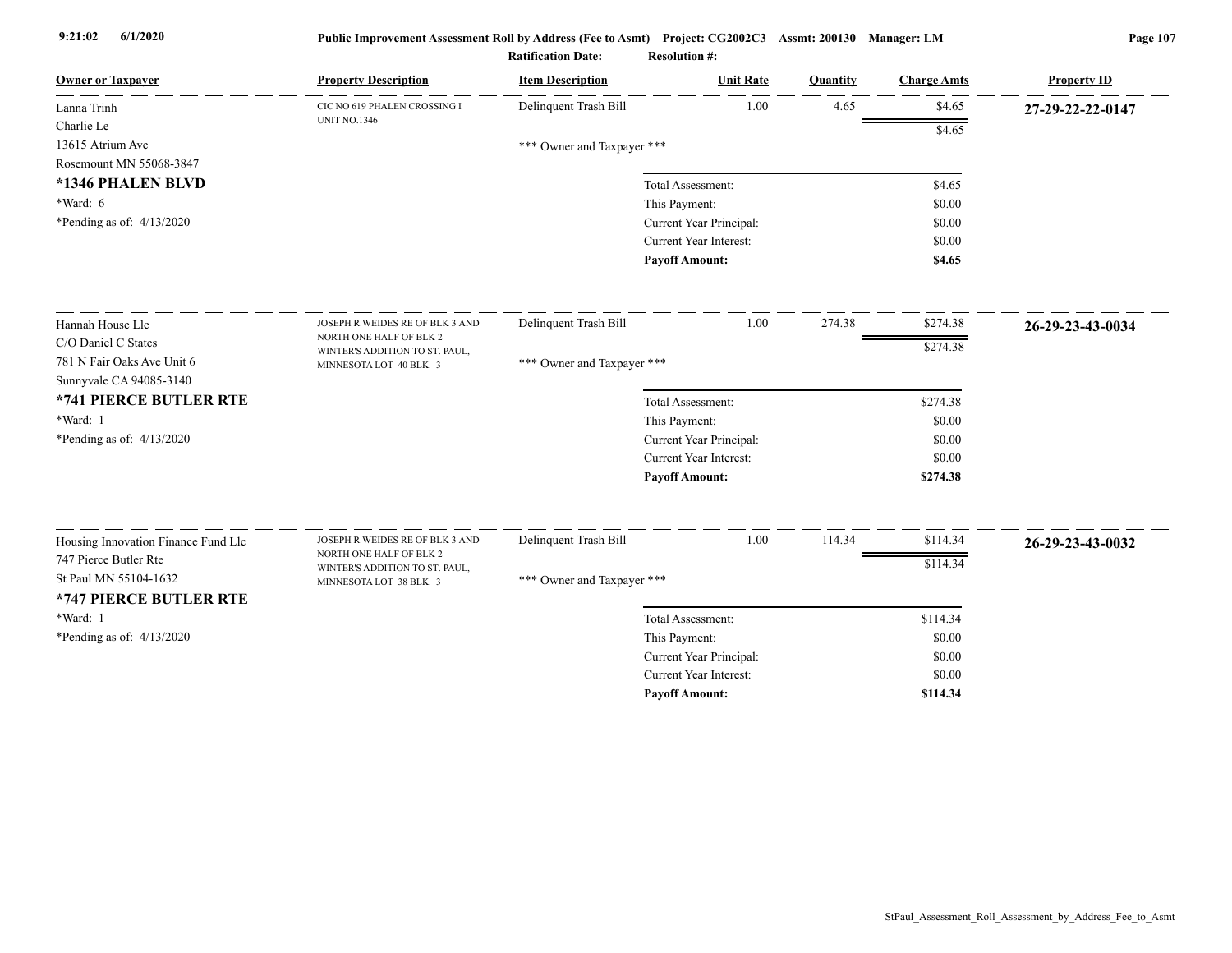| <b>Ratification Date:</b> | <b>Resolution #:</b> |
|---------------------------|----------------------|
|---------------------------|----------------------|

| <b>Owner or Taxpayer</b>                | <b>Property Description</b>                  | <b>Item Description</b>    | <b>Unit Rate</b>              | Quantity | <b>Charge Amts</b> | <b>Property ID</b> |  |  |
|-----------------------------------------|----------------------------------------------|----------------------------|-------------------------------|----------|--------------------|--------------------|--|--|
| Hanna Tran                              | WINTERS ADDITION TO ST. PAUL LOT<br>1 BLK 5  | Delinquent Trash Bill      | 1.00                          | 9.63     | \$9.63             | 26-29-23-43-0076   |  |  |
| 801 Pierce Butler Route                 |                                              |                            |                               |          | \$9.63             |                    |  |  |
| St Paul MN 55104-1634                   | *** Owner and Taxpayer ***                   |                            |                               |          |                    |                    |  |  |
| *801 PIERCE BUTLER RTE                  |                                              |                            |                               |          |                    |                    |  |  |
| *Ward: 1<br>*Pending as of: $4/13/2020$ |                                              |                            | Total Assessment:             |          | \$9.63             |                    |  |  |
|                                         |                                              |                            | This Payment:                 |          | \$0.00             |                    |  |  |
|                                         |                                              |                            | Current Year Principal:       |          | \$0.00             |                    |  |  |
|                                         |                                              |                            | Current Year Interest:        |          | \$0.00             |                    |  |  |
|                                         |                                              |                            | <b>Payoff Amount:</b>         |          | \$9.63             |                    |  |  |
| Thomas Lending Llc                      | LORENA PARK, ST. PAUL, MINN. LOT             | Delinquent Trash Bill      | 1.00                          | 4.72     | \$4.72             | 27-29-22-33-0106   |  |  |
| C/O Andrew Thomas                       | 18 BLK 3                                     |                            |                               |          | $\sqrt{34.72}$     |                    |  |  |
| 2610 Santee Trl                         |                                              |                            | *** Owner and Taxpayer ***    |          |                    |                    |  |  |
| Prior Lake MN 55372-1646                |                                              |                            |                               |          |                    |                    |  |  |
| *1321 REANEY AVE                        |                                              |                            | Total Assessment:             |          | \$4.72             |                    |  |  |
| *Ward: 7                                |                                              |                            | This Payment:                 |          | \$0.00             |                    |  |  |
| *Pending as of: $4/13/2020$             |                                              |                            | Current Year Principal:       |          | \$0.00             |                    |  |  |
|                                         |                                              |                            | Current Year Interest:        |          | \$0.00             |                    |  |  |
|                                         |                                              |                            | <b>Payoff Amount:</b>         |          | \$4.72             |                    |  |  |
| Hayden Gadde                            | LORENA PARK, ST. PAUL, MINN. LOT<br>21 BLK 3 | Delinquent Trash Bill      | 1.00                          | 107.02   | \$107.02           | 27-29-22-33-0109   |  |  |
| Megan Gadde                             |                                              |                            |                               |          | \$107.02           |                    |  |  |
| 1333 Reaney Ave                         |                                              |                            |                               |          |                    |                    |  |  |
| St Paul MN 55106-4034                   |                                              | *** Owner and Taxpayer *** |                               |          |                    |                    |  |  |
| *1333 REANEY AVE                        |                                              |                            | Total Assessment:             |          | \$107.02           |                    |  |  |
| *Ward: 7                                |                                              |                            | This Payment:                 |          | \$0.00             |                    |  |  |
| *Pending as of: 4/13/2020               |                                              |                            | Current Year Principal:       |          | \$0.00             |                    |  |  |
|                                         |                                              |                            | <b>Current Year Interest:</b> |          | \$0.00             |                    |  |  |
|                                         |                                              |                            | <b>Pavoff Amount:</b>         |          | \$107.02           |                    |  |  |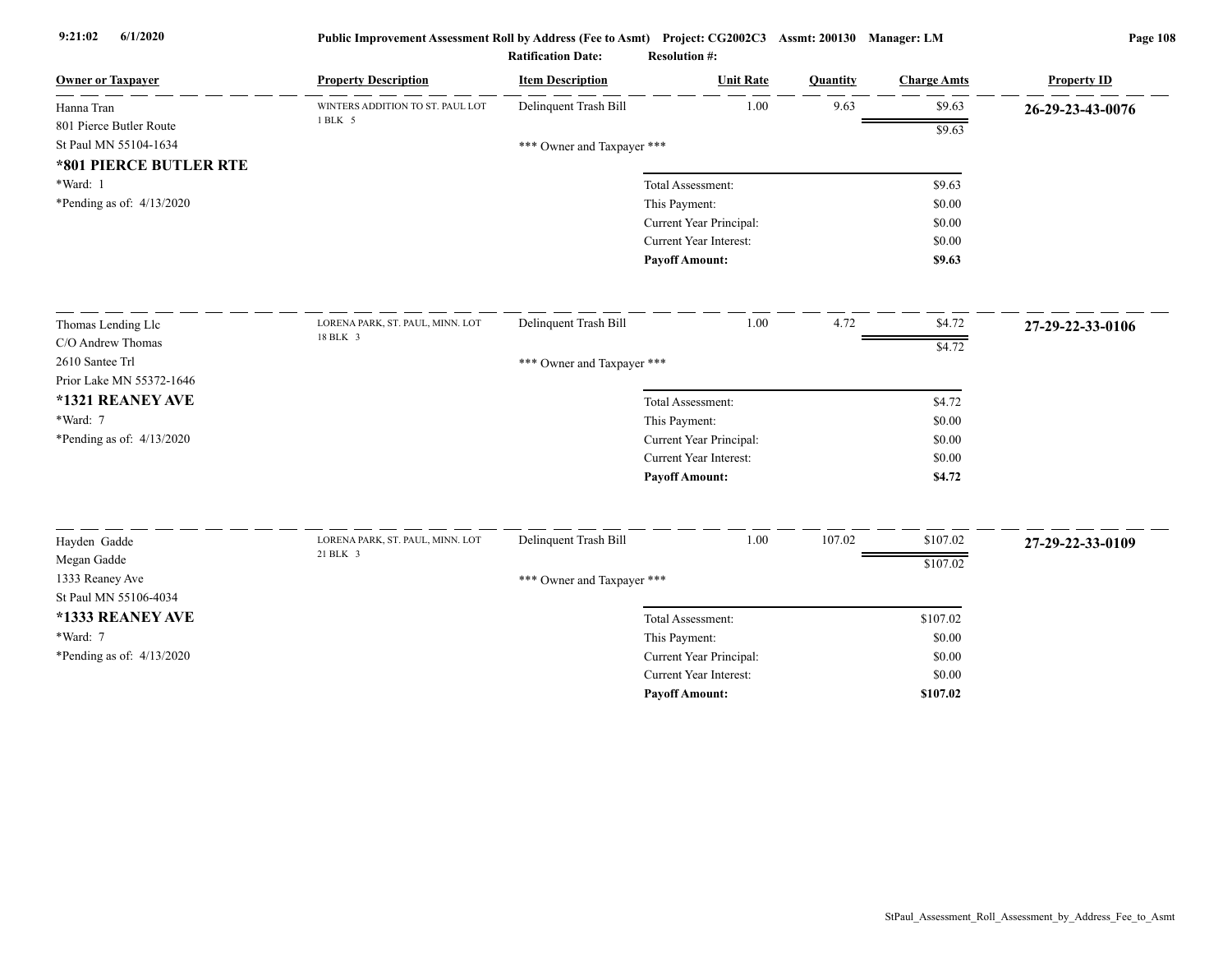| <b>Owner or Taxpayer</b>    | <b>Property Description</b>                 | <b>Item Description</b>    | <b>Unit Rate</b>              | Quantity | <b>Charge Amts</b> | <b>Property ID</b> |
|-----------------------------|---------------------------------------------|----------------------------|-------------------------------|----------|--------------------|--------------------|
| Raymond E Bland             | LORENA PARK, ST. PAUL, MINN. LOT<br>4 BLK 4 | Delinquent Trash Bill      | 1.00                          | 114.34   | \$114.34           | 27-29-22-33-0116   |
| 1331 Minnehaha Ave E        |                                             |                            |                               |          | \$114.34           |                    |
| St Paul MN 55106-4724       |                                             | *** Owner and Taxpayer *** |                               |          |                    |                    |
| *1334 REANEY AVE            |                                             |                            |                               |          |                    |                    |
| *Ward: 7                    |                                             |                            | Total Assessment:             |          | \$114.34           |                    |
| *Pending as of: $4/13/2020$ |                                             |                            | This Payment:                 |          | \$0.00             |                    |
|                             |                                             |                            | Current Year Principal:       |          | \$0.00             |                    |
|                             |                                             |                            | Current Year Interest:        |          | \$0.00             |                    |
|                             |                                             |                            | <b>Payoff Amount:</b>         |          | \$114.34           |                    |
| Mark J Pierce               | LORENA PARK, ST. PAUL, MINN. LOT            | Delinquent Trash Bill      | 1.00                          | 114.34   | \$114.34           | 27-29-22-33-0115   |
| 1338 Reaney Ave             | 3 BLK 4                                     |                            |                               |          | \$114.34           |                    |
| St Paul MN 55106-4035       |                                             | *** Owner and Taxpayer *** |                               |          |                    |                    |
| *1338 REANEY AVE            |                                             |                            |                               |          |                    |                    |
| *Ward: 7                    |                                             |                            | Total Assessment:             |          | \$114.34           |                    |
| *Pending as of: 4/13/2020   |                                             |                            | This Payment:                 |          | \$0.00             |                    |
|                             |                                             |                            | Current Year Principal:       |          | \$0.00             |                    |
|                             |                                             |                            | Current Year Interest:        |          | \$0.00             |                    |
|                             |                                             |                            | <b>Payoff Amount:</b>         |          | \$114.34           |                    |
| Arlana Omaha                | LORENA PARK, ST. PAUL, MINN. LOT            | Delinquent Trash Bill      | 1.00                          | 107.02   | \$107.02           | 27-29-22-33-0061   |
| 1356 Reaney Ave             | 10 BLK 5                                    |                            |                               |          | \$107.02           |                    |
| St Paul MN 55106            |                                             | *** Owner and Taxpayer *** |                               |          |                    |                    |
| *1356 REANEY AVE            |                                             |                            |                               |          |                    |                    |
| *Ward: 7                    |                                             |                            | Total Assessment:             |          | \$107.02           |                    |
| *Pending as of: 4/13/2020   |                                             |                            | This Payment:                 |          | \$0.00             |                    |
|                             |                                             |                            | Current Year Principal:       |          | \$0.00             |                    |
|                             |                                             |                            | <b>Current Year Interest:</b> |          | \$0.00             |                    |
|                             |                                             |                            | <b>Payoff Amount:</b>         |          | \$107.02           |                    |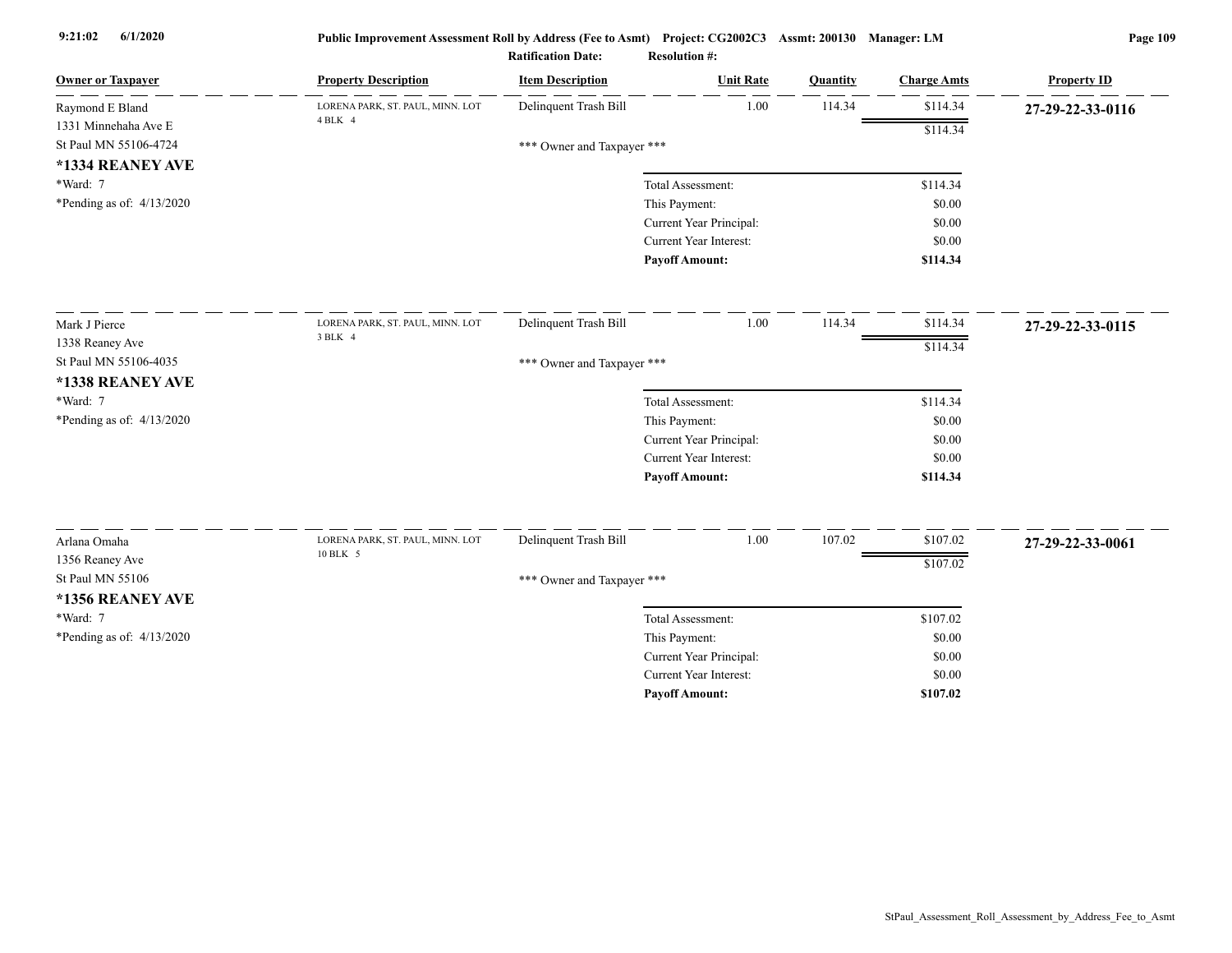| <b>Owner or Taxpayer</b>    | <b>Property Description</b>      | <b>Item Description</b>    | <b>Unit Rate</b>              | Quantity | <b>Charge Amts</b> | <b>Property ID</b> |
|-----------------------------|----------------------------------|----------------------------|-------------------------------|----------|--------------------|--------------------|
| Marc M Derosia              | LORENA PARK, ST. PAUL, MINN. LOT | Delinquent Trash Bill      | 1.00                          | 77.36    | \$77.36            | 27-29-22-33-0045   |
| 1357 Reaney Ave             | 15 BLK 2                         |                            |                               |          | \$77.36            |                    |
| St Paul MN 55106-4108       |                                  | *** Owner and Taxpayer *** |                               |          |                    |                    |
| *1357 REANEY AVE            |                                  |                            |                               |          |                    |                    |
| *Ward: 7                    |                                  |                            | Total Assessment:             |          | \$77.36            |                    |
| *Pending as of: $4/13/2020$ |                                  |                            | This Payment:                 |          | \$0.00             |                    |
|                             |                                  |                            | Current Year Principal:       |          | \$0.00             |                    |
|                             |                                  |                            | Current Year Interest:        |          | \$0.00             |                    |
|                             |                                  |                            | <b>Payoff Amount:</b>         |          | \$77.36            |                    |
| Tawana A Woods              | LORENA PARK, ST. PAUL, MINN. LOT | Delinquent Trash Bill      | 1.00                          | 114.34   | \$114.34           | 27-29-22-33-0046   |
| 1361 Reaney Ave             | 16 BLK 2                         |                            |                               |          | \$114.34           |                    |
| St Paul MN 55106-5205       |                                  | *** Owner and Taxpayer *** |                               |          |                    |                    |
| *1361 REANEY AVE            |                                  |                            |                               |          |                    |                    |
| *Ward: 7                    |                                  |                            | Total Assessment:             |          | \$114.34           |                    |
| *Pending as of: 4/13/2020   |                                  |                            | This Payment:                 |          | \$0.00             |                    |
|                             |                                  |                            | Current Year Principal:       |          | \$0.00             |                    |
|                             |                                  |                            | <b>Current Year Interest:</b> |          | \$0.00             |                    |
|                             |                                  |                            | <b>Payoff Amount:</b>         |          | \$114.34           |                    |
| Jon A Hall                  | LORENA PARK, ST. PAUL, MINN. LOT | Delinquent Trash Bill      | 1.00                          | 107.02   | \$107.02           |                    |
| Hsiu F Hall                 | 17 BLK 2                         |                            |                               |          |                    | 27-29-22-33-0047   |
| 1365 Reaney Ave             |                                  |                            |                               |          | \$107.02           |                    |
| St Paul MN 55106-4108       |                                  | *** Owner and Taxpayer *** |                               |          |                    |                    |
| *1365 REANEY AVE            |                                  |                            | Total Assessment:             |          | \$107.02           |                    |
| *Ward: 7                    |                                  |                            | This Payment:                 |          | \$0.00             |                    |
| *Pending as of: 4/13/2020   |                                  |                            | Current Year Principal:       |          | \$0.00             |                    |
|                             |                                  |                            | <b>Current Year Interest:</b> |          | \$0.00             |                    |
|                             |                                  |                            | <b>Pavoff Amount:</b>         |          | \$107.02           |                    |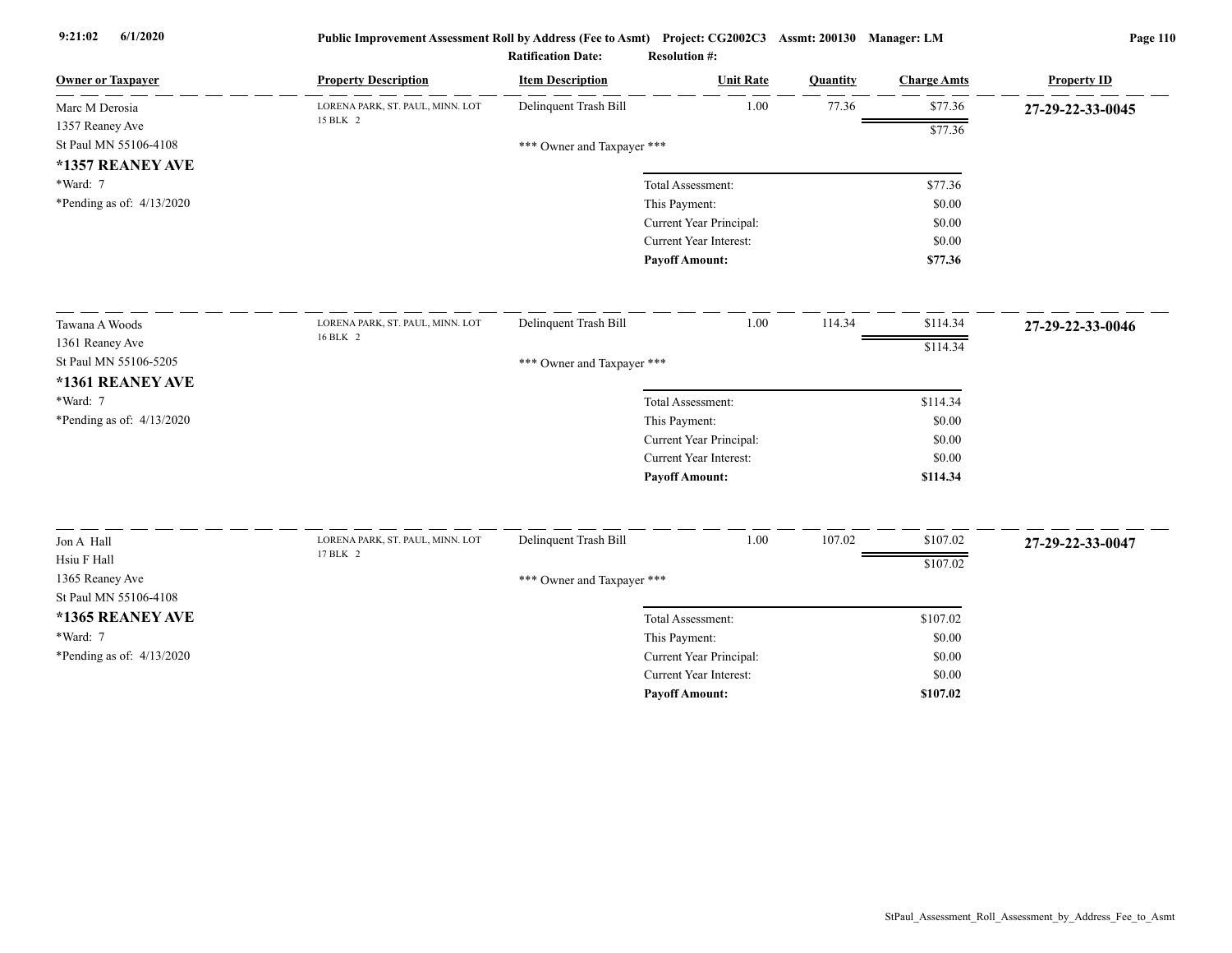| <b>Owner or Taxpayer</b>                  | <b>Property Description</b>                                                 | <b>Item Description</b>    | <b>Unit Rate</b>              | Quantity | <b>Charge Amts</b> | <b>Property ID</b> |
|-------------------------------------------|-----------------------------------------------------------------------------|----------------------------|-------------------------------|----------|--------------------|--------------------|
| Ou P Vang                                 | LORENA PARK, ST. PAUL, MINN. LOT                                            | Delinquent Trash Bill      | 1.00                          | 107.02   | \$107.02           | 27-29-22-33-0056   |
| 944 20th Ave N                            | 5 BLK 5                                                                     |                            |                               |          | \$107.02           |                    |
| South Saint Paul MN 55075-1310            |                                                                             | *** Owner and Taxpayer *** |                               |          |                    |                    |
| *1378 REANEY AVE                          |                                                                             |                            |                               |          |                    |                    |
| *Ward: 7                                  |                                                                             |                            | Total Assessment:             |          | \$107.02           |                    |
| *Pending as of: $4/13/2020$               |                                                                             |                            | This Payment:                 |          | \$0.00             |                    |
|                                           |                                                                             |                            | Current Year Principal:       |          | \$0.00             |                    |
|                                           |                                                                             |                            | Current Year Interest:        |          | \$0.00             |                    |
|                                           |                                                                             |                            | <b>Payoff Amount:</b>         |          | \$107.02           |                    |
| Young Yang                                | DEFRANCHYS DIVISION LOT 13 AND                                              | Delinquent Trash Bill      | 1.00                          | 114.34   | \$114.34           | 27-29-22-34-0112   |
| 1448 Reaney Ave                           | PART OF LOT 14 BLK 13 DENSLOWS                                              |                            |                               |          |                    |                    |
| St Paul MN 55106                          | REAR OF LOTS 5 6 7 8 9 10 11 12 BLK                                         | *** Owner and Taxpayer *** |                               |          | \$114.34           |                    |
| *1448 REANEY AVE                          | 2 LOTS 9 10 11 12 13 14 15 16 17 18 19<br>BLK 3 AND LOT 11 BLK 4            |                            |                               |          |                    |                    |
| *Ward: 7                                  | CRUICKSHANKS GARDEN LOTS W                                                  |                            | Total Assessment:             |          | \$114.34           |                    |
| *Pending as of: 4/13/2020                 |                                                                             |                            | This Payment:                 |          | \$0.00             |                    |
|                                           |                                                                             |                            | Current Year Principal:       |          | \$0.00             |                    |
|                                           |                                                                             |                            | Current Year Interest:        |          | \$0.00             |                    |
|                                           |                                                                             |                            | <b>Payoff Amount:</b>         |          | \$114.34           |                    |
|                                           |                                                                             |                            |                               |          |                    |                    |
| Janea Scott                               | DEFRANCHYS DIVISION W 10 FT OF                                              | Delinquent Trash Bill      | 1.00                          | 107.02   | \$107.02           | 27-29-22-34-0044   |
| 1492 Reaney Ave                           | LOT 7 AND ALL OF LOT 6 BLK 12<br>DENSLOWS REAR OF LOTS 5 6 7 8 9            |                            |                               |          | \$107.02           |                    |
| St Paul MN 55106-4128<br>*1492 REANEY AVE | 10 11 12 BLK 2 LOTS 9 10 11 12 13 14<br>15 16 17 18 19 BLK 3 AND LOT 11 BLK | *** Owner and Taxpayer *** |                               |          |                    |                    |
| *Ward: 7                                  | 4 CRUICKSHANKS GARDEN LOTS                                                  |                            | Total Assessment:             |          | \$107.02           |                    |
| *Pending as of: $4/13/2020$               |                                                                             |                            | This Payment:                 |          | \$0.00             |                    |
|                                           |                                                                             |                            | Current Year Principal:       |          | \$0.00             |                    |
|                                           |                                                                             |                            | <b>Current Year Interest:</b> |          | \$0.00             |                    |
|                                           |                                                                             |                            | <b>Pavoff Amount:</b>         |          | \$107.02           |                    |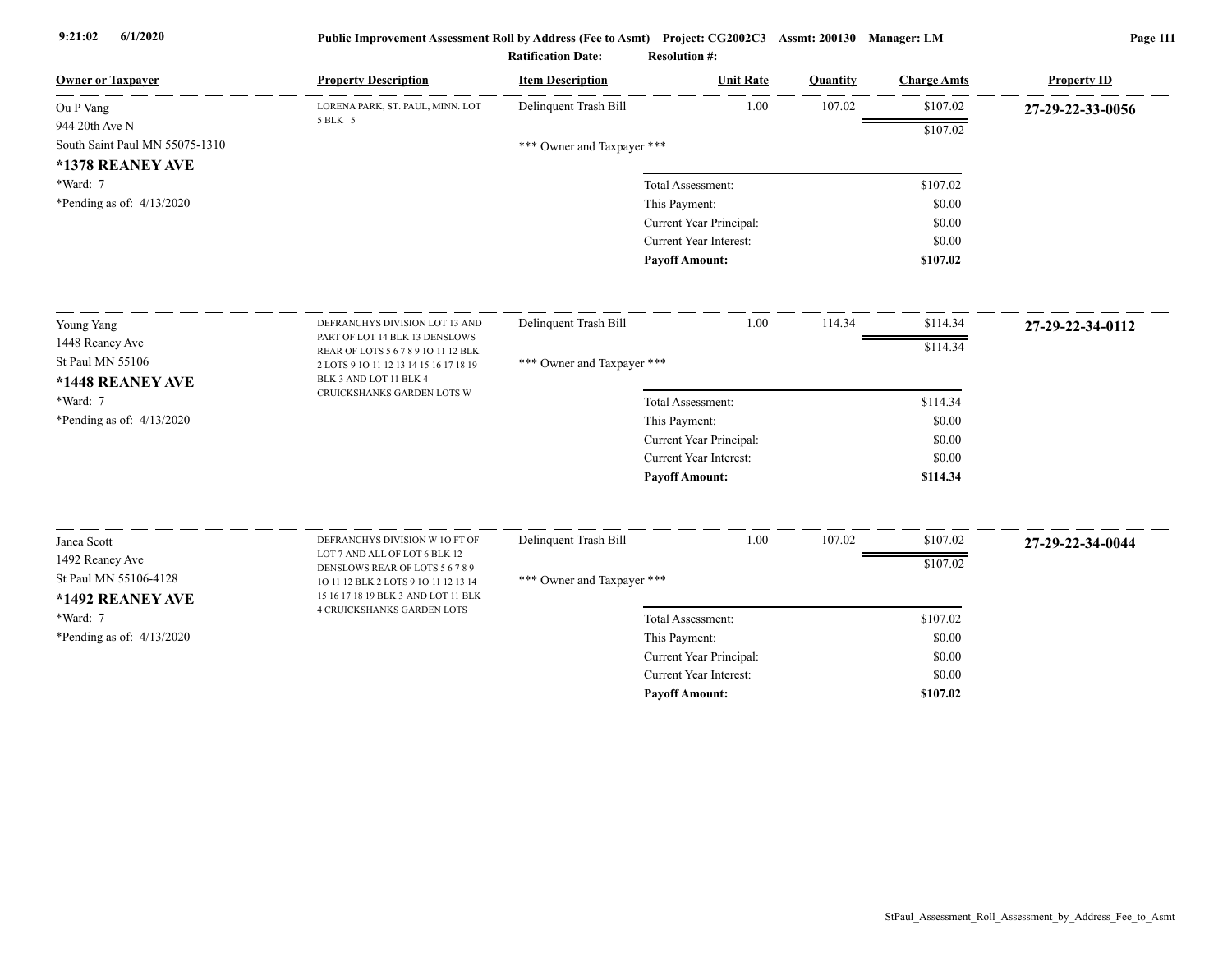| <b>Owner or Taxpayer</b>  | <b>Property Description</b> | <b>Item Description</b>    | <b>Unit Rate</b>        | <b>Quantity</b> | <b>Charge Amts</b> | <b>Property ID</b> |
|---------------------------|-----------------------------|----------------------------|-------------------------|-----------------|--------------------|--------------------|
| Rasaki A Opakunle         | DENSLOWS REARRANGEMENT ETC. | Delinquent Trash Bill      | 1.00                    | 107.02          | \$107.02           | 27-29-22-43-0159   |
| Florence O Opakunle       | LOT 15 BLK 7                |                            |                         |                 | \$107.02           |                    |
| 1549 Reaney Ave           |                             | *** Owner and Taxpayer *** |                         |                 |                    |                    |
| St Paul MN 55106-4224     |                             |                            |                         |                 |                    |                    |
| *1549 REANEY AVE          |                             |                            | Total Assessment:       |                 | \$107.02           |                    |
| *Ward: 7                  |                             |                            | This Payment:           |                 | \$0.00             |                    |
| *Pending as of: 4/13/2020 |                             |                            | Current Year Principal: |                 | \$0.00             |                    |
|                           |                             |                            | Current Year Interest:  |                 | \$0.00             |                    |
|                           |                             |                            | <b>Payoff Amount:</b>   |                 | \$107.02           |                    |
| Laura Halvorson           | DENSLOWS REARRANGEMENT ETC. | Delinquent Trash Bill      | 1.00                    | 114.34          | \$114.34           | 27-29-22-43-0175   |
| 1556 Reaney Ave           | LOT 11 BLK 10               |                            |                         |                 | \$114.34           |                    |
| St Paul MN 55106-4225     |                             | *** Owner and Taxpayer *** |                         |                 |                    |                    |
| *1556 REANEY AVE          |                             |                            |                         |                 |                    |                    |
| *Ward: 7                  |                             |                            | Total Assessment:       |                 | \$114.34           |                    |
| *Pending as of: 4/13/2020 |                             |                            | This Payment:           |                 | \$0.00             |                    |
|                           |                             |                            | Current Year Principal: |                 | \$0.00             |                    |
|                           |                             |                            | Current Year Interest:  |                 | \$0.00             |                    |
|                           |                             |                            | <b>Payoff Amount:</b>   |                 | \$114.34           |                    |
| Xeng Lue Yang             | DENSLOWS REARRANGEMENT ETC. | Delinquent Trash Bill      | 1.00                    | 4.65            | \$4.65             | 27-29-22-43-0171   |
| Mai Thao                  | LOT 6 BLK 10                |                            |                         |                 |                    |                    |
| 1578 Reaney Ave           |                             | *** Owner and Taxpayer *** |                         |                 | \$4.65             |                    |
| St Paul MN 55106-4225     |                             |                            |                         |                 |                    |                    |
| *1578 REANEY AVE          |                             |                            | Total Assessment:       |                 | \$4.65             |                    |
| *Ward: 7                  |                             |                            | This Payment:           |                 | \$0.00             |                    |
| *Pending as of: 4/13/2020 |                             |                            | Current Year Principal: |                 | \$0.00             |                    |
|                           |                             |                            | Current Year Interest:  |                 | \$0.00             |                    |
|                           |                             |                            | <b>Pavoff Amount:</b>   |                 | \$4.65             |                    |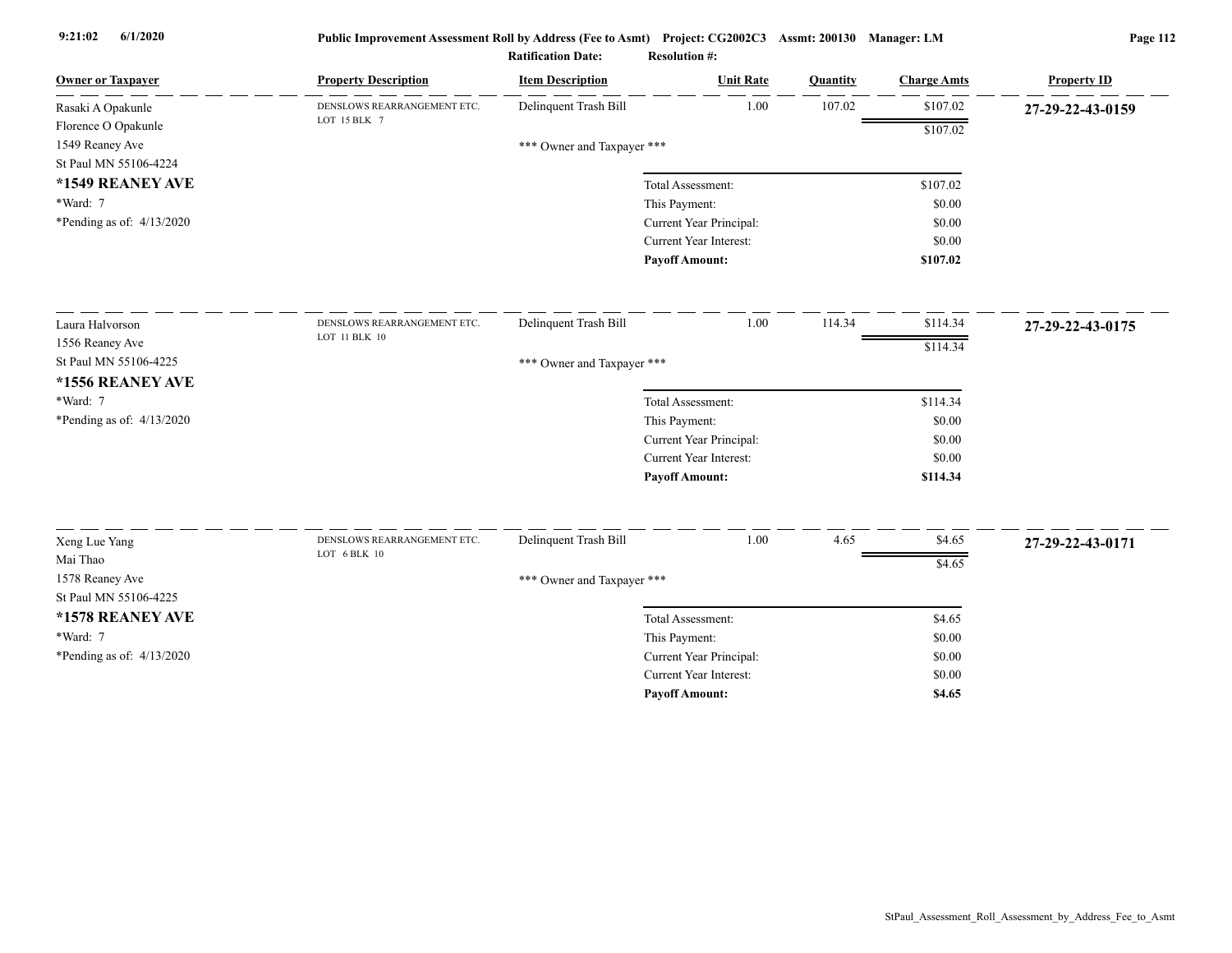| <b>Owner or Taxpayer</b>                | <b>Property Description</b>                                                                   | <b>Item Description</b>    | <b>Unit Rate</b>        | Quantity | <b>Charge Amts</b> | <b>Property ID</b> |
|-----------------------------------------|-----------------------------------------------------------------------------------------------|----------------------------|-------------------------|----------|--------------------|--------------------|
| Gregory Dimartino                       | DENSLOWS REARRANGEMENT ETC.                                                                   | Delinquent Trash Bill      | 1.00                    | 114.34   | \$114.34           | 27-29-22-43-0062   |
| Susan Dimartino                         | PART OF LOTS 5 AND 6 BLK 3<br>CRUICKSHANKS GARDEN LOTS S OF                                   |                            |                         |          | \$114.34           |                    |
| 1601 Reaney Ave                         | EXTENDED S L OF ALLEY IN BLK 3 J<br>N ROGERS 3RD ADD AND BET<br>EXTENDED E AND W LINES OF LOT | *** Owner and Taxpayer *** |                         |          |                    |                    |
| St Paul MN 55106-4226                   |                                                                                               |                            |                         |          |                    |                    |
| *1601 REANEY AVE                        |                                                                                               |                            | Total Assessment:       |          | \$114.34           |                    |
| *Ward: 7<br>*Pending as of: $4/13/2020$ |                                                                                               |                            | This Payment:           |          | \$0.00             |                    |
|                                         |                                                                                               |                            | Current Year Principal: |          | \$0.00             |                    |
|                                         |                                                                                               |                            | Current Year Interest:  |          | \$0.00             |                    |
|                                         |                                                                                               |                            | <b>Payoff Amount:</b>   |          | \$114.34           |                    |
| Del Co Limited Partnership              | DENSLOWS REARRANGEMENT ETC.                                                                   | Delinquent Trash Bill      | 1.00                    | 285.43   | \$285.43           | 27-29-22-43-0063   |
| Po Box 17122                            | PART OF LOT 5 BLK 3                                                                           |                            |                         |          | \$285.43           |                    |
| St Paul MN 55117-0122                   | CRUICKSHANKS GARDEN LOTS S OF<br>EXTENDED S L OF ALLEY IN BLK 3 J                             | *** Owner and Taxpayer *** |                         |          |                    |                    |
| *1605 REANEY AVE                        | N ROGERS 3RD ADD AND BET                                                                      |                            |                         |          |                    |                    |
| *Ward: 7                                | EXTENDED E AND W LINES OF LOT                                                                 |                            | Total Assessment:       |          | \$285.43           |                    |
| *Pending as of: $4/13/2020$             |                                                                                               |                            | This Payment:           |          | \$0.00             |                    |
|                                         |                                                                                               |                            | Current Year Principal: |          | \$0.00             |                    |
|                                         |                                                                                               |                            | Current Year Interest:  |          | \$0.00             |                    |
|                                         |                                                                                               |                            | <b>Payoff Amount:</b>   |          | \$285.43           |                    |
|                                         |                                                                                               |                            |                         |          |                    |                    |
| Morgan Monahan                          | DENSLOWS REARRANGEMENT ETC.<br>LOT 14 BLK 9                                                   | Delinquent Trash Bill      | 1.00                    | 111.78   | \$111.78           | 27-29-22-43-0088   |
| 1606 Reaney Ave                         |                                                                                               |                            |                         |          | \$111.78           |                    |
| St Paul MN 55106-4227                   |                                                                                               | *** Owner and Taxpayer *** |                         |          |                    |                    |
| *1606 REANEY AVE                        |                                                                                               |                            |                         |          |                    |                    |
| *Ward: 7                                |                                                                                               |                            | Total Assessment:       |          | \$111.78           |                    |
| *Pending as of: 4/13/2020               |                                                                                               |                            | This Payment:           |          | \$0.00             |                    |
|                                         |                                                                                               |                            | Current Year Principal: |          | \$0.00             |                    |
|                                         |                                                                                               |                            | Current Year Interest:  |          | \$0.00             |                    |
|                                         |                                                                                               |                            | <b>Pavoff Amount:</b>   |          | \$111.78           |                    |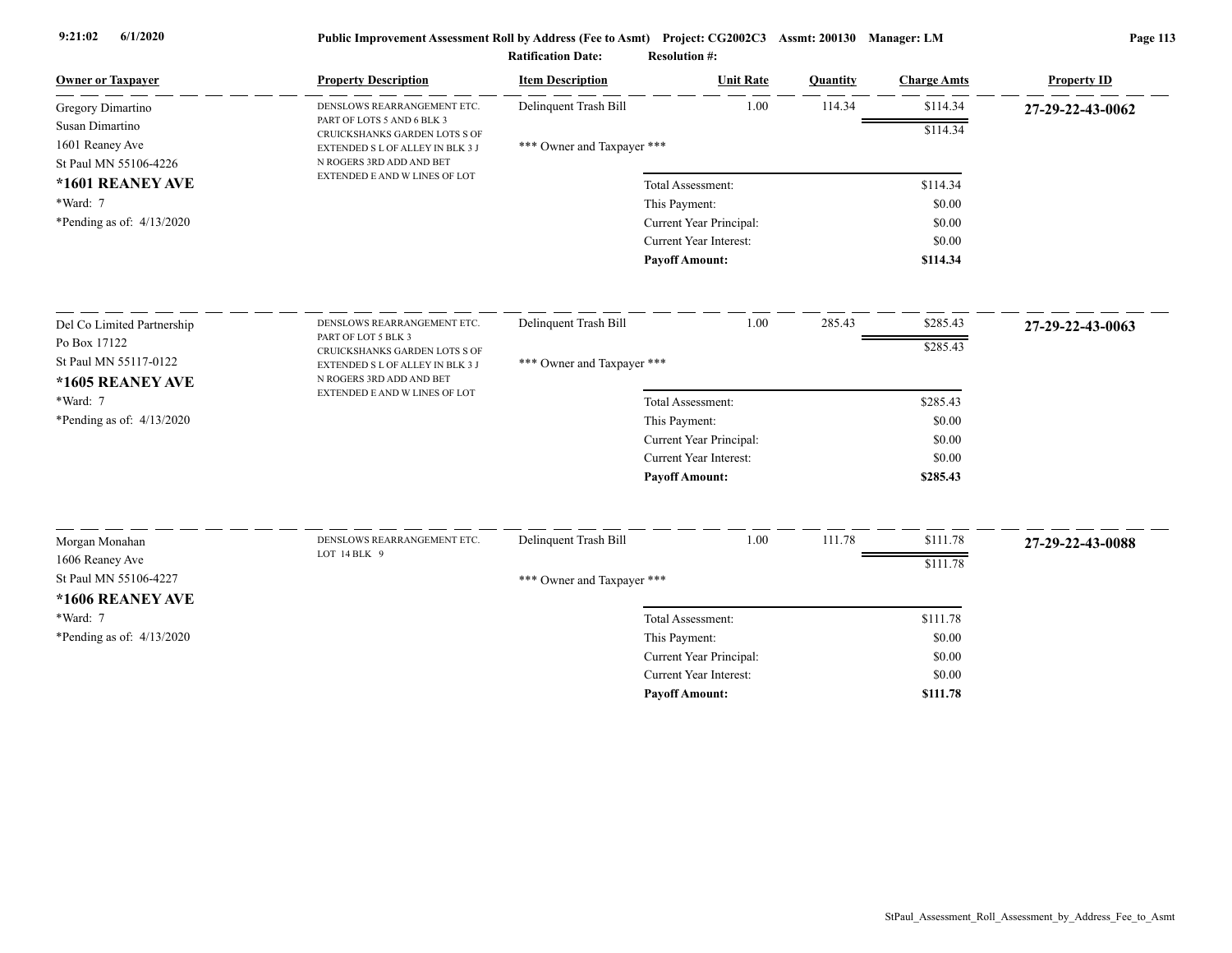| <b>Owner or Taxpayer</b>              | <b>Property Description</b>                                   | <b>Item Description</b>    | <b>Unit Rate</b>              | Quantity | <b>Charge Amts</b> | <b>Property ID</b> |
|---------------------------------------|---------------------------------------------------------------|----------------------------|-------------------------------|----------|--------------------|--------------------|
| Julie Ortega Tr                       | DENSLOWS REARRANGEMENT ETC.                                   | Delinquent Trash Bill      | 1.00                          | 140.29   | \$140.29           | 27-29-22-43-0081   |
| 1634 Reaney Ave                       | LOT 7BLK 9                                                    |                            |                               |          | \$140.29           |                    |
| St Paul MN 55106-4227                 |                                                               | *** Owner and Taxpayer *** |                               |          |                    |                    |
| *1634 REANEY AVE                      |                                                               |                            |                               |          |                    |                    |
| *Ward: 7                              |                                                               |                            | Total Assessment:             |          | \$140.29           |                    |
| *Pending as of: 4/13/2020             |                                                               |                            | This Payment:                 |          | \$0.00             |                    |
|                                       |                                                               |                            | Current Year Principal:       |          | \$0.00             |                    |
|                                       |                                                               |                            | <b>Current Year Interest:</b> |          | \$0.00             |                    |
|                                       |                                                               |                            | <b>Payoff Amount:</b>         |          | \$140.29           |                    |
| <b>Brett R Farrell</b>                | DENSLOWS REARRANGEMENT ETC.                                   | Delinquent Trash Bill      | 1.00                          | 114.34   | \$114.34           | 27-29-22-43-0071   |
| 1641 Reaney Ave                       | W 4O FT OF E 8O FT OF PART OF LOT 2                           |                            |                               |          | \$114.34           |                    |
| St Paul MN 55106-4226                 | BLK 3 CRUICKSHANKS GARDEN<br>LOTS S OF ALLEY AND ADJ LOT 5    | *** Owner and Taxpayer *** |                               |          |                    |                    |
| *1641 REANEY AVE                      | BLK 8 SD DENSLOWS RE AND SD                                   |                            |                               |          |                    |                    |
| *Ward: 7                              | LOT 5 BLK 8                                                   |                            | Total Assessment:             |          | \$114.34           |                    |
| *Pending as of: 4/13/2020             |                                                               |                            | This Payment:                 |          | \$0.00             |                    |
|                                       |                                                               |                            | Current Year Principal:       |          | \$0.00             |                    |
|                                       |                                                               |                            | <b>Current Year Interest:</b> |          | \$0.00             |                    |
|                                       |                                                               |                            | <b>Payoff Amount:</b>         |          | \$114.34           |                    |
|                                       |                                                               | Delinquent Trash Bill      | 1.00                          | 107.02   | \$107.02           |                    |
| Brendan M Twomey<br>Andrew K Lawrence | DENSLOWS REARRANGEMENT ETC.<br>E 4O FT OF PART OF LOT 2 BLK 3 |                            |                               |          |                    | 27-29-22-43-0072   |
| 1645 Reaney Ave                       | CRUICKSHANKS GARDEN LOTS S OF                                 |                            |                               |          | \$107.02           |                    |
| St Paul MN 55106-4226                 | ALLEY AND ADJ LOT 4 BLK 8 SD<br>DENSLOWS RE AND SD LOT 4 BLK  | *** Owner and Taxpayer *** |                               |          |                    |                    |
| *1645 REANEY AVE                      | 8                                                             |                            | Total Assessment:             |          | \$107.02           |                    |
| *Ward: 7                              |                                                               |                            | This Payment:                 |          | \$0.00             |                    |
| *Pending as of: 4/13/2020             |                                                               |                            | Current Year Principal:       |          | \$0.00             |                    |
|                                       |                                                               |                            | <b>Current Year Interest:</b> |          | \$0.00             |                    |
|                                       |                                                               |                            | <b>Pavoff Amount:</b>         |          | \$107.02           |                    |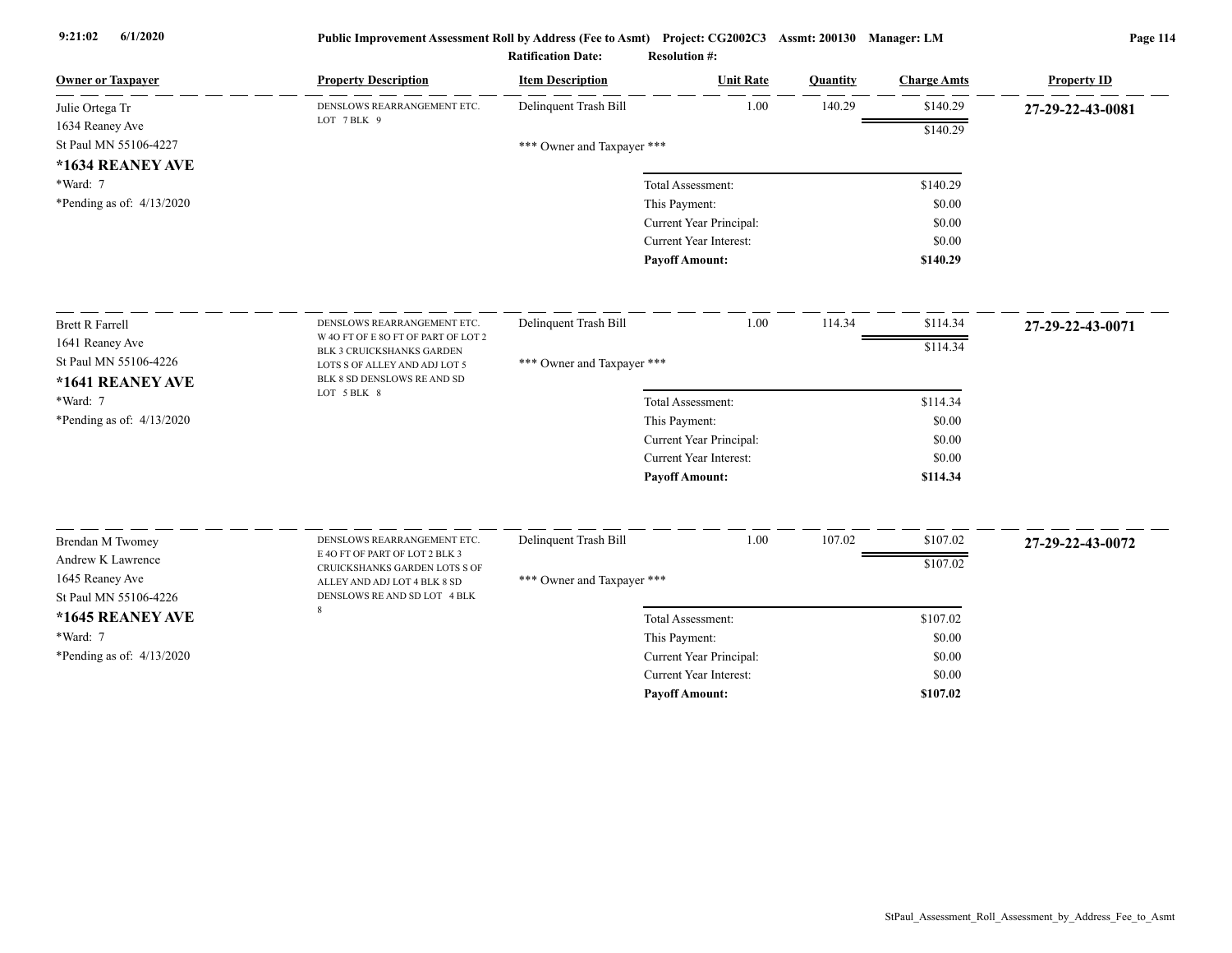|                                                 |                                                                      | <b>Ratification Date:</b>  | <b>Resolution #:</b>                              |                 |                    |                    |
|-------------------------------------------------|----------------------------------------------------------------------|----------------------------|---------------------------------------------------|-----------------|--------------------|--------------------|
| <b>Owner or Taxpayer</b>                        | <b>Property Description</b>                                          | <b>Item Description</b>    | <b>Unit Rate</b>                                  | <b>Quantity</b> | <b>Charge Amts</b> | <b>Property ID</b> |
| Michael A Fox                                   | DENSLOWS REARRANGEMENT ETC.                                          | Delinquent Trash Bill      | 1.00                                              | 107.02          | \$107.02           | 27-29-22-43-0073   |
| 465 Division Ave                                | EX E 79 75/100 FT LOTS 4 AND 5 BLK<br>3 J N ROGERS 3RD ADD AND IN SD |                            |                                                   |                 | \$107.02           |                    |
| Roberts WI 54023-5901                           | DENSLOWS RE LOT 3 BLK 8                                              | *** Owner and Taxpayer *** |                                                   |                 |                    |                    |
| *1649 REANEY AVE<br>*Ward: 7                    |                                                                      |                            | Total Assessment:                                 |                 | \$107.02           |                    |
| *Pending as of: $4/13/2020$                     |                                                                      |                            | This Payment:                                     |                 | \$0.00             |                    |
|                                                 |                                                                      |                            | Current Year Principal:                           |                 | \$0.00             |                    |
|                                                 |                                                                      |                            | <b>Current Year Interest:</b>                     |                 | \$0.00             |                    |
|                                                 |                                                                      |                            | <b>Payoff Amount:</b>                             |                 | \$107.02           |                    |
|                                                 |                                                                      |                            | 1.00                                              | 138.09          | \$138.09           |                    |
| La Aye Wah                                      | J. N. ROGERS 4TH ADDITION TO ST.<br>PAUL LOT 22 BLK 3                | Delinquent Trash Bill      |                                                   |                 |                    | 27-29-22-44-0158   |
| Pa Nu                                           |                                                                      |                            |                                                   |                 | \$138.09           |                    |
| 453 Arlington Ave E #1<br>St Paul MN 55130-3231 |                                                                      | *** Owner and Taxpayer *** |                                                   |                 |                    |                    |
| *1685 REANEY AVE                                |                                                                      |                            | Total Assessment:                                 |                 | \$138.09           |                    |
| *Ward: 7                                        |                                                                      |                            | This Payment:                                     |                 | \$0.00             |                    |
| *Pending as of: $4/13/2020$                     |                                                                      |                            | Current Year Principal:                           |                 | \$0.00             |                    |
|                                                 |                                                                      |                            | Current Year Interest:                            |                 | \$0.00             |                    |
|                                                 |                                                                      |                            | <b>Payoff Amount:</b>                             |                 | \$138.09           |                    |
|                                                 |                                                                      |                            |                                                   |                 |                    |                    |
| Cheri Mcgee                                     | J. N. ROGERS 4TH ADDITION TO ST.<br>PAUL E 20 FT OF LOT 10 AND ALL   | Delinquent Trash Bill      | 1.00                                              | 107.02          | \$107.02           | 27-29-22-44-0173   |
| Curtis Mcgee                                    | OF LOT 9 BLK 4                                                       |                            |                                                   |                 | \$107.02           |                    |
| 1686 Reaney Ave<br>St Paul MN 55106-4229        |                                                                      | *** Owner and Taxpayer *** |                                                   |                 |                    |                    |
|                                                 |                                                                      |                            |                                                   |                 |                    |                    |
| *1686 REANEY AVE<br>*Ward: 7                    |                                                                      |                            | Total Assessment:                                 |                 | \$107.02           |                    |
|                                                 |                                                                      |                            | This Payment:                                     |                 | \$0.00<br>\$0.00   |                    |
| *Pending as of: 4/13/2020                       |                                                                      |                            | Current Year Principal:<br>Current Year Interest: |                 | \$0.00             |                    |
|                                                 |                                                                      |                            | <b>Pavoff Amount:</b>                             |                 | \$107.02           |                    |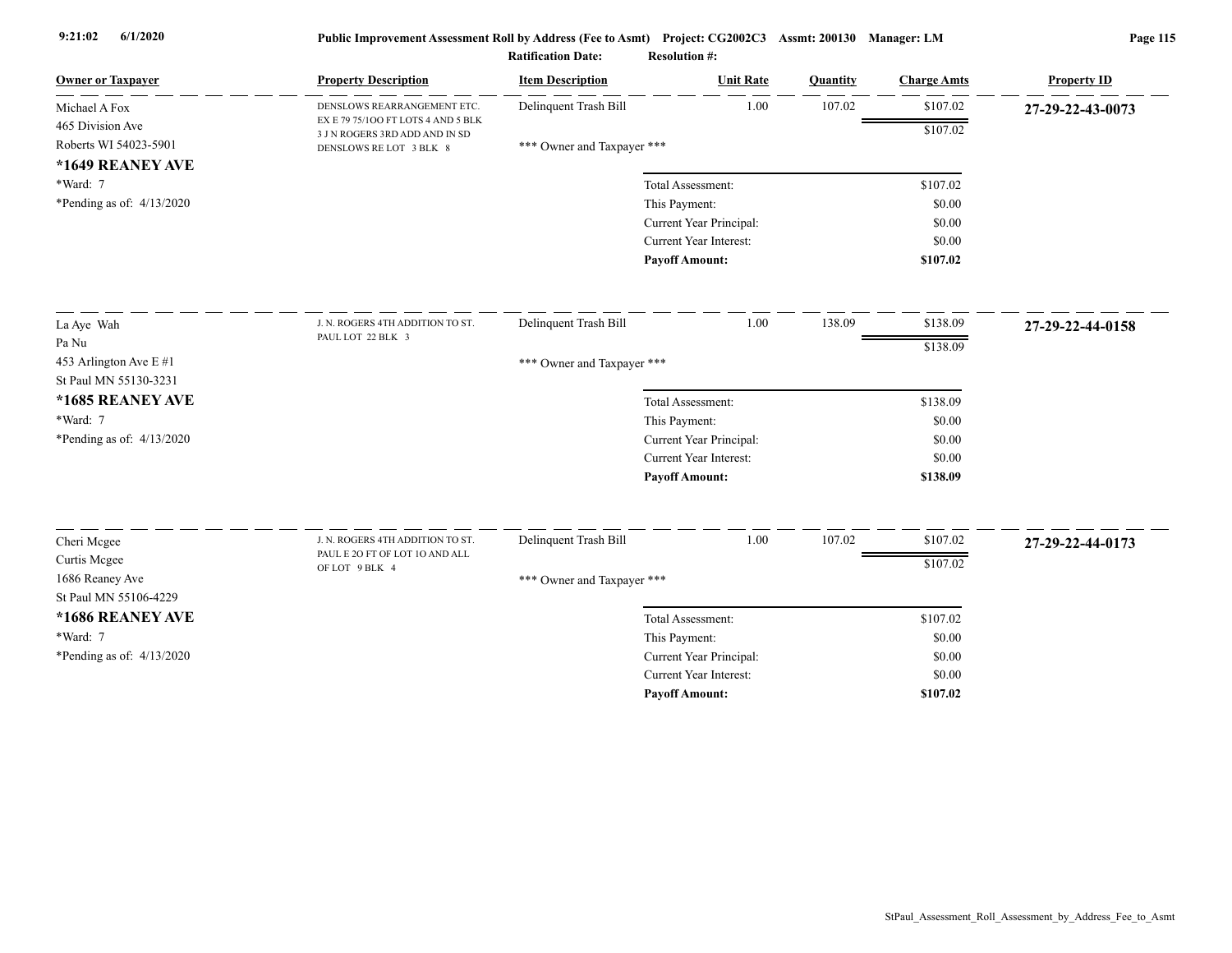| <b>Owner or Taxpayer</b>    | <b>Property Description</b>      | <b>Item Description</b>    | <b>Unit Rate</b>                                         | Quantity | <b>Charge Amts</b> | <b>Property ID</b> |
|-----------------------------|----------------------------------|----------------------------|----------------------------------------------------------|----------|--------------------|--------------------|
| Gina Devito                 | J. N. ROGERS 4TH ADDITION TO ST. | Delinquent Trash Bill      | 1.00                                                     | 107.02   | \$107.02           | 27-29-22-44-0159   |
| 1689 Reaney Ave             | PAUL LOT 23 BLK 3                |                            |                                                          |          | \$107.02           |                    |
| St Paul MN 55106-4228       |                                  | *** Owner and Taxpayer *** |                                                          |          |                    |                    |
| *1689 REANEY AVE            |                                  |                            |                                                          |          |                    |                    |
| *Ward: 7                    |                                  |                            | Total Assessment:                                        |          | \$107.02           |                    |
| *Pending as of: $4/13/2020$ |                                  |                            | This Payment:                                            |          | \$0.00             |                    |
|                             |                                  |                            | Current Year Principal:                                  |          | \$0.00             |                    |
|                             |                                  |                            | <b>Current Year Interest:</b>                            |          | \$0.00             |                    |
|                             |                                  |                            | <b>Payoff Amount:</b>                                    |          | \$107.02           |                    |
| Frank A Pederson            | J. N. ROGERS 4TH ADDITION TO ST. | Delinquent Trash Bill      | 1.00                                                     | 111.78   | \$111.78           | 27-29-22-44-0171   |
| 1696 Reaney Ave             | PAUL LOT 6 BLK 4                 |                            |                                                          |          | \$111.78           |                    |
| St Paul MN 55106-4229       |                                  | *** Owner and Taxpayer *** |                                                          |          |                    |                    |
| *1696 REANEY AVE            |                                  |                            |                                                          |          |                    |                    |
| *Ward: 7                    |                                  |                            | Total Assessment:                                        |          | \$111.78           |                    |
| *Pending as of: 4/13/2020   |                                  |                            | This Payment:                                            |          | \$0.00             |                    |
|                             |                                  |                            | Current Year Principal:                                  |          | \$0.00             |                    |
|                             |                                  |                            | Current Year Interest:                                   |          | \$0.00             |                    |
|                             |                                  |                            | <b>Payoff Amount:</b>                                    |          | \$111.78           |                    |
|                             | J. N. ROGERS 4TH ADDITION TO ST. |                            |                                                          |          |                    |                    |
| Thomas L Duron              | PAUL LOT 27 BLK 3                | Delinquent Trash Bill      | 1.00                                                     | 82.12    | \$82.12            | 27-29-22-44-0163   |
| 1707 Reaney Ave             |                                  |                            |                                                          |          | \$82.12            |                    |
| St Paul MN 55106-4228       |                                  | *** Owner and Taxpayer *** |                                                          |          |                    |                    |
| *1707 REANEY AVE            |                                  |                            |                                                          |          |                    |                    |
| *Ward: 7                    |                                  |                            | Total Assessment:                                        |          | \$82.12            |                    |
| *Pending as of: 4/13/2020   |                                  |                            | This Payment:                                            |          | \$0.00             |                    |
|                             |                                  |                            | Current Year Principal:<br><b>Current Year Interest:</b> |          | \$0.00             |                    |
|                             |                                  |                            |                                                          |          | \$0.00             |                    |
|                             |                                  |                            | <b>Payoff Amount:</b>                                    |          | \$82.12            |                    |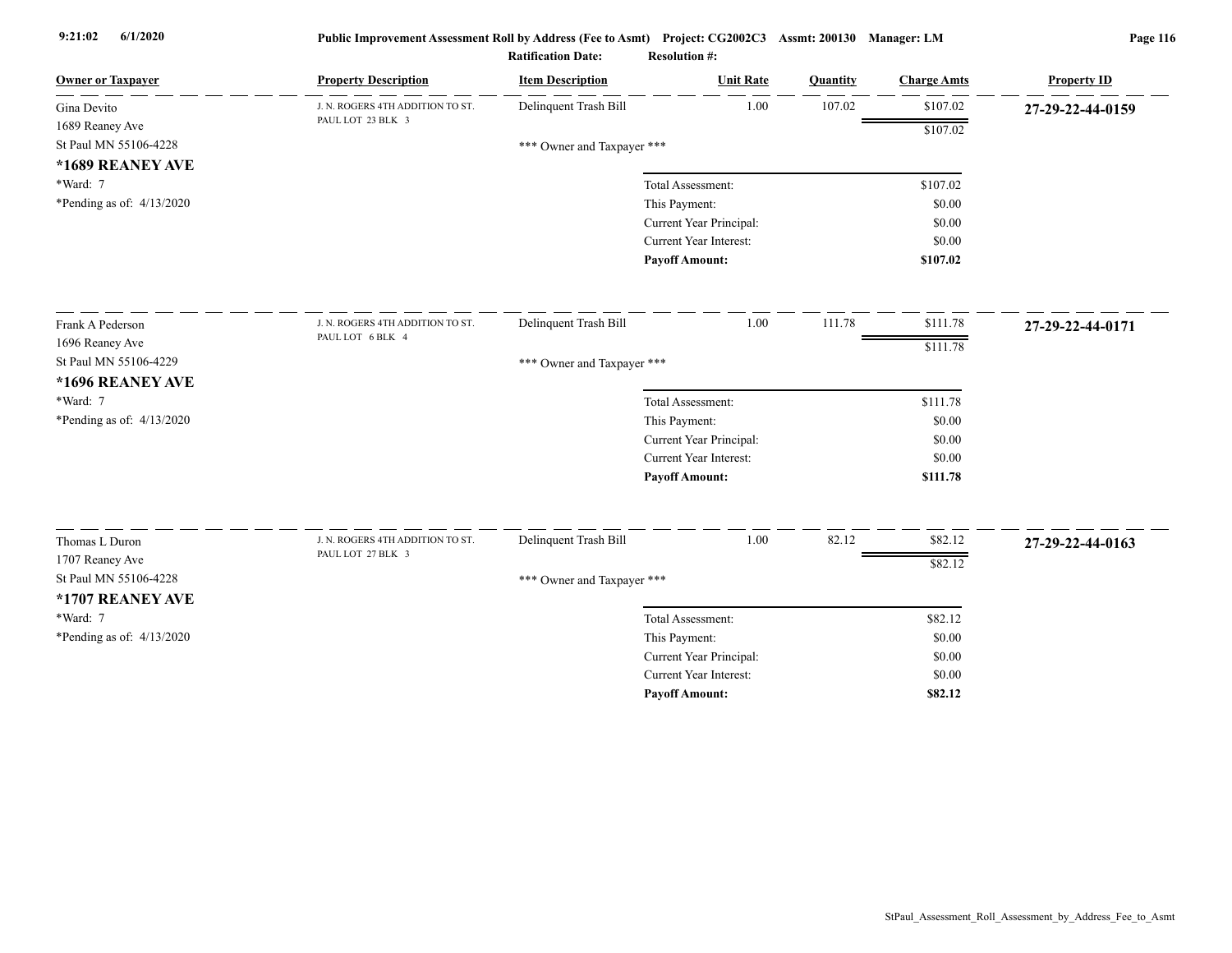| <b>Owner or Taxpayer</b>     | <b>Property Description</b>               | <b>Item Description</b>    | <b>Unit Rate</b>                                         | Quantity | <b>Charge Amts</b> | <b>Property ID</b> |
|------------------------------|-------------------------------------------|----------------------------|----------------------------------------------------------|----------|--------------------|--------------------|
| Jamie S Olson                | KUHL'S 2ND ADDITION TO ST. PAUL           | Delinquent Trash Bill      | 1.00                                                     | 119.10   | \$119.10           | 27-29-22-44-0061   |
| Ruben Galarza                | LOT 19 BLK 3                              |                            |                                                          |          | \$119.10           |                    |
| 1731 Reaney Ave              |                                           | *** Owner and Taxpayer *** |                                                          |          |                    |                    |
| St Paul MN 55106-4243        |                                           |                            |                                                          |          |                    |                    |
| *1731 REANEY AVE<br>*Ward: 7 |                                           |                            | Total Assessment:                                        |          | \$119.10           |                    |
|                              |                                           |                            | This Payment:                                            |          | \$0.00<br>\$0.00   |                    |
| *Pending as of: $4/13/2020$  |                                           |                            | Current Year Principal:<br><b>Current Year Interest:</b> |          | \$0.00             |                    |
|                              |                                           |                            | <b>Payoff Amount:</b>                                    |          | \$119.10           |                    |
|                              |                                           |                            |                                                          |          |                    |                    |
| Gregory A Ruth               | KUHL'S 2ND ADDITION TO ST. PAUL           | Delinquent Trash Bill      | 1.00                                                     | 107.02   | \$107.02           | 27-29-22-44-0079   |
| 1742 Reaney Ave              | E 1/2 OF LOT 1O AND ALL OF LOT 9<br>BLK 4 |                            |                                                          |          | \$107.02           |                    |
| St Paul MN 55106-4244        |                                           | *** Owner and Taxpayer *** |                                                          |          |                    |                    |
| *1742 REANEY AVE             |                                           |                            |                                                          |          |                    |                    |
| *Ward: 7                     |                                           |                            | Total Assessment:                                        |          | \$107.02           |                    |
| *Pending as of: 4/13/2020    |                                           |                            | This Payment:                                            |          | \$0.00             |                    |
|                              |                                           |                            | Current Year Principal:                                  |          | \$0.00             |                    |
|                              |                                           |                            | <b>Current Year Interest:</b>                            |          | \$0.00             |                    |
|                              |                                           |                            | <b>Payoff Amount:</b>                                    |          | \$107.02           |                    |
| Gary A Blair                 | KUHL'S 2ND ADDITION TO ST. PAUL           | Delinquent Trash Bill      | 1.00                                                     | 102.37   | \$102.37           | 27-29-22-44-0070   |
| Aileen M Blair               | W 2O FT OF LOT 29 AND ALL OF LOT          |                            |                                                          |          | \$102.37           |                    |
| 1769 Reaney Ave              | 28 BLK 3                                  | *** Owner and Taxpayer *** |                                                          |          |                    |                    |
| St Paul MN 55106-4243        |                                           |                            |                                                          |          |                    |                    |
| *1769 REANEY AVE             |                                           |                            | Total Assessment:                                        |          | \$102.37           |                    |
| *Ward: 7                     |                                           |                            | This Payment:                                            |          | \$0.00             |                    |
| *Pending as of: 4/13/2020    |                                           |                            | Current Year Principal:                                  |          | \$0.00             |                    |
|                              |                                           |                            | <b>Current Year Interest:</b>                            |          | \$0.00             |                    |
|                              |                                           |                            | <b>Pavoff Amount:</b>                                    |          | \$102.37           |                    |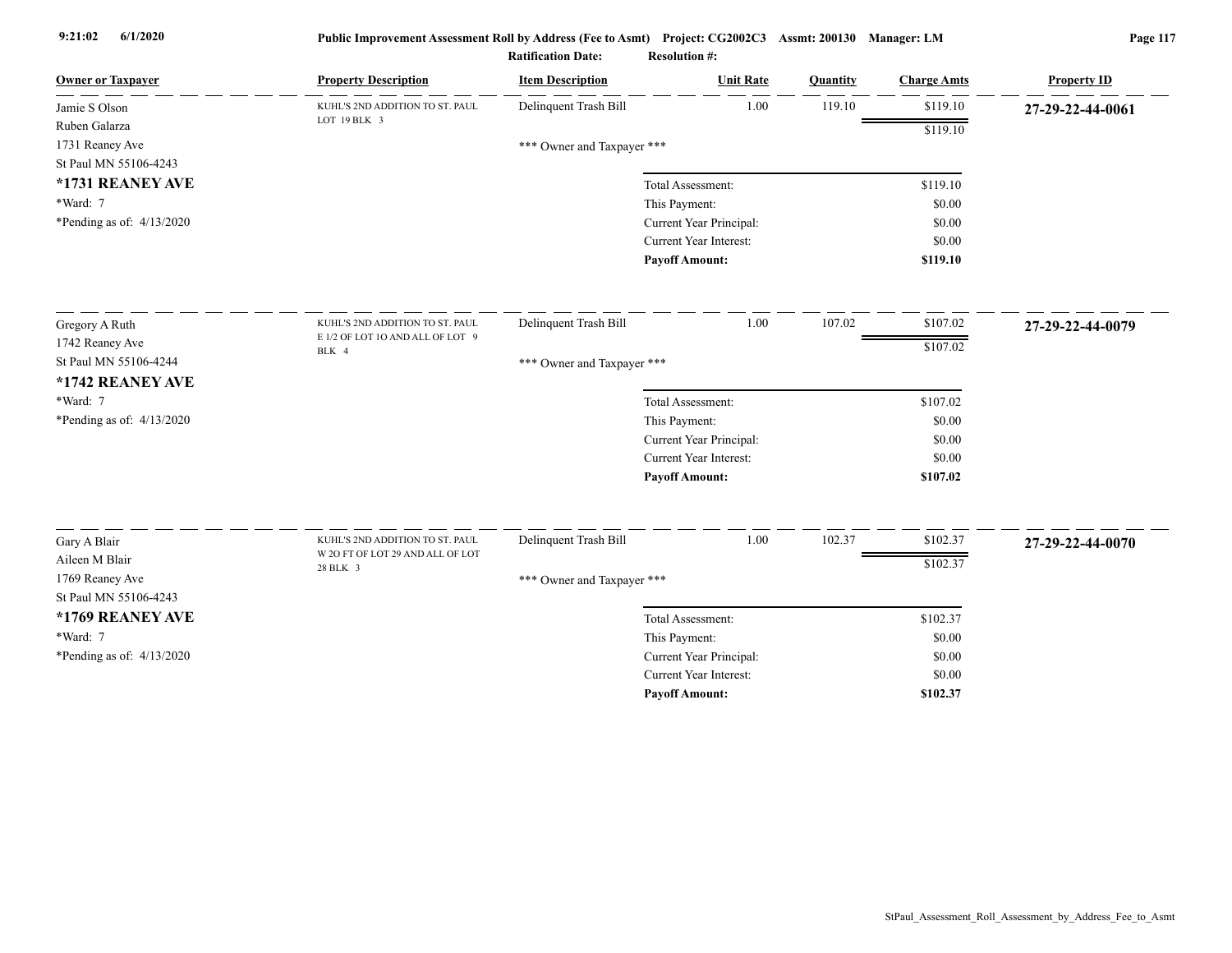| <b>Owner or Taxpayer</b>    | <b>Property Description</b>                  | <b>Item Description</b>    | <b>Unit Rate</b>              | Quantity | <b>Charge Amts</b> | <b>Property ID</b> |
|-----------------------------|----------------------------------------------|----------------------------|-------------------------------|----------|--------------------|--------------------|
| Gary A Blair                | KUHL'S 2ND ADDITION TO ST. PAUL              | Delinquent Trash Bill      | 1.00                          | 321.07   | \$321.07           | 27-29-22-44-0071   |
| Aileen M Blair              | E 2O FT OF LOT 29 AND ALL OF LOT<br>30 BLK 3 |                            |                               |          | \$321.07           |                    |
| 1769 Reaney Ave             |                                              | *** Owner and Taxpayer *** |                               |          |                    |                    |
| St Paul MN 55106-4243       |                                              |                            |                               |          |                    |                    |
| *1771 REANEY AVE            |                                              |                            | Total Assessment:             |          | \$321.07           |                    |
| *Ward: 7                    |                                              |                            | This Payment:                 |          | \$0.00             |                    |
| *Pending as of: $4/13/2020$ |                                              |                            | Current Year Principal:       |          | \$0.00             |                    |
|                             |                                              |                            | <b>Current Year Interest:</b> |          | \$0.00             |                    |
|                             |                                              |                            | <b>Payoff Amount:</b>         |          | \$321.07           |                    |
| <b>Brandon Steele</b>       | AURORA ADDITION TO ST. PAUL,                 | Delinquent Trash Bill      | 1.00                          | 77.36    | \$77.36            | 26-29-22-33-0175   |
| Shaval W Crooms             | MINN. LOT 7 BLK 7                            |                            |                               |          | \$77.36            |                    |
| 1812 Reaney Ave E           |                                              | *** Owner and Taxpayer *** |                               |          |                    |                    |
| St Paul MN 55119-3428       |                                              |                            |                               |          |                    |                    |
| *1812 REANEY AVE            |                                              |                            | Total Assessment:             |          | \$77.36            |                    |
| *Ward: 7                    |                                              |                            | This Payment:                 |          | \$0.00             |                    |
| *Pending as of: $4/13/2020$ |                                              |                            | Current Year Principal:       |          | \$0.00             |                    |
|                             |                                              |                            | <b>Current Year Interest:</b> |          | \$0.00             |                    |
|                             |                                              |                            | <b>Payoff Amount:</b>         |          | \$77.36            |                    |
| Martha E Morazan Lopez      | AURORA ADDITION TO ST. PAUL,                 | Delinquent Trash Bill      | 1.00                          | 107.02   | \$107.02           | 26-29-22-33-0171   |
| 6957 Ashwood Rd Apt 308     | MINN. LOT 30 BLK 6                           |                            |                               |          | \$107.02           |                    |
| Woodbury MN 55125-1232      |                                              | *** Owner and Taxpayer *** |                               |          |                    |                    |
| *1837 REANEY AVE            |                                              |                            |                               |          |                    |                    |
| *Ward: 7                    |                                              |                            | Total Assessment:             |          | \$107.02           |                    |
| *Pending as of: $4/13/2020$ |                                              |                            | This Payment:                 |          | \$0.00             |                    |
|                             |                                              |                            | Current Year Principal:       |          | \$0.00             |                    |
|                             |                                              |                            | <b>Current Year Interest:</b> |          | \$0.00             |                    |
|                             |                                              |                            | <b>Payoff Amount:</b>         |          | \$107.02           |                    |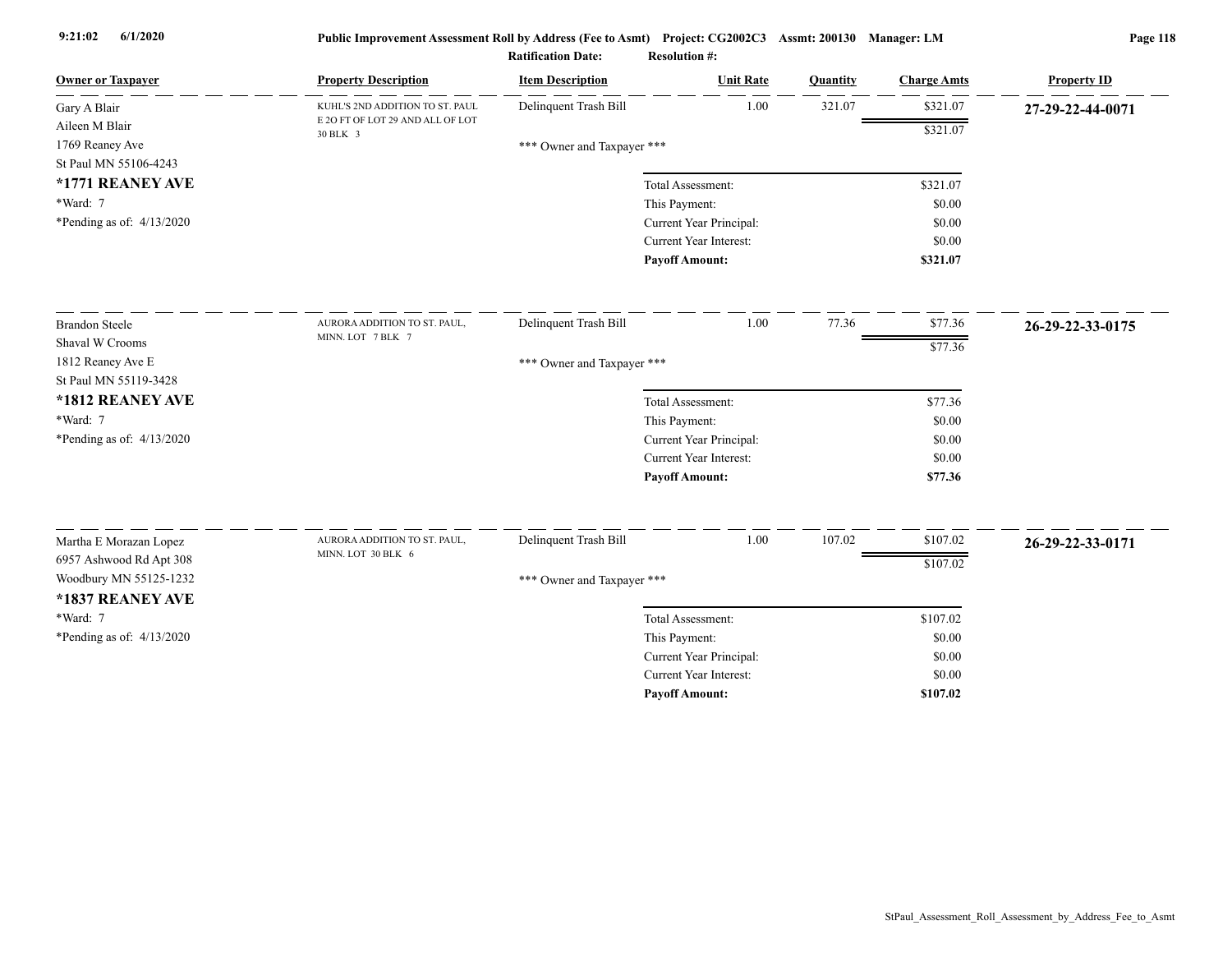| <b>Owner or Taxpayer</b>    | <b>Property Description</b>                      | <b>Item Description</b>    | <b>Unit Rate</b>              | Quantity | <b>Charge Amts</b> | <b>Property ID</b> |
|-----------------------------|--------------------------------------------------|----------------------------|-------------------------------|----------|--------------------|--------------------|
| Richard M Salisbury         | AURORA ADDITION TO ST. PAUL,                     | Delinquent Trash Bill      | 1.00                          | 114.34   | \$114.34           | 26-29-22-33-0196   |
| Patricia A Salisbury        | MINN. LOT 21 BLK 5                               |                            |                               |          | \$114.34           |                    |
| 1859 Reaney Ave             |                                                  | *** Owner and Taxpayer *** |                               |          |                    |                    |
| St Paul MN 55119-3429       |                                                  |                            |                               |          |                    |                    |
| *1859 REANEY AVE            |                                                  |                            | Total Assessment:             |          | \$114.34           |                    |
| *Ward: 7                    |                                                  |                            | This Payment:                 |          | \$0.00             |                    |
| *Pending as of: $4/13/2020$ |                                                  |                            | Current Year Principal:       |          | \$0.00             |                    |
|                             |                                                  |                            | <b>Current Year Interest:</b> |          | \$0.00             |                    |
|                             |                                                  |                            | <b>Payoff Amount:</b>         |          | \$114.34           |                    |
| Kyla Blomquist              | AURORA ADDITION TO ST. PAUL,                     | Delinquent Trash Bill      | 1.00                          | 4.97     | \$4.97             | 26-29-22-33-0078   |
| 1880 Reaney Ave             | MINN. LOT 5 BLK 8                                |                            |                               |          | \$4.97             |                    |
| St Paul MN 55119-3430       |                                                  | *** Owner and Taxpayer *** |                               |          |                    |                    |
| *1880 REANEY AVE            |                                                  |                            |                               |          |                    |                    |
| *Ward: 7                    |                                                  |                            | Total Assessment:             |          | \$4.97             |                    |
| *Pending as of: $4/13/2020$ |                                                  |                            | This Payment:                 |          | \$0.00             |                    |
|                             |                                                  |                            | Current Year Principal:       |          | \$0.00             |                    |
|                             |                                                  |                            | Current Year Interest:        |          | \$0.00             |                    |
|                             |                                                  |                            | <b>Payoff Amount:</b>         |          | \$4.97             |                    |
|                             |                                                  |                            |                               |          |                    |                    |
| Franklin Nou Yang Yang      | BEAVER LAKE HEIGHTS LOTS 12<br>AND LOT 13 BLK 24 | Delinquent Trash Bill      | 1.00                          | 9.31     | \$9.31             | 26-29-22-34-0099   |
| 1925 Reaney Ave E           |                                                  |                            |                               |          | \$9.31             |                    |
| St Paul MN 55119-3965       |                                                  | *** Owner and Taxpayer *** |                               |          |                    |                    |
| *1925 REANEY AVE            |                                                  |                            |                               |          |                    |                    |
| *Ward: 7                    |                                                  |                            | Total Assessment:             |          | \$9.31             |                    |
| *Pending as of: $4/13/2020$ |                                                  |                            | This Payment:                 |          | \$0.00             |                    |
|                             |                                                  |                            | Current Year Principal:       |          | \$0.00             |                    |
|                             |                                                  |                            | Current Year Interest:        |          | \$0.00             |                    |
|                             |                                                  |                            | <b>Payoff Amount:</b>         |          | \$9.31             |                    |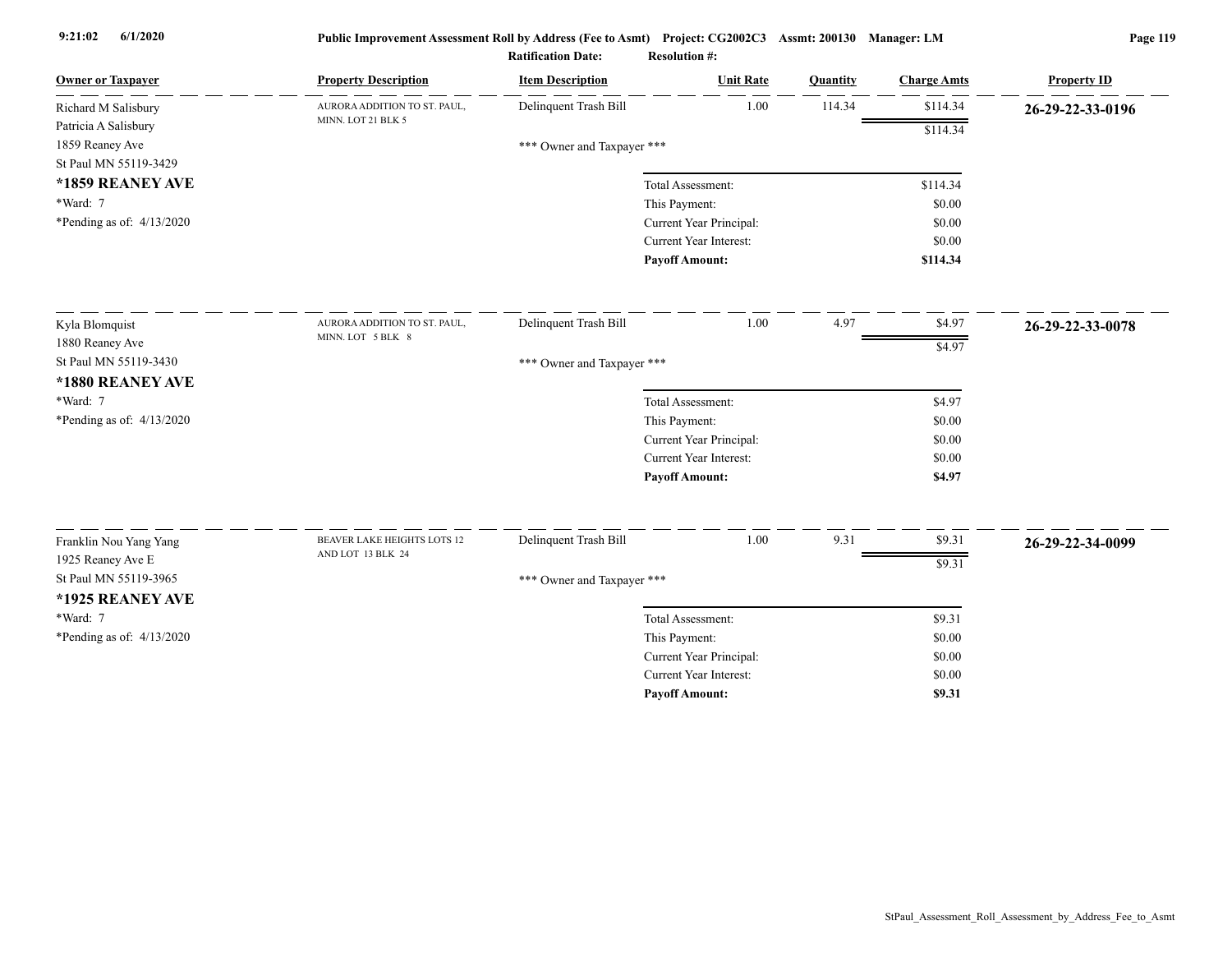| <b>Owner or Taxpayer</b>    | <b>Property Description</b>        | <b>Item Description</b>    | <b>Unit Rate</b>                         | <b>Quantity</b> | <b>Charge Amts</b> | <b>Property ID</b> |
|-----------------------------|------------------------------------|----------------------------|------------------------------------------|-----------------|--------------------|--------------------|
| Jeanne E Aura               | BEAVER LAKE HEIGHTS LOT 4 BLK      | Delinquent Trash Bill      | 1.00                                     | 77.36           | \$77.36            | 26-29-22-34-0116   |
| 2000 Reaney Ave             | 23                                 |                            |                                          |                 | \$77.36            |                    |
| St Paul MN 55119-3917       |                                    | *** Owner and Taxpayer *** |                                          |                 |                    |                    |
| *2000 REANEY AVE            |                                    |                            |                                          |                 |                    |                    |
| *Ward: 7                    |                                    |                            | Total Assessment:                        |                 | \$77.36            |                    |
| *Pending as of: $4/13/2020$ |                                    |                            | This Payment:                            |                 | \$0.00             |                    |
|                             |                                    |                            | Current Year Principal:                  |                 | \$0.00             |                    |
|                             |                                    |                            | <b>Current Year Interest:</b>            |                 | \$0.00             |                    |
|                             |                                    |                            | <b>Payoff Amount:</b>                    |                 | \$77.36            |                    |
| Sharona S Leibovich         | WATTS PARK, ST. PAUL, MINN. LOT 16 | Delinquent Trash Bill      | 1.00                                     | 114.34          | \$114.34           | 26-29-22-43-0159   |
| Shai Leibovich              | BLK 4                              |                            |                                          |                 | \$114.34           |                    |
| 10365 Meade Ln              |                                    | *** Owner and Taxpayer *** |                                          |                 |                    |                    |
| Eden Prairie MN 55347-4853  |                                    |                            |                                          |                 |                    |                    |
| *2021 REANEY AVE            |                                    |                            | Total Assessment:                        |                 | \$114.34           |                    |
| *Ward: 7                    |                                    |                            | This Payment:                            |                 | \$0.00             |                    |
| *Pending as of: $4/13/2020$ |                                    |                            | Current Year Principal:                  |                 | \$0.00             |                    |
|                             |                                    |                            | <b>Current Year Interest:</b>            |                 | \$0.00             |                    |
|                             |                                    |                            | <b>Payoff Amount:</b>                    |                 | \$114.34           |                    |
| Daniel O Ward Ii            | WATTS PARK, ST. PAUL, MINN. LOTS   | Delinquent Trash Bill      | 1.00                                     | 107.02          | \$107.02           |                    |
| 602 Wheelock Ave W          | 11 & LOT 12 BLK 5                  |                            |                                          |                 |                    | 26-29-22-43-0176   |
| St Paul MN 55117-4147       |                                    |                            |                                          |                 | \$107.02           |                    |
| *2034 REANEY AVE            |                                    | *** Owner and Taxpayer *** |                                          |                 |                    |                    |
| *Ward: 7                    |                                    |                            |                                          |                 |                    |                    |
|                             |                                    |                            | Total Assessment:                        |                 | \$107.02           |                    |
| *Pending as of: 4/13/2020   |                                    |                            | This Payment:<br>Current Year Principal: |                 | \$0.00<br>\$0.00   |                    |
|                             |                                    |                            | <b>Current Year Interest:</b>            |                 | \$0.00             |                    |
|                             |                                    |                            | <b>Pavoff Amount:</b>                    |                 | \$107.02           |                    |
|                             |                                    |                            |                                          |                 |                    |                    |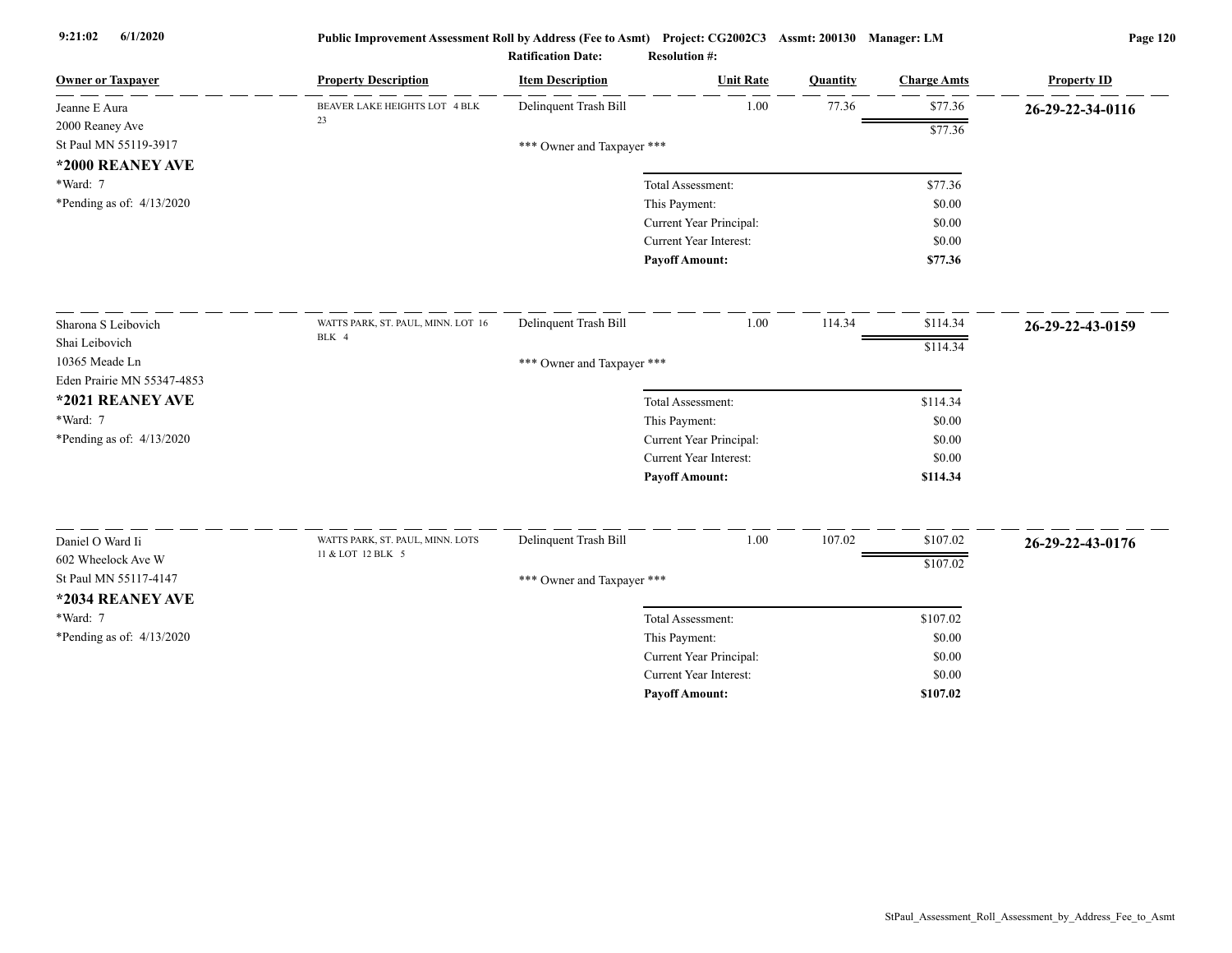| <b>Owner or Taxpayer</b>              | <b>Property Description</b>         | <b>Item Description</b>    | <b>Unit Rate</b>                         | Quantity | <b>Charge Amts</b> | <b>Property ID</b> |
|---------------------------------------|-------------------------------------|----------------------------|------------------------------------------|----------|--------------------|--------------------|
| Allison L Bohy                        | WATTS PARK, ST. PAUL, MINN. E 2O FT | Delinquent Trash Bill      | 1.00                                     | 114.34   | \$114.34           | 26-29-22-43-0166   |
| 2061 Reaney Ave E                     | OF LOT 25 AND ALL OF LOT 26 BLK     |                            |                                          |          | \$114.34           |                    |
| St Paul MN 55119-3954                 |                                     | *** Owner and Taxpayer *** |                                          |          |                    |                    |
| *2061 REANEY AVE                      |                                     |                            |                                          |          |                    |                    |
| *Ward: 7                              |                                     |                            | Total Assessment:                        |          | \$114.34           |                    |
| *Pending as of: $4/13/2020$           |                                     |                            | This Payment:                            |          | \$0.00             |                    |
|                                       |                                     |                            | Current Year Principal:                  |          | \$0.00             |                    |
|                                       |                                     |                            | Current Year Interest:                   |          | \$0.00             |                    |
|                                       |                                     |                            | <b>Payoff Amount:</b>                    |          | \$114.34           |                    |
| Andrew Dickey                         | WATTS PARK, ST. PAUL, MINN. E 4 FT  | Delinquent Trash Bill      | 1.00                                     | 107.02   | \$107.02           | 26-29-22-43-0066   |
| 2099 Reaney Ave                       | OF LOT 19 AND EX E 4 FT LOT 20 BLK  |                            |                                          |          | \$107.02           |                    |
| St Paul MN 55119-3945                 | $\overline{\mathbf{3}}$             | *** Owner and Taxpayer *** |                                          |          |                    |                    |
| *2099 REANEY AVE                      |                                     |                            |                                          |          |                    |                    |
| *Ward: 7                              |                                     |                            | Total Assessment:                        |          | \$107.02           |                    |
| *Pending as of: 4/13/2020             |                                     |                            | This Payment:                            |          | \$0.00             |                    |
|                                       |                                     |                            | Current Year Principal:                  |          | \$0.00             |                    |
|                                       |                                     |                            | Current Year Interest:                   |          | \$0.00             |                    |
|                                       |                                     |                            | <b>Payoff Amount:</b>                    |          | \$107.02           |                    |
|                                       | WATTS PARK, ST. PAUL, MINN. E 4 FT  | Delinquent Trash Bill      | 1.00                                     | 107.02   | \$107.02           |                    |
| Andrew T Grzywinski<br>2111 Reaney St | OF LOT 22 W 1O FT OF LOT 24 AND     |                            |                                          |          |                    | 26-29-22-43-0069   |
| St Paul MN 55119-3945                 | ALL OF LOT 23 BLK 3                 |                            |                                          |          | \$107.02           |                    |
| *2111 REANEY AVE                      |                                     | *** Owner and Taxpayer *** |                                          |          |                    |                    |
| *Ward: 7                              |                                     |                            |                                          |          |                    |                    |
|                                       |                                     |                            | Total Assessment:                        |          | \$107.02           |                    |
| *Pending as of: $4/13/2020$           |                                     |                            | This Payment:<br>Current Year Principal: |          | \$0.00<br>\$0.00   |                    |
|                                       |                                     |                            | Current Year Interest:                   |          | \$0.00             |                    |
|                                       |                                     |                            | <b>Payoff Amount:</b>                    |          | \$107.02           |                    |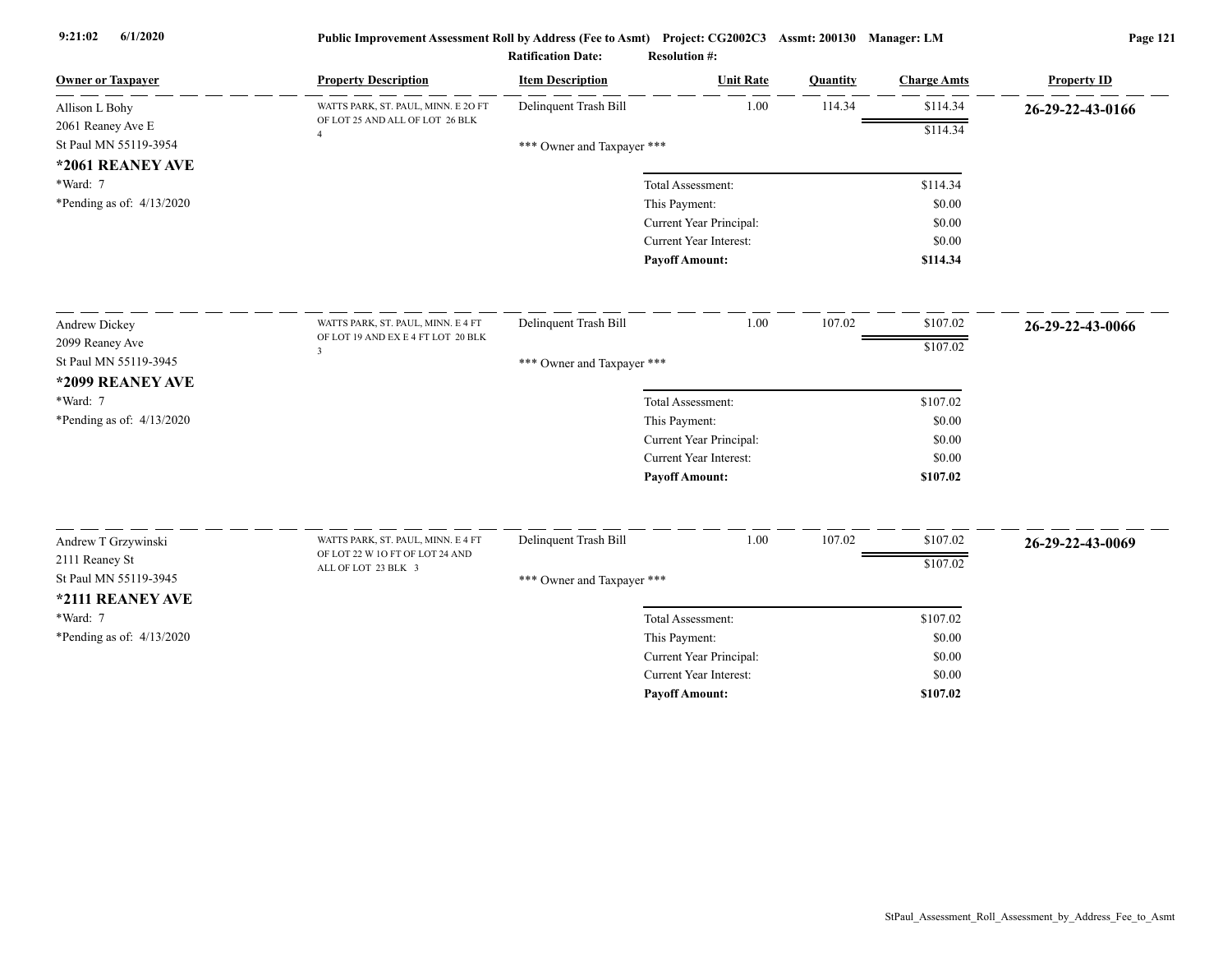| <b>Owner or Taxpayer</b>    | <b>Property Description</b>        | <b>Item Description</b>    | <b>Unit Rate</b>        | Quantity | <b>Charge Amts</b> | <b>Property ID</b> |
|-----------------------------|------------------------------------|----------------------------|-------------------------|----------|--------------------|--------------------|
| Susan Marie Kneissel        | WATTS PARK, ST. PAUL, MINN. LOT 3  | Delinquent Trash Bill      | 1.00                    | 66.24    | \$66.24            | 26-29-22-43-0078   |
| 2132 Reaney Ave             | BLK 6                              |                            |                         |          | \$66.24            |                    |
| St Paul MN 55119-3946       |                                    | *** Owner and Taxpayer *** |                         |          |                    |                    |
| *2132 REANEY AVE            |                                    |                            |                         |          |                    |                    |
| *Ward: 7                    |                                    |                            | Total Assessment:       |          | \$66.24            |                    |
| *Pending as of: $4/13/2020$ |                                    |                            | This Payment:           |          | \$0.00             |                    |
|                             |                                    |                            | Current Year Principal: |          | \$0.00             |                    |
|                             |                                    |                            | Current Year Interest:  |          | \$0.00             |                    |
|                             |                                    |                            | <b>Payoff Amount:</b>   |          | \$66.24            |                    |
| Shar Baw Kyaw               | WATTS PARK, ST. PAUL, MINN. LOT 2  | Delinquent Trash Bill      | 1.00                    | 114.34   | \$114.34           | 26-29-22-43-0077   |
| 2136 Reaney                 | BLK 6                              |                            |                         |          | \$114.34           |                    |
| St Paul MN 55119-3946       |                                    | *** Owner and Taxpayer *** |                         |          |                    |                    |
| *2136 REANEY AVE            |                                    |                            |                         |          |                    |                    |
| *Ward: 7                    |                                    |                            | Total Assessment:       |          | \$114.34           |                    |
| *Pending as of: 4/13/2020   |                                    |                            | This Payment:           |          | \$0.00             |                    |
|                             |                                    |                            | Current Year Principal: |          | \$0.00             |                    |
|                             |                                    |                            | Current Year Interest:  |          | \$0.00             |                    |
|                             |                                    |                            | <b>Payoff Amount:</b>   |          | \$114.34           |                    |
| Robert P Mellem             | WATTS PARK, ST. PAUL, MINN. LOT 17 | Delinquent Trash Bill      | 1.00                    | 114.34   | \$114.34           |                    |
| Jennifer A Rebne            | BLK 2                              |                            |                         |          |                    | 26-29-22-44-0146   |
| 2151 Reaney Ave E           |                                    | *** Owner and Taxpayer *** |                         |          | \$114.34           |                    |
| St Paul MN 55119-3947       |                                    |                            |                         |          |                    |                    |
| *2151 REANEY AVE            |                                    |                            | Total Assessment:       |          | \$114.34           |                    |
| *Ward: 7                    |                                    |                            | This Payment:           |          | \$0.00             |                    |
| *Pending as of: 4/13/2020   |                                    |                            | Current Year Principal: |          | \$0.00             |                    |
|                             |                                    |                            | Current Year Interest:  |          | \$0.00             |                    |
|                             |                                    |                            | <b>Payoff Amount:</b>   |          | \$114.34           |                    |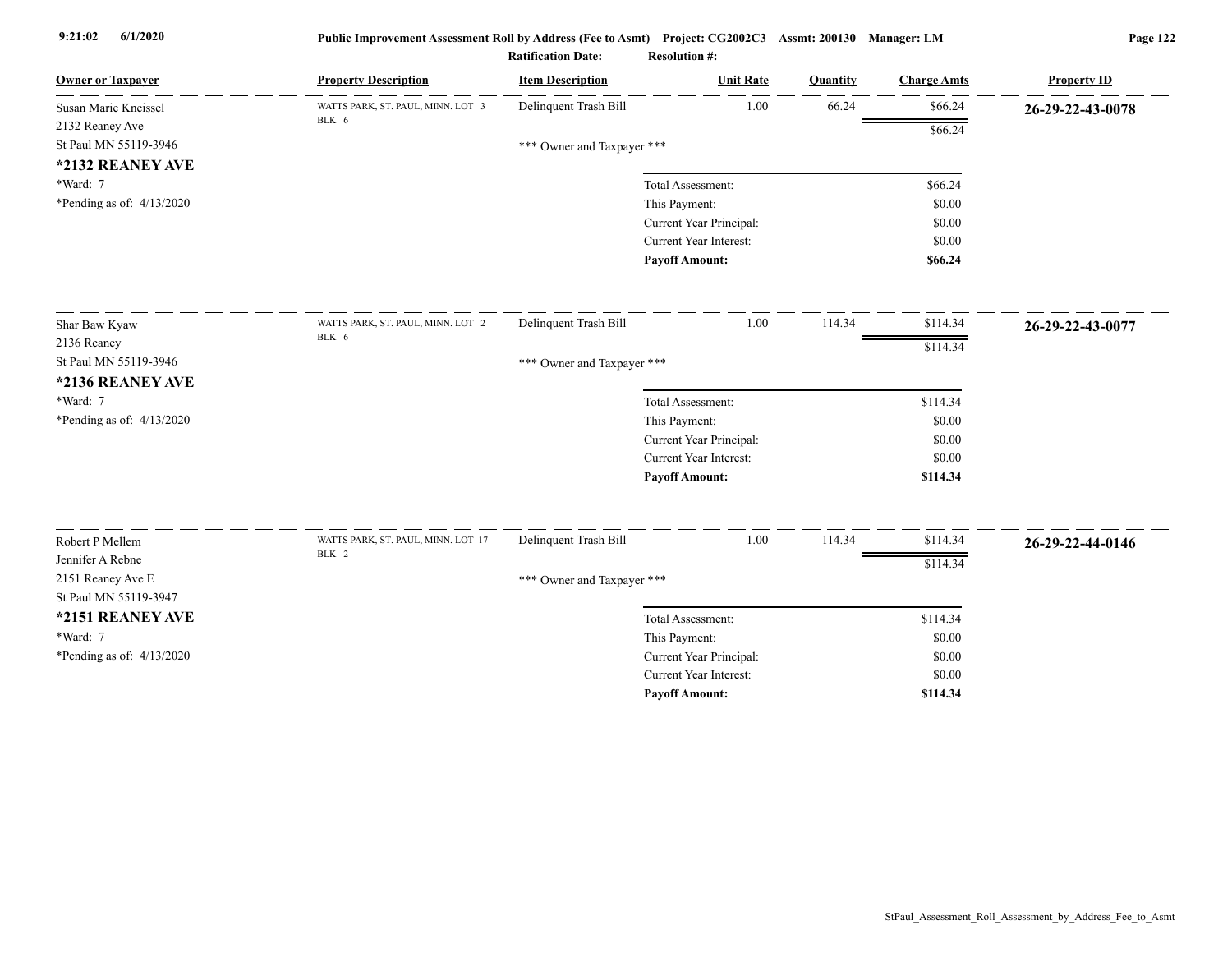| <b>Owner or Taxpayer</b>                  | <b>Property Description</b>                 | <b>Item Description</b>    | <b>Unit Rate</b>              | Quantity | <b>Charge Amts</b> | <b>Property ID</b> |
|-------------------------------------------|---------------------------------------------|----------------------------|-------------------------------|----------|--------------------|--------------------|
| Mark Ray Davis                            | WATTS PARK, ST. PAUL, MINN. LOT 12<br>BLK 7 | Delinquent Trash Bill      | 1.00                          | 114.34   | \$114.34           | 26-29-22-44-0164   |
| 2160 Reaney Ave                           |                                             |                            |                               |          | \$114.34           |                    |
| St Paul MN 55119-3948                     |                                             | *** Owner and Taxpayer *** |                               |          |                    |                    |
| *2160 REANEY AVE                          |                                             |                            |                               |          |                    |                    |
| *Ward: 7                                  |                                             |                            | Total Assessment:             |          | \$114.34           |                    |
| *Pending as of: 4/13/2020                 |                                             |                            | This Payment:                 |          | \$0.00             |                    |
|                                           |                                             |                            | Current Year Principal:       |          | \$0.00             |                    |
|                                           |                                             |                            | <b>Current Year Interest:</b> |          | \$0.00             |                    |
|                                           |                                             |                            | <b>Payoff Amount:</b>         |          | \$114.34           |                    |
| Timothy D Lasonne                         | WATTS PARK, ST. PAUL, MINN. LOTS            | Delinquent Trash Bill      | 1.00                          | 107.02   | \$107.02           | 26-29-22-44-0149   |
| 2177 Reaney Ave                           | 23 AND LOT 24 BLK 2                         |                            |                               |          | \$107.02           |                    |
| St Paul MN 55119-3947                     |                                             | *** Owner and Taxpayer *** |                               |          |                    |                    |
| *2177 REANEY AVE                          |                                             |                            |                               |          |                    |                    |
| *Ward: 7                                  |                                             |                            | Total Assessment:             |          | \$107.02           |                    |
| *Pending as of: $4/13/2020$               |                                             |                            | This Payment:                 |          | \$0.00             |                    |
|                                           |                                             |                            | Current Year Principal:       |          | \$0.00             |                    |
|                                           |                                             |                            | <b>Current Year Interest:</b> |          | \$0.00             |                    |
|                                           |                                             |                            | <b>Payoff Amount:</b>         |          | \$107.02           |                    |
| Kao Vue                                   | WATTS PARK, ST. PAUL, MINN. LOT 4           | Delinquent Trash Bill      | $1.00\,$                      | 114.34   | \$114.34           | 26-29-22-44-0157   |
| 2190 Reaney Ave E                         | BLK 7                                       |                            |                               |          | \$114.34           |                    |
| St Paul MN 55119-3948<br>*2190 REANEY AVE |                                             | *** Owner and Taxpayer *** |                               |          |                    |                    |
| *Ward: 7                                  |                                             |                            | Total Assessment:             |          | \$114.34           |                    |
| *Pending as of: $4/13/2020$               |                                             |                            | This Payment:                 |          | \$0.00             |                    |
|                                           |                                             |                            | Current Year Principal:       |          | \$0.00             |                    |
|                                           |                                             |                            | <b>Current Year Interest:</b> |          | \$0.00             |                    |
|                                           |                                             |                            | <b>Payoff Amount:</b>         |          | \$114.34           |                    |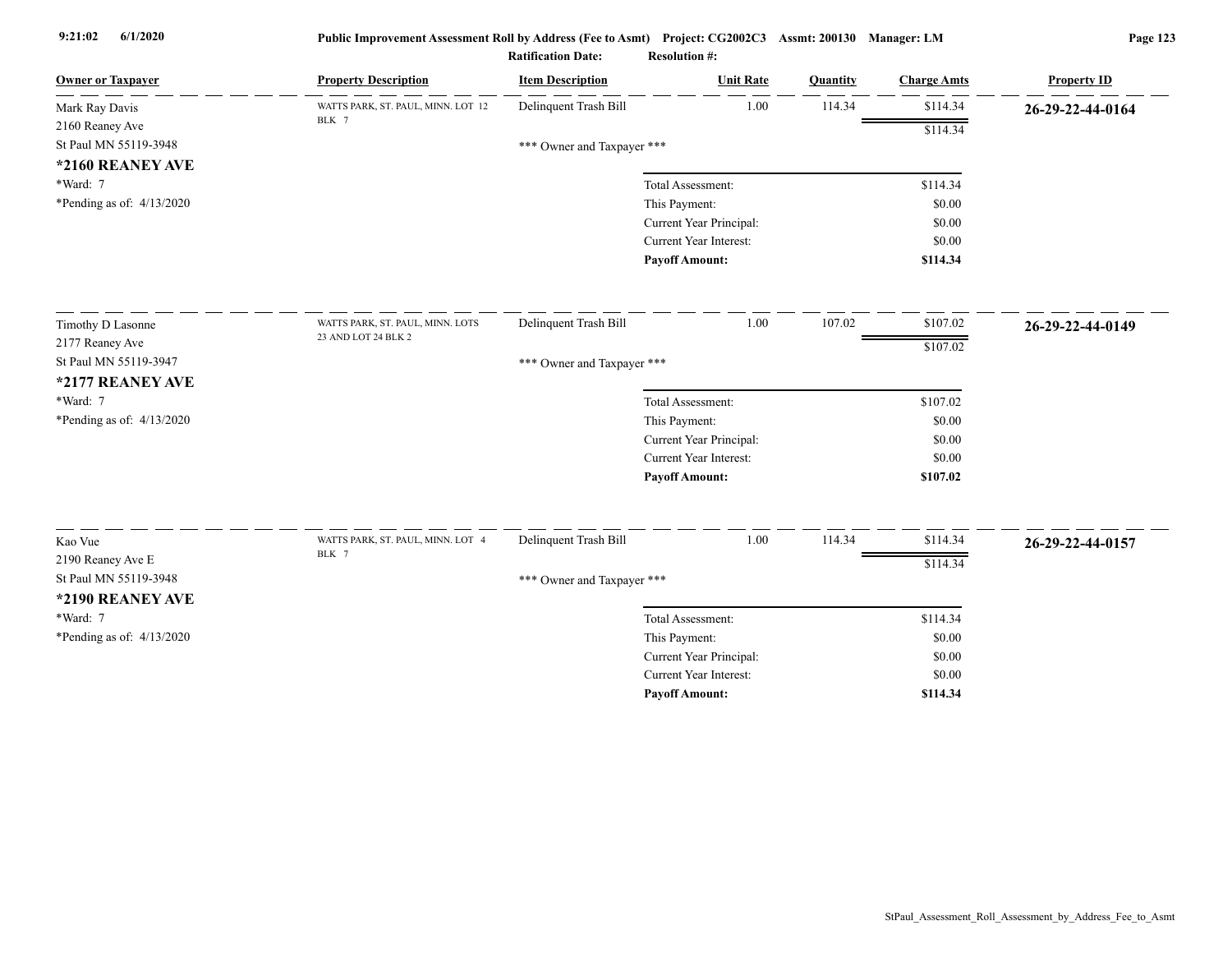| <b>Owner or Taxpayer</b>    | <b>Property Description</b>                                        | <b>Item Description</b>    | <b>Unit Rate</b>              | Quantity | <b>Charge Amts</b> | <b>Property ID</b> |
|-----------------------------|--------------------------------------------------------------------|----------------------------|-------------------------------|----------|--------------------|--------------------|
| Cory Rouse                  | WATTS PARK, ST. PAUL, MINN. LOT 21<br>BLK 1                        | Delinquent Trash Bill      | 1.00                          | 4.65     | \$4.65             | 26-29-22-44-0061   |
| April L Rouse               |                                                                    |                            |                               |          | \$4.65             |                    |
| 2225 Reaney Ave             |                                                                    | *** Owner and Taxpayer *** |                               |          |                    |                    |
| St Paul MN 55119-3949       |                                                                    |                            |                               |          |                    |                    |
| *2225 REANEY AVE            |                                                                    |                            | Total Assessment:             |          | \$4.65             |                    |
| *Ward: 7                    |                                                                    |                            | This Payment:                 |          | \$0.00             |                    |
| *Pending as of: 4/13/2020   |                                                                    |                            | Current Year Principal:       |          | \$0.00             |                    |
|                             |                                                                    |                            | Current Year Interest:        |          | \$0.00             |                    |
|                             |                                                                    |                            | <b>Payoff Amount:</b>         |          | \$4.65             |                    |
| Edmund Cichocki             | AMES PARK PLAT 2 E 10 7/10 FT OF                                   | Delinquent Trash Bill      | 1.00                          | 107.02   | \$107.02           | 27-29-22-11-0107   |
| 1715 Rose Ave E             | LOT 15 AND ALL OF LOT 16 BLK 2                                     |                            |                               |          |                    |                    |
| St Paul MN 55106-2948       |                                                                    | *** Owner and Taxpayer *** |                               |          | \$107.02           |                    |
| *1715 ROSE AVE E            |                                                                    |                            |                               |          |                    |                    |
| *Ward: 6                    |                                                                    |                            | Total Assessment:             |          | \$107.02           |                    |
| *Pending as of: $4/13/2020$ |                                                                    |                            | This Payment:                 |          | \$0.00             |                    |
|                             |                                                                    |                            | Current Year Principal:       |          | \$0.00             |                    |
|                             |                                                                    |                            | Current Year Interest:        |          | \$0.00             |                    |
|                             |                                                                    |                            | <b>Payoff Amount:</b>         |          | \$107.02           |                    |
|                             |                                                                    |                            |                               |          |                    |                    |
| Tammi Jo Timm               | TILSEN'S FOURTH ADDITION S 1/2 OF<br>VAC ALLEY ADJ AND LOT 2 BLK 5 | Delinquent Trash Bill      | 1.00                          | 361.08   | \$361.08           | 27-29-22-33-0080   |
| 1341 Ross Ave               |                                                                    |                            |                               |          | \$361.08           |                    |
| St Paul MN 55106-4007       |                                                                    | *** Owner and Taxpayer *** |                               |          |                    |                    |
| <b>*1341 ROSS AVE</b>       |                                                                    |                            |                               |          |                    |                    |
| *Ward: 7                    |                                                                    |                            | Total Assessment:             |          | \$361.08           |                    |
| *Pending as of: 4/13/2020   |                                                                    |                            | This Payment:                 |          | \$0.00             |                    |
|                             |                                                                    |                            | Current Year Principal:       |          | \$0.00             |                    |
|                             |                                                                    |                            | <b>Current Year Interest:</b> |          | \$0.00             |                    |
|                             |                                                                    |                            | <b>Payoff Amount:</b>         |          | \$361.08           |                    |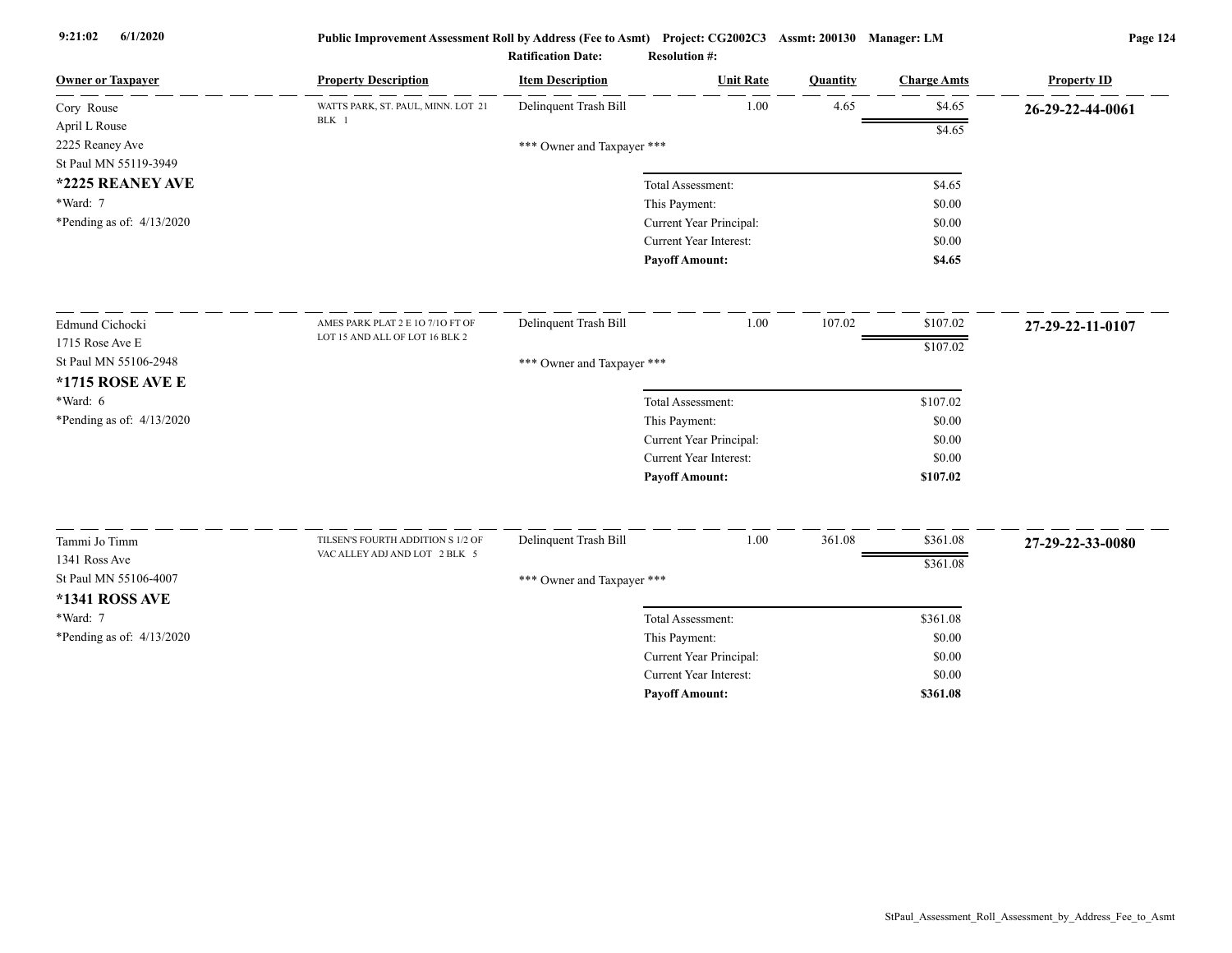| <b>Owner or Taxpayer</b>    | <b>Property Description</b>      | <b>Item Description</b>    | <b>Unit Rate</b>              | Quantity | <b>Charge Amts</b> | <b>Property ID</b> |
|-----------------------------|----------------------------------|----------------------------|-------------------------------|----------|--------------------|--------------------|
| <b>Brittany Wegleitner</b>  | TILSEN'S FOURTH ADDITION W 3O FT | Delinquent Trash Bill      | 1.00                          | 114.34   | \$114.34           | 27-29-22-33-0029   |
| 1373 Ross Ave               | OF LOT 3 AND ALL OF LOT 4 BLK 4  |                            |                               |          | \$114.34           |                    |
| St Paul MN 55106-4107       |                                  | *** Owner and Taxpayer *** |                               |          |                    |                    |
| *1373 ROSS AVE              |                                  |                            |                               |          |                    |                    |
| *Ward: 7                    |                                  |                            | Total Assessment:             |          | \$114.34           |                    |
| *Pending as of: $4/13/2020$ |                                  |                            | This Payment:                 |          | \$0.00             |                    |
|                             |                                  |                            | Current Year Principal:       |          | \$0.00             |                    |
|                             |                                  |                            | Current Year Interest:        |          | \$0.00             |                    |
|                             |                                  |                            | <b>Payoff Amount:</b>         |          | \$114.34           |                    |
| Jody Moore                  | TILSEN'S FOURTH ADDITION LOTS 1  | Delinquent Trash Bill      | 1.00                          | 7.98     | \$7.98             | 27-29-22-33-0136   |
| 1383 Ross Ave               | AND 2 & EX W 30 FT LOT 3 BLK 4   |                            |                               |          | \$7.98             |                    |
| St Paul MN 55106-4107       |                                  | *** Owner and Taxpayer *** |                               |          |                    |                    |
| *1383 ROSS AVE              |                                  |                            |                               |          |                    |                    |
| *Ward: 7                    |                                  |                            | Total Assessment:             |          | \$7.98             |                    |
| *Pending as of: 4/13/2020   |                                  |                            | This Payment:                 |          | \$0.00             |                    |
|                             |                                  |                            | Current Year Principal:       |          | \$0.00             |                    |
|                             |                                  |                            | Current Year Interest:        |          | \$0.00             |                    |
|                             |                                  |                            | Payoff Amount:                |          | \$7.98             |                    |
|                             | BEAURLINE'S 2ND ADDITION LOT 1   |                            |                               |          |                    |                    |
| Christina E Marolla         |                                  | Delinquent Trash Bill      | 1.00                          | 77.36    | \$77.36            | 27-29-22-43-0015   |
| 186 W Mary St               |                                  |                            |                               |          | \$77.36            |                    |
| Galesburg IL 61401-2657     |                                  | *** Owner and Taxpayer *** |                               |          |                    |                    |
| *1615 ROSS AVE              |                                  |                            |                               |          |                    |                    |
| *Ward: 7                    |                                  |                            | Total Assessment:             |          | \$77.36            |                    |
| *Pending as of: $4/13/2020$ |                                  |                            | This Payment:                 |          | \$0.00             |                    |
|                             |                                  |                            | Current Year Principal:       |          | \$0.00             |                    |
|                             |                                  |                            | <b>Current Year Interest:</b> |          | \$0.00             |                    |
|                             |                                  |                            | <b>Pavoff Amount:</b>         |          | \$77.36            |                    |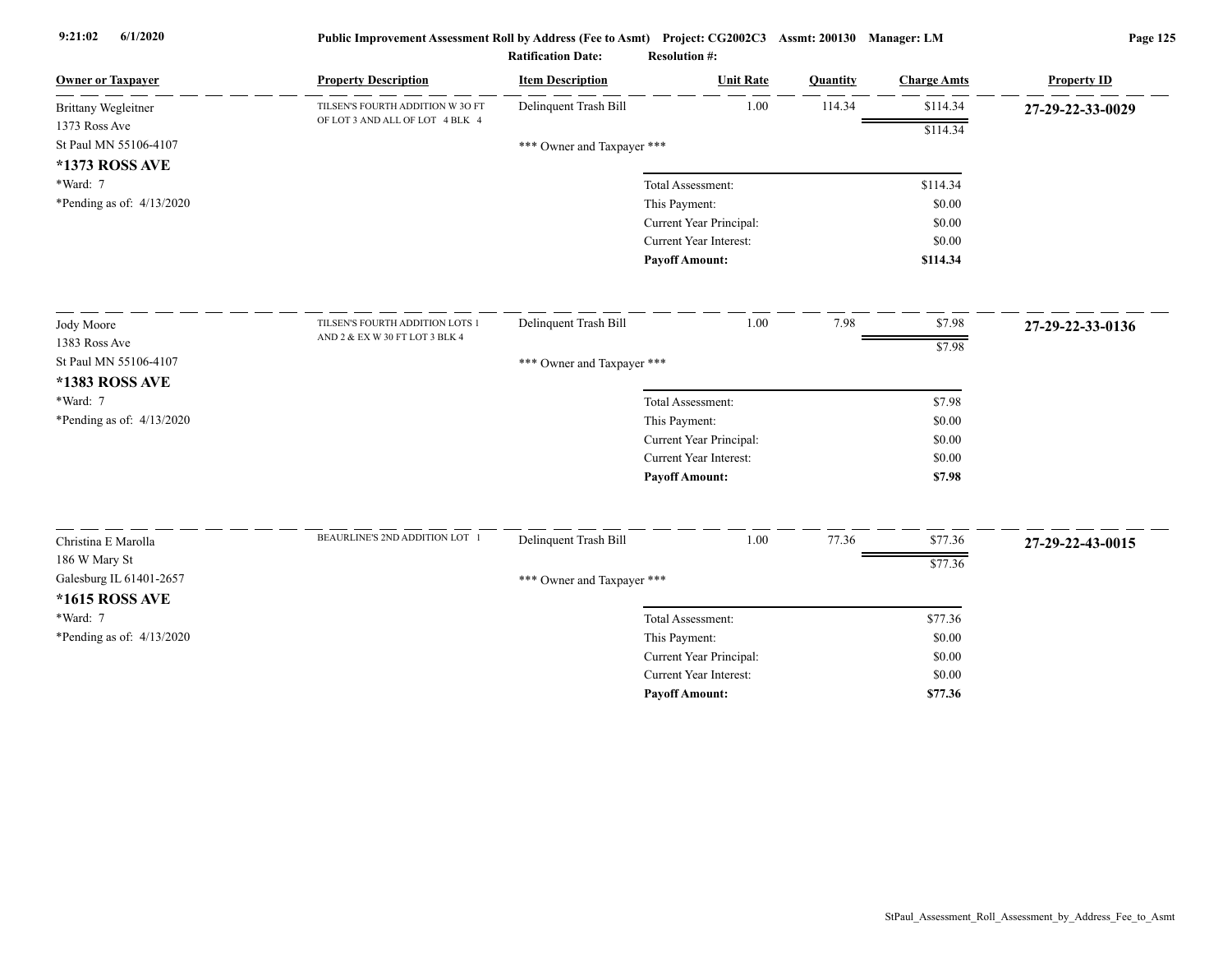| <b>Owner or Taxpayer</b>    | <b>Property Description</b>                          | <b>Item Description</b>    | <b>Unit Rate</b>              | Quantity | <b>Charge Amts</b> | <b>Property ID</b> |
|-----------------------------|------------------------------------------------------|----------------------------|-------------------------------|----------|--------------------|--------------------|
| Ralph Peralez Ii            | MEALEY'S SUBDIVISION LOT 8                           | Delinquent Trash Bill      | 1.00                          | 114.34   | \$114.34           | 27-29-22-43-0020   |
| 1641 Ross Ave               |                                                      |                            |                               |          | \$114.34           |                    |
| St Paul MN 55106-4232       |                                                      | *** Owner and Taxpayer *** |                               |          |                    |                    |
| *1641 ROSS AVE              |                                                      |                            |                               |          |                    |                    |
| *Ward: 7                    |                                                      |                            | Total Assessment:             |          | \$114.34           |                    |
| *Pending as of: 4/13/2020   |                                                      |                            | This Payment:                 |          | \$0.00             |                    |
|                             |                                                      |                            | Current Year Principal:       |          | \$0.00             |                    |
|                             |                                                      |                            | <b>Current Year Interest:</b> |          | \$0.00             |                    |
|                             |                                                      |                            | <b>Payoff Amount:</b>         |          | \$114.34           |                    |
| James S Schobel Ii          | J. N. ROGERS 3RD ADDITION TO ST.                     | Delinquent Trash Bill      | 1.00                          | 107.02   | \$107.02           | 27-29-22-43-0203   |
| Stephanie M Schobel         | PAUL, RAMSEY COUNTY,                                 |                            |                               |          | \$107.02           |                    |
| 1654 Ross Ave               | MINNESOTA LOT 2 BLK 2                                | *** Owner and Taxpayer *** |                               |          |                    |                    |
| St Paul MN 55106-4233       |                                                      |                            |                               |          |                    |                    |
| *1654 ROSS AVE              |                                                      |                            | Total Assessment:             |          | \$107.02           |                    |
| *Ward: 7                    |                                                      |                            | This Payment:                 |          | \$0.00             |                    |
| *Pending as of: $4/13/2020$ |                                                      |                            | Current Year Principal:       |          | \$0.00             |                    |
|                             |                                                      |                            | <b>Current Year Interest:</b> |          | \$0.00             |                    |
|                             |                                                      |                            | <b>Payoff Amount:</b>         |          | \$107.02           |                    |
|                             |                                                      |                            |                               |          |                    |                    |
| Bryan Ross Wood             | J. N. ROGERS 4TH ADDITION TO ST.<br>PAUL LOT 8 BLK 2 | Delinquent Trash Bill      | 1.00                          | 114.34   | \$114.34           | 27-29-22-44-0122   |
| 1690 Ross Ave               |                                                      |                            |                               |          | \$114.34           |                    |
| St Paul MN 55106-4235       |                                                      | *** Owner and Taxpayer *** |                               |          |                    |                    |
| *1690 ROSS AVE              |                                                      |                            |                               |          |                    |                    |
| *Ward: 7                    |                                                      |                            | Total Assessment:             |          | \$114.34           |                    |
| *Pending as of: $4/13/2020$ |                                                      |                            | This Payment:                 |          | \$0.00             |                    |
|                             |                                                      |                            | Current Year Principal:       |          | \$0.00             |                    |
|                             |                                                      |                            | Current Year Interest:        |          | \$0.00             |                    |
|                             |                                                      |                            | <b>Payoff Amount:</b>         |          | \$114.34           |                    |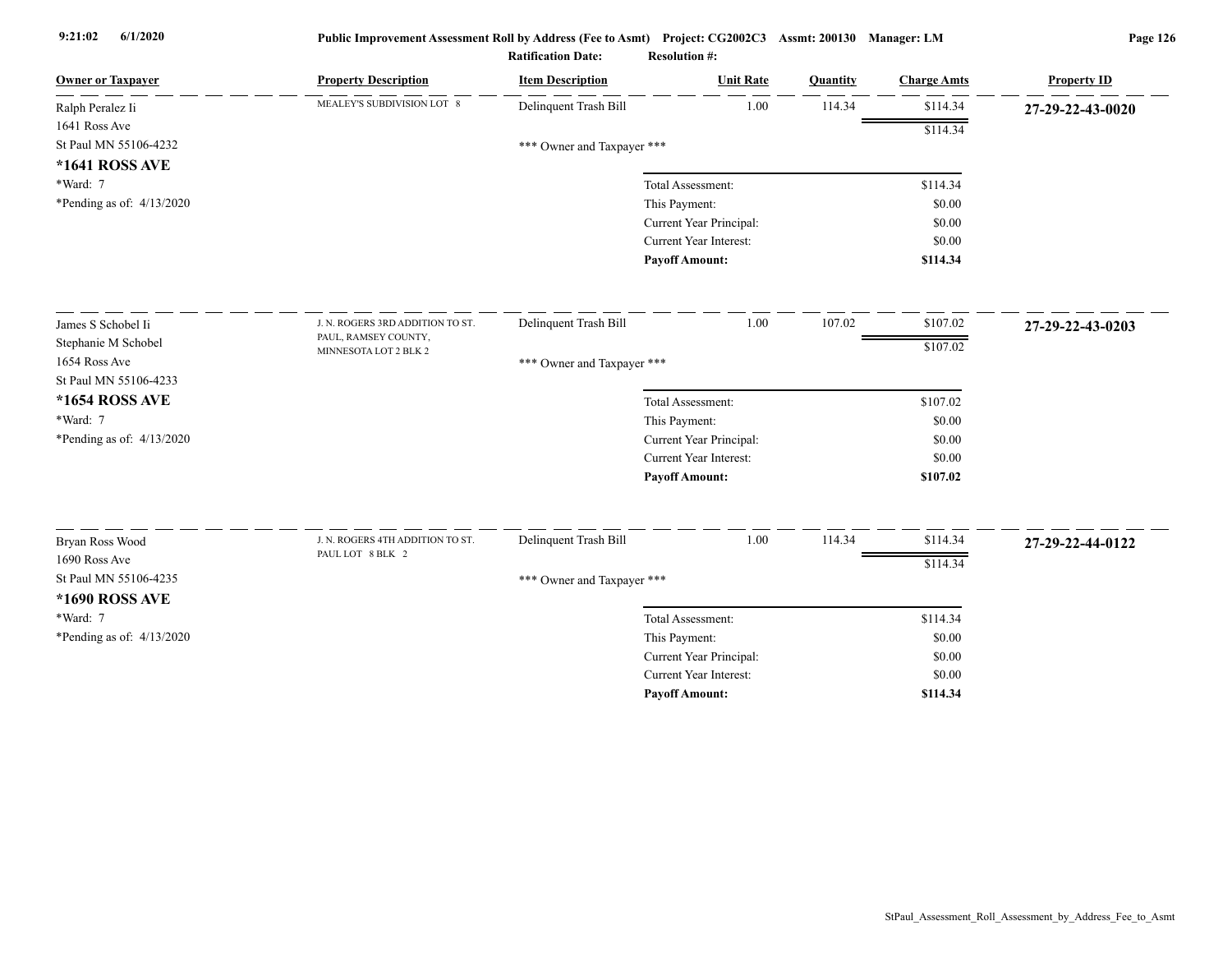| <b>Owner or Taxpayer</b>    | <b>Property Description</b>                                        | <b>Item Description</b>    | <b>Unit Rate</b>              | Quantity | <b>Charge Amts</b> | <b>Property ID</b> |
|-----------------------------|--------------------------------------------------------------------|----------------------------|-------------------------------|----------|--------------------|--------------------|
| Maria Felipa Melendez       | J. N. ROGERS 4TH ADDITION TO ST.                                   | Delinquent Trash Bill      | 1.00                          | 114.34   | \$114.34           | 27-29-22-44-0114   |
| 1697 Ross Ave               | PAUL LOT 25 BLK 1                                                  |                            |                               |          | \$114.34           |                    |
| St Paul MN 55106-4234       |                                                                    | *** Owner and Taxpayer *** |                               |          |                    |                    |
| *1697 ROSS AVE              |                                                                    |                            |                               |          |                    |                    |
| *Ward: 7                    |                                                                    |                            | Total Assessment:             |          | \$114.34           |                    |
| *Pending as of: $4/13/2020$ |                                                                    |                            | This Payment:                 |          | \$0.00             |                    |
|                             |                                                                    |                            | Current Year Principal:       |          | \$0.00             |                    |
|                             |                                                                    |                            | Current Year Interest:        |          | \$0.00             |                    |
|                             |                                                                    |                            | <b>Payoff Amount:</b>         |          | \$114.34           |                    |
| Daniel M Hildebrand         | KUHL'S 2ND ADDITION TO ST. PAUL                                    | Delinquent Trash Bill      | 1.00                          | 107.02   | \$107.02           | 27-29-22-44-0013   |
| 1727 Ross Ave               | LOTS 17 AND LOT 18 BLK 1                                           |                            |                               |          | \$107.02           |                    |
| St Paul MN 55106-4236       |                                                                    | *** Owner and Taxpayer *** |                               |          |                    |                    |
| *1727 ROSS AVE              |                                                                    |                            |                               |          |                    |                    |
| *Ward: 7                    |                                                                    |                            | Total Assessment:             |          | \$107.02           |                    |
| *Pending as of: $4/13/2020$ |                                                                    |                            | This Payment:                 |          | \$0.00             |                    |
|                             |                                                                    |                            | Current Year Principal:       |          | \$0.00             |                    |
|                             |                                                                    |                            | Current Year Interest:        |          | \$0.00             |                    |
|                             |                                                                    |                            | <b>Payoff Amount:</b>         |          | \$107.02           |                    |
|                             |                                                                    |                            |                               |          |                    |                    |
| Lilian A Hernandez          | KUHL'S 2ND ADDITION TO ST. PAUL<br>W 1 FT OF LOT 12 AND ALL OF LOT | Delinquent Trash Bill      | 1.00                          | 114.34   | \$114.34           | 27-29-22-44-0033   |
| 1728 Ross Ave               | 13 BLK 2                                                           |                            |                               |          | \$114.34           |                    |
| St Paul MN 55106-4237       |                                                                    | *** Owner and Taxpayer *** |                               |          |                    |                    |
| *1728 ROSS AVE              |                                                                    |                            |                               |          |                    |                    |
| *Ward: 7                    |                                                                    |                            | Total Assessment:             |          | \$114.34           |                    |
| *Pending as of: 4/13/2020   |                                                                    |                            | This Payment:                 |          | \$0.00             |                    |
|                             |                                                                    |                            | Current Year Principal:       |          | \$0.00             |                    |
|                             |                                                                    |                            | <b>Current Year Interest:</b> |          | \$0.00             |                    |
|                             |                                                                    |                            | <b>Pavoff Amount:</b>         |          | \$114.34           |                    |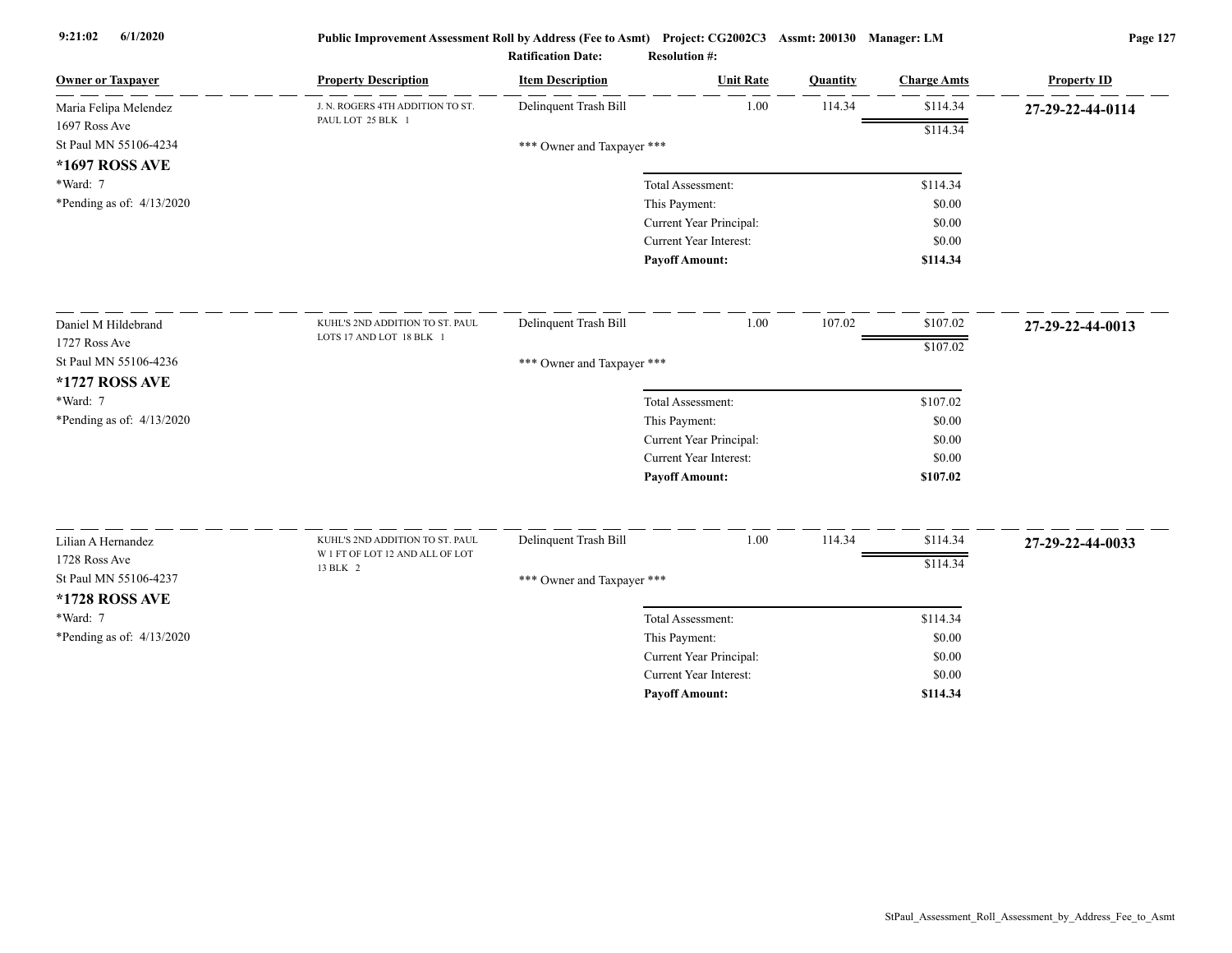| <b>Owner or Taxpayer</b>                 | <b>Property Description</b>                       | <b>Item Description</b>    | <b>Unit Rate</b>              | <b>Quantity</b> | <b>Charge Amts</b> | <b>Property ID</b> |
|------------------------------------------|---------------------------------------------------|----------------------------|-------------------------------|-----------------|--------------------|--------------------|
| Mnsf T3 Spe Llc                          | KUHL'S 2ND ADDITION TO ST. PAUL                   | Delinquent Trash Bill      | $1.00\,$                      | 9.94            | \$9.94             | 27-29-22-44-0026   |
| 6836 Morrison Blvd Ste 320               | LOT 5 BLK 2                                       |                            |                               |                 | \$9.94             |                    |
| Charlotte NC 28211-2612                  |                                                   | *** Owner and Taxpayer *** |                               |                 |                    |                    |
| *1762 ROSS AVE<br>*Ward: 7               |                                                   |                            | Total Assessment:             |                 | \$9.94             |                    |
| *Pending as of: $4/13/2020$              |                                                   |                            | This Payment:                 |                 | \$0.00             |                    |
|                                          |                                                   |                            | Current Year Principal:       |                 | \$0.00             |                    |
|                                          |                                                   |                            | <b>Current Year Interest:</b> |                 | \$0.00             |                    |
|                                          |                                                   |                            | <b>Payoff Amount:</b>         |                 | \$9.94             |                    |
| Matthew C Weitzel                        | KUHL'S 2ND ADDITION TO ST. PAUL                   | Delinquent Trash Bill      | 1.00                          | 114.34          | \$114.34           | 27-29-22-44-0025   |
| Meagan E Weitzel                         | LOT 4 BLK 2                                       |                            |                               |                 |                    |                    |
| 1766 Ross Ave                            |                                                   | *** Owner and Taxpayer *** |                               |                 | \$114.34           |                    |
| St Paul MN 55106-4237                    |                                                   |                            |                               |                 |                    |                    |
| *1766 ROSS AVE                           |                                                   |                            | Total Assessment:             |                 | \$114.34           |                    |
| $*Ward: 7$                               |                                                   |                            | This Payment:                 |                 | \$0.00             |                    |
| *Pending as of: $4/13/2020$              |                                                   |                            | Current Year Principal:       |                 | \$0.00             |                    |
|                                          |                                                   |                            | <b>Current Year Interest:</b> |                 | \$0.00             |                    |
|                                          |                                                   |                            | <b>Payoff Amount:</b>         |                 | \$114.34           |                    |
|                                          |                                                   |                            |                               |                 |                    |                    |
| Ludivina Pllego Vides                    | AURORA ADDITION TO ST. PAUL,<br>MINN. LOT 9 BLK 3 | Delinquent Trash Bill      | 1.00                          | 77.36           | \$77.36            | 26-29-22-33-0130   |
| 1806 Ross Ave E<br>St Paul MN 55119-3432 |                                                   |                            |                               |                 | \$77.36            |                    |
| *1806 ROSS AVE                           |                                                   | *** Owner and Taxpayer *** |                               |                 |                    |                    |
| *Ward: 7                                 |                                                   |                            | Total Assessment:             |                 | \$77.36            |                    |
| *Pending as of: $4/13/2020$              |                                                   |                            | This Payment:                 |                 | \$0.00             |                    |
|                                          |                                                   |                            | Current Year Principal:       |                 | \$0.00             |                    |
|                                          |                                                   |                            | Current Year Interest:        |                 | \$0.00             |                    |
|                                          |                                                   |                            | <b>Payoff Amount:</b>         |                 | \$77.36            |                    |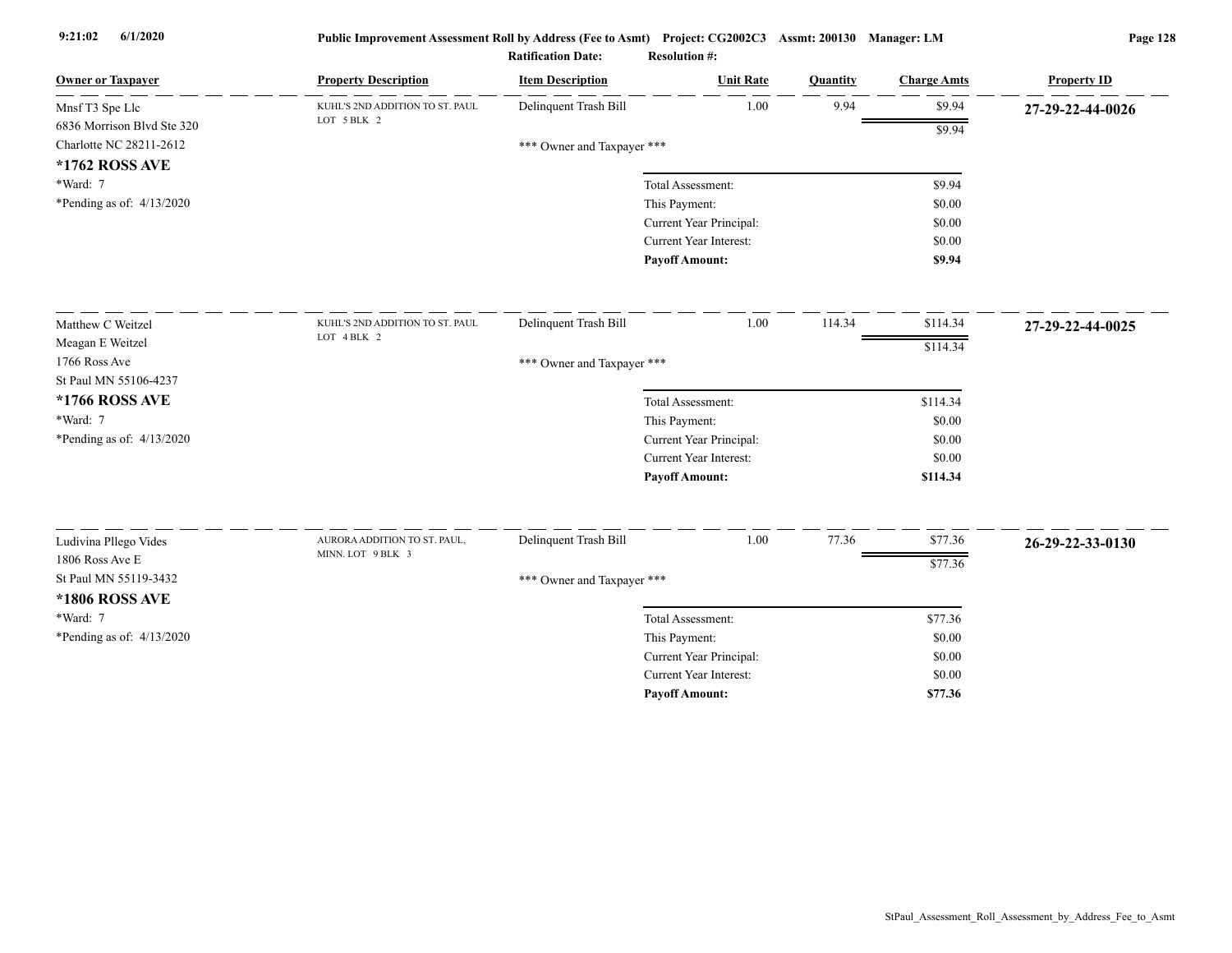| <b>Owner or Taxpayer</b>    | <b>Property Description</b>                                      | <b>Item Description</b>    | <b>Unit Rate</b>        | Quantity | <b>Charge Amts</b> | <b>Property ID</b> |
|-----------------------------|------------------------------------------------------------------|----------------------------|-------------------------|----------|--------------------|--------------------|
| Evangelos S Xydes           | AURORA ADDITION TO ST. PAUL,                                     | Delinquent Trash Bill      | 1.00                    | 114.34   | \$114.34           | 26-29-22-33-0129   |
| Rachel E Xydes              | MINN. LOT 8 BLK 3                                                |                            |                         |          | \$114.34           |                    |
| 1810 Ross Ave               |                                                                  | *** Owner and Taxpayer *** |                         |          |                    |                    |
| St Paul MN 55119-3432       |                                                                  |                            |                         |          |                    |                    |
| <b>*1810 ROSS AVE</b>       |                                                                  |                            | Total Assessment:       |          | \$114.34           |                    |
| *Ward: 7                    |                                                                  |                            | This Payment:           |          | \$0.00             |                    |
| *Pending as of: $4/13/2020$ |                                                                  |                            | Current Year Principal: |          | \$0.00             |                    |
|                             |                                                                  |                            | Current Year Interest:  |          | \$0.00             |                    |
|                             |                                                                  |                            | <b>Payoff Amount:</b>   |          | \$114.34           |                    |
| Jamie Postell               | MERIT ADDITION LOT 9 BLK 3                                       | Delinquent Trash Bill      | 1.00                    | 107.02   | \$107.02           | 26-29-22-43-0021   |
| 2146 Ross Ave E             |                                                                  |                            |                         |          |                    |                    |
| St Paul MN 55119-3503       |                                                                  | *** Owner and Taxpayer *** |                         |          | \$107.02           |                    |
| *2146 ROSS AVE              |                                                                  |                            |                         |          |                    |                    |
| *Ward: 7                    |                                                                  |                            | Total Assessment:       |          | \$107.02           |                    |
| *Pending as of: 4/13/2020   |                                                                  |                            | This Payment:           |          | \$0.00             |                    |
|                             |                                                                  |                            | Current Year Principal: |          | \$0.00             |                    |
|                             |                                                                  |                            | Current Year Interest:  |          | \$0.00             |                    |
|                             |                                                                  |                            | <b>Payoff Amount:</b>   |          | \$107.02           |                    |
|                             |                                                                  |                            |                         |          |                    |                    |
| Samuel Lienke               | BEAVER LAKE HEIGHTS WLY PART<br>OF LOT 15 MEASURING 22 FT ON NLY | Delinquent Trash Bill      | 1.00                    | 66.24    | \$66.24            | 26-29-22-42-0187   |
| 896 Ruth St N               | LAND 24 FT ON SLY LAND ALL OF                                    |                            |                         |          | \$66.24            |                    |
| St Paul MN 55119-3520       | LOTS 9 AND LOT 10 BLK 5                                          | *** Owner and Taxpayer *** |                         |          |                    |                    |
| <b>*896 RUTH ST N</b>       |                                                                  |                            |                         |          |                    |                    |
| *Ward: 7                    |                                                                  |                            | Total Assessment:       |          | \$66.24            |                    |
| *Pending as of: $4/13/2020$ |                                                                  |                            | This Payment:           |          | \$0.00             |                    |
|                             |                                                                  |                            | Current Year Principal: |          | \$0.00             |                    |
|                             |                                                                  |                            | Current Year Interest:  |          | \$0.00             |                    |
|                             |                                                                  |                            | <b>Payoff Amount:</b>   |          | \$66.24            |                    |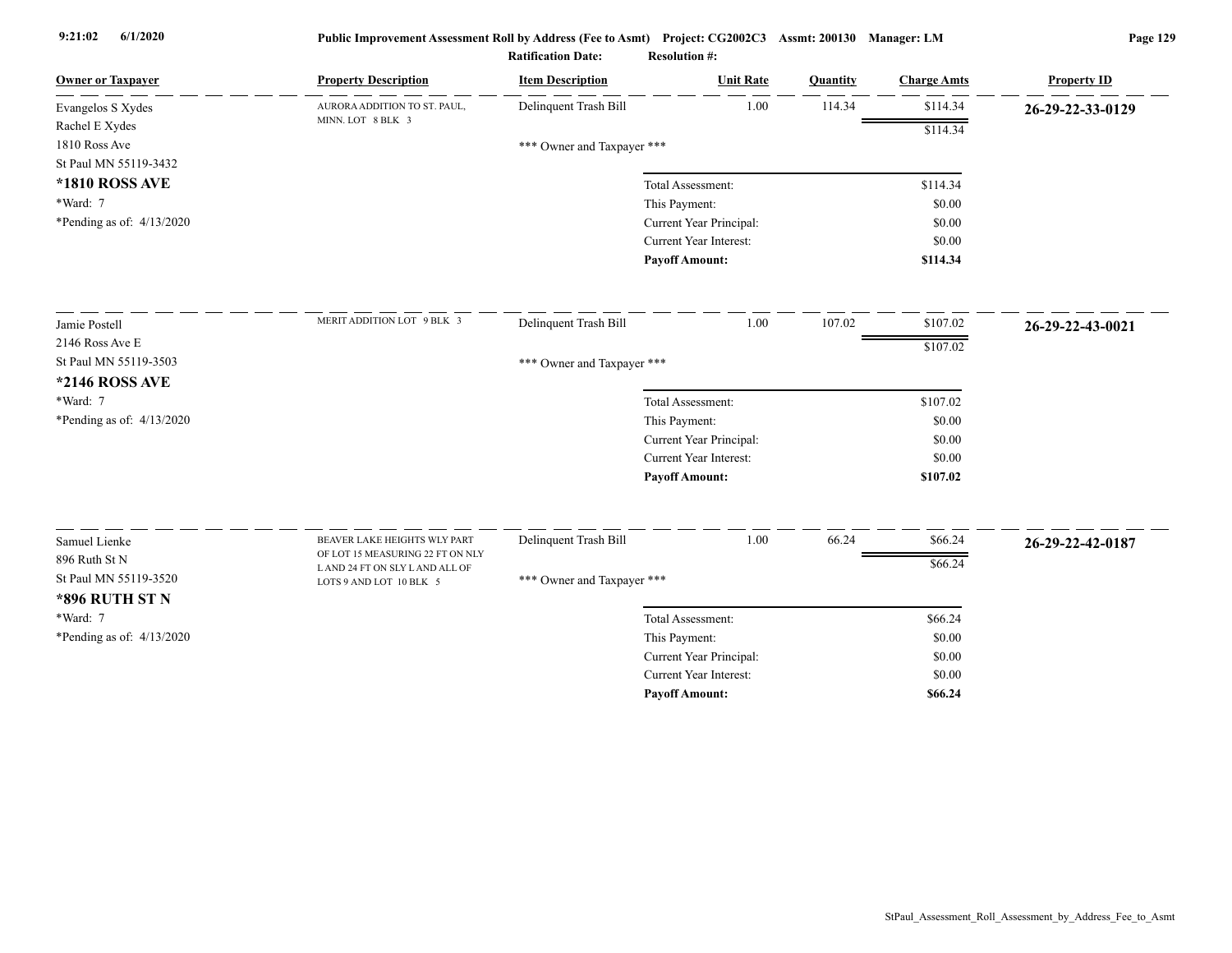| <b>Owner or Taxpayer</b>    | <b>Property Description</b>                                       | <b>Item Description</b>    | <b>Unit Rate</b>        | Quantity | <b>Charge Amts</b> | <b>Property ID</b> |
|-----------------------------|-------------------------------------------------------------------|----------------------------|-------------------------|----------|--------------------|--------------------|
| Ryan Dietzman               | MERCER AND MAGRAW'S ADDITION                                      | Delinquent Trash Bill      | 1.00                    | 3.36     | \$3.36             | 26-29-23-24-0023   |
| 1047 Ryde St 3              | N 1/2 OF LOT 2 AND ALL OF LOT 3                                   |                            |                         |          | \$3.36             |                    |
| St Paul MN 55103            |                                                                   | *** Owner and Taxpayer *** |                         |          |                    |                    |
| *1047 RYDE ST               |                                                                   |                            |                         |          |                    |                    |
| *Ward: 5                    |                                                                   |                            | Total Assessment:       |          | \$3.36             |                    |
| *Pending as of: $4/13/2020$ |                                                                   |                            | This Payment:           |          | \$0.00             |                    |
|                             |                                                                   |                            | Current Year Principal: |          | \$0.00             |                    |
|                             |                                                                   |                            | Current Year Interest:  |          | \$0.00             |                    |
|                             |                                                                   |                            | <b>Payoff Amount:</b>   |          | \$3.36             |                    |
| Jacqueline J Cushing        | MERCER AND MAGRAW'S ADDITION                                      | Delinquent Trash Bill      | 1.00                    | 77.36    | \$77.36            | 26-29-23-24-0029   |
| 1071 Ryde St                | EX S 12 5/10 FT LOT 12 AND ALL OF                                 |                            |                         |          | \$77.36            |                    |
| St Paul MN 55103-1370       | LOT <sub>13</sub>                                                 | *** Owner and Taxpayer *** |                         |          |                    |                    |
| *1071 RYDE ST               |                                                                   |                            |                         |          |                    |                    |
| *Ward: 5                    |                                                                   |                            | Total Assessment:       |          | \$77.36            |                    |
| *Pending as of: $4/13/2020$ |                                                                   |                            | This Payment:           |          | \$0.00             |                    |
|                             |                                                                   |                            | Current Year Principal: |          | \$0.00             |                    |
|                             |                                                                   |                            | Current Year Interest:  |          | \$0.00             |                    |
|                             |                                                                   |                            | <b>Payoff Amount:</b>   |          | \$77.36            |                    |
|                             |                                                                   |                            |                         |          |                    |                    |
| James George Wyman          | MAXFIELDS SUBDIVISION OF LOT 53<br>OF LAKE COMO VILLAS S 20 FT OF | Delinquent Trash Bill      | 1.00                    | 114.34   | \$114.34           | 26-29-23-24-0161   |
| 978 Ryde St                 | LOT 25 AND ALL OF LOT 26 BLK 53                                   |                            |                         |          | \$114.34           |                    |
| St Paul MN 55103-1367       |                                                                   | *** Owner and Taxpayer *** |                         |          |                    |                    |
| <b>*978 RYDE ST</b>         |                                                                   |                            |                         |          |                    |                    |
| *Ward: 5                    |                                                                   |                            | Total Assessment:       |          | \$114.34           |                    |
| *Pending as of: $4/13/2020$ |                                                                   |                            | This Payment:           |          | \$0.00             |                    |
|                             |                                                                   |                            | Current Year Principal: |          | \$0.00             |                    |
|                             |                                                                   |                            | Current Year Interest:  |          | \$0.00             |                    |
|                             |                                                                   |                            | <b>Pavoff Amount:</b>   |          | \$114.34           |                    |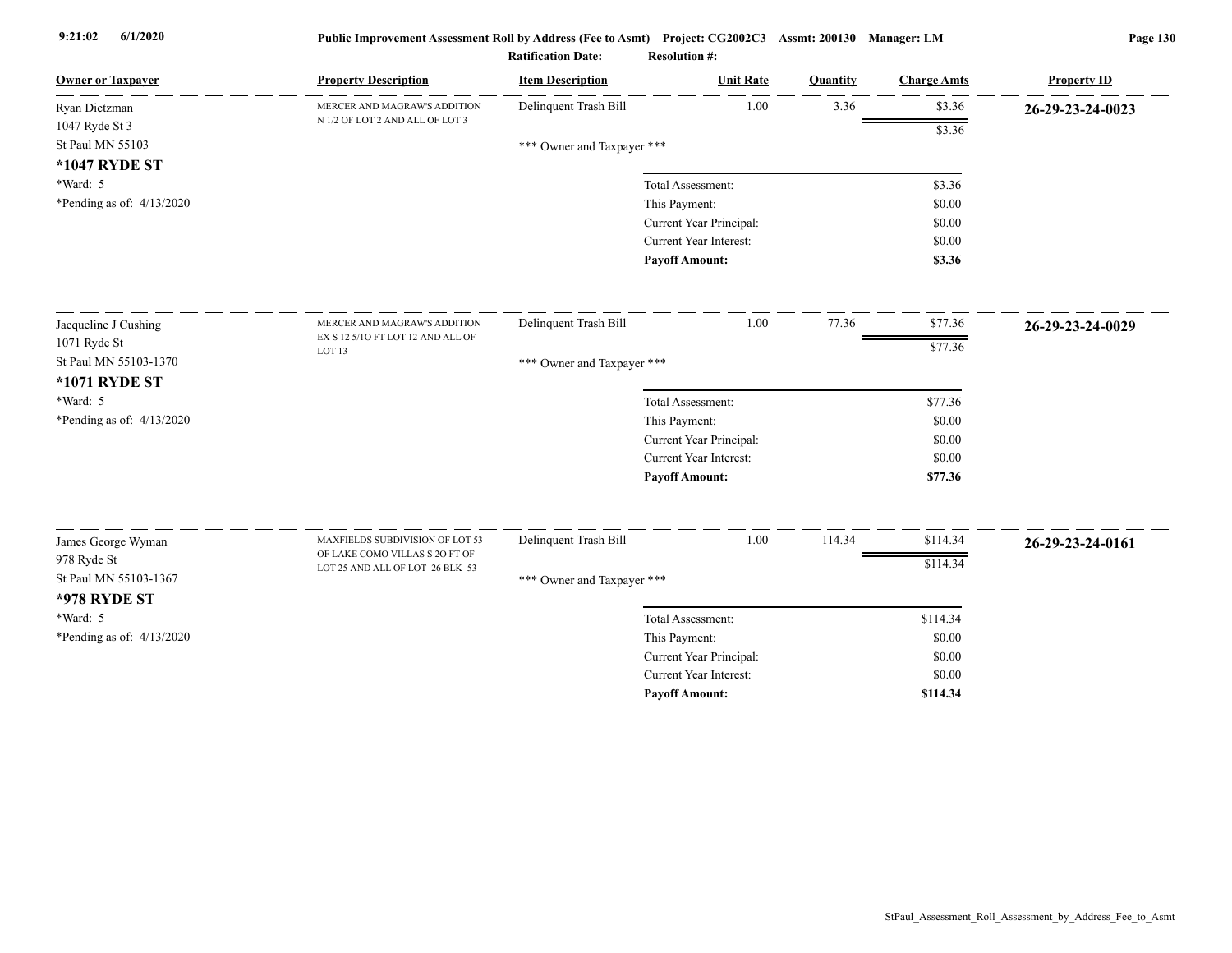| <b>Owner or Taxpayer</b>                   | <b>Property Description</b>                                      | <b>Item Description</b>    | <b>Unit Rate</b>                                         | Quantity | <b>Charge Amts</b> | <b>Property ID</b> |
|--------------------------------------------|------------------------------------------------------------------|----------------------------|----------------------------------------------------------|----------|--------------------|--------------------|
| Richard J Prelgo                           | WINTERS ADDITION TO ST. PAUL LOT                                 | Delinquent Trash Bill      | 1.00                                                     | 82.12    | \$82.12            | 26-29-23-33-0057   |
| 1000 Seminary Ave                          | 25 BLK 16                                                        |                            |                                                          |          | \$82.12            |                    |
| St Paul MN 55104-1527                      |                                                                  | *** Owner and Taxpayer *** |                                                          |          |                    |                    |
| *1000 SEMINARY AVE                         |                                                                  |                            |                                                          |          |                    |                    |
| *Ward: 1                                   |                                                                  |                            | Total Assessment:                                        |          | \$82.12            |                    |
| *Pending as of: 4/13/2020                  |                                                                  |                            | This Payment:                                            |          | \$0.00             |                    |
|                                            |                                                                  |                            | Current Year Principal:                                  |          | \$0.00             |                    |
|                                            |                                                                  |                            | <b>Current Year Interest:</b>                            |          | \$0.00             |                    |
|                                            |                                                                  |                            | <b>Payoff Amount:</b>                                    |          | \$82.12            |                    |
| Hargwayne Gegziabhre                       | WINTERS ADDITION TO ST. PAUL EX                                  | Delinquent Trash Bill      | 1.00                                                     | 114.34   | \$114.34           | 26-29-23-33-0025   |
| 4137 Gale Cir                              | ALLEY LOT 15 BLK 17                                              |                            |                                                          |          | \$114.34           |                    |
| Arden Hills MN 55112-1915                  |                                                                  | *** Owner and Taxpayer *** |                                                          |          |                    |                    |
| *1037 SEMINARY AVE                         |                                                                  |                            |                                                          |          |                    |                    |
| *Ward: 1                                   |                                                                  |                            | Total Assessment:                                        |          | \$114.34           |                    |
| *Pending as of: 4/13/2020                  |                                                                  |                            | This Payment:                                            |          | \$0.00             |                    |
|                                            |                                                                  |                            | Current Year Principal:                                  |          | \$0.00             |                    |
|                                            |                                                                  |                            | Current Year Interest:                                   |          | \$0.00             |                    |
|                                            |                                                                  |                            | <b>Payoff Amount:</b>                                    |          | \$114.34           |                    |
|                                            |                                                                  | Delinquent Trash Bill      | 1.00                                                     |          |                    |                    |
| Karen E Kunes                              | WINTERS ADDITION TO ST. PAUL<br>SUBJ TO ALLEY THE W 1/2 OF LOT 3 |                            |                                                          | 4.65     | \$4.65             | 26-29-23-33-0103   |
| 1053 Seminary Ave<br>St Paul MN 55104-1529 | AND ALL OF LOT 4 BLK 20                                          |                            |                                                          |          | \$4.65             |                    |
|                                            |                                                                  | *** Owner and Taxpayer *** |                                                          |          |                    |                    |
| *1053 SEMINARY AVE                         |                                                                  |                            |                                                          |          |                    |                    |
| *Ward: 1                                   |                                                                  |                            | Total Assessment:                                        |          | \$4.65             |                    |
| *Pending as of: 4/13/2020                  |                                                                  |                            | This Payment:                                            |          | \$0.00<br>\$0.00   |                    |
|                                            |                                                                  |                            | Current Year Principal:<br><b>Current Year Interest:</b> |          | \$0.00             |                    |
|                                            |                                                                  |                            | <b>Payoff Amount:</b>                                    |          | \$4.65             |                    |
|                                            |                                                                  |                            |                                                          |          |                    |                    |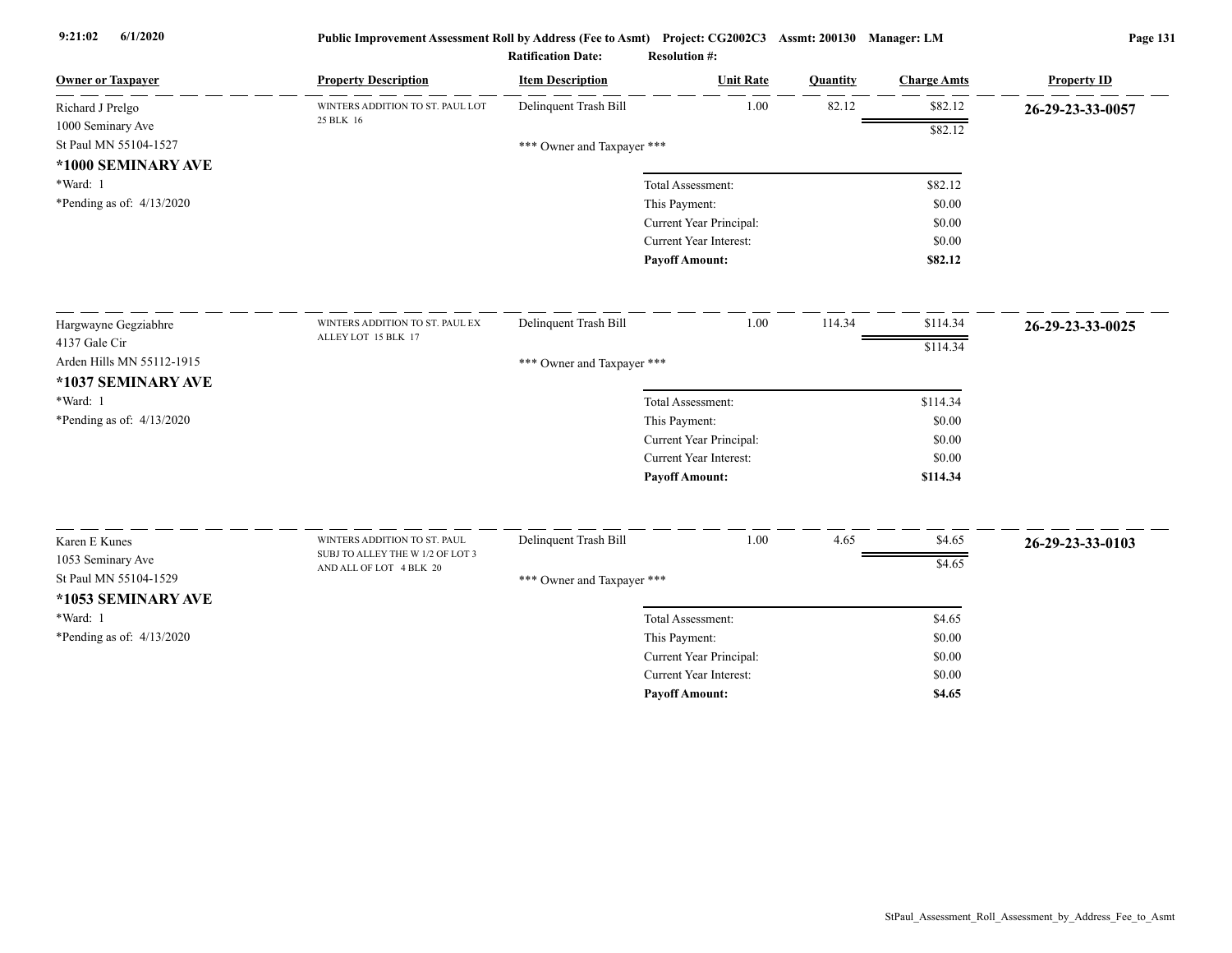| <b>Owner or Taxpayer</b>     | <b>Property Description</b>     | <b>Item Description</b>    | <b>Unit Rate</b>                         | Quantity | <b>Charge Amts</b> | <b>Property ID</b> |
|------------------------------|---------------------------------|----------------------------|------------------------------------------|----------|--------------------|--------------------|
| Kimberlee Plankers           | WINTERS ADDITION TO ST. PAUL EX | Delinquent Trash Bill      | 1.00                                     | 66.24    | \$66.24            | 26-29-23-33-0146   |
| 1054 Seminary Ave            | S 10 FT FOR ALLEY LOT 27 BLK 21 |                            |                                          |          | \$66.24            |                    |
| St Paul MN 55104-1528        |                                 | *** Owner and Taxpayer *** |                                          |          |                    |                    |
| *1054 SEMINARY AVE           |                                 |                            |                                          |          |                    |                    |
| *Ward: 1                     |                                 |                            | Total Assessment:                        |          | \$66.24            |                    |
| *Pending as of: $4/13/2020$  |                                 |                            | This Payment:                            |          | \$0.00             |                    |
|                              |                                 |                            | Current Year Principal:                  |          | \$0.00             |                    |
|                              |                                 |                            | Current Year Interest:                   |          | \$0.00             |                    |
|                              |                                 |                            | <b>Payoff Amount:</b>                    |          | \$66.24            |                    |
| Flint G Mclaughlin           | LEXINGTON AVE. ADDITION TO THE  | Delinquent Trash Bill      | 1.00                                     | 107.02   | \$107.02           | 26-29-23-33-0139   |
| 1082 Seminary Ave            | CITY OF ST. PAUL LOT 4 BLK 1    |                            |                                          |          | \$107.02           |                    |
| St Paul MN 55104-1528        |                                 | *** Owner and Taxpayer *** |                                          |          |                    |                    |
| *1082 SEMINARY AVE           |                                 |                            |                                          |          |                    |                    |
| *Ward: 1                     |                                 |                            | Total Assessment:                        |          | \$107.02           |                    |
| *Pending as of: 4/13/2020    |                                 |                            | This Payment:                            |          | \$0.00             |                    |
|                              |                                 |                            | Current Year Principal:                  |          | \$0.00             |                    |
|                              |                                 |                            | Current Year Interest:                   |          | \$0.00             |                    |
|                              |                                 |                            | <b>Payoff Amount:</b>                    |          | \$107.02           |                    |
| Katherine Louise Hendrickson | WARE AND HOSPES ADDITION TO ST. | Delinquent Trash Bill      | 1.00                                     | 107.02   | \$107.02           |                    |
| 666 Simon Ave                | PAUL, MINN. LOT 8 BLK 3         |                            |                                          |          |                    | 26-29-23-14-0078   |
| St Paul MN 55117-5625        |                                 |                            |                                          |          | \$107.02           |                    |
| *666 SIMON AVE               |                                 | *** Owner and Taxpayer *** |                                          |          |                    |                    |
| *Ward: 5                     |                                 |                            | Total Assessment:                        |          | \$107.02           |                    |
| *Pending as of: $4/13/2020$  |                                 |                            |                                          |          | \$0.00             |                    |
|                              |                                 |                            | This Payment:<br>Current Year Principal: |          | \$0.00             |                    |
|                              |                                 |                            | <b>Current Year Interest:</b>            |          | \$0.00             |                    |
|                              |                                 |                            | <b>Pavoff Amount:</b>                    |          | \$107.02           |                    |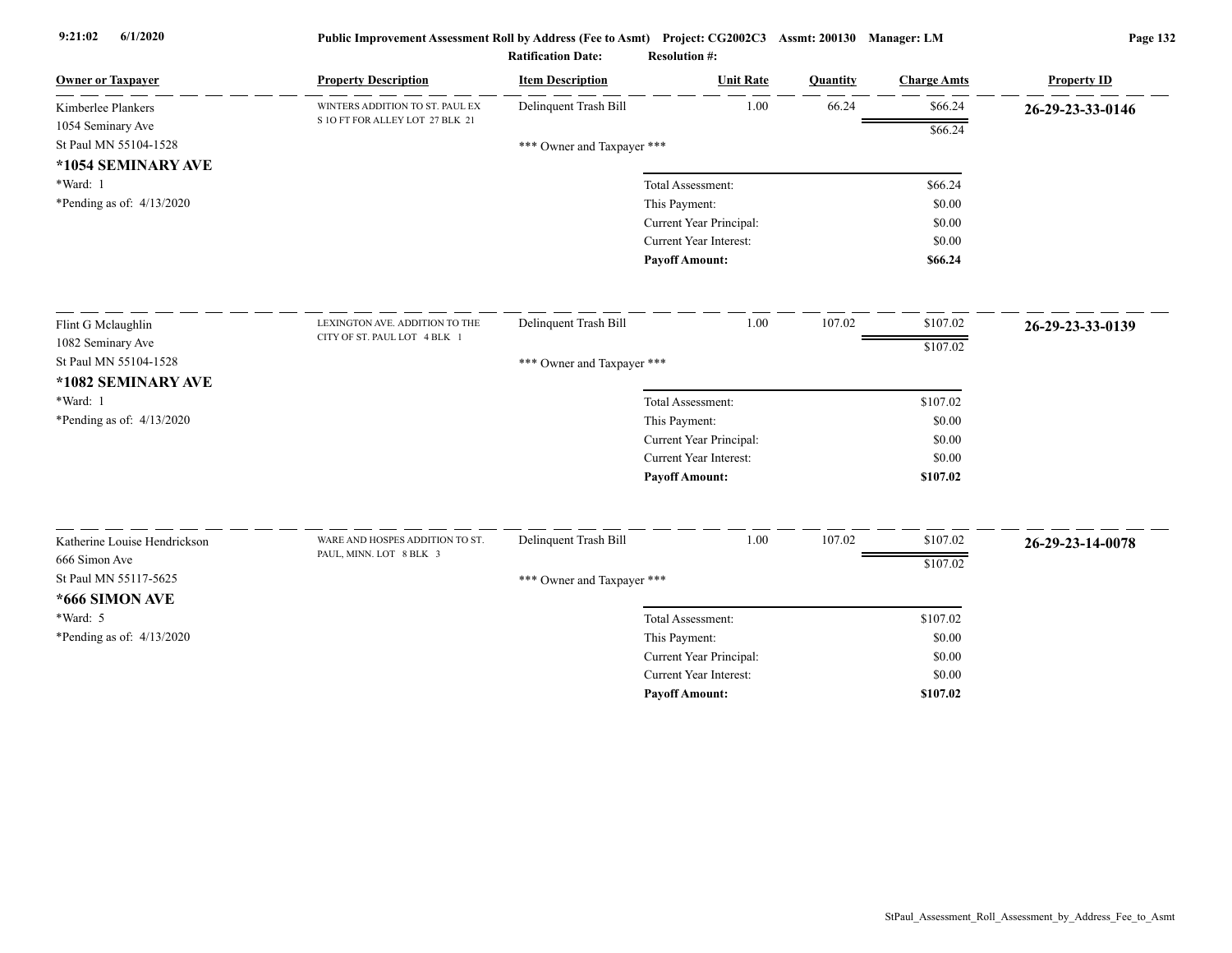| <b>Owner or Taxpayer</b>  | <b>Property Description</b>                                | <b>Item Description</b>    | <b>Unit Rate</b>              | Quantity | <b>Charge Amts</b> | <b>Property ID</b> |
|---------------------------|------------------------------------------------------------|----------------------------|-------------------------------|----------|--------------------|--------------------|
| Koua Thao                 | WARE AND HOSPES ADDITION TO ST.<br>PAUL, MINN. LOT 9 BLK 3 | Delinquent Trash Bill      | 1.00                          | 4.65     | \$4.65             | 26-29-23-14-0077   |
| 672 Simon Ave             |                                                            |                            |                               |          | \$4.65             |                    |
| St Paul MN 55117-5625     |                                                            | *** Owner and Taxpayer *** |                               |          |                    |                    |
| *672 SIMON AVE            |                                                            |                            |                               |          |                    |                    |
| *Ward: 5                  |                                                            |                            | Total Assessment:             |          | \$4.65             |                    |
| *Pending as of: 4/13/2020 |                                                            |                            | This Payment:                 |          | \$0.00             |                    |
|                           |                                                            |                            | Current Year Principal:       |          | \$0.00             |                    |
|                           |                                                            |                            | Current Year Interest:        |          | \$0.00             |                    |
|                           |                                                            |                            | <b>Payoff Amount:</b>         |          | \$4.65             |                    |
| Sara M Ali                | WARE AND HOSPES ADDITION TO ST.                            | Delinquent Trash Bill      | 1.00                          | 131.59   | \$131.59           | 26-29-23-14-0037   |
| 679 Simon Ave             | PAUL, MINN. LOT 38 BLK 2                                   |                            |                               |          | \$131.59           |                    |
| St Paul MN 55117-5622     |                                                            | *** Owner and Taxpayer *** |                               |          |                    |                    |
| *679 SIMON AVE            |                                                            |                            |                               |          |                    |                    |
| *Ward: 5                  |                                                            |                            | Total Assessment:             |          | \$131.59           |                    |
| *Pending as of: 4/13/2020 |                                                            |                            | This Payment:                 |          | \$0.00             |                    |
|                           |                                                            |                            | Current Year Principal:       |          | \$0.00             |                    |
|                           |                                                            |                            | <b>Current Year Interest:</b> |          | \$0.00             |                    |
|                           |                                                            |                            | <b>Payoff Amount:</b>         |          | \$131.59           |                    |
| Fausto Escobar            | WARE AND HOSPES ADDITION TO ST.                            | Delinquent Trash Bill      | 1.00                          | 95.98    | \$95.98            | 26-29-23-14-0054   |
| Cinia Umanzor             | PAUL, MINN. SELY 10 FT OF LOT 20                           |                            |                               |          | \$95.98            |                    |
| 749 Simon Ave             | AND ALL OF LOT 21 BLK 2                                    | *** Owner and Taxpayer *** |                               |          |                    |                    |
| St Paul MN 55117-5626     |                                                            |                            |                               |          |                    |                    |
| *749 SIMON AVE            |                                                            |                            | Total Assessment:             |          | \$95.98            |                    |
| *Ward: 5                  |                                                            |                            | This Payment:                 |          | \$0.00             |                    |
| *Pending as of: 4/13/2020 |                                                            |                            | Current Year Principal:       |          | \$0.00             |                    |
|                           |                                                            |                            | <b>Current Year Interest:</b> |          | \$0.00             |                    |
|                           |                                                            |                            | <b>Pavoff Amount:</b>         |          | \$95.98            |                    |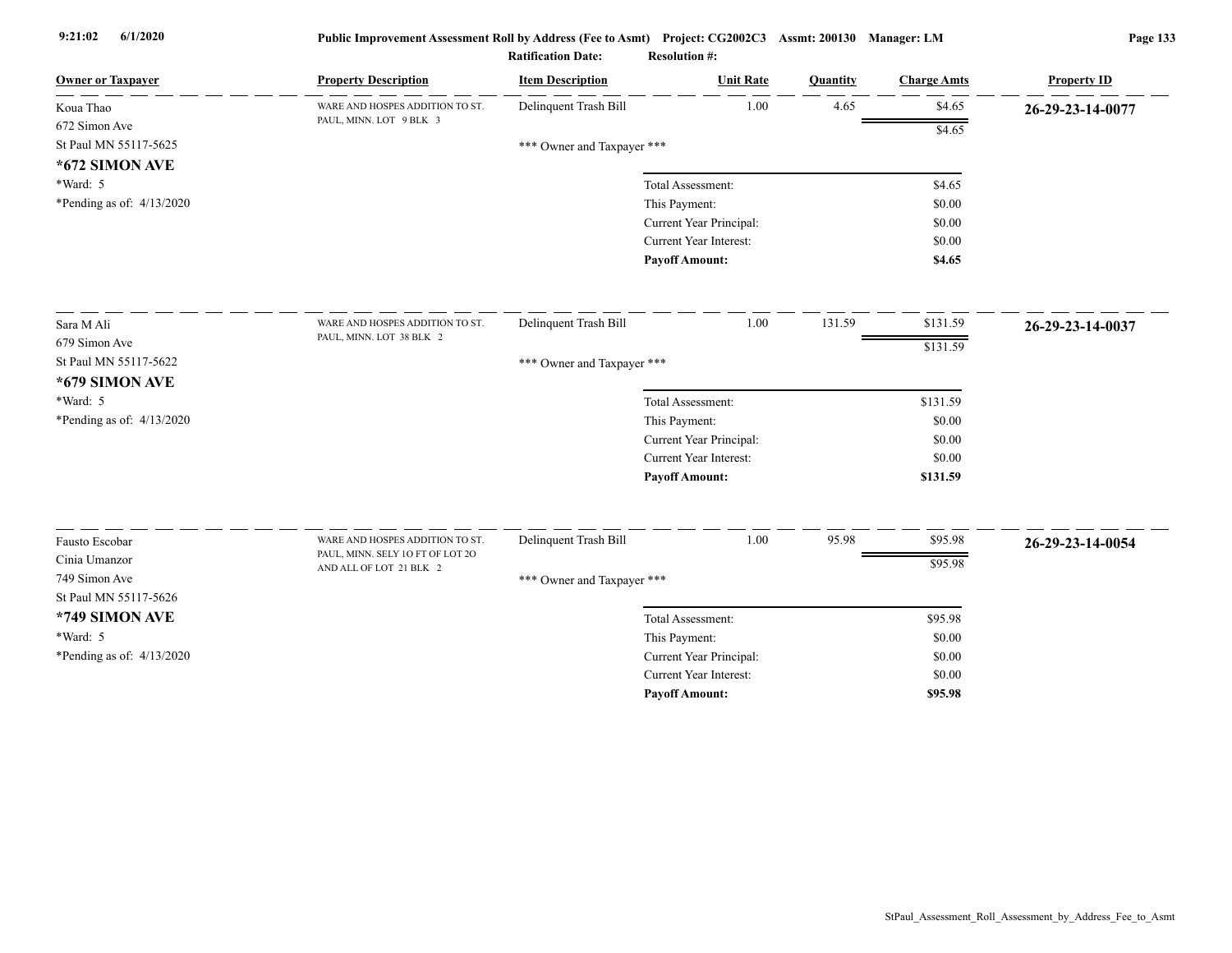| <b>Owner or Taxpayer</b>         | <b>Property Description</b>     | <b>Item Description</b>    | <b>Unit Rate</b>              | Quantity | <b>Charge Amts</b> | <b>Property ID</b> |
|----------------------------------|---------------------------------|----------------------------|-------------------------------|----------|--------------------|--------------------|
| Jerome M Prokott                 | BROKMEIERS SUBDIVISION LOTS 7 & | Delinquent Trash Bill      | 1.00                          | 107.02   | \$107.02           | 27-29-22-31-0009   |
| 1512 Sims Ave                    | LOT 8 BLK 2                     |                            |                               |          | \$107.02           |                    |
| St Paul MN 55106-3506            |                                 | *** Owner and Taxpayer *** |                               |          |                    |                    |
| *1512 SIMS AVE                   |                                 |                            |                               |          |                    |                    |
| *Ward: 6                         |                                 |                            | Total Assessment:             |          | \$107.02           |                    |
| *Pending as of: $4/13/2020$      |                                 |                            | This Payment:                 |          | \$0.00             |                    |
|                                  |                                 |                            | Current Year Principal:       |          | \$0.00             |                    |
|                                  |                                 |                            | Current Year Interest:        |          | \$0.00             |                    |
|                                  |                                 |                            | <b>Pavoff Amount:</b>         |          | \$107.02           |                    |
| Neng Xiong                       | BIRMINGHAM'S 2ND ADDITION LOT   | Delinquent Trash Bill      | 1.00                          | 107.02   | \$107.02           | 27-29-22-41-0114   |
| Youa Yang                        | 15 BLK 2                        |                            |                               |          | \$107.02           |                    |
| 1662 Sims Ave                    |                                 | *** Owner and Taxpayer *** |                               |          |                    |                    |
| St Paul MN 55106-2001            |                                 |                            |                               |          |                    |                    |
| *1662 SIMS AVE                   |                                 |                            | Total Assessment:             |          | \$107.02           |                    |
| $*Ward: 6$                       |                                 |                            | This Payment:                 |          | \$0.00             |                    |
| *Pending as of: $4/13/2020$      |                                 |                            | Current Year Principal:       |          | \$0.00             |                    |
|                                  |                                 |                            | <b>Current Year Interest:</b> |          | \$0.00             |                    |
|                                  |                                 |                            | <b>Payoff Amount:</b>         |          | \$107.02           |                    |
|                                  | BIRMINGHAM'S 2ND ADDITION LOT   | Delinquent Trash Bill      | 1.00                          | 107.02   | \$107.02           |                    |
| Matthew D Sweeney                | 6 BLK 2                         |                            |                               |          |                    | 27-29-22-41-0105   |
| Kirstin Sampson<br>2238 Dahl Ave |                                 |                            |                               |          | \$107.02           |                    |
| St Paul MN 55119-5885            |                                 | *** Owner and Taxpayer *** |                               |          |                    |                    |
| *1698 SIMS AVE                   |                                 |                            | Total Assessment:             |          | \$107.02           |                    |
| *Ward: 6                         |                                 |                            | This Payment:                 |          | \$0.00             |                    |
| *Pending as of: 4/13/2020        |                                 |                            | Current Year Principal:       |          | \$0.00             |                    |
|                                  |                                 |                            | <b>Current Year Interest:</b> |          | \$0.00             |                    |
|                                  |                                 |                            | <b>Pavoff Amount:</b>         |          | \$107.02           |                    |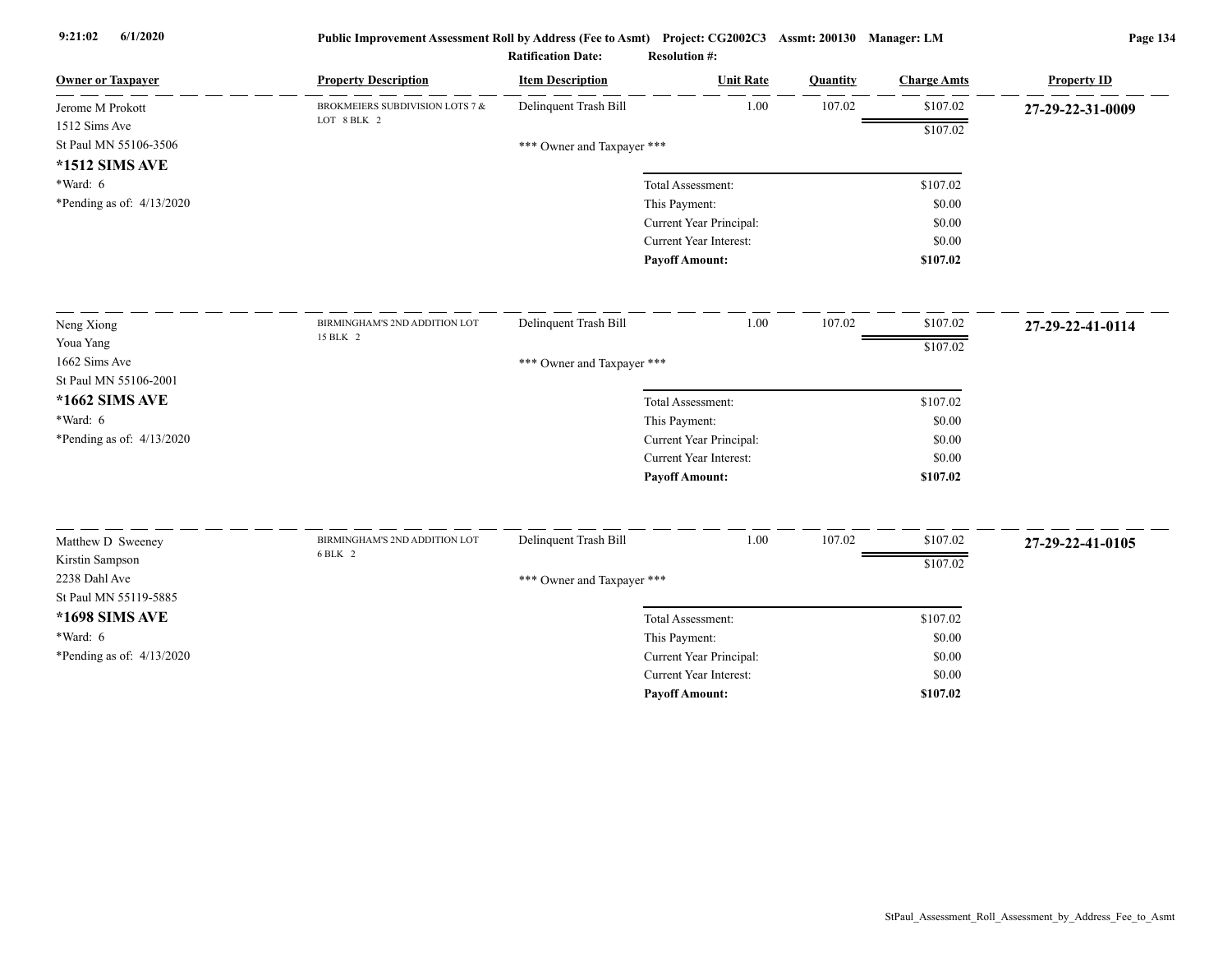| <b>Owner or Taxpayer</b>    | <b>Property Description</b>                                         | <b>Item Description</b>    | <b>Unit Rate</b>        | Quantity | <b>Charge Amts</b> | <b>Property ID</b> |
|-----------------------------|---------------------------------------------------------------------|----------------------------|-------------------------|----------|--------------------|--------------------|
| Venla Vang                  | BIRMINGHAM'S PARK SUBJ TO ESMT                                      | Delinquent Trash Bill      | 1.00                    | 221.35   | \$221.35           | 27-29-22-41-0014   |
| 1756 Sims Ave               | THE W 15 FT OF LOT 5 AND ALL OF<br>LOT 6 AND EX W 20 FT LOT 7 BLK 2 |                            |                         |          | \$221.35           |                    |
| St Paul MN 55106-3624       |                                                                     | *** Owner and Taxpayer *** |                         |          |                    |                    |
| *1756 SIMS AVE              |                                                                     |                            |                         |          |                    |                    |
| *Ward: 6                    |                                                                     |                            | Total Assessment:       |          | \$221.35           |                    |
| *Pending as of: $4/13/2020$ |                                                                     |                            | This Payment:           |          | \$0.00             |                    |
|                             |                                                                     |                            | Current Year Principal: |          | \$0.00             |                    |
|                             |                                                                     |                            | Current Year Interest:  |          | \$0.00             |                    |
|                             |                                                                     |                            | <b>Payoff Amount:</b>   |          | \$221.35           |                    |
| Shirley A Piele             | HAZEL PARK DIVISION 4 LOT 22 BLK                                    | Delinquent Trash Bill      | 1.00                    | 114.34   | \$114.34           | 26-29-22-32-0051   |
| Raymond W Johnson           | 2                                                                   |                            |                         |          | \$114.34           |                    |
| 1803 Sims Ave               |                                                                     | *** Owner and Taxpayer *** |                         |          |                    |                    |
| St Paul MN 55119-3401       |                                                                     |                            |                         |          |                    |                    |
| *1803 SIMS AVE              |                                                                     |                            | Total Assessment:       |          | \$114.34           |                    |
| *Ward: 6                    |                                                                     |                            | This Payment:           |          | \$0.00             |                    |
| *Pending as of: $4/13/2020$ |                                                                     |                            | Current Year Principal: |          | \$0.00             |                    |
|                             |                                                                     |                            | Current Year Interest:  |          | \$0.00             |                    |
|                             |                                                                     |                            | <b>Payoff Amount:</b>   |          | \$114.34           |                    |
| Jai Lee                     | HAZEL PARK DIVISION 4 LOTS 29 &                                     | Delinquent Trash Bill      | 1.00                    | 114.34   | \$114.34           | 26-29-22-32-0057   |
| 1833 Sims Ave               | LOT 30 BLK 2                                                        |                            |                         |          |                    |                    |
| St Paul MN 55119-3401       |                                                                     | *** Owner and Taxpayer *** |                         |          | \$114.34           |                    |
| *1833 SIMS AVE              |                                                                     |                            |                         |          |                    |                    |
| *Ward: 6                    |                                                                     |                            | Total Assessment:       |          | \$114.34           |                    |
| *Pending as of: 4/13/2020   |                                                                     |                            | This Payment:           |          | \$0.00             |                    |
|                             |                                                                     |                            | Current Year Principal: |          | \$0.00             |                    |
|                             |                                                                     |                            | Current Year Interest:  |          | \$0.00             |                    |
|                             |                                                                     |                            | <b>Payoff Amount:</b>   |          | \$114.34           |                    |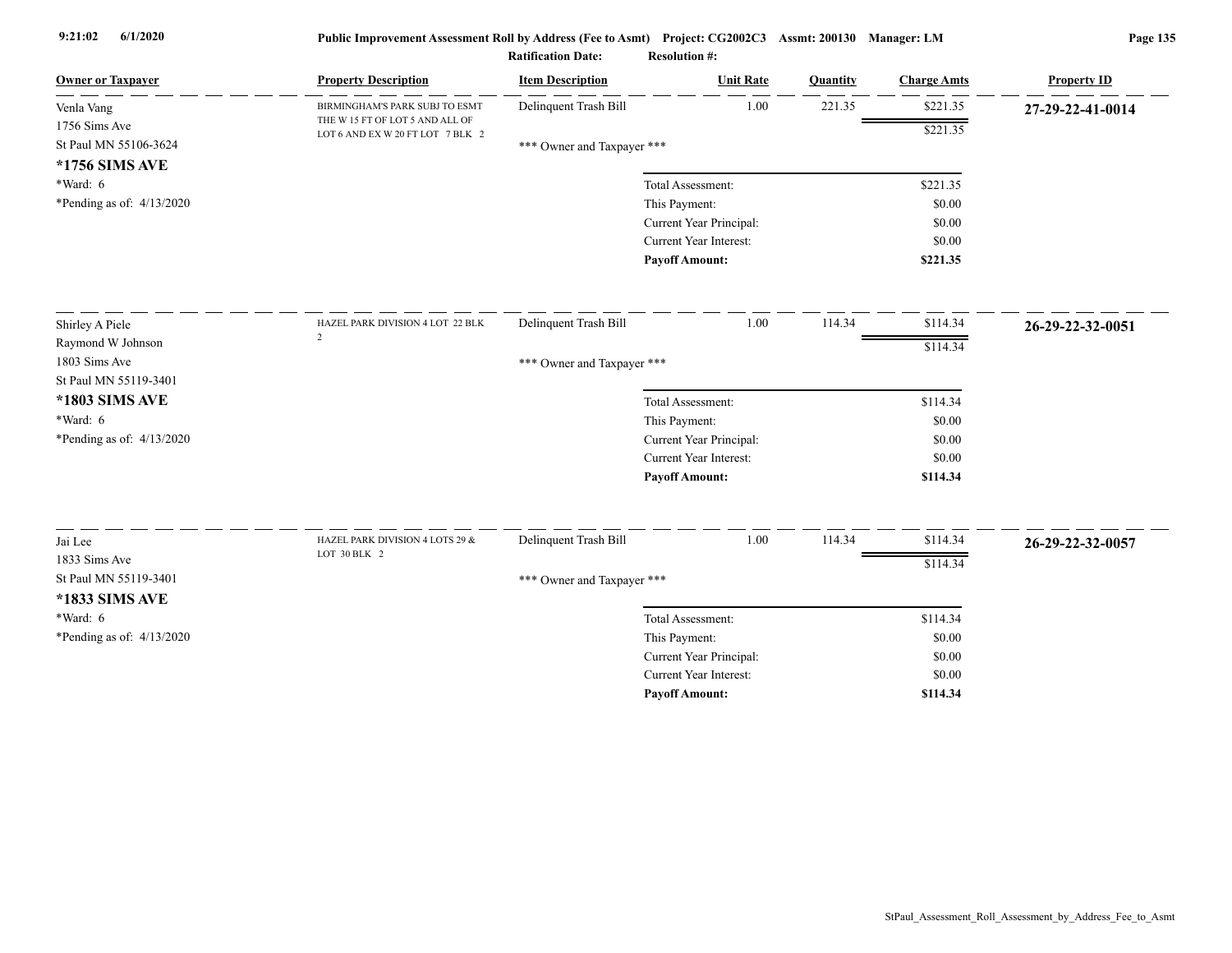| <b>Owner or Taxpayer</b>                      | <b>Property Description</b>                                       | <b>Item Description</b>    | <b>Unit Rate</b>                                  | Quantity | <b>Charge Amts</b> | <b>Property ID</b> |
|-----------------------------------------------|-------------------------------------------------------------------|----------------------------|---------------------------------------------------|----------|--------------------|--------------------|
| Michael P Akpe                                | CONDOMINIUM NUMBER 216                                            | Delinquent Trash Bill      | 1.00                                              | 66.20    | \$66.20            | 27-29-23-24-0231   |
| 1403 Spencer Rd W                             | MACLAREN HILL CONDOMINIUM<br><b>UNIT NO 1403</b>                  |                            |                                                   |          | \$66.20            |                    |
| St Paul MN 55108-5211                         |                                                                   | *** Owner and Taxpayer *** |                                                   |          |                    |                    |
| *1403 SPENCER RD W                            |                                                                   |                            |                                                   |          |                    |                    |
| *Ward: 4                                      |                                                                   |                            | Total Assessment:                                 |          | \$66.20            |                    |
| *Pending as of: $4/13/2020$                   |                                                                   |                            | This Payment:                                     |          | \$0.00             |                    |
|                                               |                                                                   |                            | Current Year Principal:<br>Current Year Interest: |          | \$0.00<br>\$0.00   |                    |
|                                               |                                                                   |                            | <b>Payoff Amount:</b>                             |          | \$66.20            |                    |
|                                               |                                                                   |                            |                                                   |          |                    |                    |
| Pa Chia Vang Rivera                           | TRACYS OUTLOTS IN THE TOWNSHIP                                    | Delinquent Trash Bill      | 1.00                                              | 114.34   | \$114.34           | 27-29-22-32-0085   |
| 1338 Stillwater Ave                           | OF NEW CANADA, RAMSEY CO., AND<br>STATE OF MINNESOTA LOT 9 BLK 10 |                            |                                                   |          | \$114.34           |                    |
| St Paul MN 55106-3408<br>*1338 STILLWATER AVE |                                                                   | *** Owner and Taxpayer *** |                                                   |          |                    |                    |
| *Ward: 6                                      |                                                                   |                            | Total Assessment:                                 |          | \$114.34           |                    |
| *Pending as of: 4/13/2020                     |                                                                   |                            | This Payment:                                     |          | \$0.00             |                    |
|                                               |                                                                   |                            | Current Year Principal:                           |          | \$0.00             |                    |
|                                               |                                                                   |                            | <b>Current Year Interest:</b>                     |          | \$0.00             |                    |
|                                               |                                                                   |                            | <b>Payoff Amount:</b>                             |          | \$114.34           |                    |
| Victor Bolton                                 | TRACYS OUTLOTS IN THE TOWNSHIP                                    | Delinquent Trash Bill      | 1.00                                              | 107.02   | \$107.02           | 27-29-22-32-0082   |
| 1350 Stillwater Ave                           | OF NEW CANADA, RAMSEY CO., AND                                    |                            |                                                   |          | \$107.02           |                    |
| St Paul MN 55106-3408                         | STATE OF MINNESOTA LOT 12 BLK<br>10                               | *** Owner and Taxpayer *** |                                                   |          |                    |                    |
| *1350 STILLWATER AVE                          |                                                                   |                            |                                                   |          |                    |                    |
| $*Ward: 6$                                    |                                                                   |                            | Total Assessment:                                 |          | \$107.02           |                    |
| *Pending as of: 4/13/2020                     |                                                                   |                            | This Payment:                                     |          | \$0.00             |                    |
|                                               |                                                                   |                            | Current Year Principal:                           |          | \$0.00             |                    |
|                                               |                                                                   |                            | <b>Current Year Interest:</b>                     |          | \$0.00             |                    |
|                                               |                                                                   |                            | <b>Pavoff Amount:</b>                             |          | \$107.02           |                    |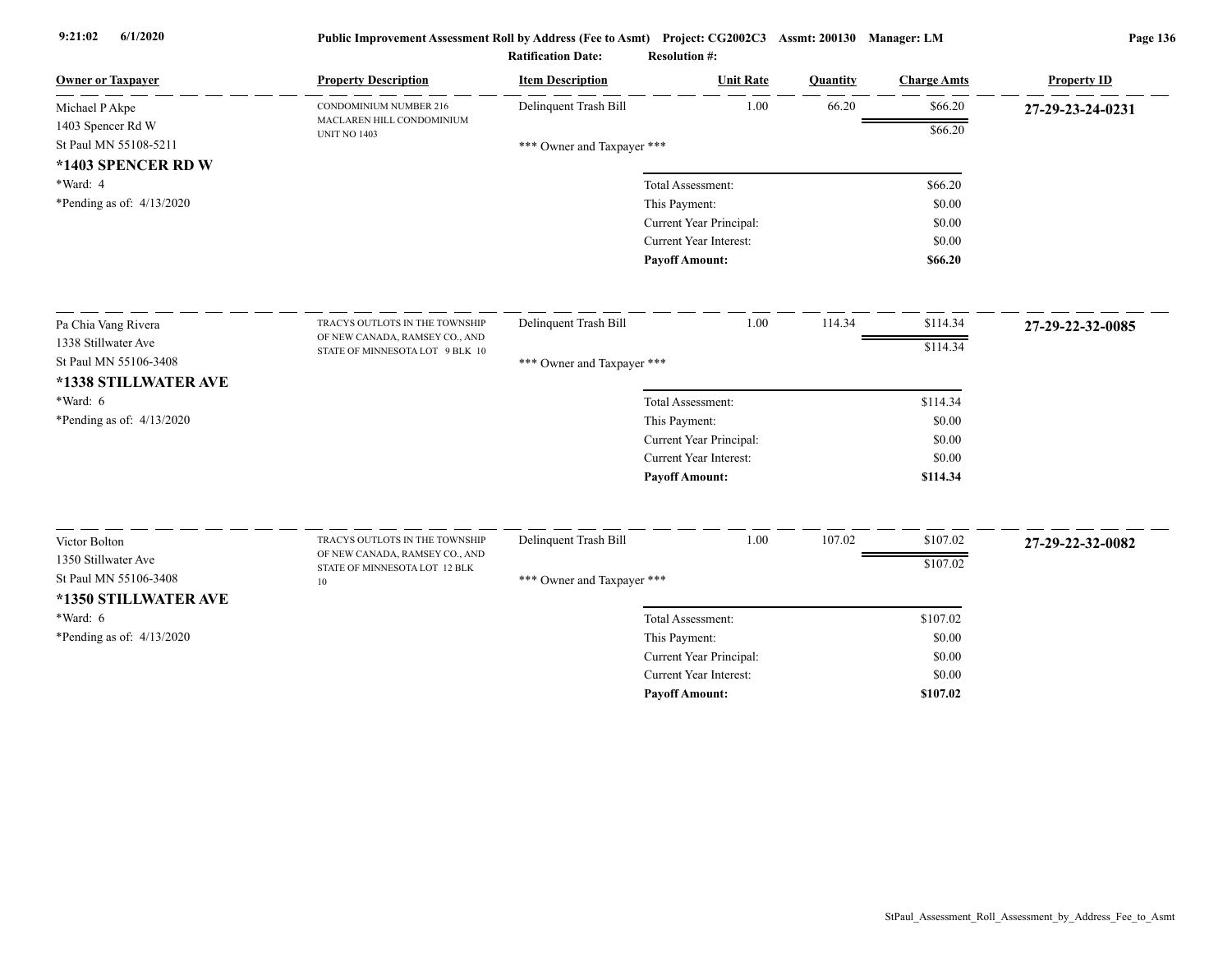| <b>Owner or Taxpayer</b>                  | <b>Property Description</b>                | <b>Item Description</b>    | <b>Unit Rate</b>                   | Quantity | <b>Charge Amts</b> | <b>Property ID</b> |
|-------------------------------------------|--------------------------------------------|----------------------------|------------------------------------|----------|--------------------|--------------------|
| Michael John Herzog                       | SCHOCH'S RE-ARRANGEMENT LOT<br>8 BLK 1     | Delinquent Trash Bill      | 1.00                               | 114.34   | \$114.34           | 27-29-22-31-0063   |
| 1511 Stillwater Ave                       |                                            |                            |                                    |          | \$114.34           |                    |
| St Paul MN 55106-3512                     |                                            | *** Owner and Taxpayer *** |                                    |          |                    |                    |
| *1511 STILLWATER AVE<br>*Ward: 6          |                                            |                            |                                    |          |                    |                    |
| *Pending as of: 4/13/2020                 |                                            |                            | Total Assessment:<br>This Payment: |          | \$114.34<br>\$0.00 |                    |
|                                           |                                            |                            | Current Year Principal:            |          | \$0.00             |                    |
|                                           |                                            |                            | <b>Current Year Interest:</b>      |          | \$0.00             |                    |
|                                           |                                            |                            | <b>Payoff Amount:</b>              |          | \$114.34           |                    |
|                                           |                                            |                            |                                    |          |                    |                    |
| Latasha Glover                            | SCHOCH'S RE-ARRANGEMENT THE N              | Delinquent Trash Bill      | 1.00                               | 107.02   | \$107.02           | 27-29-22-31-0132   |
| 1524 Stillwater Ave                       | 80 FT OF LOT 4 BLK 2                       |                            |                                    |          | \$107.02           |                    |
| St Paul MN 55106-3512                     |                                            | *** Owner and Taxpayer *** |                                    |          |                    |                    |
| *1524 STILLWATER AVE                      |                                            |                            |                                    |          |                    |                    |
| *Ward: 6                                  |                                            |                            | Total Assessment:                  |          | \$107.02           |                    |
| *Pending as of: 4/13/2020                 |                                            |                            | This Payment:                      |          | \$0.00             |                    |
|                                           |                                            |                            | Current Year Principal:            |          | \$0.00             |                    |
|                                           |                                            |                            | <b>Current Year Interest:</b>      |          | \$0.00             |                    |
|                                           |                                            |                            | <b>Payoff Amount:</b>              |          | \$107.02           |                    |
|                                           |                                            |                            |                                    |          |                    |                    |
| Douglas D Demulling                       | DENSLOWS REARRANGEMENT ETC.<br>LOT 6 BLK 3 | Delinquent Trash Bill      | 1.00                               | 4.96     | \$4.96             | 27-29-22-42-0120   |
| Denise J Demulling<br>1578 Stillwater Ave |                                            |                            |                                    |          | \$4.96             |                    |
| St Paul MN 55106-3627                     |                                            | *** Owner and Taxpayer *** |                                    |          |                    |                    |
| *1578 STILLWATER AVE                      |                                            |                            | Total Assessment:                  |          | \$4.96             |                    |
| *Ward: 6                                  |                                            |                            | This Payment:                      |          | \$0.00             |                    |
| *Pending as of: $4/13/2020$               |                                            |                            | Current Year Principal:            |          | \$0.00             |                    |
|                                           |                                            |                            | <b>Current Year Interest:</b>      |          | \$0.00             |                    |
|                                           |                                            |                            | <b>Pavoff Amount:</b>              |          | \$4.96             |                    |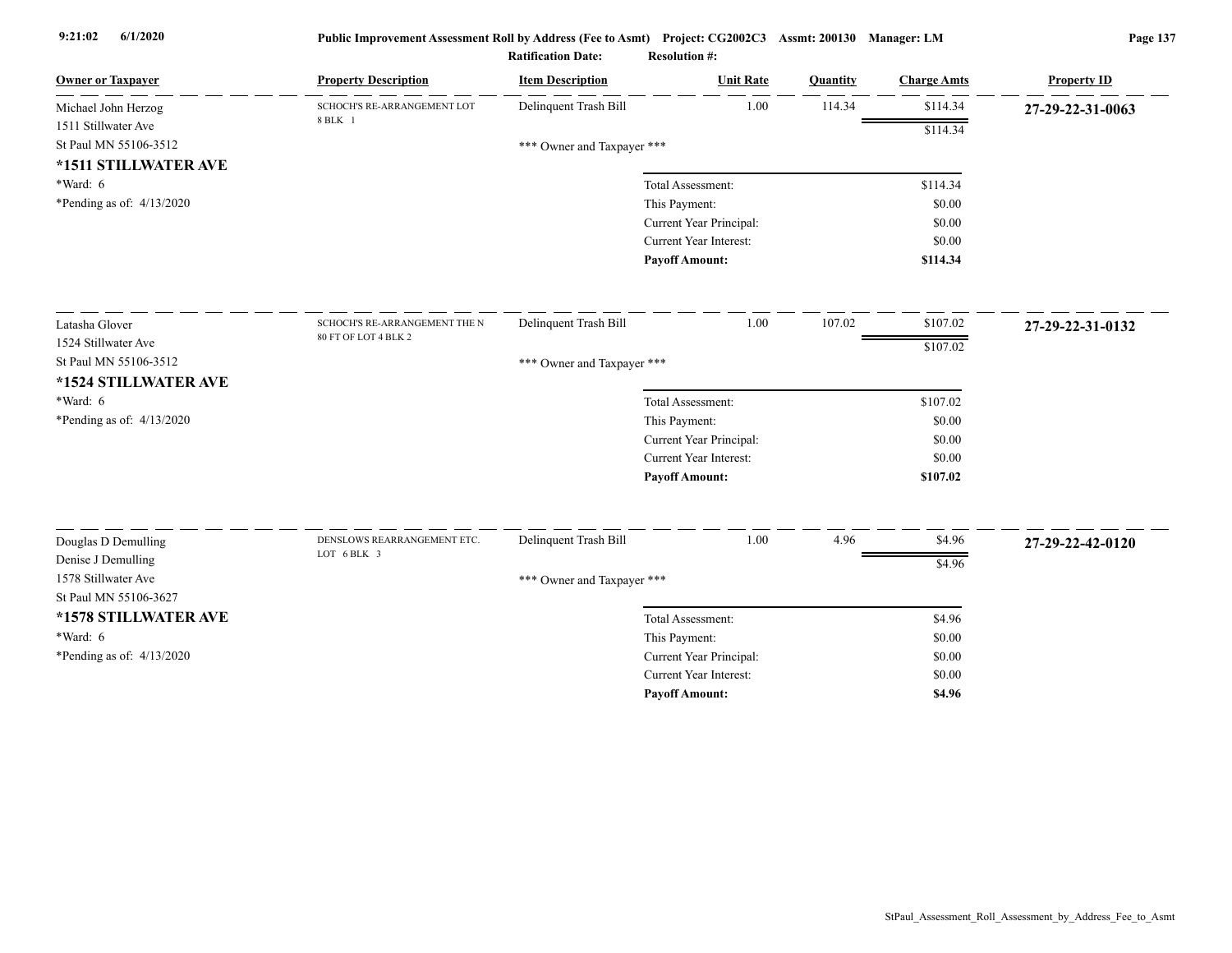| <b>Owner or Taxpayer</b>    | <b>Property Description</b>                | <b>Item Description</b>    | <b>Unit Rate</b>              | Quantity | <b>Charge Amts</b> | <b>Property ID</b> |
|-----------------------------|--------------------------------------------|----------------------------|-------------------------------|----------|--------------------|--------------------|
| Hattie D Zwirner            | DENSLOWS REARRANGEMENT ETC.                | Delinquent Trash Bill      | 1.00                          | 107.02   | \$107.02           | 27-29-22-42-0110   |
| 1579 Stillwater Ave         | LOTS 25 AND LOT 26 BLK 2                   |                            |                               |          | \$107.02           |                    |
| St Paul MN 55106-3626       |                                            | *** Owner and Taxpayer *** |                               |          |                    |                    |
| *1579 STILLWATER AVE        |                                            |                            |                               |          |                    |                    |
| *Ward: 6                    |                                            |                            | Total Assessment:             |          | \$107.02           |                    |
| *Pending as of: 4/13/2020   |                                            |                            | This Payment:                 |          | \$0.00             |                    |
|                             |                                            |                            | Current Year Principal:       |          | \$0.00             |                    |
|                             |                                            |                            | Current Year Interest:        |          | \$0.00             |                    |
|                             |                                            |                            | <b>Payoff Amount:</b>         |          | \$107.02           |                    |
| <b>Brad T Prose</b>         | DENSLOWS REARRANGEMENT ETC.                | Delinquent Trash Bill      | 1.00                          | 107.02   | \$107.02           | 27-29-22-42-0118   |
| Carla L Brunner             | LOT 4 BLK 3                                |                            |                               |          | \$107.02           |                    |
| 1584 Stillwater Ave         |                                            | *** Owner and Taxpayer *** |                               |          |                    |                    |
| St Paul MN 55106-3627       |                                            |                            |                               |          |                    |                    |
| *1584 STILLWATER AVE        |                                            |                            | Total Assessment:             |          | \$107.02           |                    |
| *Ward: 6                    |                                            |                            | This Payment:                 |          | \$0.00             |                    |
| *Pending as of: $4/13/2020$ |                                            |                            | Current Year Principal:       |          | \$0.00             |                    |
|                             |                                            |                            | <b>Current Year Interest:</b> |          | \$0.00             |                    |
|                             |                                            |                            | <b>Payoff Amount:</b>         |          | \$107.02           |                    |
|                             |                                            |                            |                               |          |                    |                    |
| <b>Susan T Buetow</b>       | DENSLOWS REARRANGEMENT ETC.<br>LOT 3 BLK 3 | Delinquent Trash Bill      | 1.00                          | 2.12     | \$2.12             | 27-29-22-42-0117   |
| 1588 Stillwater Ave         |                                            |                            |                               |          | \$2.12             |                    |
| St Paul MN 55106-3627       |                                            | *** Owner and Taxpayer *** |                               |          |                    |                    |
| *1588 STILLWATER AVE        |                                            |                            |                               |          |                    |                    |
| *Ward: 6                    |                                            |                            | Total Assessment:             |          | \$2.12             |                    |
| *Pending as of: $4/13/2020$ |                                            |                            | This Payment:                 |          | \$0.00             |                    |
|                             |                                            |                            | Current Year Principal:       |          | \$0.00             |                    |
|                             |                                            |                            | Current Year Interest:        |          | \$0.00             |                    |
|                             |                                            |                            | <b>Pavoff Amount:</b>         |          | \$2.12             |                    |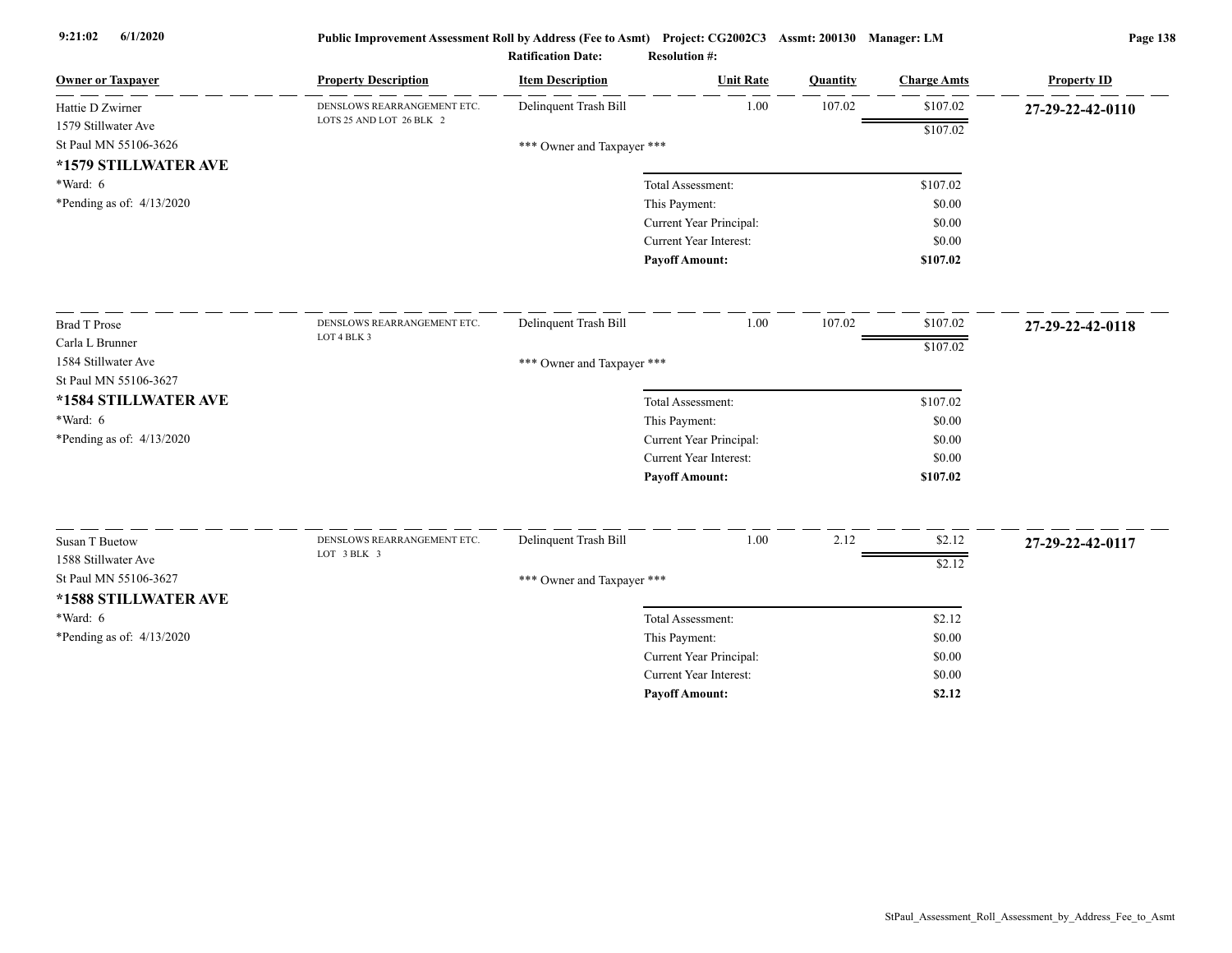| <b>Owner or Taxpayer</b>                      | <b>Property Description</b>                                                                                                  | <b>Item Description</b>    | <b>Unit Rate</b>              | Quantity | <b>Charge Amts</b> | <b>Property ID</b> |
|-----------------------------------------------|------------------------------------------------------------------------------------------------------------------------------|----------------------------|-------------------------------|----------|--------------------|--------------------|
| Thomas C Tschantz                             | DENSLOWS REARRANGEMENT ETC.<br>LOT 30 BLK 2                                                                                  | Delinquent Trash Bill      | 1.00                          | 114.34   | \$114.34           | 27-29-22-42-0114   |
| 1595 Stillwater Ave                           |                                                                                                                              |                            |                               |          | \$114.34           |                    |
| St Paul MN 55106-3626                         |                                                                                                                              | *** Owner and Taxpayer *** |                               |          |                    |                    |
| *1595 STILLWATER AVE                          |                                                                                                                              |                            |                               |          |                    |                    |
| *Ward: 6                                      |                                                                                                                              |                            | Total Assessment:             |          | \$114.34           |                    |
| *Pending as of: 4/13/2020                     |                                                                                                                              |                            | This Payment:                 |          | \$0.00             |                    |
|                                               |                                                                                                                              |                            | Current Year Principal:       |          | \$0.00             |                    |
|                                               |                                                                                                                              |                            | <b>Current Year Interest:</b> |          | \$0.00             |                    |
|                                               |                                                                                                                              |                            | <b>Payoff Amount:</b>         |          | \$114.34           |                    |
| Colleen J Salinas                             | DENSLOWS REARRANGEMENT ETC.                                                                                                  | Delinquent Trash Bill      | 1.00                          | 66.20    | \$66.20            | 27-29-22-42-0115   |
| 1596 Stillwater Ave                           | LOT 1 BLK 3                                                                                                                  |                            |                               |          | \$66.20            |                    |
| St Paul MN 55106-3627                         |                                                                                                                              | *** Owner and Taxpayer *** |                               |          |                    |                    |
| *1596 STILLWATER AVE                          |                                                                                                                              |                            |                               |          |                    |                    |
| *Ward: 6                                      |                                                                                                                              |                            | Total Assessment:             |          | \$66.20            |                    |
| *Pending as of: 4/13/2020                     |                                                                                                                              |                            | This Payment:                 |          | \$0.00             |                    |
|                                               |                                                                                                                              |                            | Current Year Principal:       |          | \$0.00             |                    |
|                                               |                                                                                                                              |                            | Current Year Interest:        |          | \$0.00             |                    |
|                                               |                                                                                                                              |                            | <b>Payoff Amount:</b>         |          | \$66.20            |                    |
| Michael P Quisberg                            | CEDAR PARK, ST. PAUL SUBJ TO                                                                                                 | Delinquent Trash Bill      | 1.00                          | 3.36     | \$3.36             | 27-29-22-42-0079   |
| 1624 Stillwater Ave                           | ESMTS; BEG ON NE COR OF L 1 TH W                                                                                             |                            |                               |          | \$3.36             |                    |
| St Paul MN 55106-3629<br>*1624 STILLWATER AVE | 26.4 FT; TH S 71.4 FT; TH E 8.6 FT; TH S<br>14.4 FT; TH W34.2 FT; TH S 14 FT; TH E<br>25.6 FT; TH S 48.21 FT; TH W TO SW COR | *** Owner and Taxpayer *** |                               |          |                    |                    |
| *Ward: 6                                      | OF E 22.5 FT OF LOT 2; TH N 148.01 FT                                                                                        |                            | Total Assessment:             |          | \$3.36             |                    |
| *Pending as of: $4/13/2020$                   |                                                                                                                              |                            | This Payment:                 |          | \$0.00             |                    |
|                                               |                                                                                                                              |                            | Current Year Principal:       |          | \$0.00             |                    |
|                                               |                                                                                                                              |                            | <b>Current Year Interest:</b> |          | \$0.00             |                    |
|                                               |                                                                                                                              |                            | <b>Pavoff Amount:</b>         |          | \$3.36             |                    |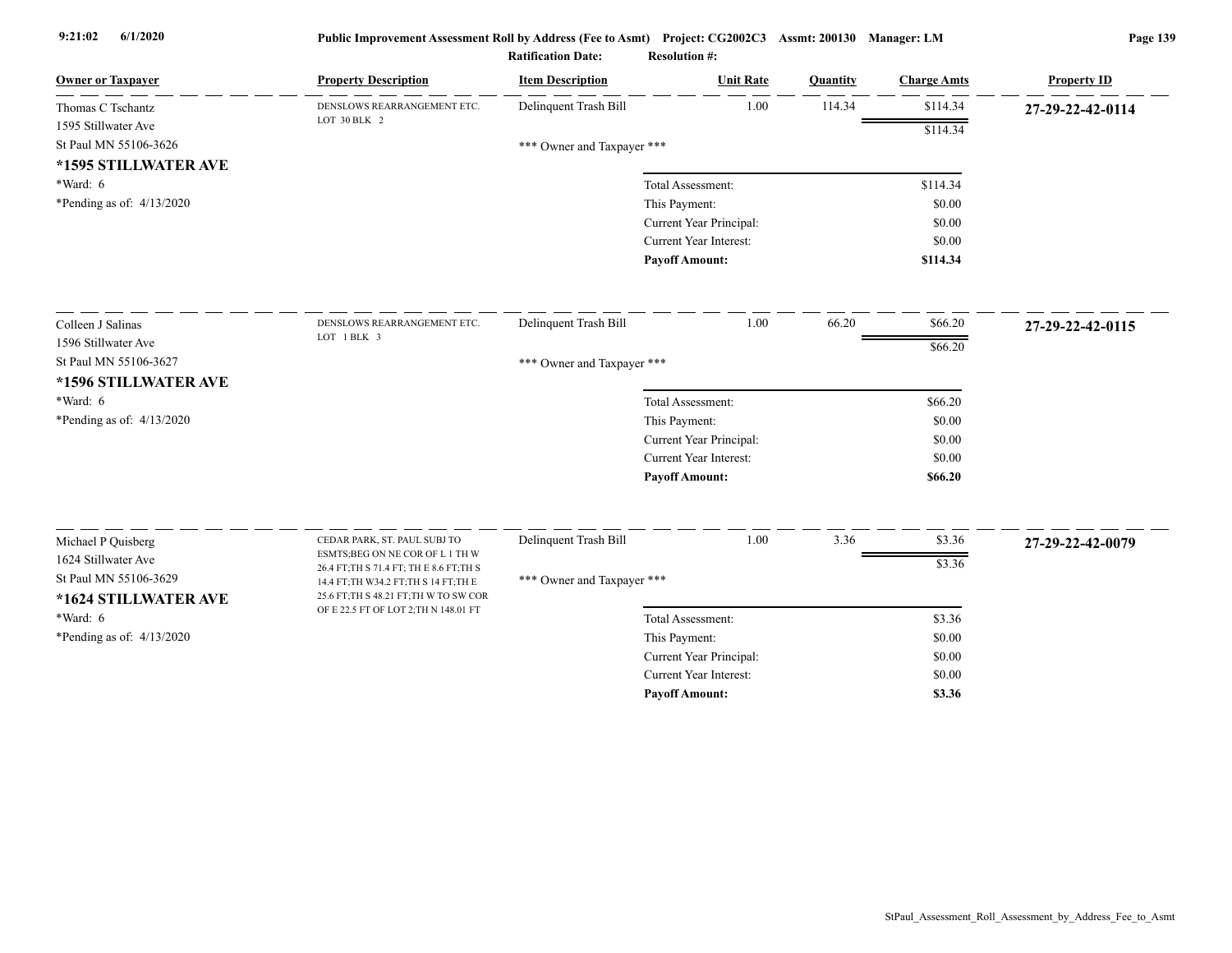| <b>Owner or Taxpayer</b>  | <b>Property Description</b>    | <b>Item Description</b>    | <b>Unit Rate</b>              | Quantity | <b>Charge Amts</b> | <b>Property ID</b> |
|---------------------------|--------------------------------|----------------------------|-------------------------------|----------|--------------------|--------------------|
| Christopher B Zemke       | BIRMINGHAM'S 2ND ADDITION LOTS | Delinquent Trash Bill      | 1.00                          | 114.34   | \$114.34           | 27-29-22-41-0157   |
| Jennifer H Bellas         | 11 AND LOT 12 BLK 4            |                            |                               |          | \$114.34           |                    |
| 1674 Stillwater Ave       |                                | *** Owner and Taxpayer *** |                               |          |                    |                    |
| St Paul MN 55106-3631     |                                |                            |                               |          |                    |                    |
| *1674 STILLWATER AVE      |                                |                            | Total Assessment:             |          | \$114.34           |                    |
| *Ward: 6                  |                                |                            | This Payment:                 |          | \$0.00             |                    |
| *Pending as of: 4/13/2020 |                                |                            | Current Year Principal:       |          | \$0.00             |                    |
|                           |                                |                            | Current Year Interest:        |          | \$0.00             |                    |
|                           |                                |                            | <b>Payoff Amount:</b>         |          | \$114.34           |                    |
| Samantha Carlton          | BIRMINGHAM'S 2ND ADDITION LOT  | Delinquent Trash Bill      | 1.00                          | 118.98   | \$118.98           | 27-29-22-41-0153   |
| 1692 Stillwater Ave       | 7 BLK 4                        |                            |                               |          | \$118.98           |                    |
| St Paul MN 55106-3631     |                                | *** Owner and Taxpayer *** |                               |          |                    |                    |
| *1692 STILLWATER AVE      |                                |                            |                               |          |                    |                    |
| *Ward: 6                  |                                |                            | Total Assessment:             |          | \$118.98           |                    |
| *Pending as of: 4/13/2020 |                                |                            | This Payment:                 |          | \$0.00             |                    |
|                           |                                |                            | Current Year Principal:       |          | \$0.00             |                    |
|                           |                                |                            | <b>Current Year Interest:</b> |          | \$0.00             |                    |
|                           |                                |                            | <b>Payoff Amount:</b>         |          | \$118.98           |                    |
| Timothy A Kasper          | BIRMINGHAM'S 2ND ADDITION LOT  | Delinquent Trash Bill      | 1.00                          | 107.02   | \$107.02           | 27-29-22-41-0151   |
| Shellie J Kasper          | 5 BLK 4                        |                            |                               |          |                    |                    |
| 1700 Stillwater Ave       |                                | *** Owner and Taxpayer *** |                               |          | \$107.02           |                    |
| St Paul MN 55106-3631     |                                |                            |                               |          |                    |                    |
| *1700 STILLWATER AVE      |                                |                            | Total Assessment:             |          | \$107.02           |                    |
| *Ward: 6                  |                                |                            | This Payment:                 |          | \$0.00             |                    |
| *Pending as of: 4/13/2020 |                                |                            | Current Year Principal:       |          | \$0.00             |                    |
|                           |                                |                            | <b>Current Year Interest:</b> |          | \$0.00             |                    |
|                           |                                |                            | <b>Pavoff Amount:</b>         |          | \$107.02           |                    |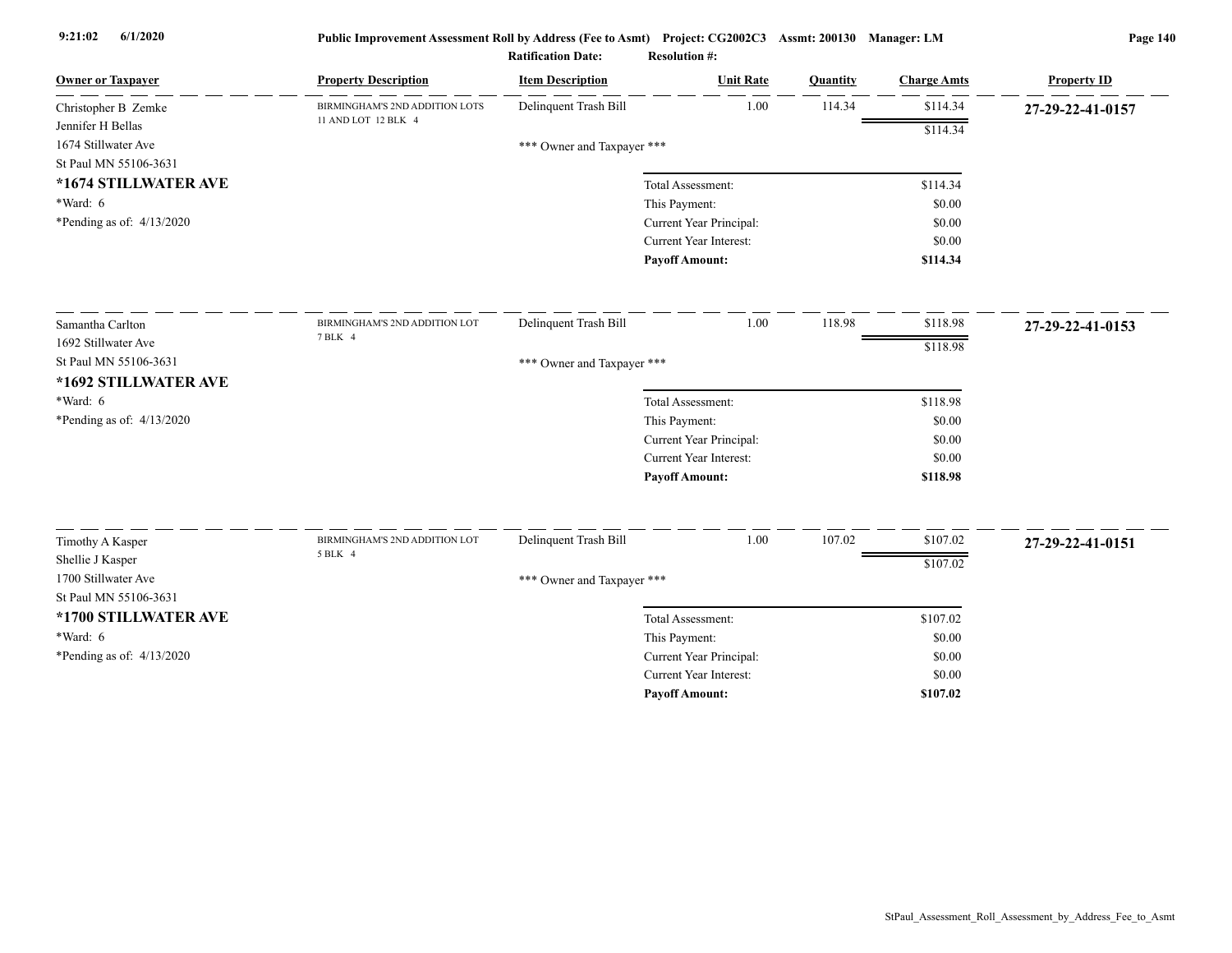| BIRMINGHAM'S PARK LOT 19 BLK 3<br>Delinquent Trash Bill<br>1.00<br>4.97<br>\$4.97<br>Jorge Flores<br>27-29-22-41-0049<br><b>Blanca Solis</b><br>\$4.97<br>1733 Stillwater Ave<br>*** Owner and Taxpayer ***<br>St Paul MN 55106-3625<br>*1733 STILLWATER AVE<br>Total Assessment:<br>\$4.97<br>$*Ward: 6$<br>This Payment:<br>\$0.00<br>*Pending as of: $4/13/2020$<br>Current Year Principal:<br>\$0.00 |  |
|----------------------------------------------------------------------------------------------------------------------------------------------------------------------------------------------------------------------------------------------------------------------------------------------------------------------------------------------------------------------------------------------------------|--|
|                                                                                                                                                                                                                                                                                                                                                                                                          |  |
|                                                                                                                                                                                                                                                                                                                                                                                                          |  |
|                                                                                                                                                                                                                                                                                                                                                                                                          |  |
|                                                                                                                                                                                                                                                                                                                                                                                                          |  |
|                                                                                                                                                                                                                                                                                                                                                                                                          |  |
|                                                                                                                                                                                                                                                                                                                                                                                                          |  |
|                                                                                                                                                                                                                                                                                                                                                                                                          |  |
| Current Year Interest:<br>\$0.00                                                                                                                                                                                                                                                                                                                                                                         |  |
| <b>Payoff Amount:</b><br>\$4.97                                                                                                                                                                                                                                                                                                                                                                          |  |
| BIRMINGHAM'S PARK LOT 10 BLK 4<br>107.02<br>Delinquent Trash Bill<br>1.00<br>\$107.02<br>North Real Estate Llc<br>27-29-22-41-0063                                                                                                                                                                                                                                                                       |  |
| 902 Arcade St<br>\$107.02                                                                                                                                                                                                                                                                                                                                                                                |  |
| St Paul MN 55106-3803<br>*** Owner and Taxpayer ***                                                                                                                                                                                                                                                                                                                                                      |  |
| *1744 STILLWATER AVE                                                                                                                                                                                                                                                                                                                                                                                     |  |
| *Ward: 6<br>\$107.02<br>Total Assessment:                                                                                                                                                                                                                                                                                                                                                                |  |
| *Pending as of: 4/13/2020<br>This Payment:<br>\$0.00                                                                                                                                                                                                                                                                                                                                                     |  |
| Current Year Principal:<br>\$0.00                                                                                                                                                                                                                                                                                                                                                                        |  |
| Current Year Interest:<br>\$0.00                                                                                                                                                                                                                                                                                                                                                                         |  |
| <b>Payoff Amount:</b><br>\$107.02                                                                                                                                                                                                                                                                                                                                                                        |  |
| Delinquent Trash Bill<br>1.00<br>114.34<br>\$114.34<br>HAZEL PARK DIVISION 4 LOT 25 BLK                                                                                                                                                                                                                                                                                                                  |  |
| Me Holdings Llc<br>26-29-22-32-0097<br>2400 Blaisdaell Ave S Unit 300                                                                                                                                                                                                                                                                                                                                    |  |
| \$114.34<br>Minneapolis MN 55404-3331                                                                                                                                                                                                                                                                                                                                                                    |  |
| *** Owner and Taxpayer ***                                                                                                                                                                                                                                                                                                                                                                               |  |
| *1815 STILLWATER AVE                                                                                                                                                                                                                                                                                                                                                                                     |  |
| *Ward: 6<br>\$114.34<br>Total Assessment:                                                                                                                                                                                                                                                                                                                                                                |  |
| *Pending as of: 4/13/2020<br>This Payment:<br>\$0.00                                                                                                                                                                                                                                                                                                                                                     |  |
| Current Year Principal:<br>\$0.00<br><b>Current Year Interest:</b><br>\$0.00                                                                                                                                                                                                                                                                                                                             |  |
| <b>Pavoff Amount:</b><br>\$114.34                                                                                                                                                                                                                                                                                                                                                                        |  |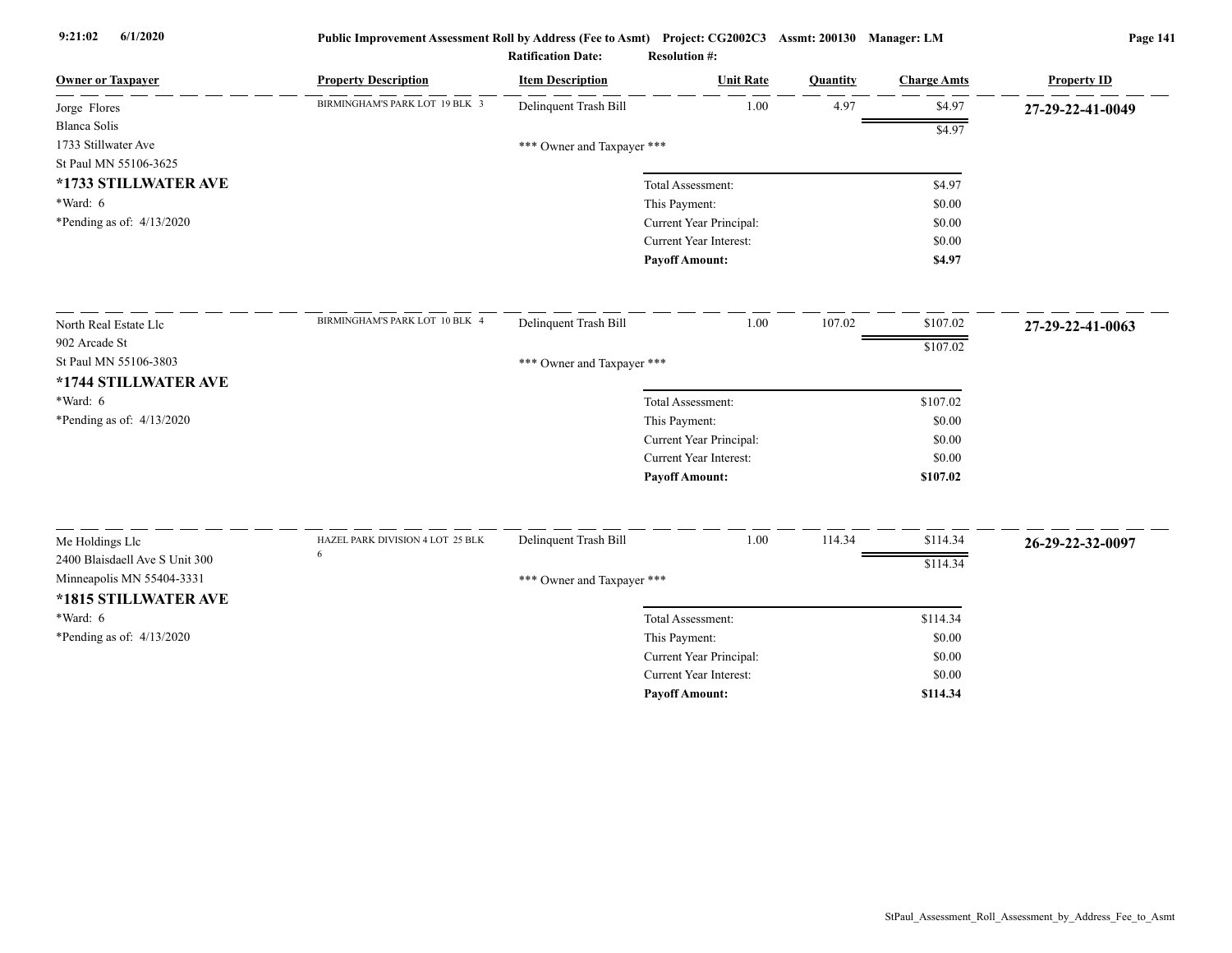| <b>Owner or Taxpayer</b>  | <b>Property Description</b>      | <b>Item Description</b>    | <b>Unit Rate</b>              | Quantity | <b>Charge Amts</b> | <b>Property ID</b> |
|---------------------------|----------------------------------|----------------------------|-------------------------------|----------|--------------------|--------------------|
| Gary A Blair              | HAZEL PARK DIVISION 4 LOT 5 BLK  | Delinquent Trash Bill      | 1.00                          | 107.02   | \$107.02           | 26-29-22-32-0104   |
| Aileen M Blair            |                                  |                            |                               |          | \$107.02           |                    |
| 1769 Reaney Ave           |                                  | *** Owner and Taxpayer *** |                               |          |                    |                    |
| St Paul MN 55106-4243     |                                  |                            |                               |          |                    |                    |
| *1820 STILLWATER AVE      |                                  |                            | Total Assessment:             |          | \$107.02           |                    |
| *Ward: 7                  |                                  |                            | This Payment:                 |          | \$0.00             |                    |
| *Pending as of: 4/13/2020 |                                  |                            | Current Year Principal:       |          | \$0.00             |                    |
|                           |                                  |                            | <b>Current Year Interest:</b> |          | \$0.00             |                    |
|                           |                                  |                            | <b>Payoff Amount:</b>         |          | \$107.02           |                    |
| Donnelly Revocable Trust  | HAZEL PARK DIVISION 4 LOT 4 BLK  | Delinquent Trash Bill      | 1.00                          | 9.63     | \$9.63             | 26-29-22-32-0103   |
| T6683 N Troy St           | $\overline{7}$                   |                            |                               |          | \$9.63             |                    |
| Wausau WI 54403-2071      |                                  | *** Owner and Taxpayer *** |                               |          |                    |                    |
| *1822 STILLWATER AVE      |                                  |                            |                               |          |                    |                    |
| *Ward: 7                  |                                  |                            | Total Assessment:             |          | \$9.63             |                    |
| *Pending as of: 4/13/2020 |                                  |                            | This Payment:                 |          | \$0.00             |                    |
|                           |                                  |                            | Current Year Principal:       |          | \$0.00             |                    |
|                           |                                  |                            | Current Year Interest:        |          | \$0.00             |                    |
|                           |                                  |                            | <b>Payoff Amount:</b>         |          | \$9.63             |                    |
|                           |                                  |                            |                               |          |                    |                    |
| Travis J Vincent          | HAZEL PARK DIVISION 4 LOT 27 BLK | Delinquent Trash Bill      | $1.00\,$                      | 4.65     | \$4.65             | 26-29-22-32-0099   |
| 1823 Stillwater Ave       | 6                                |                            |                               |          | \$4.65             |                    |
| St Paul MN 55119-3405     |                                  | *** Owner and Taxpayer *** |                               |          |                    |                    |
| *1823 STILLWATER AVE      |                                  |                            |                               |          |                    |                    |
| *Ward: 6                  |                                  |                            | Total Assessment:             |          | \$4.65             |                    |
| *Pending as of: 4/13/2020 |                                  |                            | This Payment:                 |          | \$0.00             |                    |
|                           |                                  |                            | Current Year Principal:       |          | \$0.00             |                    |
|                           |                                  |                            | Current Year Interest:        |          | \$0.00             |                    |
|                           |                                  |                            | <b>Payoff Amount:</b>         |          | \$4.65             |                    |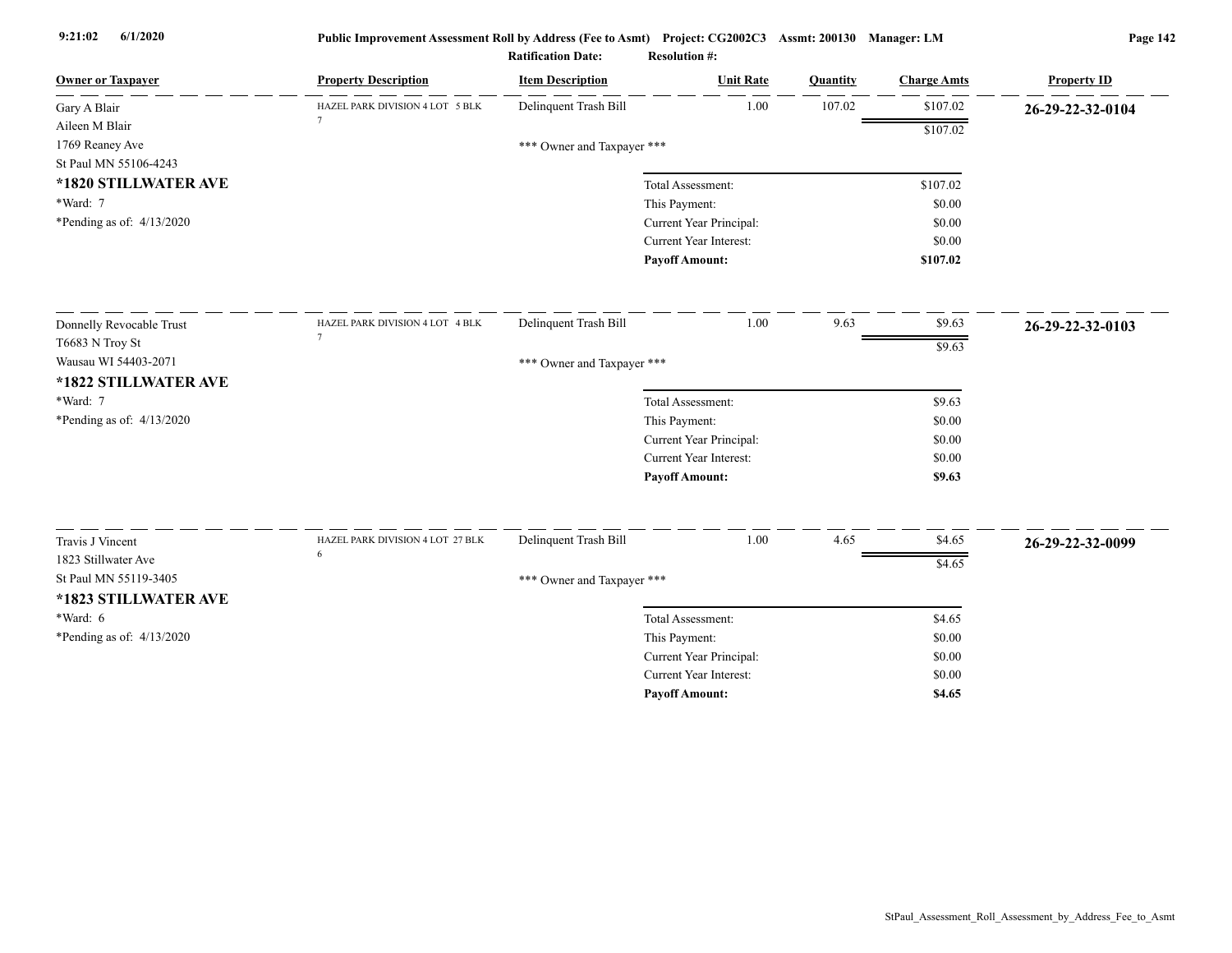| <b>Owner or Taxpayer</b>    | <b>Property Description</b>                   | <b>Item Description</b>    | <b>Unit Rate</b>        | <b>Quantity</b> | <b>Charge Amts</b> | <b>Property ID</b> |
|-----------------------------|-----------------------------------------------|----------------------------|-------------------------|-----------------|--------------------|--------------------|
| Robert D Stein              | HAZEL PARK DIVISION 4 LOTS 28 29              | Delinquent Trash Bill      | 1.00                    | 214.07          | \$214.07           | 26-29-22-32-0100   |
| 1833 Stillwater Ave         | LOT 30 BLK 6                                  |                            |                         |                 | \$214.07           |                    |
| St Paul MN 55119-3405       |                                               | *** Owner and Taxpayer *** |                         |                 |                    |                    |
| *1833 STILLWATER AVE        |                                               |                            |                         |                 |                    |                    |
| *Ward: 6                    |                                               |                            | Total Assessment:       |                 | \$214.07           |                    |
| *Pending as of: 4/13/2020   |                                               |                            | This Payment:           |                 | \$0.00             |                    |
|                             |                                               |                            | Current Year Principal: |                 | \$0.00             |                    |
|                             |                                               |                            | Current Year Interest:  |                 | \$0.00             |                    |
|                             |                                               |                            | <b>Payoff Amount:</b>   |                 | \$214.07           |                    |
| Rene Torres Jr              | HAZEL PARK DIVISION 4 LOT 18 BLK              | Delinquent Trash Bill      | 1.00                    | 114.34          | \$114.34           | 26-29-22-32-0004   |
| Eloisa Torres               | 5                                             |                            |                         |                 |                    |                    |
| 1847 Stillwater Ave E       |                                               | *** Owner and Taxpayer *** |                         |                 | \$114.34           |                    |
| St Paul MN 55119-3407       |                                               |                            |                         |                 |                    |                    |
| *1847 STILLWATER AVE        |                                               |                            | Total Assessment:       |                 | \$114.34           |                    |
| *Ward: 6                    |                                               |                            | This Payment:           |                 | \$0.00             |                    |
| *Pending as of: 4/13/2020   |                                               |                            | Current Year Principal: |                 | \$0.00             |                    |
|                             |                                               |                            | Current Year Interest:  |                 | \$0.00             |                    |
|                             |                                               |                            | <b>Payoff Amount:</b>   |                 | \$114.34           |                    |
|                             |                                               |                            |                         |                 |                    |                    |
| Pheng Thao                  | HAZEL PARK DIVISION 4 W 1/4 OF                | Delinquent Trash Bill      | 1.00                    | 214.07          | \$214.07           | 26-29-22-32-0023   |
| 1852 Stillwater Ave         | LOT 11 AND ALL OF LOTS 12 AND<br>LOT 13 BLK 8 |                            |                         |                 | \$214.07           |                    |
| St Paul MN 55119-3408       |                                               | *** Owner and Taxpayer *** |                         |                 |                    |                    |
| *1850 STILLWATER AVE        |                                               |                            |                         |                 |                    |                    |
| *Ward: 7                    |                                               |                            | Total Assessment:       |                 | \$214.07           |                    |
| *Pending as of: $4/13/2020$ |                                               |                            | This Payment:           |                 | \$0.00             |                    |
|                             |                                               |                            | Current Year Principal: |                 | \$0.00             |                    |
|                             |                                               |                            | Current Year Interest:  |                 | \$0.00             |                    |
|                             |                                               |                            | <b>Pavoff Amount:</b>   |                 | \$214.07           |                    |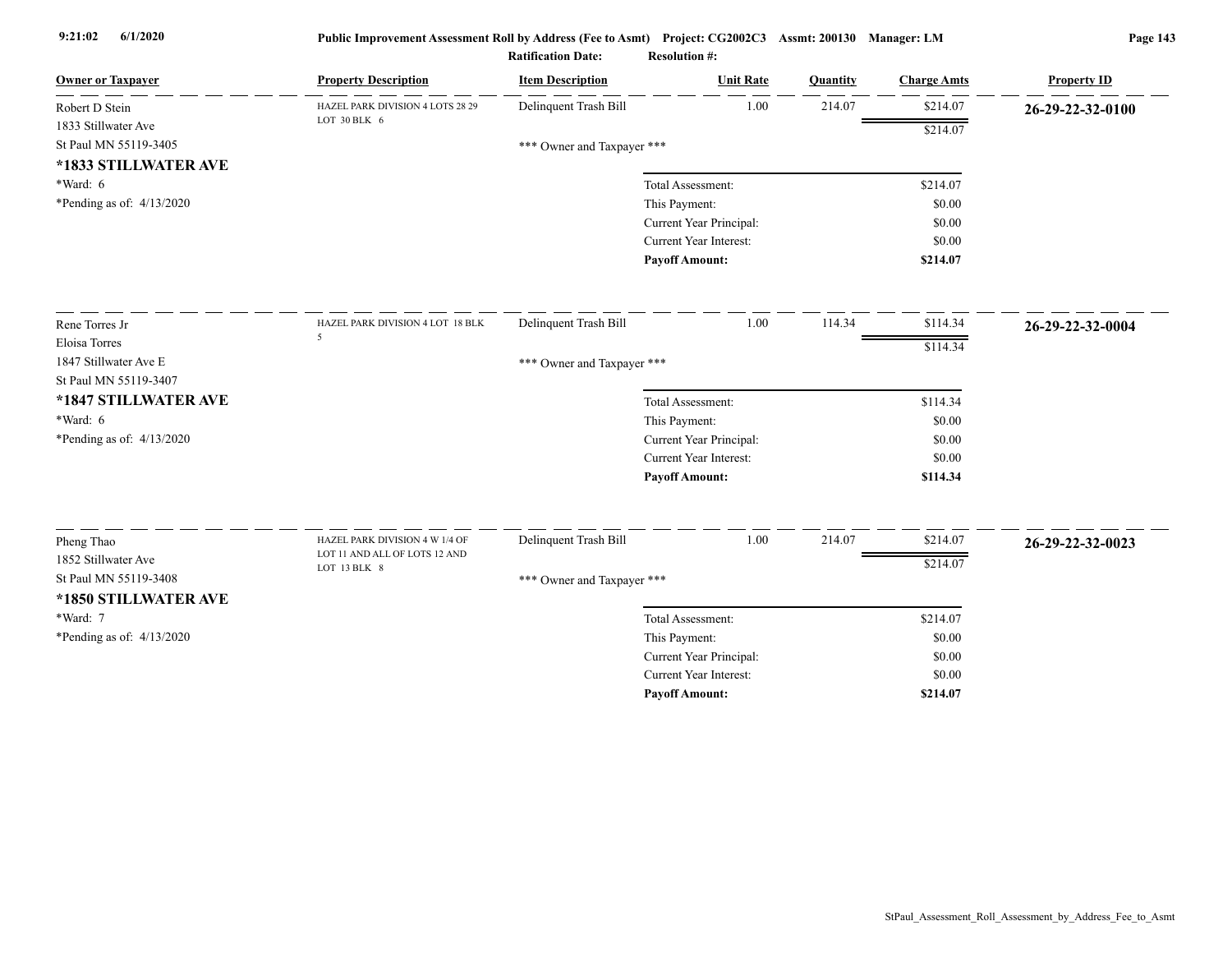| <b>Owner or Taxpayer</b>    | <b>Property Description</b>           | <b>Item Description</b>    | <b>Unit Rate</b>        | Quantity | <b>Charge Amts</b> | <b>Property ID</b> |
|-----------------------------|---------------------------------------|----------------------------|-------------------------|----------|--------------------|--------------------|
| Stephanie A Tomes           | HAZEL PARK DIVISION 4 W 12 FT OF      | Delinquent Trash Bill      | 1.00                    | 114.34   | \$114.34           | 26-29-22-32-0020   |
| 1868 Stillwater Ave         | LOT 7 AND ALL OF LOT 8 BLK 8          |                            |                         |          | \$114.34           |                    |
| St Paul MN 55119-3408       |                                       | *** Owner and Taxpayer *** |                         |          |                    |                    |
| *1868 STILLWATER AVE        |                                       |                            |                         |          |                    |                    |
| *Ward: 7                    |                                       |                            | Total Assessment:       |          | \$114.34           |                    |
| *Pending as of: $4/13/2020$ |                                       |                            | This Payment:           |          | \$0.00             |                    |
|                             |                                       |                            | Current Year Principal: |          | \$0.00             |                    |
|                             |                                       |                            | Current Year Interest:  |          | \$0.00             |                    |
|                             |                                       |                            | <b>Payoff Amount:</b>   |          | \$114.34           |                    |
| <b>Bradley W Kasper</b>     | HAZEL PARK DIVISION 4 E 20 FT OF      | Delinquent Trash Bill      | 1.00                    | 2.68     | \$2.68             | 26-29-22-32-0018   |
| 1880 Stillwater Ave         | LOT 6 AND EX E 10 FT LOT 5 BLK 8      |                            |                         |          | \$2.68             |                    |
| St Paul MN 55119-3408       |                                       | *** Owner and Taxpayer *** |                         |          |                    |                    |
| *1880 STILLWATER AVE        |                                       |                            |                         |          |                    |                    |
| *Ward: 7                    |                                       |                            | Total Assessment:       |          | \$2.68             |                    |
| *Pending as of: $4/13/2020$ |                                       |                            | This Payment:           |          | \$0.00             |                    |
|                             |                                       |                            | Current Year Principal: |          | \$0.00             |                    |
|                             |                                       |                            | Current Year Interest:  |          | \$0.00             |                    |
|                             |                                       |                            | <b>Payoff Amount:</b>   |          | \$2.68             |                    |
|                             |                                       |                            |                         |          |                    |                    |
| Thomas J Schwab             | HAZEL PARK DIVISION 4 LOT 28 BLK<br>5 | Delinquent Trash Bill      | 1.00                    | 2.37     | \$2.37             | 26-29-22-32-0013   |
| Jodette M Schwab            |                                       |                            |                         |          | \$2.37             |                    |
| 1887 Stillwater Ave         |                                       | *** Owner and Taxpayer *** |                         |          |                    |                    |
| St Paul MN 55119-3407       |                                       |                            |                         |          |                    |                    |
| *1887 STILLWATER AVE        |                                       |                            | Total Assessment:       |          | \$2.37             |                    |
| *Ward: $6$                  |                                       |                            | This Payment:           |          | \$0.00             |                    |
| *Pending as of: 4/13/2020   |                                       |                            | Current Year Principal: |          | \$0.00             |                    |
|                             |                                       |                            | Current Year Interest:  |          | \$0.00             |                    |
|                             |                                       |                            | <b>Payoff Amount:</b>   |          | \$2.37             |                    |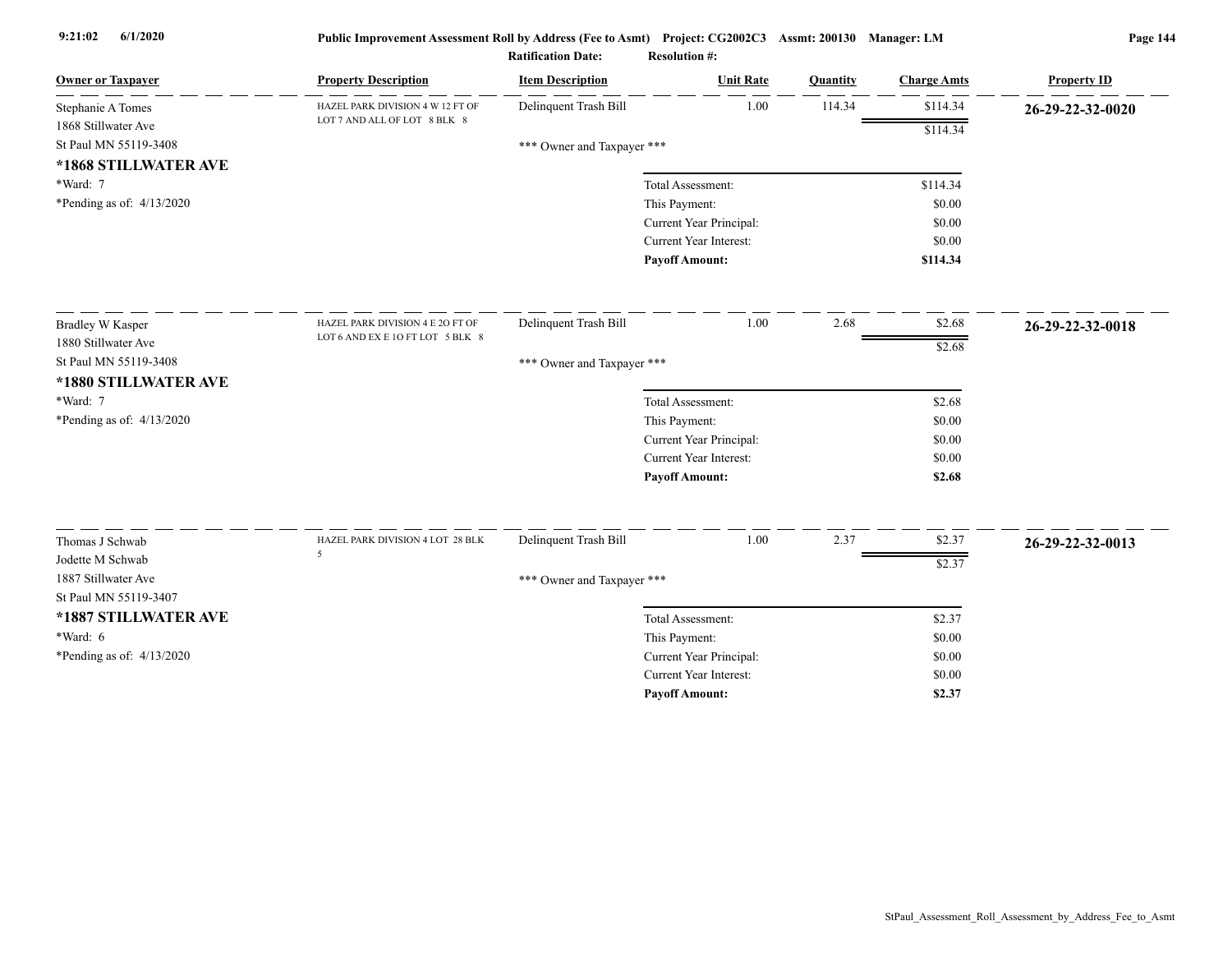| <b>Owner or Taxpayer</b>                  | <b>Property Description</b>    | <b>Item Description</b>    | <b>Unit Rate</b>                                         | Quantity | <b>Charge Amts</b> | <b>Property ID</b> |
|-------------------------------------------|--------------------------------|----------------------------|----------------------------------------------------------|----------|--------------------|--------------------|
| Daniel J Espinoza                         | BEAVER LAKE HEIGHTS LOT 18 BLK | Delinquent Trash Bill      | 1.00                                                     | 4.19     | \$4.19             | 26-29-22-31-0061   |
| 1939 Stillwater Ave                       |                                |                            |                                                          |          | \$4.19             |                    |
| St Paul MN 55119-3712                     |                                | *** Owner and Taxpayer *** |                                                          |          |                    |                    |
| *1939 STILLWATER AVE                      |                                |                            |                                                          |          |                    |                    |
| *Ward: 6                                  |                                |                            | Total Assessment:                                        |          | \$4.19             |                    |
| *Pending as of: $4/13/2020$               |                                |                            | This Payment:                                            |          | \$0.00             |                    |
|                                           |                                |                            | Current Year Principal:                                  |          | \$0.00             |                    |
|                                           |                                |                            | <b>Current Year Interest:</b>                            |          | \$0.00             |                    |
|                                           |                                |                            | <b>Payoff Amount:</b>                                    |          | \$4.19             |                    |
| Robert D Reed                             | BEAVER LAKE HEIGHTS LOT 16 BLK | Delinquent Trash Bill      | 1.00                                                     | 66.24    | \$66.24            | 26-29-22-31-0041   |
| 1979 Stillwater Ave                       | 8                              |                            |                                                          |          | \$66.24            |                    |
| St Paul MN 55119-3717                     |                                | *** Owner and Taxpayer *** |                                                          |          |                    |                    |
| *1979 STILLWATER AVE                      |                                |                            |                                                          |          |                    |                    |
| $*Ward: 6$                                |                                |                            | Total Assessment:                                        |          | \$66.24            |                    |
| *Pending as of: 4/13/2020                 |                                |                            | This Payment:                                            |          | \$0.00             |                    |
|                                           |                                |                            | Current Year Principal:                                  |          | \$0.00             |                    |
|                                           |                                |                            | Current Year Interest:                                   |          | \$0.00             |                    |
|                                           |                                |                            | <b>Payoff Amount:</b>                                    |          | \$66.24            |                    |
|                                           | DEN E. LANE'S NOKOMIS PARK LOT | Delinquent Trash Bill      | 1.00                                                     | 107.02   | \$107.02           |                    |
| William Lachapelle<br>2019 Stillwater Ave | 11 BLK 1                       |                            |                                                          |          |                    | 26-29-22-42-0043   |
| St Paul MN 55119-3536                     |                                |                            |                                                          |          | \$107.02           |                    |
|                                           |                                | *** Owner and Taxpayer *** |                                                          |          |                    |                    |
| *2019 STILLWATER AVE                      |                                |                            |                                                          |          |                    |                    |
| *Ward: 6                                  |                                |                            | Total Assessment:                                        |          | \$107.02           |                    |
| *Pending as of: 4/13/2020                 |                                |                            | This Payment:                                            |          | \$0.00             |                    |
|                                           |                                |                            | Current Year Principal:<br><b>Current Year Interest:</b> |          | \$0.00             |                    |
|                                           |                                |                            |                                                          |          | \$0.00             |                    |
|                                           |                                |                            | <b>Payoff Amount:</b>                                    |          | \$107.02           |                    |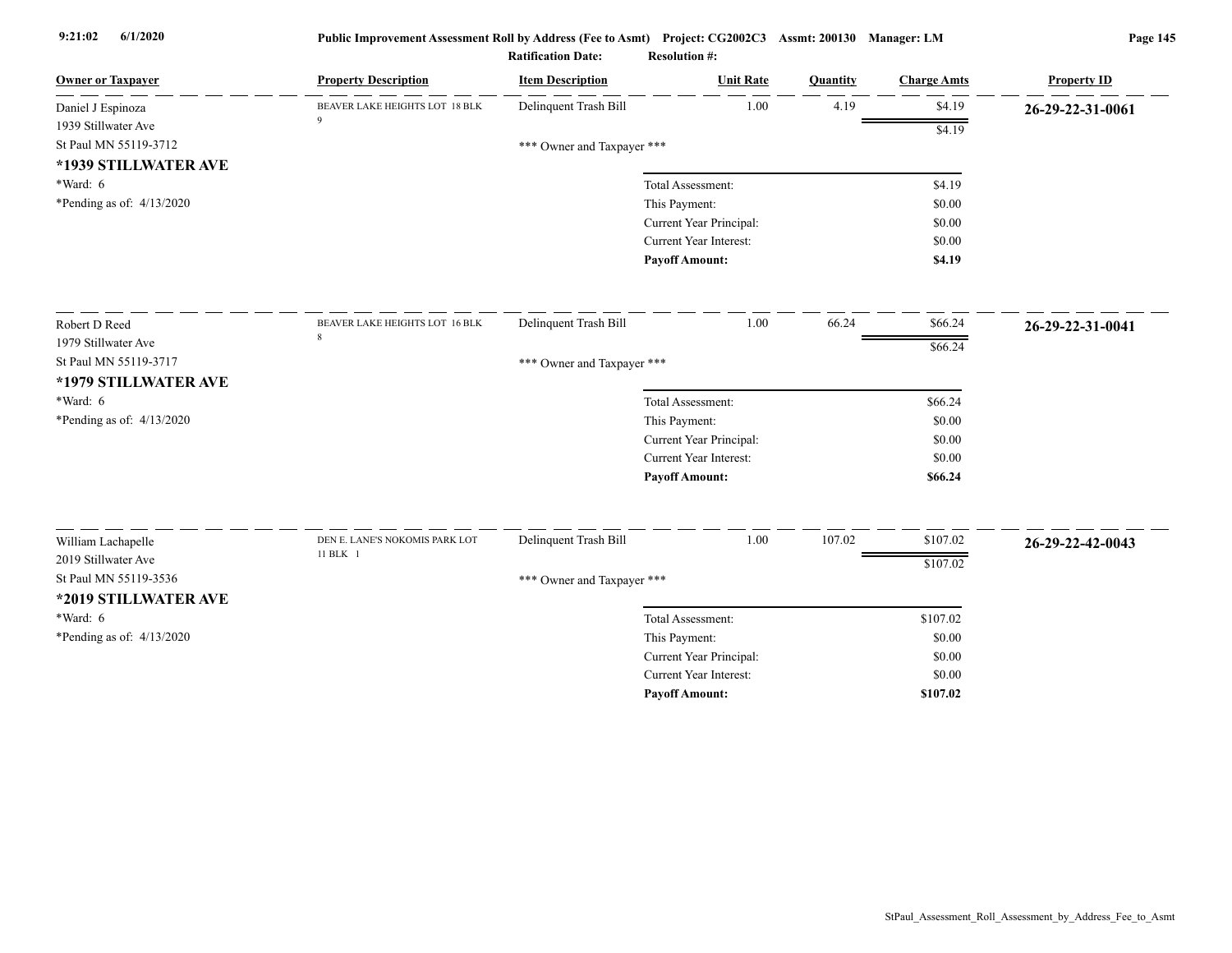| <b>Owner or Taxpayer</b>                     | <b>Property Description</b>    | <b>Item Description</b>    | <b>Unit Rate</b>                                         | Quantity | <b>Charge Amts</b> | <b>Property ID</b> |
|----------------------------------------------|--------------------------------|----------------------------|----------------------------------------------------------|----------|--------------------|--------------------|
| Bruce L Roth                                 | DEN E. LANE'S NOKOMIS PARK LOT | Delinquent Trash Bill      | 1.00                                                     | 114.34   | \$114.34           | 26-29-22-42-0199   |
| Julia L Roth                                 | 14 BLK 1                       |                            |                                                          |          | \$114.34           |                    |
| 2033 Stillwater Ave E                        |                                | *** Owner and Taxpayer *** |                                                          |          |                    |                    |
| St Paul MN 55119-3530                        |                                |                            |                                                          |          |                    |                    |
| *2033 STILLWATER AVE                         |                                |                            | Total Assessment:                                        |          | \$114.34           |                    |
| $*Ward: 6$                                   |                                |                            | This Payment:                                            |          | \$0.00             |                    |
| *Pending as of: $4/13/2020$                  |                                |                            | Current Year Principal:                                  |          | \$0.00             |                    |
|                                              |                                |                            | Current Year Interest:                                   |          | \$0.00             |                    |
|                                              |                                |                            | <b>Payoff Amount:</b>                                    |          | \$114.34           |                    |
| Daisy Carlson                                | BEAVER LAKE HEIGHTS LOT 2 BLK  | Delinquent Trash Bill      | 1.00                                                     | 114.34   | \$114.34           | 26-29-22-42-0110   |
| 2100 Stillwater Ave                          | $\overline{3}$                 |                            |                                                          |          | \$114.34           |                    |
| St Paul MN 55119-3553                        |                                | *** Owner and Taxpayer *** |                                                          |          |                    |                    |
| *2100 STILLWATER AVE                         |                                |                            |                                                          |          |                    |                    |
| *Ward: 7                                     |                                |                            | Total Assessment:                                        |          | \$114.34           |                    |
| *Pending as of: 4/13/2020                    |                                |                            | This Payment:                                            |          | \$0.00             |                    |
|                                              |                                |                            | Current Year Principal:                                  |          | \$0.00             |                    |
|                                              |                                |                            | Current Year Interest:                                   |          | \$0.00             |                    |
|                                              |                                |                            | <b>Payoff Amount:</b>                                    |          | \$114.34           |                    |
|                                              | ESSEX PARK LOT 25 BLK 1        | Delinquent Trash Bill      | $1.00\,$                                                 | 107.02   | \$107.02           |                    |
| Rick T Wilson                                |                                |                            |                                                          |          |                    | 26-29-22-41-0031   |
| 2234 Stillwater Ave<br>St Paul MN 55119-3601 |                                |                            |                                                          |          | \$107.02           |                    |
|                                              |                                | *** Owner and Taxpayer *** |                                                          |          |                    |                    |
| *2234 STILLWATER AVE                         |                                |                            |                                                          |          |                    |                    |
| *Ward: 7                                     |                                |                            | Total Assessment:                                        |          | \$107.02           |                    |
| *Pending as of: 4/13/2020                    |                                |                            | This Payment:                                            |          | \$0.00             |                    |
|                                              |                                |                            | Current Year Principal:<br><b>Current Year Interest:</b> |          | \$0.00             |                    |
|                                              |                                |                            |                                                          |          | \$0.00             |                    |
|                                              |                                |                            | <b>Payoff Amount:</b>                                    |          | \$107.02           |                    |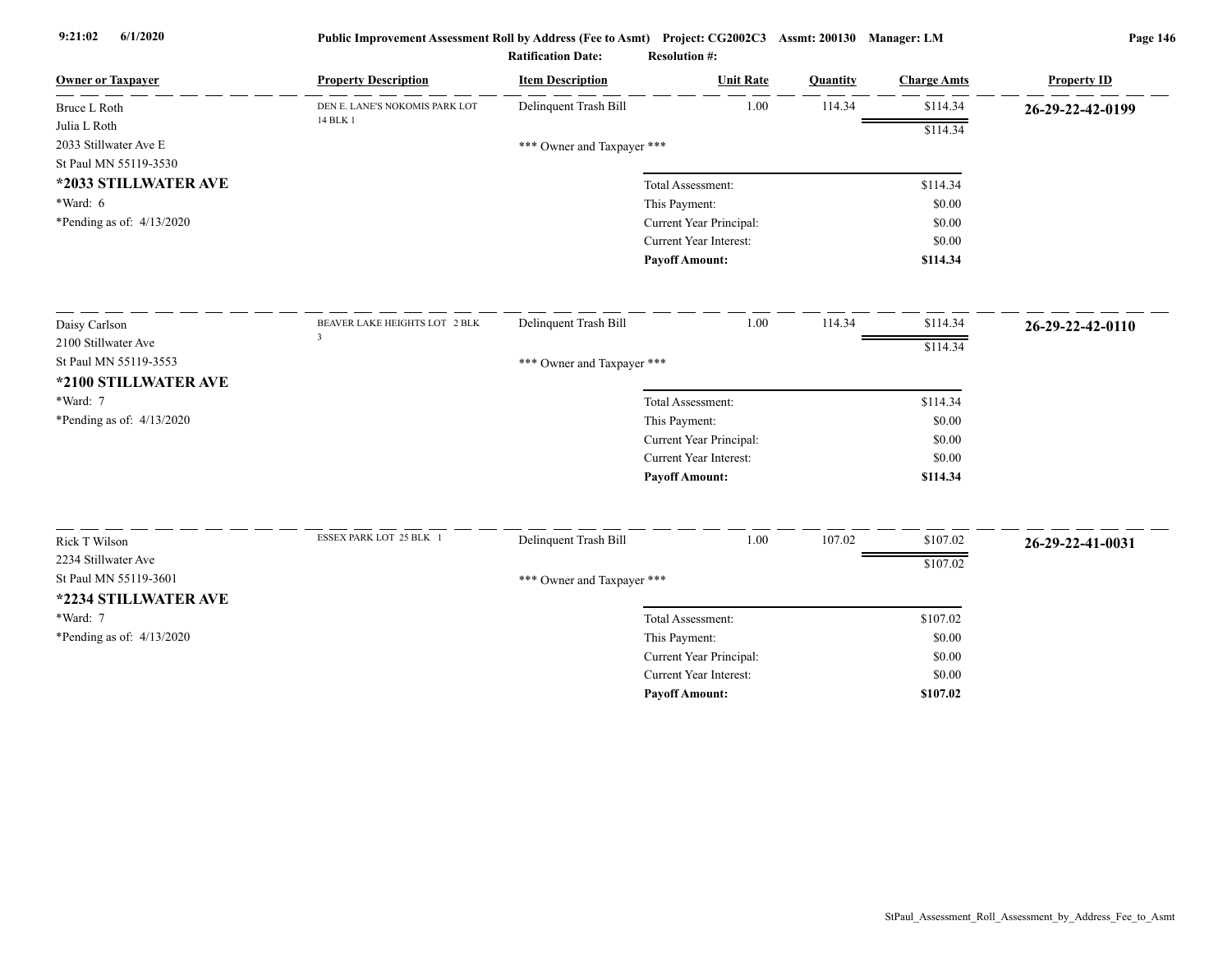|                                               |                                                                      | <b>Ratification Date:</b>  | <b>Resolution #:</b>          |          |                    |                    |
|-----------------------------------------------|----------------------------------------------------------------------|----------------------------|-------------------------------|----------|--------------------|--------------------|
| <b>Owner or Taxpayer</b>                      | <b>Property Description</b>                                          | <b>Item Description</b>    | <b>Unit Rate</b>              | Quantity | <b>Charge Amts</b> | <b>Property ID</b> |
| John Huang Vang                               | KALMAN'S DIVISION NO. 1                                              | Delinquent Trash Bill      | 1.00                          | 140.30   | \$140.30           | 26-29-23-32-0098   |
| 203 Helten Ave Apt 303                        | ADDITION TO THE CITY OF ST. PAUL,<br>MINN. SUBJ TO ALLEY; EX W 10 FT |                            |                               |          | \$140.30           |                    |
| Park Rapids MN 56470-1179<br>*1057 STINSON ST | LOT 26; & W 32 FT OF LOT 27                                          | *** Owner and Taxpayer *** |                               |          |                    |                    |
| *Ward: 1                                      |                                                                      |                            | Total Assessment:             |          | \$140.30           |                    |
| *Pending as of: $4/13/2020$                   |                                                                      |                            | This Payment:                 |          | \$0.00             |                    |
|                                               |                                                                      |                            | Current Year Principal:       |          | \$0.00             |                    |
|                                               |                                                                      |                            | <b>Current Year Interest:</b> |          | \$0.00             |                    |
|                                               |                                                                      |                            | <b>Payoff Amount:</b>         |          | \$140.30           |                    |
| Steven W Truen                                | RAMSEY COUNTY LOAN AND TRUST                                         | Delinquent Trash Bill      | 1.00                          | 66.20    | \$66.20            | 26-29-23-32-0106   |
| 1064 Stinson St                               | COMPANY'S SUBDIVISION NO. 3 EX                                       |                            |                               |          | \$66.20            |                    |
| St Paul MN 55103-1251                         | W 15 FT LOT 2O W 7 FT OF LOT 22<br>AND ALL OF LOT 21                 | *** Owner and Taxpayer *** |                               |          |                    |                    |
| *1064 STINSON ST                              |                                                                      |                            |                               |          |                    |                    |
| *Ward: 1                                      |                                                                      |                            | Total Assessment:             |          | \$66.20            |                    |
| *Pending as of: $4/13/2020$                   |                                                                      |                            | This Payment:                 |          | \$0.00             |                    |
|                                               |                                                                      |                            | Current Year Principal:       |          | \$0.00             |                    |
|                                               |                                                                      |                            | Current Year Interest:        |          | \$0.00             |                    |
|                                               |                                                                      |                            | <b>Payoff Amount:</b>         |          | \$66.20            |                    |
| Robert A Schlossmacher                        | COMO PARK ADDITION LOTS 4O                                           | Delinquent Trash Bill      | 1.00                          | 107.02   | \$107.02           | 26-29-23-32-0023   |
| Louise M Schlossmacher                        | AND LOT 41 BLK 1                                                     |                            |                               |          |                    |                    |
| 997 Stinson St                                |                                                                      | *** Owner and Taxpayer *** |                               |          | \$107.02           |                    |
| St Paul MN 55103-1249                         |                                                                      |                            |                               |          |                    |                    |
| *997 STINSON ST                               |                                                                      |                            | Total Assessment:             |          | \$107.02           |                    |
| *Ward: 1                                      |                                                                      |                            | This Payment:                 |          | \$0.00             |                    |
| *Pending as of: 4/13/2020                     |                                                                      |                            | Current Year Principal:       |          | \$0.00             |                    |
|                                               |                                                                      |                            | Current Year Interest:        |          | \$0.00             |                    |
|                                               |                                                                      |                            | <b>Payoff Amount:</b>         |          | \$107.02           |                    |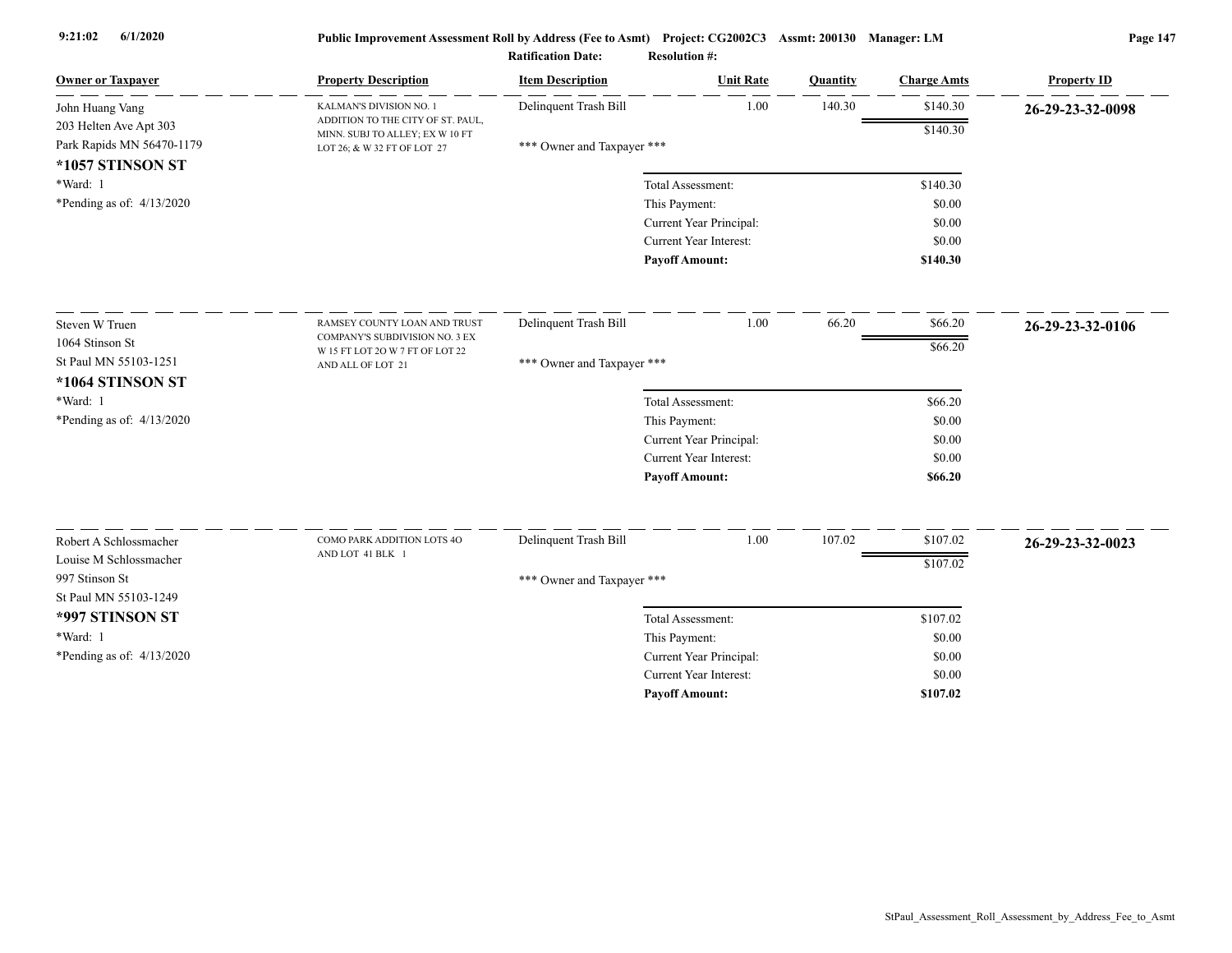| <b>Owner or Taxpayer</b>        | <b>Property Description</b>    | <b>Item Description</b>    | <b>Unit Rate</b>                         | Quantity | <b>Charge Amts</b> | <b>Property ID</b> |
|---------------------------------|--------------------------------|----------------------------|------------------------------------------|----------|--------------------|--------------------|
| Gabi Bati                       | HERSEY WOOLSEY ADDITION SUBJ   | Delinquent Trash Bill      | 1.00                                     | 111.78   | \$111.78           | 27-29-23-42-0046   |
| 1246 Taylor Ave                 | TO ALLEY; LOTS 7 & LOT 8 BLK 5 |                            |                                          |          | \$111.78           |                    |
| St Paul MN 55104-1448           |                                | *** Owner and Taxpayer *** |                                          |          |                    |                    |
| *1246 TAYLOR AVE                |                                |                            |                                          |          |                    |                    |
| *Ward: 4                        |                                |                            | Total Assessment:                        |          | \$111.78           |                    |
| *Pending as of: $4/13/2020$     |                                |                            | This Payment:                            |          | \$0.00             |                    |
|                                 |                                |                            | Current Year Principal:                  |          | \$0.00             |                    |
|                                 |                                |                            | Current Year Interest:                   |          | \$0.00             |                    |
|                                 |                                |                            | <b>Payoff Amount:</b>                    |          | \$111.78           |                    |
| Pg Companies Taylors Avenue Llc | HERSEY WOOLSEY ADDITION EX S 8 | Delinquent Trash Bill      | 1.00                                     | 114.34   | \$114.34           | 27-29-23-42-0052   |
| Po Box 493                      | FT FOR ALLEY LOT 15 BLK 5      |                            |                                          |          | \$114.34           |                    |
| Chisago City MN 55013-0493      |                                | *** Owner and Taxpayer *** |                                          |          |                    |                    |
| *1276 TAYLOR AVE                |                                |                            |                                          |          |                    |                    |
| *Ward: 4                        |                                |                            | Total Assessment:                        |          | \$114.34           |                    |
| *Pending as of: 4/13/2020       |                                |                            | This Payment:                            |          | \$0.00             |                    |
|                                 |                                |                            | Current Year Principal:                  |          | \$0.00             |                    |
|                                 |                                |                            | <b>Current Year Interest:</b>            |          | \$0.00             |                    |
|                                 |                                |                            | <b>Payoff Amount:</b>                    |          | \$114.34           |                    |
| James T Eischens                | HERSEY WOOLSEY ADDITION LOT    | Delinquent Trash Bill      | $1.00\,$                                 | 111.78   | \$111.78           |                    |
| 708 5th St Se                   | 2 BLK 4                        |                            |                                          |          |                    | 27-29-23-42-0018   |
| Minneapolis MN 55414-2176       |                                |                            |                                          |          | \$111.78           |                    |
| *1284 TAYLOR AVE                |                                | *** Owner and Taxpayer *** |                                          |          |                    |                    |
| *Ward: 4                        |                                |                            | Total Assessment:                        |          | \$111.78           |                    |
| *Pending as of: 4/13/2020       |                                |                            |                                          |          | \$0.00             |                    |
|                                 |                                |                            | This Payment:<br>Current Year Principal: |          | \$0.00             |                    |
|                                 |                                |                            | <b>Current Year Interest:</b>            |          | \$0.00             |                    |
|                                 |                                |                            | <b>Pavoff Amount:</b>                    |          | \$111.78           |                    |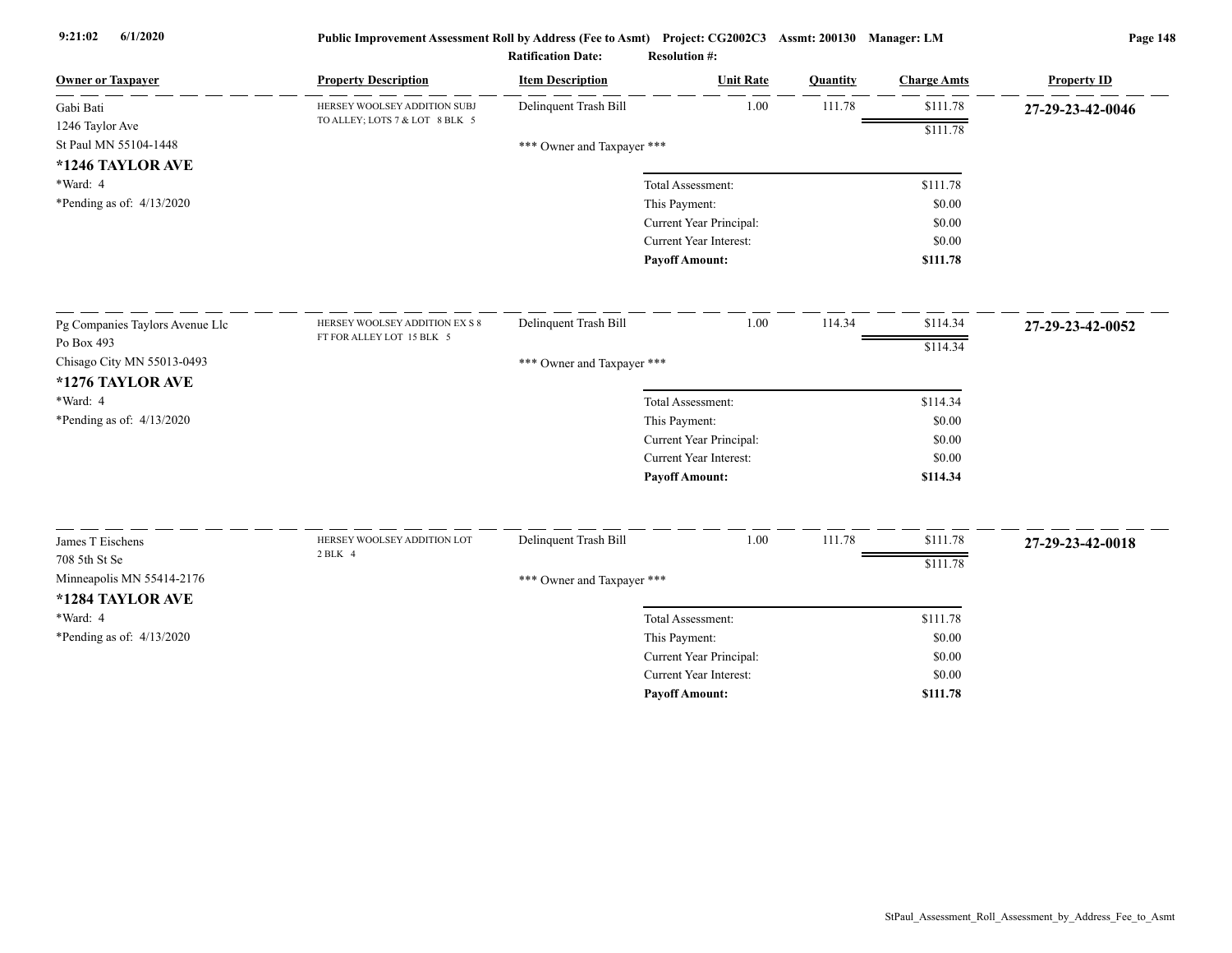| <b>Owner or Taxpayer</b>    | <b>Property Description</b>           | <b>Item Description</b>    | <b>Unit Rate</b>        | Quantity | <b>Charge Amts</b> | <b>Property ID</b> |
|-----------------------------|---------------------------------------|----------------------------|-------------------------|----------|--------------------|--------------------|
| Dustin Thanh Nguyen         | HERSEY WOOLSEY ADDITION LOTS          | Delinquent Trash Bill      | 1.00                    | 123.87   | \$123.87           | 27-29-23-42-0022   |
| 661 116th Ln Ne             | 7 & LOT 8 BLK 4                       |                            |                         |          | \$123.87           |                    |
| Blaine MN 55434-2938        |                                       | *** Owner and Taxpayer *** |                         |          |                    |                    |
| *1310 TAYLOR AVE            |                                       |                            |                         |          |                    |                    |
| *Ward: 4                    |                                       |                            | Total Assessment:       |          | \$123.87           |                    |
| *Pending as of: 4/13/2020   |                                       |                            | This Payment:           |          | \$0.00             |                    |
|                             |                                       |                            | Current Year Principal: |          | \$0.00             |                    |
|                             |                                       |                            | Current Year Interest:  |          | \$0.00             |                    |
|                             |                                       |                            | <b>Pavoff Amount:</b>   |          | \$123.87           |                    |
| Kenneth Wagner              | COLLEGE PLACE, EAST DIVISION EX       | Delinquent Trash Bill      | 1.00                    | 221.39   | \$221.39           | 27-29-23-31-0017   |
| Po Box 270231               | S 60 FT; THE E 53.75 FT OF W 107.5 FT |                            |                         |          | \$221.39           |                    |
| St Paul MN 55127-0231       | OF LOT 2 BLK 12                       | *** Owner and Taxpayer *** |                         |          |                    |                    |
| *1372 TAYLOR AVE            |                                       |                            |                         |          |                    |                    |
| *Ward: 4                    |                                       |                            | Total Assessment:       |          | \$221.39           |                    |
| *Pending as of: $4/13/2020$ |                                       |                            | This Payment:           |          | \$0.00             |                    |
|                             |                                       |                            | Current Year Principal: |          | \$0.00             |                    |
|                             |                                       |                            | Current Year Interest:  |          | \$0.00             |                    |
|                             |                                       |                            | <b>Payoff Amount:</b>   |          | \$221.39           |                    |
| Michael V Youmans           | COMO PARK ADDITION LOTS 38 AND        | Delinquent Trash Bill      | 1.00                    | 77.36    | \$77.36            |                    |
| Lorraine F Youmans          | LOT 39 BLK 3                          |                            |                         |          |                    | 26-29-23-32-0064   |
| 1003 Topping St             |                                       |                            |                         |          | \$77.36            |                    |
| St Paul MN 55103-1253       |                                       | *** Owner and Taxpayer *** |                         |          |                    |                    |
| *1003 TOPPING ST            |                                       |                            | Total Assessment:       |          | \$77.36            |                    |
| *Ward: 1                    |                                       |                            | This Payment:           |          | \$0.00             |                    |
| *Pending as of: 4/13/2020   |                                       |                            | Current Year Principal: |          | \$0.00             |                    |
|                             |                                       |                            | Current Year Interest:  |          | \$0.00             |                    |
|                             |                                       |                            | <b>Payoff Amount:</b>   |          | \$77.36            |                    |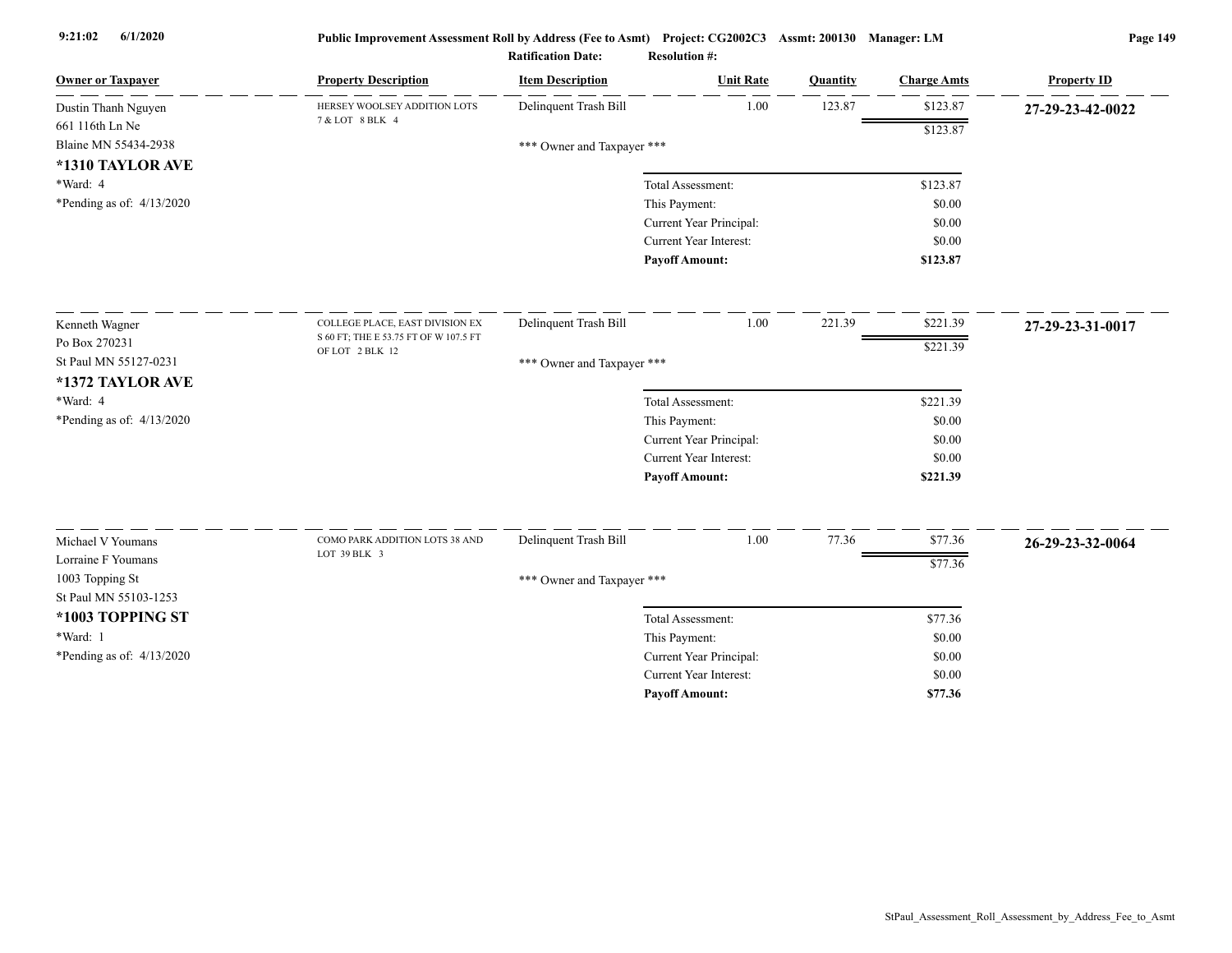|                                          |                                                            | <b>Ratification Date:</b>  | <b>Resolution #:</b>          |          |                    |                    |
|------------------------------------------|------------------------------------------------------------|----------------------------|-------------------------------|----------|--------------------|--------------------|
| <b>Owner or Taxpayer</b>                 | <b>Property Description</b>                                | <b>Item Description</b>    | <b>Unit Rate</b>              | Quantity | <b>Charge Amts</b> | <b>Property ID</b> |
| Rudy M Dixon Jr                          | COMO PARK ADDITION SUBJ TO<br>ALLEY VAC ALLEY ACCRUING AND | Delinquent Trash Bill      | 1.00                          | 114.34   | \$114.34           | 26-29-23-32-0075   |
| Jane M Dixon                             | FOL EX E 15 FT LOT 12 E 9 FT OF LOT                        |                            |                               |          | \$114.34           |                    |
| 1012 Topping St<br>St Paul MN 55103-1254 | 14 AND ALL OF LOT 13 BLK 4                                 | *** Owner and Taxpayer *** |                               |          |                    |                    |
| *1012 TOPPING ST                         |                                                            |                            | Total Assessment:             |          | \$114.34           |                    |
| *Ward: 1                                 |                                                            |                            | This Payment:                 |          | \$0.00             |                    |
| *Pending as of: $4/13/2020$              |                                                            |                            | Current Year Principal:       |          | \$0.00             |                    |
|                                          |                                                            |                            | <b>Current Year Interest:</b> |          | \$0.00             |                    |
|                                          |                                                            |                            | <b>Payoff Amount:</b>         |          | \$114.34           |                    |
| Lyle Granlund                            | COMO PARK ADDITION SUBJ TO                                 | Delinquent Trash Bill      | 1.00                          | 107.02   | \$107.02           | 26-29-23-32-0080   |
| 1036 Topping St                          | ALLEY THE FOL EX E 15 FT LOT 21                            |                            |                               |          |                    |                    |
| St Paul MN 55103-1254                    | AND ALL OF LOTS 22 AND LOT 23<br>BLK 4                     | *** Owner and Taxpayer *** |                               |          | \$107.02           |                    |
| *1036 TOPPING ST                         |                                                            |                            |                               |          |                    |                    |
| *Ward: 1                                 |                                                            |                            | Total Assessment:             |          | \$107.02           |                    |
| *Pending as of: $4/13/2020$              |                                                            |                            | This Payment:                 |          | \$0.00             |                    |
|                                          |                                                            |                            | Current Year Principal:       |          | \$0.00             |                    |
|                                          |                                                            |                            | Current Year Interest:        |          | \$0.00             |                    |
|                                          |                                                            |                            | <b>Payoff Amount:</b>         |          | \$107.02           |                    |
|                                          | ROYAL OAKS LOT 14 BLK 8                                    |                            |                               |          | \$221.39           |                    |
| Sheresse S Spence                        |                                                            | Delinquent Trash Bill      | 1.00                          | 221.39   |                    | 26-29-23-13-0094   |
| Jonathan R Cline<br>1028 Victoria St     |                                                            |                            |                               |          | \$221.39           |                    |
| St Paul MN 55103-1341                    |                                                            | *** Owner and Taxpayer *** |                               |          |                    |                    |
| *1028 VICTORIA ST N                      |                                                            |                            | Total Assessment:             |          | \$221.39           |                    |
| *Ward: 5                                 |                                                            |                            | This Payment:                 |          | \$0.00             |                    |
| *Pending as of: $4/13/2020$              |                                                            |                            | Current Year Principal:       |          | \$0.00             |                    |
|                                          |                                                            |                            | Current Year Interest:        |          | \$0.00             |                    |
|                                          |                                                            |                            | <b>Pavoff Amount:</b>         |          | \$221.39           |                    |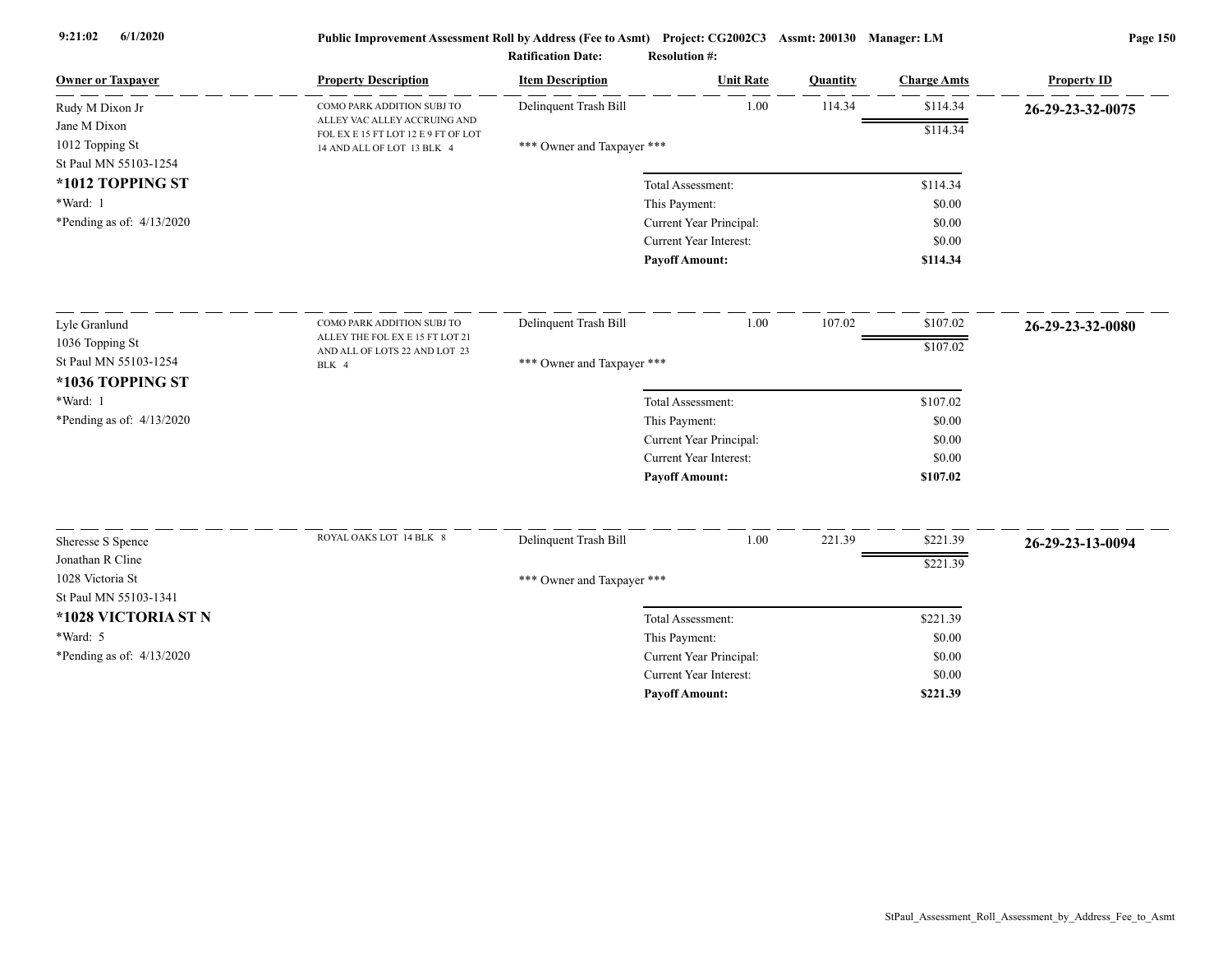| <b>Owner or Taxpayer</b>                 | <b>Property Description</b>       | <b>Item Description</b>    | <b>Unit Rate</b>        | Quantity | <b>Charge Amts</b> | <b>Property ID</b> |
|------------------------------------------|-----------------------------------|----------------------------|-------------------------|----------|--------------------|--------------------|
| Donna M King                             | ROYAL OAKS S 29 FT OF LOT 19 & EX | Delinquent Trash Bill      | 1.00                    | 114.34   | \$114.34           | 26-29-23-13-0079   |
| 1076 Victoria St N                       | S 22 FT; LOT 18 BLK 7             |                            |                         |          | \$114.34           |                    |
| St Paul MN 55103-1342                    |                                   | *** Owner and Taxpayer *** |                         |          |                    |                    |
| *1076 VICTORIA ST N                      |                                   |                            |                         |          |                    |                    |
| *Ward: 5                                 |                                   |                            | Total Assessment:       |          | \$114.34           |                    |
| *Pending as of: $4/13/2020$              |                                   |                            | This Payment:           |          | \$0.00             |                    |
|                                          |                                   |                            | Current Year Principal: |          | \$0.00             |                    |
|                                          |                                   |                            | Current Year Interest:  |          | \$0.00             |                    |
|                                          |                                   |                            | <b>Payoff Amount:</b>   |          | \$114.34           |                    |
| Maria S Wissar                           | TILSEN'S ESSEX PARK PLAT 1 LOT 2  | Delinquent Trash Bill      | 1.00                    | 107.02   | \$107.02           | 26-29-22-43-0006   |
| 2114 Waukon Ave                          | BLK 3                             |                            |                         |          | \$107.02           |                    |
| St Paul MN 55119-3504                    |                                   | *** Owner and Taxpayer *** |                         |          |                    |                    |
| *2114 WAUKON AVE                         |                                   |                            |                         |          |                    |                    |
| *Ward: 7                                 |                                   |                            | Total Assessment:       |          | \$107.02           |                    |
| *Pending as of: $4/13/2020$              |                                   |                            | This Payment:           |          | \$0.00             |                    |
|                                          |                                   |                            | Current Year Principal: |          | \$0.00             |                    |
|                                          |                                   |                            | Current Year Interest:  |          | \$0.00             |                    |
|                                          |                                   |                            | <b>Payoff Amount:</b>   |          | \$107.02           |                    |
|                                          |                                   |                            |                         |          |                    |                    |
| John D Oleary                            | BEAVER LAKE HEIGHTS LOT 20 BLK    | Delinquent Trash Bill      | 1.00                    | 4.65     | \$4.65             | 26-29-22-42-0060   |
| Amanda M Carrillo                        |                                   |                            |                         |          | \$4.65             |                    |
| 2153 Waukon Ave<br>St Paul MN 55119-3574 |                                   | *** Owner and Taxpayer *** |                         |          |                    |                    |
|                                          |                                   |                            |                         |          |                    |                    |
| *2153 WAUKON AVE                         |                                   |                            | Total Assessment:       |          | \$4.65             |                    |
| *Ward: 7                                 |                                   |                            | This Payment:           |          | \$0.00             |                    |
| *Pending as of: 4/13/2020                |                                   |                            | Current Year Principal: |          | \$0.00             |                    |
|                                          |                                   |                            | Current Year Interest:  |          | \$0.00             |                    |
|                                          |                                   |                            | <b>Payoff Amount:</b>   |          | \$4.65             |                    |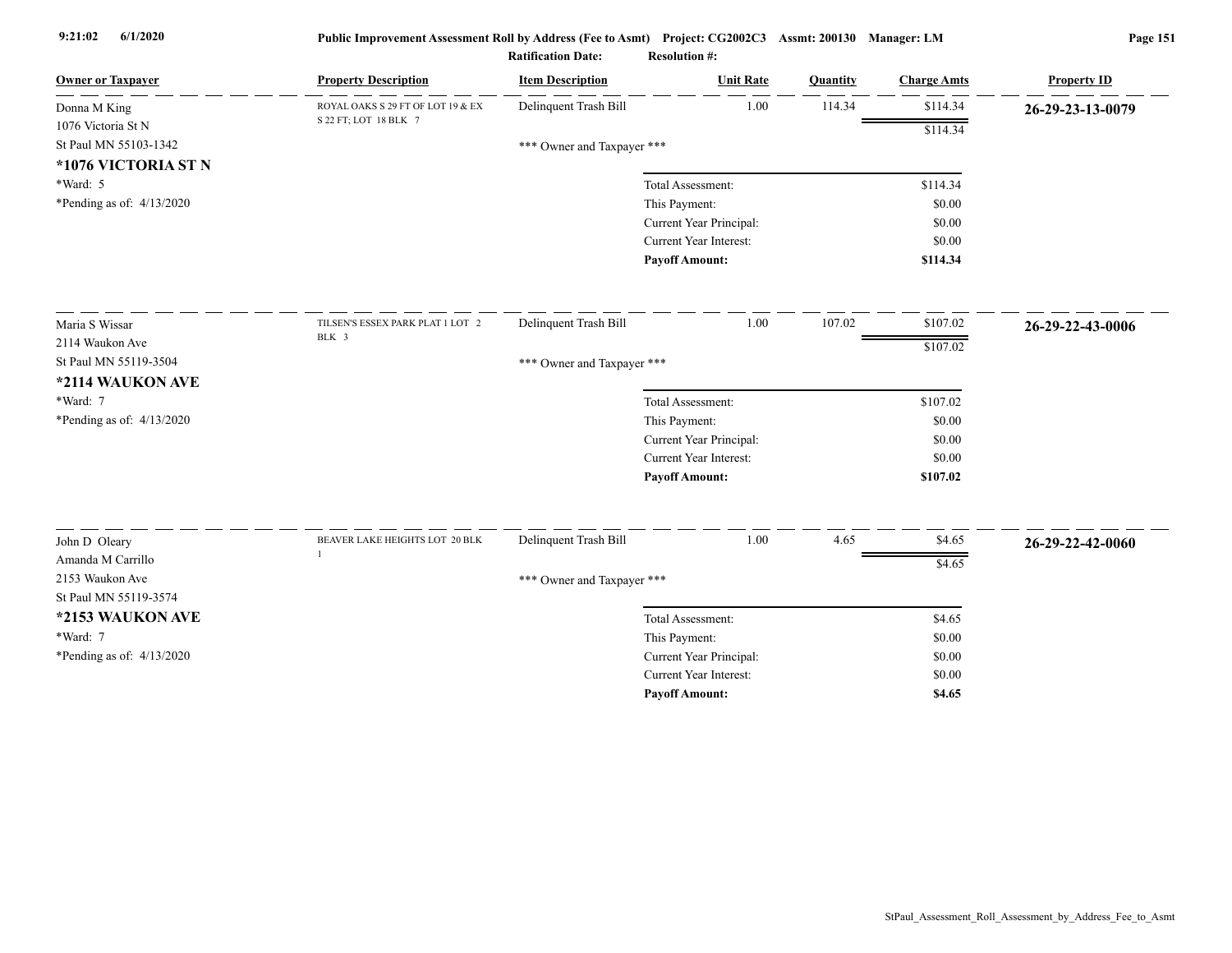| <b>Owner or Taxpayer</b>    | <b>Property Description</b>                | <b>Item Description</b>    | <b>Unit Rate</b>              | Quantity | <b>Charge Amts</b> | <b>Property ID</b> |
|-----------------------------|--------------------------------------------|----------------------------|-------------------------------|----------|--------------------|--------------------|
| Timothy C Schroeder         | TILSEN'S ESSEX PARK PLAT 1 LOT 10<br>BLK 1 | Delinquent Trash Bill      | 1.00                          | 107.02   | \$107.02           | 26-29-22-41-0094   |
| 2166 Waukon Ave             |                                            |                            |                               |          | \$107.02           |                    |
| St Paul MN 55119-3560       |                                            | *** Owner and Taxpayer *** |                               |          |                    |                    |
| *2166 WAUKON AVE            |                                            |                            |                               |          |                    |                    |
| *Ward: 7                    |                                            |                            | Total Assessment:             |          | \$107.02           |                    |
| *Pending as of: $4/13/2020$ |                                            |                            | This Payment:                 |          | \$0.00             |                    |
|                             |                                            |                            | Current Year Principal:       |          | \$0.00             |                    |
|                             |                                            |                            | Current Year Interest:        |          | \$0.00             |                    |
|                             |                                            |                            | <b>Payoff Amount:</b>         |          | \$107.02           |                    |
| Jesse Driskill              | TILSEN'S ESSEX PARK PLAT 1 LOT 8           | Delinquent Trash Bill      | 1.00                          | 107.02   | \$107.02           | 26-29-22-41-0092   |
| 2174 Waukon Ave             | BLK 1                                      |                            |                               |          | \$107.02           |                    |
| St Paul MN 55119-3560       |                                            | *** Owner and Taxpayer *** |                               |          |                    |                    |
| *2174 WAUKON AVE            |                                            |                            |                               |          |                    |                    |
| *Ward: 7                    |                                            |                            | Total Assessment:             |          | \$107.02           |                    |
| *Pending as of: 4/13/2020   |                                            |                            | This Payment:                 |          | \$0.00             |                    |
|                             |                                            |                            | Current Year Principal:       |          | \$0.00             |                    |
|                             |                                            |                            | Current Year Interest:        |          | \$0.00             |                    |
|                             |                                            |                            | <b>Payoff Amount:</b>         |          | \$107.02           |                    |
| Diane P Peltier             | BEAVER LAKE HEIGHTS LOT 30 BLK             | Delinquent Trash Bill      | 1.00                          | 114.34   | \$114.34           | 26-29-22-41-0106   |
| 2193 Waukon Ave             |                                            |                            |                               |          | \$114.34           |                    |
| St Paul MN 55119-3574       |                                            | *** Owner and Taxpayer *** |                               |          |                    |                    |
| *2193 WAUKON AVE            |                                            |                            |                               |          |                    |                    |
| *Ward: 7                    |                                            |                            | Total Assessment:             |          | \$114.34           |                    |
| *Pending as of: 4/13/2020   |                                            |                            | This Payment:                 |          | \$0.00             |                    |
|                             |                                            |                            | Current Year Principal:       |          | \$0.00             |                    |
|                             |                                            |                            | <b>Current Year Interest:</b> |          | \$0.00             |                    |
|                             |                                            |                            | <b>Payoff Amount:</b>         |          | \$114.34           |                    |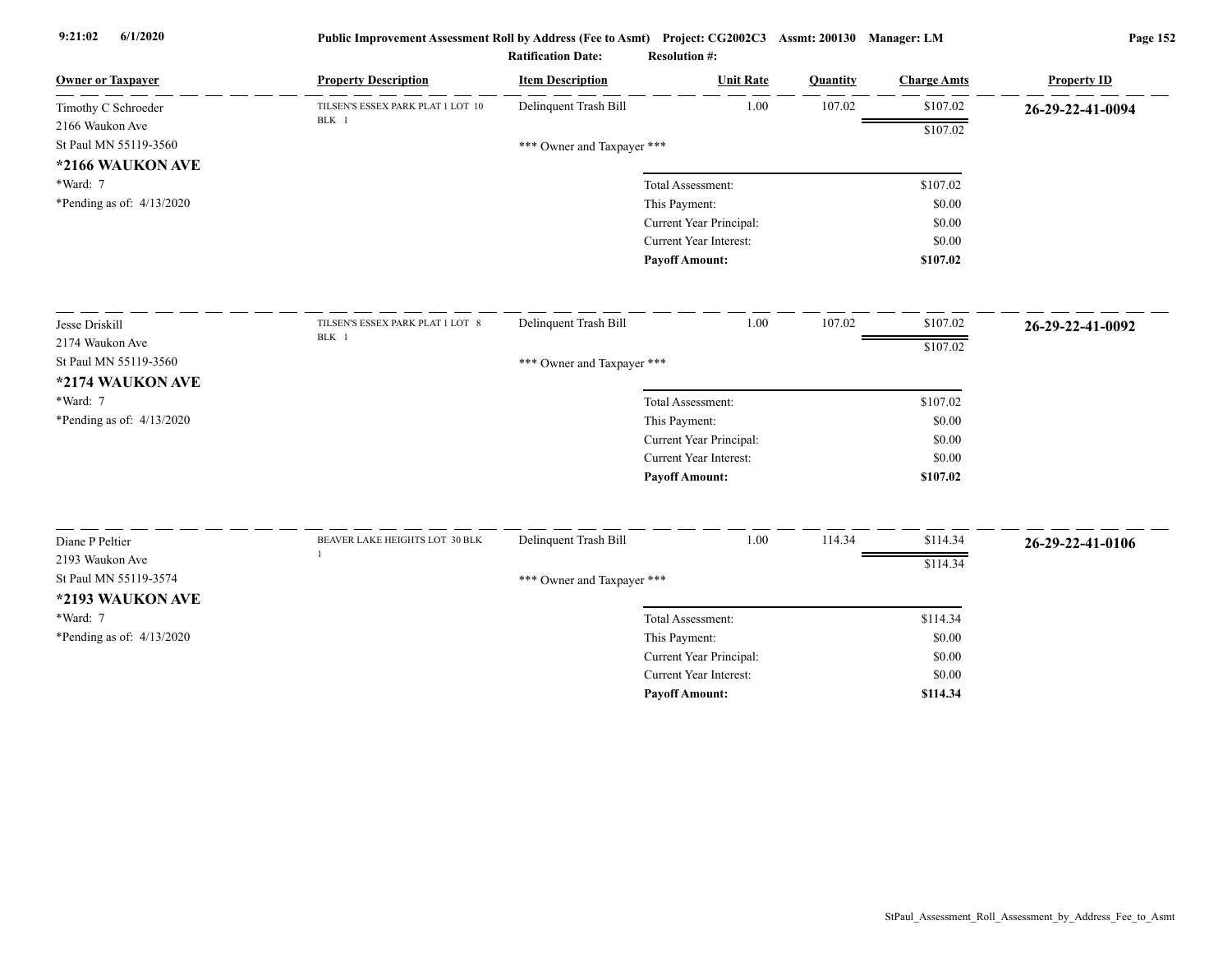| <b>Owner or Taxpayer</b>    | <b>Property Description</b>                         | <b>Item Description</b>    | <b>Unit Rate</b>              | Quantity | <b>Charge Amts</b> | <b>Property ID</b> |
|-----------------------------|-----------------------------------------------------|----------------------------|-------------------------------|----------|--------------------|--------------------|
| Jose D Enriquez             | KUHL'S 2ND ADDITION TO ST. PAUL                     | Delinquent Trash Bill      | 1.00                          | 4.86     | \$4.86             | 27-29-22-44-0024   |
| Cheri L Morris              | EX N 63 FT LOTS 1 2 AND LOT 3 BLK<br>$\overline{2}$ |                            |                               |          | \$4.86             |                    |
| 801 White Bear Ave N        |                                                     | *** Owner and Taxpayer *** |                               |          |                    |                    |
| St Paul MN 55106-4315       |                                                     |                            |                               |          |                    |                    |
| *801 WHITE BEAR AVE N       |                                                     |                            | Total Assessment:             |          | \$4.86             |                    |
| *Ward: 7                    |                                                     |                            | This Payment:                 |          | \$0.00             |                    |
| *Pending as of: 4/13/2020   |                                                     |                            | Current Year Principal:       |          | \$0.00             |                    |
|                             |                                                     |                            | Current Year Interest:        |          | \$0.00             |                    |
|                             |                                                     |                            | <b>Payoff Amount:</b>         |          | \$4.86             |                    |
| <b>Tameer Mady</b>          | KUHL'S 2ND ADDITION TO ST. PAUL                     | Delinquent Trash Bill      | 1.00                          | 116.54   | \$116.54           | 27-29-22-44-0023   |
| 807 White Bear Ave N        | N 63 FT OF LOTS 1 2 AND LOT 3 BLK                   |                            |                               |          | \$116.54           |                    |
| St Paul MN 55106-4315       | $\overline{2}$                                      | *** Owner and Taxpayer *** |                               |          |                    |                    |
| *807 WHITE BEAR AVE N       |                                                     |                            |                               |          |                    |                    |
| *Ward: 7                    |                                                     |                            | Total Assessment:             |          | \$116.54           |                    |
| *Pending as of: $4/13/2020$ |                                                     |                            | This Payment:                 |          | \$0.00             |                    |
|                             |                                                     |                            | Current Year Principal:       |          | \$0.00             |                    |
|                             |                                                     |                            | <b>Current Year Interest:</b> |          | \$0.00             |                    |
|                             |                                                     |                            | <b>Payoff Amount:</b>         |          | \$116.54           |                    |
|                             |                                                     |                            |                               |          |                    |                    |
| Peter Yang                  | HAZEL PARK DIVISION 4 LOT 15 BLK<br>$\overline{3}$  | Delinquent Trash Bill      | 1.00                          | 114.34   | \$114.34           | 26-29-22-32-0069   |
| 936 White Bear Ave N        |                                                     |                            |                               |          | \$114.34           |                    |
| St Paul MN 55106-3002       |                                                     | *** Owner and Taxpayer *** |                               |          |                    |                    |
| *936 WHITE BEAR AVE N       |                                                     |                            |                               |          |                    |                    |
| *Ward: 6                    |                                                     |                            | Total Assessment:             |          | \$114.34           |                    |
| *Pending as of: $4/13/2020$ |                                                     |                            | This Payment:                 |          | \$0.00             |                    |
|                             |                                                     |                            | Current Year Principal:       |          | \$0.00             |                    |
|                             |                                                     |                            | <b>Current Year Interest:</b> |          | \$0.00             |                    |
|                             |                                                     |                            | <b>Pavoff Amount:</b>         |          | \$114.34           |                    |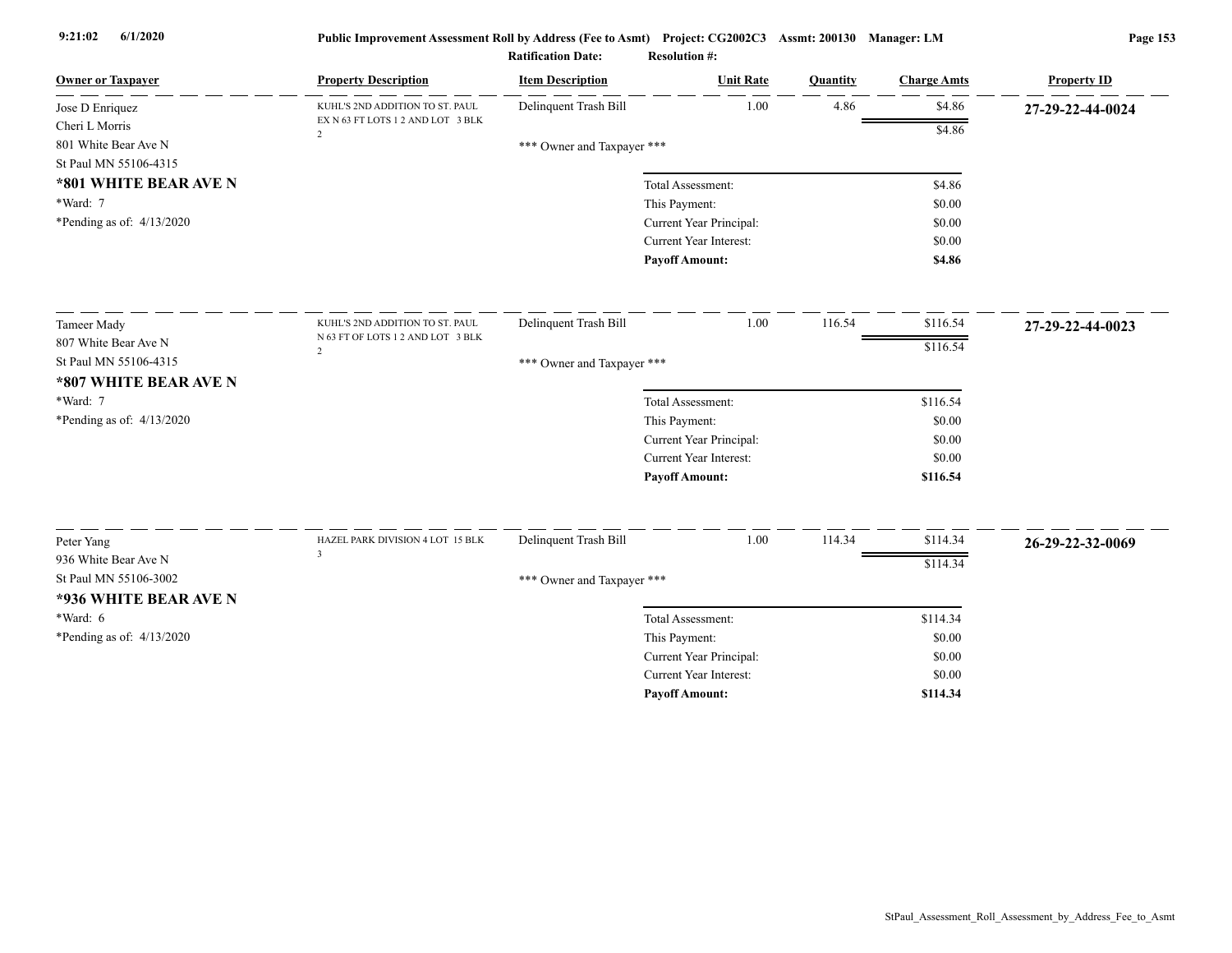| <b>Owner or Taxpayer</b>                                          | <b>Property Description</b>                                                                          | <b>Item Description</b>    | <b>Unit Rate</b>              | Quantity | <b>Charge Amts</b> | <b>Property ID</b> |
|-------------------------------------------------------------------|------------------------------------------------------------------------------------------------------|----------------------------|-------------------------------|----------|--------------------|--------------------|
| Anthony S Galloway                                                | LIBBY'S ADDITION TO THE CITY OF                                                                      | Delinquent Trash Bill      | 1.00                          | 107.02   | \$107.02           | 27-29-23-21-0099   |
| 1437 Wynne Ave<br>St Paul MN 55108-2654<br>*1437 WYNNE AVE        | ST. PAUL, RAMSEY COUNTY,<br>MINNESOTA LOT 25 BLK 2                                                   | *** Owner and Taxpayer *** |                               |          | \$107.02           |                    |
| *Ward: 4                                                          |                                                                                                      |                            | Total Assessment:             |          | \$107.02           |                    |
| *Pending as of: $4/13/2020$                                       |                                                                                                      |                            | This Payment:                 |          | \$0.00             |                    |
|                                                                   |                                                                                                      |                            | Current Year Principal:       |          | \$0.00             |                    |
|                                                                   |                                                                                                      |                            | <b>Current Year Interest:</b> |          | \$0.00             |                    |
|                                                                   |                                                                                                      |                            | <b>Payoff Amount:</b>         |          | \$107.02           |                    |
| <b>Brian Boese</b>                                                | LAKE PARK ADDITION TO SAINT                                                                          | Delinquent Trash Bill      | 1.00                          | 107.02   | \$107.02           | 27-29-23-22-0043   |
| 1505 Wynne Ave                                                    | PAUL, SECOND DIVISION LOT 19                                                                         |                            |                               |          | \$107.02           |                    |
| St Paul MN 55108-2665                                             | BLK 1                                                                                                | *** Owner and Taxpayer *** |                               |          |                    |                    |
| *1505 WYNNE AVE                                                   |                                                                                                      |                            |                               |          |                    |                    |
| *Ward: 4                                                          |                                                                                                      |                            | Total Assessment:             |          | \$107.02           |                    |
| *Pending as of: 4/13/2020                                         |                                                                                                      |                            | This Payment:                 |          | \$0.00             |                    |
|                                                                   |                                                                                                      |                            | Current Year Principal:       |          | \$0.00             |                    |
|                                                                   |                                                                                                      |                            | <b>Current Year Interest:</b> |          | \$0.00             |                    |
|                                                                   |                                                                                                      |                            | <b>Payoff Amount:</b>         |          | \$107.02           |                    |
|                                                                   |                                                                                                      |                            | 1.00                          |          |                    |                    |
| John Bauman                                                       | TRACYS OUTLOTS IN THE TOWNSHIP<br>OF NEW CANADA, RAMSEY CO., AND                                     | Delinquent Trash Bill      |                               | 4.65     | \$4.65             | 27-29-22-32-0048   |
| 5836 County Road 6<br>Maple Plain MN 55359-9507<br>*1357 YORK AVE | STATE OF MINNESOTA E 1/2 OF S 1/2<br>OF LOT 7 AND S 1/2 OF LOT 8 AND<br>SLY TRIANGULAR PART OF LOT 9 | *** Owner and Taxpayer *** |                               |          | \$4.65             |                    |
| $*Ward: 6$                                                        | MEASURING 106 93/100 FT ON EL                                                                        |                            | Total Assessment:             |          | \$4.65             |                    |
| *Pending as of: $4/13/2020$                                       |                                                                                                      |                            | This Payment:                 |          | \$0.00             |                    |
|                                                                   |                                                                                                      |                            | Current Year Principal:       |          | \$0.00             |                    |
|                                                                   |                                                                                                      |                            | Current Year Interest:        |          | \$0.00             |                    |
|                                                                   |                                                                                                      |                            | <b>Payoff Amount:</b>         |          | \$4.65             |                    |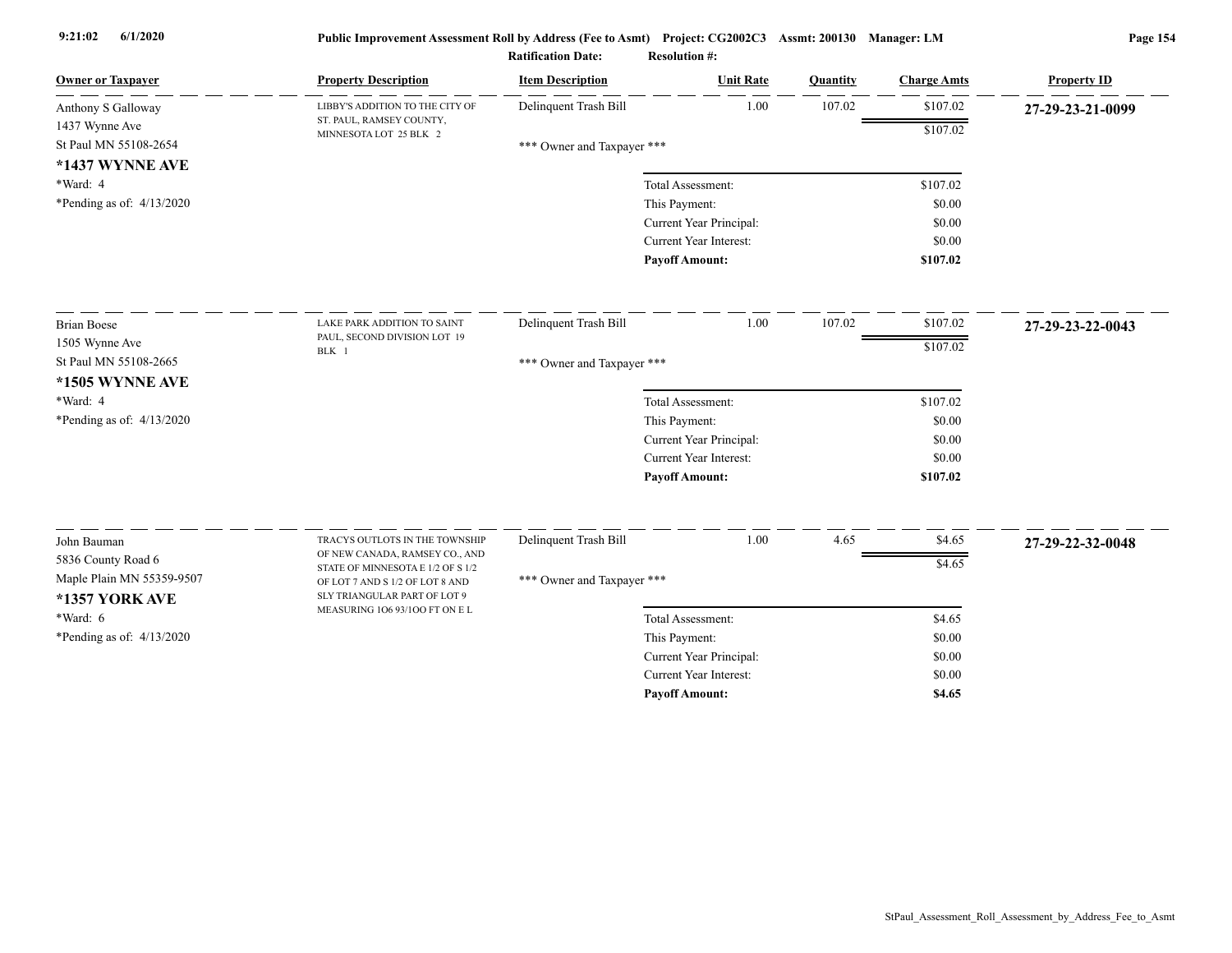| <b>Owner or Taxpayer</b>   | <b>Property Description</b>                                    | <b>Item Description</b>    | <b>Unit Rate</b>              | Quantity | <b>Charge Amts</b> | <b>Property ID</b> |
|----------------------------|----------------------------------------------------------------|----------------------------|-------------------------------|----------|--------------------|--------------------|
| Youa Xiong                 | BROKMEIERS SUBDIVISION LOT 13<br>BLK 2                         | Delinquent Trash Bill      | 1.00                          | 4.65     | \$4.65             | 27-29-22-31-0014   |
| 1495 York Ave              |                                                                |                            |                               |          | \$4.65             |                    |
| St Paul MN 55106-3510      |                                                                | *** Owner and Taxpayer *** |                               |          |                    |                    |
| <b>*1495 YORK AVE</b>      |                                                                |                            |                               |          |                    |                    |
| $*Ward: 6$                 |                                                                |                            | Total Assessment:             |          | \$4.65             |                    |
| *Pending as of: 4/13/2020  |                                                                |                            | This Payment:                 |          | \$0.00             |                    |
|                            |                                                                |                            | Current Year Principal:       |          | \$0.00             |                    |
|                            |                                                                |                            | Current Year Interest:        |          | \$0.00             |                    |
|                            |                                                                |                            | <b>Payoff Amount:</b>         |          | \$4.65             |                    |
| Long Chu Yang Heu          | CEDAR PARK, ST. PAUL SUBJ TO                                   | Delinquent Trash Bill      | 1.00                          | 107.02   | \$107.02           | 27-29-22-42-0057   |
| Mary Yang                  | ESMT AND EX W 12 50/100 FT LOT 3                               |                            |                               |          | \$107.02           |                    |
| 1620 York Ave              | AND EX E 12 5/10 FT LOT 2 BLK 1                                | *** Owner and Taxpayer *** |                               |          |                    |                    |
| St Paul MN 55106-3625      |                                                                |                            |                               |          |                    |                    |
| *1620 YORK AVE             |                                                                |                            | Total Assessment:             |          | \$107.02           |                    |
| $*Ward: 6$                 |                                                                |                            | This Payment:                 |          | \$0.00             |                    |
| *Pending as of: 4/13/2020  |                                                                |                            | Current Year Principal:       |          | \$0.00             |                    |
|                            |                                                                |                            | <b>Current Year Interest:</b> |          | \$0.00             |                    |
|                            |                                                                |                            | <b>Payoff Amount:</b>         |          | \$107.02           |                    |
|                            |                                                                |                            |                               |          |                    |                    |
| Mnsf T3 Spe Llc            | FAIRCHILD'S SUBDIVISION OF LOTS                                | Delinquent Trash Bill      | 1.00                          | 9.62     | \$9.62             | 27-29-22-42-0044   |
| 6836 Morrison Blvd Ste 320 | 1, 2 AND 3 OF CRUICKSHANK'S<br>GARDEN LOTS TO ST. PAUL W 4O FT |                            |                               |          | \$9.62             |                    |
| Charlotte NC 28211-2612    | OF E 5O FT OF S 112 FT OF LOT 2                                | *** Owner and Taxpayer *** |                               |          |                    |                    |
| *1649 YORK AVE             |                                                                |                            |                               |          |                    |                    |
| $*Ward: 6$                 |                                                                |                            | Total Assessment:             |          | \$9.62             |                    |
| *Pending as of: 4/13/2020  |                                                                |                            | This Payment:                 |          | \$0.00             |                    |
|                            |                                                                |                            | Current Year Principal:       |          | \$0.00             |                    |
|                            |                                                                |                            | <b>Current Year Interest:</b> |          | \$0.00             |                    |
|                            |                                                                |                            | <b>Pavoff Amount:</b>         |          | \$9.62             |                    |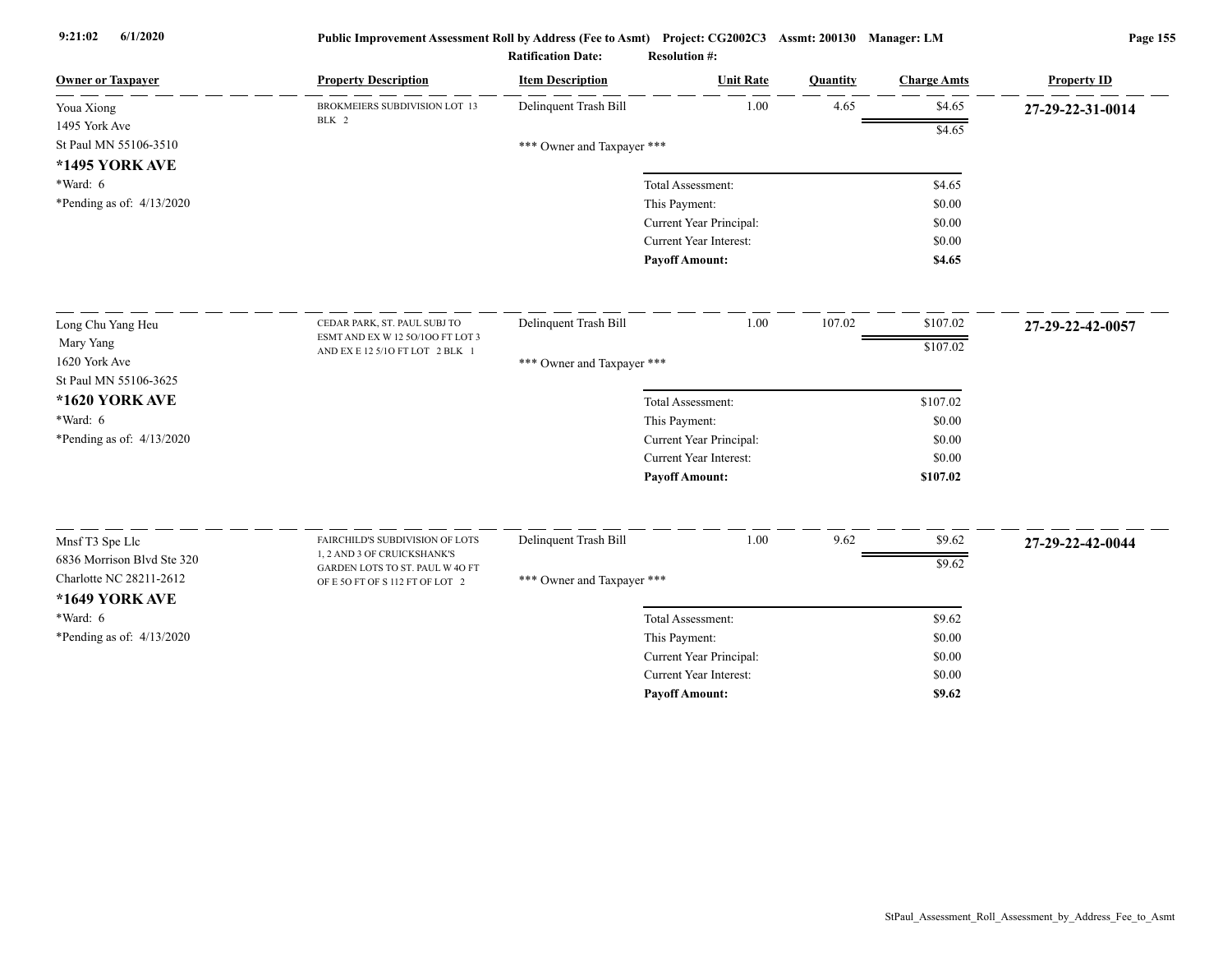| <b>Owner or Taxpayer</b>                | <b>Property Description</b>                                | <b>Item Description</b>    | <b>Unit Rate</b>                                  | Quantity | <b>Charge Amts</b> | <b>Property ID</b> |
|-----------------------------------------|------------------------------------------------------------|----------------------------|---------------------------------------------------|----------|--------------------|--------------------|
| Jose D Torres Juarez                    | BIRMINGHAM'S 2ND ADDITION EX E                             | Delinquent Trash Bill      | 1.00                                              | 77.36    | \$77.36            | 27-29-22-41-0117   |
| 1673 York Ave                           | 15 FT LOT 20 AND ALL OF LOT 19<br>BLK 2                    |                            |                                                   |          | \$77.36            |                    |
| St Paul MN 55106-3636                   |                                                            | *** Owner and Taxpayer *** |                                                   |          |                    |                    |
| *1673 YORK AVE                          |                                                            |                            |                                                   |          |                    |                    |
| $*Ward: 6$                              |                                                            |                            | Total Assessment:                                 |          | \$77.36            |                    |
| *Pending as of: 4/13/2020               |                                                            |                            | This Payment:                                     |          | \$0.00<br>\$0.00   |                    |
|                                         |                                                            |                            | Current Year Principal:<br>Current Year Interest: |          | \$0.00             |                    |
|                                         |                                                            |                            | <b>Payoff Amount:</b>                             |          | \$77.36            |                    |
|                                         |                                                            |                            |                                                   |          |                    |                    |
| Karen K Mazza                           | BIRMINGHAM'S 2ND ADDITION EX E                             | Delinquent Trash Bill      | 1.00                                              | 107.02   | \$107.02           | 27-29-22-41-0129   |
| 1688 York Ave                           | 5 FT LOT 8 AND ALL OF LOT 9 BLK<br>$\overline{\mathbf{3}}$ |                            |                                                   |          | \$107.02           |                    |
| St Paul MN 55106-3637<br>*1688 YORK AVE |                                                            | *** Owner and Taxpayer *** |                                                   |          |                    |                    |
| *Ward: $6$                              |                                                            |                            | Total Assessment:                                 |          | \$107.02           |                    |
| *Pending as of: $4/13/2020$             |                                                            |                            | This Payment:                                     |          | \$0.00             |                    |
|                                         |                                                            |                            | Current Year Principal:                           |          | \$0.00             |                    |
|                                         |                                                            |                            | Current Year Interest:                            |          | \$0.00             |                    |
|                                         |                                                            |                            | <b>Payoff Amount:</b>                             |          | \$107.02           |                    |
|                                         | BIRMINGHAM'S PARK LOT 12 BLK 3                             |                            |                                                   |          |                    |                    |
| Vang Lee Chang                          |                                                            | Delinquent Trash Bill      | $1.00\,$                                          | 1.64     | \$1.64             | 27-29-22-41-0043   |
| Chia Neng Chang                         |                                                            |                            |                                                   |          | \$1.64             |                    |
| 1732 York Ave<br>St Paul MN 55106-3641  |                                                            | *** Owner and Taxpayer *** |                                                   |          |                    |                    |
| *1732 YORK AVE                          |                                                            |                            | Total Assessment:                                 |          | \$1.64             |                    |
| $*Ward: 6$                              |                                                            |                            | This Payment:                                     |          | \$0.00             |                    |
| *Pending as of: 4/13/2020               |                                                            |                            | Current Year Principal:                           |          | \$0.00             |                    |
|                                         |                                                            |                            | <b>Current Year Interest:</b>                     |          | \$0.00             |                    |
|                                         |                                                            |                            | <b>Pavoff Amount:</b>                             |          | \$1.64             |                    |